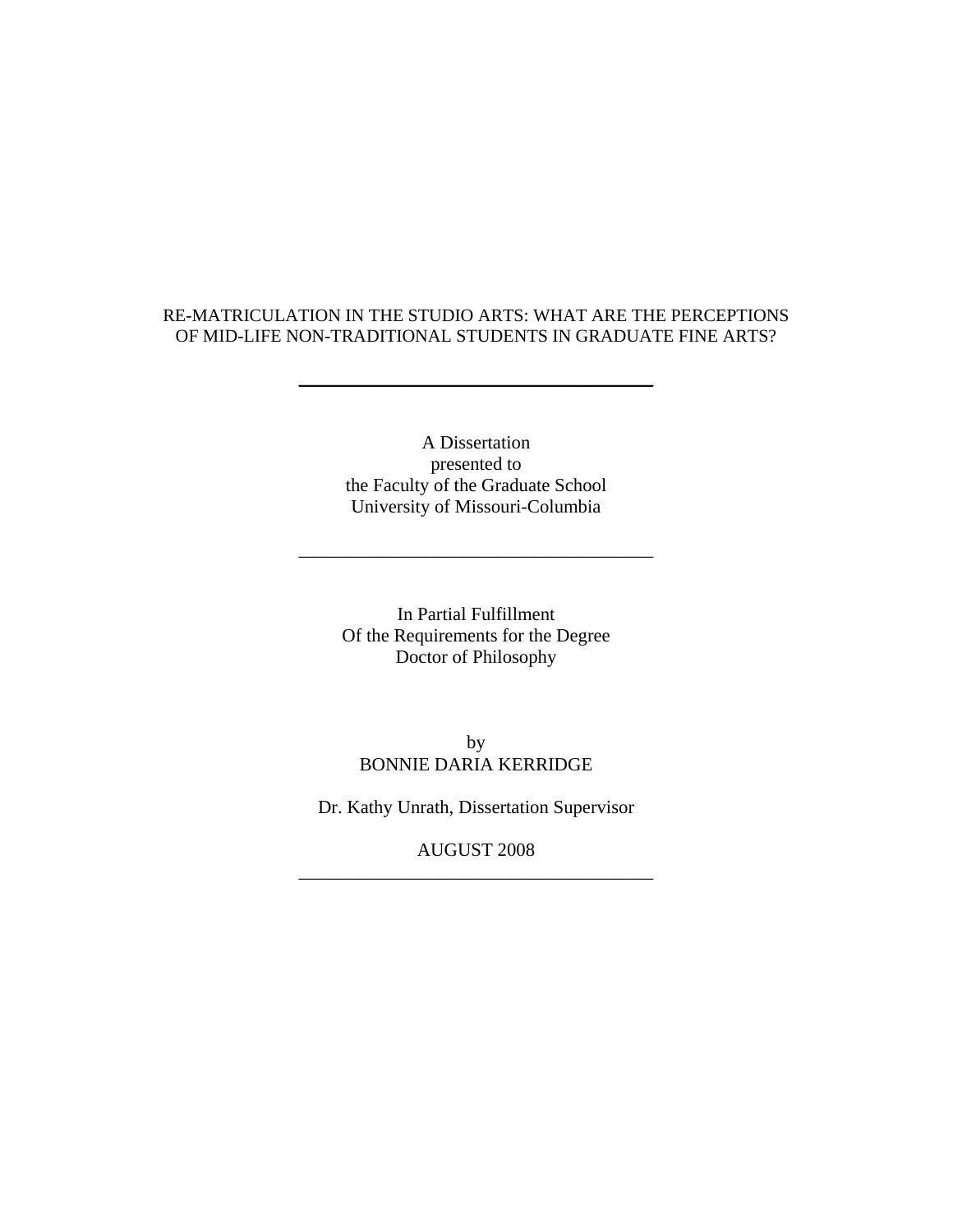The undersigned, appointed by the Dean of the Graduate School, have examined the dissertation entitled

RE-MATRICULATION IN THE STUDIO ARTS: WHAT ARE THE PERCEPTIONS OF MID-LIFE NON-TRADITIONAL STUDENTS IN GRADUATE FINE ARTS?

Presented by Daria Kerridge

A candidate for the degree of Doctor of Philosophy

And hereby certify that in their opinion it is worth of acceptance.

\_\_\_\_\_\_\_\_\_\_\_\_\_\_\_\_\_\_\_\_\_\_\_\_\_\_\_\_\_\_\_\_\_\_\_\_\_\_\_\_\_\_\_\_\_\_\_\_\_\_

\_\_\_\_\_\_\_\_\_\_\_\_\_\_\_\_\_\_\_\_\_\_\_\_\_\_\_\_\_\_\_\_\_\_\_\_\_\_\_\_\_\_\_\_\_\_\_\_\_\_

\_\_\_\_\_\_\_\_\_\_\_\_\_\_\_\_\_\_\_\_\_\_\_\_\_\_\_\_\_\_\_\_\_\_\_\_\_\_\_\_\_\_\_\_\_\_\_\_\_\_

\_\_\_\_\_\_\_\_\_\_\_\_\_\_\_\_\_\_\_\_\_\_\_\_\_\_\_\_\_\_\_\_\_\_\_\_\_\_\_\_\_\_\_\_\_\_\_\_\_\_

\_\_\_\_\_\_\_\_\_\_\_\_\_\_\_\_\_\_\_\_\_\_\_\_\_\_\_\_\_\_\_\_\_\_\_\_\_\_\_\_\_\_\_\_\_\_\_\_\_\_

Dr. Kathleen Unrath

Prof. Lampo Leong

Dr. Wendy Sims

Dr. Richard Robinson

Dr. Peggy Placier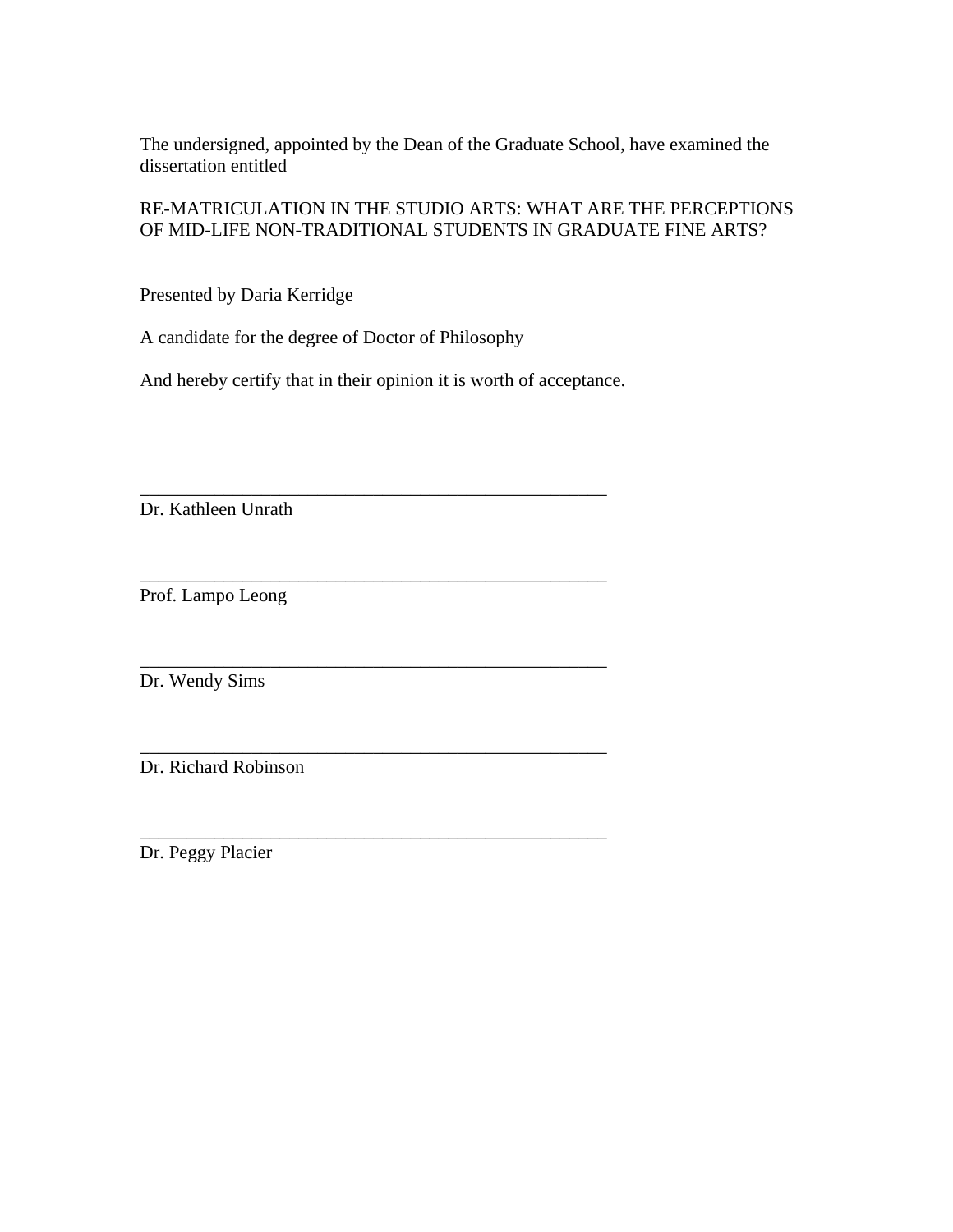# ACKNOWLEDGMENTS

To the participating artists, I extend my deep gratitude for sharing their life artistry. Without their storied recollections and insightful reflections the study would not have been possible.

To Dr. Kathy Unrath who directed my graduate program and served as my advisor and dissertation supervisor, I extend my gratitude for your steadfast encouragement and passionate celebration of my doctoral journey.

To Dr. Wendy Sims, I am grateful for your area expertise, your musical arts sensitivity, and knowledgeable overview.

To Dr. Richard Robinson, I am grateful for your educational expertise, your keen sensitivity to all art forms, and your great courtesy.

To Dr. Peggy Placier, I am truly grateful for your Educational Leadership and Policy Analysis coursework and the strong vein of socio-political ethical considerations that you have shared through your teaching.

To Prof. Lampo Leong, I am grateful for your generous gift of fine arts knowledge and for the many creative directives that have inspired not only my inner artist self but those of the participants.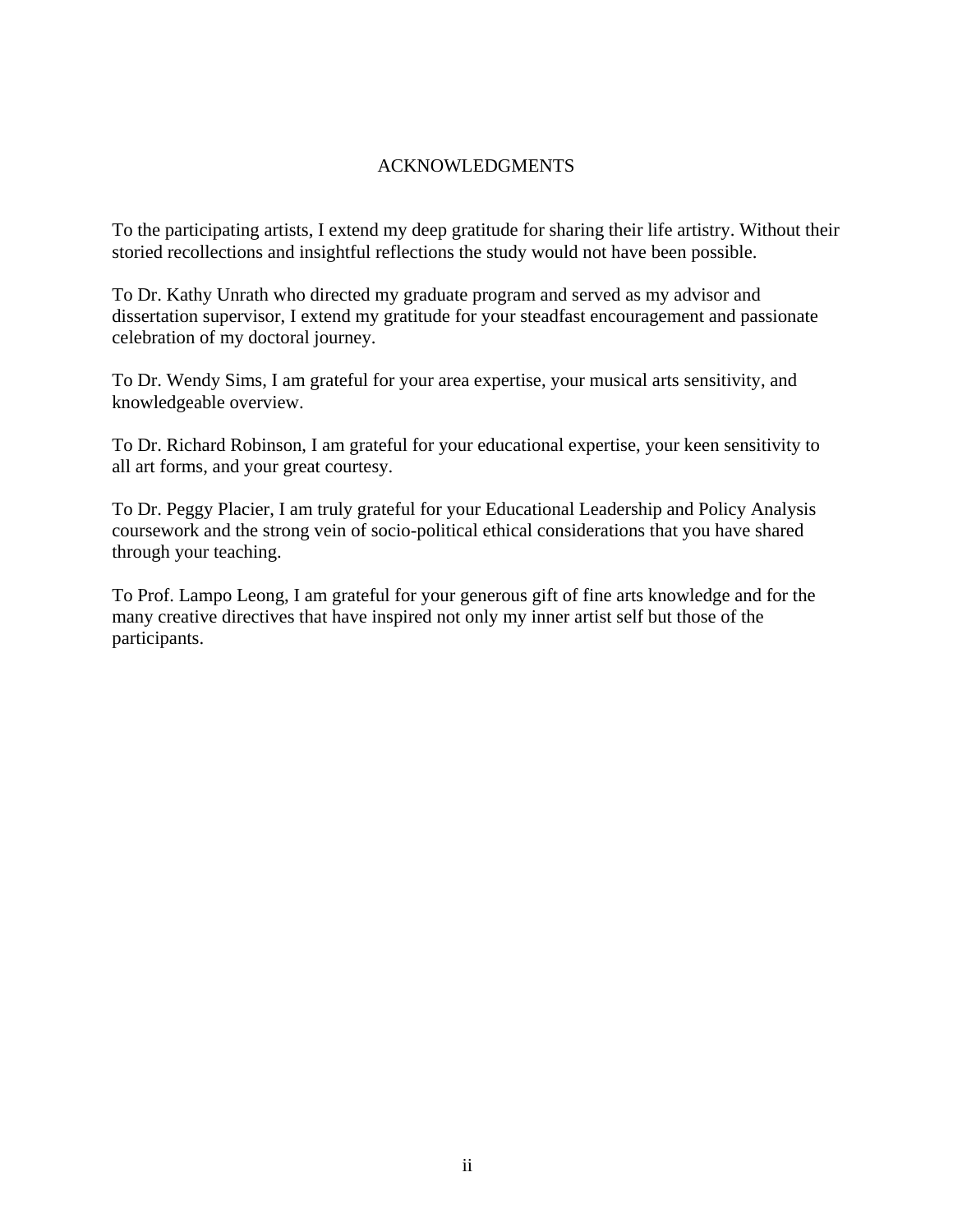## TABLE OF CONTENTS

| ABSTRACT |  |
|----------|--|

## INTRODUCTION

## REVIEW OF THE LITERATURE

| Introduction.                                         |
|-------------------------------------------------------|
|                                                       |
| 1. The self defined                                   |
| 2. Self-motivation, agency, efficacy, actualization   |
| 3. The self as social-cultural currency               |
| 4. The self and social identity                       |
| 5. Schooling and the self                             |
| 6. The self, selves, and dialogue                     |
| 7. The self as voyager, navigator                     |
| 8. The self as an offspring of narrative              |
|                                                       |
| 1. Re-matriculation situated                          |
| 2. The graying of the campus                          |
|                                                       |
| 1. Art as an intellectual cultural operative          |
| 2. Art as a human proclivity $\&$ personal expression |
| 3. Art as healing                                     |

4. Art and creativity in adult

## METHODOLOGY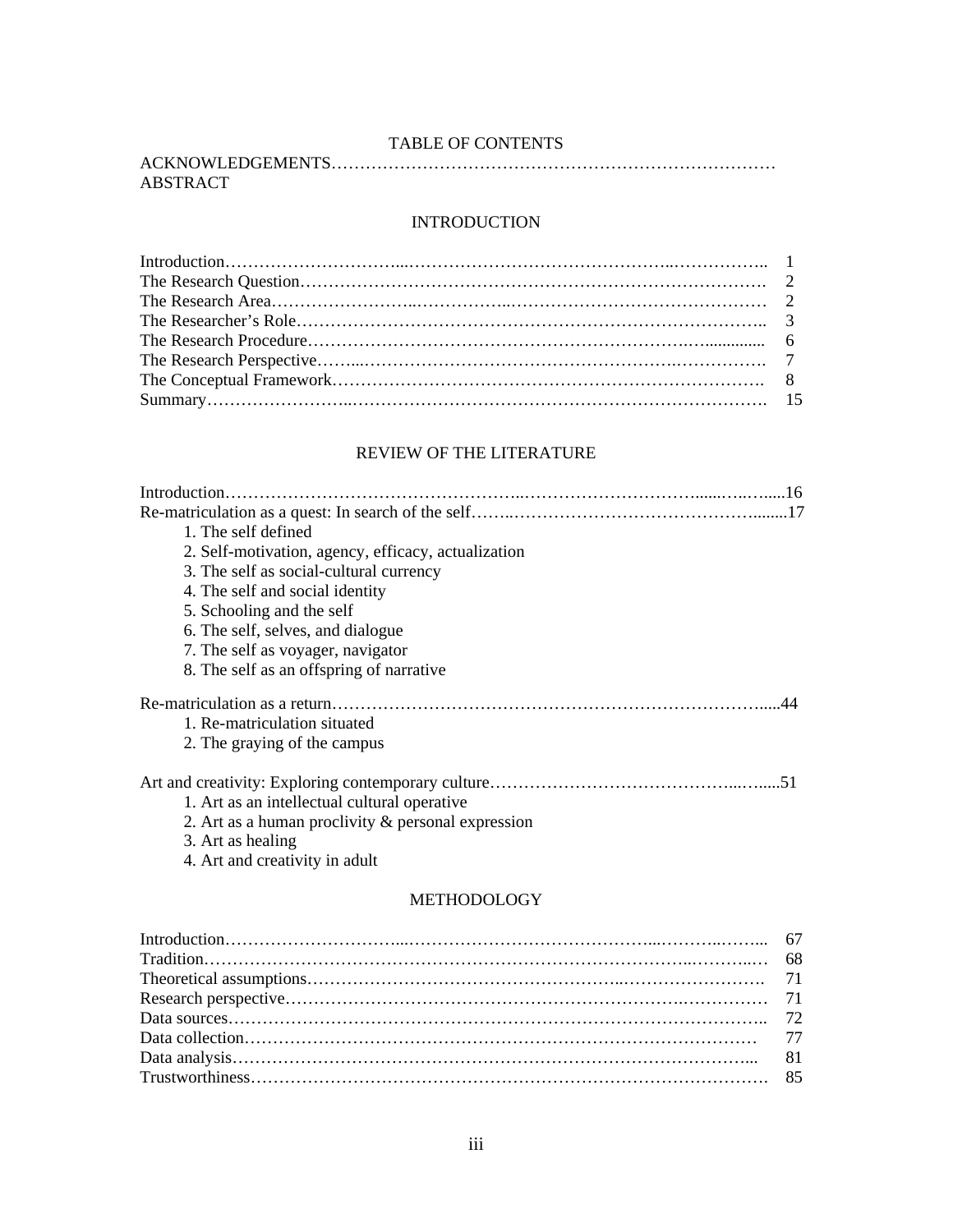## FINDINGS

|                                                                                        | 92  |
|----------------------------------------------------------------------------------------|-----|
|                                                                                        | 93  |
|                                                                                        | 99  |
|                                                                                        | 100 |
|                                                                                        | 110 |
|                                                                                        | 122 |
|                                                                                        | 123 |
| (a) Description of the artistic self in adulthood: Artistic Identity                   | 124 |
| (b) Description of the artistic self in adulthood: Artistic Inspiration                | 128 |
|                                                                                        | 133 |
|                                                                                        | 137 |
| Part III: Reflections on mid-life re-matriculation & reconnection with the studio arts | 140 |
|                                                                                        | 141 |
|                                                                                        | 143 |
|                                                                                        | 147 |
|                                                                                        | 151 |
|                                                                                        | 158 |
|                                                                                        | 159 |

# DISCUSSION

|                                                                          | 163 |
|--------------------------------------------------------------------------|-----|
|                                                                          | 164 |
|                                                                          | 164 |
|                                                                          | 166 |
| Finding n. 3: The enduring strength of the embedded artistic self        | 168 |
| Finding n. 4: Inspiration & art-thinking as part of the artistic process | 169 |
|                                                                          | 171 |
|                                                                          | 173 |
|                                                                          | 175 |
|                                                                          | 176 |
|                                                                          | 178 |
|                                                                          | 180 |
|                                                                          | 183 |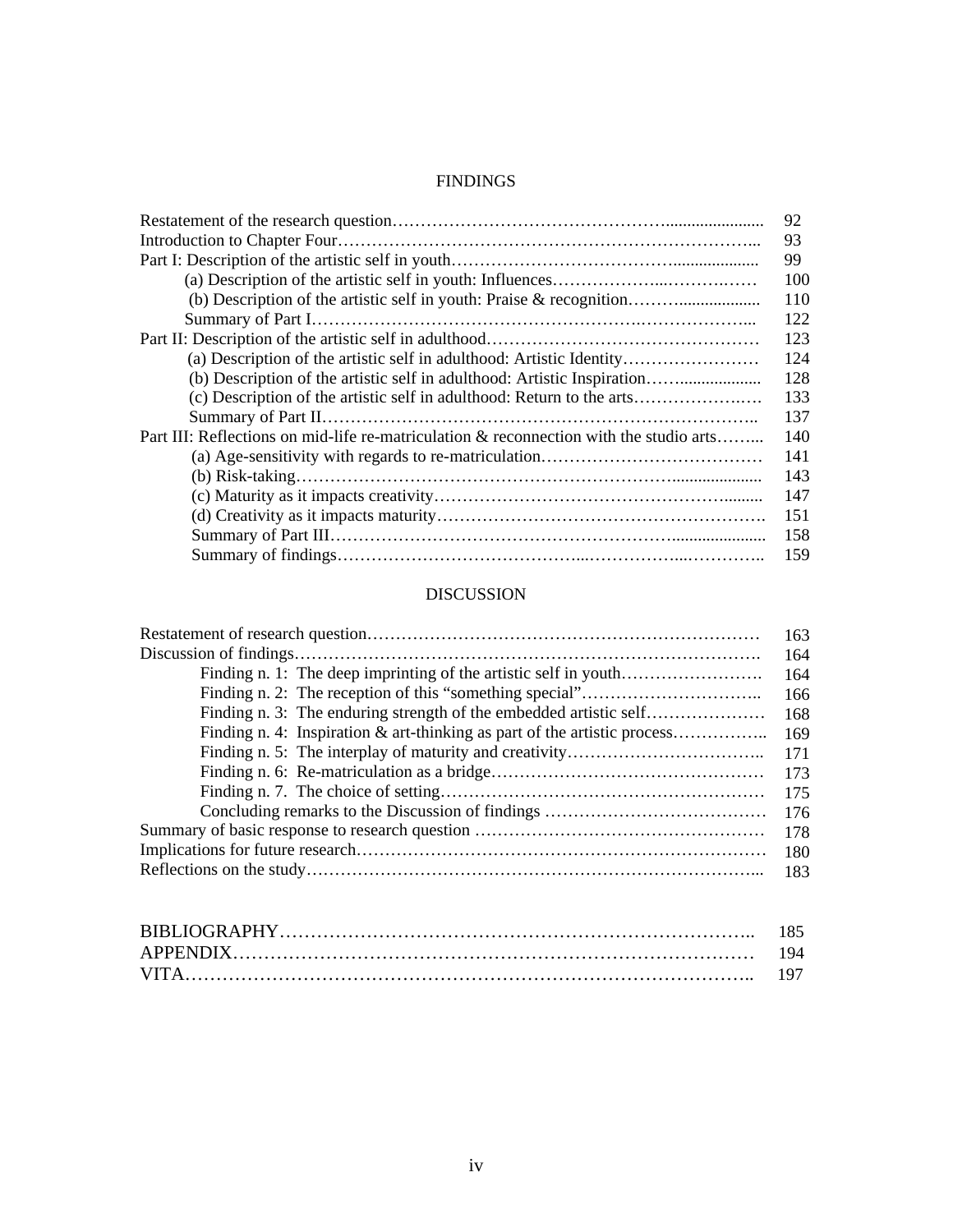## ABSTRACT

A current phenomenon in higher education is the ever-expanding numbers of adults pursuing Post BA instruction. The present study considered the phenomenon of rematriculation within the narrow framework of the studio arts, identifying threads of art-making interlaced with mid-life identity themes. The resulting collage of individual reflections on self and art sheds light on a shared essence of the human condition related to tapping into the aesthetic core in the adult years, a timeframe traditionally associated with application of skills rather than schooling. The contemporary issue raised here focused on several components, namely that these re-matriculating adults were still questing for a venue of self-expression and were interacting with a social frontier that among other things offered them a second opportunity to access institutions of higher learning with the purpose of exploring their creative gifts. From the rich tapestry of narratives came tales of self-reflection perhaps common to us all.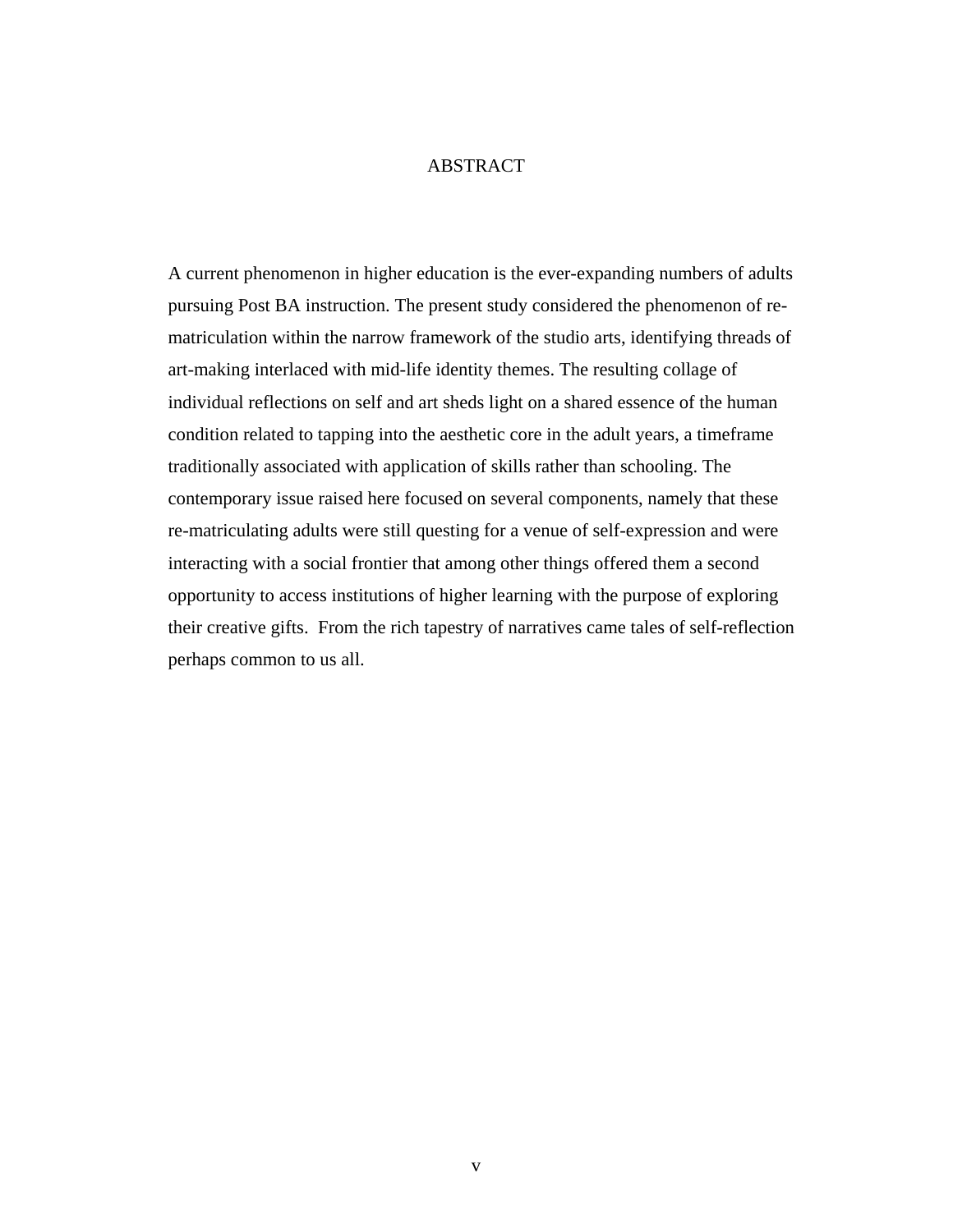# INTRODUCTION

The narrative accounts of the participating artists are an amalgam of individual storied realities in which mid-life adults were seeking to 'attend to' their lives through honoring the thread of art-making and art-thinking. As adults pass through mid-life, many hold up for review their life accomplishments and guiding perspectives (Edelson & Malone, 1999; Gibbs, 2005; Huitt, 2004). This was true of myself and as I took on the vestige of researcher for this study, it seemed I also took on serious introspection. My geographic life moves piloted my encounter with the phenomenon and my layered notions of the world determined the perspective from which I sought to comprehend it. The opportunity to investigate a perceived reality represented for me the luxury of graduate study but it has also represented a singular life opportunity for self-awareness.

 Undertaken as a scholastic endeavor, the study slowly became an important tool of learning not only about the sphere of the phenomenon, but also about serious communication and how the individual interacts within the context of his/her referential surroundings. The fact that the investigation was a lengthy multi-faceted process gave authenticity to living within one's framework of multiple and sometimes conflicting realities. The fact that the investigation was articulated through delving into a collective whole of descriptive accounts of experiential consciousness—the consciousness of others but also the consciousness of one's own responses to and interpretations of the collected accounts, rendered the study a formidable investigation of the socially contextualized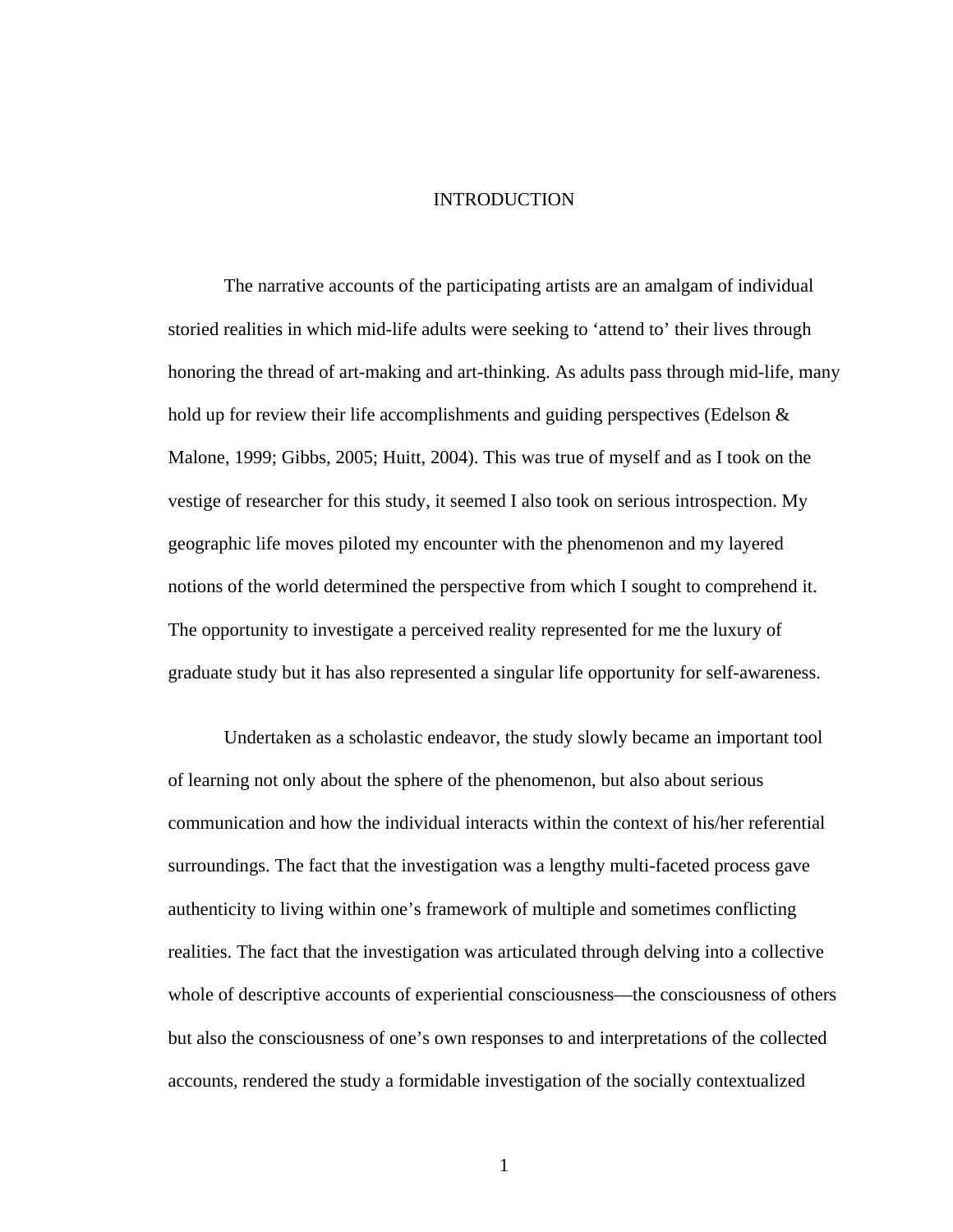self. The fact that the very nature of the prolonged investigation called for a substantiated conclusion gave significance to a concreteness of form and the decisive marking of the termination point. However, within these sturdy confines, the colorful flow of vague, fleeting, confused ideas was rich and abundant, thus making this doctoral research journey an exciting, exacting, exploration of possibilities—in short, an aesthetic experience.

#### The Research Question

The research question was: Re-matriculation in the Studio Arts: What are the perceptions of mid-life (+40) non-traditional students in graduate fine arts? The subquestions were: (i) Was re-matriculation in the studio arts lived as a quest, and if so, what are they searching for? Are these mid-life adults still searching for a venue of selfexpression? (ii) Why have they returned to campus? (iii) Why have they returned to the fine arts?

#### The Research Area

A current phenomenon of interest in higher education was and continues to be the ever-expanding numbers of adults pursuing post BA instruction (Weinstock, 1978; Cohen 1998). The research looked at the phenomenon as it occured within the framework of a graduate program in the Fine Arts. The study sought to identify particular threads of motivation and self-reflection during transit through graduate level courses among a participant group of older (40+) non-traditional graduate art studio students as they reflected on the meaning of art in their lives, the choice to continue their arts education in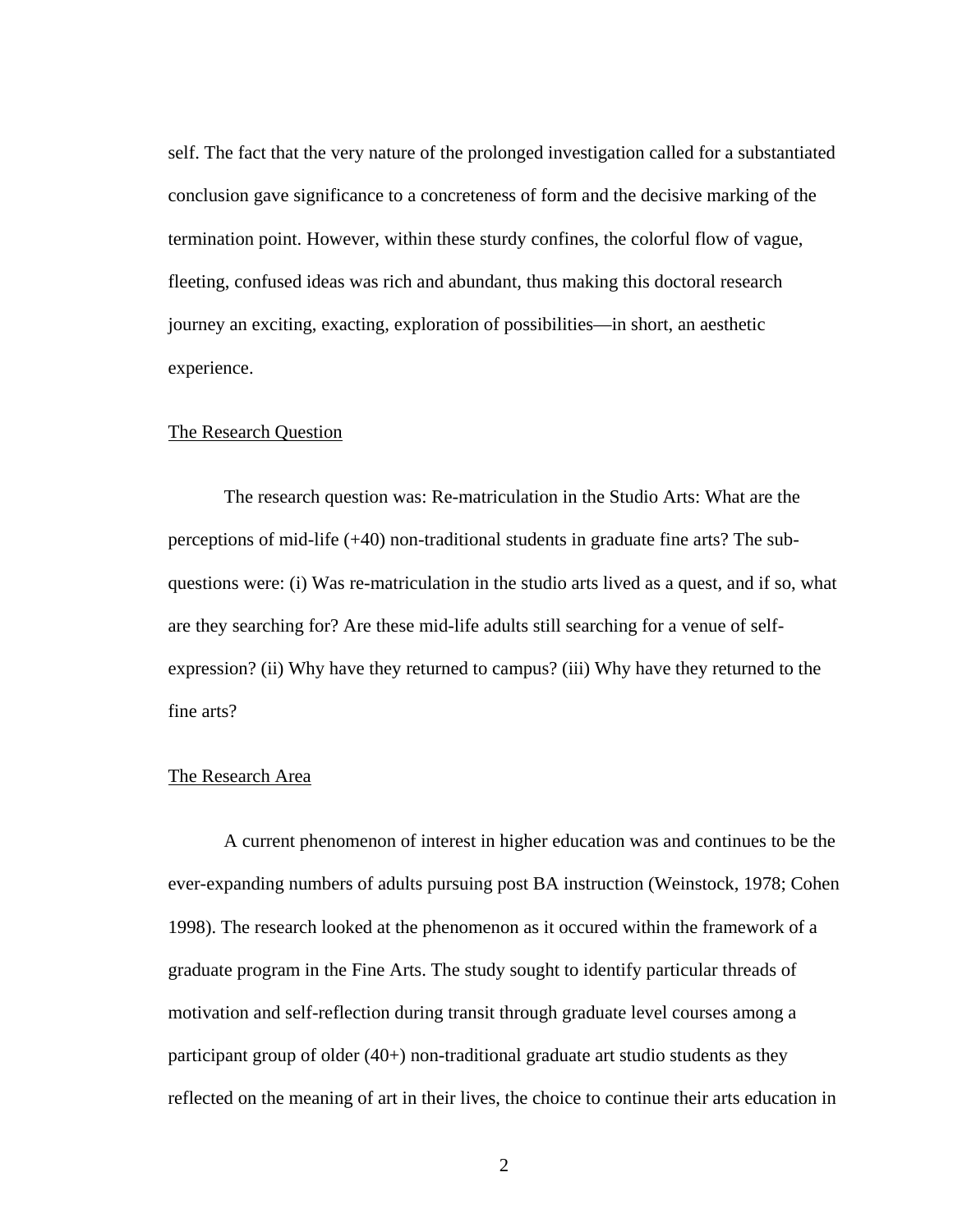mid-life, and how their art-making and art-thinking may have been interlaced with personal identity issues.

 Educational literature was limited with respect to scholarly research on artmaking as a tool of re-definition. Many explorations and texts did site the phenomena but were inclined towards individual accounts of healing and life stories of artists (Congdon, 2000, 2005). Other recent articles had contemplated the efforts of some mid-life adults, especially women, as they changed careers and sought to exercise their individuality (Barton, 2005; Gibbs, 2005; Kennedy & Vaughn, 2004). The research area connecting mid-life to education to the arts was thought timely and had the possibility of adding to a distinct area of educational studies in higher education focusing on adult education, nontraditional students, and arts education area specific research on studio arts practice and the arts can be transforming (Barrett, 2000; Dewey, 1934; Eisner, 2003; Weintraub, 2003).

#### The Researcher's Role

In mid-life I shifted realities. I was not actually aware that I was re-inventing myself but in truth, perhaps spurred by a need for a "new, less traditional aging scenario" (Cavigioli, 2005), I did indeed re-define myself logistically, professionally, and perhaps internally by jarring a bit of that inner amalgam in the process. After more than two decades of absence I returned to the United States leaving behind an established existence and a university teaching post in Europe. To re-orient myself within the setting, I returned to academia, switched educational area to arts education, thus, becoming myself an older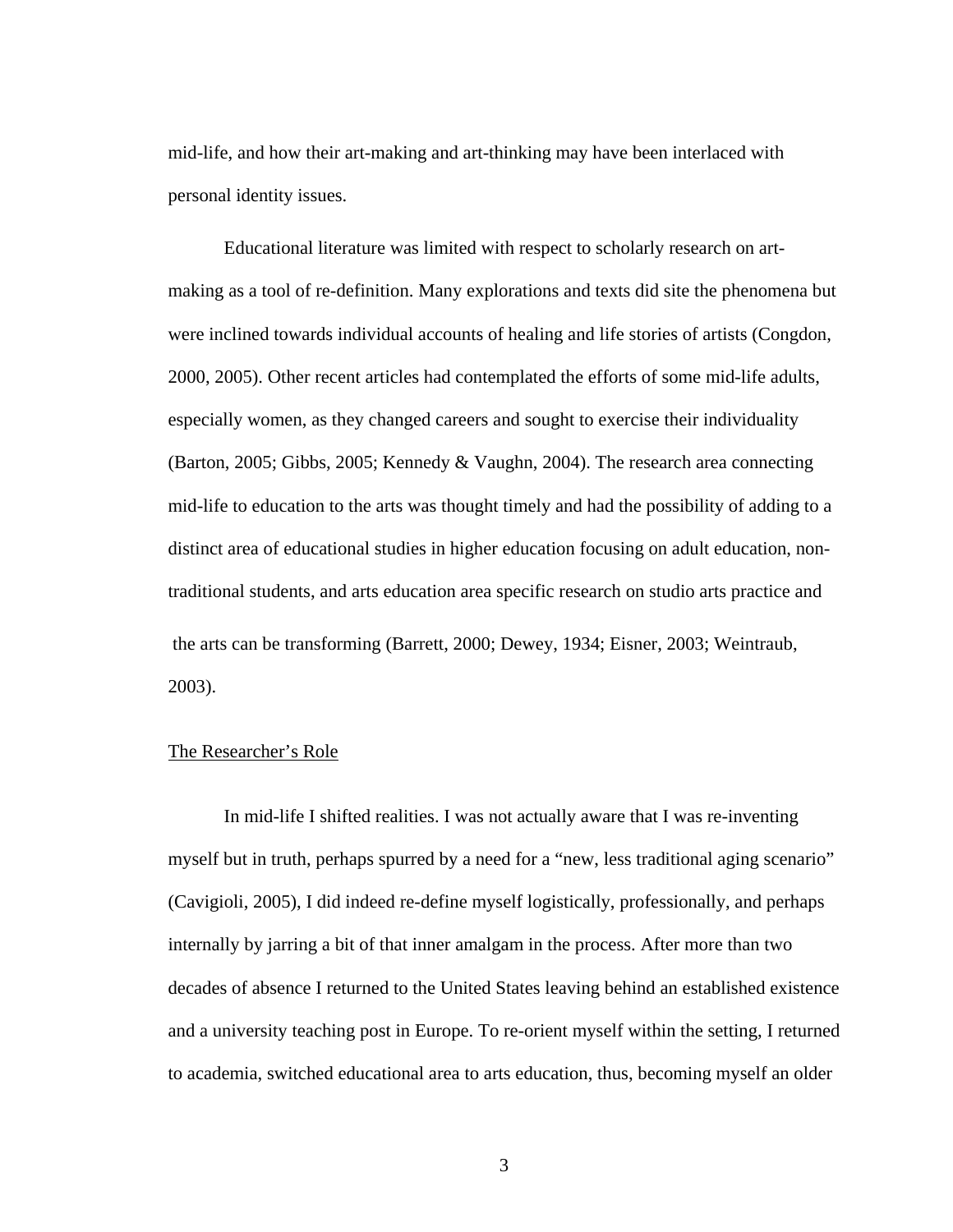non-traditional student. Although not formally enrolled in the MFA program, one incentive for returning to school was the prospect of taking studio courses in the Fine Arts, this spurred by an intent on addressing the long ignored artist harbored within. Among the people I interacted with in the studio courses were numerous mid-life MFA candidates and post BA graduate students who had re-matriculated for various reasons but who seemed to be re-defining themselves beyond the realm of professional development. In fact, upon listening to some of these mid-life art students as to why they had re-matriculated in a costly, time consuming, and emotionally taxing life course program, career related statements were seldom raised, instead, comments were riveted towards "effortless mastery", "enhancement of artistic ability", "self discovery", and personal enrichment.

 I, the researcher, met the participants in the higher education setting. All had returned as mid-life (over 40) re-matriculated graduate students in the studio arts. *The details varied but the agency of their efforts was similar*. And it was here that the question arose: "What are their stories?" which led to the more refined research question of "What are the perceptions of these re-matriculating mid-life adults?" with subquestions:

(a) Is re-matriculation in the studio arts a quest, and if so, what are they searching for? (b) Why have they returned to campus?

(c) Why have they returned to the fine arts?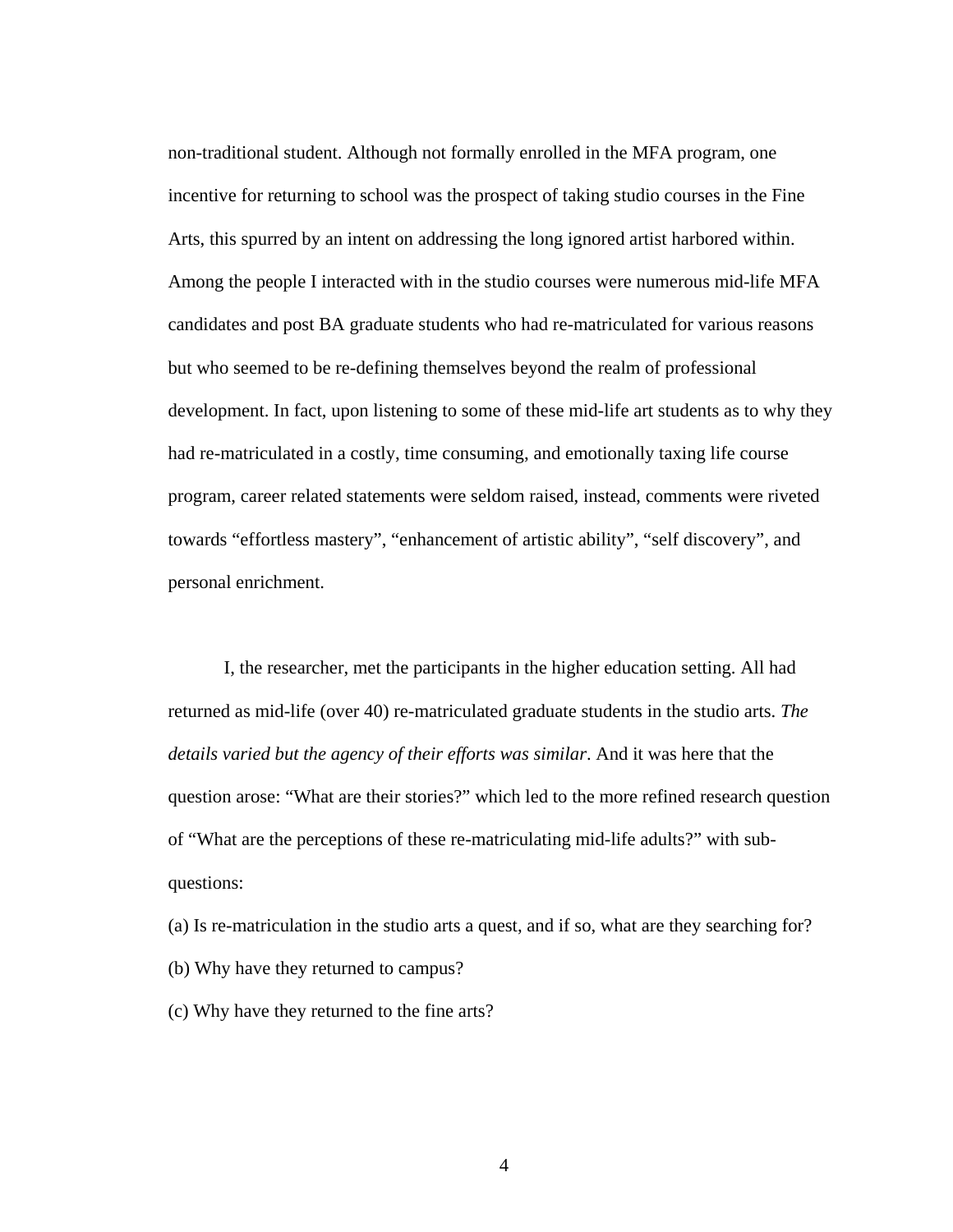As the researcher and interviewer, I was a co-constructor of their stories as recounted here within. I was also one of them, though not a participant per se. I had met them in the studio arts class because I also was intent on addressing an inner artistic core that had lain dormant for years. I also had found the arts to be sublime with regards their ability to engage the viewer, and I also found the arts to be an exciting and powerful venue of expressive communication. In addition, after living within the setting and therefore being able to claim a lengthy permanence in the field (Bogdan & Taylor, 1984; Clifford, 1986; Seidman, 1992; Wolcott, 2001), I knew that my interpretations and informed insights would possibly carry intuitive truisms some of which were confirmed by the very words of the respondent group.

 It is the task of the researcher to first raise the issue up to his lens of inquiry and in this case, I, the researcher, chose to investigate the lived experiences of these mid-life non-traditional graduate students in the studio arts. I had a 'lived' familiarity with the overall setting (the physical buildings and studio areas), the faculty, the gallery exhibitions, the different studio mediums (painting, drawing, sculpture, ceramics, photography, fibers), art history, contemporary art, art criticism, and perhaps most important, the personal investment in terms of learned abilities as well as the psychological delving into of one's core self. This prior knowledge facilitated an open, relaxed, and informed exchange with the participating group resulting in "a dialogue amongst men [/women] of the same trade" (Stokrocki 1997). Maturity and a varied background made me similar to many of the participants and therefore, this too, helped inform the research perspective.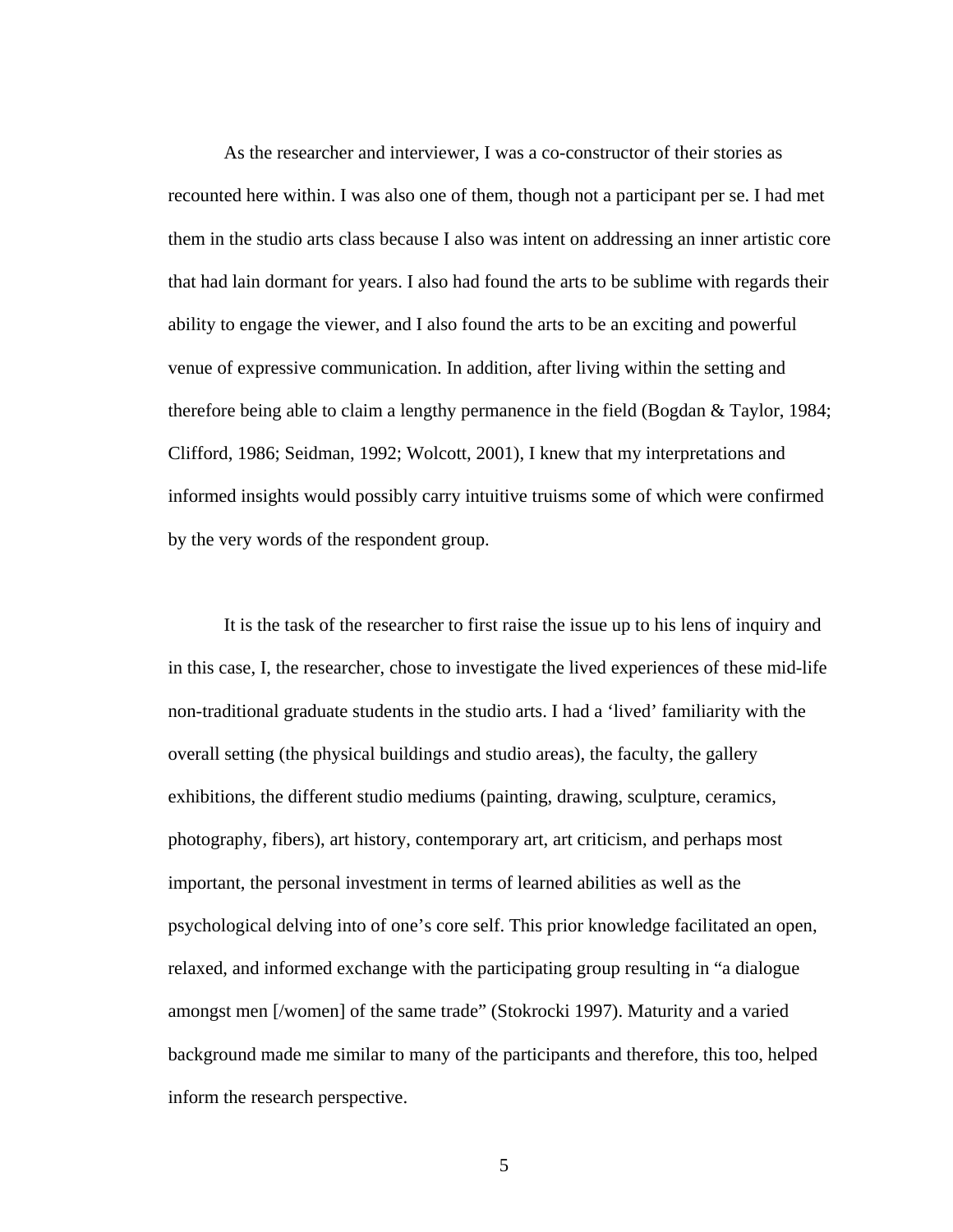## The Research Procedure

The research was based on the lived experiences of non-traditional rematriculating students, but it aimed to shed light on a common essence of the human condition having to do with tapping into the creative core in the adult years, a timeframe traditionally associated with application of skills rather than schooling. Therefore, the study investigated aspects of the contemporary phenomenon, namely that these rematriculating adults were on a personal quest, that is, they were still searching for a venue of self expression, and as part of the search had returned to a site of learning, the college/university campus, and to a creative activity of past success. The research questioned their acts but also delved into how creativity and an individual aesthetic code could be nurtured, schooled, and given meaning as it was incorporated into one's living of life. Therefore, on another plane of inquiry, the research sought to comprehend the nature of these non-traditional students' perspectives on self-actualization through artmaking and art-thinking and how the experience of re-matriculation and their evolving beliefs in art-making and aesthetics engendered how they live their lives.

The investigation was carried out by examining a collage of narratives and reflections on self and art emerging from a series of in-depth, one-to-one semi-structured interviews (Seidman, 1991) with recent MFA graduates, current MFA candidates, and current post BA graduate arts studio students. The Master of Fine Arts (MFA) degree cited here in the study is the MFA in visual (painting, drawing, printmaking, photography, and film) and/or plastic (sculpture, ceramics, fiber arts, and textiles) studio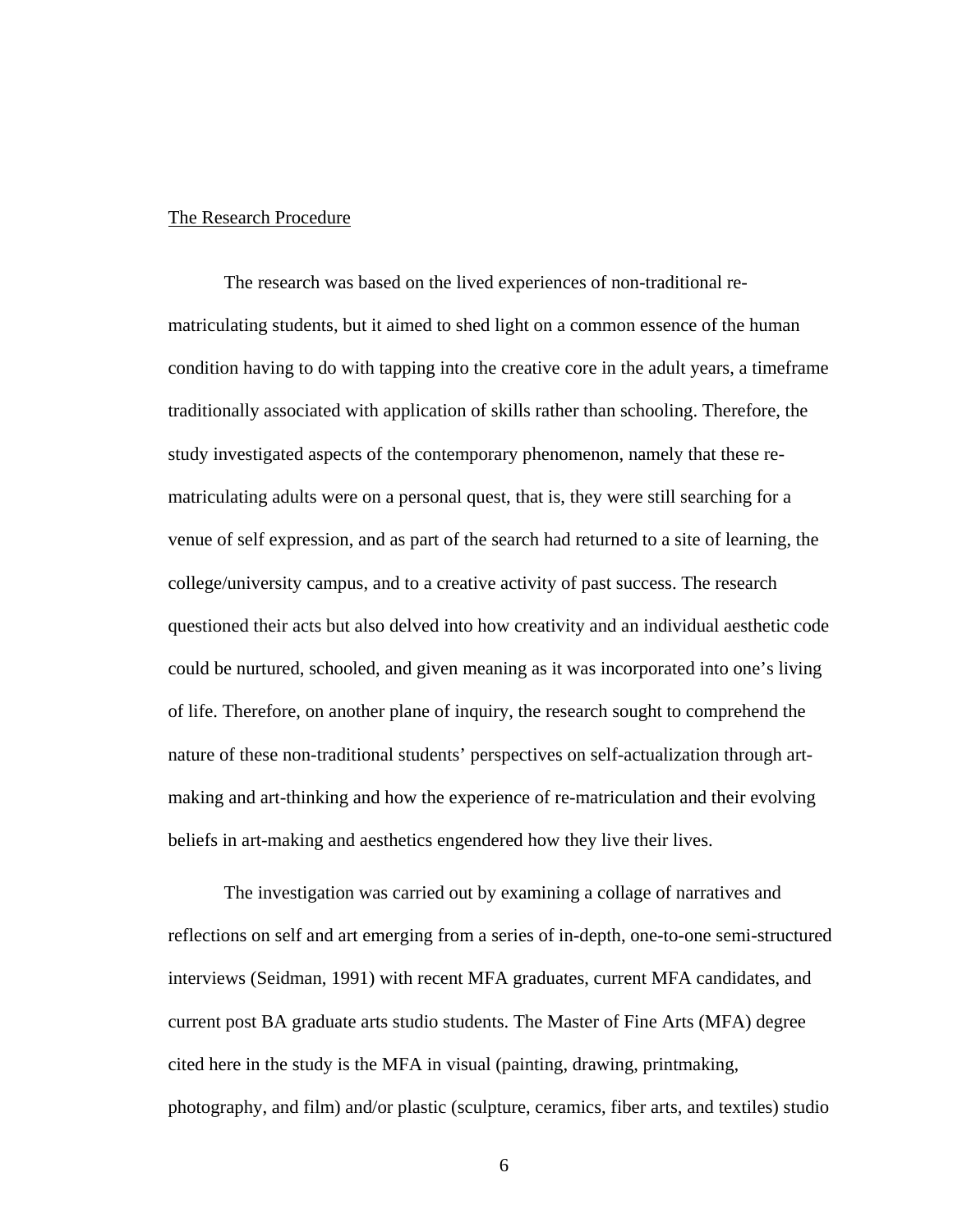arts programs. The participants elaborated on their creative experiences and the process of art-making and art-thinking as it pertained to self-reflection. The study attempted to crystallize this particular reality as it was "constructed by individuals interacting with their social worlds" (Merriam, 1998, p.6) and, as it was related "from the actor's own frame of reference" (Bogdan & Taylor, 1975). The essence of these participants' experience was examined and viewed through the shared act of re-matriculation as (1) a quest, (2) a return to a site and to an activity of success in the past, and (3) an engagement of the creative self. The researcher anticipated the findings to relate to a determined effort to enlarge one's aesthetic frame of reference and to honor through artistic production, "the products of our imaginative life" (Eisner, 2002, p.2-3).

## The Research Perspective

My research perspective is constructive in that I adhere to the convention that society is home to multiple personalities, multiple variations of socio-psychological growth, multiple beliefs and multiple realities. All lead to divergent approaches to life and to how one constructs their specific reality. Each is valid in that it exists and each has overlapping commonalities which allow recognition within the species while retaining a slightly unique flavor and temperature to distinguish it. By embracing the individual narratives and placing them sensitively one alongside another, larger patterns of human comportment emerged.

Life in one's early years, is somewhat pre-fabricated: a child is born into a life molding tradition (Bourdieu, 1976). In adulthood, it seemed there might exist a psychosocio behavioral re-birth in which one can re-define the inner and outer selves, re-adjust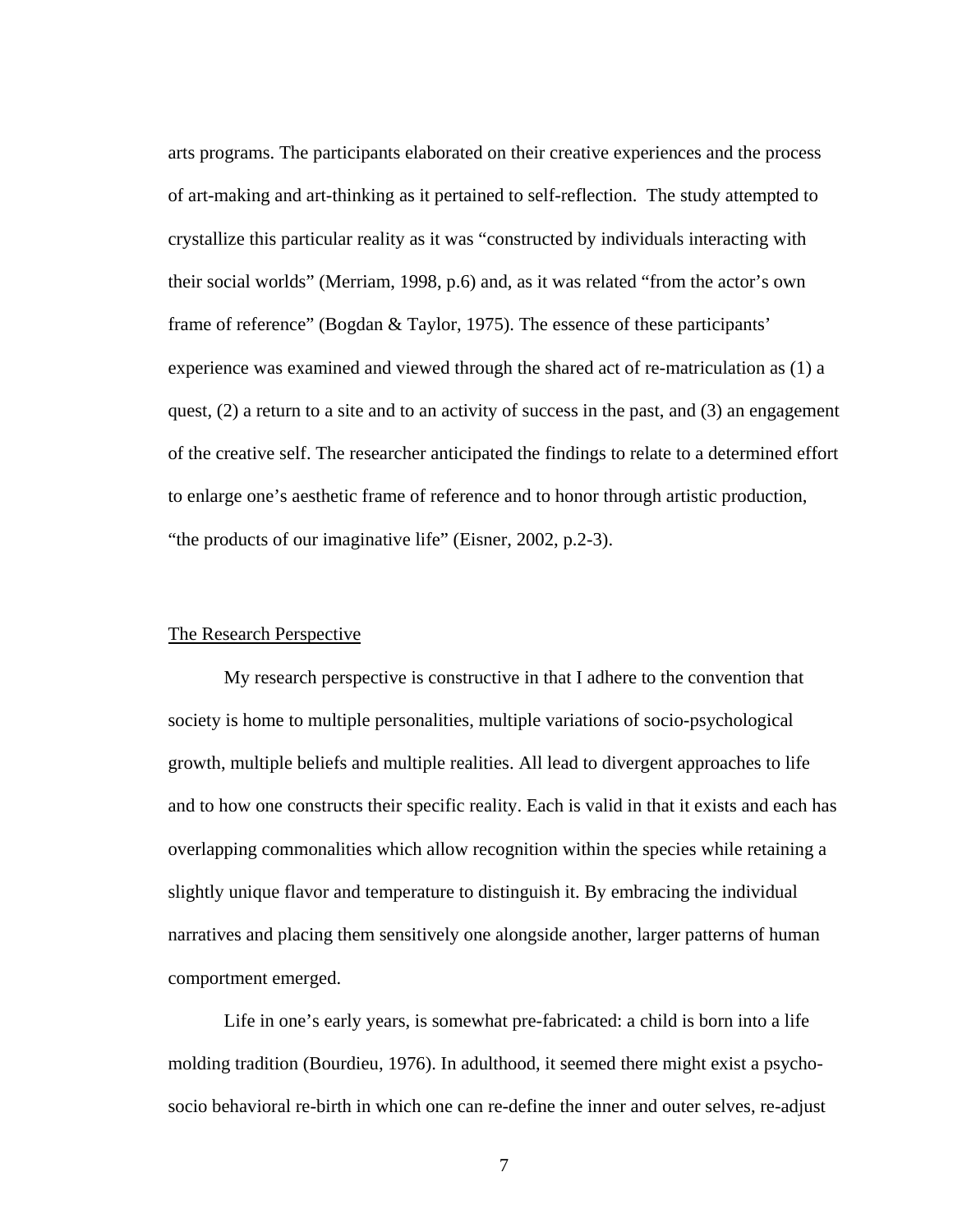their goals, and address a pondered moral stance. This type of self evolution is constructivist in nature in that it is dependent on the building of a successful sequential harmonization of one's past, present, and future; it seemed it might also have a social impact as an inclusive process—in that it brings together the many divided parts of man or woman or society, thus giving receptive space to our different selves, to life's different peoples and species, to our brethren beings.

#### The Conceptual Framework

The research was rooted in a discourse on art as a discipline leading to selfexpression and self-definition. This was the tie that binds the quest of re-matriculation to the fine arts. It attempted to investigate the nature of the choice and experience lived by mid-life re-matriculating students as they pursued serious studio arts graduate curriculum within institutions of higher learning. The study considered re-matriculation of older nontraditional students in the fine arts as (i) a quest to define or re-define the self, both inner and outer through (ii) a return to the college/university setting and (iii) a return to the deferred affinity with the fine arts and tapping into one's aesthetic core.

The theoretical underpinnings for the research as well as an abundance of referential viewpoints with respect to the human element as it creates sociological trends were substantiated by the phenomenon itself and expanded and invigorated by the experiences and reflections of the individuals. The basic theoretical framework for the research included the following areas: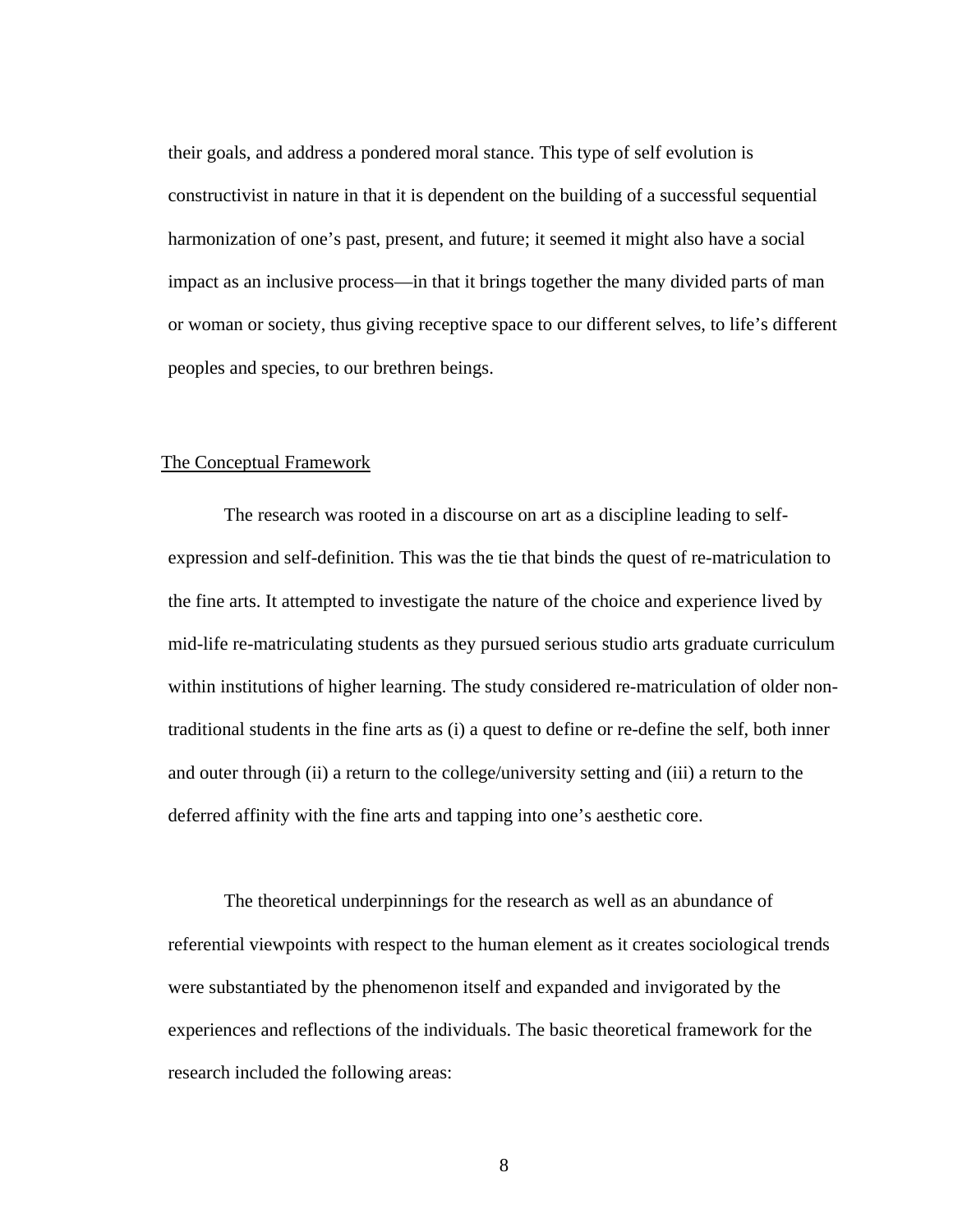(i) Re-matriculation as a quest involving the self gaining consciousness as a life actor with self-reflection, self-actualization and self-efficacy as essential areas of concern; personal navigation along with narration of the process lent authenticity to the human desire to communicate one's own personal trajectory; narration was also seen as a bridge to the creative impulse.

(ii) Re-matriculation was viewed as situational, occurring within a setting – an ideological and cultural setting as well as an actual site for the process. Here the setting for re-matriculation was the college/university campus and the shores of higher education.

(iii) Re-matriculation by older non traditional students as it occurred in the fine arts was the specific domain of the study and thus reference to the arts as symbolic of civilization and as an intellectual cultural operative was included.

 The theoretical underpinnings for the study are discussed in detail in the Literature Review.

## Re-matriculation as a quest

The character of university campuses has changed significantly in the last half century with the single most dramatic change represented by the enormous increase in numbers of matriculating students (Cohen, 1998; Rosenbaum, 2004). Other more subtle changes have also occurred, such as re-matriculation into university degree programs by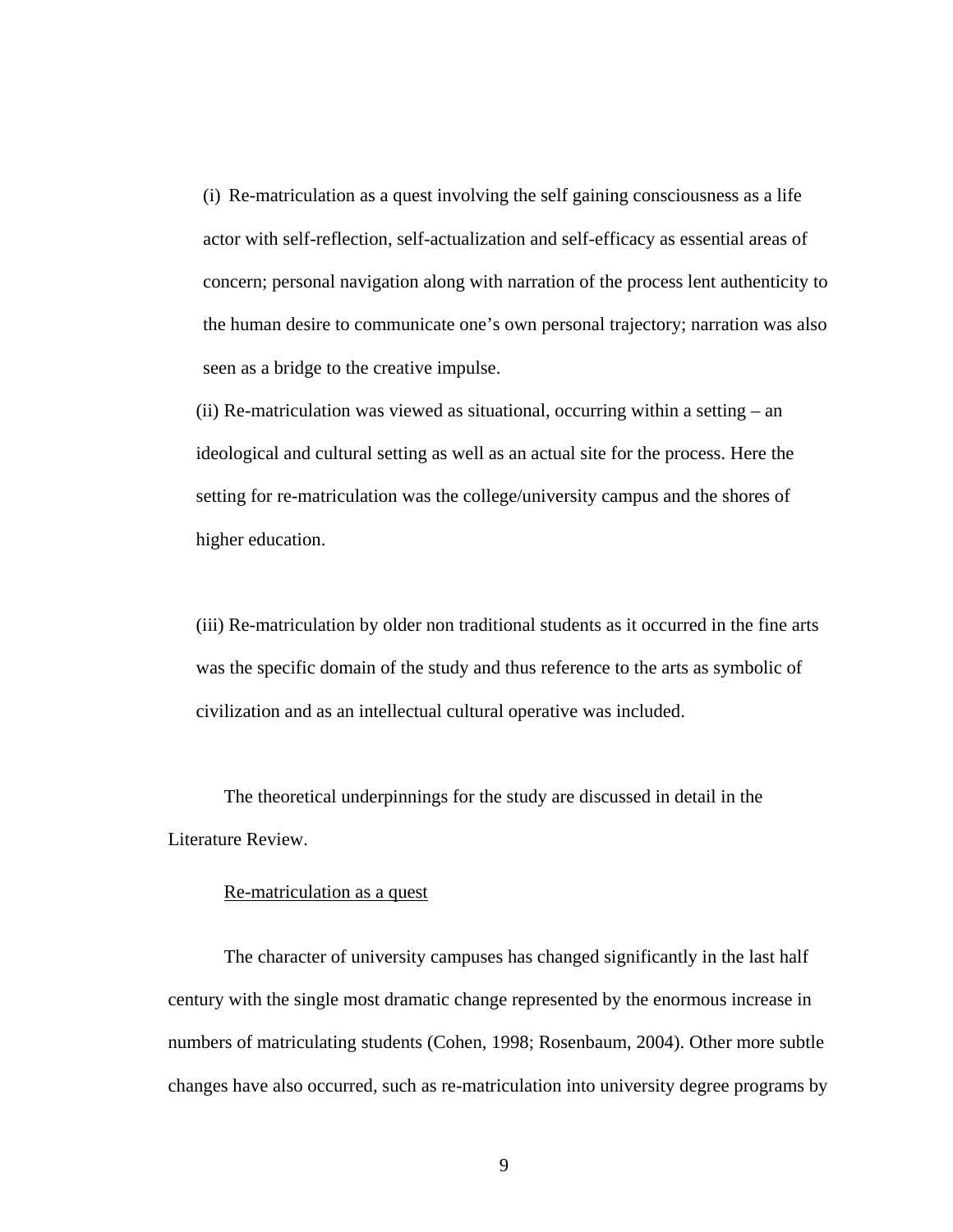older students, with continuing education practices paralleling longevity (Edelson & Malone, 1999; Verduin, Miller, & Greer, 1986). The motivations for re-matriculation in higher education by adults coming as they are from the workforce, are many, and include augmenting one's social and economic capital (Edelson & Malone, 1999; Cohen, 1998; Kenndy & Vaughn, 2004) and/or career advancement, sometimes urged by the personal desire for knowledge (Edelson & Malone, 1999) but often dictated by the need to update one's professional qualifications so as to continue to be employable (Cohen, 1998). Here the act of returning to school was seen as a personal quest for self-actualization (Maslow, 1943, Huitt, 2004) and self-agency (Bandura, 2001), resulting in personal growth and enrichment (Edelson & Malone, 1999; Knable, 2000). In this light, re-matriculation became a tool with which mid-life students enacted 'self-referentiality' (Cavigioli, 2005) ushering in an opportunity for a sort of second chance at forming an identity through schooling.

Within this well-documented phenomenon known as the "graying of the campus" (Weinstock, 1978; Edelson & Malone, 1999) there exist various sub-phenomena, including re-matriculation of older non-traditional students in graduate level studio arts. There is ample literature on continuing education (Edelson & Malone, 1999), and life long learning, on women returning to school and coping with dual roles, college and family (Beutell & O'Hare, 1987; Kennedy & Vaughn, 2004) and adult education (Belanger & Valdivielso, 1997; Vermilye, 1974; Watson & Taylor, 1998). There are even some writings on creativity in the adult years (Edelson & Malone, 1999; Feldman, Csikszentmihalyi, & Gardner, 1994; Gardner, 1982), however, there was no investigation with respect to the narrow study of people, age 40 and over, re-matriculating in the Fine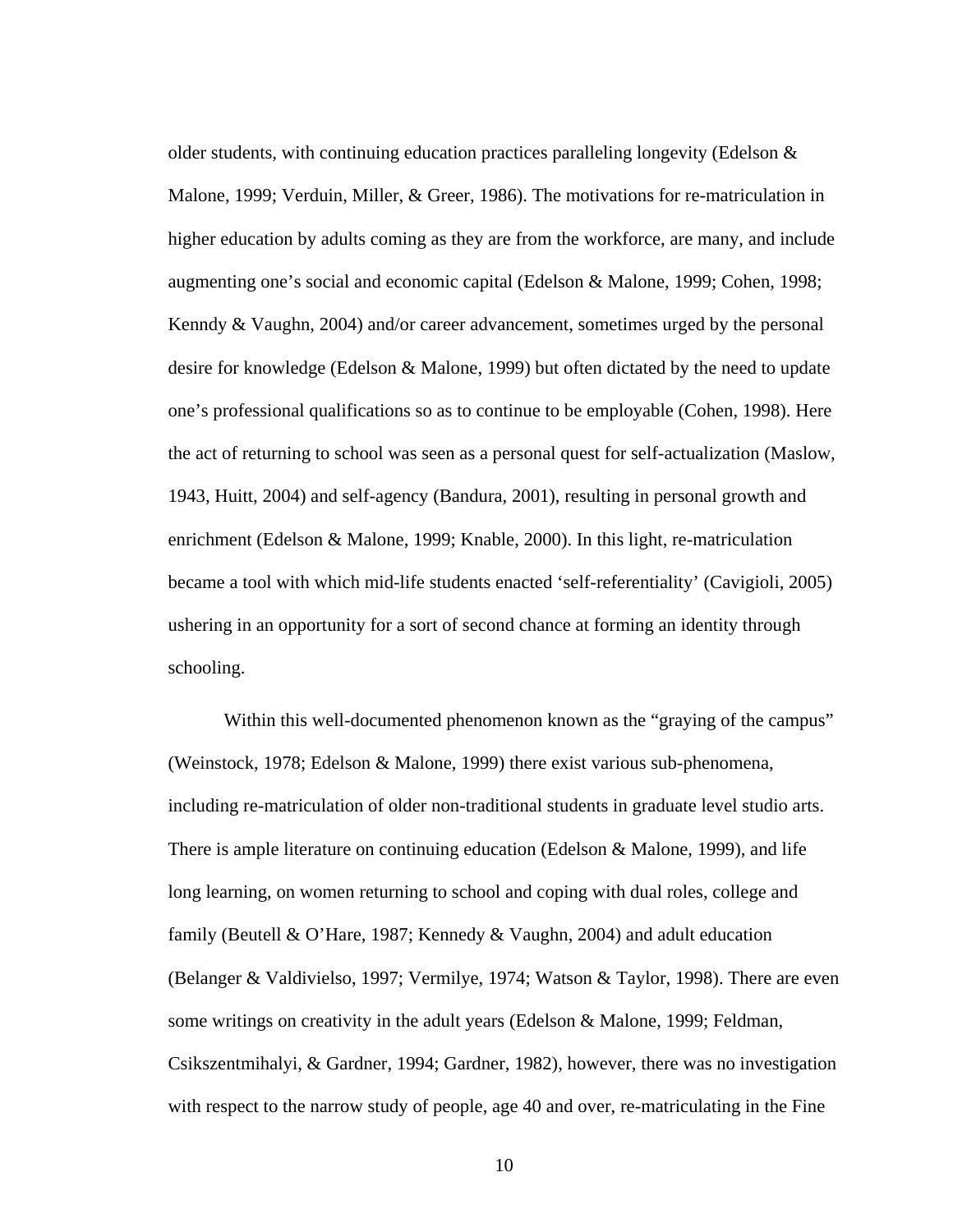Arts as non-traditional students in studio arts and/or MFA programs. And while many accounts of older adults finding empowerment through art-making are sprinkled through the literature bank, and are similar, they did not fully account for the mid-life adult going to the extent of a committed return to the college/university campus in his/her quest for this self defining tool of art.

## Re-matriculation as a return

Adults find a certain sense of pleasure in returning to school in that it gives them freshness of thought, expanded intellectual boundaries and breadth of social involvement (Edelson & Malone, 1999). Middle-aged adults today are often an active force whose "potential contribution depends on their own self-confidence and desire to remain functioning as useful members of society" (Ossofsky, 1972). No longer must graying signify a gradual retreat from the professional world in that mid-life has become a time of release from the 'burden of expectations' (Gibbs, 2005) and can certainly be a moment of *creative reshaping of their professional lives* (Gardner, 2002). Statistics show that adults that have already had a successful college experience remain interested in returning for further educational opportunities (Lifelong Learning Trends, National University Continuing Education Association, 1994). In fact, there is a "robust relationship" (Belanger & Valdivielso, 1997) between the level of scholastic attainment in youth and re-matriculation as an adult. Individuals who had positive school experiences in youth or at least those who had found some delight in knowledge gathering were found to be "significantly more inclined to seek this venue of self improvement and self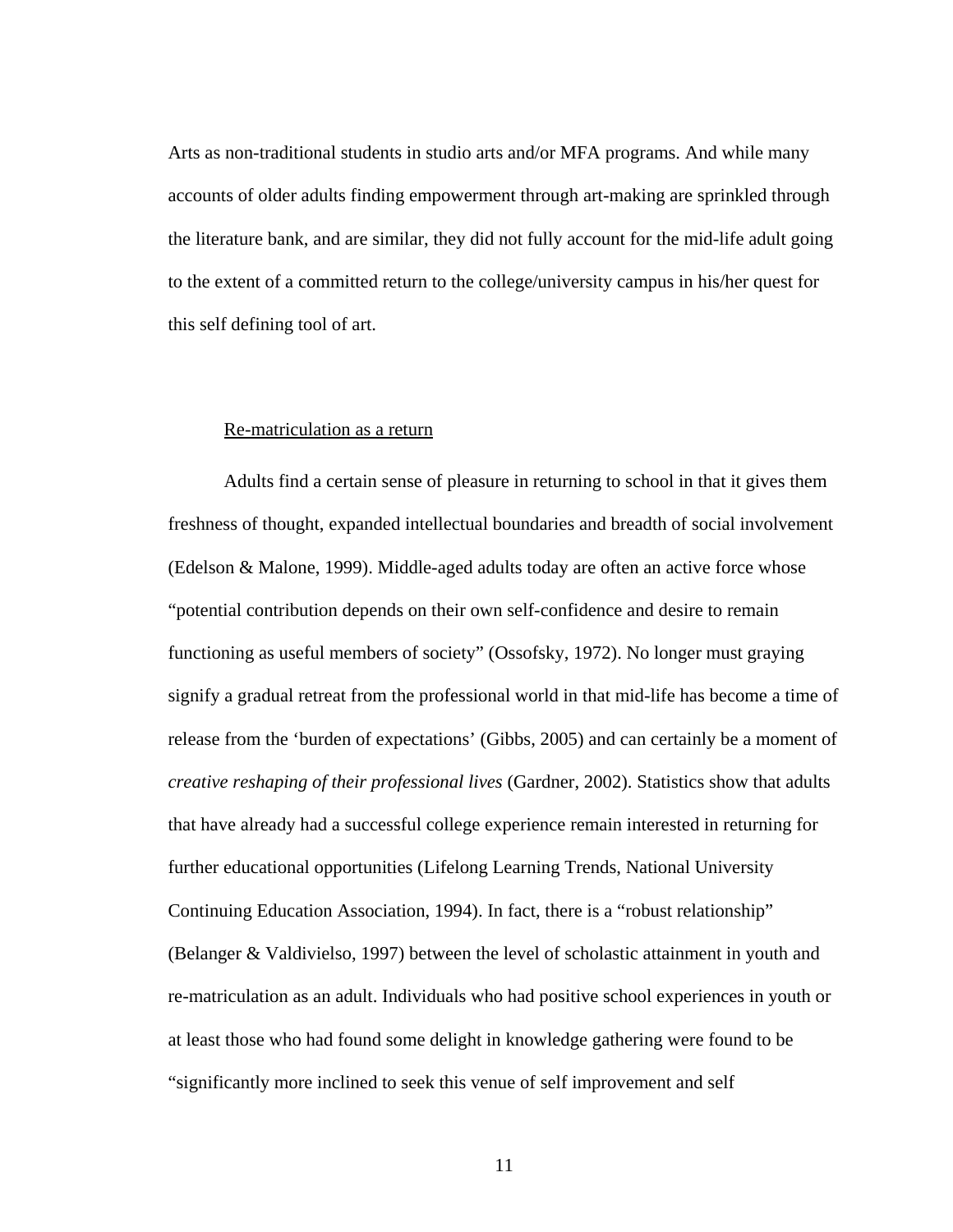empowerment as mature adults" (Belanger & Valdivielso, 1997). This appeared to be true for the participants and thus the study's intent was to delineate this continued growth in adulthood. Important to the study was the idea of ethical comportment of the 'favored adult' where mid-life re-matriculation could also include "mapping out new terrains of socialization and bonding" (Cavigioli, 2005) thus giving the individual a broader sense of community and citizenry in which 'being educated' (Gardner, 2002) leads to being a responsible and informed member of society.

 Having survived and most likely navigated certain phases of existence, mid-life adults often find it empowering to make choices, to urge priorities, to engineer their now more valued energies and briefer time frames. In our society of plenty, adults now live longer, in fact, states Boyer (1974) "never before have there been people that live so long" (p. 19), nor are "the old as old as they used to be" (Kuhn as cited in Boyer, p 34). Over the past decades, this demographic change has been reflected in the educational participation patterns of older adults (Kim & Merriam, 2004). Non-traditional older students have become increasingly present on higher education campuses in a benevolent trade between institutions of higher learning and non-traditional older, and/or working students: the students, many of whom are eligible for employer tuition benefits, offer "an effective new revenue stream for the universities" (Newman, Couturier, & Scurry, 2004, p. 16) and, in turn, the college/university setting allows the student to engage new career options. According to the Consortium for Higher Education (1987) the American adult will explore an average of four different careers during a lifetime; later, Gardner (2005) put the number at five. Knable (2000), inquiring as to why mid-life adults are returning to college in record breaking droves, insists that 'boomers' are "by far the most educated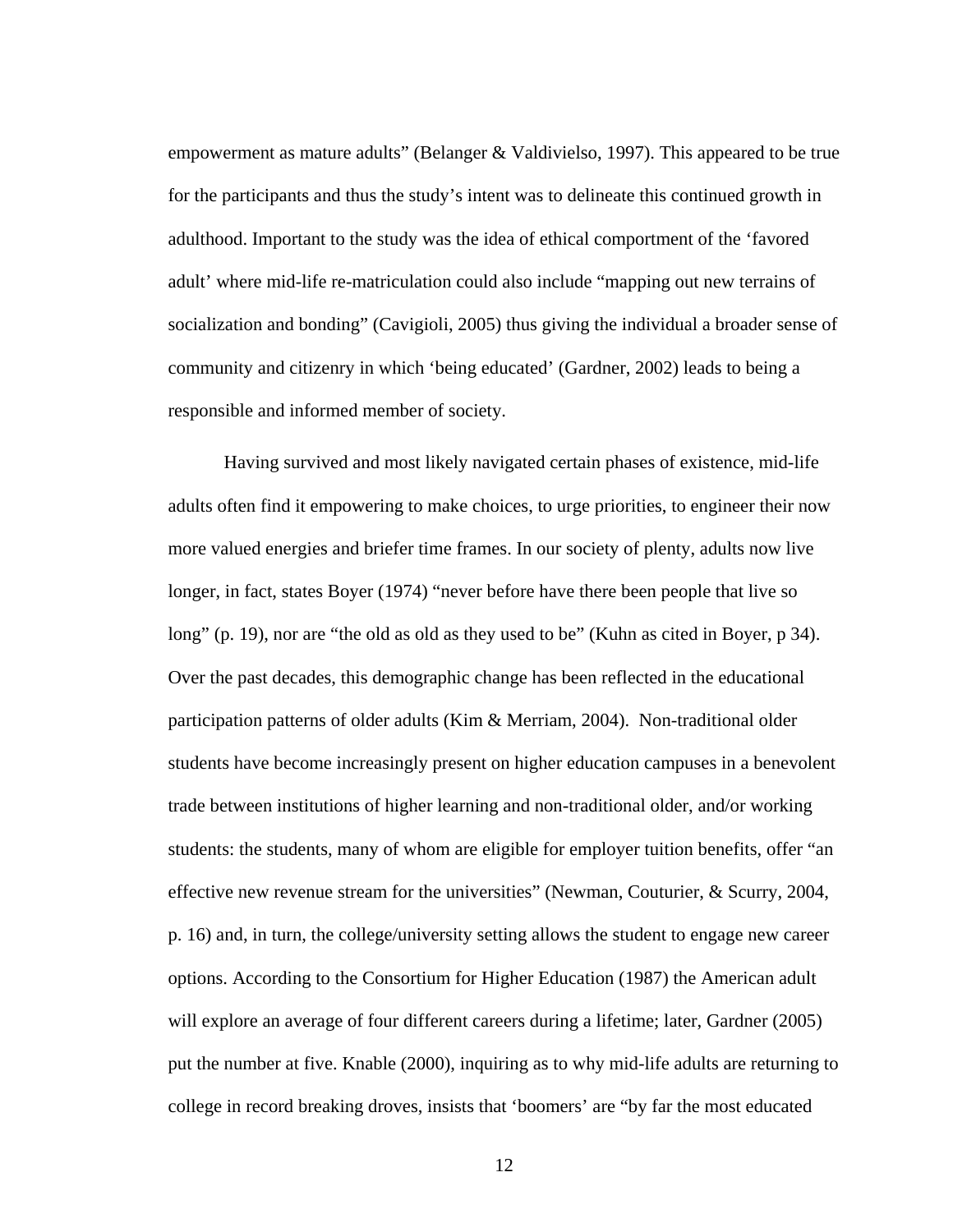generation" (p. 1) and have been influenced by education not only as is reflected in their lifestyles but, also, in their daring to re-define themselves. "These benefits to the individual span disciplines and cross pollinate age and cultural boundaries" (Belanger  $\&$ Valdivielso, 1997) with some fields inviting further study and therefore encouraging rematriculation of older students. One such field is certainly education itself where teachers return to school to study themselves and their beliefs in the tenets of education. The Fine Arts appears to be another magnet for re-matriculating where non-traditional adults invest time and self in further learning (Edelson & Malone, 1999) and re-addressing creativity. And it was here that I, the researcher wondered as to the nature of this social trend and raised the issue of "What exactly are the inner and outer experiences of these rematriculating adults and what are they seeking?"

#### Re-matriculation and the creative self

Recent literature in the Fine Arts and Arts Education does indeed focus often on the creative self. The articles are often framed in a qualitative research format such as biographies or interpretative profiles giving plentiful space to the life histories of little known artists, very often women (K. Congdon: The art of Bernadine Stetzel, 2000; R. Lyon: Shielding the Torso, 2005; Polly Barton: Knowing Her Need, 2005; D. Harrison: Turmoil and Change, 2005) who have stitched their threads of art-making talents through decades upon decades, weaving tales of raw life and distinct personalities in constant revision as they are impacted by war, immigration, human rights, and, of course, birth, belief, illness, and death.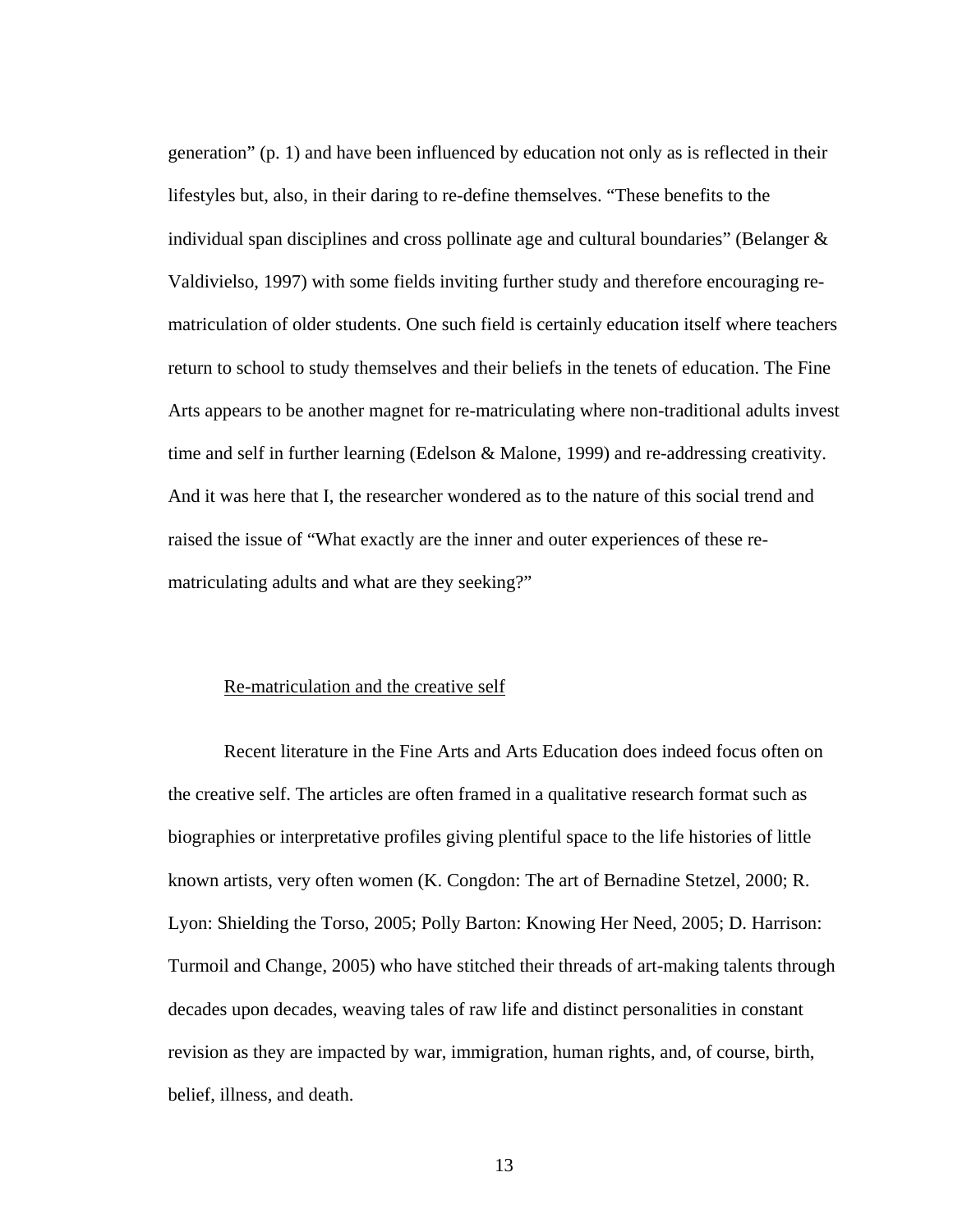A major theme in this type of literature enveloped areas of human worth, mental health, and the merging of the past with the present with suggestions of how art-making lends stability and congruity to the individual life cycle (Congdon, 2000, 2005). Other areas of interest in the literature showed how artists recounted their lives through their choice of medium (Weintraub, 2002; Ferris, 2001), through their multi-cultural layering of languages and customs (Leong, G. 2001; Volpe & Bouillet, 2001), again indicating just how the process of art-making can lead to self-empowerment through clarification of identity (hooks, 1995; Bandura, 2001; Huitt, 2004). These writings employed the individual as well as the collective voice and were effective in their intent: they inspired, they explained, and they portrayed the sensitive aspects of daily living.

A major intent of the present study was building a description of human experience. Paramount to the study was recognition of the powerful nature of art (Feldman, Csikszentmihalyi, & Gardner, 1994; hooks, 1995; Weintraub, 2002) and the cognitive attributes of creativity (Feldman, Csikszentmihalyi, & Gardner, 1994; Gardner, 1992) while also making space to explore the empowering force of self-expression, and the thirst of the common man to partake of this. The findings from the multiple interview series which emerged from the storied 'conversations with purpose' (Lincoln & Guba, 1985) informed the nature of art-making and that which Feldman, Csikszentmihalyi, & Gardner (1994), Greene (1978, 1988, 2001), and Unrath & Nordlund (2006) see as 'reflectiveness'. Fundamental to the research was, as Gardner (1994) explains: "the belief that we can know ourselves, can hold our experience and the experience of others up for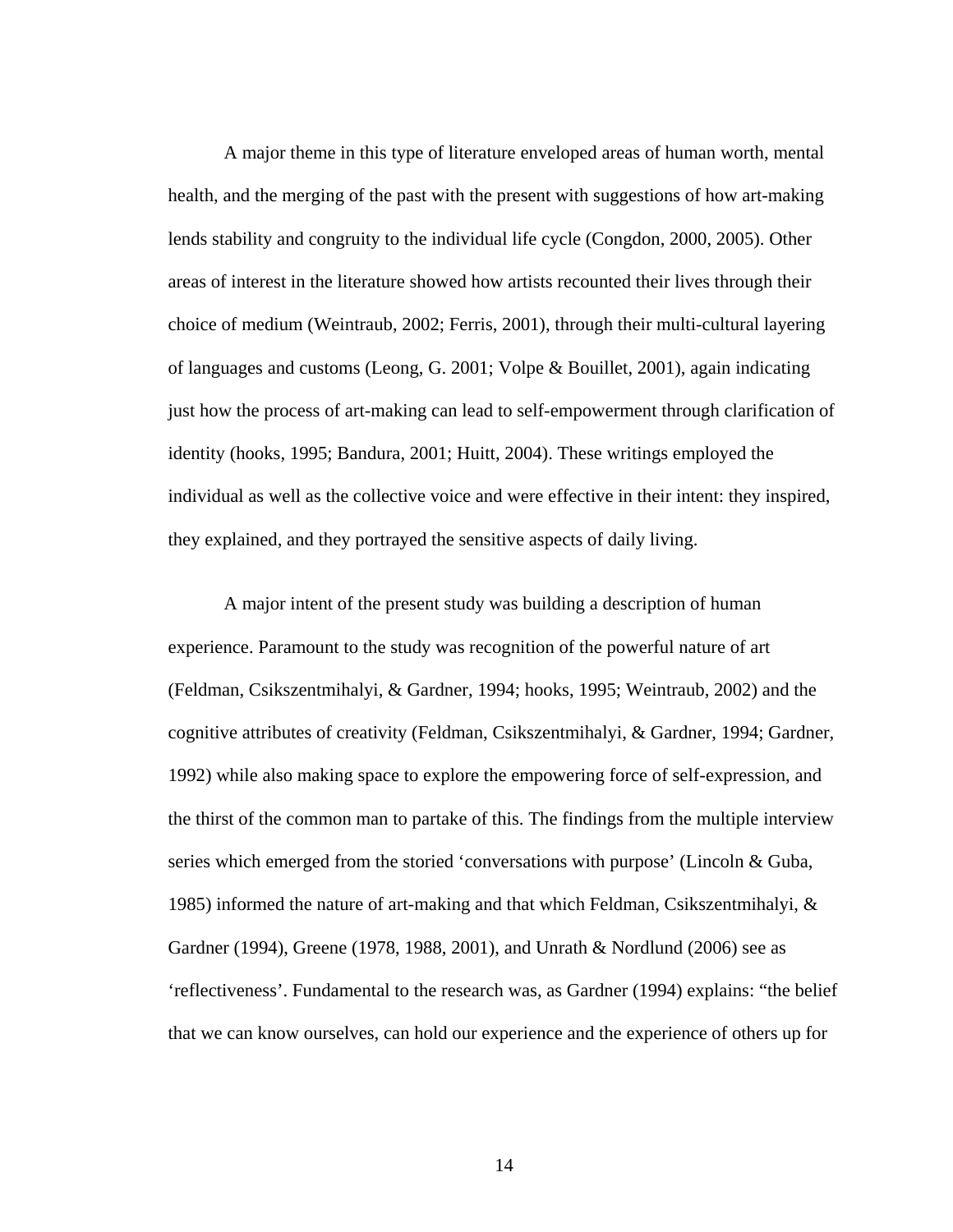examination, and can build a sense of uniqueness and distinctiveness that we usually call a sense of self or identity".

#### Summary

The purpose of the study was to formally inquire into the nature of the lived experiences of older non-traditional graduate students in studio arts. Eisner (2004) stated that the art of seeing and creating is an inner collaboration between what we take visually from the world and what we make of it. And therefore, as these re-matriculated students augmented desired skills and widened their aesthetic parameters with which they not only viewed and discerned art forms, but also created art works of their own, the question arose—was it possible that they were also refining and developing themselves by tapping into an inner aesthetic core? Could it be that through the process of art-making and artthinking they had embarked on a sort of re-definition of the self? Honoring the tradition of a phenomenological research, this study gathered the storied biographies of a group of mid-life non-traditional re-matriculated students as they pursued graduate work in the studio arts. The resulting tapestry of dialogues provided insightful perceptions and reflections concerning their experience.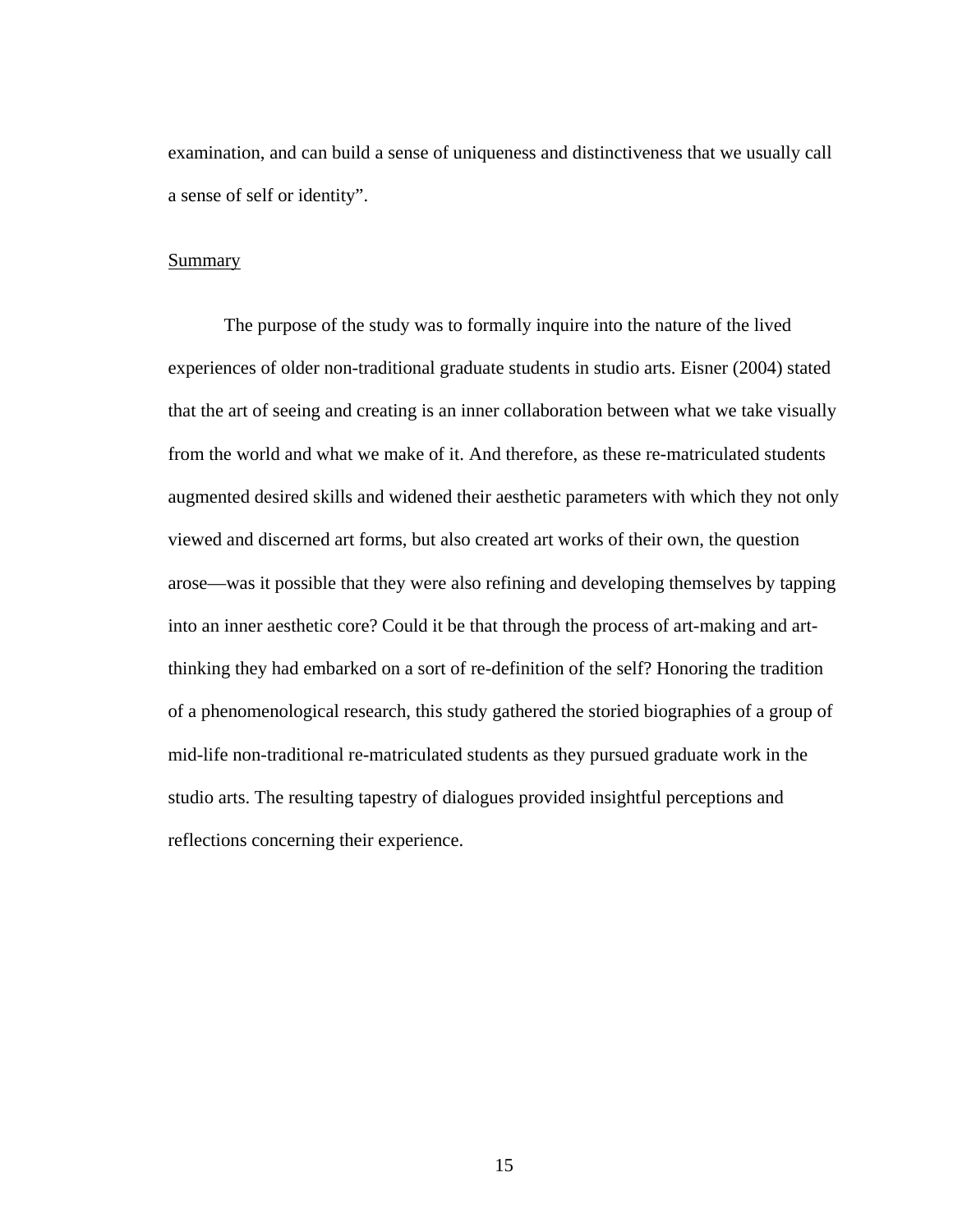#### LITERATURE REVIEW

 A discourse on art as a discipline leading to self-expression and self-definition was the tie that binds the quest of re-matriculation to the fine arts. The study considered re-matriculation of older non-traditional students in the fine arts as (i) a quest to re-define the self, both inner and outer through (ii) a return to the college/university setting and (iii) a return to the deferred affinity with the fine arts and tapping into one's aesthetic core. The inquiry attempted to answer the research question: Re-matriculation in the studio arts: What are the perceptions of mid-life graduate students in the fine arts?

 Literature pertinent to the research study comprised this chapter and provided a wealth of theoretical underpinnings for the research as well as an abundance of referential viewpoints with respect to the human element as it creates sociological trends. The cited literature established current definitions and relevant concepts, which accompany the ideas developed for this study.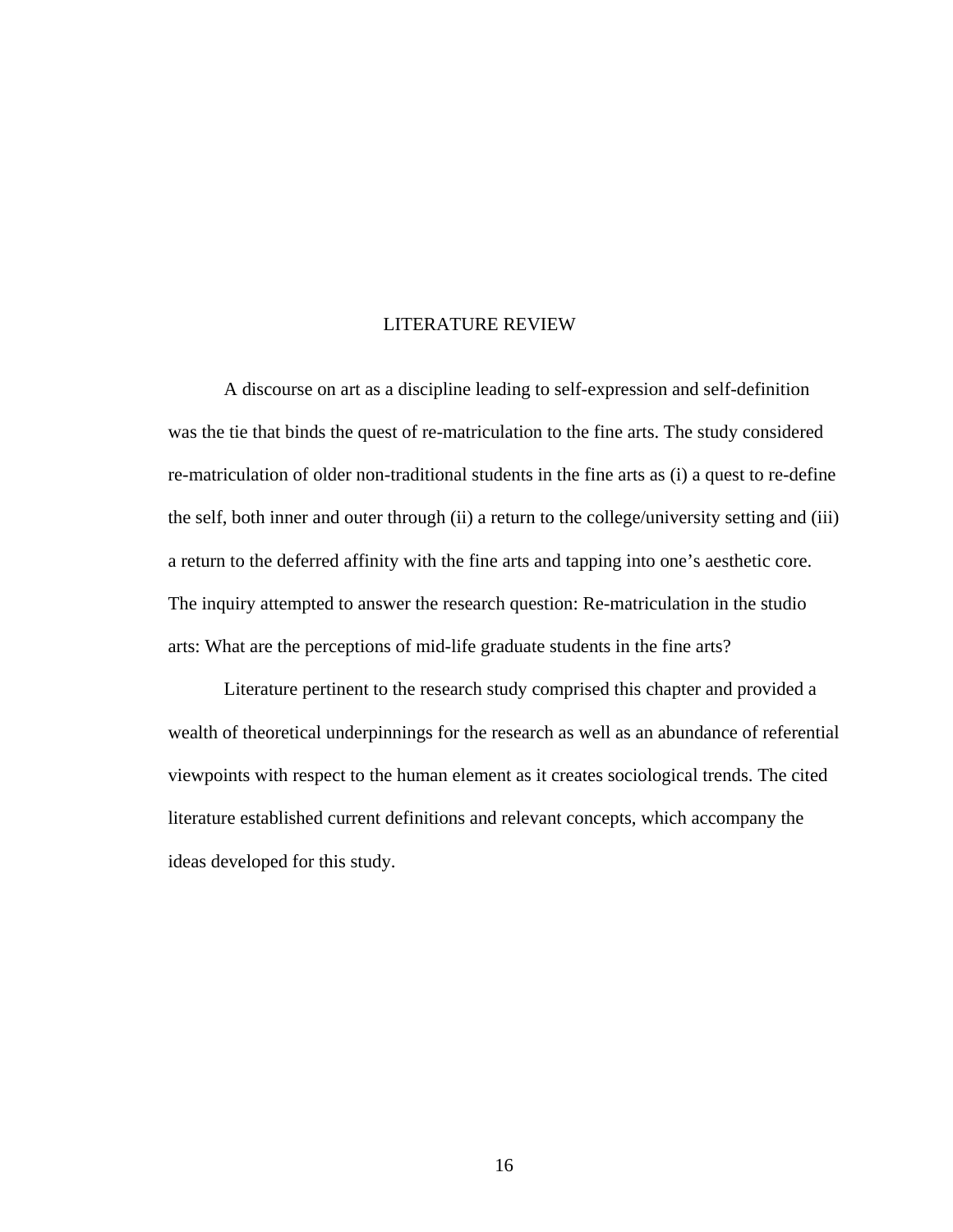# I. Quest: The SELF

Quest: Quest as a search for understanding the self, assessing the life course and enabling personal navigation, discovering and then urging self-agency in order to become a functioning member of the collective self.

- **1. The SELF defined**
- **2. SELF-motivation, agency, efficacy, actualization**
- **3. The SELF as social-cultural currency**
- **4. The SELF and social identity**
- **5. Schooling of the SELF**
- **6. The SELF, selves, and dialogue**
- **7. The SELF as voyager/navigator**
- **8. The SELF as an offspring of narrative**

Perhaps one reason for the enduring popularity of fortune-tellers and tarot cards is the difficulty of predicting how life will turn out. (Sternberg & Spear-Swerling, 1998, p. 219)

Coming to maturity and even education itself is a type of forward moving quest,

which involves the self gaining consciousness as a life actor through reflection and "full attention to life" (Greene, 1978 p 163). Questing is also a search for understanding the self, assessing the life course and enabling personal navigation (Sternberg & Spear-Swerling, 1998). Under this aspect, the evolution of the self becomes a sequence of life phases and thus an ongoing process of self-discovery.

The notion of 'quest' forecasts discourses of heroic journeys, on spirituality, on self-determination. Quest also indicates intimate domains of character in that setting off on a quest, the self, at whatever point of evolution it may be, is called upon to engage the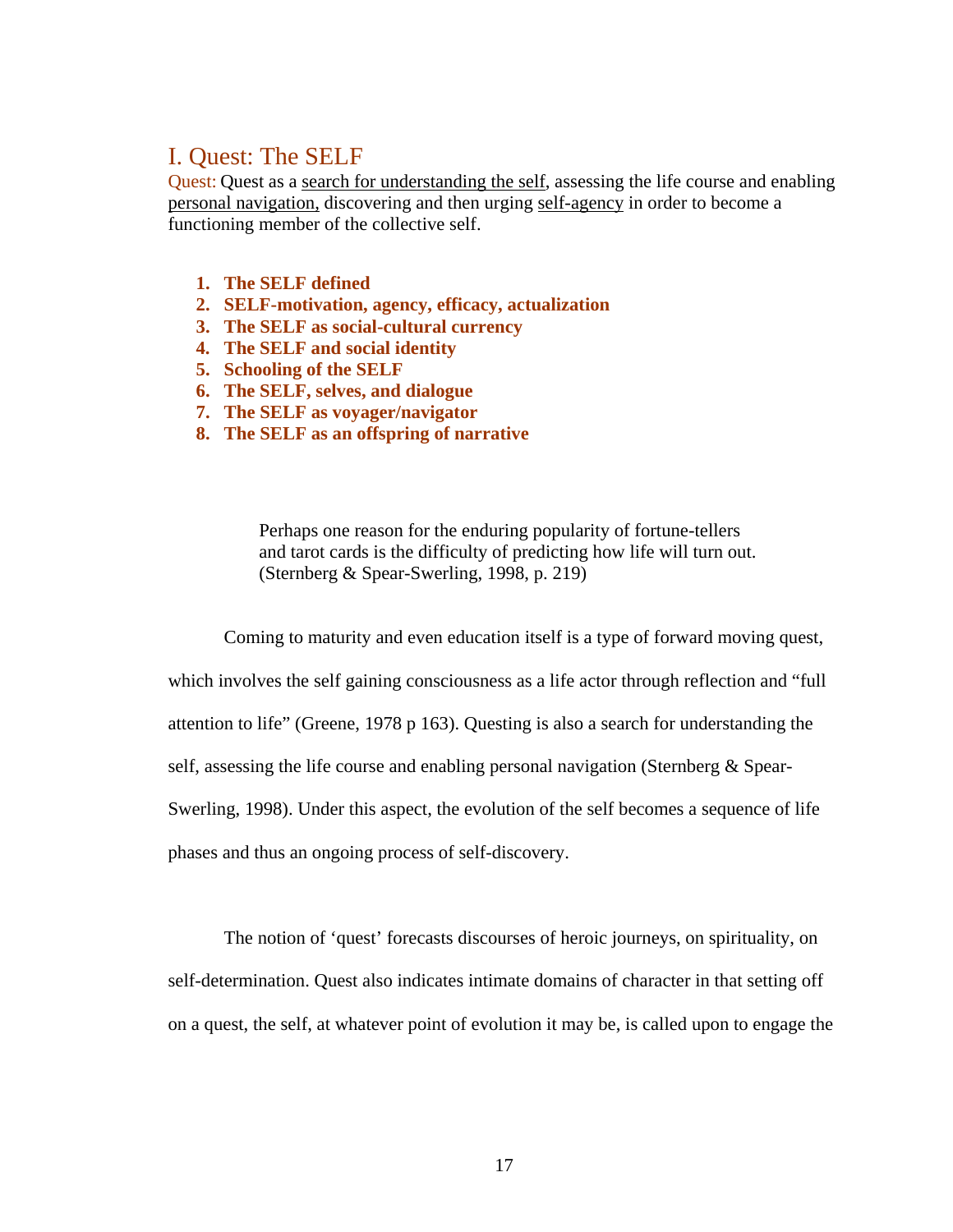processes of charting the course, of mapping out the life terrain. According to Jerome Brunner (1997), the self is a complex entity, an instrument of life actions:

The self is both outer and inner, public and private, inner and acquired, the product of evolution and the offspring of narrative. Our self-concepts are enormously resilient, but also vulnerable. Perhaps it is this combination of properties that makes Self such an appropriate if unstable instrument in forming, maintaining, and assuring the adaptability of human culture (p. 159).

# 1. The SELF defined

John Dewey (1906, as cited in Natsoulas, 1998, p16) stated that the definition of "conscious" as aware and "consciousness" as the state of being aware, is "a wide, colorless use; there is no discrimination as to contents, as to what there is awareness of, whether mental or physical, personal or impersonal, etc." (p 40). Perhaps with Dewey's comment in mind, Natsoulas in his essay on *Consciousness and Awareness* (1998) confirms the complexity of the idea by citing C.S. Lewis (1967) on "consciring":

Man might be defined as a reflexive animal. A person cannot help thinking and speaking of himself as two people, one who can act upon and observe the other. Thus he pities, loves, admires, hates, despises, rebukes, comforts, examines, masters, or is mastered by, "himself." He is privy to his own acts, is his own conscious or accomplice. And of course this shadowy inner accomplice has all the same properties as an external one; he too is a witness against you, a potential blackmailer, one who inflicts shame and fear." (p. 187, as cited in Natsoulas 1998, p. 18).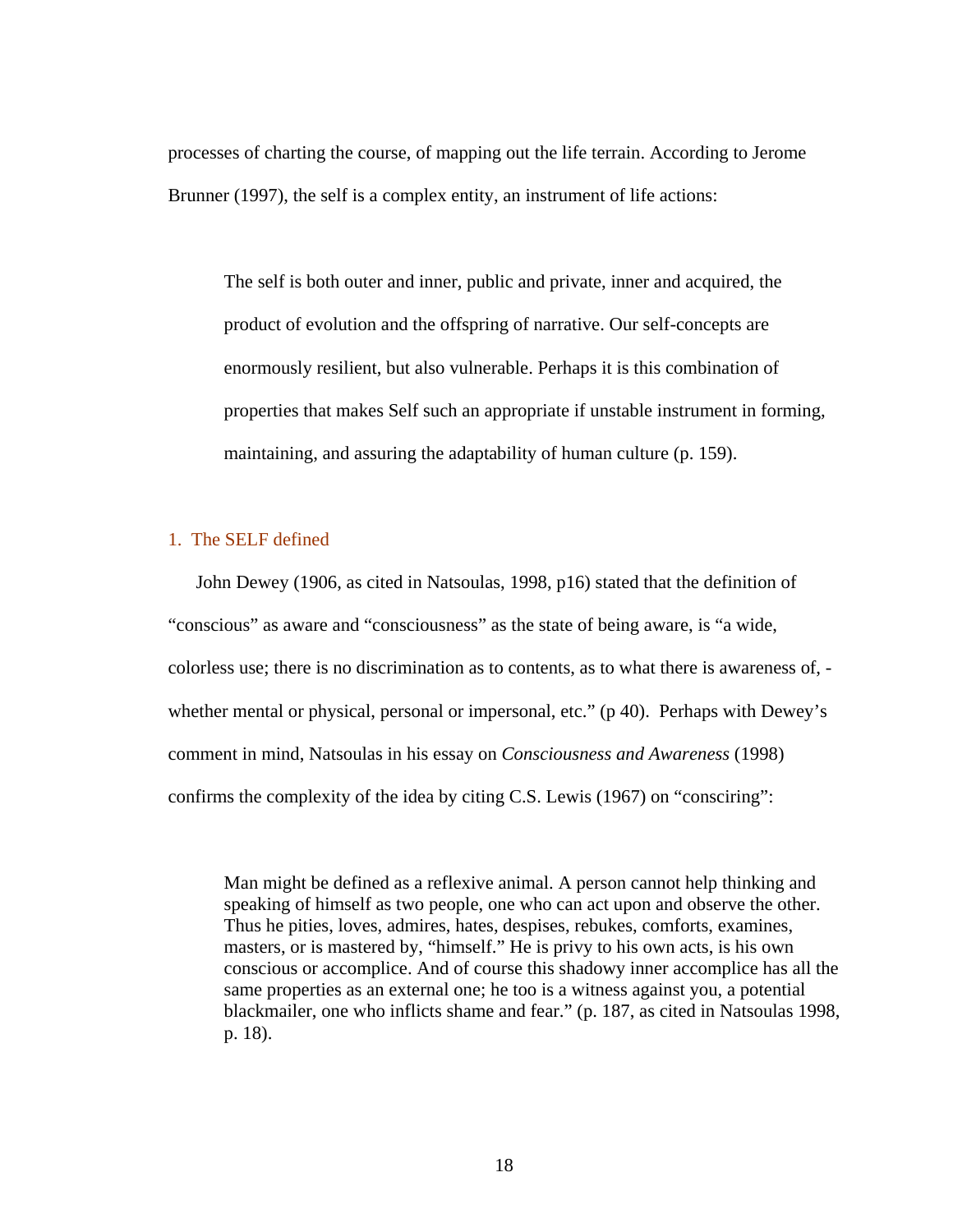The self both distinguishes us *from* others (Bruner & Kalmar, 1998; Natsoulas, 1998) while at the same time it bonds us *to* others allowing us to form community. As Bruner (1997) remarks "The self is an odd mix of the outer and the inner, an unmanageable mix of the public and the private. It is indeed constructed through interaction with the world grow[ing] out of our encounters with events and circumstances - a product of transaction and discourse" (p. 146). In light of the self being a principal actor in all that man/woman undertakes, it follows that the self is a multi-grounded, complex mechanism in search of identity or the combination of self-awareness (Huitt, 2004), self-efficacy (Eldeman, 1999), self-efficacy in terms of competence (Noddings, 1984; Bandura, 2001), and self-achievement (Maslow, 1943, Huitt, 2004).

## 2. The SELF as motivational agent

 The self is "by its very nature an agent, something that is naturally capable of performing intentional actions" (Lowe, E. J., 2003, p. 321; Ryan & Deci, 2000, p. 69). Consideration of the self implies taking into account the expenditure of energies in terms of living or survival skills: that which animates, directs, and sustains human behavior (Huitt, 2004). In terms of function, the self, when relatively free, is 'self-actualizing', set on a personal quest for growth, leading towards self-fulfillment and realization of one's potential (Maslow, 1943; Huitt, 2004) including the possibility of self-transcendence (Elias & Merriam, 1980) or connecting beyond the ego (Huitt, 2004; Elias & Merriam, 1980).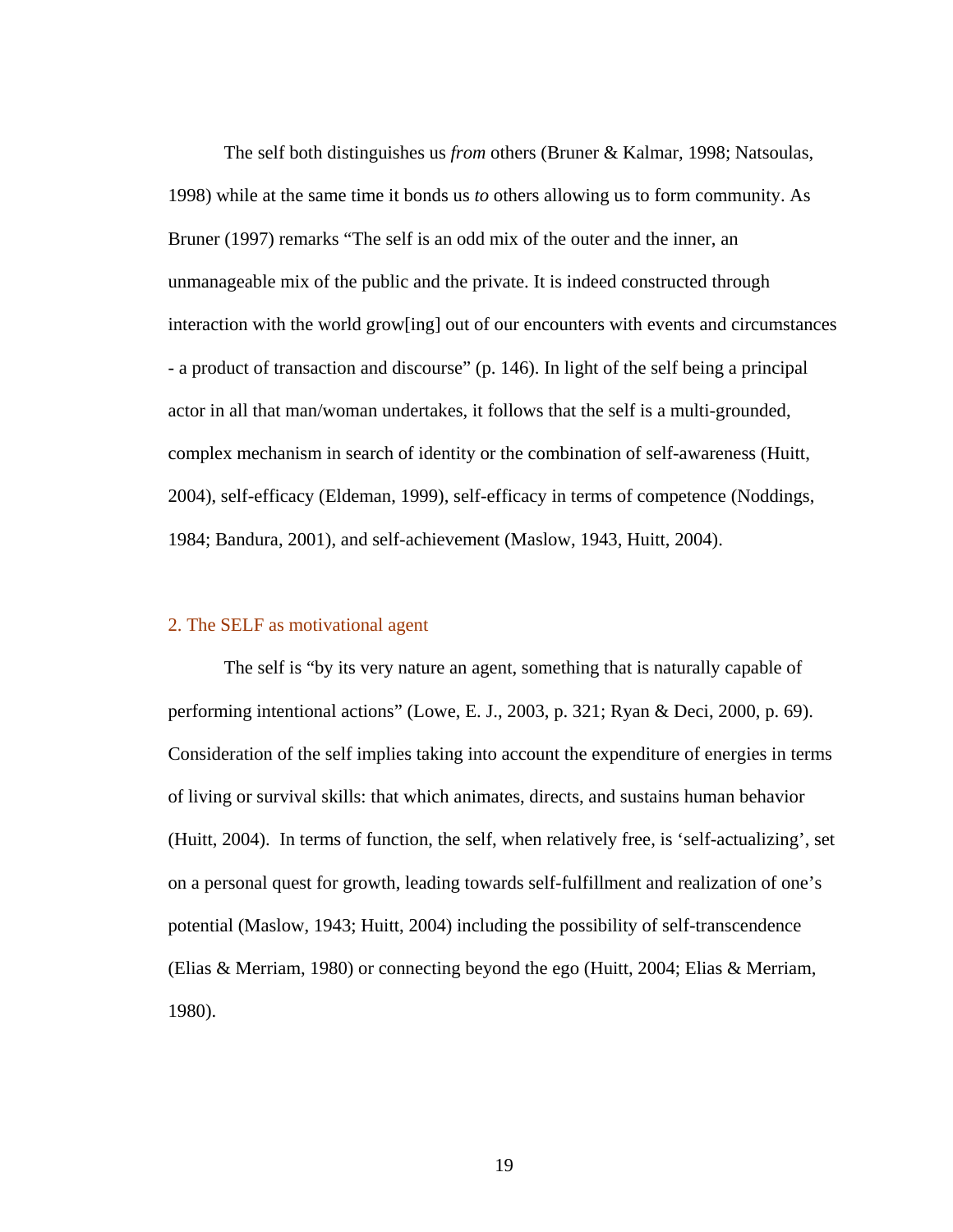Maslow (1943) based his work on the human animal's hierarchical needs envisioned as a pyramid with '*deficiency needs*' or what he termed needs focusing on survival orientation (the physiological and safety needs) at the base and those higher '*growth needs*' focusing on personal advancement (belonging, self-esteem, achievement) in the middle, inching up the pyramid to what Maslow coined self-actualization wherein the domains of morality, creativity, spontaneity, and genuine acceptance are tapped. Relevant to the process of self-actualization are other such fundamental properties such as competence (Noddings, 1984; Ryan & Deci, 2000), bonding and relatedness (Huitt, 2004), empowerment, and mental stability (Congdon, 2004).

 The term self actualization was first coined by Maslow when he established a hierarchy of human needs and confirmed the human desire for self-fulfillment, realization of one's potential, and the eventual connecting with some higher self, or self transcendence (Huitt, 2004). Transcendence is seen as a moment of creative *flow* when mundane tasks become subconscious (Csikszentmihalyi, 1990). This certainly ties in with the notion of growth and development, which occurs in youth, but also in adulthood. Maslow himself considered self-actualization as an adult phenomenon manifesting itself as a desire for self-fulfillment and for realizing one's potentiality (Elias & Merriam, 1980). The concept of self as "a determiner of behavior which has a great influence on one's ability to grow" reconnects with the goals of humanistic education, influencing persons who are open to change and continued learning, people who strive for selfactualization" (Elias & Merriam, 1980).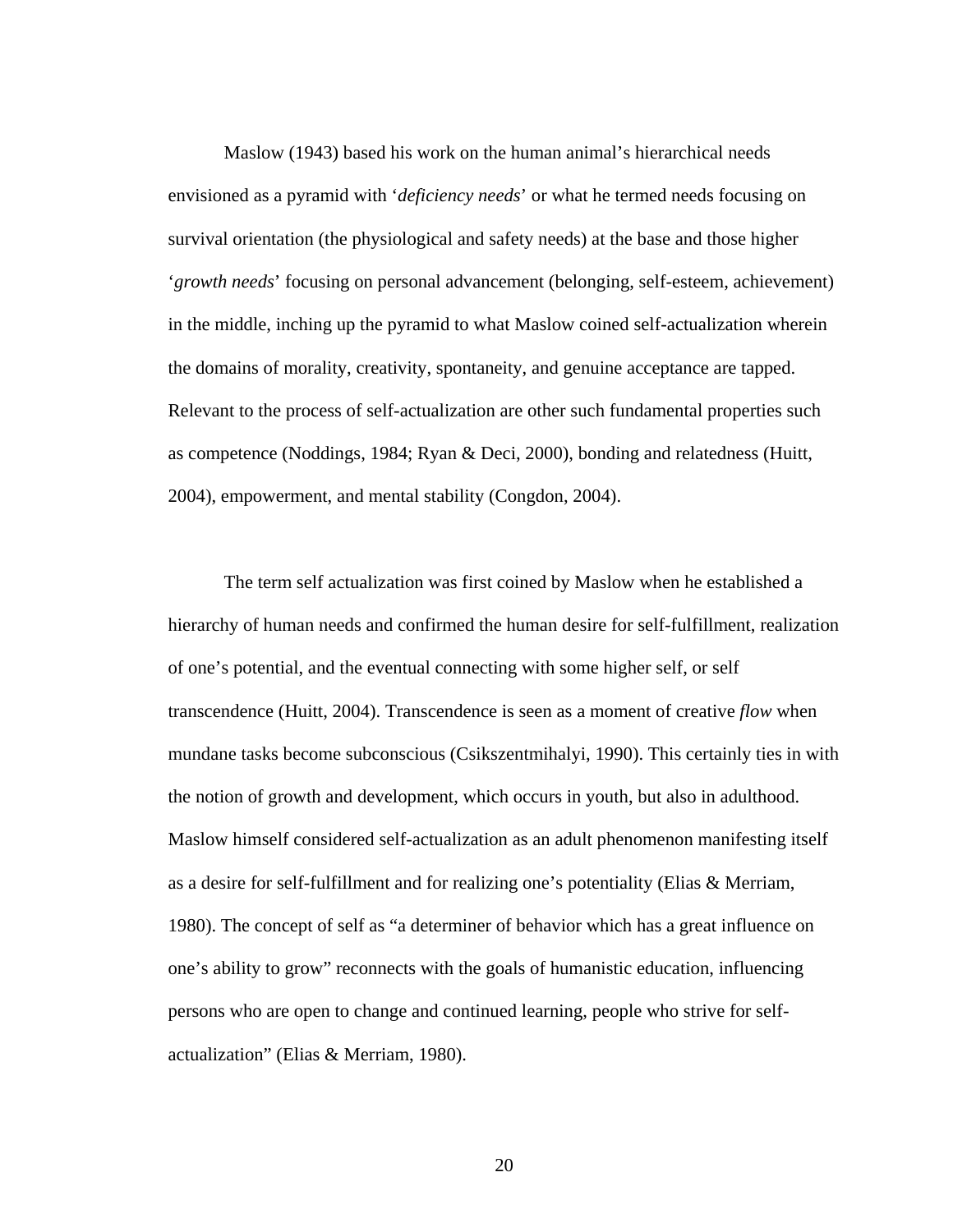Bandura (1982) broadens the discourse of self-actualization. He considers and expands the phenomenon of human agency as a form of 'self-directedness and forethought', a personal- or self-efficacy based on motivation and belief. Self-efficacy or the belief that one can achieve a desired goal is central to Bandura's theory and is defined as "an essential part of the human functioning, reciprocally motivating and perpetuating the individual's behavior" (Bandura, 2001). In Bandura's theory, self-efficacy is larger than competence in that it "is not a measure of the skills a person possesses but concerns the beliefs that they have about wh at they can do under different sets of conditions with whatever skills they possess" (Bandura, 1997 p 37). Self-agency involves "people's judgment of their capabilities to organize and execute courses of action required to attain designated types of performances" (Bandura, 2001, p. 5), a 'perception' that "influences an individual's ability to complete an attainable goal" (Pajares & Schunk, 2001), a perception which also affects the level of motivation and resilience the individual develops" (Irizarry, 2002, p. 58), or what Bandura (2001) and Pajares (2002) present as the larger "self-system" which "provides cognitive and affective information basic to the control of thoughts, feelings, and actions" (Irizarry, 2002, p. 58).

#### 3. The SELF as social-cultural currency

 It might be stated that identity is gained and eventually defined through awareness of the self, by knowing who you are, where you came from and where you are headed. Yet the self looks both ways. It serves as an interface between looking inward and viewing outward. The self is "construed as a functional interaction between behavior and environment" (Rachlin, 1997, p. 85) with clues to self-knowing positioned as positive or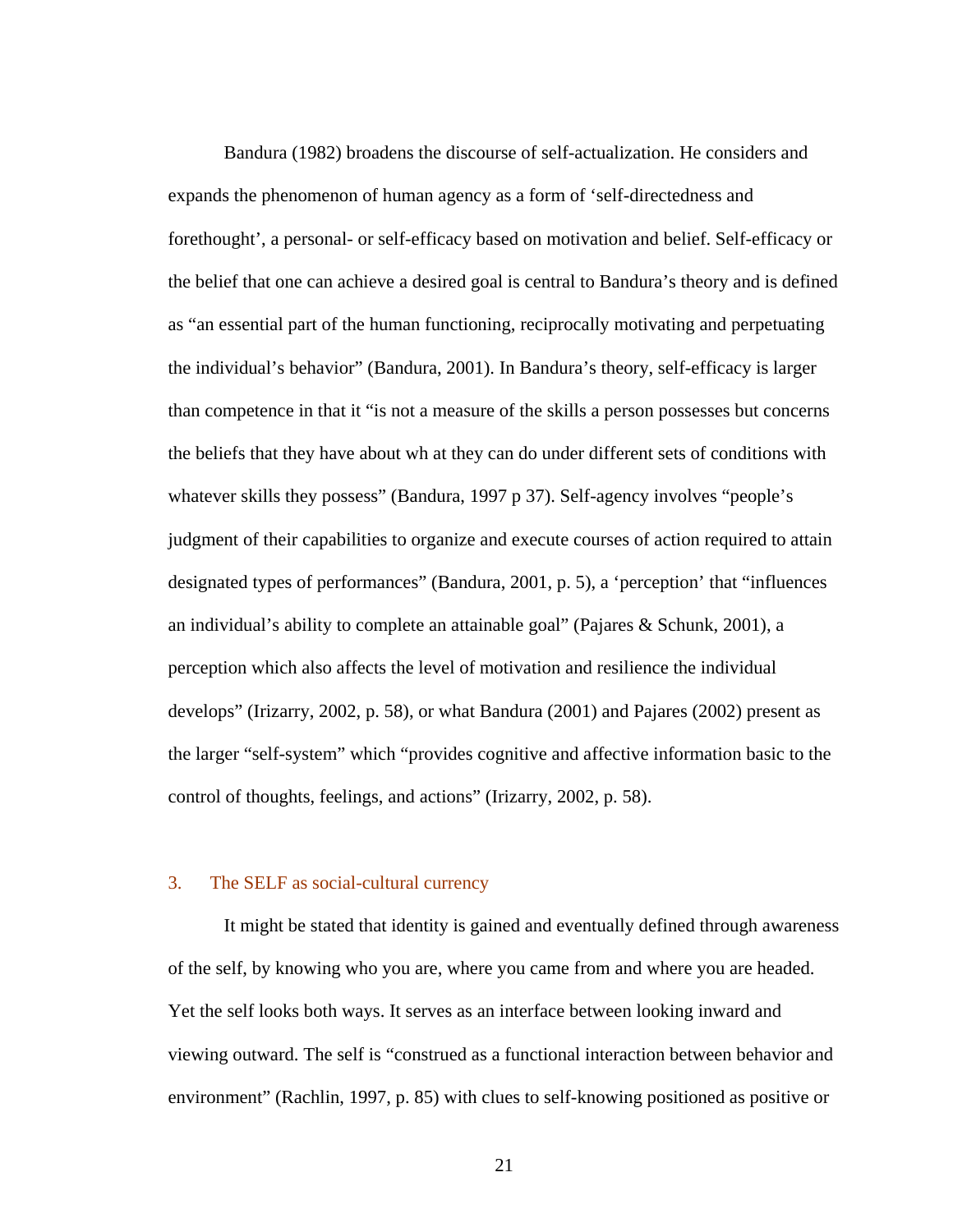negative responses from other people and events which mirror our behavior. "It is as if the world were a funhouse with distorting mirrors moving this way and that" (Rachlin 1997, p. 85). Rachlin (1997) remarks on this double sidedness of the mirrored self:

This view of the self is a drastic departure from traditional self-perception as a wholly internal process – thus the hermit who retires from the world in order to understand himself is actually abandoning the set of mirrors – human society – from which he could best gain self-understanding. When we focus on the inner dialogue, on inner pictures, we necessarily ignore the mirrors (p. 85-86).

With respect to the outer or public self, the traditional parameters are defined in terms of the social milieu in which one resides, positioning the self as a socio-cultural entity. The French sociologist Pierre Bourdieu (1984) coming from his critical social theory lens, maintains that the rapport between self and society involves his notion of "self-currency" or the "trade of some version of our self for the distinctions that the culture has to offer" and therefore creates what Bourdieu terms "habitus", a cultural commodity wherein the self is accompanied by social values: "I am not only me, but also a professor, a speaker, etc." (Bruner on Bourdieu, 1997, p. 148). For Bettie (2003) habitus is a variable within the frame of cultural capital and "cultural performances most often reflect one's *habitus* – our unconsciously enacted, socially learned dispositions, which are not natural or inherent or prior to the social organization of class inequality, but are in fact produced by it" (p. 51).

The concept of habitus is core to Bourdieu's theory of social research and represents the cultural structures that are not emergent products of free will but rather a *conditioned response to a dominating social structure*. While the term habitus takes on a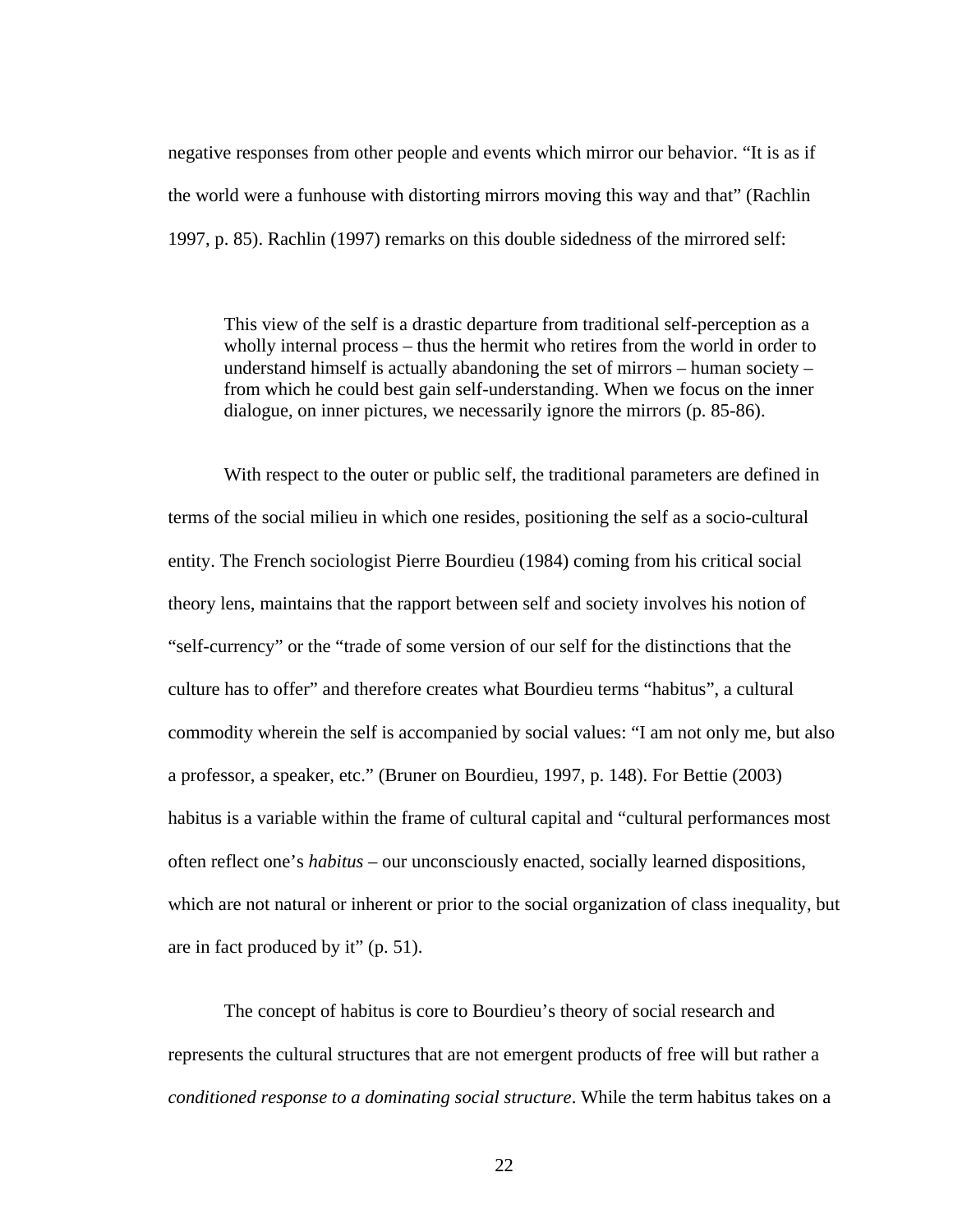more general meaning as described by Wikipedia: "aspects of culture that bind individuals to larger groups; the totality of learned habits, bodily skills, styles, and tastes", it does provide an idea of layering of social identities upon a simple unique core. One could think of this layering as hiding or protection of the core self from the outer world. It is similar to an interfacing wherein identity takes on cultural hues of gender, race, and socio-economic status. These hues then become traits of identification so that not only we, but also others might *know* who we are. And if we did not know to what race, gender and socio-economic class we were born into, the outer world quickly clarifies these issues for each of us. This societal teaching of identity indicators – skin, sex, and species - both ours and others, is channeled through all venues, the educational institutions included.

Within the social identity imposed by gender, race, and class, the self is required to further distinguish itself in relation to others. In psychology, the concept of habitus has been expressed by the term 'persona' (as used by Jung) or a self-construed self (as used by Brunner), and can be seen as a survival tool. The constructed self bends and blends as it navigates social worlds. And while negotiating the mercurial rules of adherence to the social tribe, the individual must trade (Bourdieu, 1984) and/or adequate his/her social and professional identity while attempting to salvage and re-define the inner substance of self-identity. Jung (1976), an early pioneer of the self, attributed the wide use of the 'persona' mask to preservation and protection of the inner core self rather than to a stark manipulation of the external setting. Jung's 'conscious' is not only awareness of the state of existence, but also the perception of the self as differentiated from others (Brunner,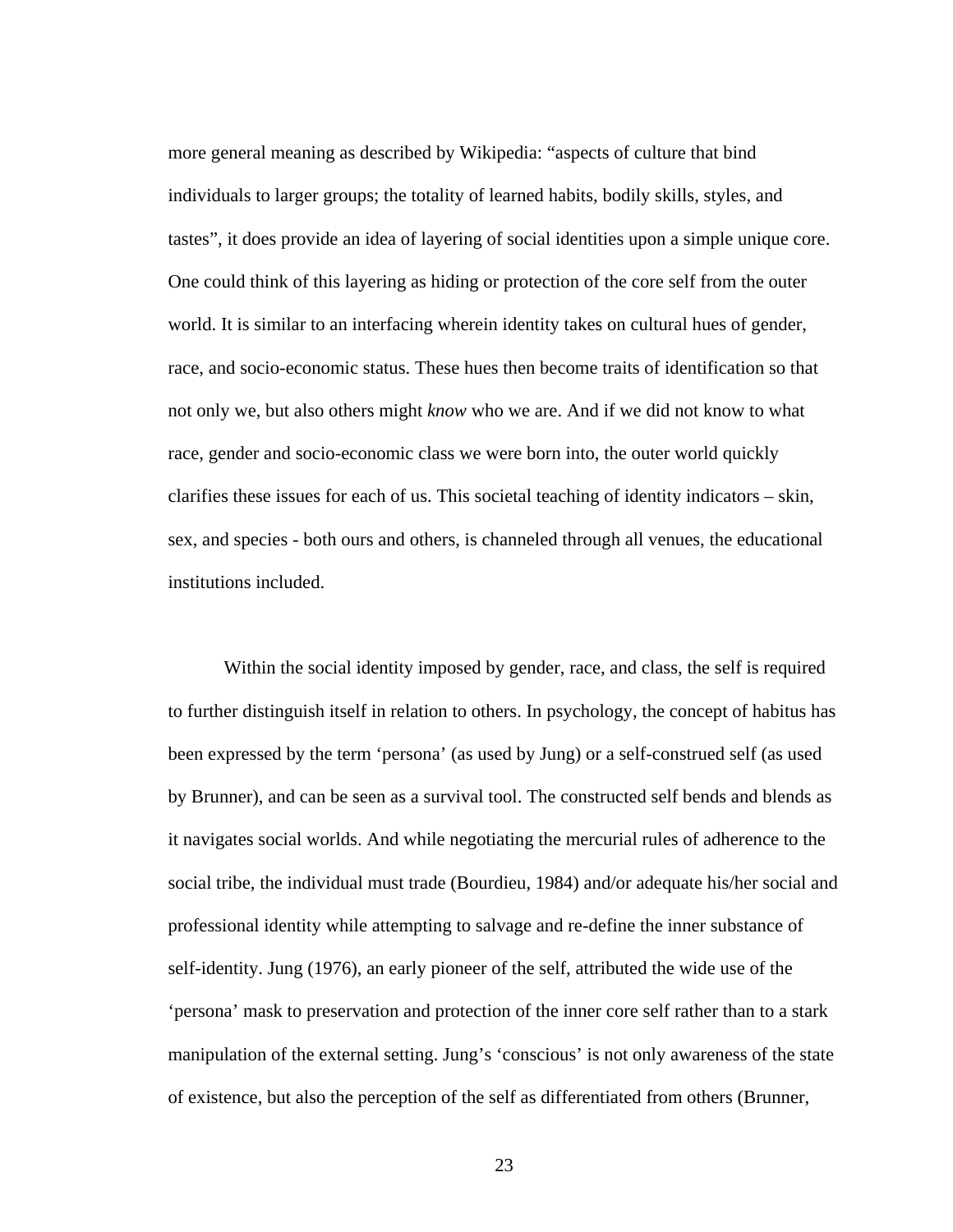1987): one's thoughts are individual and therefore, private whereas words are directed outward to connect with others and are public. Therefore, the existence of two selves, two selfs, the inner and outer, the private and the public, is a documented truism representing not only a social state, but a psychological state as well as the poetic and artistic concept. The psychological need to maintain and protect one's inner self, one's inner aesthetic core, is manifest by the myriad of defense mechanisms (Anna Freud, 1936; Klein, 1975; Winnicott, 1958) used to deal with the often harsh, exterior world.

 In accordance with Bruner's credo that the self is "constructed through interaction with the world grow[ing] out of our encounters with events and circumstances" (1997, p. 147), Ferrari (1998), states that finding the way in life or 'personal navigation"' is "never completely independent of one's social and biological resources" (p. 411). Each individual by social position and physical birthright has "inherited potential ranges of abilities and temperament" (Binswager as cited by Ferrari, 1998, p. 411) and therefore the "level of cognitive development and individual differences in ability will also influence self-development by affecting how easily one profits from learning opportunities that may emerge at different points in one's life" (Ferrari, 1998, p. 411) reminding us that the individual human is a 'seamless whole' with the basic self and behavioral self knit together.

## 4. The SELF and social identity

 Undercurrents of class and identity beseech one's navigation through life. Strong correlations between socio-economic status and social mobility exist. The educational setting itself provides statistics on upward and downward mobility with respect to social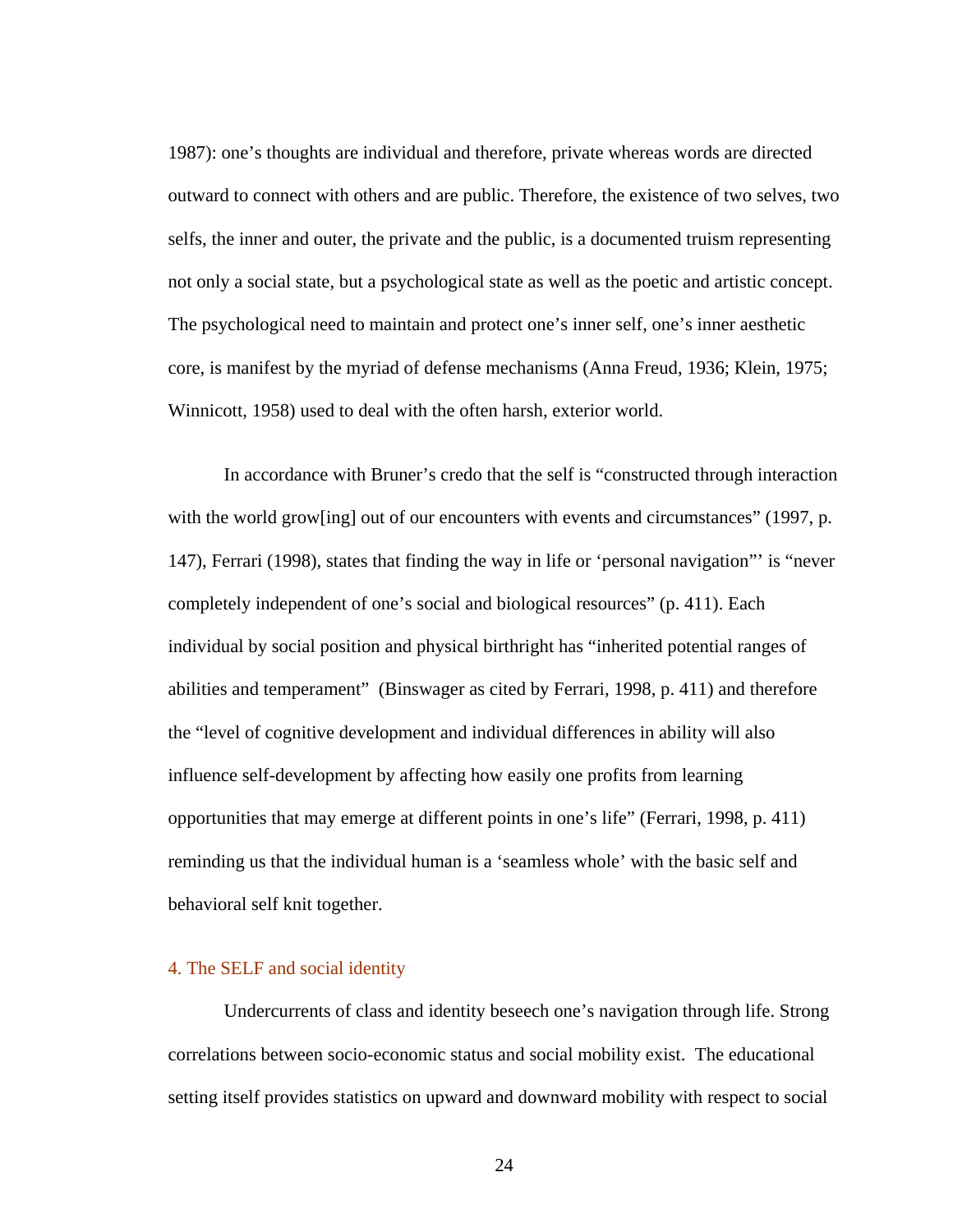class. Consideration of gender and race augments the complexities (Bourdieu, 1984,

Lareau, 2003, Brantlinger, 2003, Bettie, 2003).

The presumed inherent superiority of whiteness, as well as the ideology of upward mobility, is challenged by the existence of white trash, and thus the difference of class as class is made visible; poor whites are evidence of the existence of class inequality apart from race. How can one explain white people who behave this way except by acknowledging the existence of class difference per se? Whiteness is usually an unstated but assumed racial referent (when race is not mentioned, whiteness is assumed), so when it is present it reveals much. The phrase poor white trash suggest that color and poverty and degenerate lifestyle so automatically go together that when white folk are acting this way, their whiteness needs to be named. (Julie Bettie, 2003, p. 128).

Class consciousness or cultural identity is a learned position in life (Steedman, 1986 as cited in Bettie, 2003, p. 43), which follows on the heels of class identity as it is taught and "lived out in the private life  $-$  [it is] in short, class culture" (Bettie, 2003). Julie Bettie like Lareau (2003) and Brantlinger (2003) takes up the issues of identity and class with respect to race and gender. In her 2003 book, Women Without Class, Bettie calls attention to the "failure of social theory to theorize women as class subjects" stating that in political discourse, "women's class location and identity is often obscured in contemporary discourse on the family" (p. 34-35). She claims that women have not only been ignored as true actors of class culture but they have also been trivialized: if you are speaking of the working class, it is the male that serves as referent, a hard working, often non white, head of household male – however, if you are talking in critical terms about the middle or upper class person, the idle consumer, it is a middle aged white woman, undignified in her mindless accumulation, who comes to mind. Again, according to Bettie (2003, p. 41-42), these icons of class certainly fit the traditional critical Marxist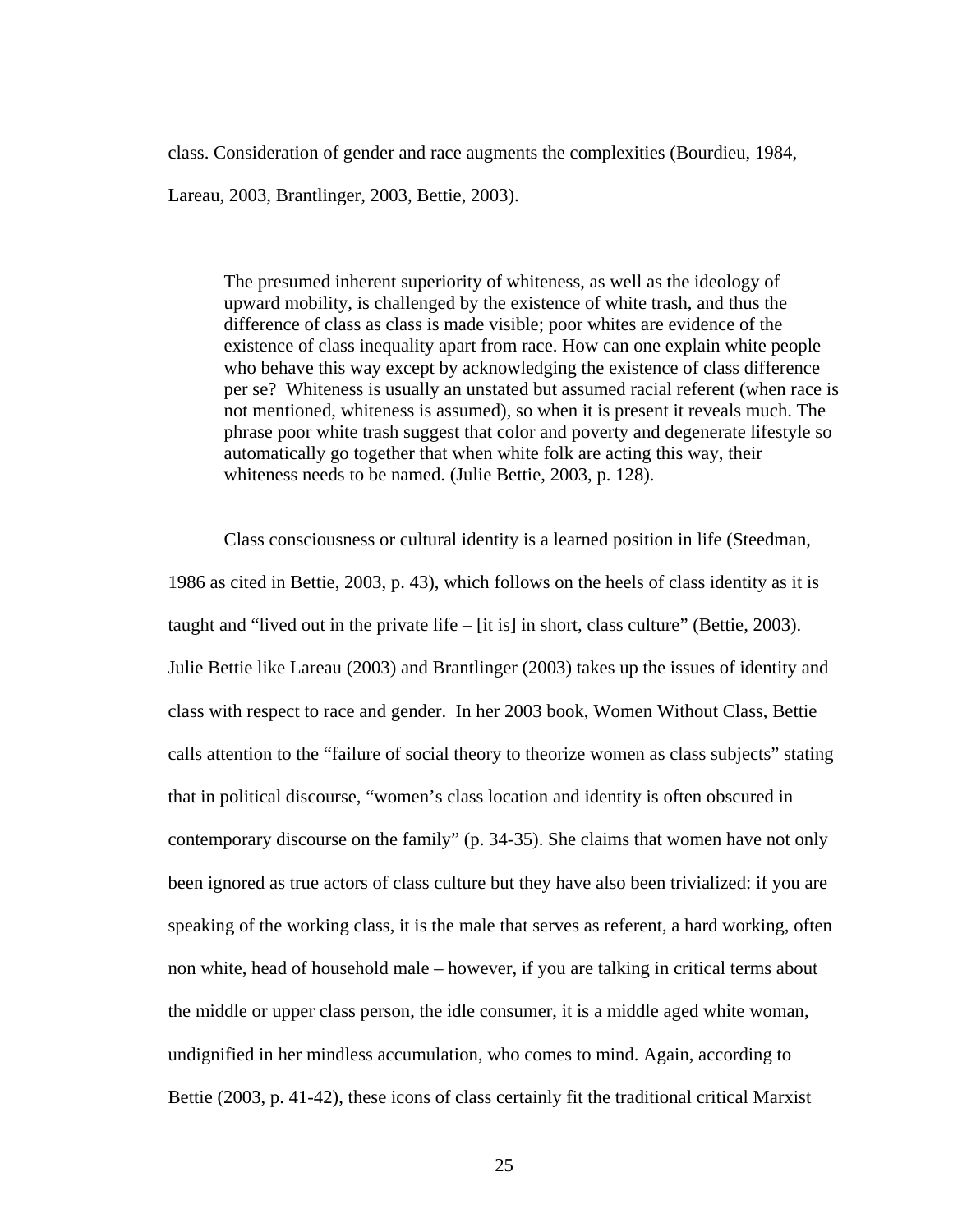rhetoric and reflect the lack of seriousness in their approach to the low-income-working woman regardless of race. In the last decades, critical feminists have battled to have the struggling white or non-white female of head of household status recognized along with their voting potential.

Bettie offers the reader an extensive view of class and identity issues. On the 'smooth surface of reality' (Greene, 1988) gender is a distinguishing feature for class and race. Women are indeed associated with their race, but much less than racially diversified males, who are viewed as capitalistic units of productivity, and therefore are seen as workers with a political voice and choice, Women, instead, are linked to a surface notion of class – 'classy', 'without class', 'high' or 'low' class; they are also looked upon as family providers and as such, are designated consumer workers, workers, yes, but workers that merely gather goods and consume, but are, in the larger picture seen as unproductive (units not seen as producers of goods). In critical Marxist rhetoric, states Bettie, these women are considered voiceless: women or "girls, it seems, cannot resist (the capitalistic employer model)" (Bettie, 2003, p. 43).

Bettie with her keen interest in women coming from "families of modest means and low educational attainment who therefore have little cultural capital to enable class mobility" (2003), argues that the exclusion of 'women's experience of class' results in women being "invisible as class subjects" (2003 p. 37). It perhaps reflects the "invisible" characteristics of terms such as *working class* in that work is labor and associated with productivity which is seen at odds with the role of women caught up in consuming by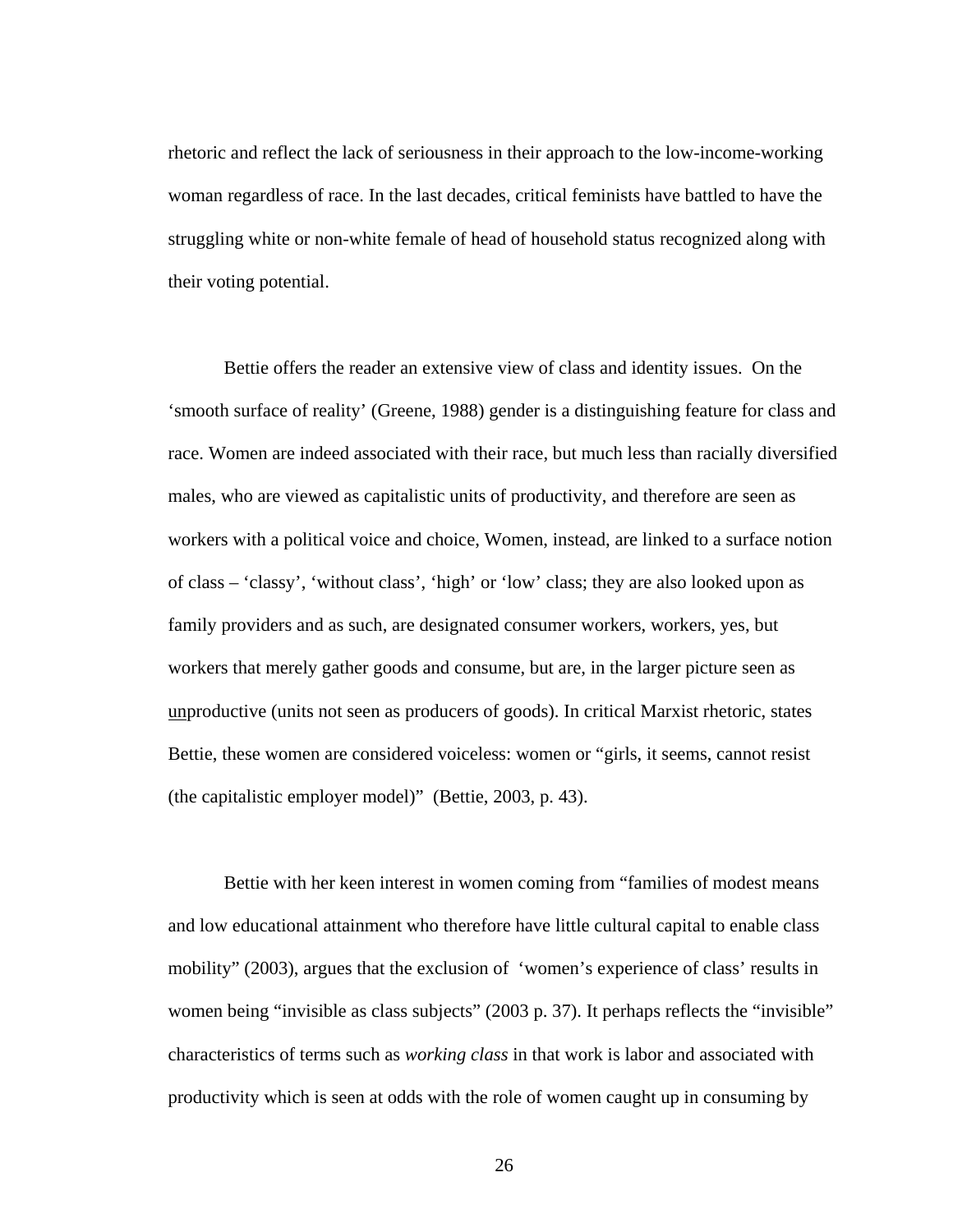purchasing: "women make the stage as class subjects when they represent (nonproductive) consumption and leisure, not work" (Bettie, 2003). On top of that, the "masculinization in class analysis has almost wholly ignored the transitional objects of women's experience of class identity and mobility, the material stepping stones of our escape: clothes, shoes, makeup" (Steedman, 1986 as cited in Bettie, 2003, p. 43). This view is perhaps another testimony to the "disqualifying" or "mystification" of the racial worker status of the female. Critical feminist thought focuses on the residual space left the female in social discourse and certainly, just as sophisticated political theories have left the female unattended to, *so have the fine arts*. Only recently have women made territorial claims: shades of this thinking have surfaced in the art-making of women, celebrated and documented by women and, as the Guerrilla Girls see it, the white male still dominates the institutional art world, although "(t)hings are getting better for women and artists of color" ([www.GuerrillaGirls](http://www.GuerrillaGirls)). Authoress, feminist, and activist Gloria Steinem remarks:

> Their very anonymity makes clear that they are fighting for women as a caste, but their message celebrates each woman's uniqueness. By insisting on a world as if women mattered, and also the joy of getting there, the Guerrilla Girls pass the ultimate test: they make us both laugh and fight; both happy and strong.

> > Gloria Steinem (as cited in www.guerrillagirls.com)

 One initial inquiry into the exclusively white male socio-political landscapes of the American art scene was carried forth by Michele Wallace as far back as the late '70s and brought home again in her 1991 discourse 'Why Are There No Great Black Artists? The Problem of Visuality in African-American Culture' in which she comments on the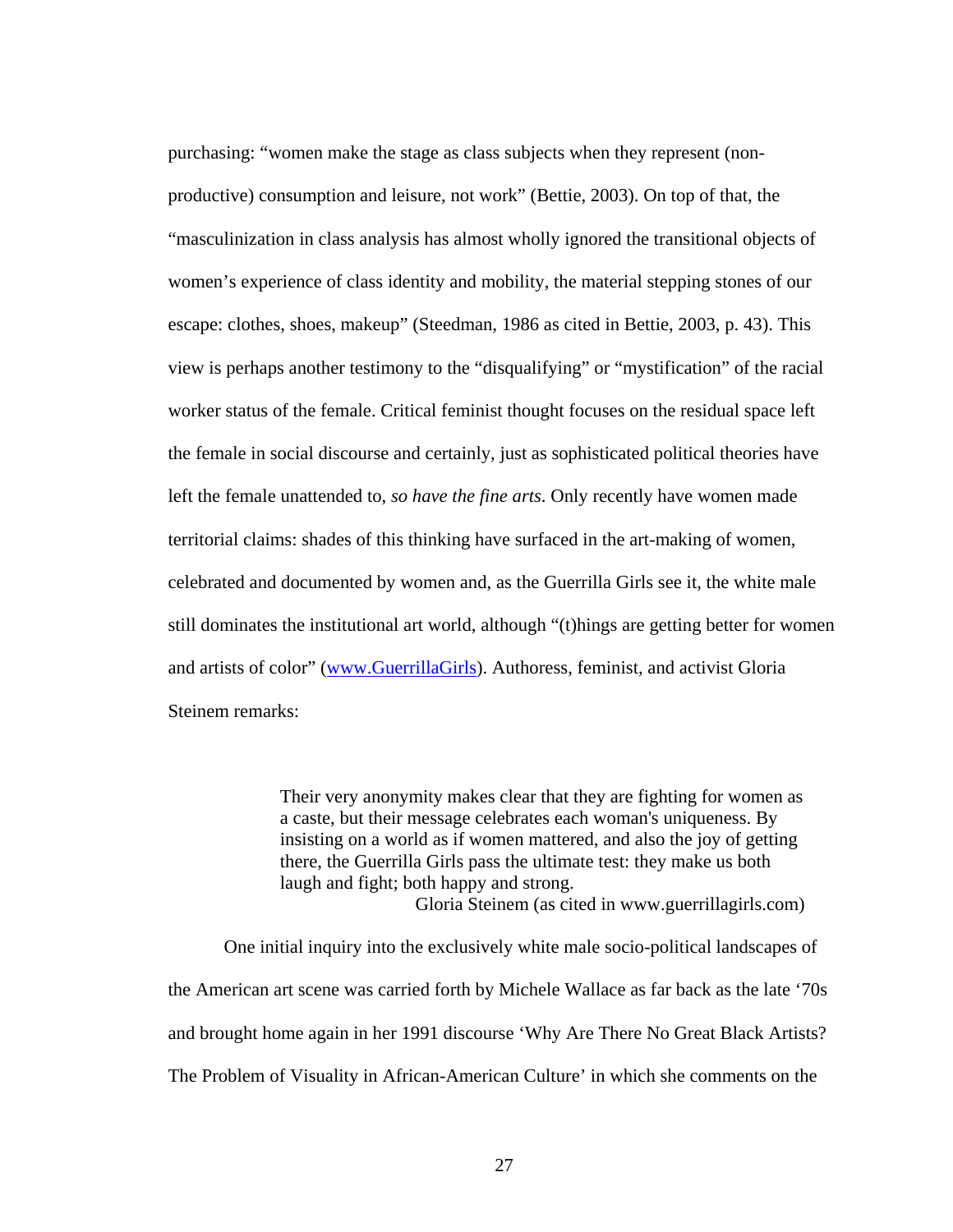need to fathom "how regimens of visuality enforce racism (and) how they literally hold it in place" (cited in hooks, 1995, Introduction XII). Scholar, artist, and art critic bell hooks remarks on how all of us, black and white alike, "maintain the system of whitesupremacist capitalist patriarchy" (hooks, 1995, Introduction XII) through a complicit internalizing of its visuals and its values. Summarizing, Collins (1987) states:

> Women have been excluded from equal participation in the mainstream traditions of both Western art and democracy. On its face, this condition seems but an accurate reflection of prejudices and customs prevailing in the larger society. A deeper significance attaches to the historical exclusivity of art and democracy when we realize that, from their beginnings, their mainstream traditions have been dominated by and shaped primarily to meet the needs and interests of males. Whether or not one approves of the results, these traditions were established and developed by men who rarely questioned the exclusion of women from these spheres of activity (p. 32).

#### 5. Liberatory Schooling and the SELF

 In Landscapes of Learning (1978) Maxine Greene speaks on 'wide-awakeness' and how this high state of being present in life "has a concreteness to being in the world" (p 163); Greene insists that "the performing and working self is fully interested in life, and hence, *wide awake*" with an attention that is "exclusively directed to carrying its project into effect, to executing its plan. This attention is an active attention, not a passive one" (p 163). Greene herself, is described as a "New York intellectual with a strong sense of European cultural models", concerned with "critical contention and interventionism" – a woman who has "presented a new sensibility in the broad field of education" (Pinar, 1998 p 3-4). Aptly speaking on emancipatory education in Landscapes of Learning (1978):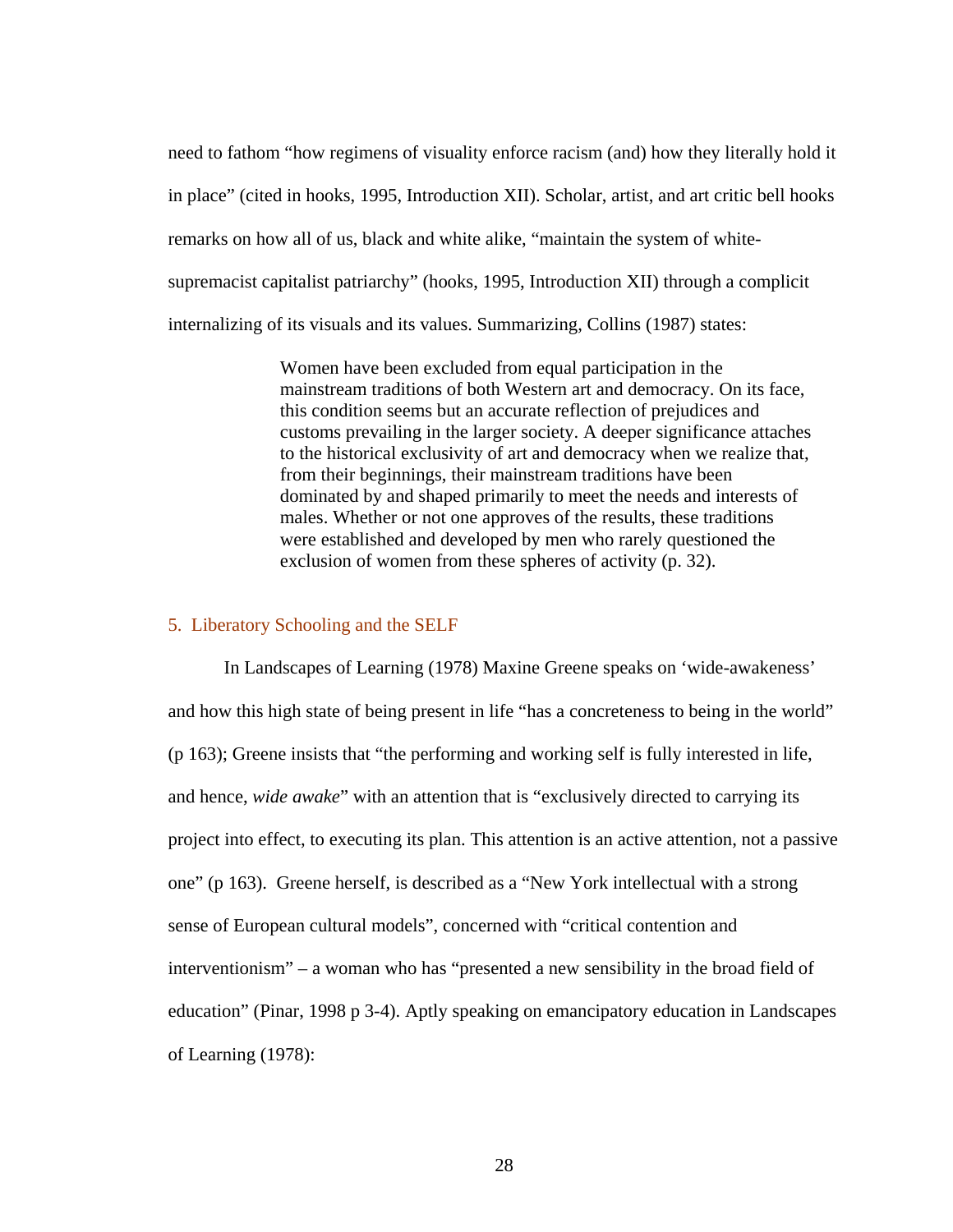A new pedagogy is obviously required, one that will free persons to understand the ways in which each of them reaches out from his or her location to constitute a common continent, a common world. I t might well be called a democratic pedagogy, since the object is to empower persons to enact democracy (and) to be responsive to consciously incarnated principles of freedom, justice, and regard for others (pp. 70-71).

Maxine Greene is 'attended to' here for her brilliant pedagogical engagement and her "breathtaking intellectual range" (Pinar, 1998) applied to activist oriented aesthetics. She has stood apart for her leadership and educational beliefs, which seem to embrace not only the goals and guidelines of the profession but also her belief that the arts are an "expressive rendering of what it means to be alive (and) as a mode of transmuting some of the stuff of human experience into symbolic and expressive form" (Greene, 1968, p 12). Her versatility of vision linking growth and intensification of the individual to selfreflection is directed towards "releasing the imagination" in order to "bestir (individuals) to create their own projects or find their own voices" (Greene. 1983, p 2).

Greene's writings bridge the distance from the arts to sociological and political discourses of life. In fact, the educator in Maxine Greene understands that "[h]uman subjects have to be attended to; human consciousness must be taken into account, if domination is to be in any way reduced" (Greene as cited by Pautz, 1998, p 37). She voices her dilemma about "how, in a society like ours, a society of contesting interests and submerged voices, an individualistic society….how can we educate for freedom?" (1988 p. 116). She also questions the role of the educational institutions with regards the "development of processes for the enactment of dialogical freedom" (Greene as cited by Davies, 1988, p. 43).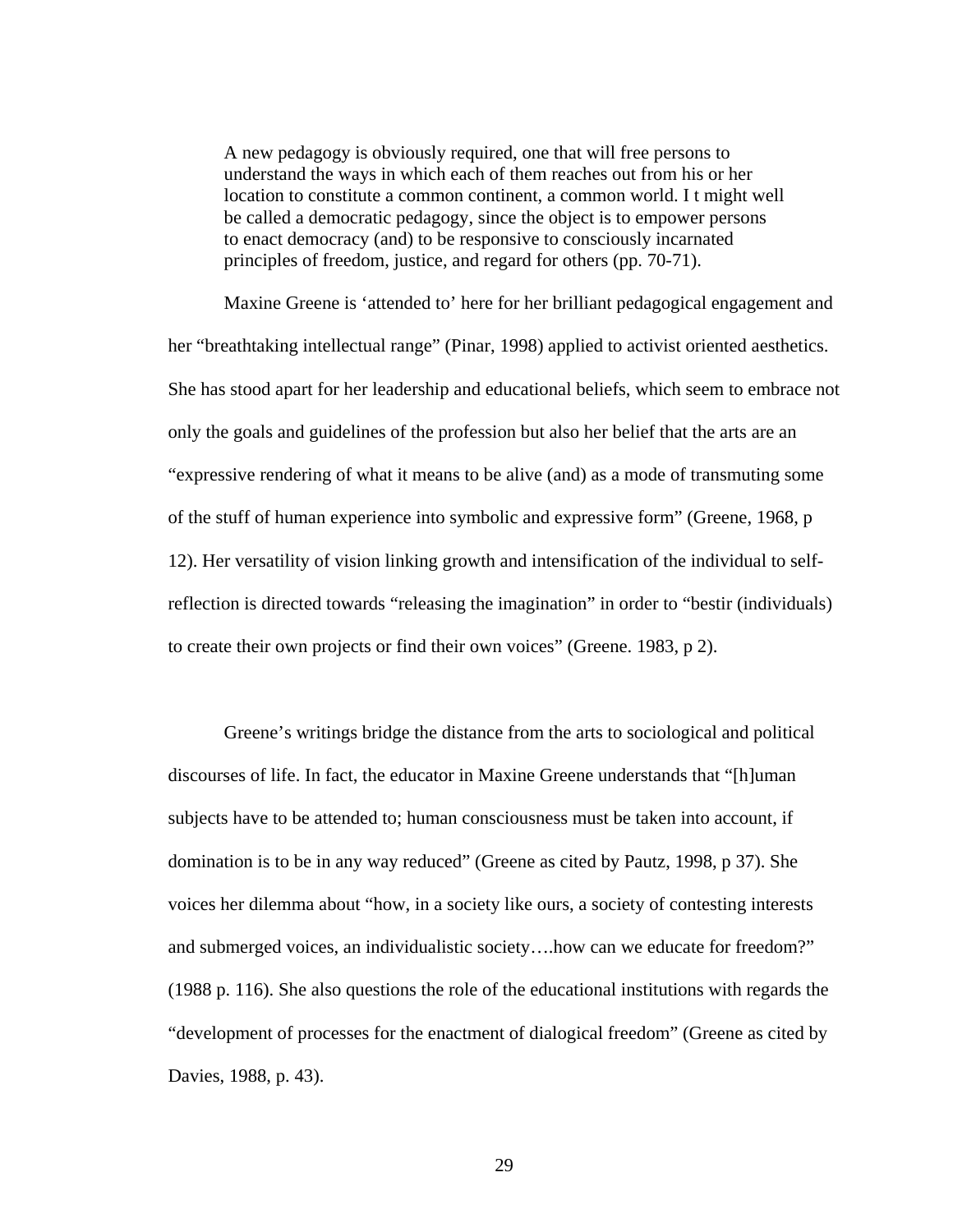Education with the goal of liberating the individual from capitalistic serfdom or what Bourdieu sees as class reconstructionism is not new. Like Paolo Freire (1972) and Antonio Gramsci (Quaderni dal carcere, Einaudi, 1975) before her, Greene confronts us with the reality that the concept of freedom is not a "passive meaningless given….[on the contrary]…freedom should not to be taken for granted…[but rather] it is to be continually sought after as an active, meaningful dialogue" (Greene, 1988) with freedom conceived of as "an achievement *within* the concreteness of lived social conditions" (Greene, 1988 as cited by Davies, 1998, p. 41).

#### 6. SELF, selves, and dialogue

Perhaps Greene's notable contribution with respect to liberatory teaching methods, is her unswerving belief in the power of the arts as they are applicable to the American temperament and also to American educational settings. Greene argues for an aesthetic orientation to schooling with an "educational use of the arts to combat the numbing objectification, which characterizes contemporary society….(t)he arts serve as a powerful and critical exploration of compelling historical and social issues, (and thus) provide alternative means to critically engage the world" (Greene as cited in Davies, 1998). Greene, recognizing the artist's prerogative to choose and to re-choose through the process of visual and intellectual reflection, seems to be urging for a like educational frame in which individuals feel free to be flexible in their continuous alternating between posing questions and choosing solutions. Cited in Salvio (1998), Greene states that "encounters with the arts alone will not prepare people to take transformative initiatives"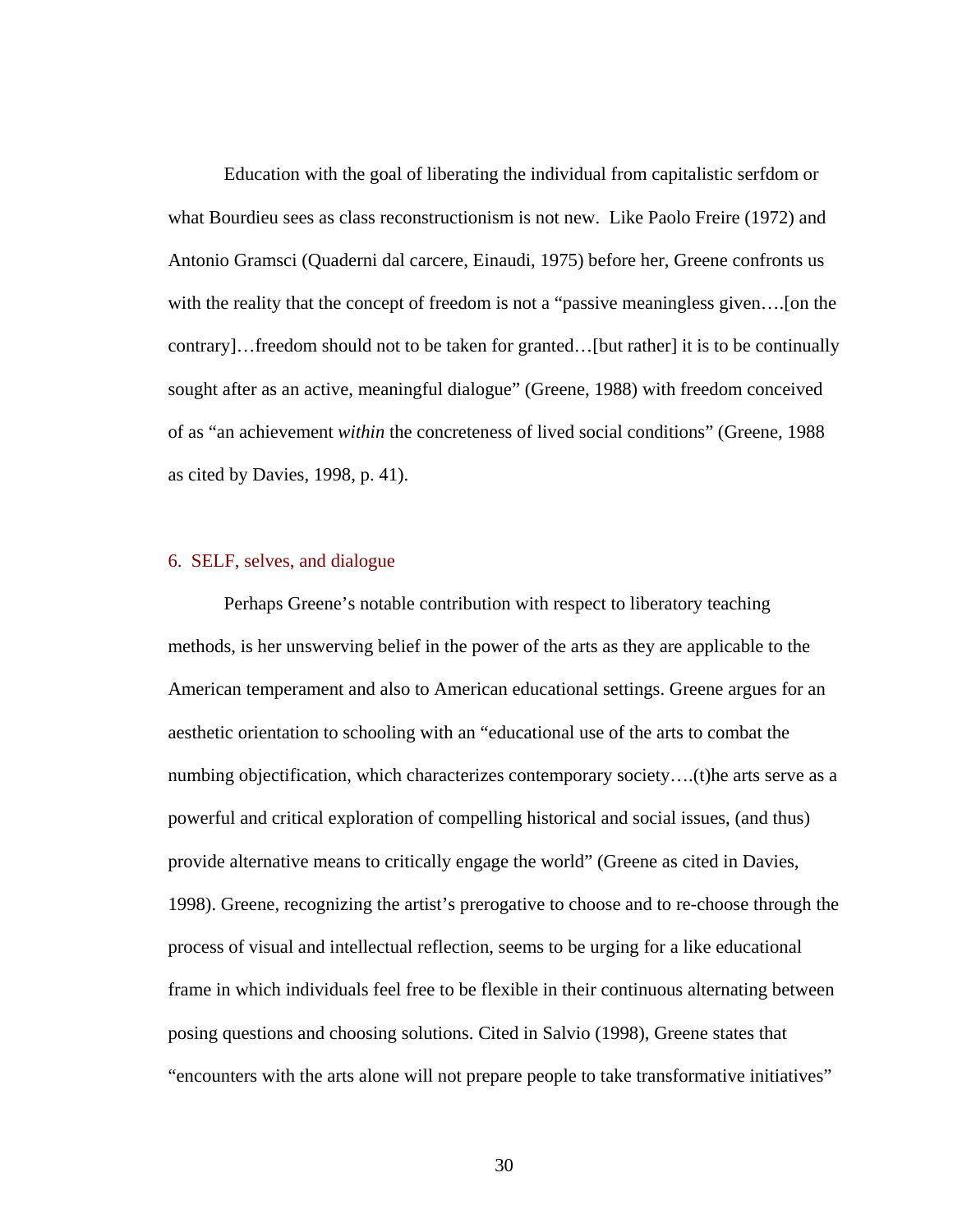but that art can act as a catalyst in that it "can release a reader (a viewer, a listener) into his own subjectivity, his own inner world" and guide the individual towards "some aspect of his/her consciousness as never before" (Greene, 1968) Necessary to this scenario is the inclusion and appreciation of the "artist-in-society" who makes "that strange liberty of creation possible" (Greene as cited in Salvio, 1998, pp. 99-123) in the larger life community.

Fundamental to this tradition of social theory is the human need to congregate and "to create our identities within a plurality" (Greene, 1988, p. 51). This creative or flexible dialogue within the context of plurality yields the mindful collective voice, which is a triumph over what Greene calls *negative freedom* (Greene, 1988) "the right not to be interfered with or coerced or compelled to do what they did not choose o do" (p. 16). Greene indeed urges people to gather together because "acting in our freedom", that is taking mindful action for daily freedom, cannot be done alone, it requires plurality. It is a striving for freedom as a daily task and a *unity of minds*. Greene states that individuals need to be "reminded of what it means *to be alive among others*, and to achieve freedom in dialogue with others for the sake of personal fulfillment and the emergence of a democracy dedicated to life and decency" (Davies, 1998, p. 42). This process is such that *as* people "recover their collective voices and collective experiences…[forthcoming is] the agency that results from participation with others to produce needed social changes" (Davies, 1998, p. 41). Greene points to public attitude, stating that:

The social milieu of the 1980's (with its) self-righteous, self-centered social climate dispatched individuals into lifestyle enclaves and stripped away their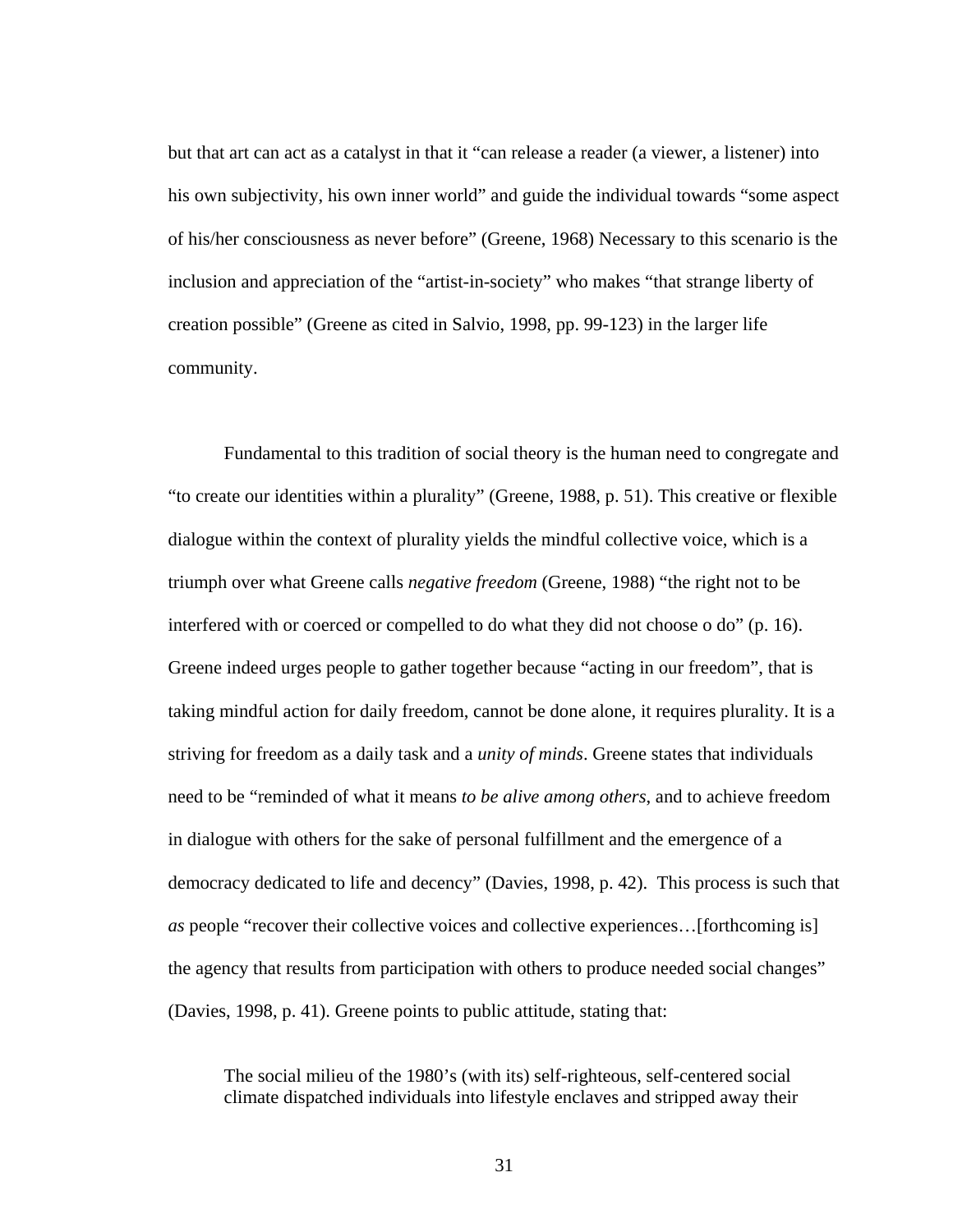sense of obligation to one another. Amid this ambience of intolerance toward social differences and immobility and indifference in reaction to social problems, a general withdrawal from what ought to be public concerns (occurred). (Greene as cited by Davies, 1998, p. 41)

As Davies (1998), writing on Maxine Greene's work, states: "dialogical freedom, then, arises out of particular situations in which individuals band together to participate in a process that affirms their identities and fulfills their promises through naming and overcoming obstacles" (p 43). Here, with the idea of 'collective identification of social obstacles' can be seen reference to the major liberatory figures such as Freire, Gramsci, and even Dewey, but Greene, an American woman writing today, does well to identify the current problem of 'liberation' as an existing American goal or even, educational obligation, since as Ivan Illich (1971) states schools have never "separate[ed] learning from social control" and Ryan (1981) continues:

(Schools) are not springboards to social mobility, where individual merit is unerringly identified and nourished. They are, in fact, major social institutions that serve to sustain and cement inequality and to prepare a relatively docile work force for various levels in the hierarchy of labor. Its task is not to open the minds of youth to the flories of eternal truth and beauty, but rather to artificially enhance the egos of the children of the well-to-do and brutally assault the egos of the children of workers and poor people (pp 136-137).

It is true that Greene questions "How, in a society like ours, a society of contesting interests and submerged voices, an individualist society, a society still lacking an 'in-between', can we educate for freedom?" (1988, p. 116), however both she and Davies see the school as a site of "intellectual and cultural transformation" but only if schools can offer a terrain where "students can learn to empower themselves and others to overcome the legacy of prevailing cultural practices so that the students may become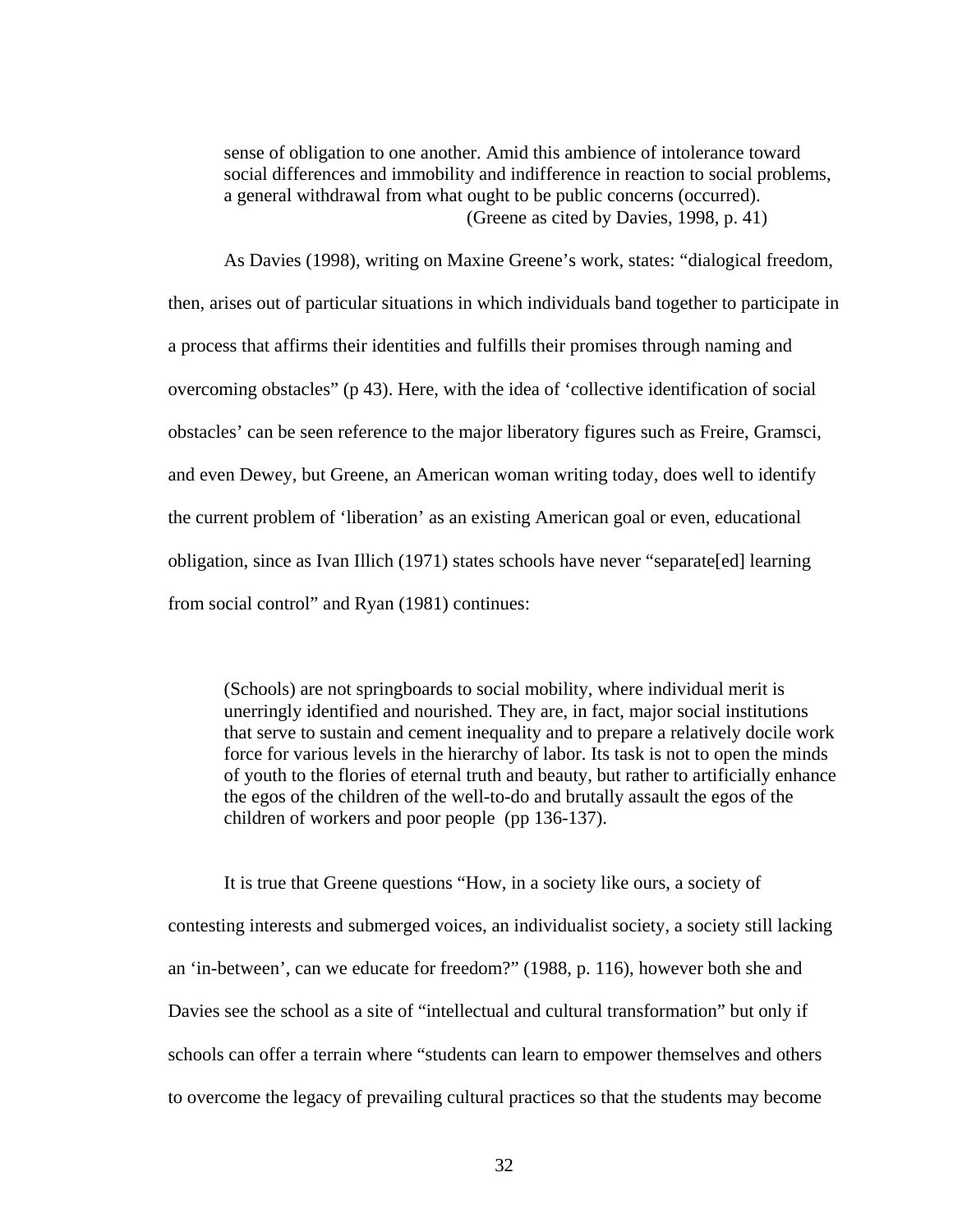empowered to think about what they are doing, to become mindful, to share meanings, to conceptualize, to make varied sense of their lived worlds" (Greene, 1988, p. 12; as cited by Davies, 1998, p. 44).

Greene wants a freedom for us all, grounded in the fabric of community, in the ethical and moral responsibility that individuals feel for one another when they come together to recognize, name, and overcome impediments to their *becoming fully human*. Greene's desire to reawaken in us a commitment *to fight against an acquiescent acceptance of the given social environment* is always in her writing, in her determined clarity of detail, and in the care she has taken to understand. (Greene as cited in Davis, 1998, p. 45)

Bringing another perspective to that sense of the plural, that public and civic mindedness, Nell Noddings, noted educator and scholar, keenly interested in intuition (1984a) as a factor of learning, and, caring (1984b) as a factor of living, notes a difference between the community commitment of Americans as compared to that of Europeans stating that: "Americans have lost the imperative to care for others in the community at large" (Noddings, 1996, p. 252 as cited in Davies, 1998, p. 42), continuing with "unlike some European nations, citizens in the US have few, if any, positive duties. The emphasis on negative duties has eroded not only a sense of responsibility for one another but even our understanding of human sociality" (as cited in Davies 1998, p. 42). Noddings' *recognition of the lack of positive duties* and thus the need for civic bonding where each individual participates as a member of the whole, corroborates Greene's urging for the daily choice or commitment to adhesion and social freedom. Greene, it follows, urges the public civic self to become passionately engaged with all spheres of the social community, especially the schools (Davies, 1998, p. 43).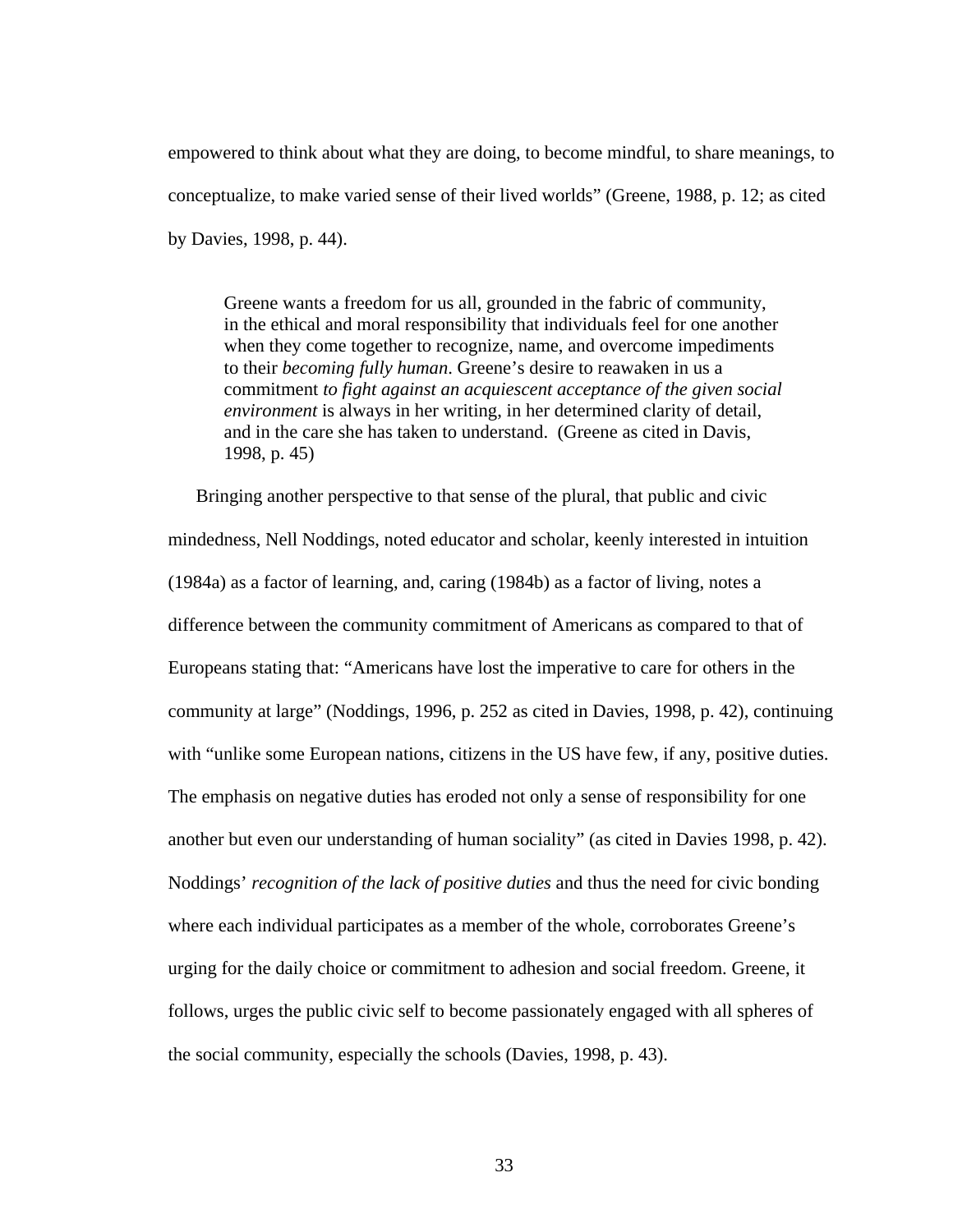Greene champions the factor of choice, in life and in education: the conscious choice when a "student chooses not to learn what a teacher has chosen to teach" (Pautz, 1998, p. 33) but also the choice to honor the "concept of freedom, which requires an engagement with the world as it is found" (p. 34). The most important function of school is to provide an environment in which students can *explore choices*, raise questions and reach for "alternatives in the situated-ness of their lives" (Greene, 1988). For her, this engagement is exemplified by the arts and an aesthetic orientation to the world. Green advocates the educational use of the arts in order "to notice more (and) to attend (to life) with greater sensitivity and discrimination" (Greene, 1978b p 178 for citation from words of Welcome Lincoln Center).

 Greene in her discourse on vigilance over freedom, the collective dialogue, empowerment of choice and reflexive action invigorates the link between freedom and pedagogy, and seems to echo Freire's basic concepts from The Pedagogy of the Oppressed such as the twofold nature of dialogue, praxis, being at the heart of liberation. Certainly Greene's exploration of collective dialogue coincides with Freire's idea of education as a cultural action. "Morality, then, involves choices by which to live and, principles one understands and chooses, to inform the praxis of one's life. This involves taking responsibility for one's life within the wider, interconnected set of communities in which one lives. (Pautz, 1998, p. 32).

Dialogue explores choices through narrative: exterior conversation with others or interior, with oneself. Both modes relate and contemplate life experiences but perhaps the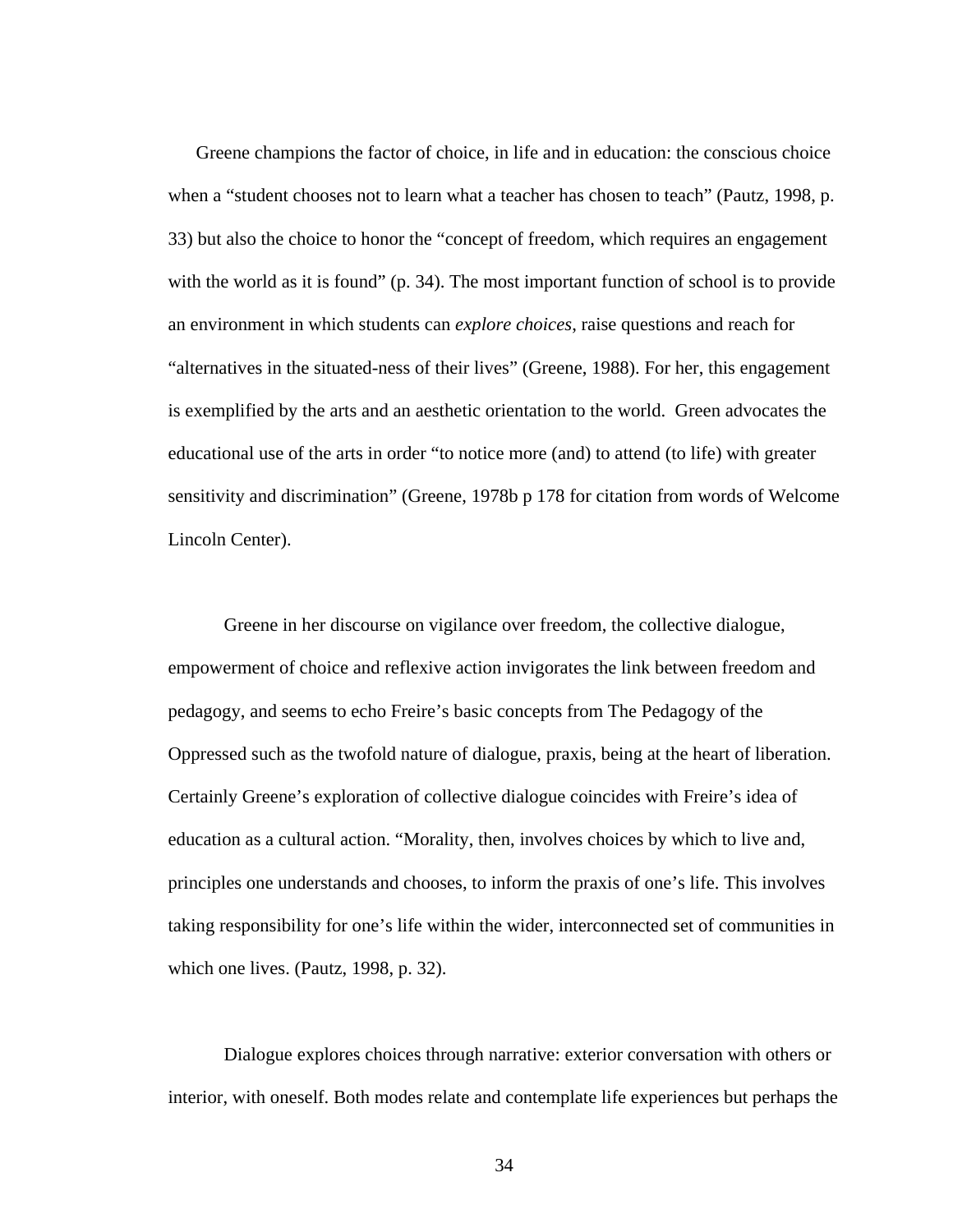interior conversation best seeks out depth, interpretation and also, *relief* from life's perplexities and torments by enlarging the perspective. It is an alternating of questioning with the expectation that from others will come an answer, with questing, which implies a solitary inward search for resolution (Weintraub, 2003). The process of reflecting and recounting becomes dialogue or narrative and can function as a healing of confusion and a healing of wounds. And certainly artistic dialogue whether it be crafted from words, forms, colors or sound becomes an intimate narrative with the potential for calming the spirits and healing our injured parts (Bruner, 1997). Thus discourse and narrative have the *potential to soothe* as a balm soothes and bring together the fragmented inner and outer parts into a repaired and more cautiously aware whole.

It is incredible how the written sentence can calm and tame a man. The sentence is always something different from the man writing it. It stands before him as something alien, a sudden solid wall which cannot be leaped over. One might walk around it, but before one even arrives on the other side, there is a new wall at a sharp angle to the first, a new sentence, no less alien, no less solid or high, and likewise beckoning one to walk around it. Gradually, a labyrinth arises, in which the builder just barely knows his way. He is calmed by its tangled paths. (Canetti, E. 1979, p. 40)

The arts, says Greene, especially literature, provide alternative means to critically engage the world, providing "a powerful and critical exploration of compelling historical and social issues. Art can work to stimulate questions about the social world, with its lacks, its deficiencies, its possibilities" (Greene 1988, as cited in Salvio, 1998, p. 118) and the eventual "enrichment of the *I* may become an overcoming of silence and a quest for tomorrow for what is not yet (quote of Greene 1988 p 21-22) which certainly echoes Dewey's idea of the "continuous formation through choice of action" (Dewey, 1916, p. 408, as cited in Salvio, 1998, p. 118).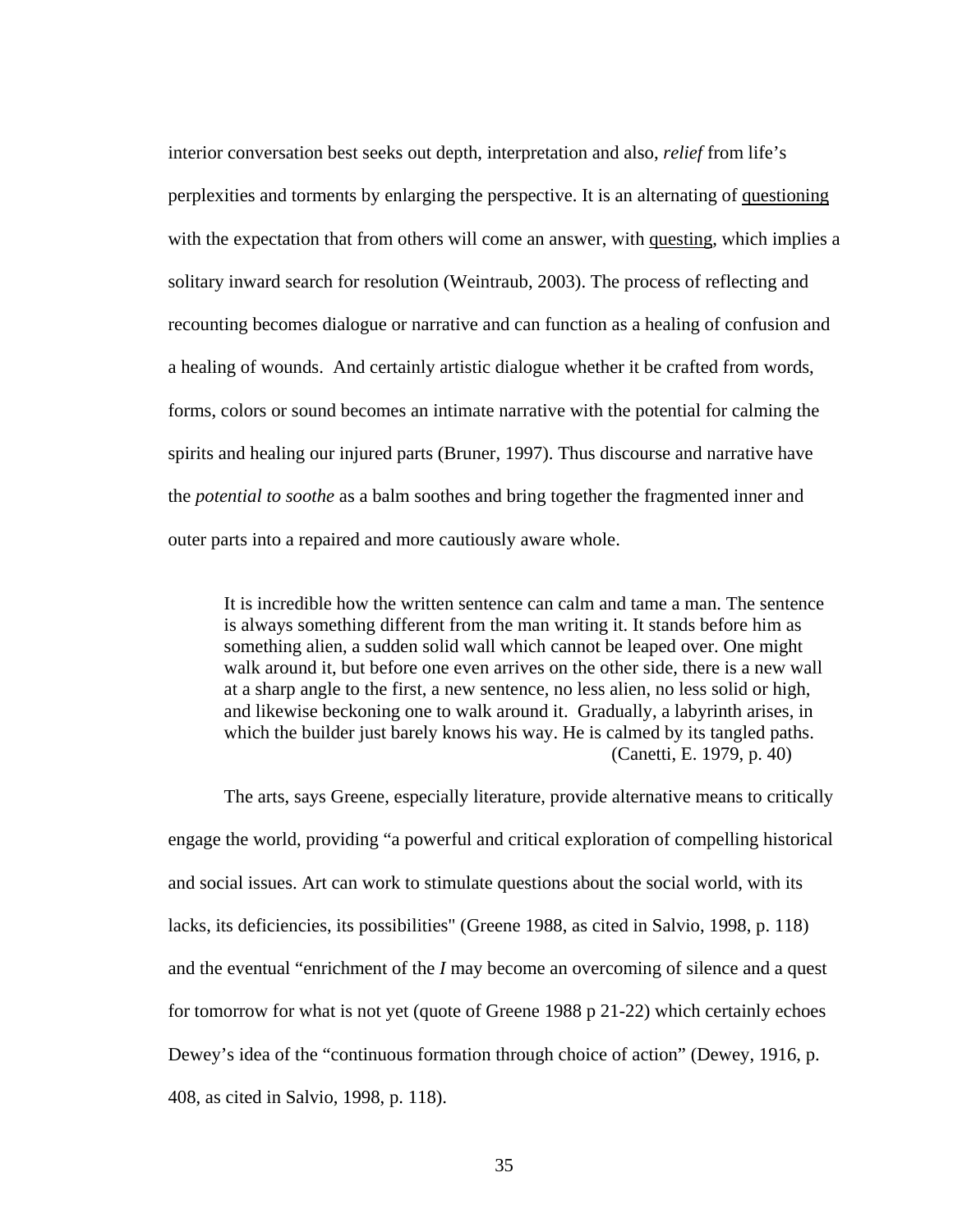### 7. The SELF as navigator

 Within the confines of self- actualization or self-efficacy (Maslow, 1943; Bandura, 1982) the metaphor of *navigation* is often used to denote piloting, charting, navigating the course of life. According to Sternberg and Spear-Swerling (1998), two principal sources for the navigational metaphor are found in (i) "the wealth of personal life stories" (p. 222) and (ii) literature (and here the authors cite the "notion of life as a voyage to be navigated" (p. 223) in works such as Ulysses by Homer, Dante's travels in Inferno, and Walt "Whitman's most well-remembered words O Captain! My Captain!: "our fearful tri is , the ship has weathered every rack, the prize we sought is won…."

Hundreds if not thousands of references to life's journey – along roads, seas, paths, or whatever, adduce to the importance of the navigational metaphor in literature (p. 223).

 Authors Sternberg and Spear-Swerling (1998) cite the formal definition of "to navigate" taken from the American Heritage Dictionary (1985) as "to plan, record, and control the course and position of (a ship or aircraft)" and link this to their construct of *personal navigation* as the state of "knowing where one wants to go and believing that one is capable of getting there" along with "dealing effectively with events" (i.e., "riding out the storms"). Additionally, they note the complexity of the issue as one navigates the different bodies of waters or domains (i.e., "work domain" as opposed to "personal domain"). However, the primary question addressed in their text is: "just what is it that distinguishes those who ultimately become successful in adult life – as defined both by society and by the individuals themselves – from those who do not?" Sternberg and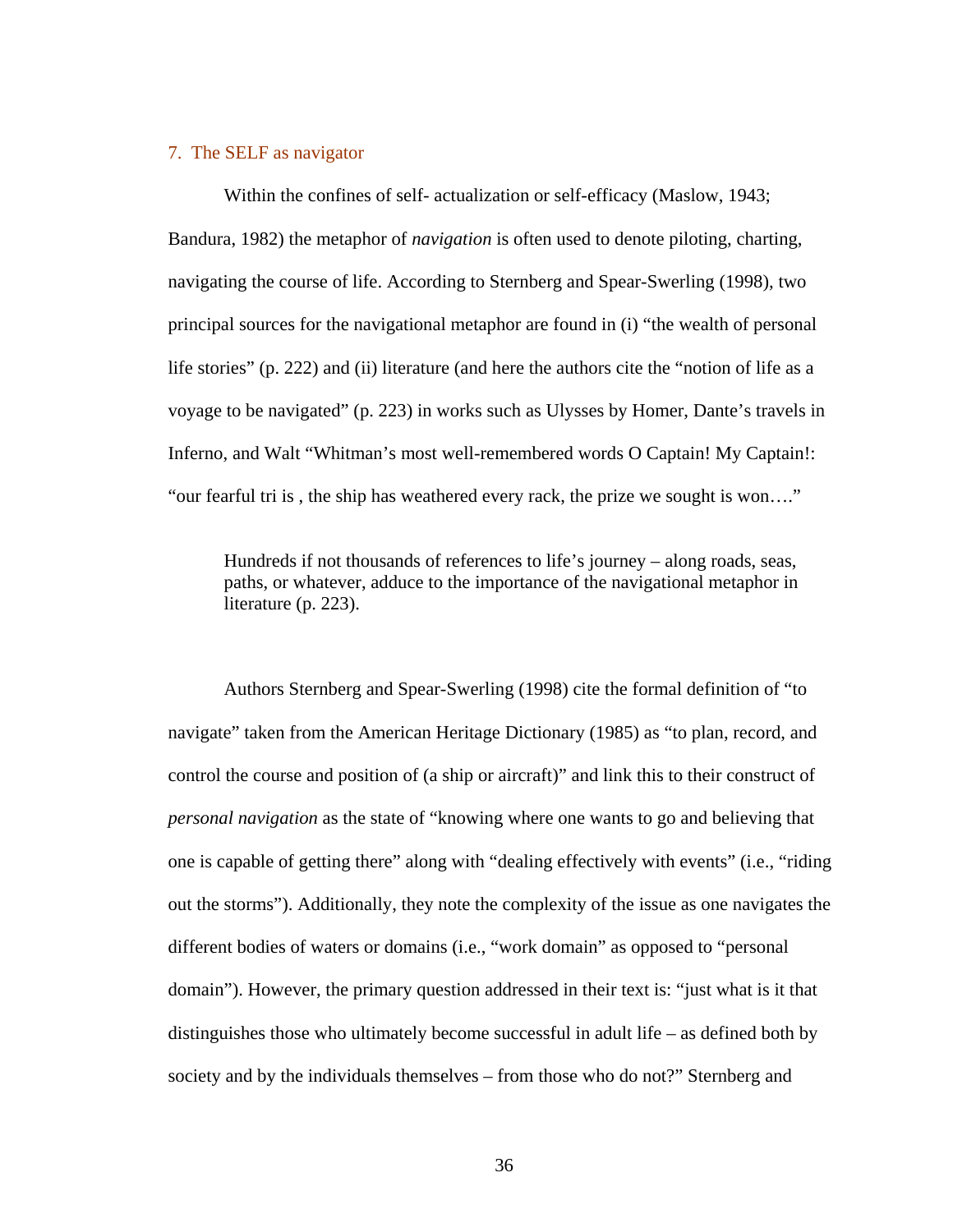Spear-Swerling claim that expertise in navigation is clearly a factor and can determine who are successful in a wide variety of domains" (p. 223). The authors proceed to reveal the complexity of discovering a "destination". They also state their intended theory, that "more important than the journey itself is how one navigates through it" (p 223).

 The construct of navigation assumes a multifaceted character with specific importance owed to: (i) direction (and here the authors refer to Howard Gardner's treatise (1983) of intrapersonal or intellectual intelligence distinguished from interpersonal or emotional intelligence; (ii) flexibility; (iii) the ability to overcome obstacles; and (iv) holding fast to long term perspectives: wherein "all the abilities - intrapersonal, emotional, creative, and practical – involve a kind of mental power or potential" (Sternberg & Spear-Swerling, 1998, p. 229). But Personal Navigation goes beyond ownership of abilities and deals with applying one's "mental powers or potential" in life. Personality traits, again according to Sternberg & Spear-Swerling (1998), related to successful navigation are seen as the "4 R's": resilience or the ability "to recover from setbacks", relentlessness or a "dogged determination or persistence in pursuit of goals" (p. 230), restlessness or a thirst for new and "meaningful" challenges which incorporate goals "set at the right level of difficulty", and risk taking because "the very attempt to succeed involves the potential for failure or rejection" (p. 231).

All of these personality traits – resilience, relentlessness, restlessness, and risk taking – must be applied in the right direction, or they are worse than useless. (p 232).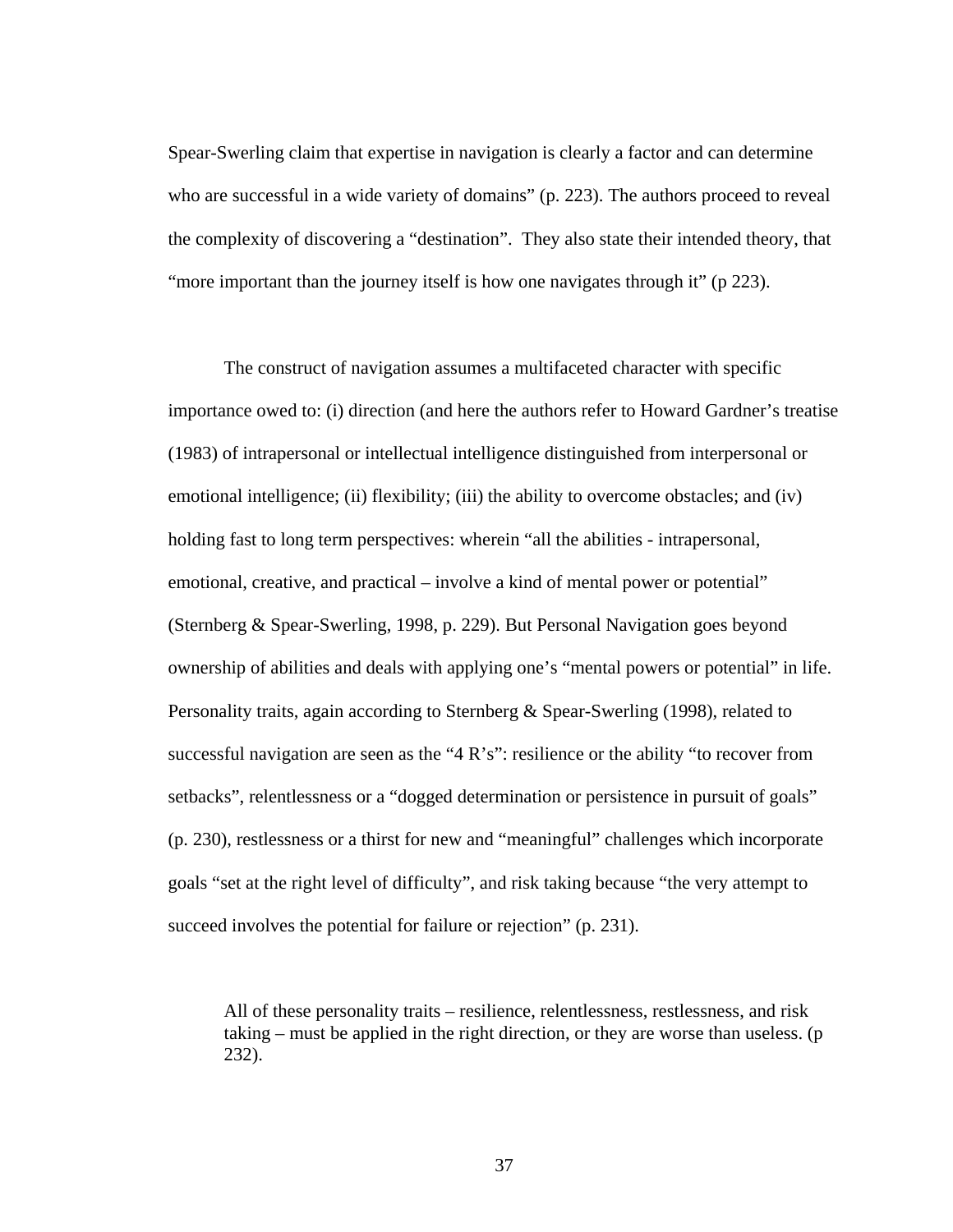For Sternberg and Spear-Swerling, 'personal navigation' refers to a person's control of his or her voyage through life, including plans, beliefs, and the ability to overcome obstacles. It is stated that effective self-navigation requires, resilience, restlessness, necessary risk taking, and relentlessness in pursuit of one's goals. The authors make a point of positioning the personal navigation construct as including but yet apart from the following traditional psychological constructs. Personal navigation, again, according to Sternberg and Spear-Swerling (1998), is kin to the following but yet is *not*  fully explained by: (i) intelligence - "being highly intelligent is never a drawback", but the successful navigator must harbor more than raw intelligence, s/he must own a social intelligence or "the knowledge repertoire underlying the interpretation of events and the making of plans in everyday life situations" (Cantor and Kihlstrom, 1987) together with emotional intelligence and emphatic acuity (Goleman, 1995). The authors reiterate that to have abilities such as intelligence and planning is different from "using one's intelligence(s) effectively." The area of (ii) wisdom is also is a part of navigational skills, it being "a way to mediate between conflicting types of information" (Czikszentmihaly & Rathunde, 1990) or to "synthesize knowledge from opposing views" (Kichener and Brenner, 1990). Wisdom also is seen as competence in viewing and interpreting "local knowledge" (Greene, 1995). And thirdly, (iii) motivation (Maslow's motivational research, 1943; Huitt, 2004) and self-efficacy as conceived by Bandura (2001) play a role in navigating life but the destination is not always clear. Both having direction, on the one hand, and the actual process of navigation, on the other, are important to personal navigation. Again, however, according to the authors, the constructs of motivation and self-efficacy capture some, such as having goals and the belief that one can achieve them,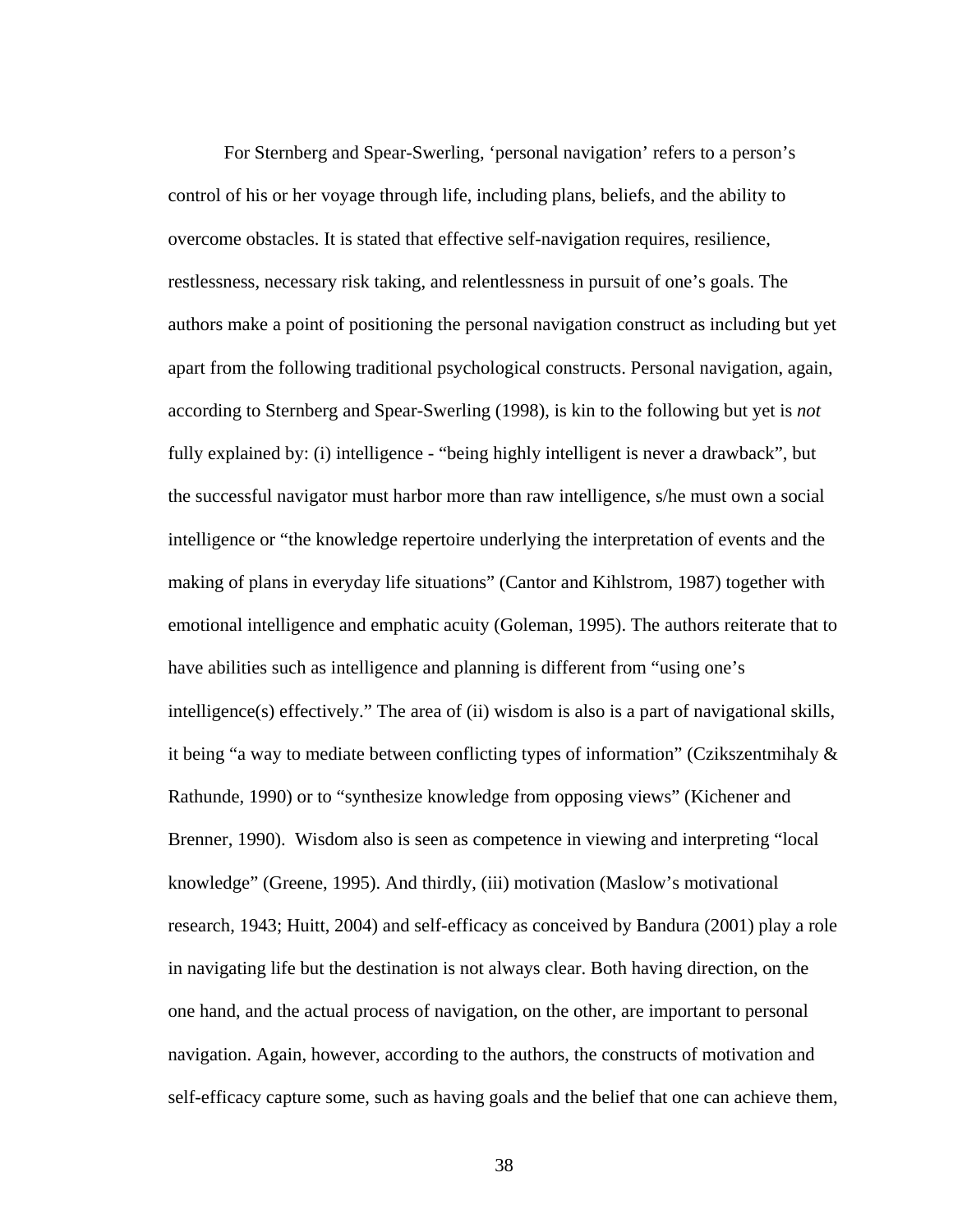but not all of what they mean by 'direction' - "they capture much less of the important, day-today process of trying to reach one's destination that consumes so much of one's time and energy" (Sternberg & Spear-Swerling,1998, p. 239).

 Continuing to employ once again the navigational metaphor, the authors perhaps are speaking of high waters when they conclude that: "Navigation is directly under one's control, but what are not usually under one's control are the forces acting on one as one attempts to navigate."

We believe that dealing with the construct of Personal Navigation requires us to be more holistic and to ask what it is that people genuinely seek in their lives. They may seek fame and fortune, outstanding professional achievement, satisfaction in their personal lives, or whatever. But, we suggest that all these goals are subordinated to an overarching goal: setting a direction and then doing what needs to be done to get there. These are the things that, for many people, give meaning to their lives, and that might possibly even give some new meaning to the psychological study of people. (p 241).

 The textual image of people, floundering mostly amid inclement undercurrents, many of which we are not even consciously aware seems so true. Strength of perseverance and accuracy of direction do indeed seem necessary for the successful 'journey' but, just when is it and how is it that we take ownership of the process of evolving inwardly and outwardly?

 Up to this point, all is well and has the tone of heroic determination and effortless mastery, the youthful self goes forth towards his or her manifest destiny of selfactualization, and successful fulfillment of life, almost *as if guided by a divine hand*. But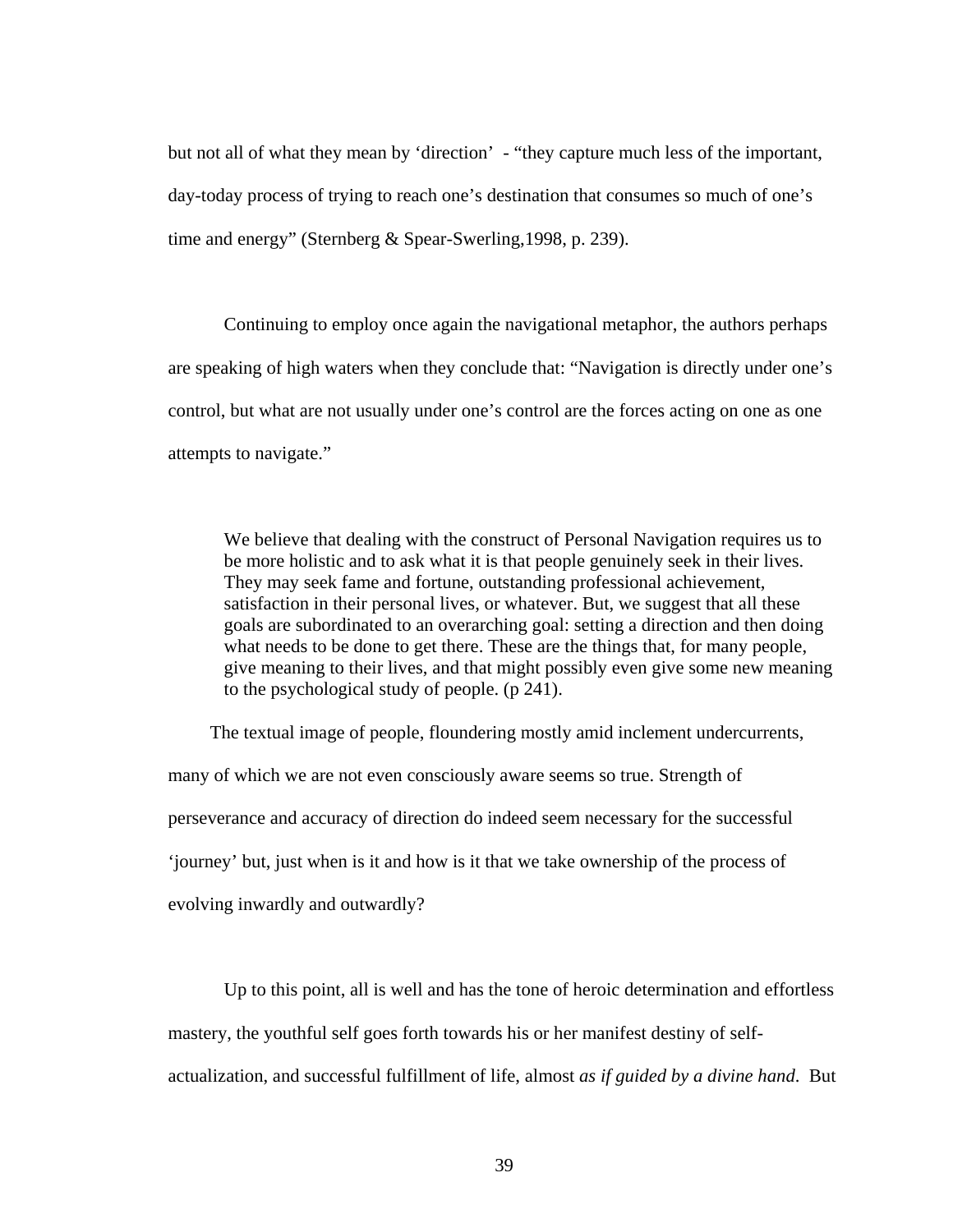perhaps the hero's voyage across the vast landscape of human endeavor is all too swift, all too smooth, all to mechanized to be applicable on a large scale. *Variations must abound*. Indeed, many sad variations are dramatized by personal limitations, by cultural impediments, or by cruel twists of fate. Survival comes in many guises, some eloquent, some rudimentary. And it is without doubt that survival of the individual self, and often of the cultural group intersects with acts on the part of the other, or others, of dominion dominion over the environment, dominion over other species, and dominion over other peoples based on sex, race, and resources. The urge to dominate seems to be one of man's many intriguing characteristics.

 Therefore, we might ask ourselves what occurs when the self is only partially successful – when scrambling up Maslow's triangle (Huitt, 2004) doesn't get much beyond the basic skills? In that case the self must rely on inner fortitude or perhaps even educational institutions to help activate the residual fantasies of self-efficacy and selfactualization. Under this aspect, evolution of the self becomes a sequence of life phases and thus an ongoing process of self-discovery.

### 8. The SELF as an offspring of narration

Dialogue is narrative: exterior conversation with others or interior, with oneself. Both modes relate and contemplate life experiences and while praxis or activating thought (Freire, 1972; Greene, 1988) is seen as a collective force ignited by exterior or public dialogue, it is perhaps the interior conversation that best seeks out depth, interpretation and also, *relief,* from life's perplexities and torments by enlarging the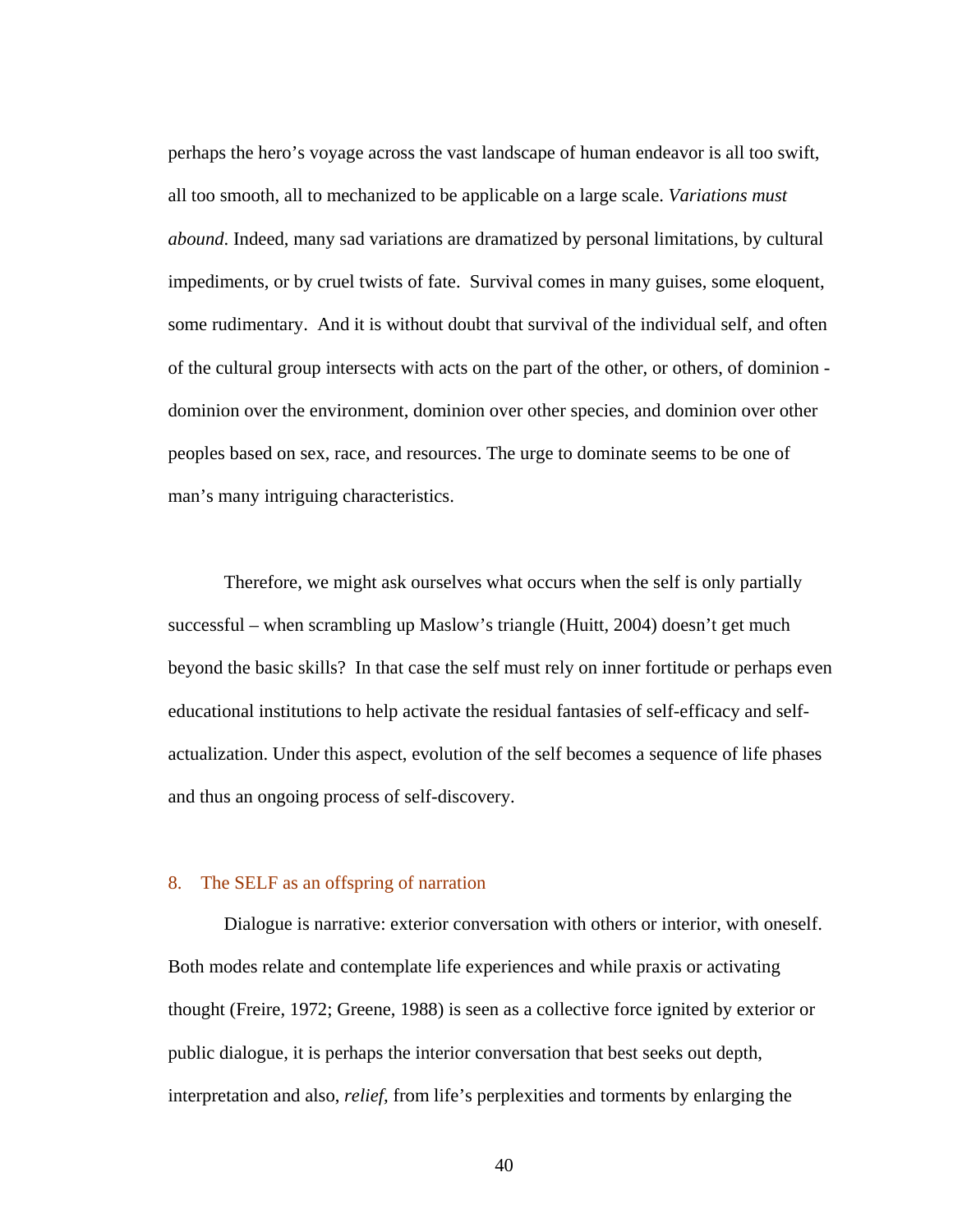perspective. It is an alternating of *questioning* with the expectation that from others will come an answer, with *questing*, which implies a solitary inward search for resolution (Weintraub, 2003). The reflecting and recounting become in themselves a dialogue or narrative and can function as a healing of confusion and a healing of wounds. Certainly artistic dialogue whether it be crafted from words, forms, colors or sound becomes an intimate narrative with the potential for calming the spirits and healing our injured parts (Greene, 1983; Bruner, 1997). Thus discourse and narrative have the *potential to soothe* as a balm soothes and bring together the fragmented inner and outer parts into a repaired and more cautiously aware whole.

It is incredible how the written sentence can calm and tame a man. The sentence is always something different from the man writing it. It stands before him as something alien, a sudden solid wall which cannot be leaped over. One might walk around it, but before one even arrives on the other side, there is a new wall at a sharp angle to the first, a new sentence, no less alien, no less solid or high , and likewise beckoning one to walk around it. Gradually, a labyrinth arises, in which the builder just barely knows his way. He is calmed by its tangled paths. (Canetti, 1979, p. 40)

 Reparation through awareness and reflection is echoed in the literature of social liberatory writing (Freire, 1972; Gramsci; Greene, 1988). But, while postmodern theories of pluralism and inclusiveness have obtained credibility and thus encourage many voices, in the society, praxis (Freire, Majumdar) still appears singular and dispersed. Reparation of the individual begins with knowing the self, obtaining consciousness, and augmenting perspectives. It has to do with the emancipating the "men and women experiencing themselves as overwhelmed by external circumstances, victimized, and powerless" (Greene, 1988, p. 3), those "minimal selves" (Lasch, as cited in Greene, 1988 p. 3) lost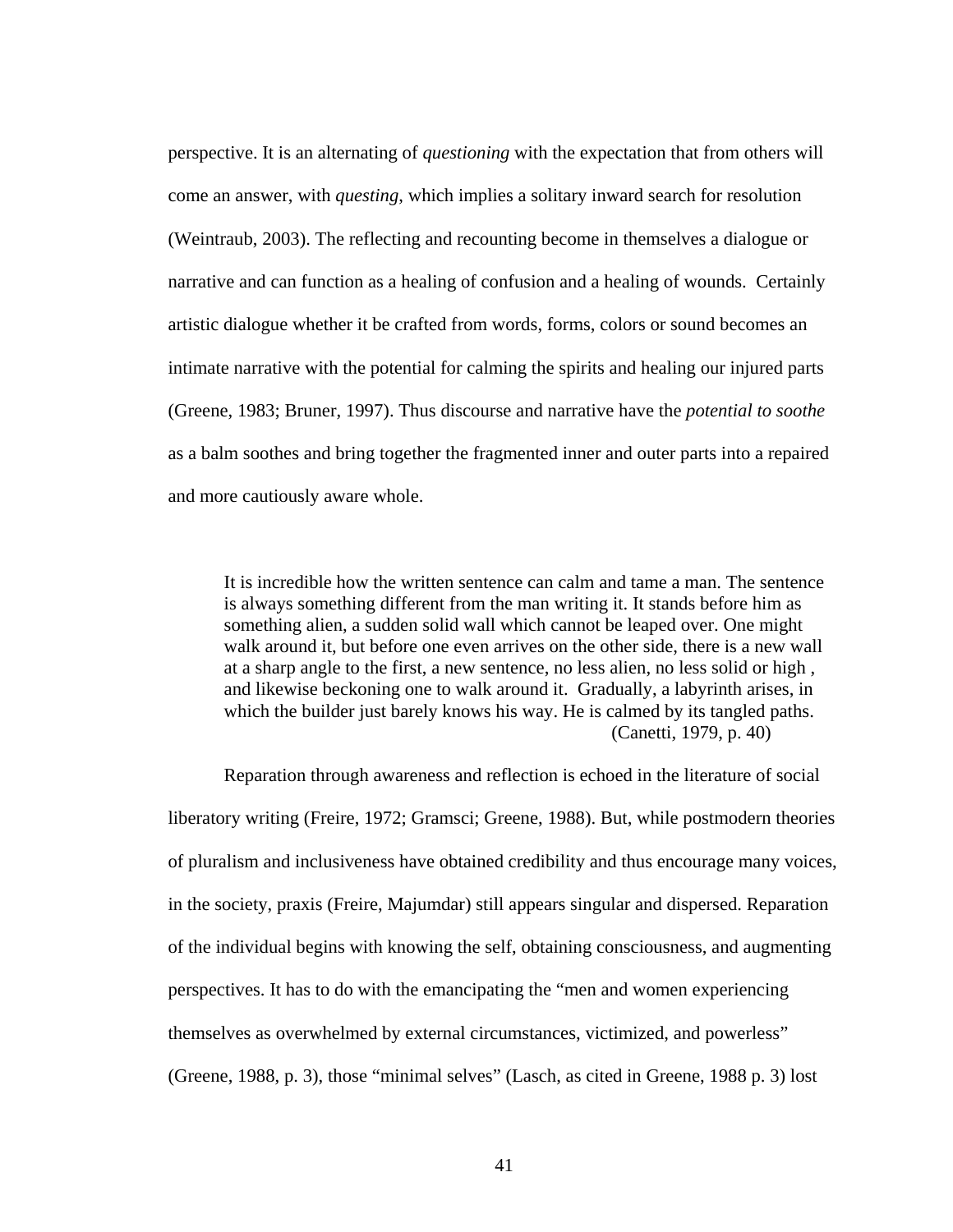and lacking a knowledge of themselves that is "embedded in memories and histories they have made their own" (Greene, 1988 p. 3). The words of Dewey corroborate the thrust for freedom through self-definition: We are free "not because of what we statistically are, but in so far as we are *becoming different* from what we have been". This circles back to the idea of finding the self, exercising self-efficacy and using personal navigation towards a changed self, better suited to a consciousness of self freedom and the eventual notion of freedom for the larger groups.

 Dialogue or 'dialectics' for Maxine Greene (1988) consists of individuals learning the *language of social freedom* as it is lived out daily in small ways, and entails constructing meaning from the multiple realities of human experience. Notions of freedom circulating within the context of people in search of themselves (Green, 1988) makeup the backdrop for Maxine Greene's treatise. Greene elevates the discussion of *freedom of the self from oppression* with the eloquent words of mid-twentieth century literary giants. From T. S. Eliot (Murder in the Cathedral) to the abyss of detachment and disinterest, that same disinterest recognized as lethal but ultimately real by Sartre, Moravia (Gli Indifferenti & La Noia), and Virginia Woolf, to political philosophers Hannah Arendt ("think about what we are doing"), Michel Foucault's insistence on "consciousness and mediation between what impinges on one from without and one's response" and his belief that "(t)hought is freedom in relation to what one does, the motion by which one detaches oneself from it, establishes it as an object, and reflects upon it as a problem" (1984, as cited in Greene, 1988). The last half century has seen brilliant men and women urging for a consciousness of self through reflection and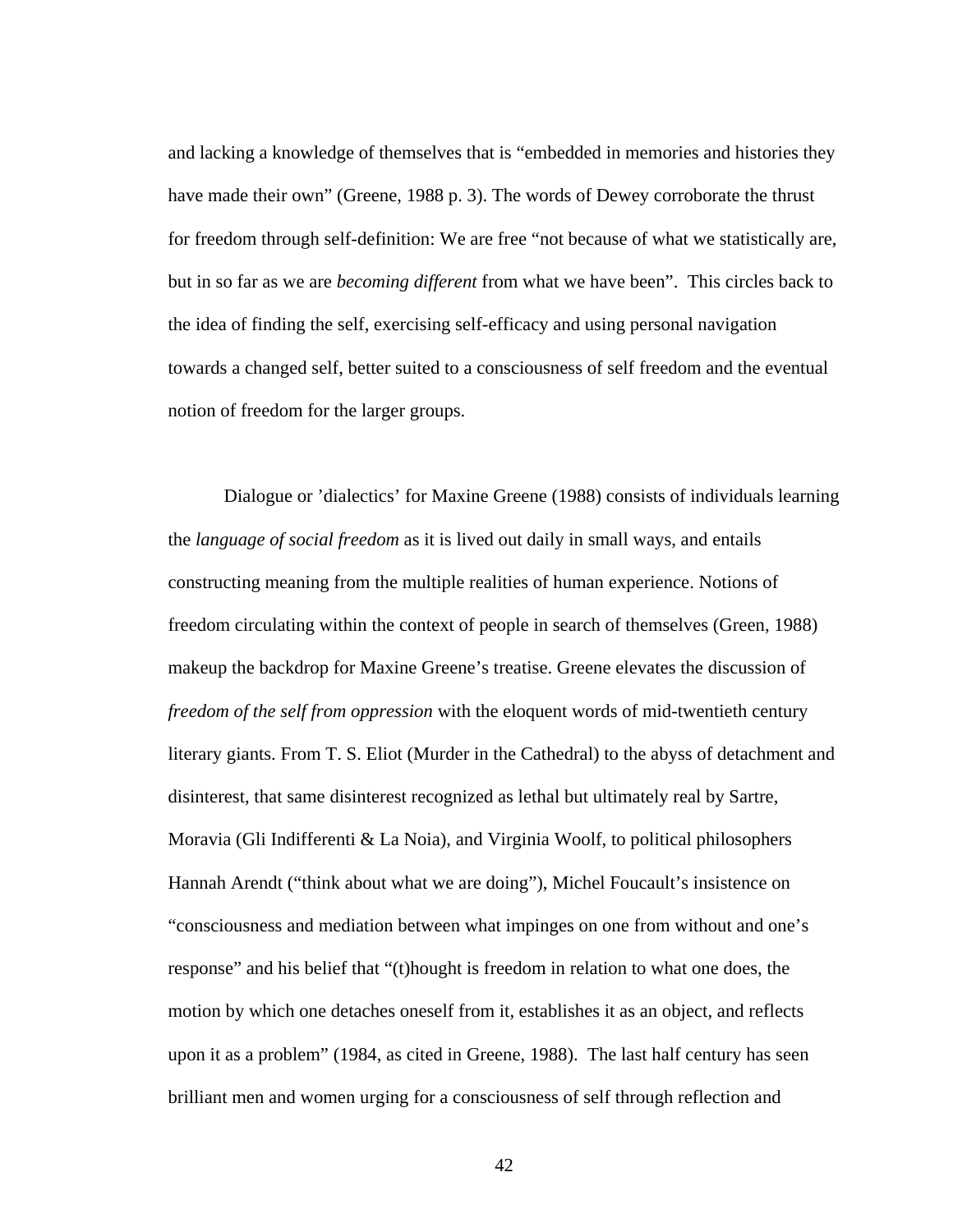through penetration of the language and symbols since "thought, after all, grows through language and without thought or freedom in relation to what one does, there is little desire to appear among others and speak one's own voice (Greene, 988). These are perhaps the initial forms of Intervention of Praxis (Freire, 1972). Greene's educational efforts in the exploration of dialogue seem to coincide with Freire's idea of education as a cultural action.

 In concluding this first section, the reviewed literature was used in support of the act of re-matriculation as a quest which involved the self as it gained consciousness as a life actor. The interlaced concepts of self-reflection, self-actualization, and self-efficacy are focal areas of concern as they as they are the underlying forces piloting human action. The literature also delved into personal navigation as an individual mode of maneuvering through life, and the many faces of narration as manifestations of the human desire to communicate; narration is also viewed as a bridge to the creative act.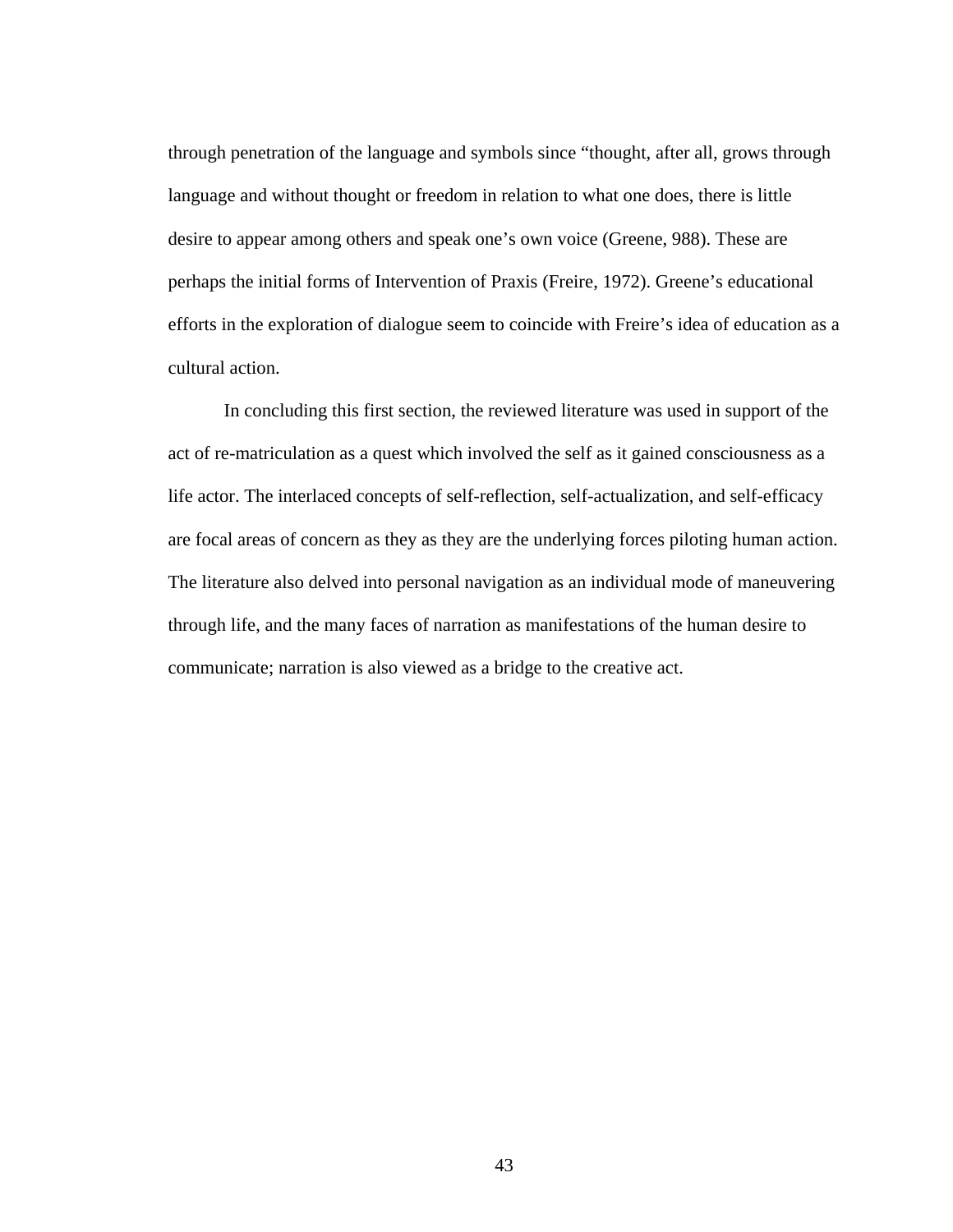## II. Re-matriculation as a return

Re-matriculation: Re-matriculation was viewed as a return to the a setting of learning and knowledge, the university/college campus and also as a return to a creative activity.

- 1. Re-matriculation situated
- 2. The graying of the campus

*Perhaps the moment is uniquely propitious for the left hand , for a left hand that might tempt the right to draw freshly again, as in art school when the task is to find a means of imparting new life to a hand that has become too stiff with technique, too far from the scanning eye (p. 8).* J. Bruner (1979)

The idea of re-matriculation as a quest for re-definition of the self, recognizes that these returning adult students are in search of major self-agency (Bandura, 2001; Edelson & Malone, 1998) and in this vein have returned to the campus as a structural setting where they know they can obtain laudable credentials and useful knowledge (Breese  $\&$ O'Toole, 1995; Kennedy & Vaughn, 2004). Our interest here briefly centers on the actual *theatre*, the university/college campus and the evolutionary factors which have enabled and encouraged higher education to open her doors to a plurality of students including the older non-traditional student.

### 1. Re-matriculation situated.

One might ask how the social context shapes the human experience with respect to institutions of higher education. It is a valid question for pondering, and while it is true that individuals are certainly molded by institutions and the circumstances of logistics and time, institutions also adjust, however slowly, to large sweeping public and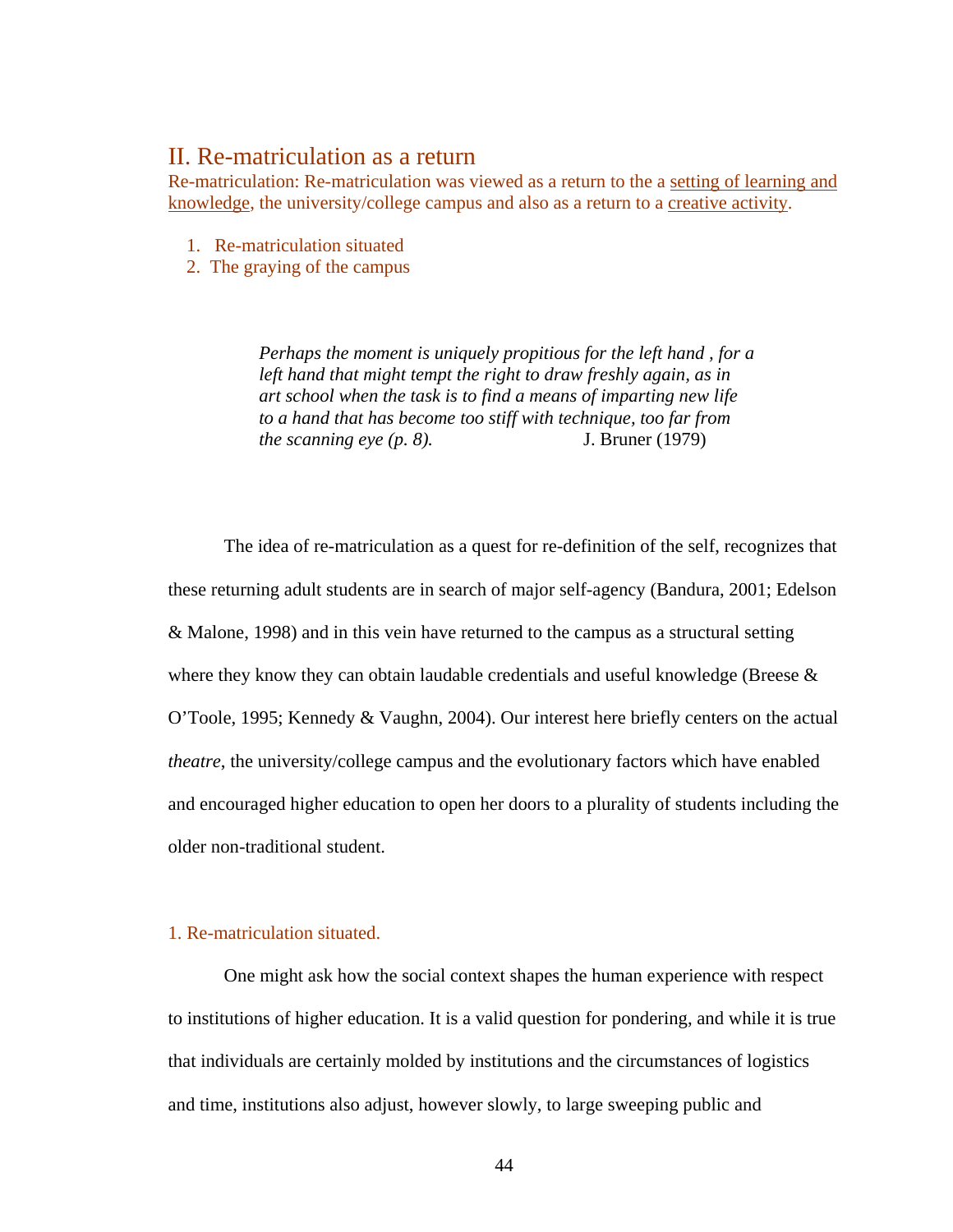governmental pressures. Thus the university/college structure of higher education can be viewed as catalyst or agent of social trends but also as subject of social change.

The socially tempered and perhaps inevitable expansion of higher education and its admission policy was preceded by a gradual modification of administrative mandates as well as a relaxation of community and societal norms. The history of higher education in America reveals the slow ascent, validation, and distribution of the educational trump card (Cohen, 1998; Spring, 2006) with institutions of higher education asserting themselves not only as centers of learning, but also, in recent years, as uncontested centers of assessment and certification and therefore linked with corporations of employment (Boyer, 1974; Cohen, 1998; Rosenbaum, 2001; Spring, 2006). It is a fascinating slice of social history and while focusing on the larger ramifications of admission policy in higher education, the sinuous patterns of socio-political life are revealed.

> *No organism wanders like humanity wanders, toward the conditions that are satisfying and away from those that are not.* Feldman, Csikszentmihalyi, & Gardner (1994)

 Edelson (2000) sees the roots of American adult education as having to do with (i) self-improvement or that "distinguishing feature of America, noted by De Tocqueville, as the pervasive faith people hold in their ability to rise through their own efforts" (p. 8); this is also linked to the notion of the "genteel tradition for middle class gentlemen and women seeking to add polish and refinement to their lives" (p. 9); (ii) contemporary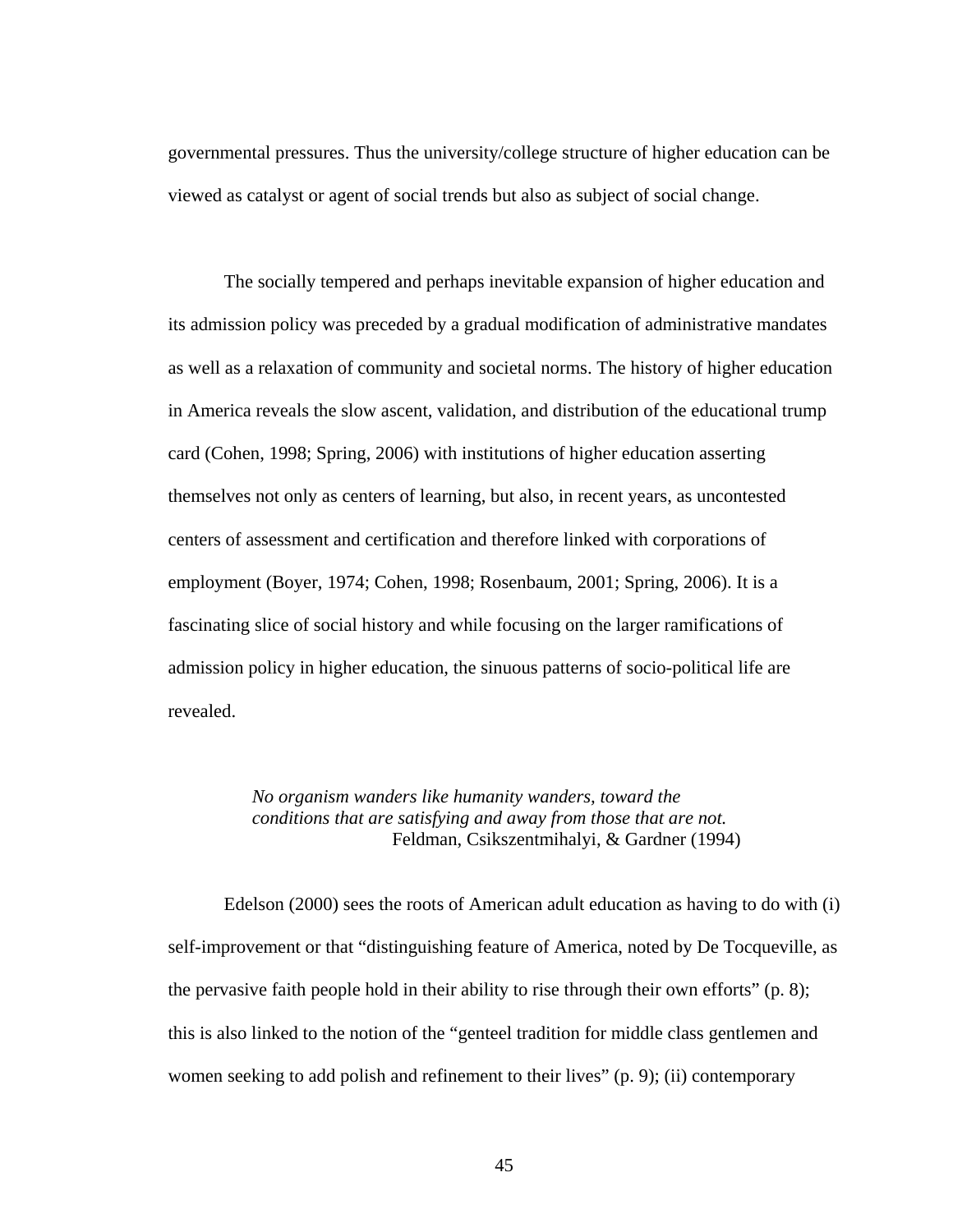trends, or as Edelson reminds us: "instability in the workplace and in individual careers have fueled an upward spiral of occupationally related continuing adult education" (p. 12), a trend aggravated even more by continuing changes in the technological sector; and (iii) corporate sector investment and the powerful working partnerships now linking academia to business and finance.

According to Edelson (2000), "the inter-relationship of American higher education and the education of adults has been a feature of our system all along, even during the Colonial period" (p. 18) with the Morrill or Land Grant College Act of 1862 as it carried professionalism in agricultural fields to youth and adults alike. This was followed by the Serviceman's Readjustment Act of 1944, commonly known as the GI Bill. Both were considered the first great excursions into adult education as they "embraced the principle of colleges as 'popular' institutions, with a public mandate" (p. 19). The GI Bill came into being when returning WWII military veterans were offered an opportunity to better their lot through a government assisted educational program; the response on the part of the American public was indeed overwhelming with numbers far exceeding initial expectations (Cohen, 1998). Veterans had the opportunity to either continue their disrupted education or to begin fresh a scholastic career that they would not have been able to afford if it were not for government funding. The returning soldiers were a more mature group in that both chronological years and war experiences had set them apart from the youthful flow of privileged high school students entering the nations universities and college settings: "older than their years and matured by experience, they were an unusual bunch of individuals, un-awed by authority and perhaps more driven by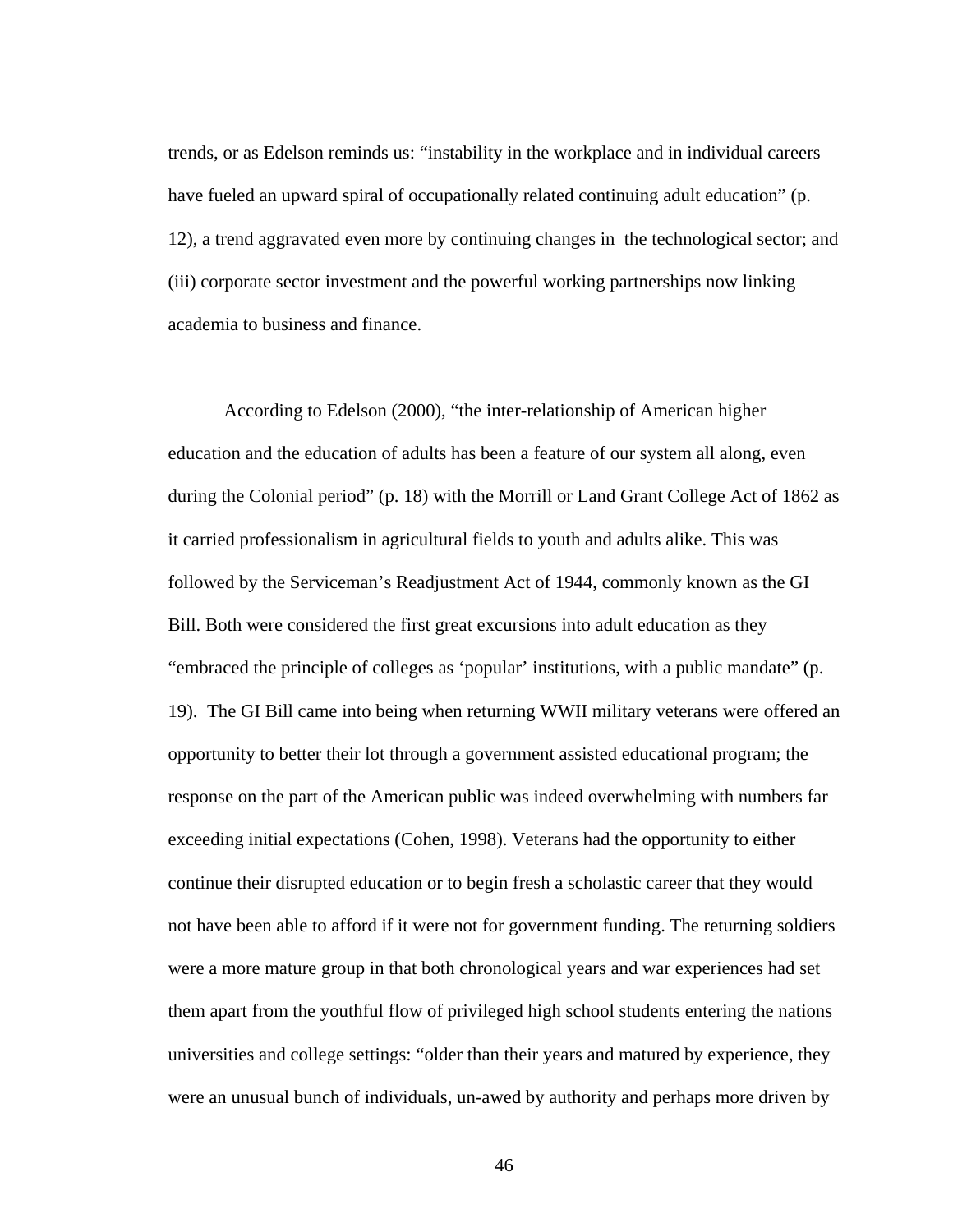purpose than they would have been earlier" Cohen, 1998). Many of these veterans were also coming form socio-economic levels traditionally excluded form higher education circles. The GI Bill, like the Morrill Land Grant Bill was one of the "biggest effort[s] in the history of man to hand higher education to anyone who wanted it" (Cohen, 1998).

Within this exciting context, this "fanfare for the common man" (Aaron Copeland, 1942 composition), or the elevation of the great middle class, the first tidal wave of social mixing of the campus population came about. The injection of diverse social sentiments and world-wise veteran views brought life to higher education's student 'intelligenzia'. The student populations emerging in the years between 1950 and 1975 were vibrant in all fields of endeavor and they were fed by the great expansion of available knowledge on campuses (Cohen, 1998). Society's temperament for humanistic ideals and individualism seemed to mirror the European Renaissance in its creative outpour. Animating this creativity was the continual acting out of social intolerance and tolerance along with America's undisputed sense of political power (Cohen, 1998). Higher education's campuses became the Western block's great social-political playgrounds where young and not-so-young people were activating their newly found beliefs and sought to reckon with their powerful elders.

In the 70s and 80s higher education campuses became theatres of mass education and therefore as Cohen remarks, "the place of colleges and universities as institutions essential to the society [was secured] and [would] remain intact because of what they mean to individuals seeking a step up in social or economic status" (p. 438). Offering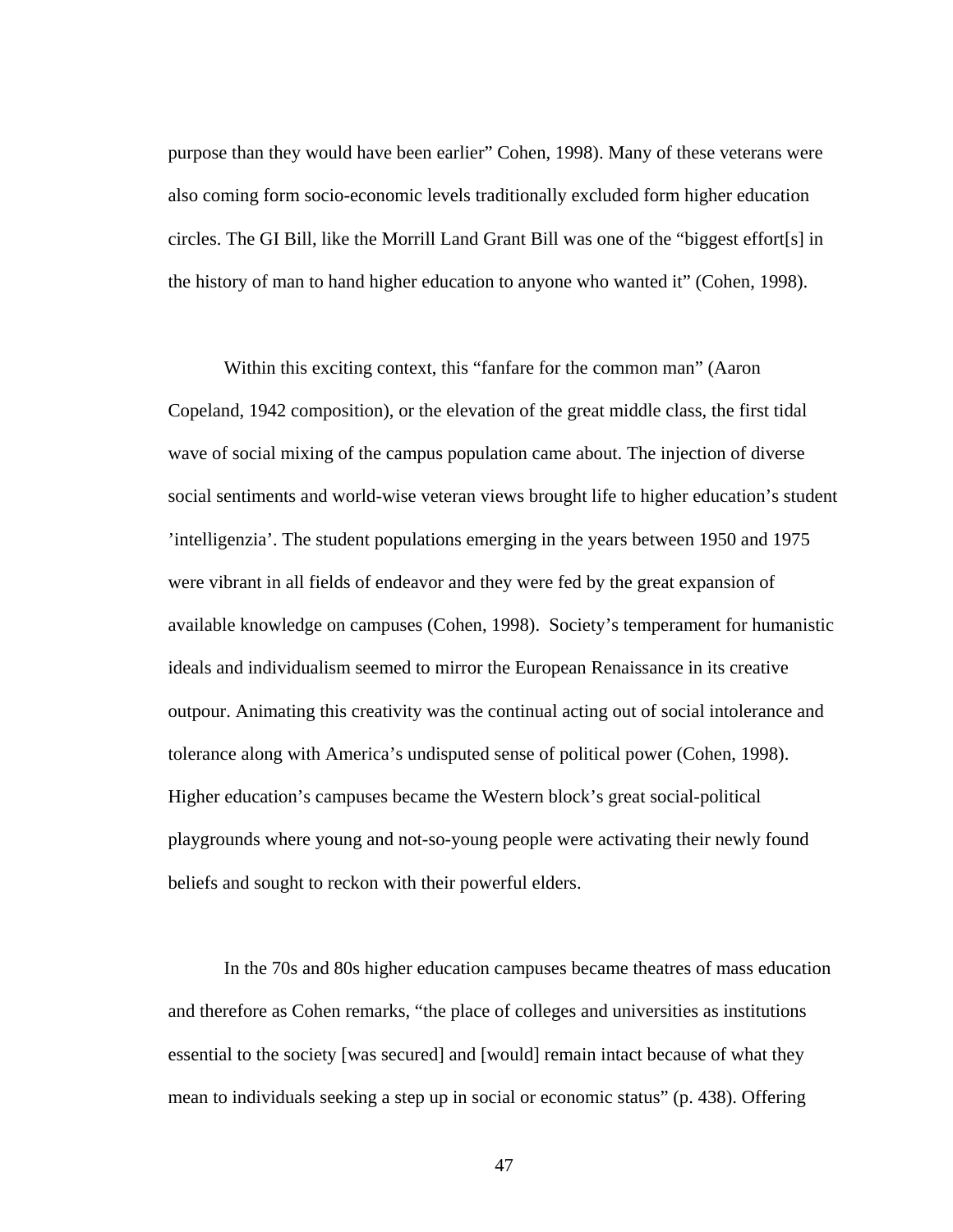some statistical data, he remarks that "the gain in earnings displayed by people at various levels of education has continued as a prominent measure of higher education's effects: in 1976, families at the  $90<sup>th</sup>$  percentile enjoyed income levels 9 times greater than those of families at the  $10<sup>th</sup>$  percentile; in 1993, the disparity was twelve-fold and by 2015, it will be sixteen-fold" (Cohen, 1998, p. 438-439).

Another feature of higher education's expansion was the major inclusiveness with regard to gender, ethnicity, and economic diversity. Further along, trends such as parttime students and working students moved hand-in-hand with additional curriculum, and served future employers as well as future employees as a bridge into the professional world. According to Edelson (2000) and others (Boyer, 1991; Cohen, 1998; Edelson & Maloen, 1999; Rosenbaum, 2001), not only was there and continues to be a steady stream of adults returning to school in order to upgrade their social and educational capital, but there is also, a robust relationship between adults with college level backgrounds and adults returning to school through continuing education or even re-matriculation. Along with the adult range of re-matriculates came the continued presence of the mid-life 'baby boomers' on campus (Edelson, 1999; Gibbs, 2005; Knable, 2004) who seem to be living out what Eisner (2002) claims "[e]ducation, in turn, is the process of learning to create ourselves" (p. 3).

### 2. The 'graying of the campus'

It has been noted that the character of university campuses changed significantly in the last half century with the single most dramatic change represented by the enormous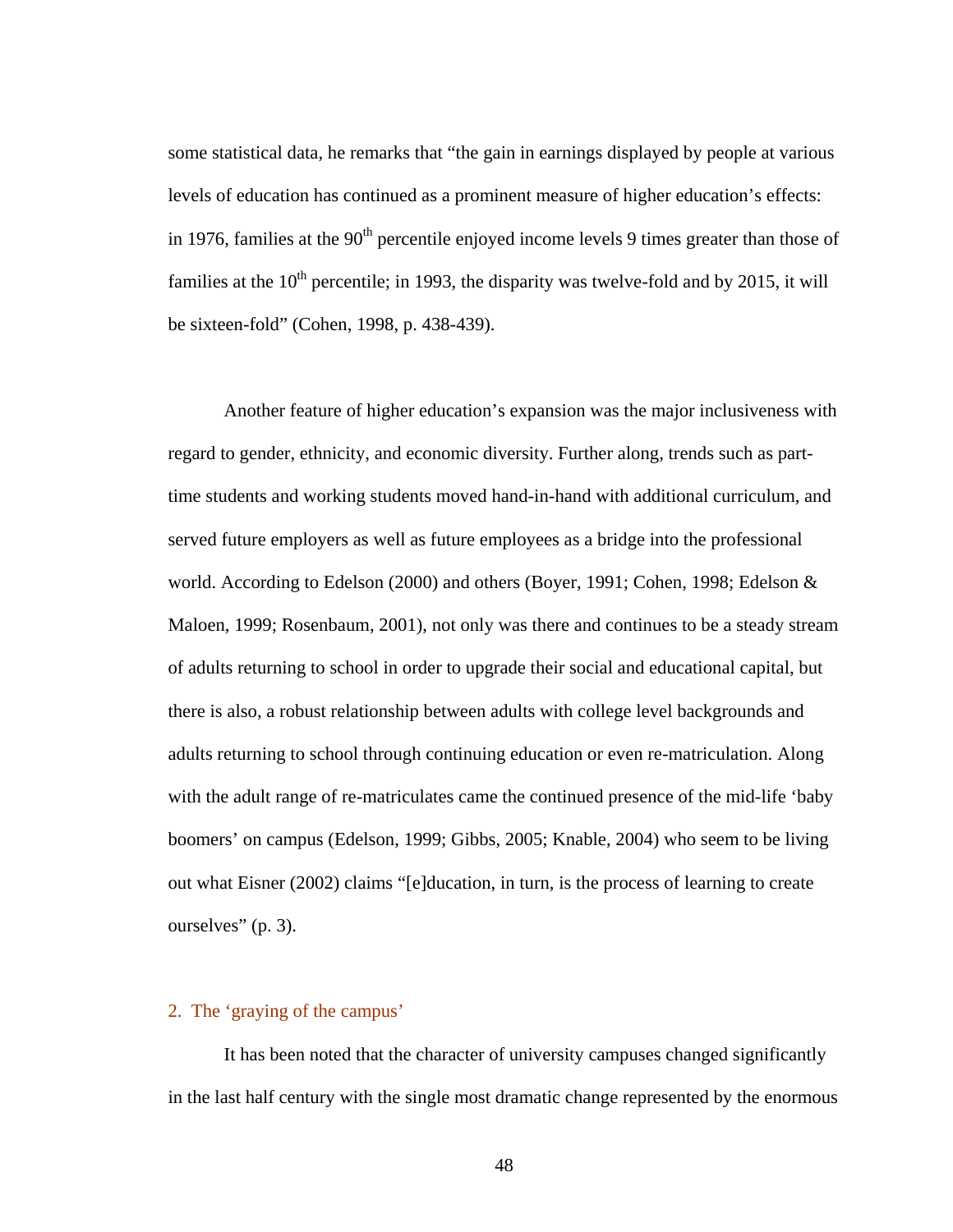increase in numbers of matriculating students (Cohen, 1998; Rosenbaum, 2004). Other more subtle changes have also occurred, such as re-matriculation into university degree programs by older non-traditional students, with continuing education practices paralleling longevity (Edelson & Malone, 1999; Verduin, Miller, & Greer, 1986). The motivations for re-matriculation in higher education by adults coming as they are from the workforce, are many, and include augmenting one's social and economic capital (Edelson & Malone, 1999; Cohen, 1998) and/or career advancement, sometimes urged by the personal desire for knowledge (Edelson & Malone, 1999) but often dictated by the need to update one's professional qualifications so as to continue to be employable (Cohen, 1998). The act of returning to school can also be seen as a personal quest, resulting in personal growth and enrichment (Edelson & Malone, 1999; Knable, 2000) and in this light, re-matriculation can become a tool with which mid-life students enact 'self-referentiality' (Cavigioli, 2005) ushering in an opportunity for a sort of second chance at forming an identity through schooling.

Within this well-documented phenomenon known as the "graying of the campus" (Weinstock, 1978; Edelson & Malone, 1999) there exist various sub-phenomena now in full flower, including re-matriculation of older non-traditional students in graduate level studio arts. There is ample literature on continuing education (Edelson & Malone, 1999), and life long learning, on women returning to school and coping with dual roles, college and family (Beutell & O'Hare, 1987) and adult education (Vermilye, 1974; Belanger & Valdivielso, 1997; Watson & Taylor, 1998). There are even some writings on creativity in the adult years (Edelson & Malone, 1999; Feldman, Csikszentmihalyi, & Gardner,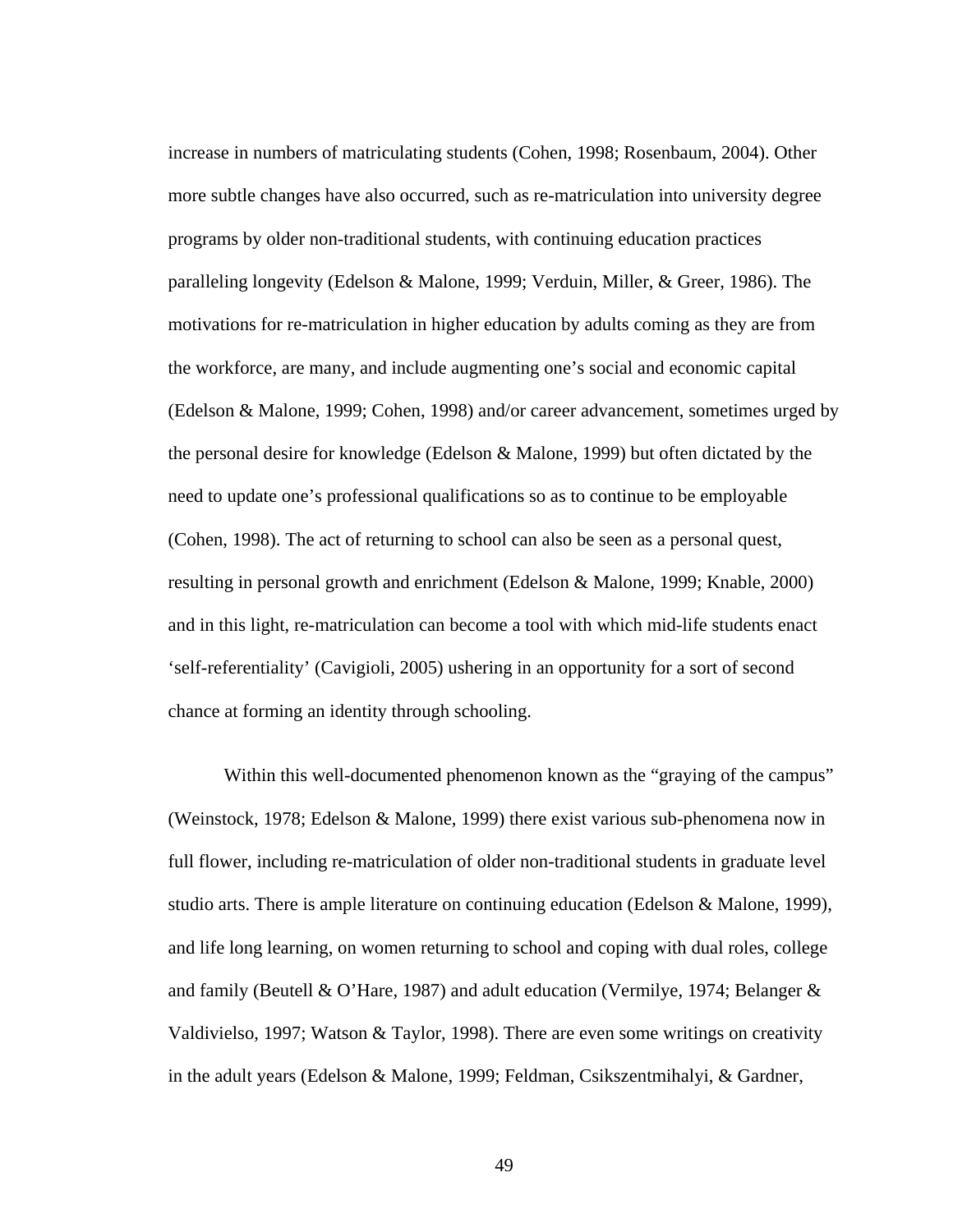1994; Gardner, 1982), however, there is little or no investigation with respect to the narrow study of people, age 40 and over, re-matriculating in the Fine Arts as graduate students in post BA or MFA programs. And while many accounts of older adults finding empowerment through art-making are sprinkled through the literature bank, and are similar, they do not fully account for the mid-life adult going to the extent of a committed return to the college/university campus in his/her quest for this self defining tool of art.

In concluding this section, it can be stated that decision-making epiphanies, life altering actions, and certainly an act such as re-matriculation are situational and occur within a setting—an ideological and cultural setting as well as an actual site for the process. It has been shown here3 how the setting itself beckoned forth its great expansion as it opened its doors to all; it has therefore worked in tandem with the expanding numbers of re-matriculating adults wishing to further investigate their intellectual and professional selves.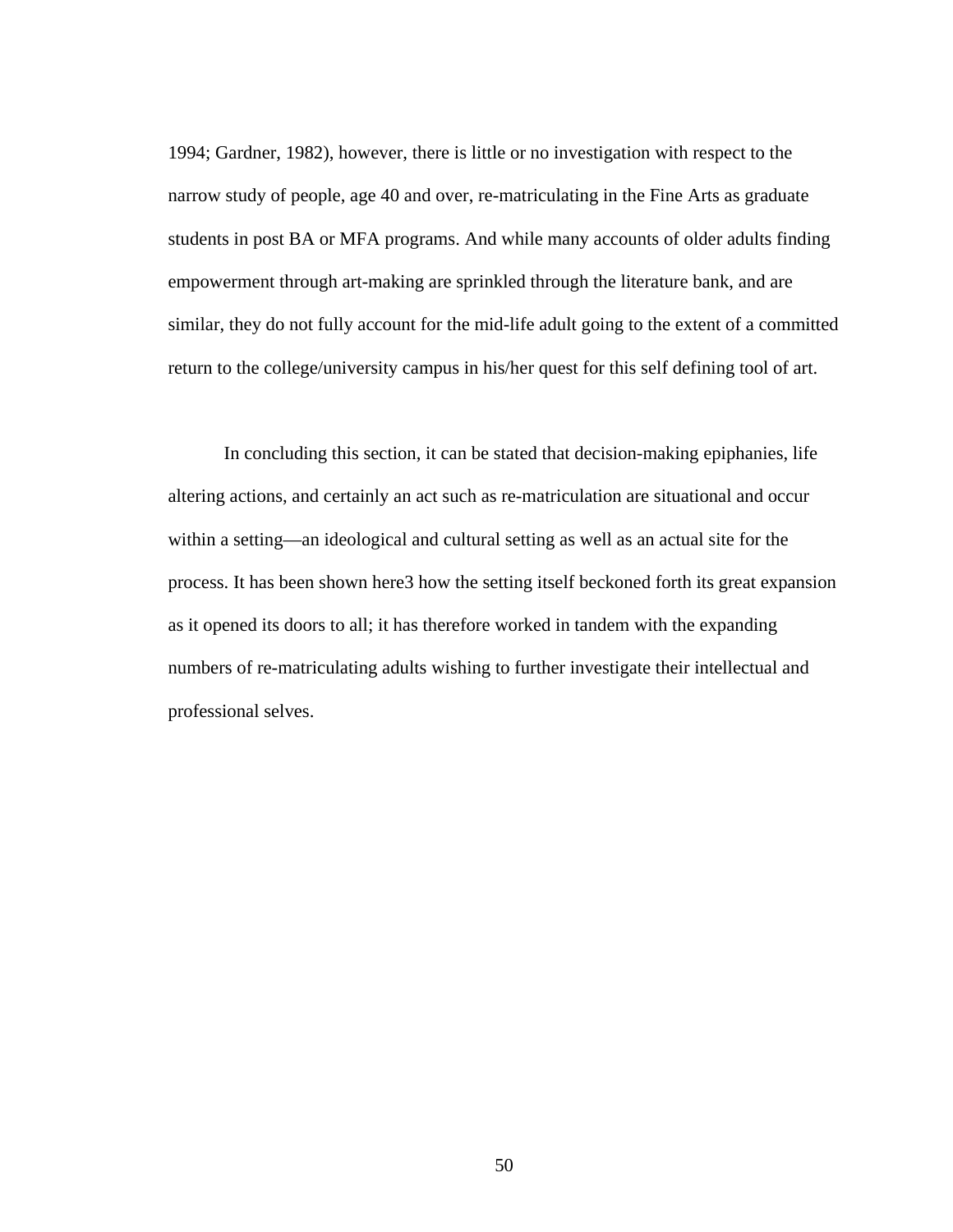# III. Art and Creativity: Exploring contemporary culture

Art: Art and the furthering of creativity as a cultural operative leading to self-expression and healing of the self and society is the tie that binds the quest of re-matriculation to the fine arts through a return to the deferred affinity with the fine arts and a determined tapping into one's aesthetic core.

(a) ART as an intellectual cultural operative (b) ART, a human proclivity for personal expression (c) ART & healing (d) ART & creativity in adults

> *In the midst of the seriousness of creativity my advice is to keep an eye out for the tinker shuffle, the flying of kites, and kindred sources of surprised amusement.* J. Bruner (1979, p. 18)

 Art is an intellectual pursuit and is one of the essential "tools of culture", indeed, "[t]he arts have an important role to play in refining our sensory system and cultivating our imaginative abilities" (Eisner, 2002, p. 2). And certainly, the tapping into of individual resources is not new, nor is the fact that activating one's creative capital is indeed satisfying. By exploring the creative self and the "contours of our emotional selves" (Eisner, 2002, p. 11), humans develop aesthetic notions and tastes, discover the drive for competence and, in the process, develop self-efficacy (Eldelson, 1999; Bandura, 1986) which lends purpose and confidence to our lives (Eldelson, 1999). "Following the desire to create, acting on this desire and using creativity" (Eldeson, 1999) is a means of taking ownership of our lives and can also lead to a means of 'changing the world' (Feldman, Csikszentmihalyi & Gardner, 1994) and this additional intoxicating possibility, this mixing of artistic sensitivity with the social or civic self (Gardner, 2001), is indeed empowering. Art-making imposes self-refection by the nature of its endeavor in that the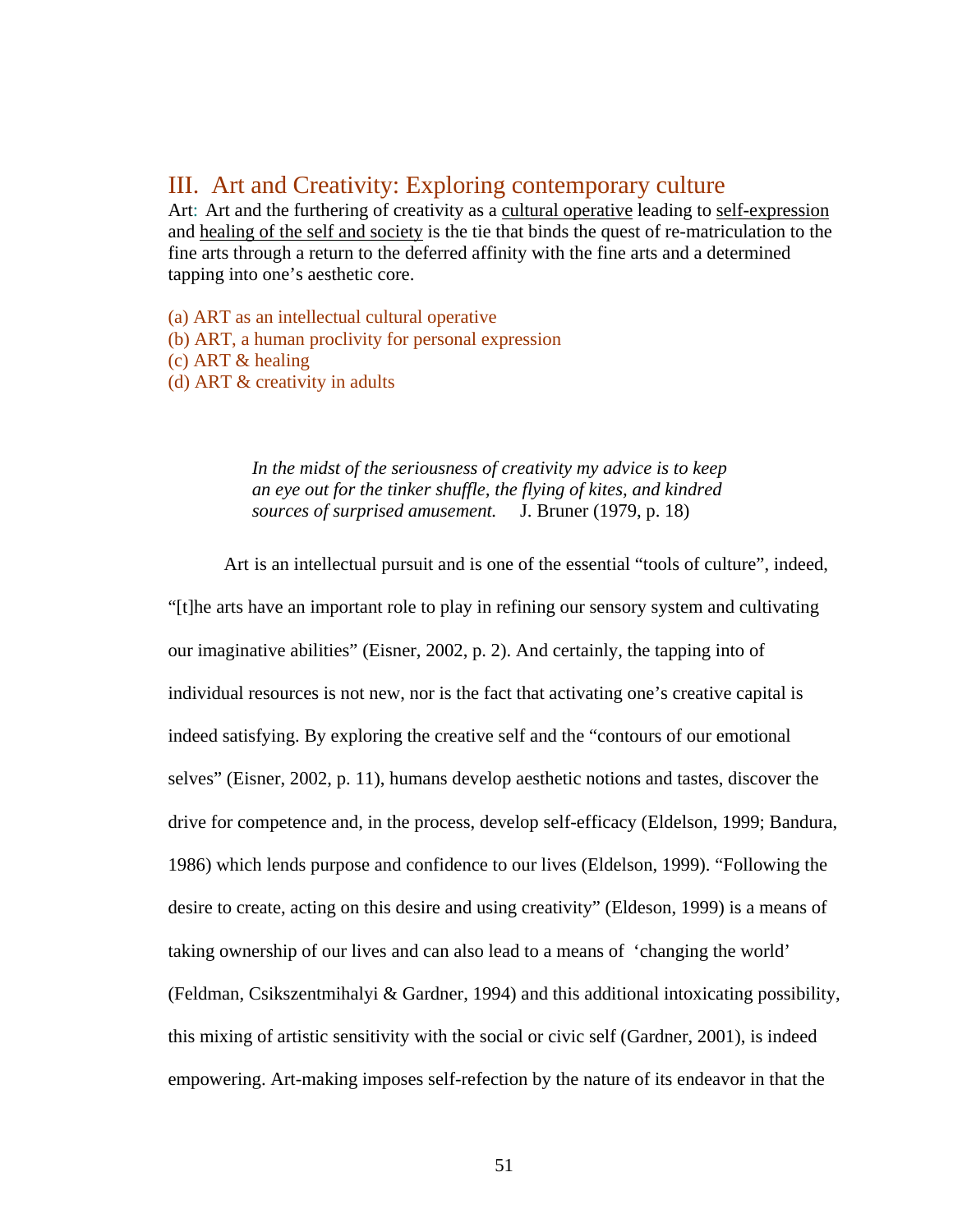"arts are means of exploring our own interior landscape" (Eisner, 2002, p. 11); but it also fosters interaction with our social world (Dewey, 1934; Greene, 1978; Feldman, Csikszentmihalyi & Gardner, 1994; Gardner, 2001) and can be seen as guiding (Greene, 1978) the greater public to a larger consciousness.

### **(a) Art as an intellectual cultural operative**

Throughout the unfolding of civilizations, the artist and the artifact have served as testimony to higher thinking among populations (Clark, 1969; Sandler, 1996). Art as a "visual experience is vitalizing" and has the power to "extend human experience in a way words alone cannot do" (Clark, 1969, ).

 However for Clark, the visual is not a destination but a point of departure (Clark, 1977) granting art the force as a process of self- and social-reflection, which corresponds to the postmodern ideas that the aesthetic experience reaches beyond the experience itself and links "the artistic imagination to the social imagination" (Sandler, 1996). Art, to a certain degree, was long separated from human concerns (Gee, 2004; Sandler, 1996, Weinraub, 2003) and seemingly scorned inclusion, setting itself apart from the ordinary. Michelangelo's magnificent David, as described by Clark (1969, p. 123-124) embodies the creation of art as a struggle against the demons of inner comfort and stability and the triumph of the hero's superiority, a description of the Renaissance concept of the artist and the powerful nature of the art form which remained fairly intact, facing only minor challenges (Sandler, 1996), through to the post-modern era: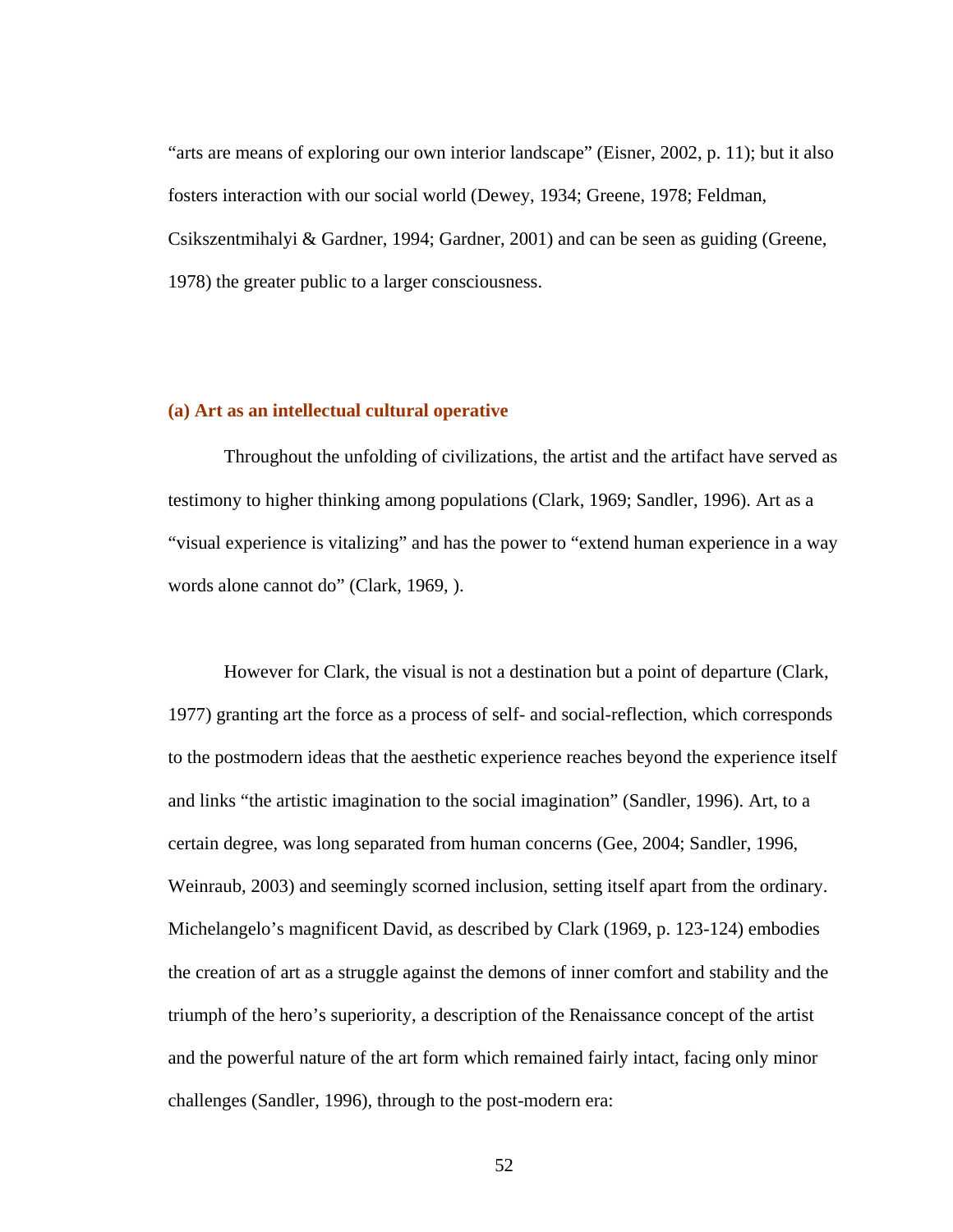Seen by itself the David's body might be some unusually taut and vivid work of antiquity; it is only when we come to the head that we are aware of a spiritual force that the ancient world never knew. I suppose that this quality, which I may call heroic, is not a part of most people's idea of civilization. It involves contempt for convenience and a sacrifice of all those pleasures that contribute to what we call civilized life. It is the enemy of happiness (p. 123).

 The shift from modern to postmodern theory in art dates back to the 1964 presentation of Andy Warhol's 'Brillo Box'. According to celebrated art critic Arthur Danto, it brought an end to art as known during the lengthy period of Modern Art. Again according to Danto, the history of Modernism had been all along a "history of erasures" (Danto, 1994 as cited in Barrett, 2003, p 92), a continual challenge to the current establishment's shared political and artistic vision, and eventually, a dismantling of the very foundations (Barrett, 2000; Barrett, 2003). Modernism had been seen as an "antidote to the poison of tradition, and the yoke of obligation" (Friedman, S., 2001) and in its last forms such as minimalism (art as a thing in itself detached from maker and voided of psychological imprint) it seems to have bowed to a total 'erasure', only to begin anew the human dialogue between the inner and outer life in postmodern style with artists such as Warhol "committed to the multiple" while "imitating the mindless repetitive procedures of the assembly line, demonstrating a link between mechanical reproduction, the numbing of the emotions, and the eradication of individuality" (Appleman, 2000) . The presentation of the *brillo pad* or the *soup can* as an art piece recognized by curators of art in New York was, to many, the final breath of modern art. Warhol crossed the divide into the postmodern thought and process by blurring "the ordinary object and the art object"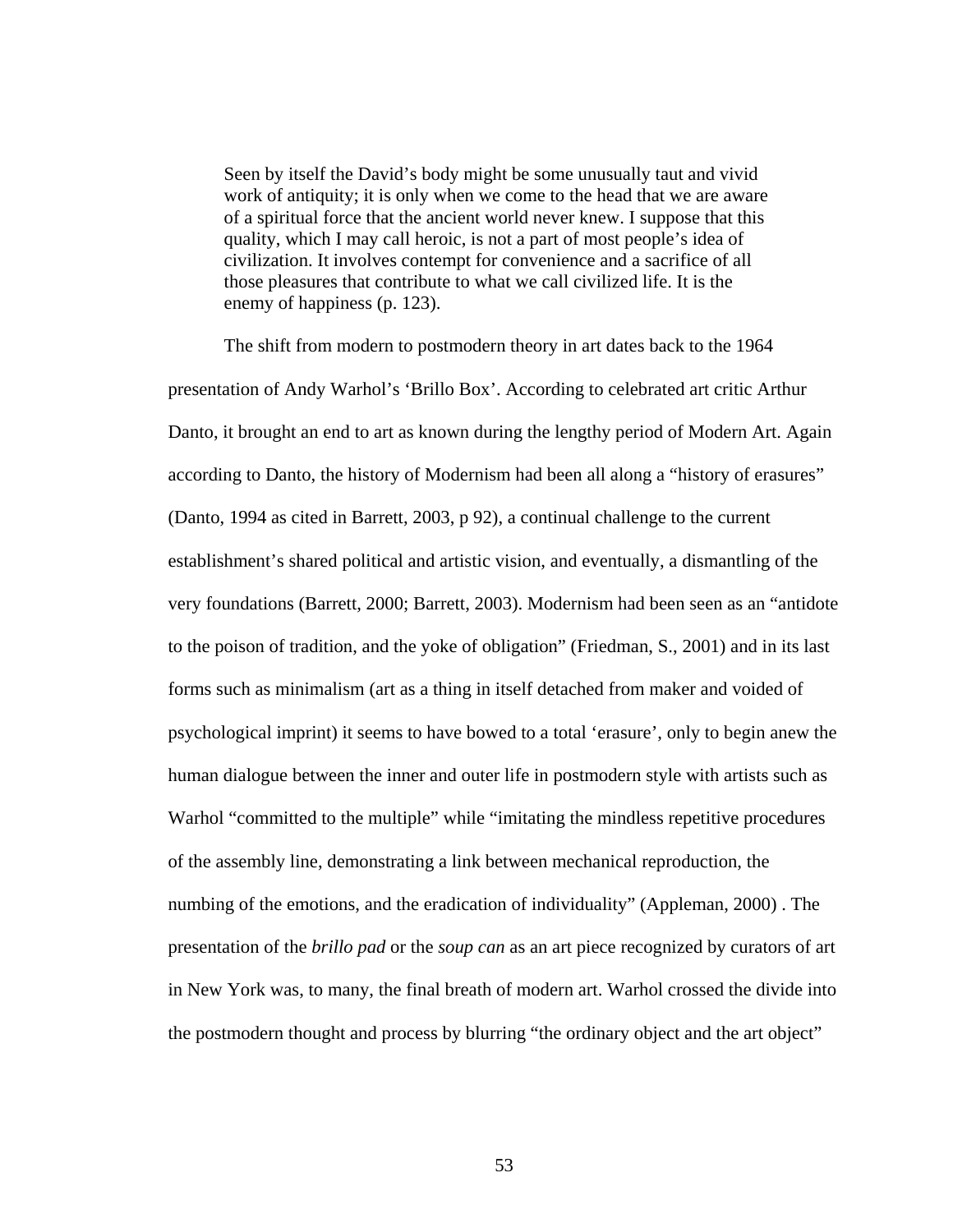(Sandler, 1996). This opened up the age of interpretation and the individual's experiential search for meaning.

 Bridging the gap between the modernist and the postmodernist theoretical terrains are the artists themselves. Dieter Hacker, established contemporary painter and sculptor, who has rallied from 'constructivist artist' in his early years to a 'conceptualist artist' with political overtones surfacing on a neo-expressionist format (Raynor, 1986, as cited in Ferguson, 1990), is convinced of ponderous selfreflection and states:

Art must claw at the neck of the bourgeois as the lion does the horse. It is not there to satisfy the flabby needs of the idle pleasure seekers. It sharpens our awareness. Art opens up for us an enormous range of things. Art is active self-determination (D. Hacker as cited by Gardner, 1989).

 Postmodern theory has dominated 'art-world' discourse for the last four decades and brought to the art scene clusters of theoretically minded artists primed for change (Sandler, 2006). The eventual postmodern inclusion of art with other disciplines in the search for knowledge has widened the inner and outer reach of the arts and fits with "the situation of total pluralism" (Sandler, 2006) of our society. However, suggests Sandler, it possibly numbs or even loses the essence of the Fine Arts in its net.

Everyone is free and every style can get a more or less fair share of art world attention in a way that many styles in the 1950s and '60s couldn't. That's the upside of pluralism. The downside is that if everything goes, it's hard to know what counts, what really counts? (Sandler, interviewed by Yau, 2006).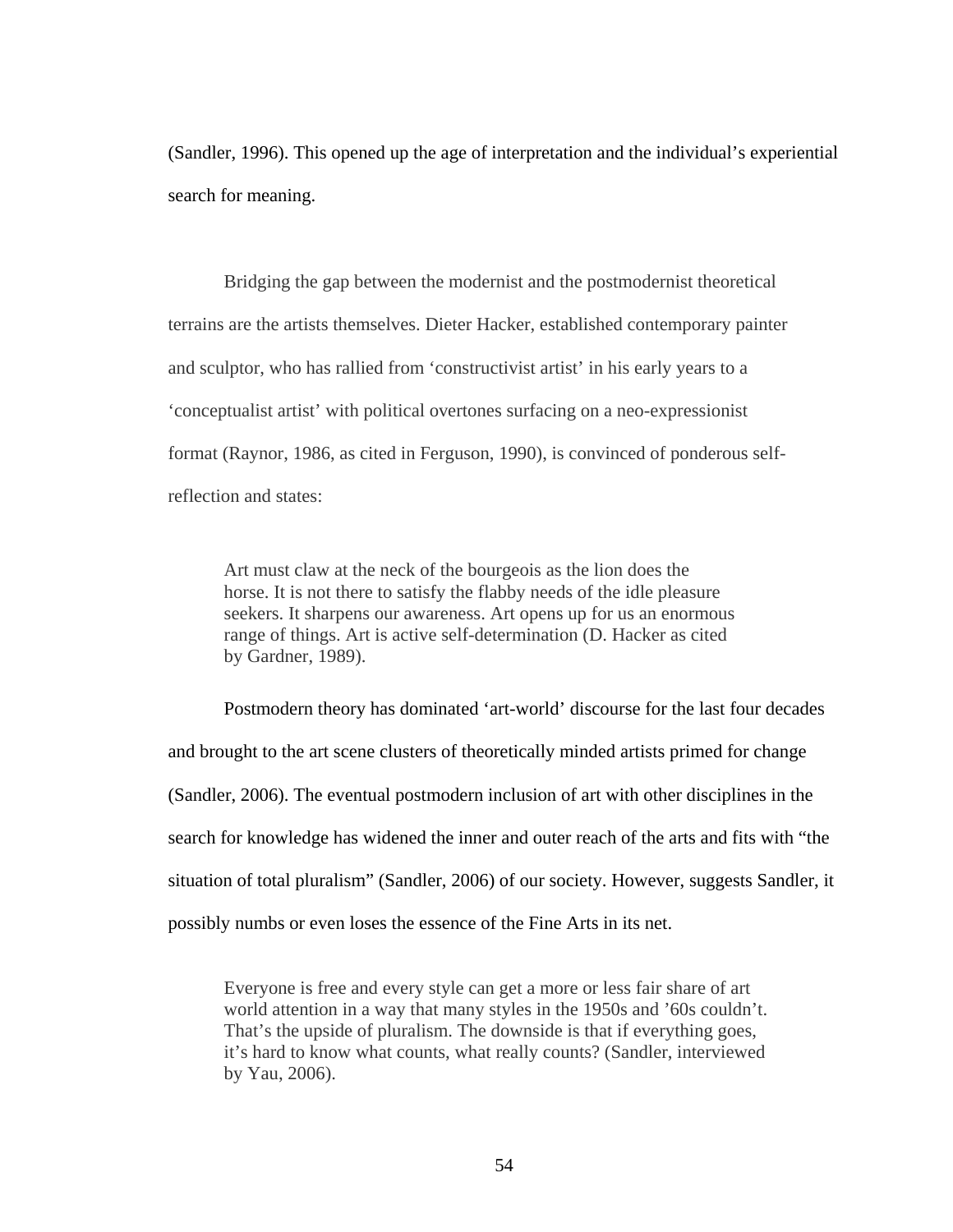Postmodernism (affectionately referred to as POMO) is a 'concept without definition' states Sandler, an "extension of modernism into contemporary times" where modernism itself is defined as an artistic or cultural state of disillusionment (Sandler interviewed by Yau, 2006). Postmodernists are seen to work under "the assumption that language, signs, images, and signifying systems organize the psyche, society, and life in general" (Sandler, 2006). As postmodern philosopher Derrida stated: "all explanations of the world are stories or discourses" (as cited in Appleman, 2000). Derrida himself championed postmodern thought as "deconstructing or disassembling the setting, the idea, the notion, revealing it to be nothing more than a bare stage", a view of postmodernism that is "linked to post structuralism and the rejection of the elitist culture" (Derrida as cited in Appleman, 2000).

 Renowned contemporary painter Chuck Close, whose far larger-than-life portraits seem almost to draw a close to the discussion of individuality as initiated timidly during the Italian Renaissance, comments on the postmodern approach "What we tried to do was create problems, not solutions, and ultimately, that would lead us to what we wanted to do as artists" (Yau, 2006). Vietnamese artist Phong Bui whose fascination with cubism becomes a walk through his "spunky, zestful, historically informed" installation (Sara Bowen Gallery statement), remarks that "by creating problems, you find a way to get beyond yourself, because you're doing things that exceed what you know, and you have to figure out how to do it. (Bui in an interview with Sandler on the occasion of Irving Sandler's new publication, From Avant-Garde to Pluralism: An On-The-Spot History, (2006). Another artist, Lorna Simpson, again a highly successful contemporary artist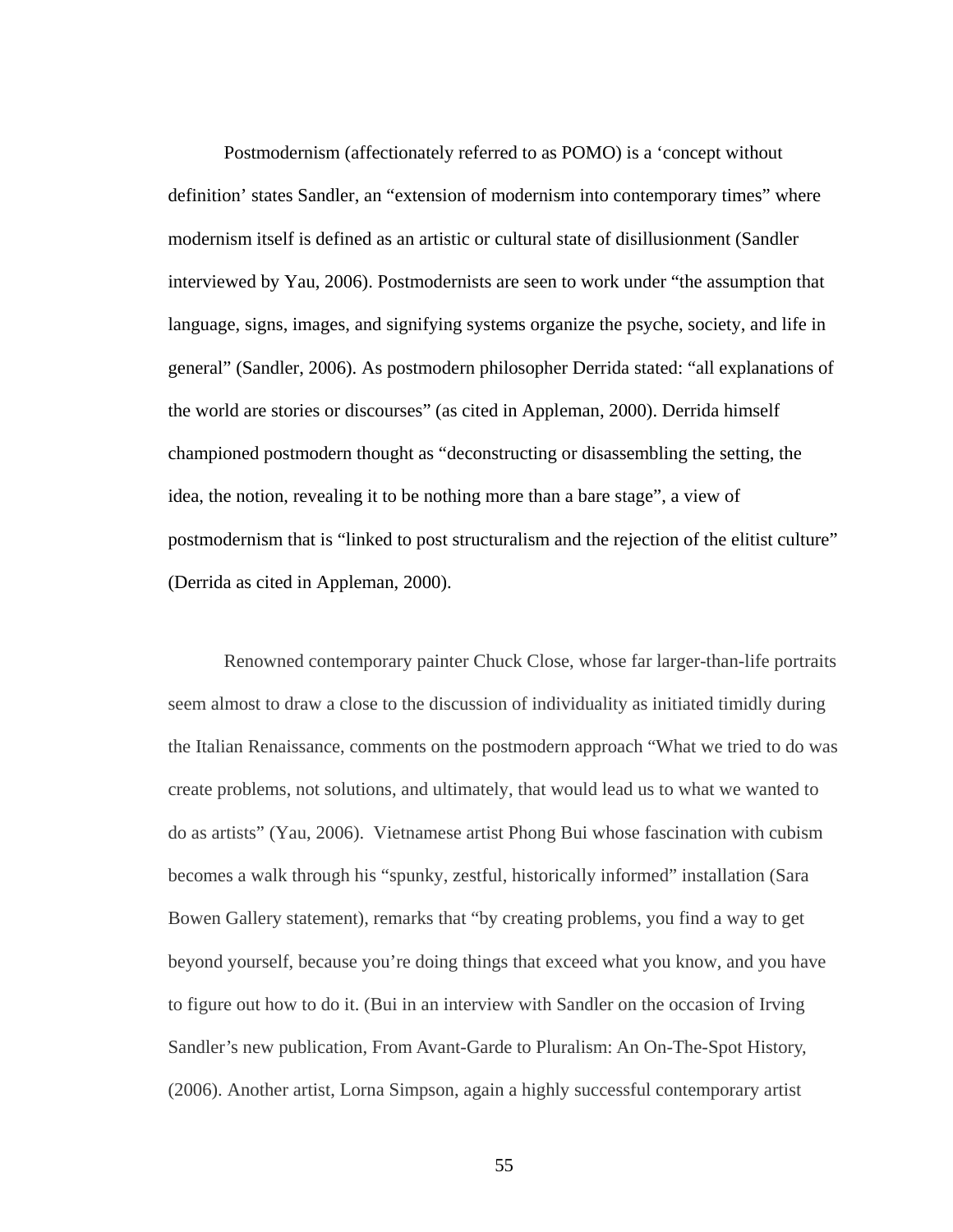working with photographic images, recognizes the artist from "the vantage point of the ethnographer who collects, sorts, counts, and catalogues, and whose investigation of identity formation is conducted without nostalgia, empathy, idealizations, moralizing, self-pity, cynicism, or sympathy" (Weintraub, 2003, p. 265). It is also seen that art and contemporary social criticism commentary from the publication Satya (May, 2005; September, 2006) assert the fuller role of artists in present day society by printing the belief that "Artists use their skills to give people epiphanies and wake them up from this media consumer nightmare that most of us are caught in." Again, Sandler sums it up by stating that postmodernist theory and most contemporary artists today hold that *art should not be thought separate from human concerns* and that "there is a firm tie between the artistic imagination and social imagination" (Sandler, 2006).

#### **(b) Art, a human proclivity for personal expression**

 Identity is gained through awareness of the self: knowing who you are, your past and where you come from. With Freud the self was extended to the unconscious coupled with a social identity. Limpid self-knowing and situation of the self within the context of a sociological and intellectual reality is infrequent. On the other hand, more than ever, within the ever changing, complex, often unsettling society, we humans necessitate placement. While negotiating rules of belonging, the individual must adequate his/her social and professional identity while attempting to salvage and re-define the inner substance of self-identity. Art making can further that crafting of identity (Walker, 2001; Weintraub, 2001).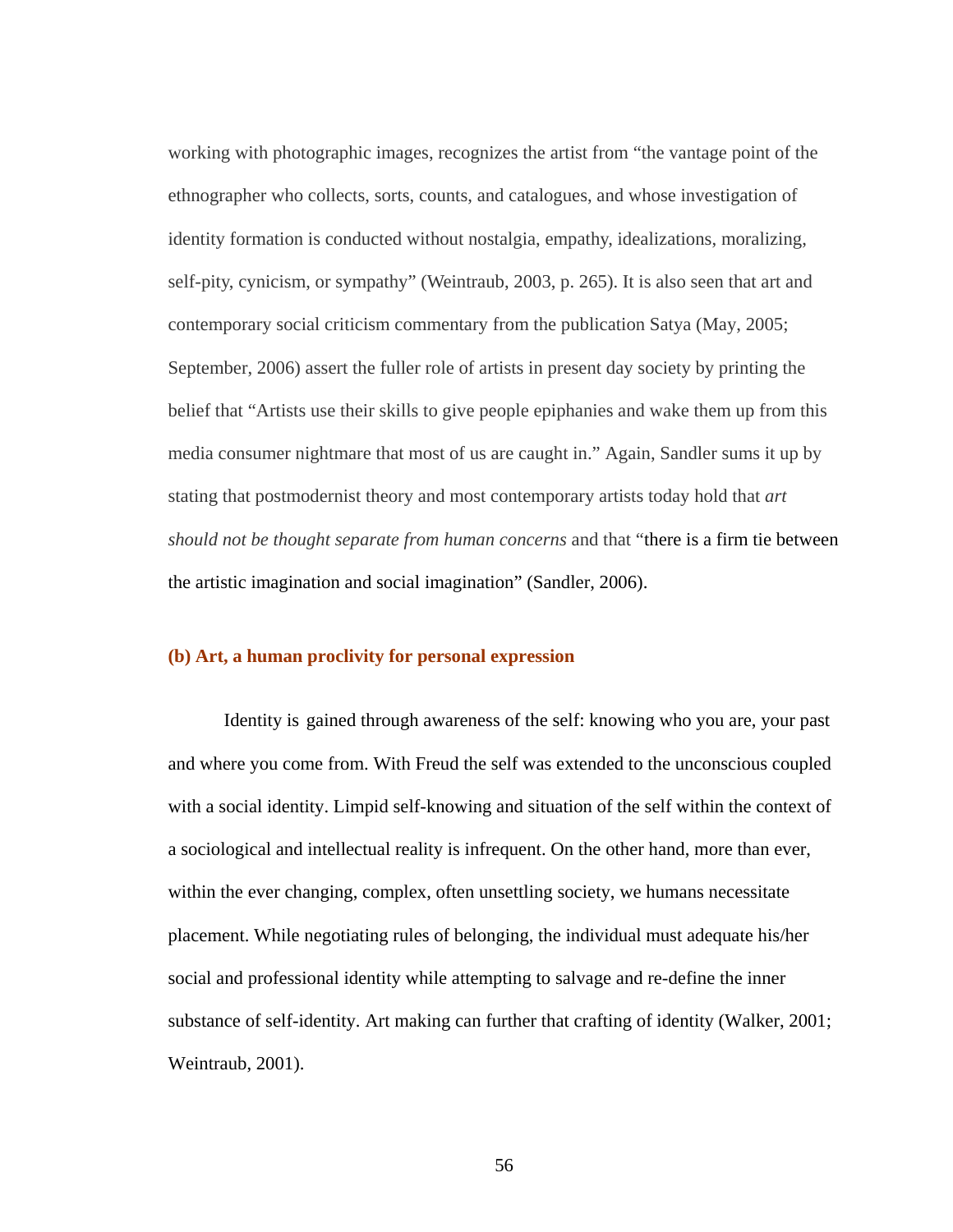This link between self, identity, and art is further elaborated by Dissanayake (1992) as she discusses the primal urge of 'homo aestheticus' to make something special by using that "specific artistic behavior when the child shapes or embellishes some material of his[/her] everyday life with the intention of making it special so that it will be responded to by others for its aesthetic quality" (Dissanayake, 1992, p. 148). Dissanayake's theory is that the magic of making something special is "a universal inherited propensity in human nature to make some objects and activities special" (1988, p. 107), and that aesthetic imagination and the need to 'make special' is a "human proclivity" (p. 227) for the "transposition of [life's] ordinary elements" into an expression of specialness (1988, p. 102).

 Married to this idea of a basic trait common to all man/woman, is the cognitive science operative that gaining awareness can come about by exercising artistic narrative (Dewey, 1934; Walker, 2001). Long appreciated in the art world, creative expression is a means of running with your inner self and setting up an inner dialogue. It is used not only to dull the edges of pain, it is also activated in celebratory fashion and to pursue that which excites our imagination. These are actions taken by the self in *pursuit of meaning*. Creativity is action born of contemplation and collaboration with materials (Gross, unpublished artist interview 1979), a quest for meaning while exercising one's artful competency. Competency and familiarity with materials builds relationship frameworks and fosters intuition in finding solutions. And certainly, exercising intuition, aesthetic intuition, stemming from experiential competence gives us "a sense of control" (Noddings, 1984) which in turn can impact identity and self-definition. Thus the art-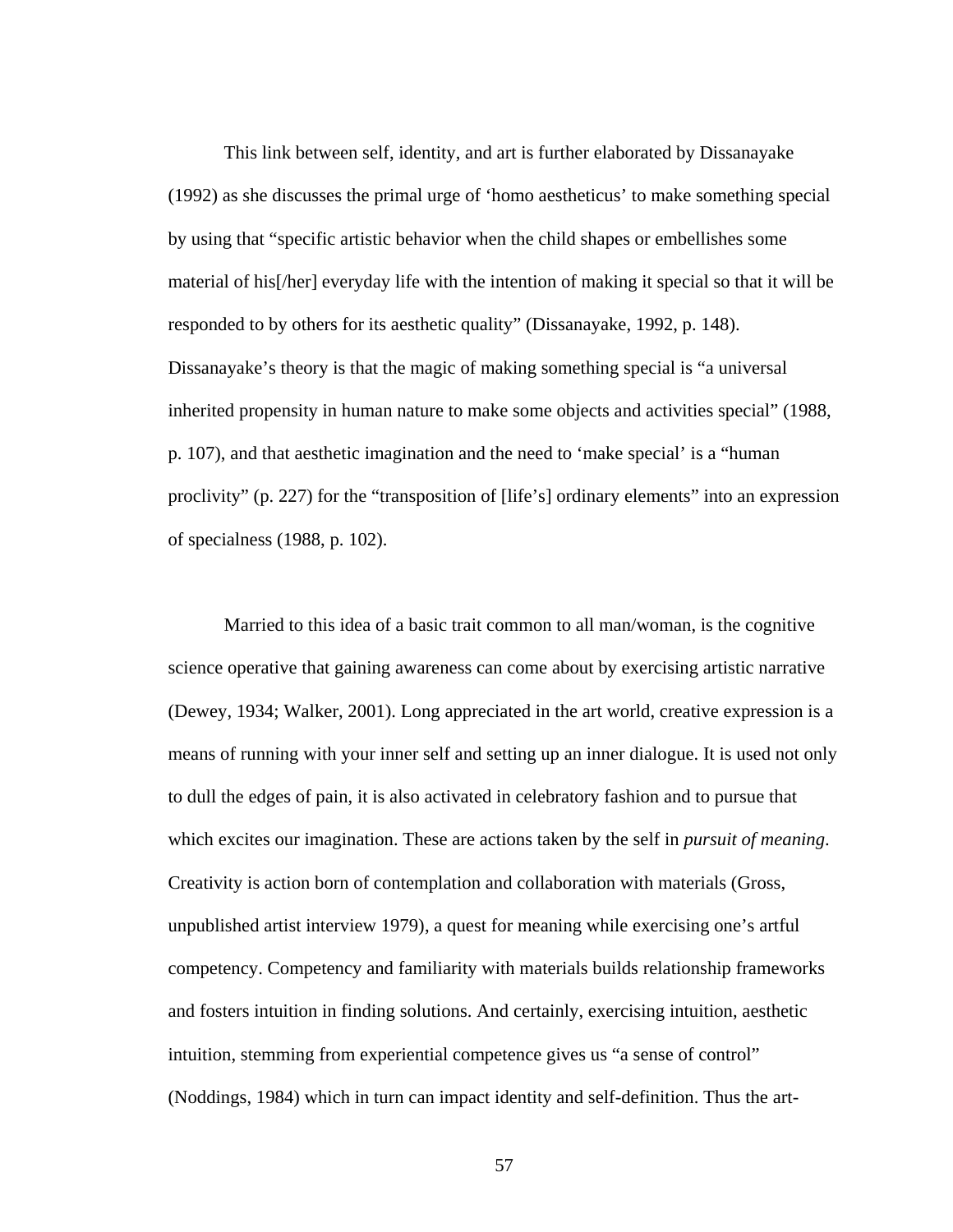making experience might be considered a sort of praxis of healing initiated by the self, interpreted by the self for the self, and sometimes yielding a work that transcends the original self and stands on its own.

 The initial stages of gaining awareness of the self or the process of "awakening" (Greene,1983) is akin to descriptions of *seeing* in the Fine Arts. Seeing is not a passive process, it is a process of formulation. Understanding the world begins in the eyes" (Langer, as cited by Gardner, 1994). The recognition of the '*eye*' or the visual-spatial portals as one of the many essential forms of human intelligence (Gardner, 1983) is fundamental to postmodern principles. The idea that visual intelligence can be enhanced resulting in a trained eye, is one of the goals of teaching the arts. Through the cultivated eye the mind assimilates "similarities, differences, analogies, modifications and inventions in visual form." (Feldman,1988). Artistic training of the 'eye' in studio instruction leads to keen mental development of relationships on a visual/spatial plane and as such is a "prime objective of art education and also indicative of an artist's artistic/intellectual achievement" (Leong, L., 2004). This development of the capacity to see, to view, to log into relationships is a mental activity which transfers into artistic renderings but also transfers to emotional clarity and thoughtful situational behavior.

Art as a discipline leading to self-expression and self-definition is fundamental to postmodern aesthetics. Recent literature in the Fine Arts and Arts Education does indeed focus on exploration of the creative self. The articles are often framed in descriptive research formats such as biographies or interpretative profiles giving plentiful space to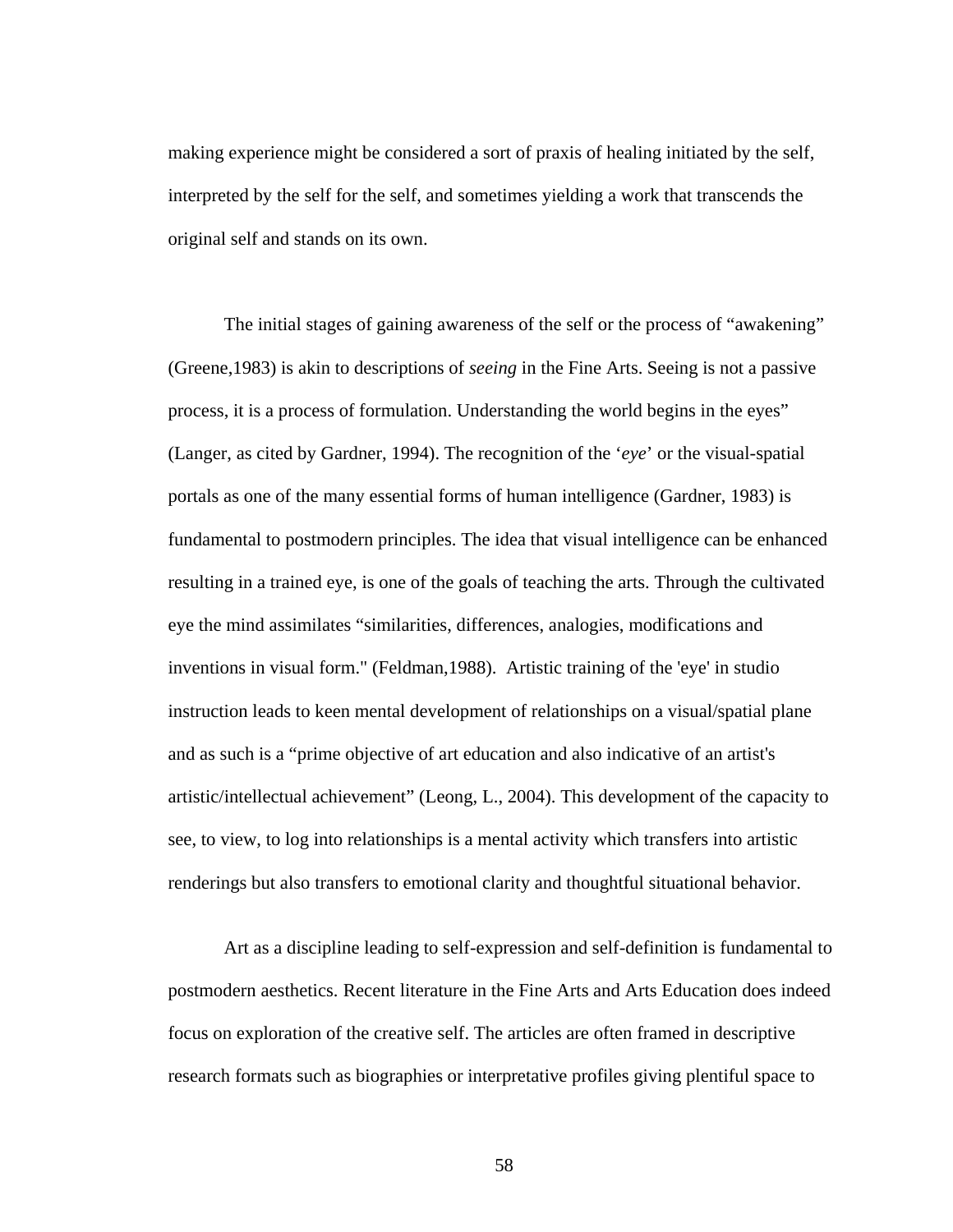the life histories of little known artists, very often women: Shielding the Torso, 2005 by Rebecca Lyon; Knowing Her Need, 2005 by Polly Barton; Turmoil and Change, 2006 by Diana Harrison. These are narratives of artists who have painted or stitched their threads of art-making talents through decades upon decades, weaving tales of raw life and distinct personalities in constant revision as they are impacted by war, immigration, human rights and, of course, birth, belief, illness, and death. A major line in this type of literature envelops areas of human worth and mental health, the merging of the past with the present, and gives credence to how art-making lends stability and congruity to the individual life cycle (Congdon, 2002, 2005).

Other areas of interest in the literature show how artists recount their lives through choice of medium (Weintraub, 2003), or through their multi-cultural layering of languages and customs (Weintraub, 2003; Leong, 2005), again indicating just how the process of art-making can lead to self-empowerment and clarification of identity. These writings employ the individual as well as the collective voice and are effective in their intent: they inspire, they explain, and they portray the sensitive aspects of daily living.

### **(c) Art & healing**

 Art-making possesses a therapeutic resonance. Using "art and art processes in marvelous, inventive, and downright powerful ways" (Congdon, 2004) such as healing and curbing of fear, and even transcending tragedy, bringing the dead back to life , in a "transformed state" (Congdon,2004), The arts have long been linked with maintenance of mental health (Congdon, 2000), and building emotional stability through artistic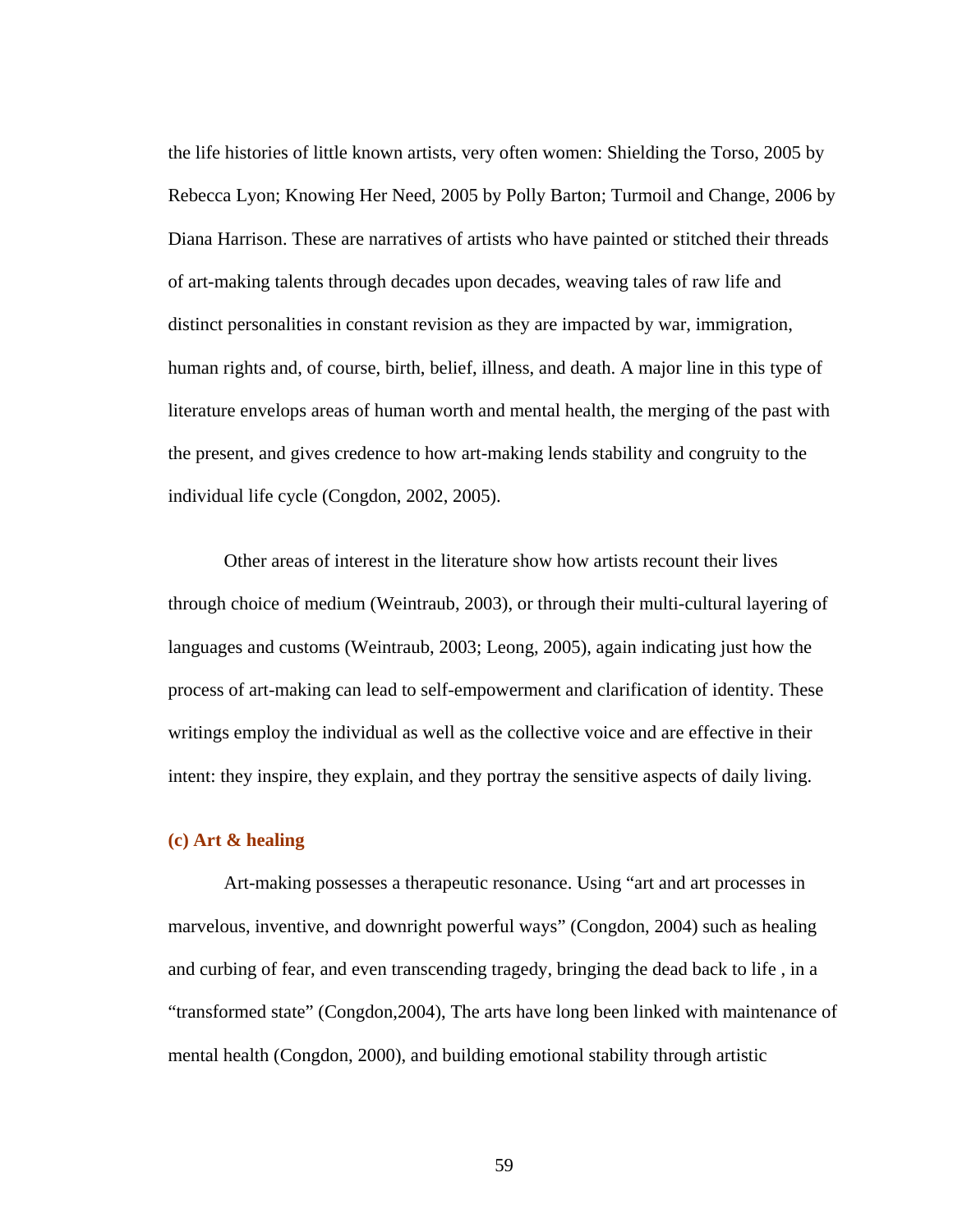endeavors and communication: "the drugs didn't stabilize him but making art does" (Congdom, 2005). Csikszentmihalyi (1990) writes on the elements of enjoyment in relation to creative "flow" – a process in which "concern of the self disappears, yet paradoxically the sense of self emerges stronger after the flow experience."

 Constance Gee, art education scholar, writes on the worrisome pluralism of expectations that now blanket the once anti-social field of fine arts. Gee (2004) cautions the notion of art as innately good, and the use of the arts as a therapeutic cure for low self-esteem, and a balm for social grievances. Gee writes that "[s]ince the late 1960s, the arts education community has watched a proliferating arts bureaucracy make increasingly aggressive claims on and on behalf of arts education" (pp. 126-127). Her position is strongly questioning regarding this issue and credible as she voices criticism on one current of postmodern art education thought: "mimicking the trends and adopting the values of the art-world do make for a perplexing if not (oxy)moronic coupling of the word *art* with the word *education* (p. 131). Renowned art authority Weintraub (2003) acknowledges the widened scope of 'art' as she traces postmodern pluralism back to "the progressive decline of a powerful, historic, international institution—the end of the Guild apprentice system […] by a papal decree issued in the year 1539" (p. 9). Weintraub continues her discourse on today's art culture stating that it is a "vast and relentlessly expanding domain of artistic freedom" where the question of "what is art?" is "greeted with so many credible answers" and where "being a 'traditional' artist now requires *choosing* from a profusion of cultural options, *all available for adoption* in part, in combination, or in their entirety". Artistic inquiry now requires both the artist and the destined viewer to take ownership of a personalized interpretive dialogue. Continues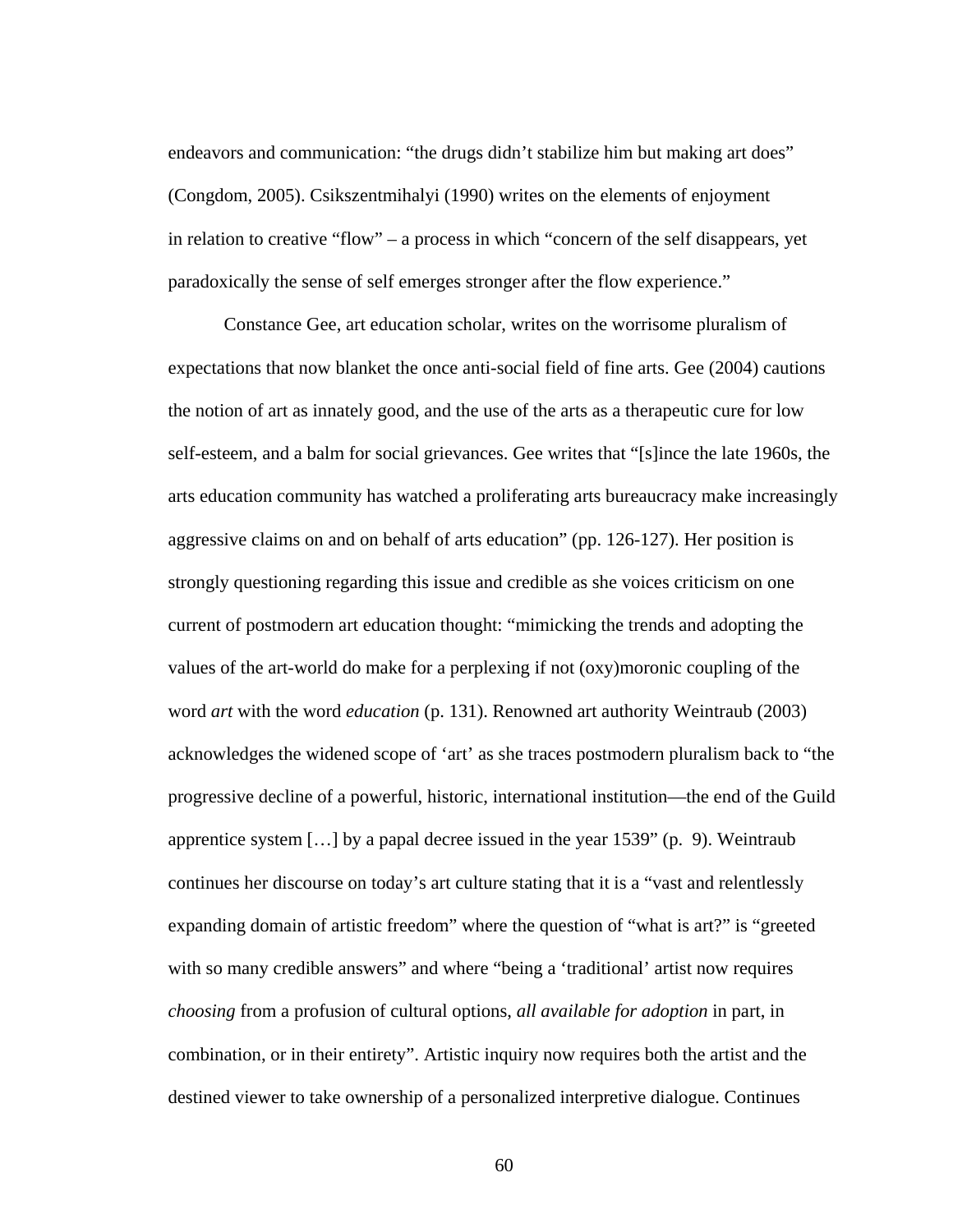Weintraub "[a]rt today is all things: a highly inclusive and eclectic statement of our times echoing the rich diversity of human vision and fantasy" (p. 3-manual). This type of view of the arts perhaps also echoes a comment by Eisner (2002): "[p]erception is, in the end, a cognitive event. What we see is not simply a function of what we take from the world, but what we make of it" (p. xii).

 However one positions him/herself in the debate, we can concur that the postmodern art-world is alive as evidenced by the many dialogues cited in Discourses (Ferguson, et. al, 1990) by recognized artists as they attempt to fit their extremely serious postmodern thinking on paper and give voice to the sense of fragmentation existing in contemporary society. Emerging from their postmodern vision, one captures a sense of the vast humanity of the graphic art community, the philosophic nature of their urgency, and the intensity of the quest. It seems that each one of us is doomed to respond for ourselves as to what art is and what it means.

### **(d) Art & creativity in adults**

Adults find a certain sense of pleasure in returning to school in that it gives them freshness of thought, expanded intellectual boundaries and breadth of social involvement (Edelson & Malone, 1999). Middle-aged adults today are often an active force whose "potential contribution depends on their own self-confidence and desire to remain functioning as useful members of society" (Ossofsky, 1995). No longer must graying signify a gradual retreat from the professional world in that mid-life has become a time of release from the 'burden of expectations' (Gibbs, 2005) and can certainly be a moment of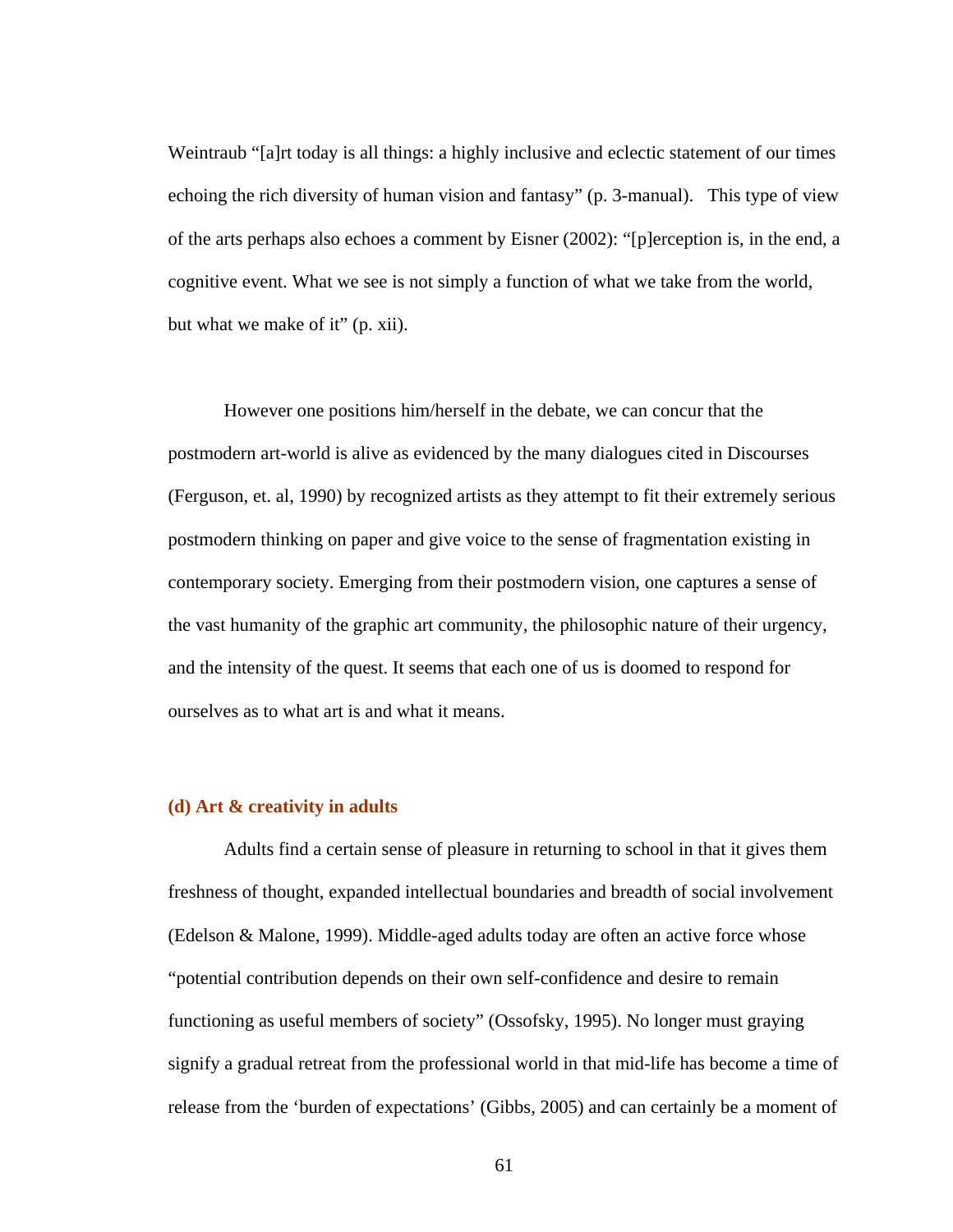creative reshaping of their professional lives (Gardner, 2002). Statistics show that adults that have already had a successful college experience remain interested in returning for further educational opportunities (Lifelong Learning Trends, National University Continuing Education Association, 1994). In fact, there is a "robust relationship" (Belanger & Valdivielso, 1997) between the level of scholastic attainment in youth and re-matriculation as an adult. Individuals who had positive school experiences in youth or at least those who had found some delight in knowledge gathering were found to be "significantly more inclined to seek this venue of self improvement and self empowerment as mature adults" (Belanger & Valdivielso, 1997). Mid-life rematriculation can also include "mapping out new terrains of socialization and bonding" (Cavigioli, 2005) thus giving the individual a broader sense of community and citizenry in which 'being educated' (Gardner, 2002) leads to being a responsible and informed member of society.

 Having survived and most likely navigated certain phases of existence, mid-life adults often find it empowering to make choices, to urge priorities, to engineer their now more valued energies and briefer time frames. In our society of plenty, adults now live longer, in fact "never before have there been people that live so long", nor are "the old as old as they used to be" (Boyer, 1974). Over the past decades, this demographic change has been reflected in the educational participation patterns of older adults (Kim & Merriam, 2004). Non-traditional older students have become increasingly present on higher education campuses in a benevolent trade between institutions of higher learning and non-traditional older, and/or working students: the students, many of whom are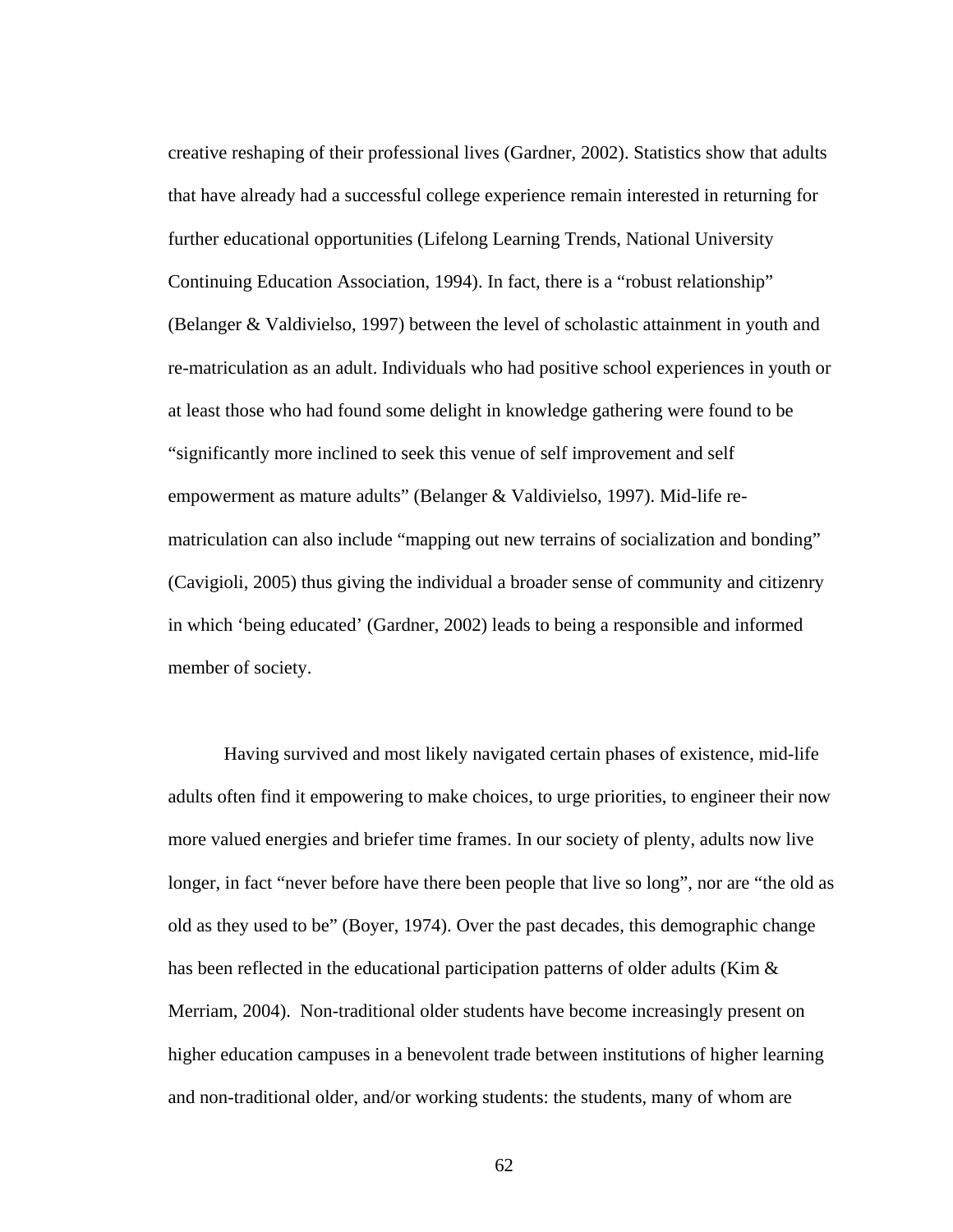eligible for employer tuition benefits, offer "an effective new revenue stream for the universities" (Newman, Couturier, & Scurry, 2004, p. 16) and, in turn, the college/university setting allows the student to engage new career options. According to the Consortium for Higher Education (1987) the American adult will explore an average of four different careers during a lifetime. Knable (2000), inquiring as to why mid-life adults are returning to college in record breaking droves, insists that 'boomers' are "by far the most educated generation" (p. 1) and have been significantly influenced by education not only as is reflected in their lifestyles but, also, in their daring to re-define themselves. "These benefits to the individual span disciplines and cross pollinate age and cultural boundaries" (Belanger & Valdivielso, 1997) with some fields inviting further study and therefore encouraging re-matriculation of older students. One such field is certainly education itself where teachers return to school to study themselves and their institutions, firstly because they believe in the tenets of education, and secondly, because they are seeking to give voice to some of their well pondered ideas regarding education.

> Our basic assumption is that there is an aspect of creativity in all people and that many adult individuals are free to draw this talent out and to use it as a tool of self-fulfillment, an engrossing interest and challenge and perhaps in some cases as a means to significant artistic achievement. (Sunderland, 1973, p.1)

The Fine Arts is another magnet for re-matriculating where non-traditional adults invest time and self in further learning (Edelson & Malone, 1999) and re-addressing creativity. And it is here that I, the researcher raise the issue of "What exactly are the inner and outer experiences of these re-matriculating adults and what are they seeking?"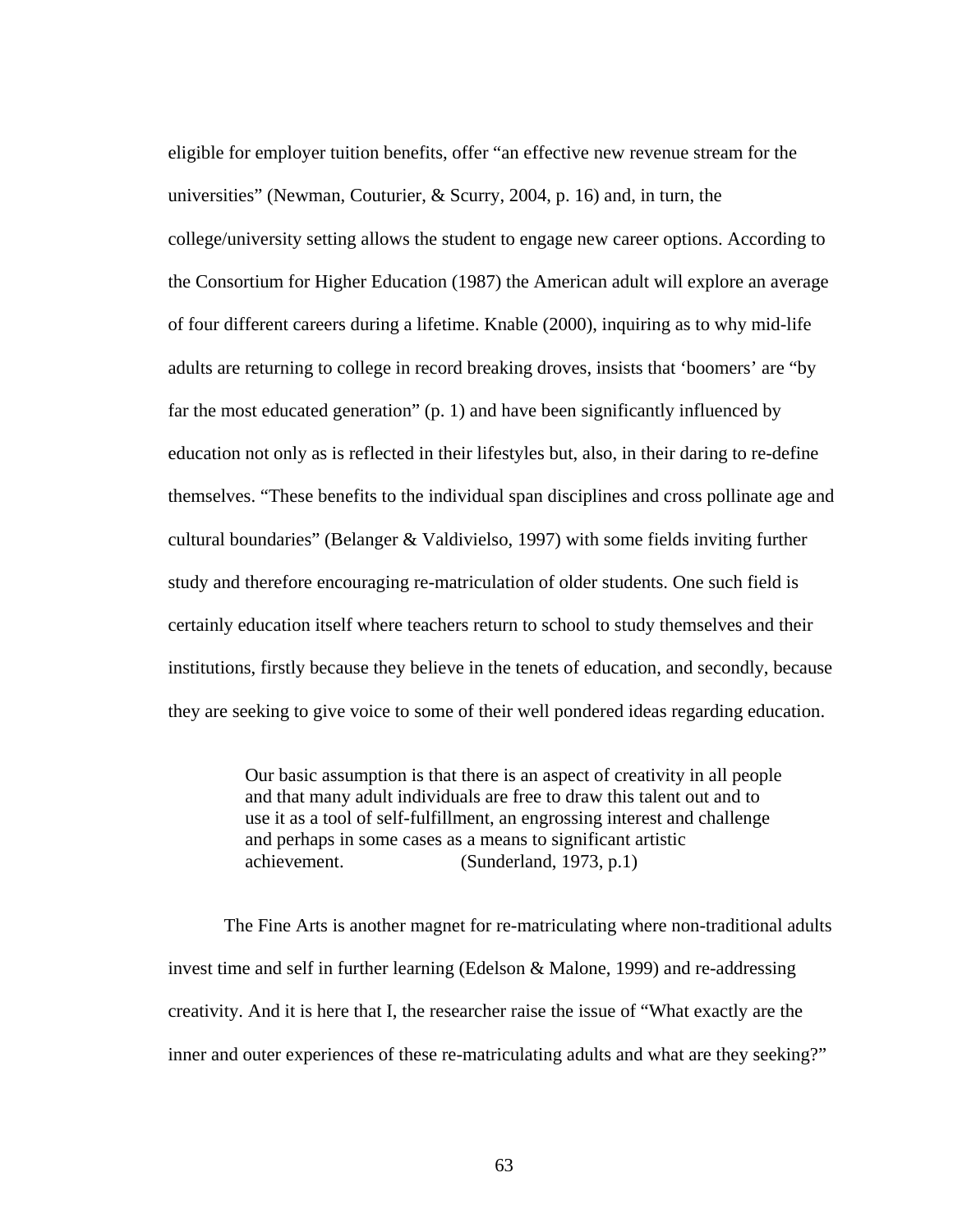The return of non-traditional students to campus in search of serious approach to art-making coincides with the feminist movement's attempts to claim status (hook, 1995) and also creative identification for the mid-life adult female, since as Cunningham and Brookbank (1988 as cited in Gergen, 1990) see it "aging may be more difficult for women because they are defined more narrowly" (p. 471).

 Gergen (1990) in her handsome article looking at the adult scenario for women "within the Patricarchy" (p. 471) reminds us that a woman's role has been dominated by the embedded psychological view with respect to women of renouncement of the ambitious masculine activity and an acceptance of her feminine nature, which is governed by the principle of passivity. This reflects the study by Diehl, Owen, & Youngblade (2004) as they explore agency (male ambition) and communion (female cooperativeness) . Gergen comments on how the woman's role as mother and nurturer has dominated her adult identity whereas, men could achieve "generativity through intellectual, occupational, and other public endeavors" (Erikson as cited by Gergen, p. 473). Gergen continues to explore this issue by separating life development scenarios for men and women, stating that a man's development is generally "linear, progressive, and sequential with a hero-quest myth narrative form of representation" (p. 486) and is not based on biological determinism as is a woman's whose main contribution to society is to reproduce, not only the next generation, but also the same value stores of thought. Gergen provides narratives of "missing stories, missing lives" (p. 475) and holds the autonomous single self as "new units of analysis, new narratives of life stories that do not [necessarily] foretell decline and desperation" with the advance into the mid-life years.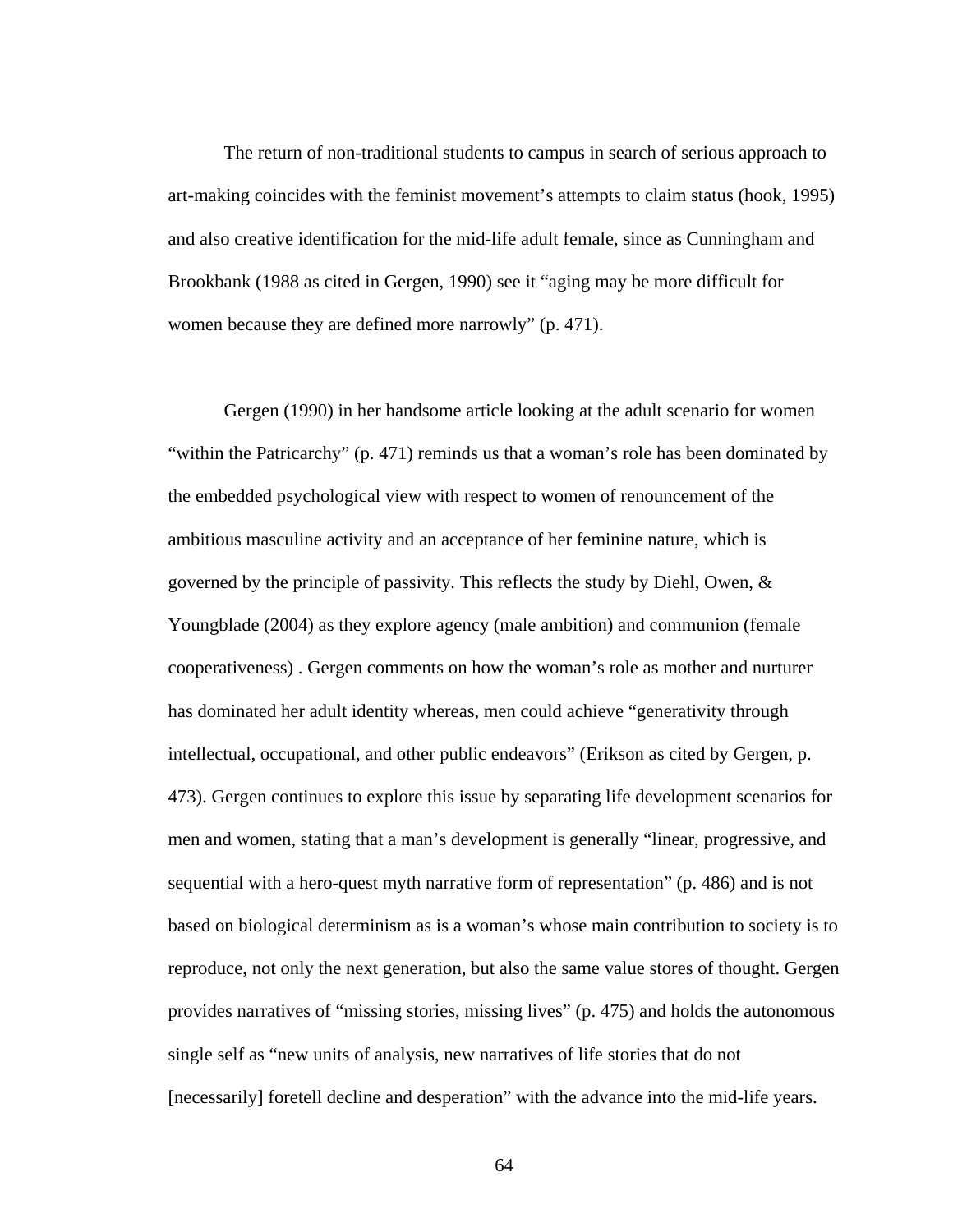Another author, Kerka (1999), also takes note of gender difference in roles of creativity, explaining "men preserve a creative [mental] space while women cede this space to family demands" (p. 2). "Women artists describe difficult family related choices they had to make that diverted them from their art" (p. 3). Kerka cites Amabile (1996), stating that there exist assumptions that "creativity is largely innate or immutable and that creative people are distinct from non-creative people" (Amabile, 1996, as cited by Kerka, 1999, p. 2), however, as Amabile and Kerka see it, recent research describes "creativity as the confluence of cognitive processes, knowledge, thinking style, personality, motivation, and environment over the life span" (p. 2), which ties in with what cognitive scientists Feldman, Csikszentmihalyi, and Gardner, (1994) along with Howard Gruber (on Darwin) have to say about creativity in life.

 Authors Diehl, Owen, & Youngblade (2004) studied the modalities of behavior patterns with regard to agency and communion in the self-representations of 158 adults viewed across numerous parameters including age and sex. According to their study, the concepts of agency and communion are frequently used to describe two basic styles of how individuals relate to their social world (Bakan, 1966, McAdams, 1993 as cited in Diehl et al., 2004). Agency is intended as an individual "striving to master the environment, to assert the self, to experience competence, achievement, and power" (p. 2), whereas, communion, on the other hand, had to do with a desire to commune and cooperate with others. The study showed that self-agency was a common attribute of males while communion was predominant among females. Noted was the changing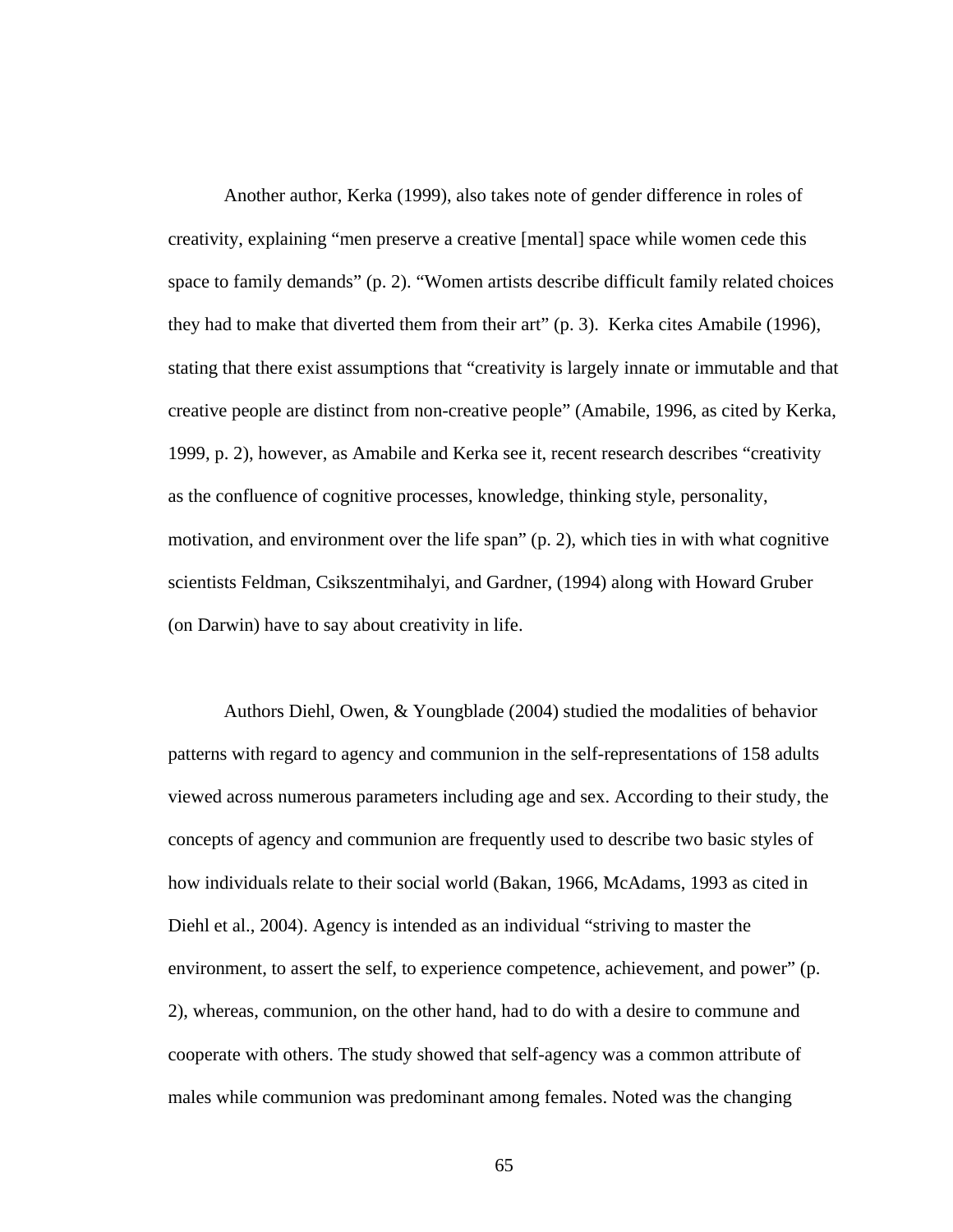behavioral tendency with maturity: self-agency gave way to communion in males, whereas self-agency blossomed in females. King & Hicks (2007) have added to the overall research by documenting adult lives in "Lost and found possible selves". They maintain "a special eye toward understanding the role of possible selves in adult development, the trade-offs that might characterize maturity, and the issues facing adults who have the opportunity to grow through important challenging life experiences" (p. 27).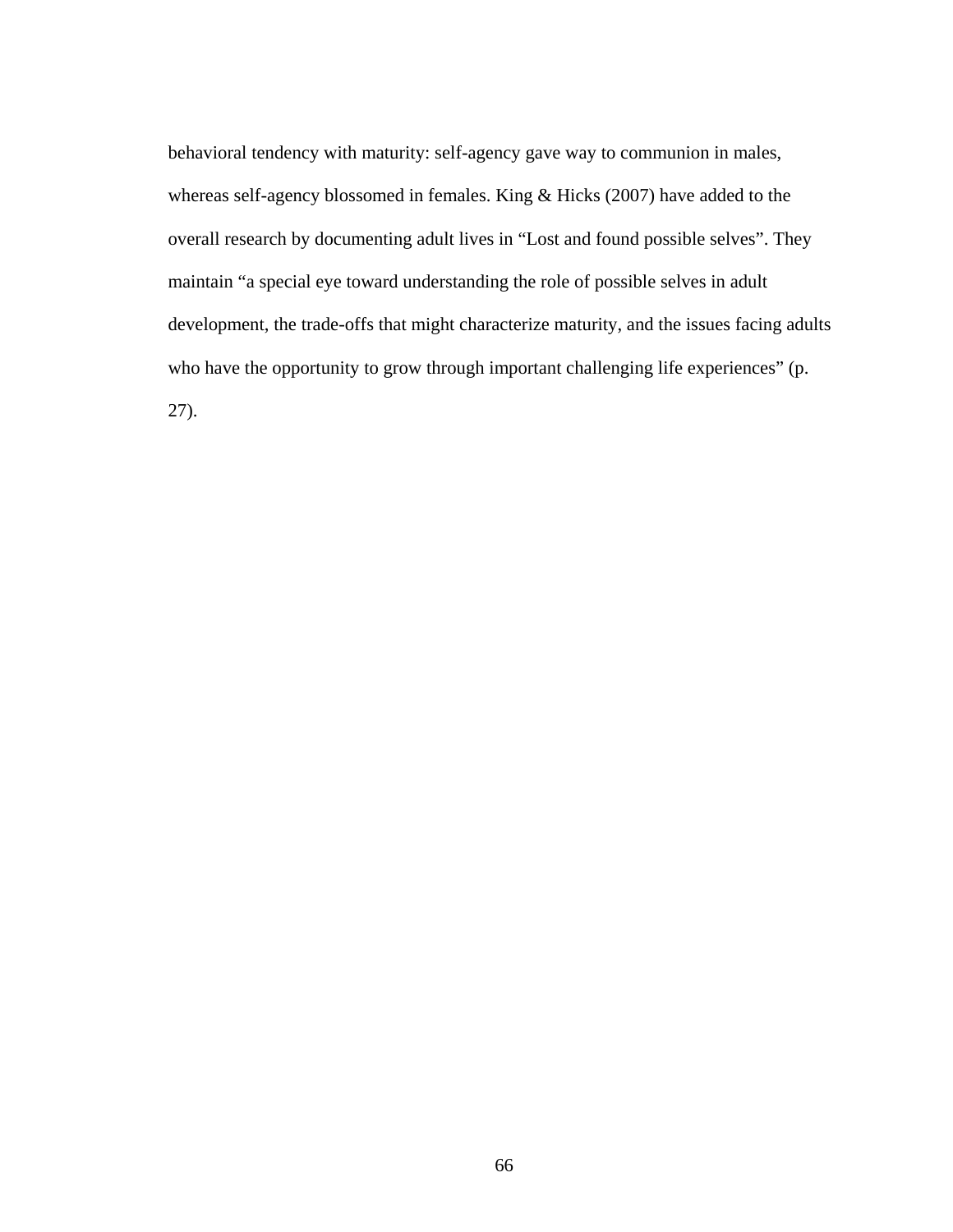# METHODOLOGY

 Qualitative methodology seeks to establish philosophical and descriptive underpinnings for human experience while taking into account the perspectives that individuals proffer for their actions in specific social settings (Hatch, 2002). The choice to question qualitatively rather than quantitatively had to do with the inability of measuring per se the subjective data to be collected: verbal data (open ended interviews), artifacts (artistic works which communicate in emotive visual modes), descriptive observation data, and written artist statements. The choice to question qualitatively rather than quantitatively also had to do with selecting an appropriate methodology in order to capture the essence of the phenomenon under scrutiny. An educational phenomenon having to do with the perceptions of a particular population, in this case re-matriculated mid-life adults in the graduate fine arts studio necessitated a naturalistic inquiry base (Lincoln & Guba, 1985). The aim of the research was to fathom the essence of their collective experience as it was lived out within the context of an educational setting.

 Rich descriptive texts are the hallmark of qualitative methodology, and were gathered here by adopting an interview protocol in which the participating interviewees described their singular transit, that is, the essence of their experience as they resided in a particular human phenomenon, a phenomenon which they themselves had constructed and pursued**.** The narratives were fruit of a naturalistic approach, which emerged from the participants' lives, or as Eisner (2002) suggests from "what might be called natural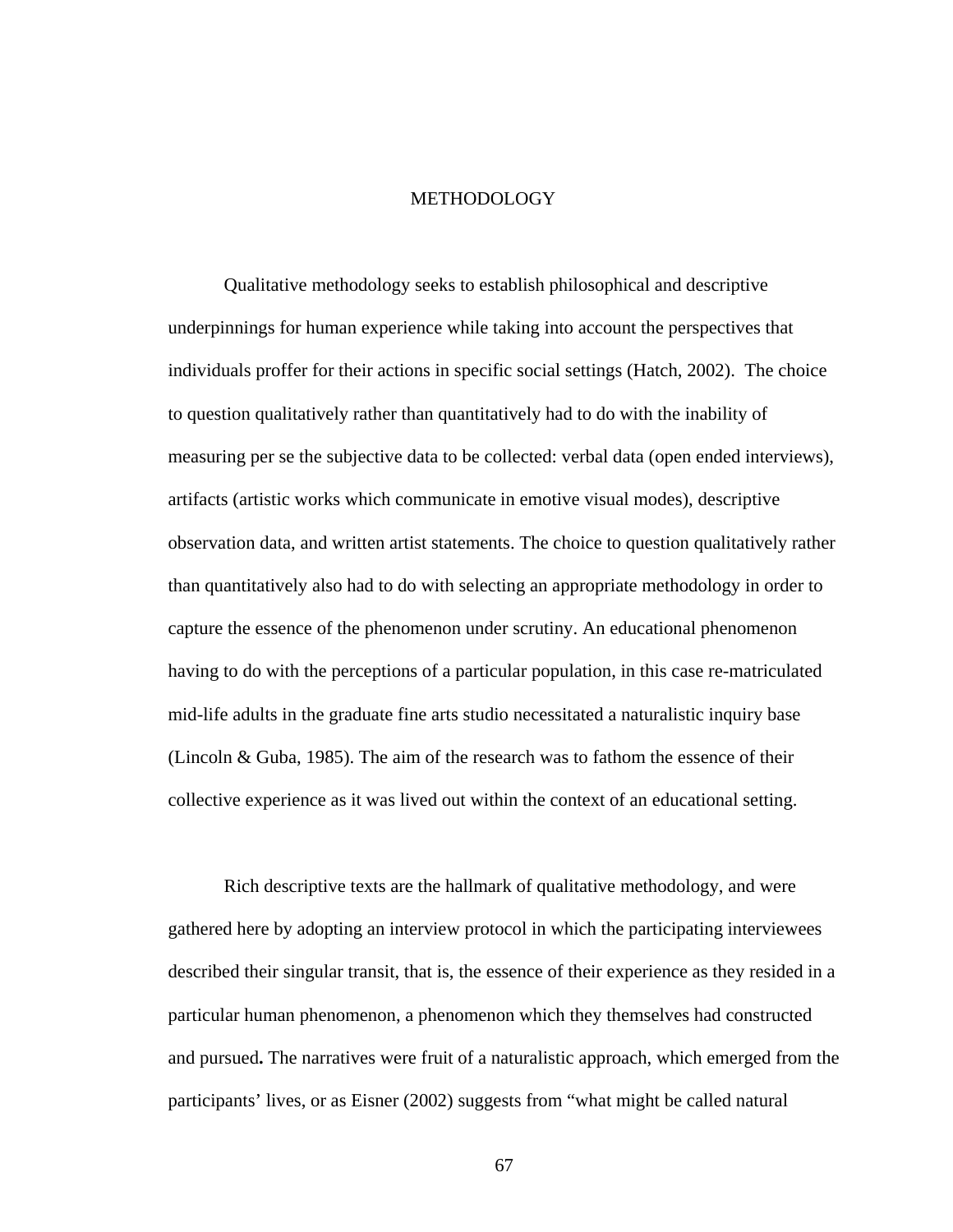experiments". And, as Eisner also states, if the inquiry resides in the sector of education, then "qualitative studies of practice are an appropriate methodological orientation". The qualitative method proved appropriate for exploring personal experiences and meanings associated with reflecting on the self, because it allowed each individual a personal space within which to reflect on and verbalize their experiences and, even to explore their participatory involvement by "explain[ing] participant meaning" (Morrow & Smith, 2000, p 200). These dialectic methods involved the art of humans listening to and 'attending to' other humans (Greene, 1978). By definition a non-human instrument employs an *a priori* set of evaluating grids and thus reflects the instrument itself and the mindset of the instrument maker, rather than an ongoing construction of meaning by the respondents themselves (Lincoln  $&$  Guba, 1985). In qualitative research the human becomes the instrument of choice and it is the human that represents the initial and continuing core element (Lincoln & Guba, 1985). This format was convincing and fit the educational aspect of the inquiry and thus, by virtue of the research intent and the unknown input of the players, the qualitative or naturalistic inquiry mode was employed.

## Tradition

 "What distinguishes phenomenology from other methods is not so much any particular step but the spirit of philosophical reverence" (Spiegelberg, 1965, as cited in Merriam & Simpson, 1984). Phenomenology was used in this study because it embraced the subjective perspectives of the phenomenon by allowing exploration of the each individual's lived experiences as well as his/her unique considerations as to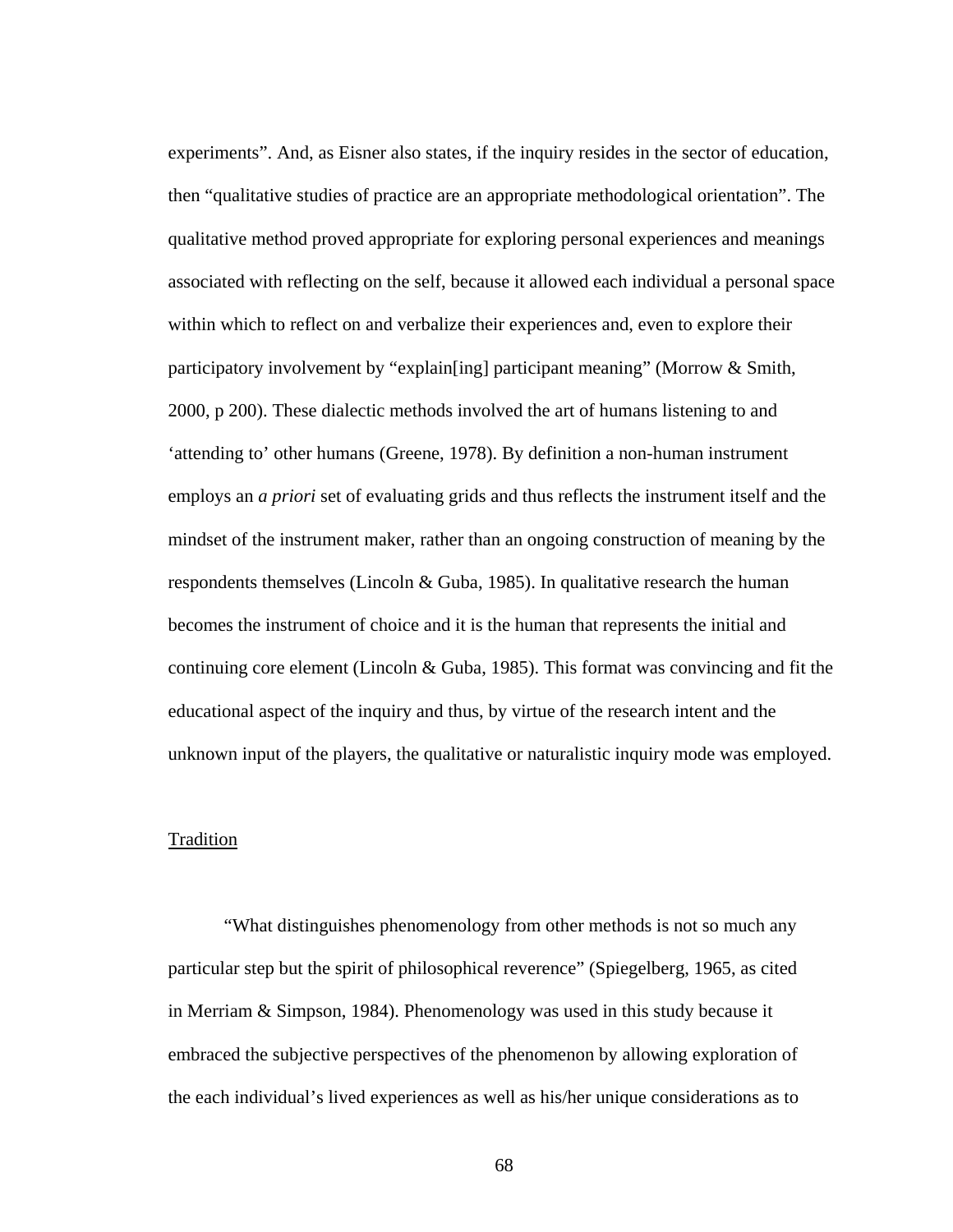the meanings attributed to the act of re-matriculation and re-connection with the studio arts. Phenomenological research assumes that 'access to reality' is granted through social constructions such as language, consciousness and shared meanings (Hatch, 2002) and thus, integral to the study's design was the fact that the very process of phenomenological inquiry encouraged participant self-reflection through the attribution of meaning.

 A descriptive research design was employed here in an adult education study partially because of the wealth of information in the form of seeing, feeling and intuiting that took place as these individuals adjusted to "unique, dynamic and complex social settings" and elaborated their thoughts as to "the essence of the social meaning" (Hatch, 2002, p. 6). Necessary to this type of naturalistic study was the holistic view of the setting without fragmentation into "isolated incomplete and disconnected variables" (Hatch, 2002, p. 7). The phenomenological approach was seen as a quest for "the essential, invariant structure or the central underlying meaning of the experiences and emphasize[d] the intentionality of consciousness" (Polkinghorne as cited in Creswell, 1998). According to Bandura (2001) "intentionality and agency [operating through consciousness] raise the fundamental question of how people bring about activities over which they command personal control" (p. 5). This personal operating agency was central to the inquiry.

Because the present study focused on a descriptive account of human beings and how they experienced their worlds within their domains of endeavor, and more precisely,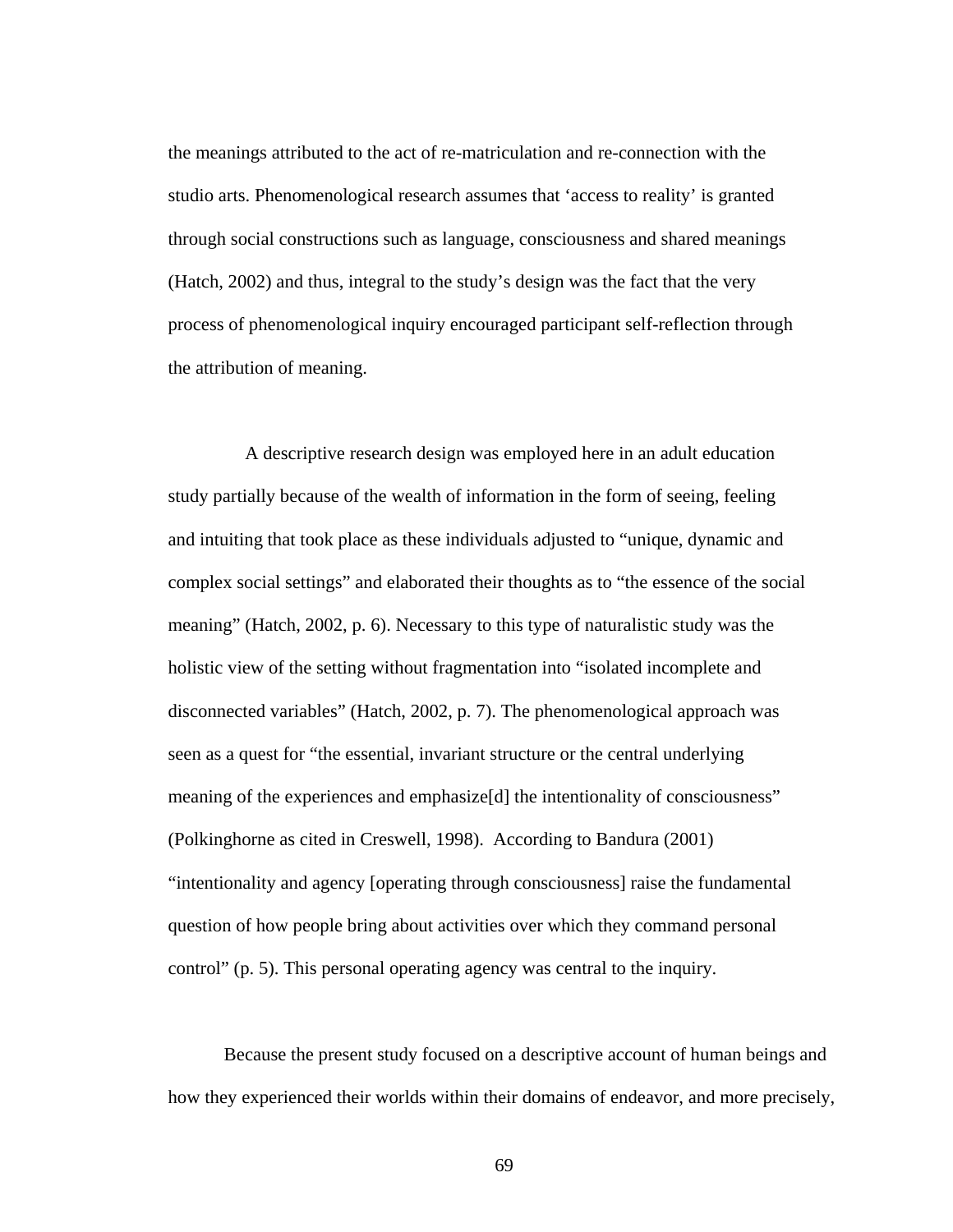since this study sought to understand human actions and thoughts from the individual's own frame of reference or perspective (Bogdan & Taylor, 1975), the phenomenological tradition was applied here. According to Merriam and Simpson (1984) "essential to the method of phenomenology is the pure description of inner experiences". And to safeguard the purity of the description, Spiegelberg (as cited in Merriam & Simpson, 1984) suggests phenomenological reduction or the ability of the researcher to suspend (Merriam & Simpson, 1984) his/her own reality in order to better breathe in and intuitively live the experience as described by the participant. Phenomenological reduction, also referred to as 'bracketing' or the means by which the researcher puts to one side his/her natural assumptions about the phenomenon, thus achieving openness of mind (Creswell, 1998), was given thorough consideration and employed as a research tool here in this study. The study operated on the principles of clarity: clarity of intention, clarity of position, and the unmasking of persuasive thoughts, which could alter limpid interpretation of the data. As Seidman (1991) suggested "it is naïve for us to argue that researchers can be theory free. Everyone has theories. [Theories] are the explanations people develop to help them make connections among events [and] they are not the private preserve of scientists (p 29)". Therefore, in an effort to limit the threat of bias interpretation of the material, the researcher took stock of any perhaps 'unshaped' theoretical explanations and/or expectations, this prior to beginning the interview series. This safeguard along with using bracketing during review and analysis of the interview material was carried out.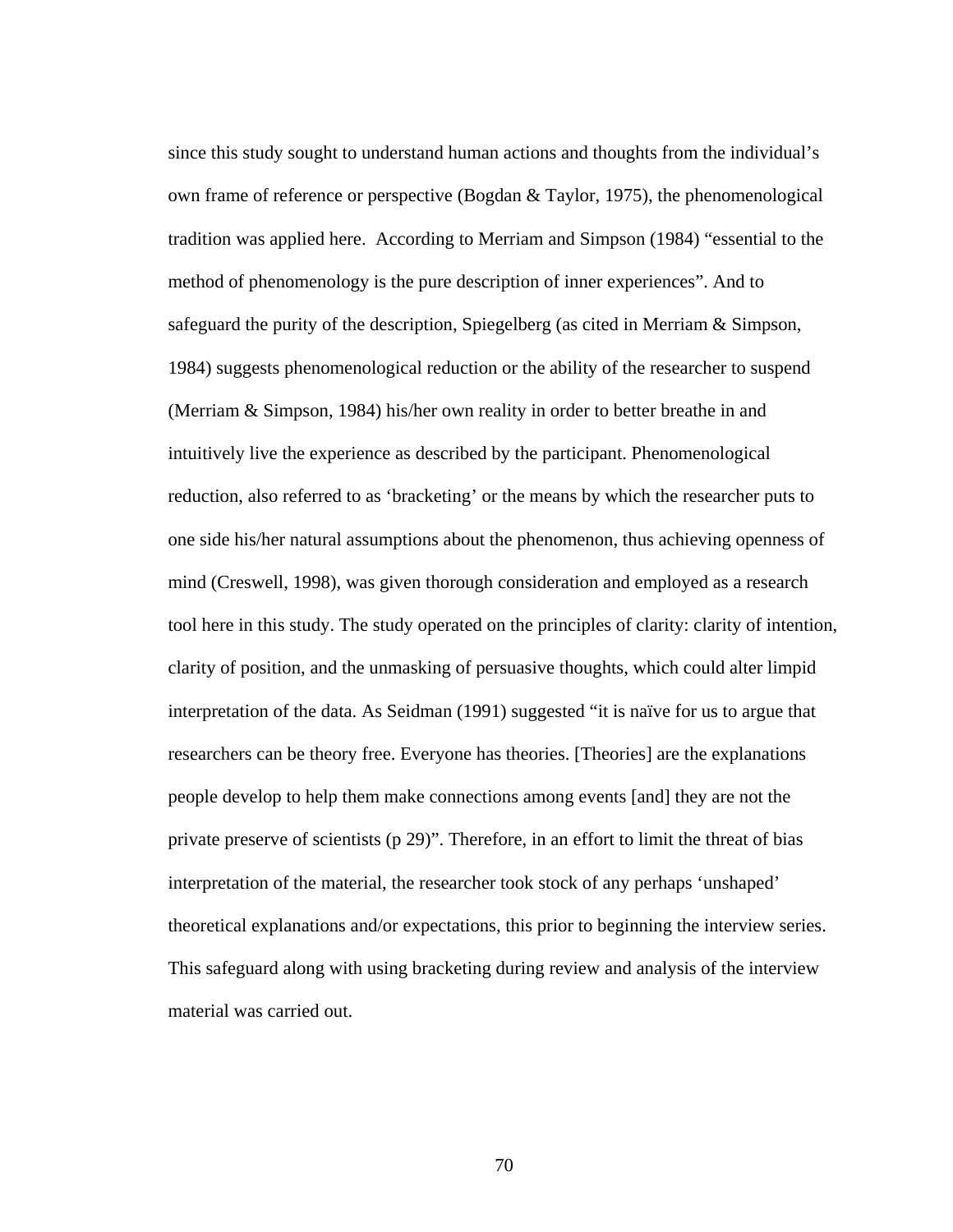#### Theoretical assumptions

In the vestige of researcher, I adhered to two distinct methodological assumptions: (i) that there actually was an essence or essences to the shared experience (Patton, 1990, p 70) and thus, that amongst the study's participants an essence of searching for the self or an identity shift would, most likely, be a shared experience; and that (ii) the participants would be conscious of these inner subtleties and would verbalize them, this while keeping the study open-ended (Stokrocki, 1997) and "sufficiently flexible to permit exploration of whatever the phenomenon under study offers for inquiry" (Patton, 1990, p. 196).

## Research perspective

My research perspective is constructivist in that I adhere to the convention that society is home to multiple personalities, multiple variations of socio-psychological growth, multiple beliefs and multiple realities. All lead to divergent approaches to life and to how one constructs their specific reality.

Furthermore, artists, be they musicians, poets, or visual artists, are a particular group of people who, by choice of endeavor, are involved in constructing symbolic realities using their heightened individual perceptions. Thus, the meeting between artists and researchers in a mutual "effort to reconstruct the constructions" (Hatch, 2002) through personal reflections, could be considered a classic collaboration in the constructivist paradigm. "Reality is constructed by individuals interacting with their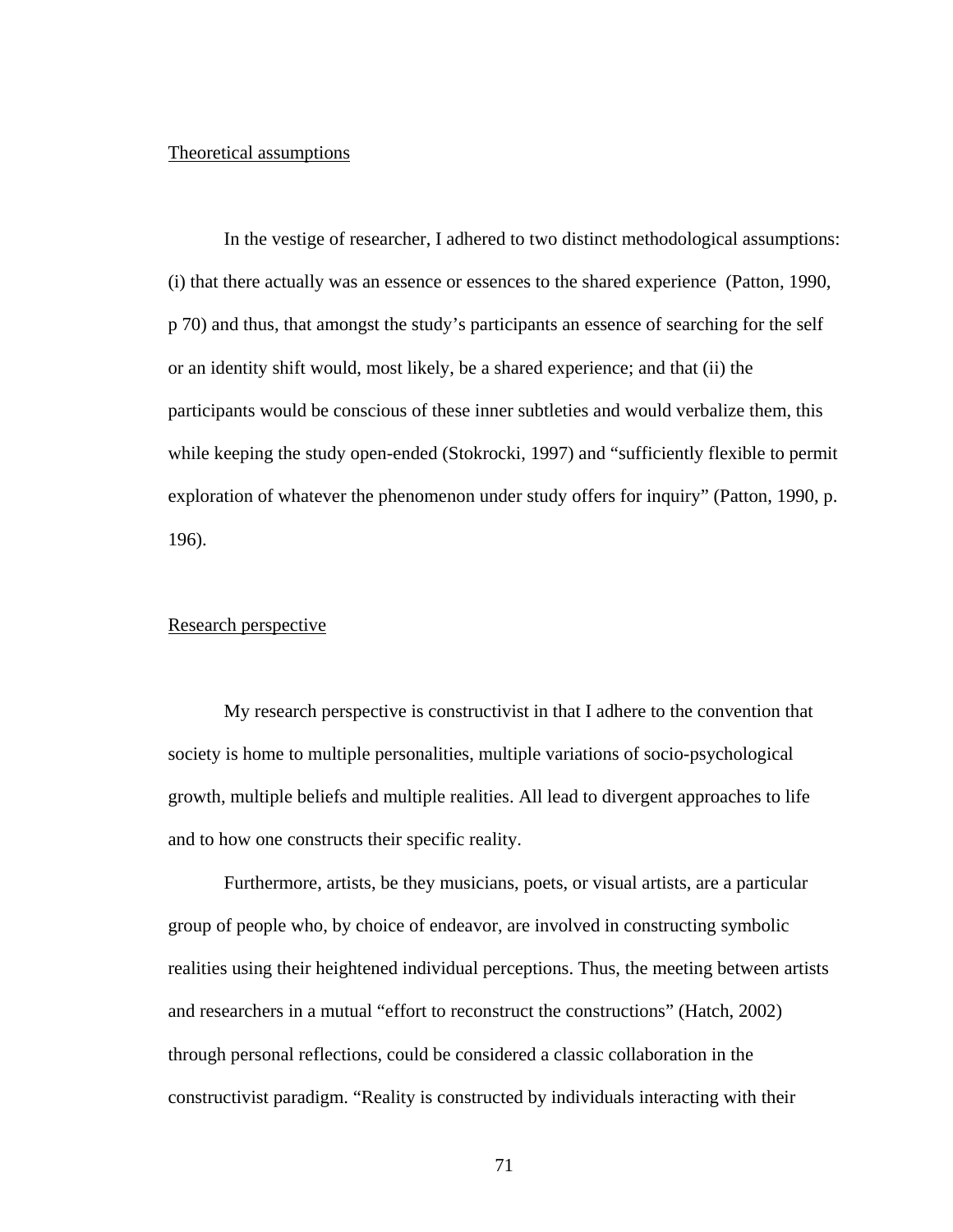social worlds" (Merriam, 1998, p.6) and therefore, the study honored the individual experiential perspectives of these re-matriculating art studio respondents as they constructed personal accounts as to art-making as a reflective and re-defining practice.

### **Data Sources**

The main data source for this study was the collective voice. Although gathered individually, the multiple voices offered one larger view. Used here were the very words of the participants, fruit of "conversation with a purpose" (Lincoln & Guba, 1985, p. 268) with relevant data emerging from in-depth interviews that yielded rich narrative-like descriptions. Following the tradition of a phenomenological qualitative research, this study gathered the mid-life non-traditional re-matriculated students' own accounts of their motivations, thoughts, and behavior while pursuing graduate program courses through the Fine Arts program. The resulting dialogues provided individual perceptions along with any meaning and interpretation that they attributed to their experiences. Again, the research was based on these participants' lived experiences and the findings were energized and determined by the individual data entries, however, in the larger view, the study aimed to shed light on an aspect of the human condition having to do with tapping into the creative core in the adult  $(40+)$  years, a timeframe traditionally associated with application of skills rather than schooling. The storied arts-related narratives informed educational interest in life-long learning, in the non-traditional student population, and in arts studio curriculum.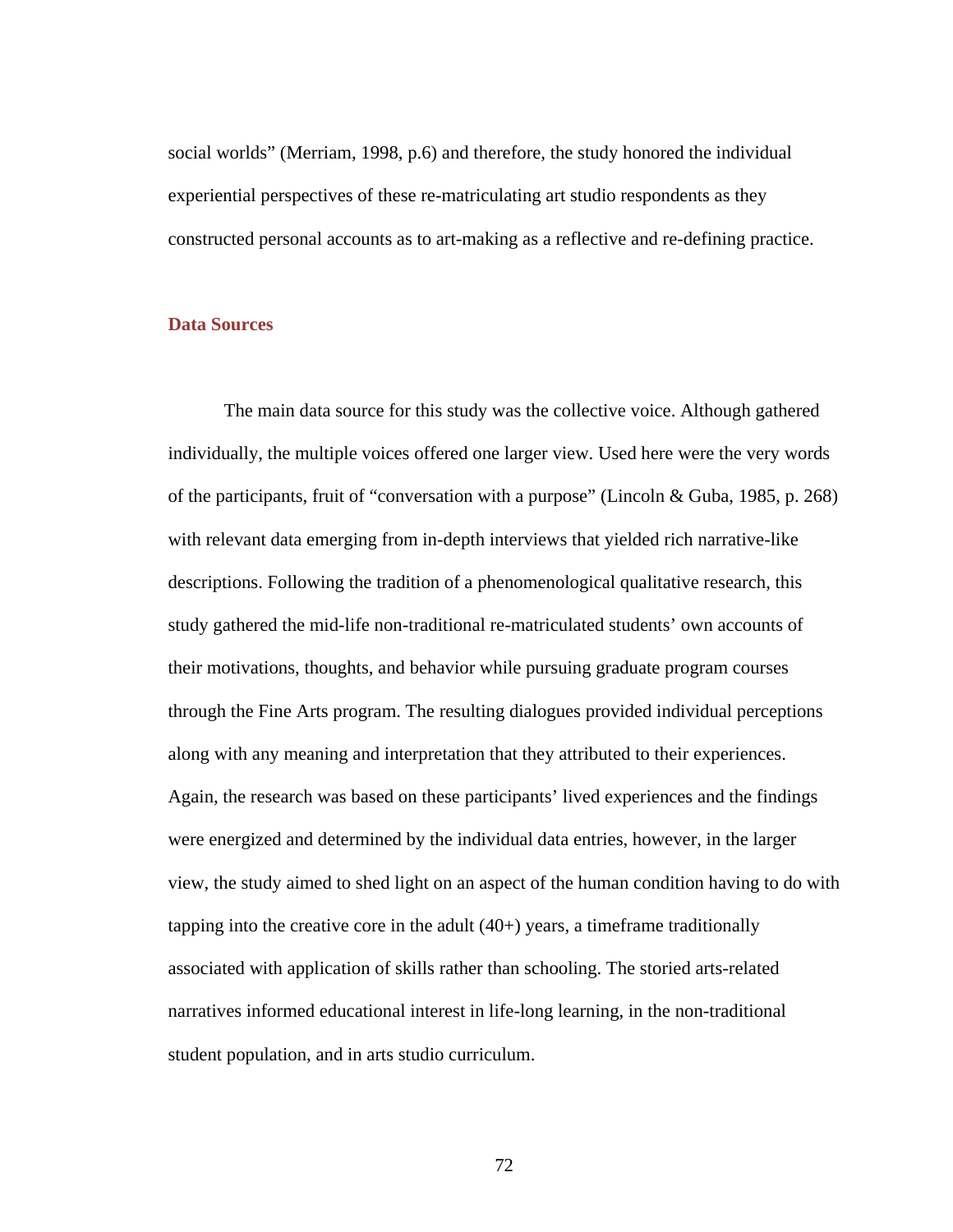#### Participant selection

#### a. Sample size

 The present inquiry, sought to comprehend the essence of the studio arts experience as lived by non-traditional re-matriculating students. The study was phenomenological and as such, did not intend to penetrate the entire biographical life of the individuals who were experiencing the phenomena, but rather sought to gather personal commentaries involving the arts related phenomena in order "to explore the structures of consciousness in human experience" (Polkinghorne, 1989 as cited in Cresswell, 1998). This exploration, this weaving together of many lived experiences requires sufficient threads, that is, sufficient accounts narrating the individual's interaction with the phenomena, in order to create a more compelling tapestry. Therefore the study used a participant group of ten individual re-matriculating students. The number was sufficient to "reflect a range of participants that make up the population so that others ouside the sample might have a chance to connect to the experiences of those in it" (Seidman, 1992, p. 45). Saturation was occurred at various stages of the interview process with the participants expressing similar responses to events in their background and their experientially rich association with the studio arts.

#### b. Saturation

 Saturation of response was achieved. The study's inclusive criteria limited participation within tight confines—age-frame (+40), educational preparation (graduate level), and area involvement (fine arts studio). And although the questions were open-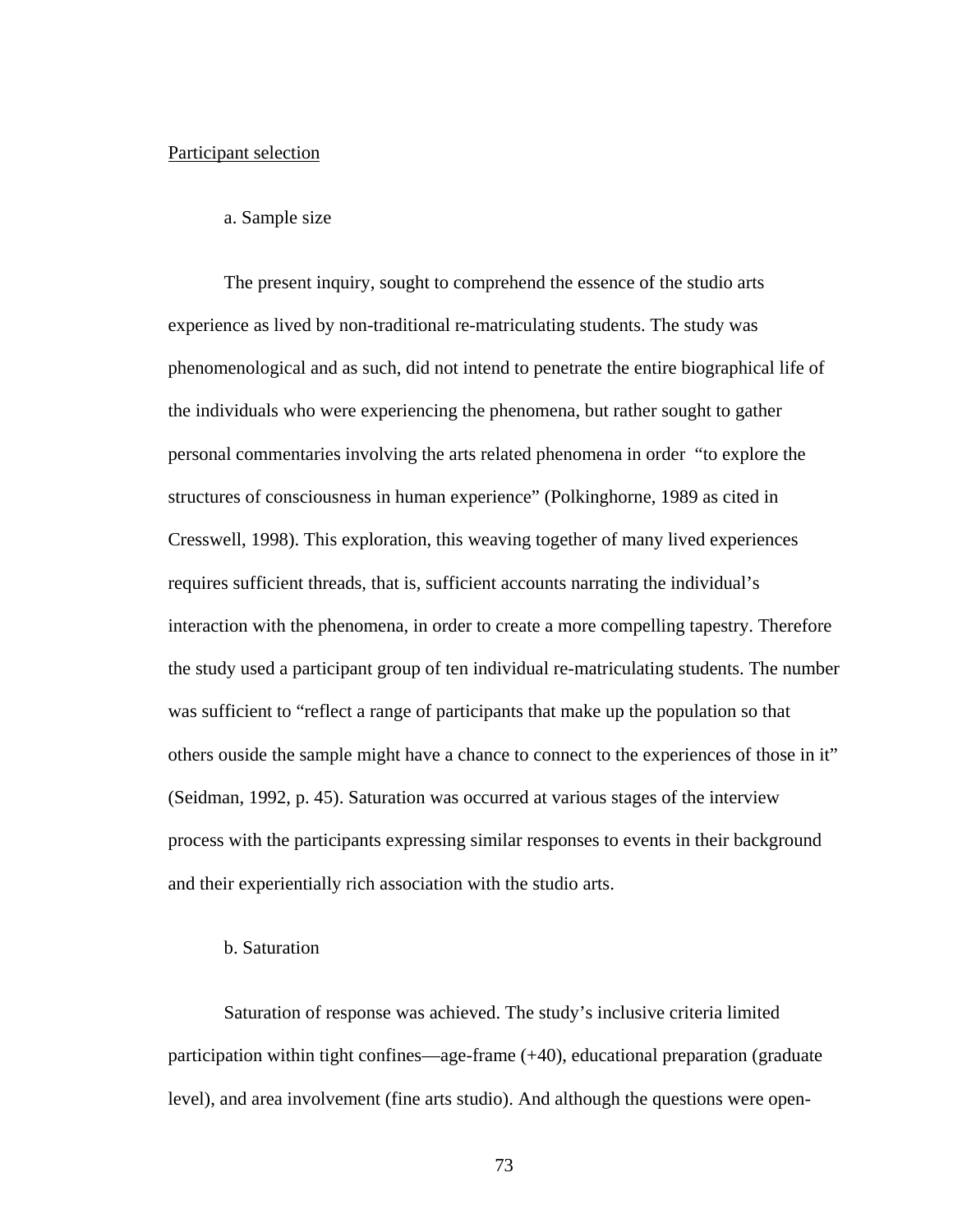ended and encouraged flow and variation appropriate for an adult population, the responses fell into clusters in part due to the close-knit frame of participant characteristics which facilitated early saturation of the study's questions (Guest, Bunce, & Johnson, 2006). The study's participant pool numbered 10 and was sufficient to give substance to the study's findings.

## c. Criteria for inclusion

 The salient characteristics of the participant pool were confining. The initial draft of the research design squeezed the participant pool into an even tighter confine, that of mid-life (40+) MFA candidates. I, the researcher, considered this proposed narrow grouping an excellent and almost preferable confine, feasible, however, only by journeying distinctly different paths: (i) a case study tradition citing the MFA program together with the individual MFA candidates and recent degree recipients from a single institutional program as a tightly bounded reality in its own right; or (ii) the same phenomenological tradition limiting the salient characteristics to mid-life MFA candidates only and therefore urging the necessary geographic expansion to include other institutions. This study, which kept as its participant base the rather selective MFA candidates and recent MFA degree recipients, enlarged the criteria to include post BA and post BFA re-matriculating mid-life adults pursuing graduate course work in the same studio arts classes as their MFA colleagues. The study retained the very interesting essential component that the research study sought to render visible. Thus, it was the researcher's belief that the widening of the criteria in the present study could not be considered a limitation.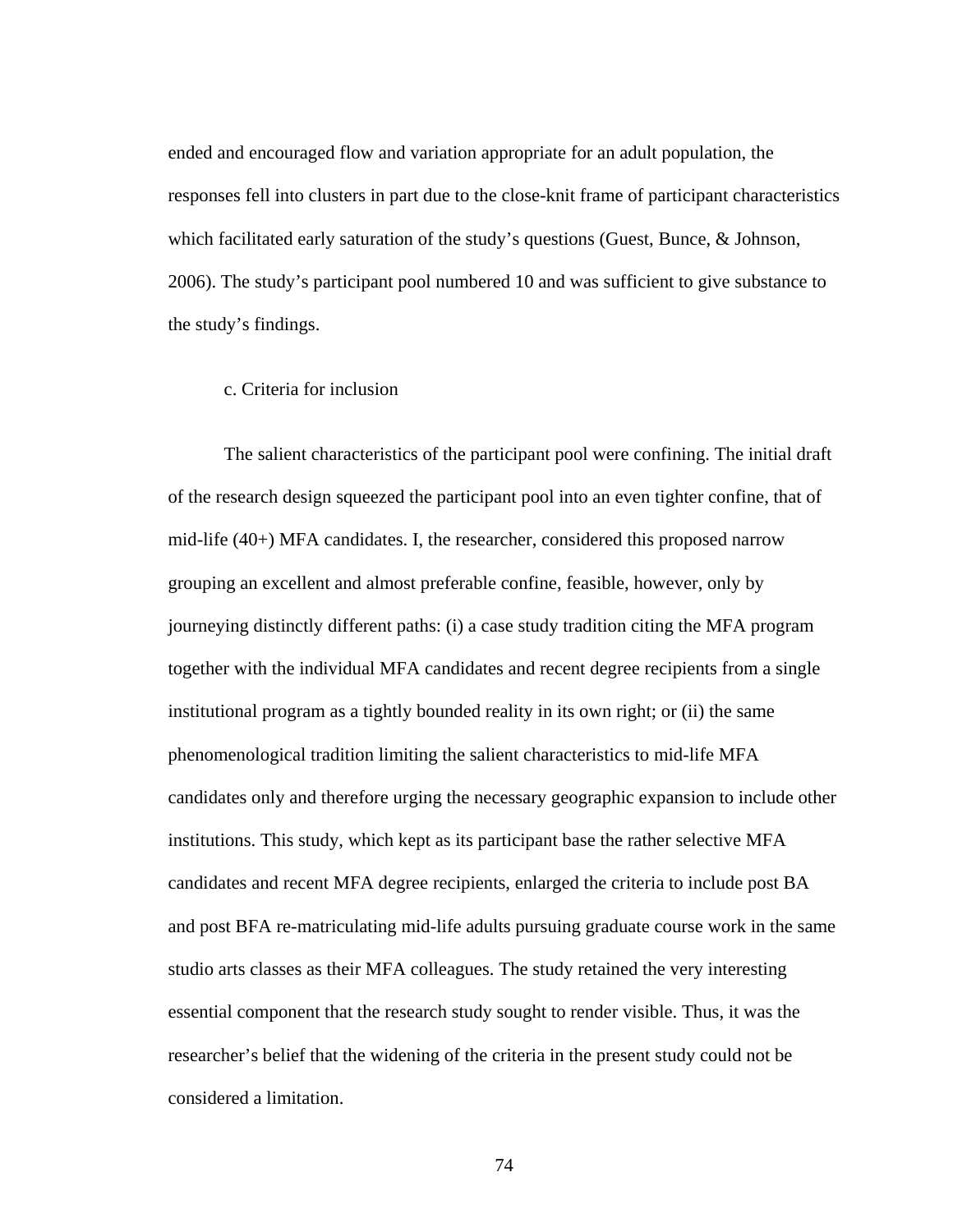All participants fit the narrow slice of university population that was distinctly addressed in the study as people who had returned to campus life after a significant absence, and met the criteria for inclusion by being re-matriculating adults in the studio arts program at the graduate level in any of the studio arts areas: painting, sculpture, ceramics, fibers, photography, printmaking, or drawing. MFA candidates and recent (2004 to present) MFA graduates were encouraged to participate. Here within, the salient characteristic 'older' or 'mid-life', or even, the non-specified 'non-traditional' as sometimes referenced by universities, refers to age 40 or above during the time of adhesion to the fine arts program.

# d. Contact

 Participants were initially contacted and introduced to the research idea. The possible participants were identified and full explanation as to the nature of the project, the time span of the interview series, along with assurance as to anonymity of response was discussed. Prior to commitment, all participants signed the study's specific consent form (see appendix) designed so as to protect their role as respondent. All the people contacted fit the global criteria as active art students in studio arts as well as the aforementioned specific indicators.

## d. Benefit

Taking part in this study offered the participants an opportunity of contributing to a phenomenological inquiry concerning creativity in adults. It placed the participant as a principal actor within the higher education context and took note of his/her actions and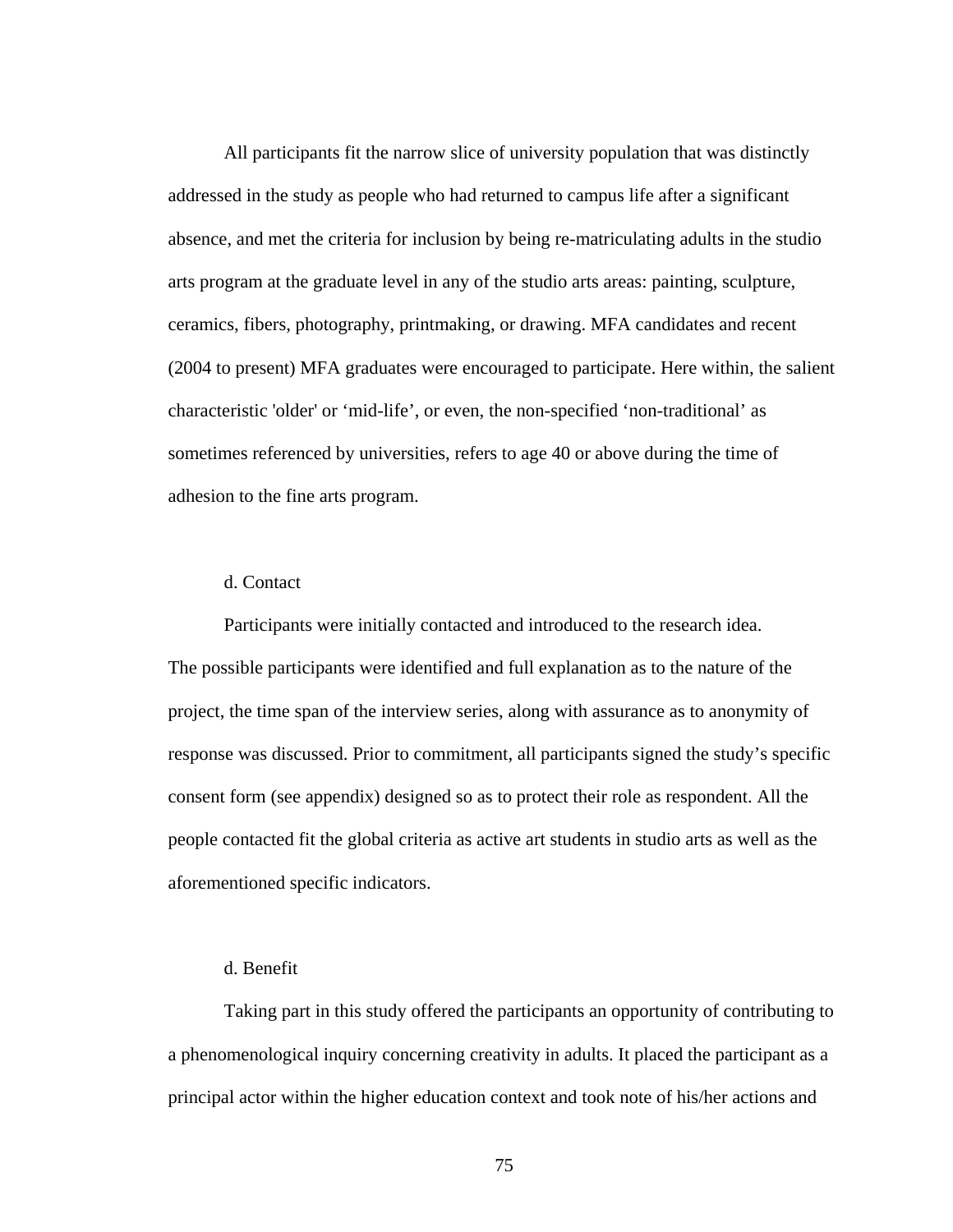life choices as well as the meanings attributed. To a certain extent, the study celebrated the strength of resolve and creativity of the participants as they pursued their aesthetic core. Participation in this study allowed these interesting individuals to see themselves as pioneers in the larger social trend of inventing new horizons.

# Site selection

The study's setting was distinct, located in a particular university in a particular state, but representative of a typical accredited graduate level Fine Arts program here in the United States. The interview process for one participant took place in her home, while all other interview sessions took place on campus, either in settings of public access or the open studios at the Fine Arts building, and/or the corresponding MFA studios. The studios were located in one of the three building complexes housing the (i) painting, sculpture, ceramic graduate studios, or the (ii) fiber arts graduate studio areas, or the (iii) open studios in the centrally located Fine Arts Building:

a. The Lenin building is fairly large with the graduate sculpture/ceramics studio on first floor and a large painting studio upstairs. The upstairs painting loft has been sectioned off into separate studio cubicles for each MFA painter and visiting professors. Three of the study's participating MFA candidates and two recent MFA degree recipients have studio space here and frequent their studios daily or at least as often as possible. Many graduate critiques are held in the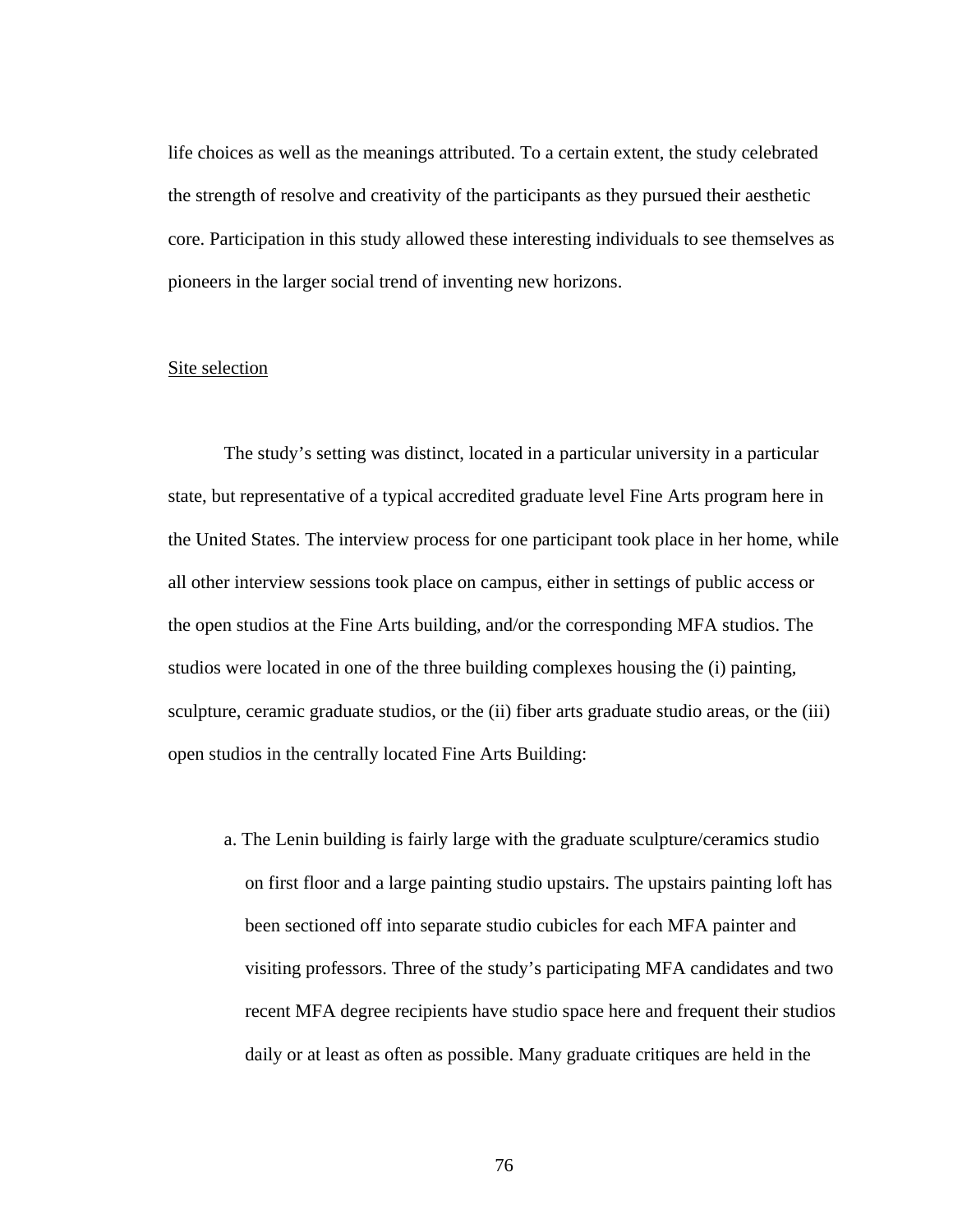Lenin building as are the review sessions and informal commentaries between painting graduate students and the art professors.

- b. Across campus, the Morandi building houses studio space for the fiber arts program and includes a small gallery space where students display their work. Again, the graduate students are assiduous workers and are very present in the large multi-tasked Morandi building space.
- c. Other sites such as the upper level studios and the large Fine Arts Gallery are located on central campus in the Fine Arts building. The open invitation lecture series is usually held in the Fine Arts Gallery with occasional lectures at either the Morandi or Lenin building.

Access to the studio buildings was formally negotiated through contact with the Chair of the Fine Arts Department.

# **Data Collection**

 "Interviews are powerful tools for obtaining knowledge about human experience and behavior" (Kvale, 1996 p. 72) and with this mind, data collection for this study comprised a series of three 60-90 minute interviews with each participant. Interviewing artists brought to center stage the importance of their art performance and the essential art interest of each person's artistic expression, however, the present research opportunity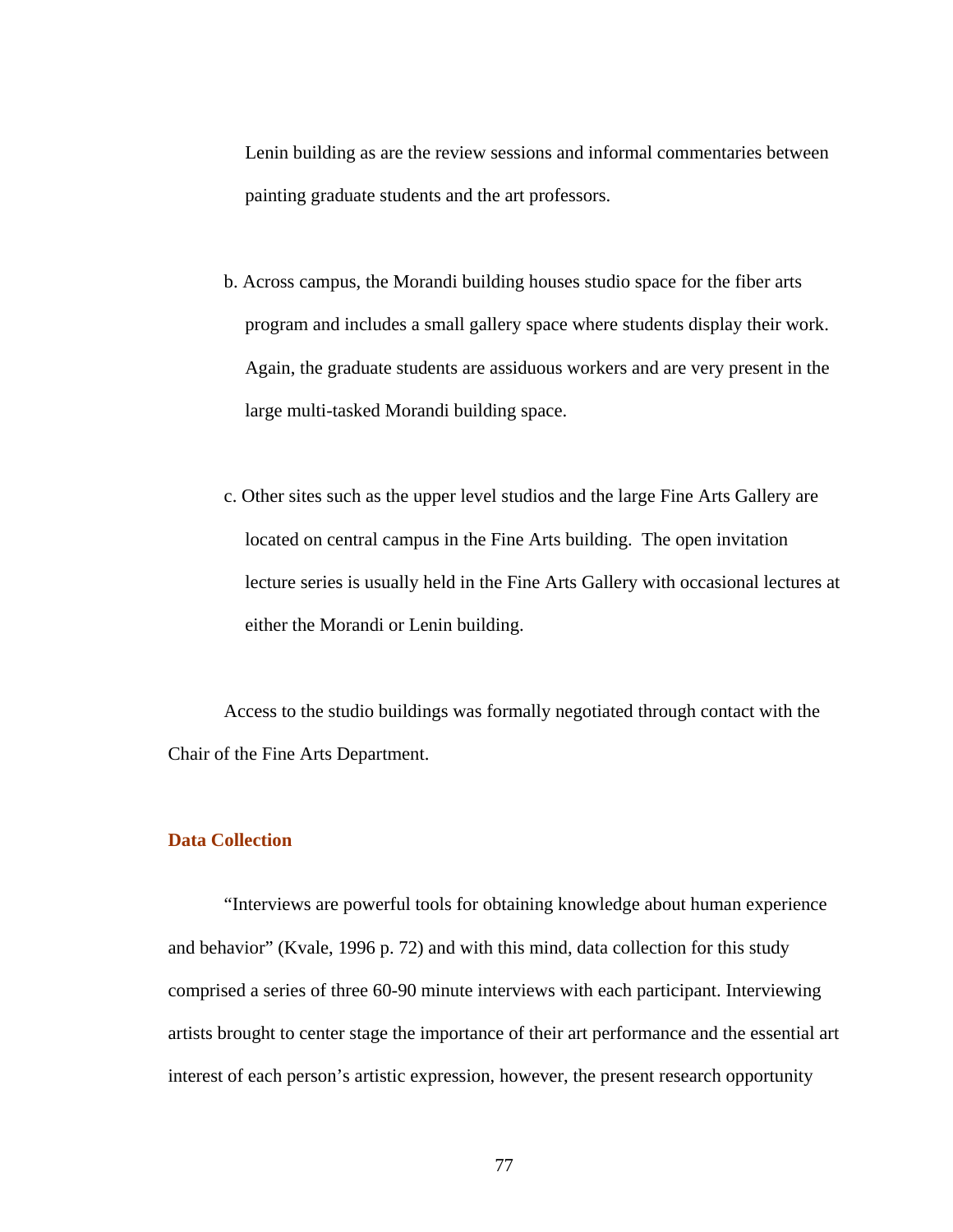was oriented to a glance at the behavioral pattern of mid-life adults with respect to midlife re-matriculation and not to the individual artistic expressions. Therefore, even though interview data collection was often carried out in the individual's art studio setting, the integrating of the setting, the work, and the artist's commentary, although intriguing, was relegated to future research. The goal of the study's data gathering process was interpretation of the verbal descriptions emerging from the encounters, in order to obtain "a tale that does justice to the subjects' stories of their lived world [which] conveys new and valid knowledge and insights to the readers of the tale" (Kvale, 1996 p. 80).

## (a) Interview

 The goal of the interview was to comprehend the experiences of a group of people, distinguished by narrow criteria, and the meanings they made of those experiences (Seidman, 1991). It served to "capture the perspectives that actors use as a basis for their actions in specific social settings" (Hatch, 2002, p. 5). It also established the groundwork in order to make sense of those actions and intentions and to construct meaning of human conduct (Hatch, 2002). The basic interview assumed the form of a series of three open-ended, one-on-one interviews following Seidman's (1991) and Dolbeare & Schuman's (1982) guides for the in-depth, three-interview series: (1) the first interview sought to capture a rich descriptive biographical sketch of the participant relating the path from when he/she first embraced the fine arts, through the traditional scholastic tract, to adulthood along with possible epiphanies which eventually led to rematriculation in the Fine Arts; (2) the second interview sought to understand his/her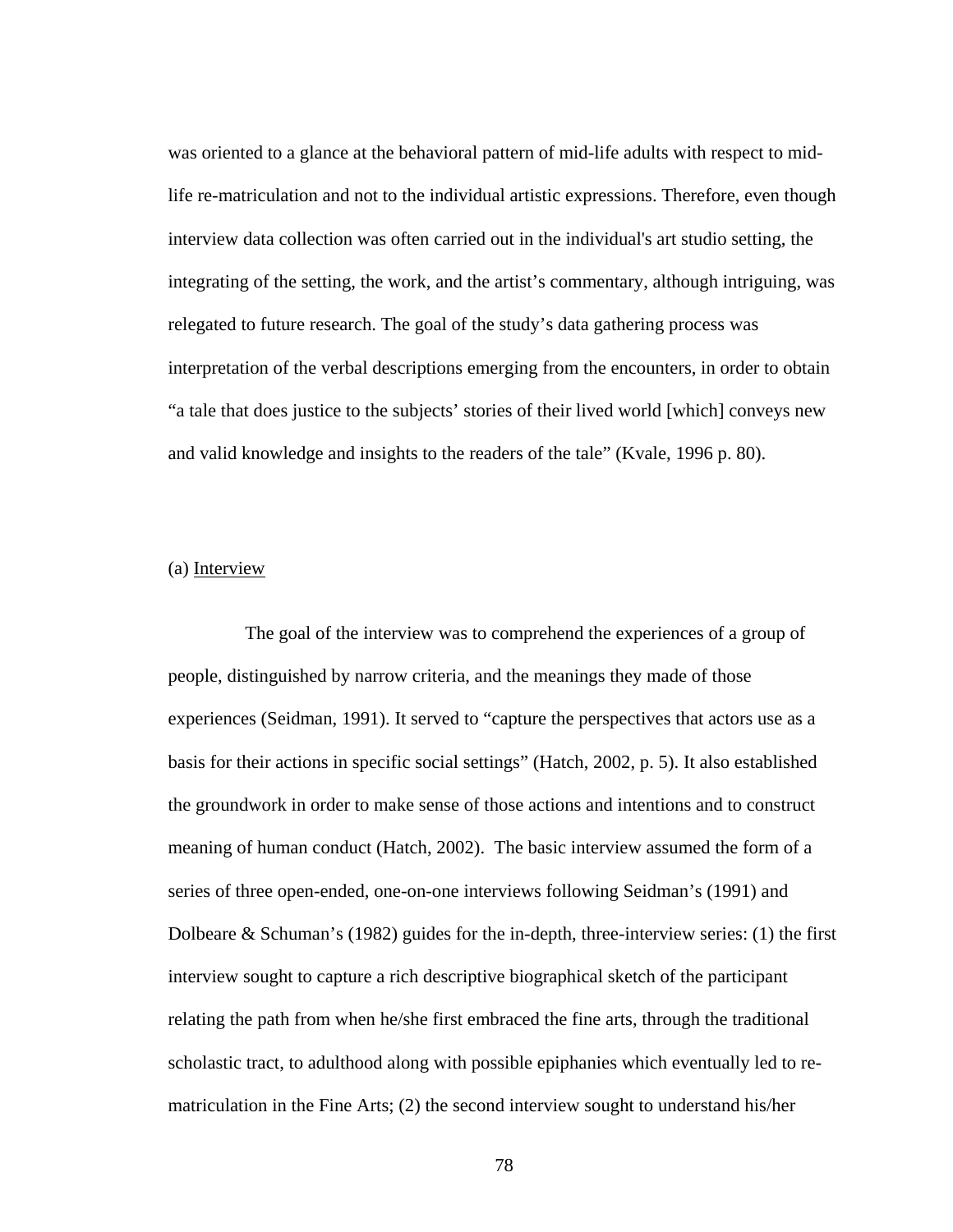present creative experience within the arts studio setting and what the day-to-day sense was of art-making and art-thinking; and (3) the third interview which was structured so as to solicit reflection and commentary about the phenomenon of re-matriculation as a means of re-connection with an artistic self through a return to art-making (with key issues having to do with creativity, identity, and tapping into an inner aesthetic core).

 Member checks were carried out and re-visiting the spoken word sometimes served to clarify points of confusion and/or focus on specific considerations "based on evolving theoretical analysis" (Strauss and Corbin, 1998 p. 85). Often, the participants were impressed by their own thinking and realized that reflection on their memories gave them the opportunity to see and state meaning. Regarding the duration of the interviews: three 60-90 minute interviews per participant was the format with most interviews lasting nearly the full 90 minutes. The interview sessions were taped if permitted by the artist, and if not taped, recorded through rapid note-taking. The research data included thoughts and reflections by individual graduate students as told to the researcher during the interviews. The questions posed were open-ended to ensure flexibility and concerned art, the individual as an artist, and any connections the individual might wish to make between art making and identity issues, perhaps lived as mid-life identity issues. Questioning "helps contextualize a phenomenon, that is, to locate it within a conditional structure" (Strauss & Corbin, 1998, p. 127) and it is through this process of questioning and reasoning and drawing comparisons, that the "structure or conditions set the stage and create the circumstances in which problems, issues, or events pertaining to a phenomenon are situated" (Strauss & Corbin, 1998, p. 127-128).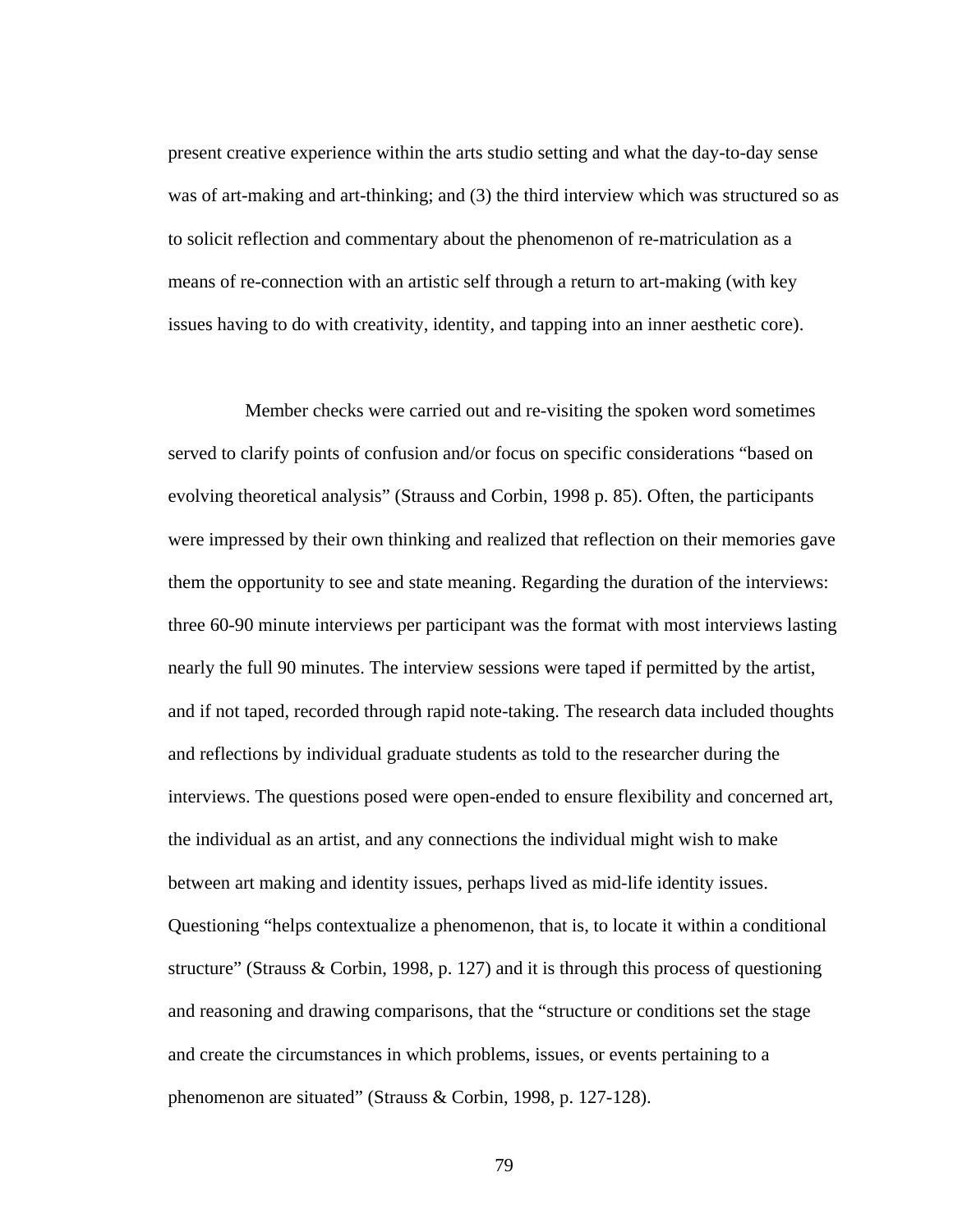The open-ended interview questions were suggested by the inquiry itself and also by art educator Mary Stokrocki (1997) in her writings on qualitative research methodology and were articulated as follows:

- What, if any, were your arts-related *experiences* in childhood?
- What, if any, were the arts-related *influences* in childhood? In your family? In the extended family circle? In the community?
- What type of arts-related experiences and influences did you have in school elementary, middle, high school or beyond?
- What role did the arts play in your adult life? Experiences? Influences?
- What prompted you to re-matriculate in the studio arts?
- What have been your experiences in the arts studio? The instructors? Your fellow classmates and/or MFA candidates?
- What is your medium and what influenced your choice?
- Do you consider or present yourself as an artist?
- How has maturity impacted creativity for you?
- How has creativity impacted maturity for you?
- What does the re-connection with art mean for you in the larger picture of life?

 Although the flow of the narrative resulted in a semi-autobiographical account, the study's focus was art-making and its relationship to the adult individual. Therefore, what follows was not a view of the individual life scenario, but glimpses of individual life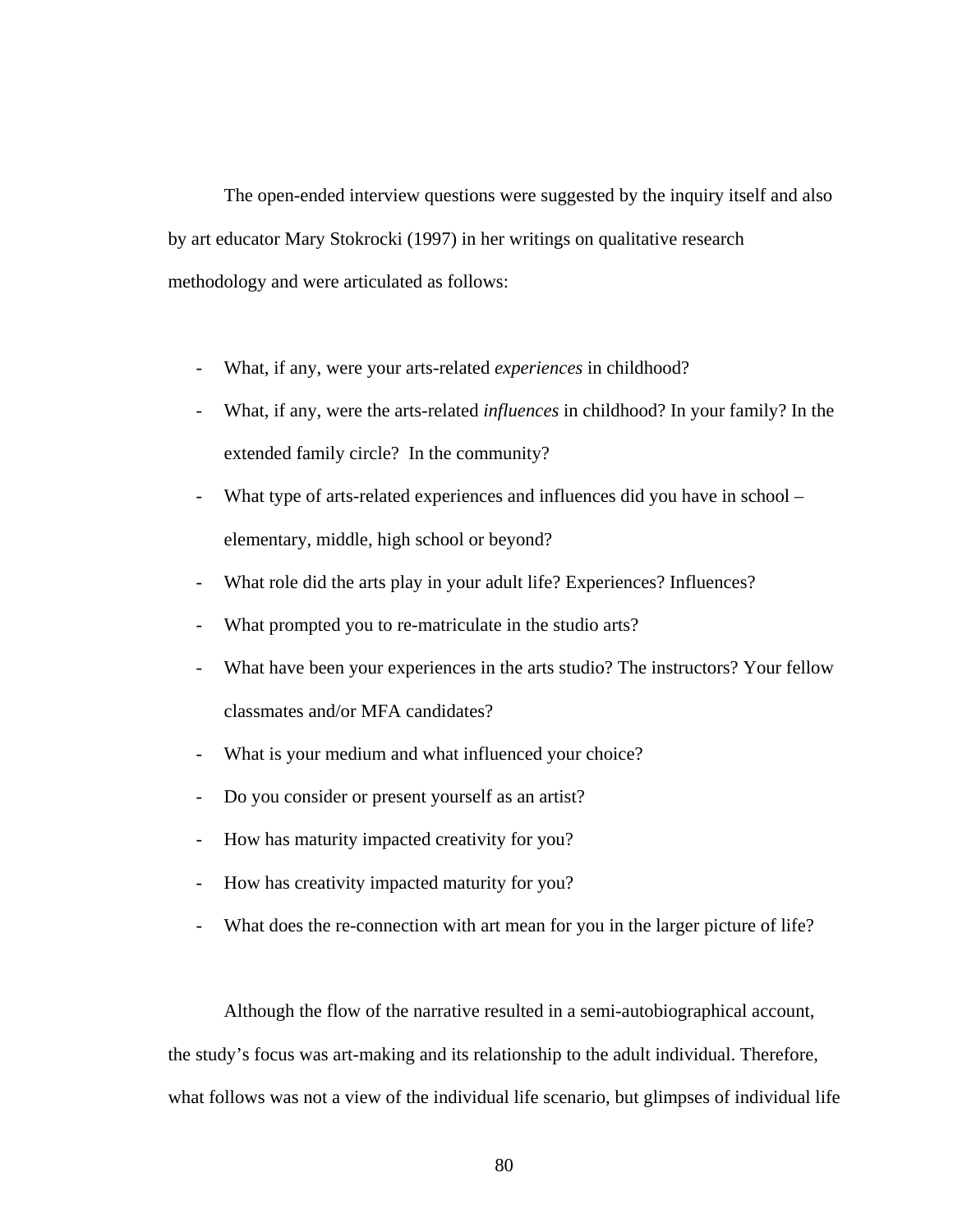as it accompanied and shaped the artistic experiences of the interviewees. The results obtained were an *experiential response to a phenomenon*. The timeframe of the interview sessions was sufficient to allow plentiful room for detailed descriptive life accounts.

### (b) Artifacts

 The collection of artifacts was not required for support of the data, however, the possibility of interlacing the artists' perceptions of the arts with their art work would be an intriguing study. This implied type of interpretation of their work would have gone beyond the scope of the study and also, far beyond the researcher's competence.

#### **Data Analysis**

 "Data analysis is a systematic search for meaning—[consisting of]—organizing and interrogating data in ways which allow researchers to see patterns, identify themes and discover relationships" (Hatch, 2002, p. 148).

> When you are trying to determine what someone's behavior 'means', the mental exercise involves connecting a discrete fact with other discrete facts, then grouping these into lawful, comprehensible, and more abstract patterns. With the preceding tactics, we are moving progressively up from the empirical trenches to a more conceptual overview of the landscape. We are no longer dealing just with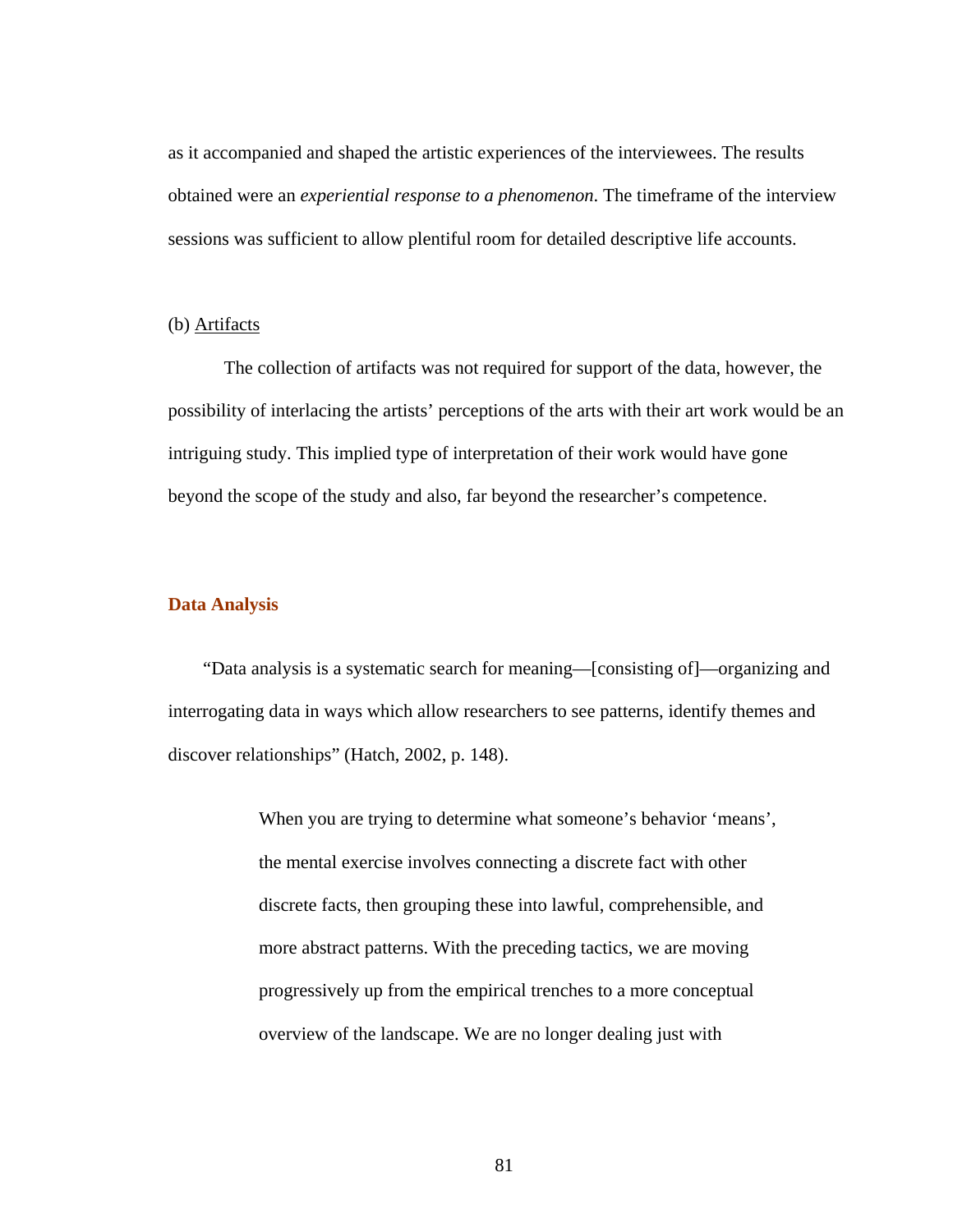observables but also with un-observables, and are connecting the two with successive layers of inferential glue. (Miles & Huberman, 1984)

Data collection and the first phases of data analysis advanced hand-in-hand as the review of the first interview informed the second and the combined first and second interviews informed the third (Seidman, 1991). This occurred within a "flexible structure" (Hatch, 2002, p. 38) so as to allow the inductive process to move from ground level specifics to analytical generalizations (Lincoln & Guba, 1985). The interviews were scheduled at weekly intervals, which permitted contemplation on the part of both the interviewee and the interviewer. From the interview write-ups, categories, themes, and hunches emerged from the data. This was followed by an attempt at a "bottom-up" analytical process or as Miles & Huberman (1984) put it: "to "mov[e] progressively up from the empirical trenches to a more conceptual overview of the landscape."

 The jump from data to theory proved daunting, making analytic tools and guidelines necessary in order to "to delineate the properties and dimensions that define the meaning of phenomena and give specificity to our theory" (Strauss and Corbin, 1998, p. 89). To facilitate making meaning from the large quantity of data that emerged from the interview series, an effort was made to "group concepts into categories [so as] to reduce the number of potentially explanatory units" (Strauss and Corbin, 1998, p.11-12). Employed here was the method of constant comparative thinking in order to discover the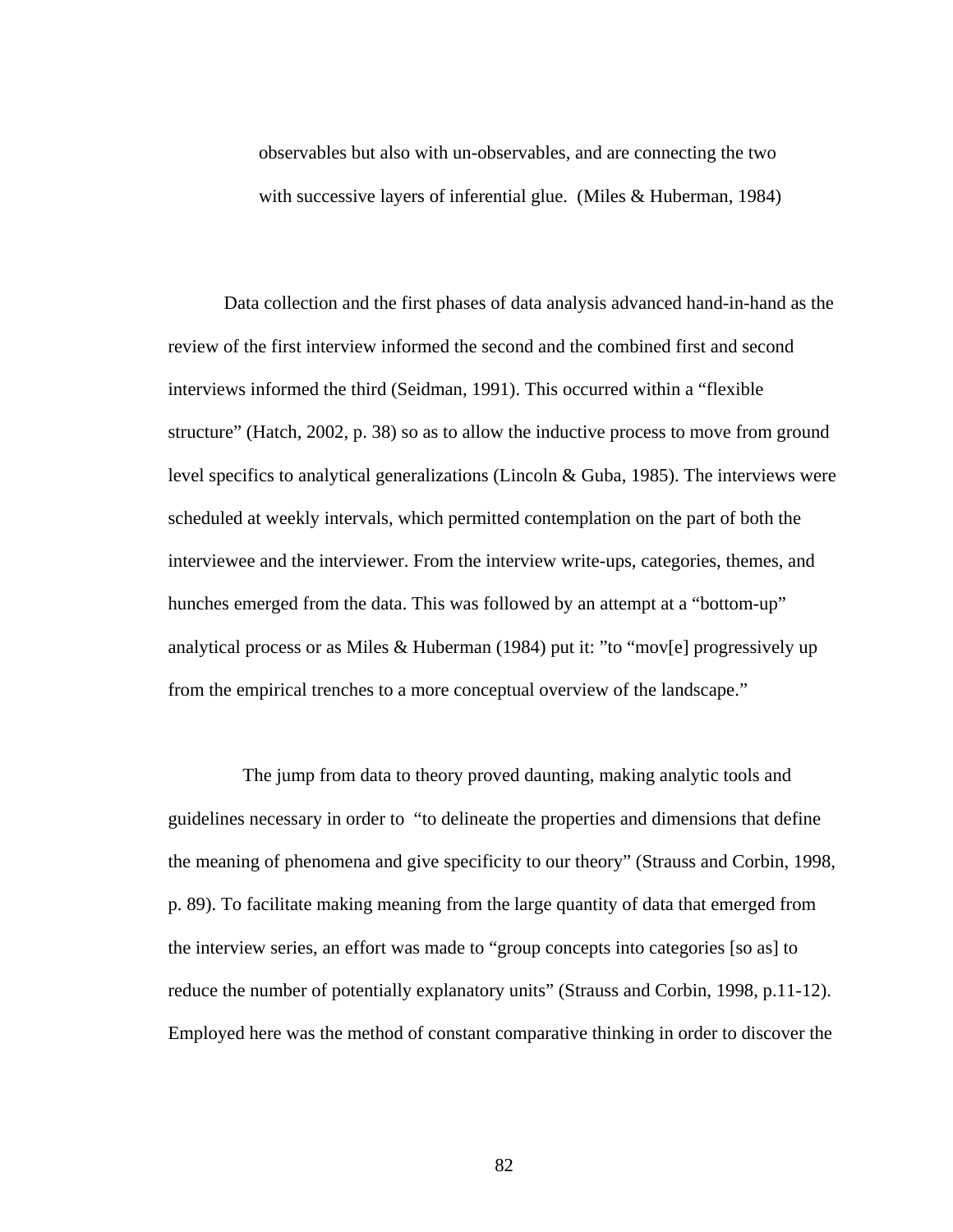"properties and dimensions of categories [so as to] open our minds to the range of possibilities" (Strauss and Corbin, 1998 p. 88).

 According to Kerlinger (1973), a theory is a "set of interrelated constructs, definitions, and propositions that presents a systematic viewpoint of phenomena by specifying relations among variables, with the purpose of explaining and predicting the phenomena" (as cited in Merriam & Simpson, 1984, p. 17). Continuing, Merriam & Simpson (1984) state that a "theory, then, summarizes information and offers a general explanation of the phenomenon being studied (p. 17).

## (a) Researcher's bias

 In using a phenomenological paradigm, it is said that the researcher's bias must be accounted for (Merriam  $\&$  Simpson, 1984) so as to curb intrusion and render pristine the interpretive process. And therefore, in order to render distinct and thus, suspend personal judgment (Merriam & Simpson, 1984) the researcher wrote, prior to beginning the interview series with the participant pool, personal considerations about important threads linking mid-life identity issues and the process of art-making. The researcher maintained a 'sketch book' of thoughts or reflexive journal (Merriam & Simpson, 1984; Taylor & Bogdan, 1984) to record various thoughts and quandaries, along with negative and/or positive perceptions of the individual interview sessions. The process of emersion in the data and reflection was lengthy, and as Hatch (2002) declares "It is not an exaggeration to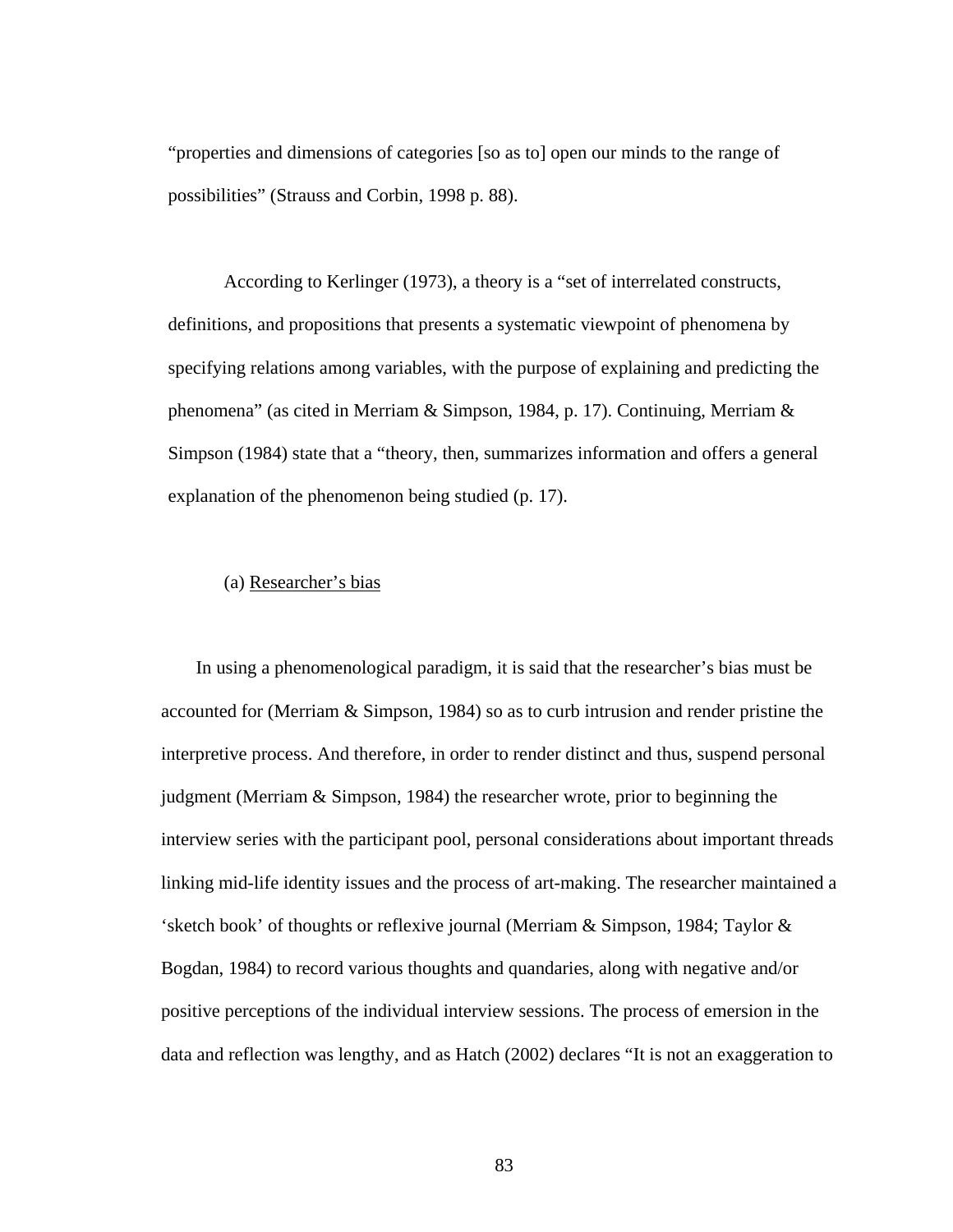say that no qualitative analysis is ever complete. Data analysis is like teaching: there is always more you can do" (p. 149-150).

### (b) IRB approval

 The researcher applied for and received Institutional Review Board approval. This process insured a certain protection to the participating individuals and also to the research project as a whole by stating limitations, domain, and use of material reaped from questioning the study's participant group. The IRB also sets guidelines for storage of the study's data bank. The application procedure itself proved helpful in expanding one's idea of just what serious social research is and eliciting an awareness of the sensitivity of the practice.

# (c) Consent forms

 The consent form (see appendix) was issued to each individual participant for a signature. An explanation as to the privacy of their information was given in all cases. Some of the participants had prior knowledge of the IRB procedures and consent forms.

#### (d) Confidentiality

 Participants were advised as to the confidentiality of the study. The researcher adopted code names (Italian cities) in referencing interview material and there was an overall masking of personal and institutional information. All tapes, written notes, and images are kept apart under lock as dictates IRB guidelines and the Informed Consent form.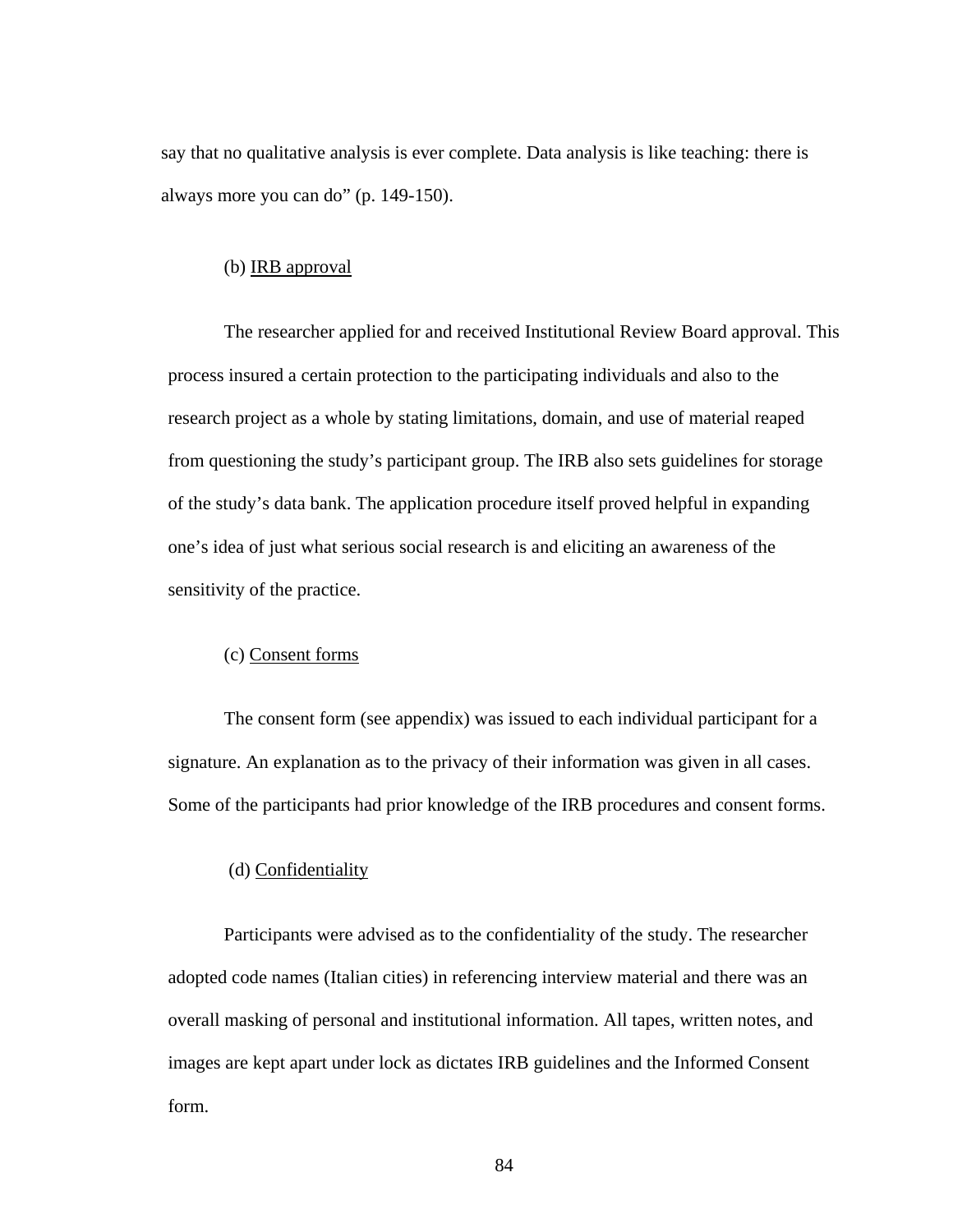## **Trustworthiness**

Trustworthiness in qualitative research has to do with meeting certain criteria for validity within the study. Seidman (1991) comments on "internal consistency" as essential to validity and he designed trustworthiness into his carefully articulated, thematically structured 3 part interview series. Each interview (1st,  $2<sup>nd</sup>$ ,  $3<sup>rd</sup>$ ) was done separately at week intervals and thus the in-depth discussions occurred over a 'passage of time' (Seidman, 1991) giving what Seidman terms internal consistency. The process "incorporates features that enhance the accomplishment of validity. It places the participants' comments in context. It encourages interviewing participants over the course of 1 to 3 weeks to account for idiosyncratic days and to check for the internal consistency of what they say" (p. 17).

The research study employed Seidman's (1991) interview design wherein the researcher viewed the participant within his/her context through the in-depth three part interview series from which emerged:  $(1<sup>st</sup>$  interview) a rich descriptive biographical sketch of the participant relating the path from when he/she first embraced the fine arts, through the traditional scholastic tract, to adulthood;  $(2<sup>nd</sup>$  interview) his/her present creative experience within the MFA/Post BA arts studio setting and the day to day experience of art-making and art-thinking;  $3<sup>rd</sup>$  interview) meaning of the re-connection with the artistic self.

As regards Trustworthiness, the present research employed "certain measures" (Lincoln & Guba, 1985, p.281) so as to avoid distortions and to safeguard credibility,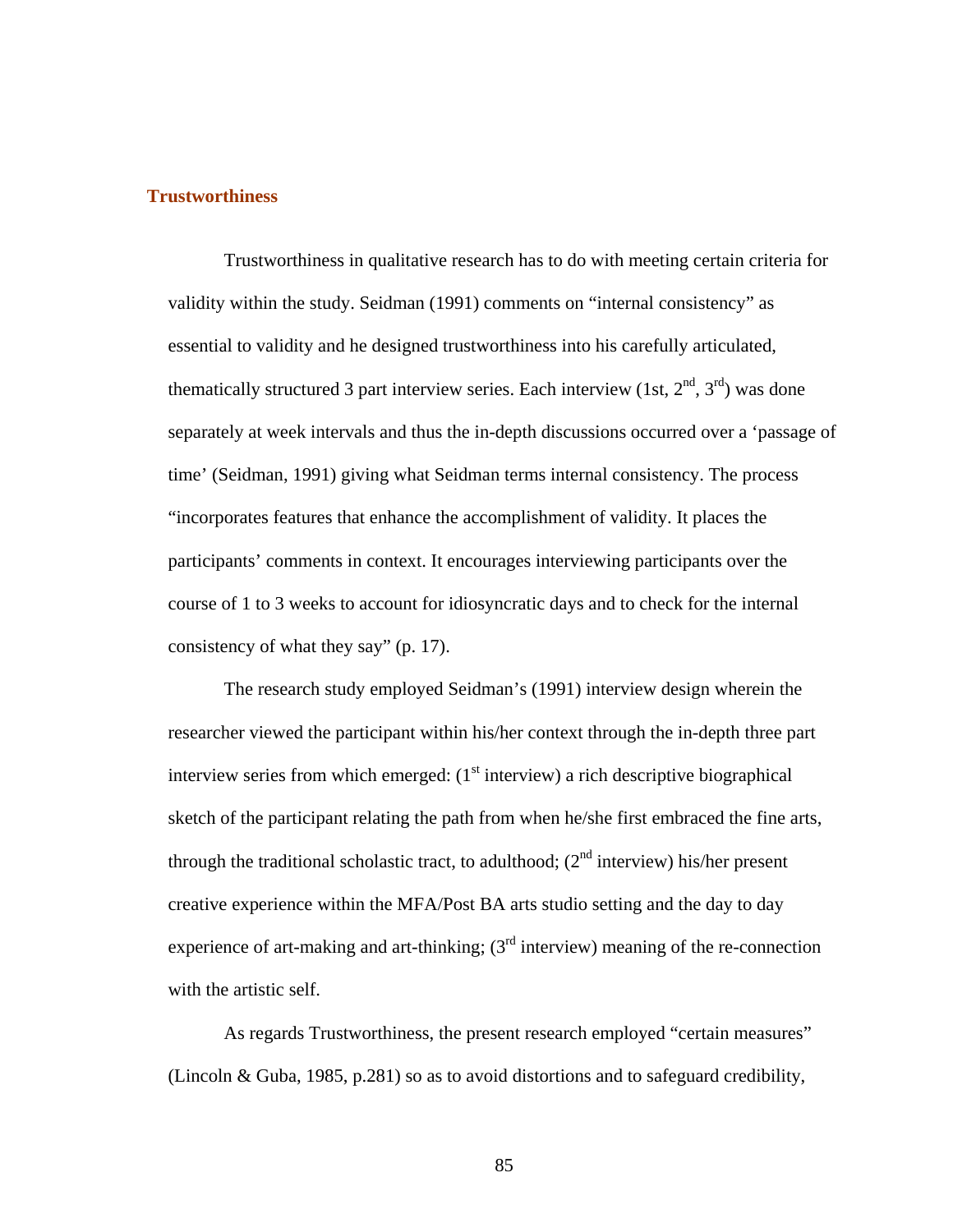transferability, dependability, and confirmability (see Table 2, Appendix). The "mounting of safeguards against distortions" (Lincoln & Guba, 1985, p.281-283) during the entire process of study was encouraged by carrying out certain procedural tasks documented along the inquiry journey in the research journal. According to Lincoln & Guba (1985) *credibility* can be safeguarded by the united practices of (i) prolonged engagement in the research arena (sufficient to know the setting and sufficient to build and maintain a sense of trust with the respondents); (ii) persistent observation, so as to be sensitive to change, to relevancy of information, to any atypical occurrence; (iii) triangulation, a practice of cross checking or examining similar data from multiple perspectives assists the analytical process, states Wolcott (1988), in "ferreting out varying perspectives on complex issues and events" (p. 192). Credibility remained in the foreground and was promoted by the technique of (iv) peer debriefing which involved "exposing oneself to a disinterested peer in a manner paralleling an analytic session" (Lincoln & Guba, 1985, p.308) so as to provide a sounding board for perplexities with the idea of keeping the researcher honest and aligned with his data; (v) referential adequacy, a practice which deals with archiving support data not to be directly used in the study but which, when further analysis and triangulation are required, can advance credibility; and (vi) member checks in which the data is revisited by the investigator and presented to the respondent affording opportunities during and again at the end of the data gathering process, for correction, confirmation, additional elaboration if any, and an overall view of the state of credibility.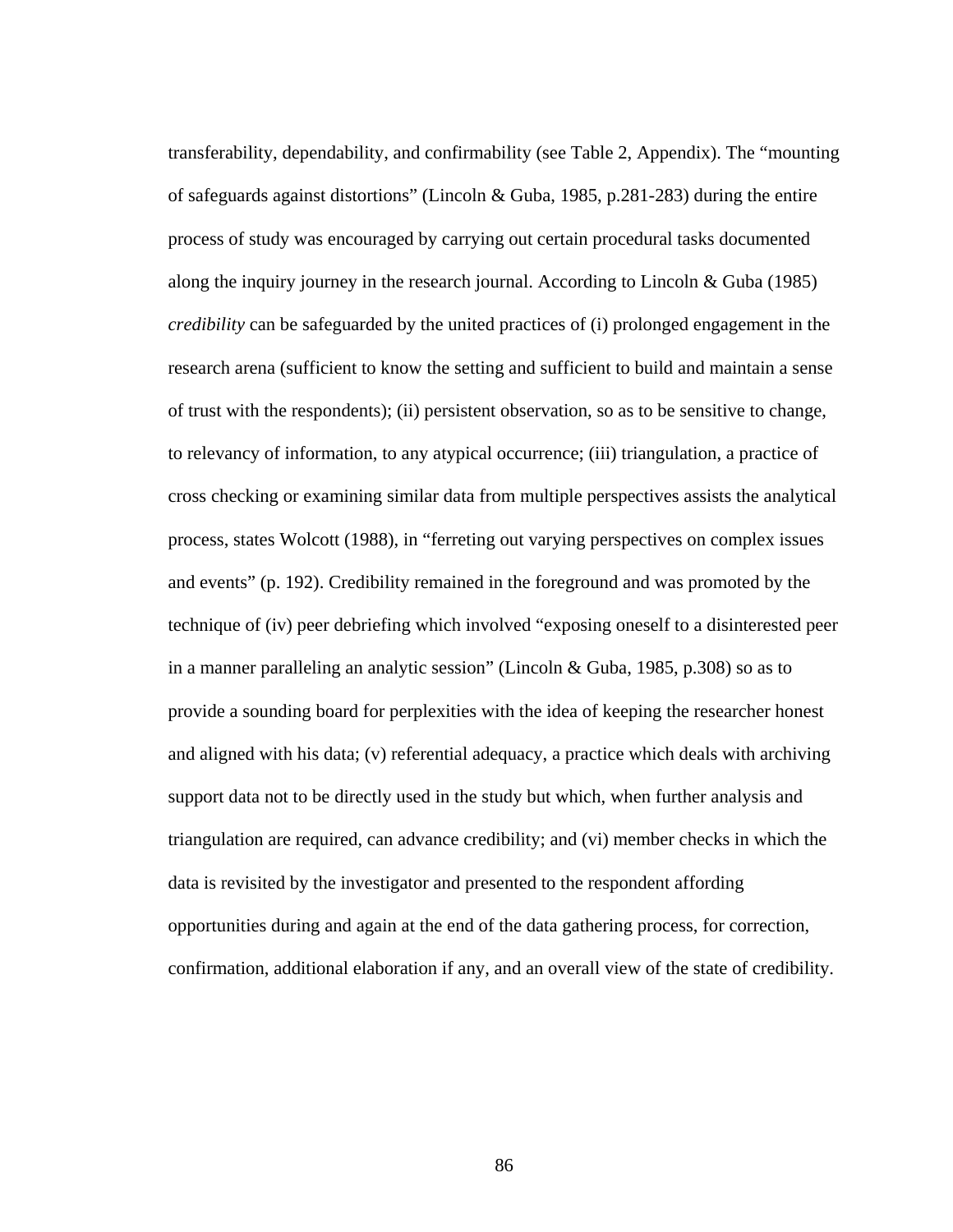With regard to Lincoln & Guba's (1985) procedures for "mounting the safeguards against distortion", the present research study sought appropriateness within the following areas:

- a. The researcher had lived within the setting and established an unequivocal prolonged engagement, a "hallmark of high quality qualitative research" (Hatch, 2002, p. 8), allowed the researcher time to become truly oriented in the setting. The time frame of the research merged with a previous pilot study and spanned a sufficient time period so as to avoid what Hatch (2002) warns against as "not spending enough time being intensely engaged in the settings" (p. 8). The researcher was familiar with the overall university setting, the arts studios, the class levels, the critique formats, art lecture series, most of the Professors, the MFA and Graduate programs offered through the Fine Arts Department. As a graduate student, the researcher had taken studio courses and intimately recognized the investment of one's aesthetic self along with the distinct personal vulnerability of public criticism within the class/professorship critique sessions;
- b. The researcher was armed with persistent observation and attentiveness so as to be sensitive to change, to relevancy of information, and/or to any atypical occurrence taking place in the setting or as described within the interview series.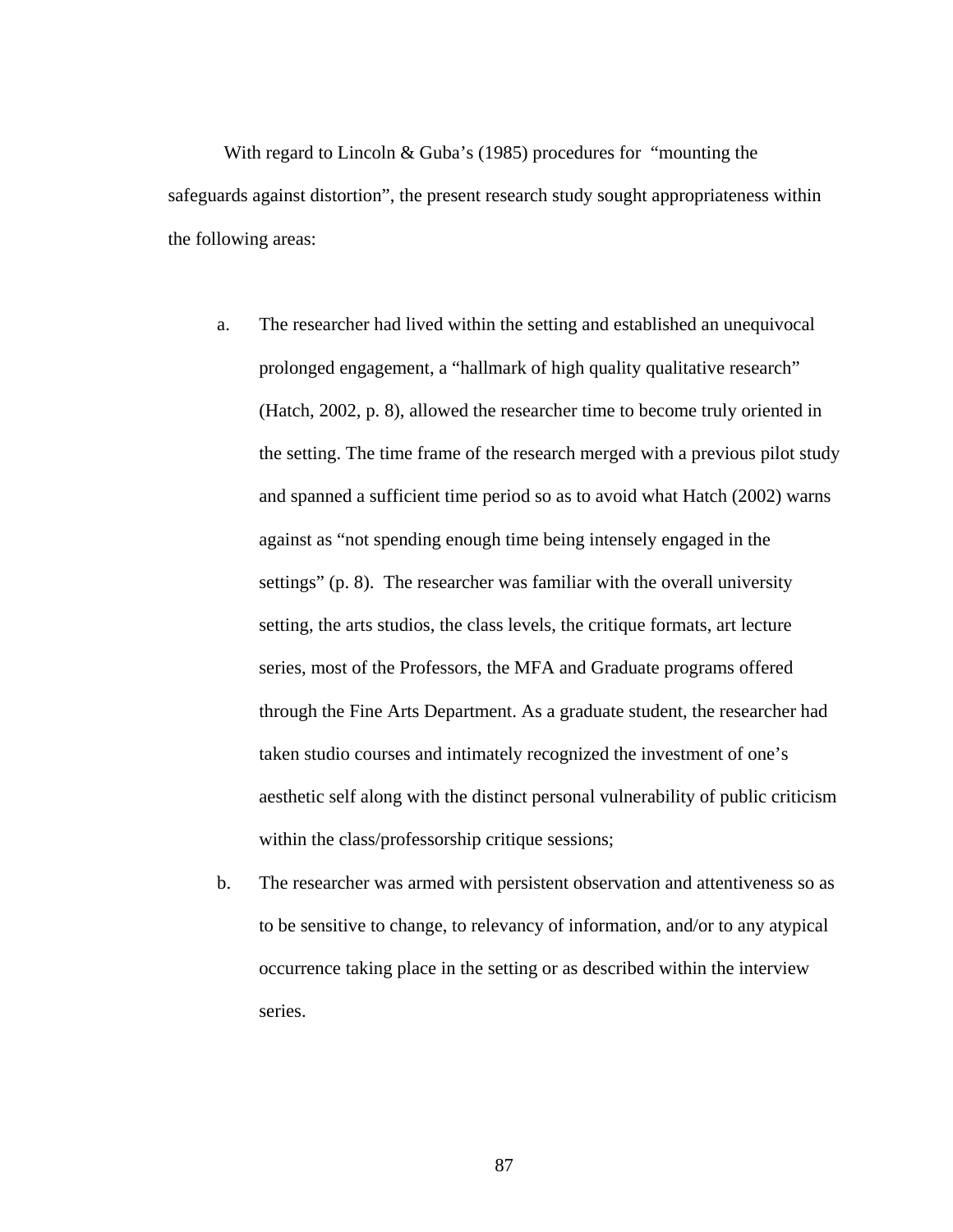- c. Triangulation as a process and practice of verification that increases validity by viewing similar data from multiple entries (collected from different sources and different methodologies) was employed.
- d. Peer debriefing from colleagues and my advisor were helpful in keeping the study within the confines of the research question.
- e. Referential adequacy bolstered the study.
- f. Member checks were carried out and lent strength to the quest for verification.

In dealing with that second area of trustworthiness, transferability, it is actually those thick descriptions compiled during data collection that made the idea of transferability possible. "It is not the naturalist's task to provide an index of transferability" but he/she must provide a rich data base. In the present study dependability and confirmability were safeguarded by a documented trail of interview information, category listings, emerging themes, analytical revelations, and decisions registering the who, what, where, with relevant descriptions so that an interested third party could retrace the information and interpretation process to the original source through the documented path: "a single audit properly managed can be used to determine dependability and confirmability simultaneously" (Lincoln & Guba, 1985). The researcher's journal (some in the form of an on-going self-dialogue tape) served as the expandable site for the documented raw data intake, data reduction, and cross comparison writings which took place while searching for the study's emergent themes.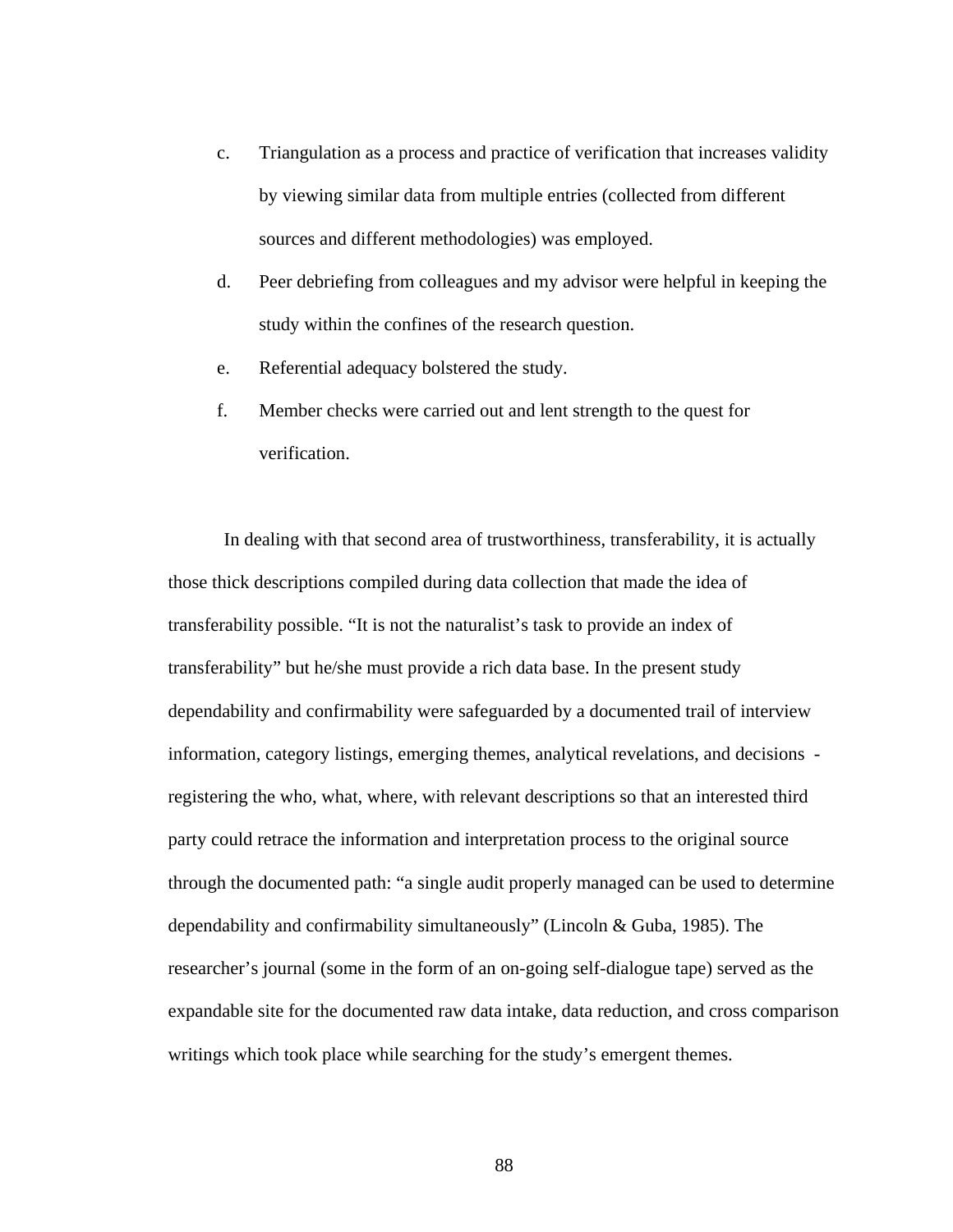Lincoln and Guba (1985) suggested keeping an exhaustive record of everything in journals; they also counseled documenting the researcher's pool of thoughts and considerations by journaling reflections since the researcher is the principal instrument in the data collection task. They suggested referring to this as a reflexive journal, which is a personal diary of sorts and "has broad ranging application to all four areas of trustworthiness" (Lincoln & Guba, 1985, p. 327). The study relied on their advice with respect to keeping written documentation of events and reflections of such; the written documentation, as stated, made up the study's research journal.

The study was undertaken and carried out with participating student artists from the fine arts studio area. The researcher shared the fundamental culture and language of the art making process. The researcher's familiarity with the studio arts programs, prerequisites for entrance into the MFA program, the studio sites themselves, and kinship with aesthetics and its dialect within visual culture facilitated comprehension of the narratives as the participants discussed creativity, life, and other. It is also true that the researcher's familiarity with mid-life issues provided a sensitive receptor for any commentary on art and aging or art-making maturity, which emerged from the interviews. Trust between the researcher and the interviewees with respect to the research project came about through (i) adhesion to the interview series protocol; (ii) reiteration of the consent pact; and (iii) careful attention to confidentiality.

Paramount to the inquiry and the soliciting of individual storied accounts during the interview process (Seidman, 1991) was the issue of trust. Throughout the entire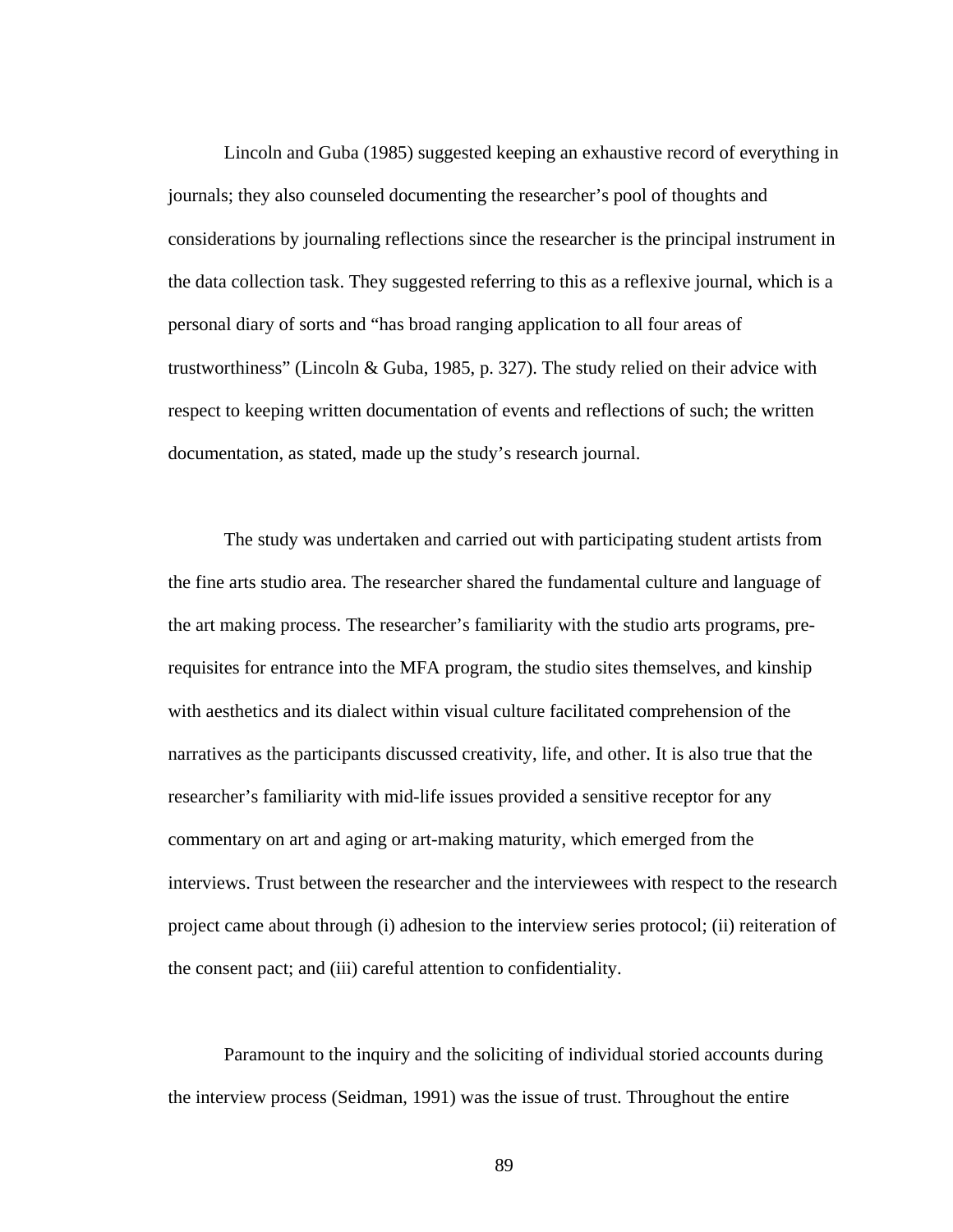interview process and member check contact, the researcher maintained a keenly felt sense of respect and interpersonal trust, this further supported by gratitude.

Identification of salient elements was a learning process which occurred through honing listening skills, crafting the open-ended prompts, noting hunches and 'ah-ha' moments, and re-visitation of the collected interview material. The researcher kept chronological records, monitored new input, and flagged any atypical events or statements. In addition, member checks were used for clarification when needed.

Several peer debriefings and member checks functioned to curb intrusion and erosion of the project's validity due to researcher's bias and/or inflexibility of thought. In this study the research participants were not selected on the basis of their artistic output or inclinations: rather they were asked to speak and reflect on their personal journeys as mature adults addressing the creative act within the rigor of an accredited graduate studio arts program. To counter bias, the researcher had drafted an *a priori* statement as to personal notions, expectations and vague opinions regarding mid-life identity concerns. This became part of the research journal along with the researcher bias accountability statement, suggested by Stokrocki (1997), which was enacted so as to avoid improper judgments being waged upon the words of the participants.

In summary, human instrument frailty issues were addressed. The researcher imposed a regime of open-ended interview questioning, and organizational checks in order to monitor inappropriate data collection and/or conduct. And in the end, the thick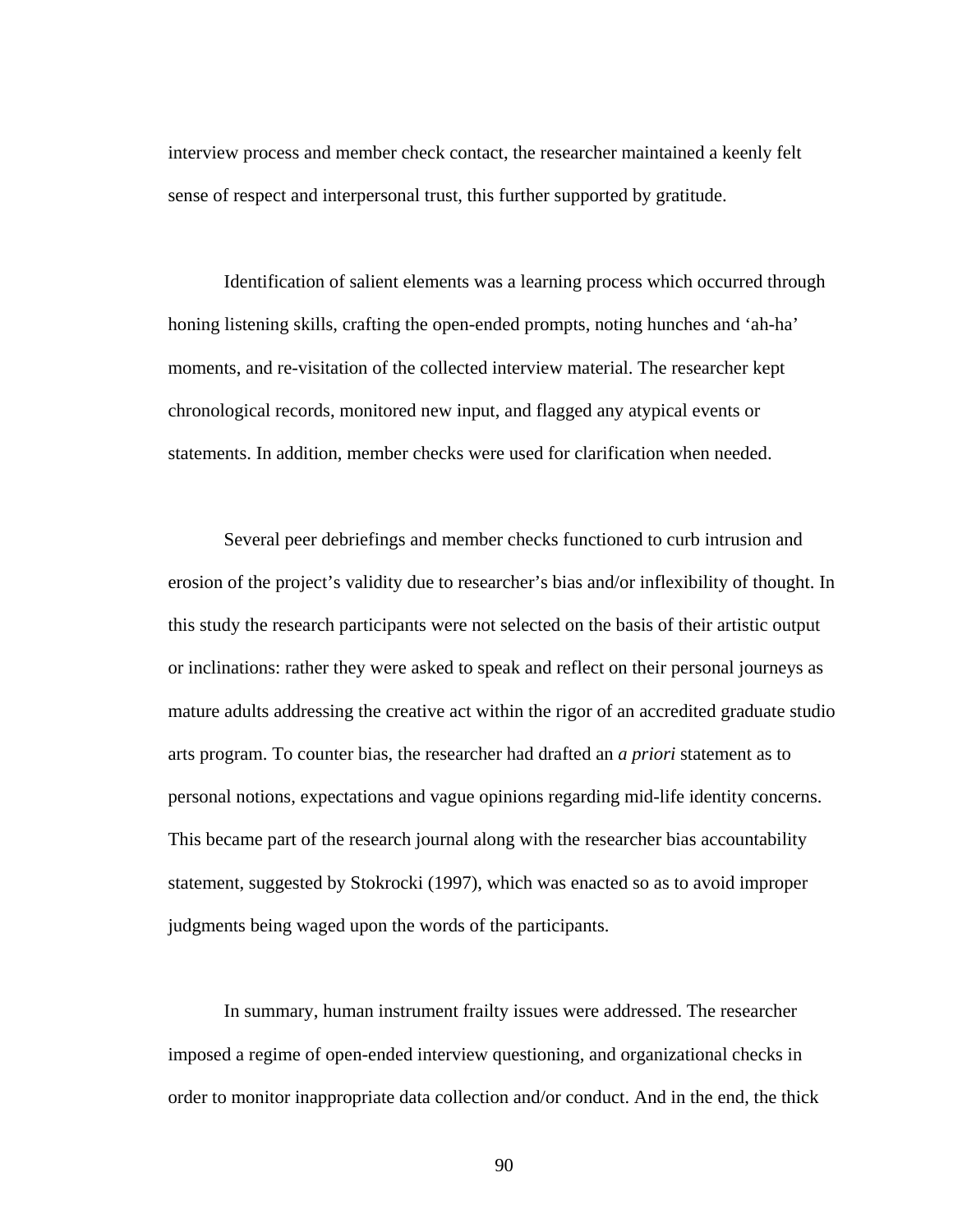descriptive text, derived from transcriptions of a series of in-depth interviews offered multiple themes for reflection and interpretation of the study's target phenomenon supported by documented data categorization and analysis.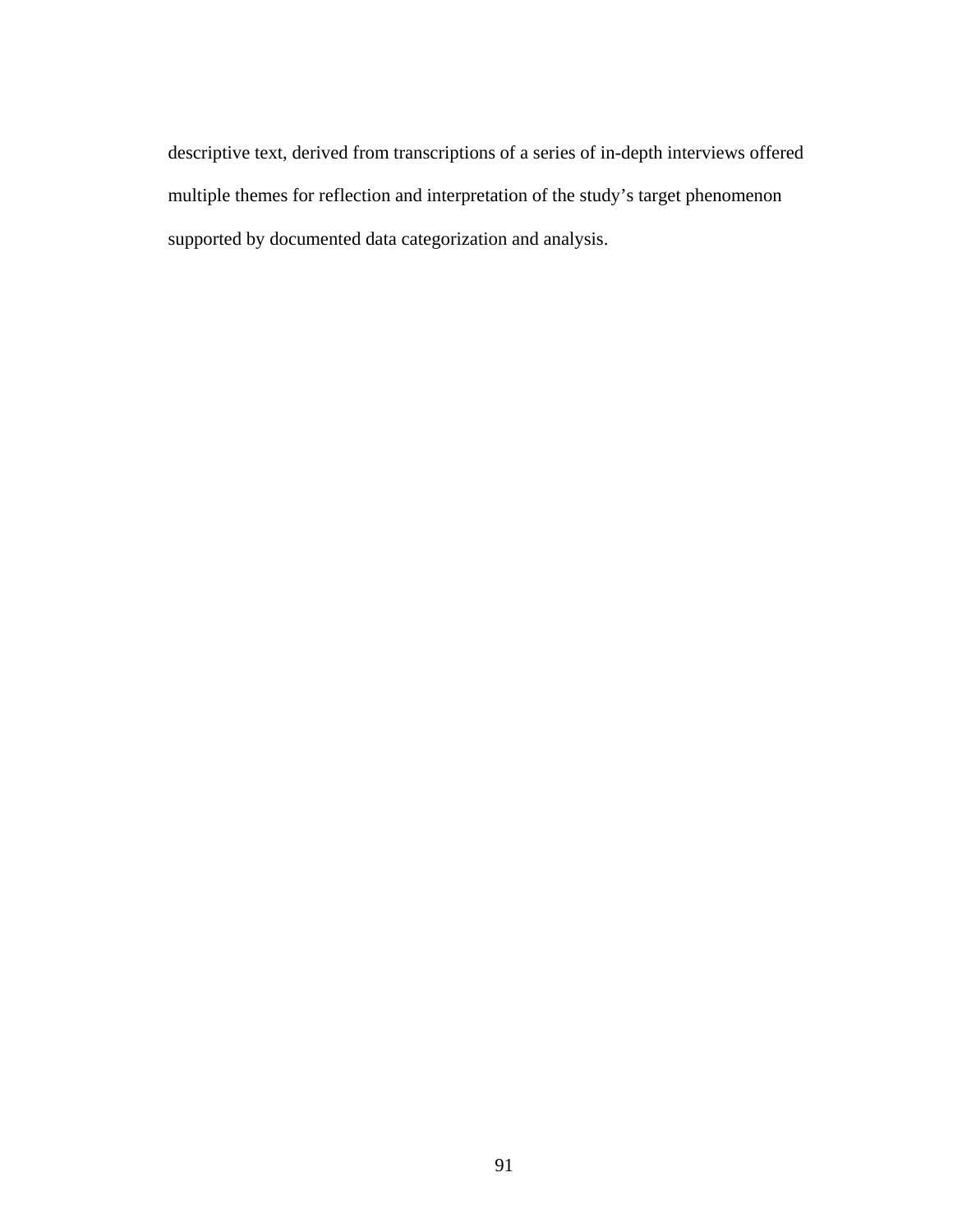# **FINDINGS**

Restatement of the research question Introduction

Part I: Description of the artistic self in youth

1. Description of the artistic self in youth: Influences

2. Description of the artistic self in youth: Praise & recognition

Summary of Part I

### *Summary*

Part II: Description of the artistic self in adulthood

1. Description of the artistic self in adulthood: Artistic Identity

2. Description of the artistic self in adulthood: Artistic Inspiration

3. Description of the artistic self in adulthood: Return to the studio arts

Summary of Part II

Part III: Reflections on mid-life re-matriculation and reconnection with the studio arts **Overview** 

1. Age-sensitivity with regards to re-matriculation

2. Maturity as it impacts creativity

3. Creativity as it impacts maturity

Summary of Part III

**Summary** 

Restatement of research question

The purpose of the study was to formally inquire into the nature of the lived

experiences of older non-traditional graduate students in studio arts. Art education

theoretician Elliot Eisner (2004) states that the act of seeing and creating is an inner

collaboration between what we take visually from the world and what we make of it.

Honoring the tradition of a phenomenological research, this study gathered the storied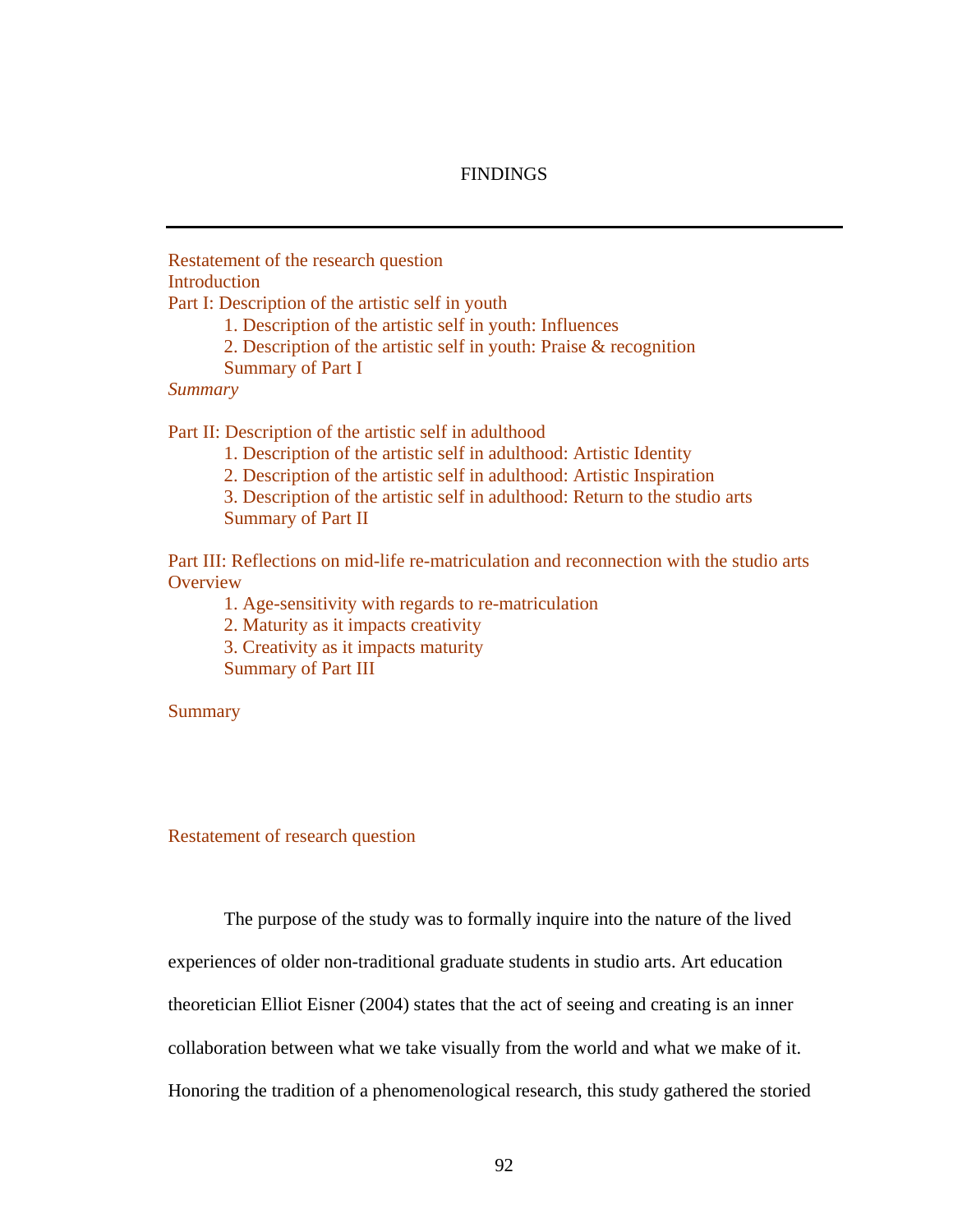biographies of a group of mid-life (40+) re-matriculated students as they pursued graduate work in the studio arts. The study sought to identify and interpret particular threads of motivation, daring, and self-actualization during transit through graduate studio arts courses as these non-traditional students reflected on the meaning of art in their lives, the choice to continue their arts education in mid-life, and how their journey was interlaced with personal identity issues. Of interest was the nature of these nontraditional students' perspectives on self-actualization through art-making and artthinking and how the experience of re-matriculation and their evolving beliefs in artmaking and aesthetics engender how they live their lives.

 The research question driving the inquiry was: Re-matriculation in the Studio Arts: What are the perceptions of mid-life non-traditional students in the graduate fine arts? The sub-questions were: (1) Was re-matriculation in the studio arts lived as a quest, and if so, what were they searching for? (2) Why did they return to the higher education setting? (3) Why did they return to the fine arts studio and what meanings were attributed to re-connecting with the artistic self?

# **Introduction**

 Utilizing the qualitative research methodology described in Chapter Three, common themes related to re-matriculation in post-graduate studio arts programs by midlife adults were sought out and ascertained. The abundance of material derived from the interview series carried out with each participating artist was in itself testimony to the tenets of trustworthiness inherent in qualitative research undertakings. Analyzing the data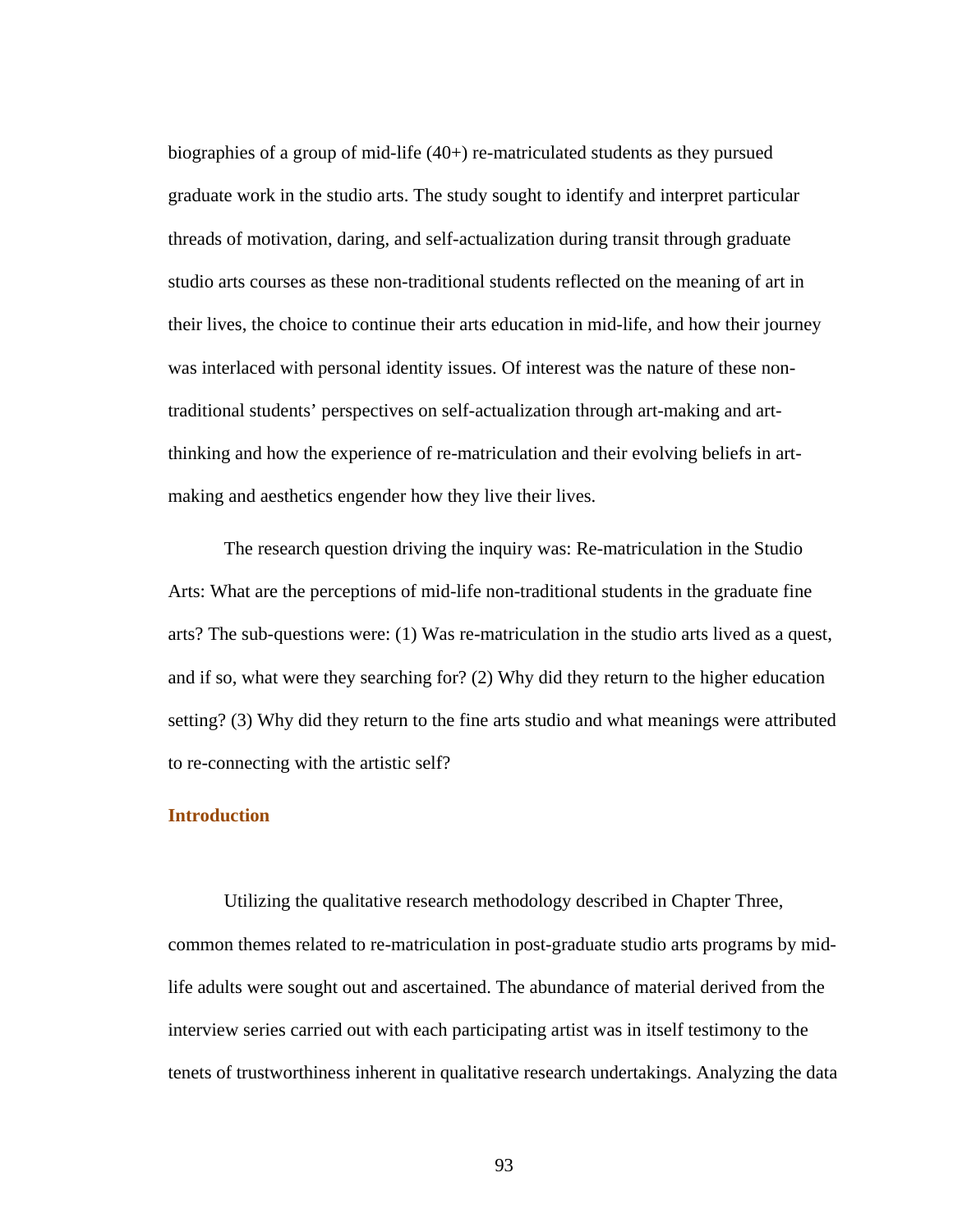became feasible by employing the traditional qualitative research analytical techniques of coding, constant comparison, and cross-site reference (Strauss & Corbin, 1998; Taylor & Bogdan, 1998). From the data bank emerged thick descriptive thematic threads, eventually leading to the reported findings. The material was extensive and therefore a conscious effort was made to afford a broad and multi-vista panorama of the categorized domains in play here.

 With regard to trustworthiness and suspension of personal bias, one must note that notwithstanding attempts by researchers to temper their collusion with the narratives as the interview sessions unfold, the very process of listening and interpreting is a human activity, and thus spawns threats to the purity of the narrative**.** Therefore, no view of the material is final and the present study bows to the recognition that we live in a world of multiple realities and certainly a pluralism of narrative realities as they are lived, remembered, selected, and shared in the context of the interview setting (Bruner, 1998; Jarvilouma, Moisala, & Vilkko, 2003).

 Presented in this chapter are the emerging thematic categories defined by the words of the participants, fruit of "conversations with purpose" (Lincoln & Guba, 1985) as the participants singularly shared and later, lent meaning to their deepest intentions and lived experiences. As previously stated, these re-matriculating mid-life adults articulated their art-making journey by describing their storied experiences (Bruner 1997, 1998).

In recording their storied experiences it became clear that there were several stages upon which the narratives unfolded: youth seemed one clear timeframe and then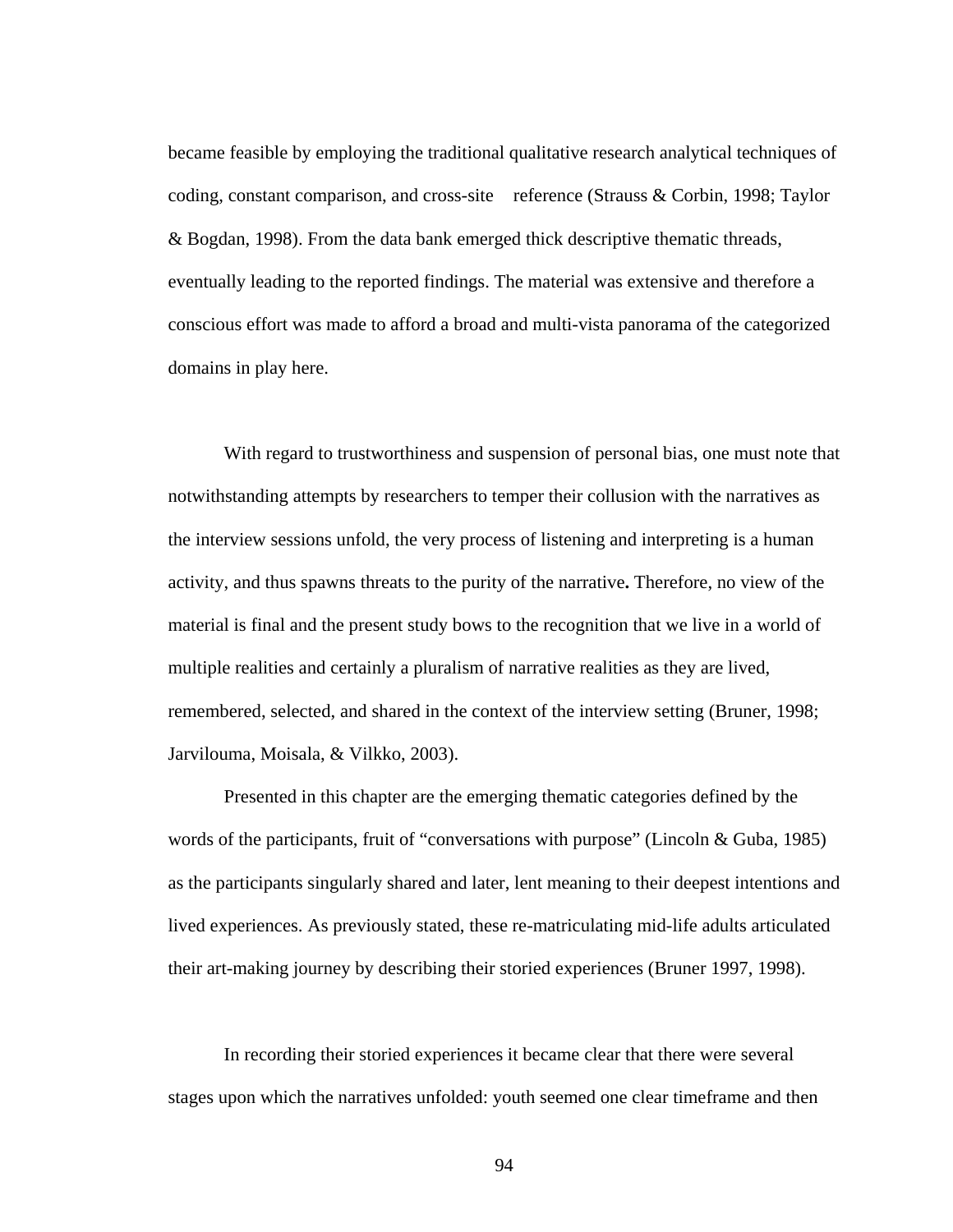adulthood through re-matriculation in graduate fine arts as mid-life adults was another. Therefore, in order to best accommodate the large span of life and the eventual act of rematriculation in studio arts, the first two interviews representing Part I and Part II, in which the interviewees give a detailed summary of their lives, have been registered in broad divisions of *youth* and *adulthood*. In Part III, the participants made sense of their adult relationship with the studio arts as they described their lived experiences in the studio arts courses and the meaning they attributed to the intersection of creativity and maturity. The participants also moved into considerations of 'What is the meaning of art?' where each seemed to identify art in a particular, personalized manner.

The report of the findings correlated tightly with Seidman's (1991) Three Part Interview Series format. In all interviews, the narratives recaptured the lived experiences of the respondents. Specified segments of human portraits were continually crossreferenced with the literature in order to align the research material with current theory previously reviewed in Chapter Two. The matrix for reportage was the following:

(i) Description of artistic self in youth in which the respondents contextualized their early experiences and relationship with art-making—corresponding to Interview I.

(ii) Description of artistic self in adulthood in which the respondents related their re-engagement with art-making in the arts studio class—corresponding to Interview II;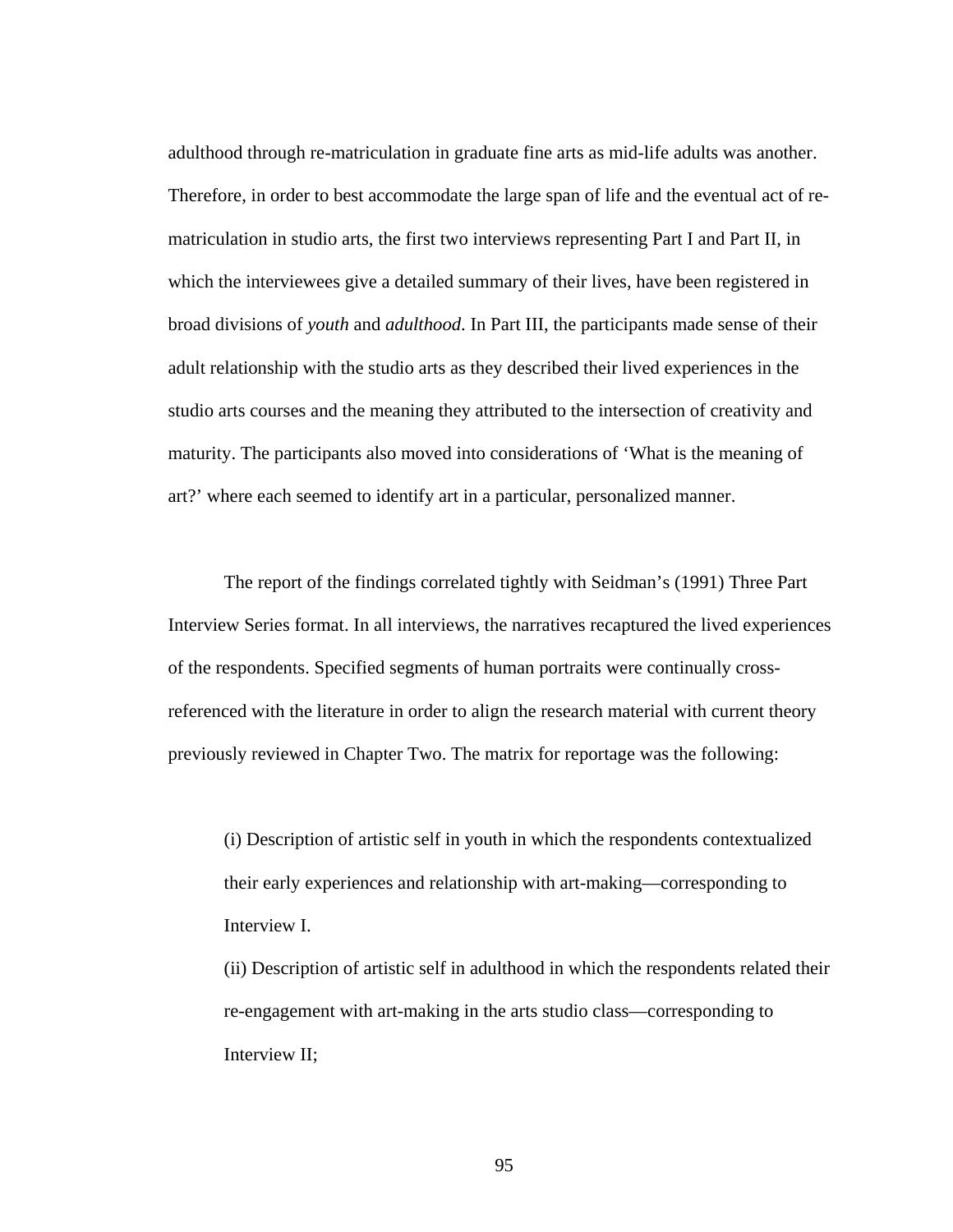(iii) Description of the essence of their arts related actions as the respondents attributed meaning to their path in life, to their course of re-entry into the arts studio and re-connection with the creative act—corresponding to Interview III.

 Although the flow of the narrative resulted in a semi-autobiographical account, the study's focus was art-making and its relationship to the adult individual. Therefore, the findings do not a present a view of the individual life scenario, but rather, glimpses of individual life as it accompanied and shaped the overall artistic experience of the interviewees. The results obtained were an *experiential response to a phenomenon*.

 Through inquiry and especially qualitative methodological inquiry, one learns "[h]ow people see, understand, and interpret their worlds" (Rubin and Rubin, 1995, p. 195). Differing from topical interviews in which interviewers focus on obtaining responses to their own questions and their own agenda, the qualitative questioner seeks to capture what the people in the studied area *reveal and find of concern*. In honoring the methodological process appropriate for this descriptive qualitative inquiry within the domain of education (Bogdan & Taylor, 1987; Eisner, 2002; Rubin & Rubin, 1995; Seidman, 1998) the data collection session maintained "the scope of the interview open and flexible with few interrupting questions" (Rubin & Rubin, 1995, p. 175). The researcher listened and absorbed what the participants were saying about their experiences and found that their narratives and 'slice-of-life' examples were embedded with a multitude of theme-driven life experiences. These tapestries of personalized events were often mixed with societal and generational trends thus "reflect[ing] cultural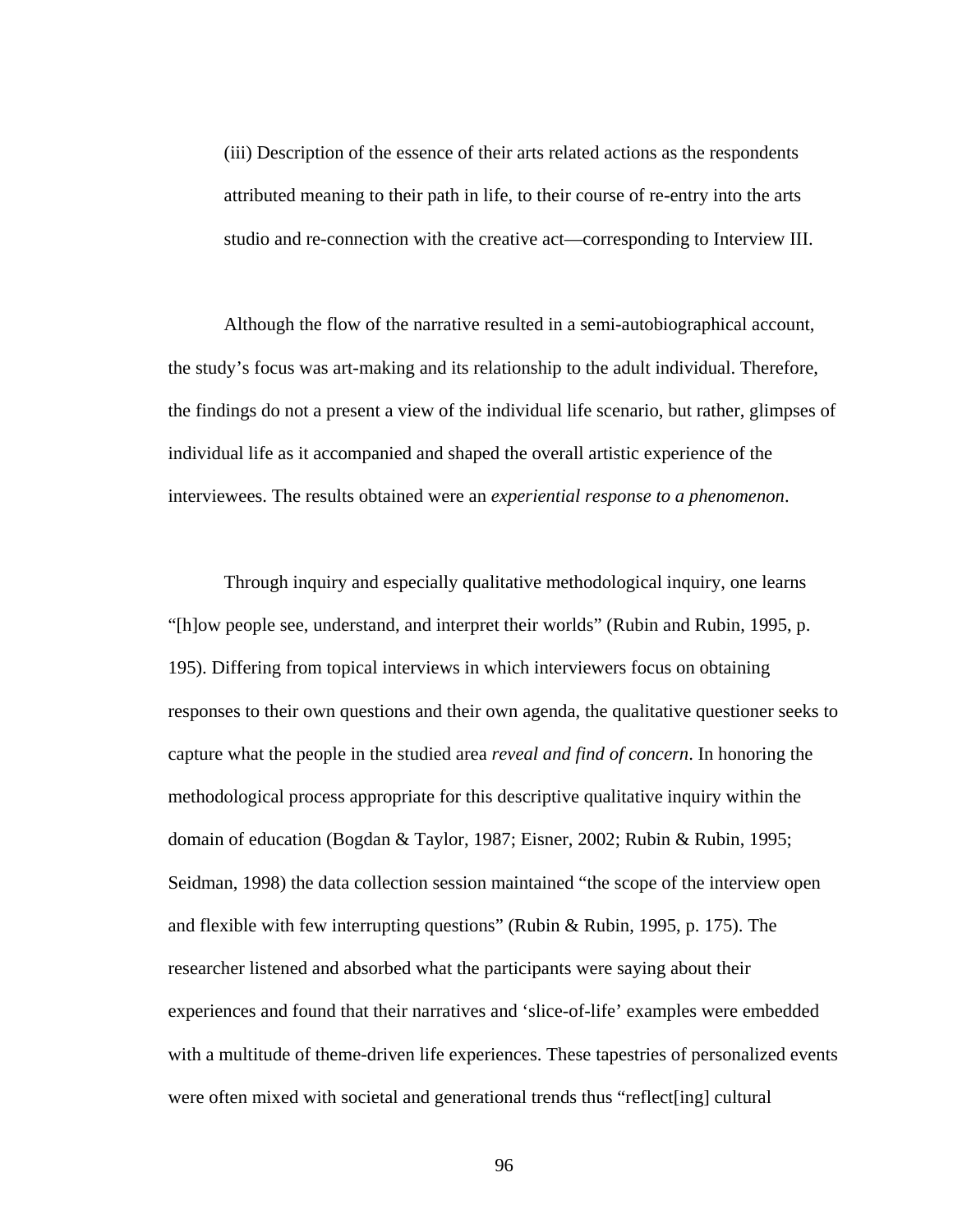discontent or iconic events" (Rubin & Rubin, 1995, p. 195). Later, as the study attempted to make "inferences about underlying themes hidden in examples" (Rubin & Rubin, 1995, p. 195), the researcher, as suggested by Rubin & Rubin (1995) allegorically assumed the guise of a fisherman, by "cast[ing] the net and slowly reel[ing] in the options."

 The idea for the study was supported by a pilot study done in the year 2006. The earlier study demonstrated the uniqueness of the project in that there was little or no information in the literature concerning adult matriculation in the studio arts; the study also revealed the timeliness of the research in that re-matriculation of mid-life adults is in full flower in higher education (Ballantine & Spade, 2004; Cohen, 1998; Edelson & Malone, 1999; Edelson, 2000); and lastly, the pilot study was encouraging since it showed that many non-traditional students were eager to relate their storied paths which had brought them to formally re-matriculate in studio arts. Indeed, as Rosen (1998) suggests, the human animal often has an 'auto-biographical impulse' or need to understand one's own life through narrative (Bruner, 1997, 2003; Johnstone, 2001, as cited in Kerka, 2005). It was therefore, that the pilot study served as a precursor and a stimulus for the present research.

 The data collection process for the present study began in mid-December of 2007 and continued through March 2008. Each individual respondent agreed to and fulfilled the procedural contract of Seidman's (1991) three-part interview series (see Chapter III). Following the tradition of a phenomenological qualitative research, this study focused on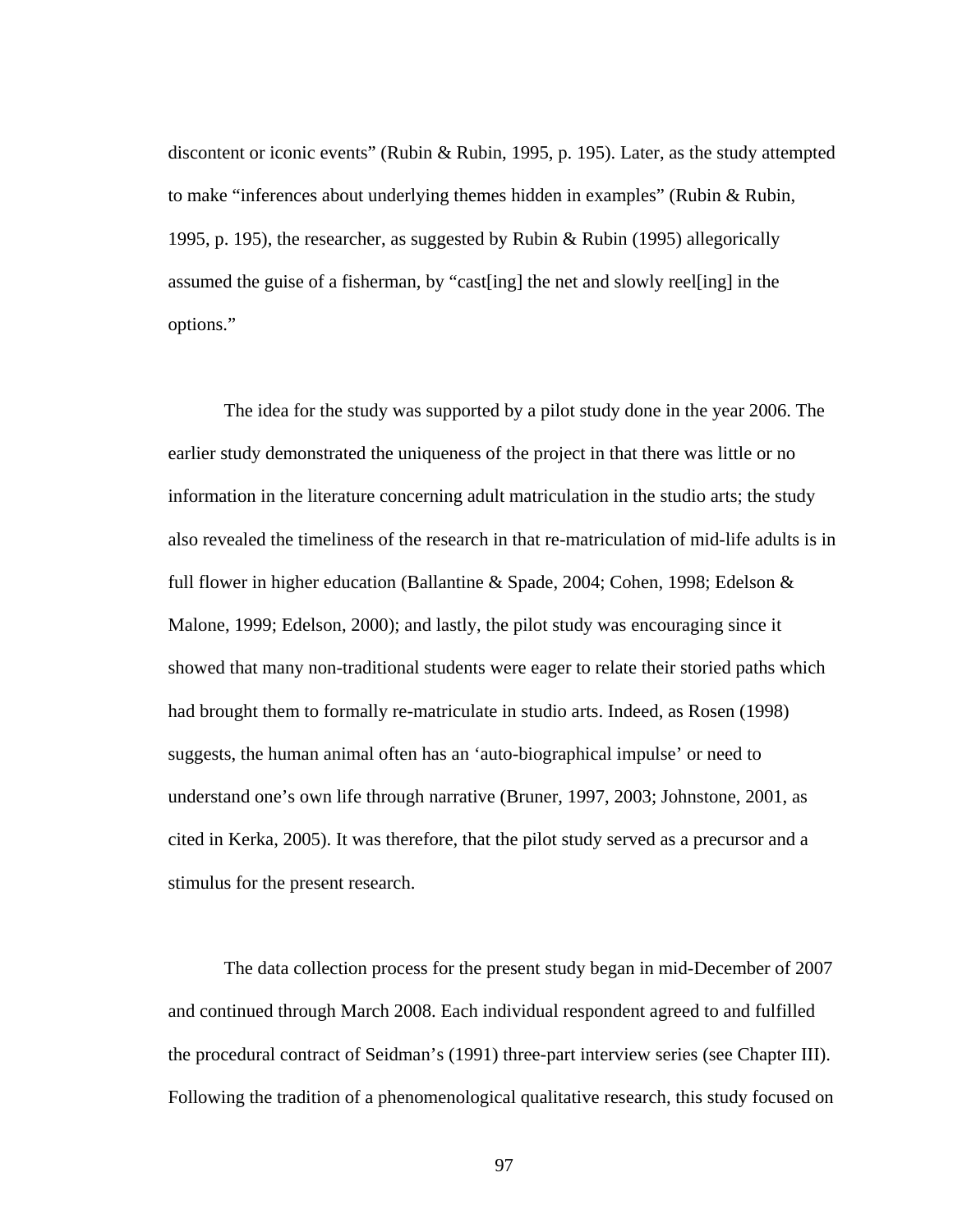older (mid-life) non-traditional re-matriculated students' own accounts of their lived experiences as they engaged the fine arts. The resulting dialogues have provided highly individual storied perceptions. Provided also, were the comments and interpretations as respondents attributed meaning to their behavioral life choices. Therefore, the research was based on the participants' lived experiences but its aim was to shed light on an aspect of the human condition having to do with tapping into the creative core in the adult years, a timeframe traditionally associated with application of skills rather than schooling.

 Six studio mid-life art students had participated in the above-mentioned 2006 pilot study on artistry in aging undertaken by the same researcher. All but one of the 'pilot' group agreed to undergo a second full performance of the three-part interview series. The one pilot study member not participating in the present study was no longer available since professional life had taken him far from the Midwest. Enlisted into the participating group were five other graduate student adults all of whom fit the criteria for inclusion: age 40 or above when re-matriculating in the graduate arts studio (Chapter III, pp. 71).

 The basic interview assumed the form of a series of open ended, one-on-one interviews following the Seidman (1991) guide for the in-depth three-part-interview series from which emerged three interviews, each of approximately 90 minutes. The first interview or Part 1 sought to capture a rich descriptive biographical sketch of the participant relating the path from when he/she first embraced the fine arts in youth, through the traditional scholastic tract, to adulthood; Part II traced the participants'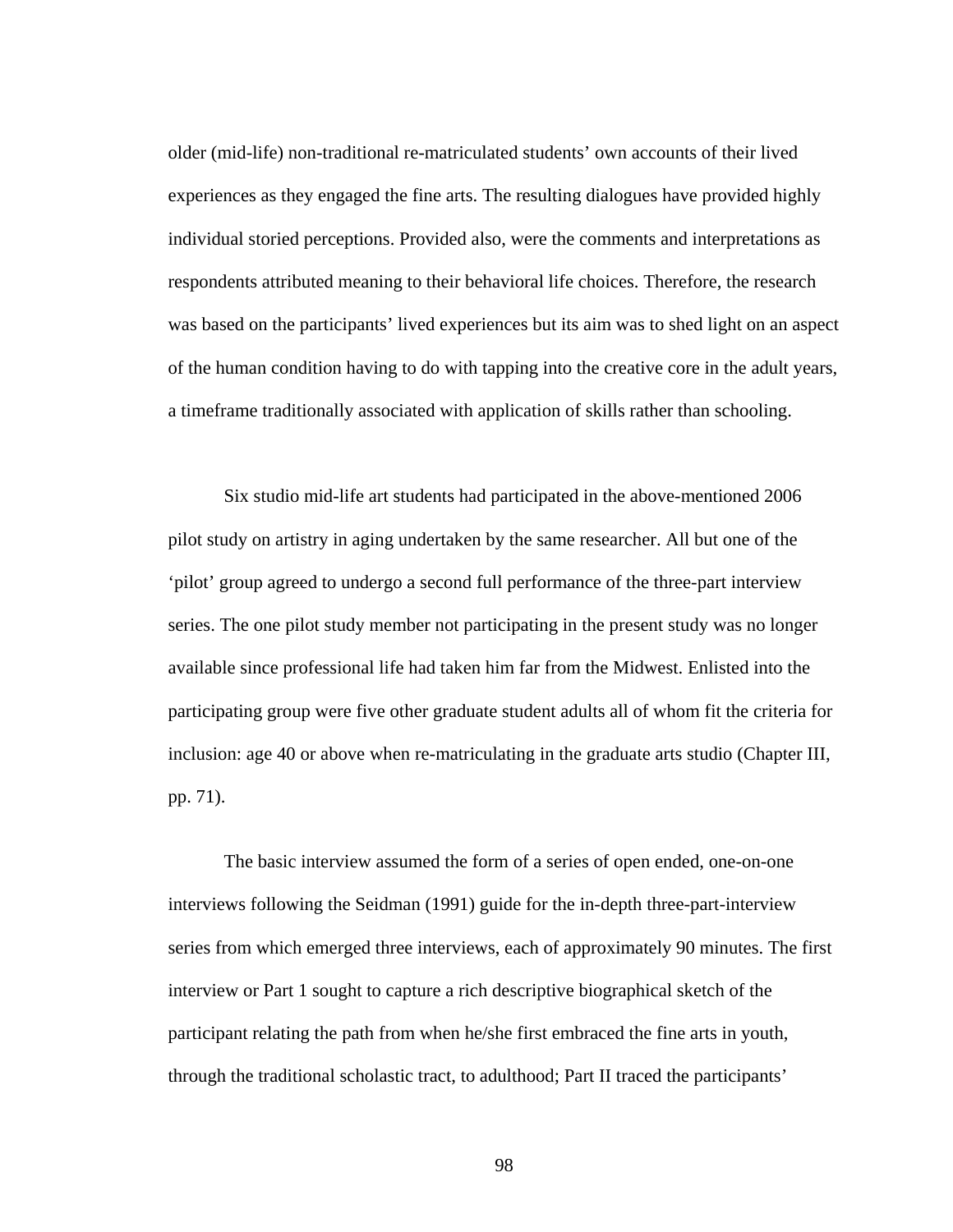relationship with the arts in adulthood and descriptions of their lived experiences as nontraditional re-matriculating graduate students in the Fine Arts; Part III dealt with each participant's attribution of meaning regarding the return to creativity in mid-life and the implicated intersection between creativity and maturity.

Part I: Description of the artistic self in youth

(a) Description of the artistic self in youth: Influences (b) Description of the artistic self in youth: Praise and recognition **Summary** 

During the first interview, participants provided a backdrop for their interest in the arts accompanied by anecdotes of artistic influences and creative stimulus through school, family or social environment, along with how art and art-making had a place in their lives. Thus, the following data collection and analysis had to do with the first phase of life—childhood through to young adulthood—prior to either attending university or entering the job market. The recollections of the participants consistently brought forth the idea of the artistically sensitive child often acknowledged by family, friends, and community. The organization of Part I of the interview excerpts conformed to the themes uncovered through data analysis and were addressed as *Description of the artistic self in youth* with sub themes of (a) Influences; (b) Praise and recognition.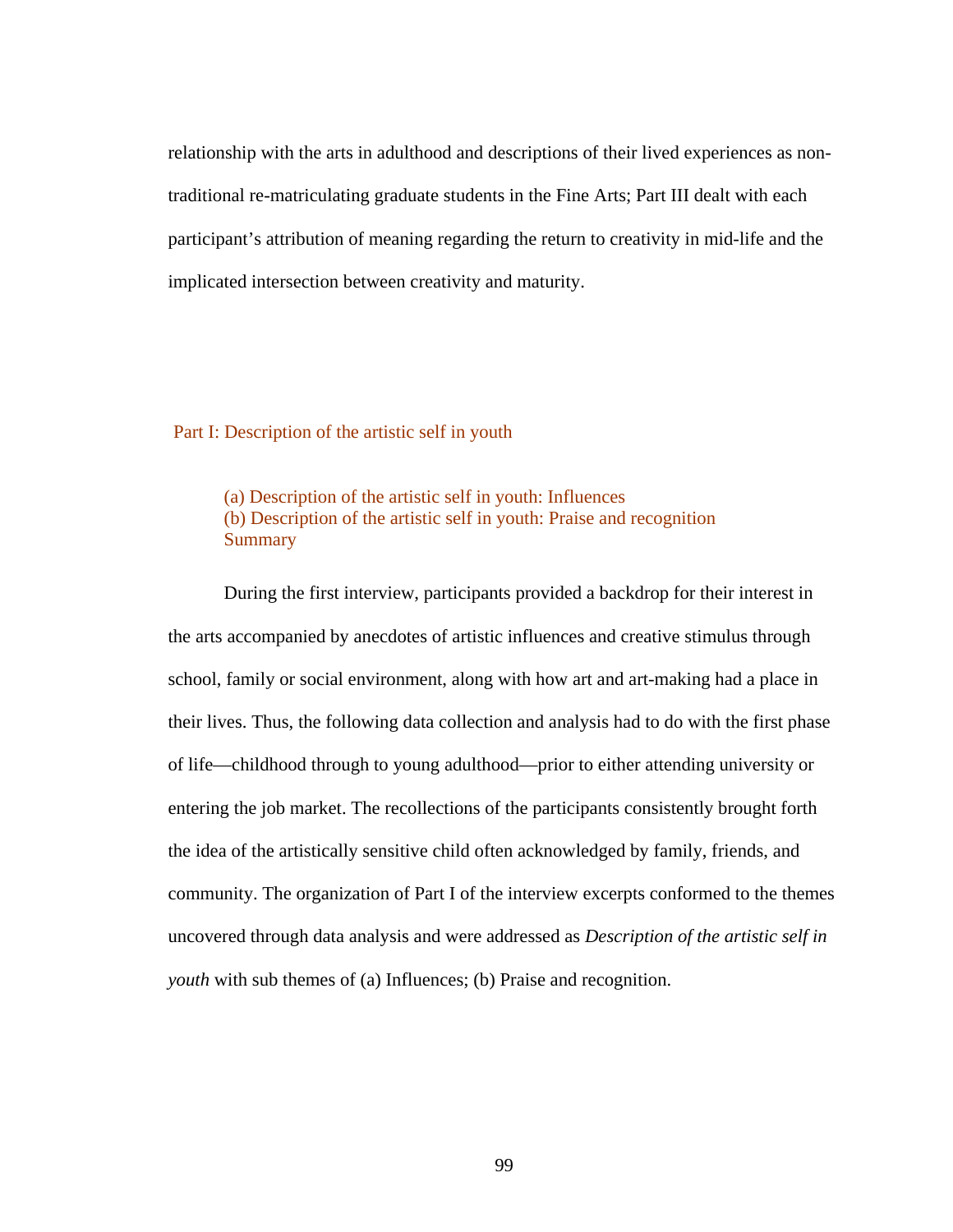(a) Description of the artistic self in youth: Influences that "refin[e] our sensory system and cultivat[e] our imaginative abilities" (Eisner, 2002)

 Life's major influences come in many forms and can impact us at any age. However, it is said that youth is particularly impressionable (Erikson, 1968). Within the family unit or the kinship of friends, opinions and biases are seeded and have their active part in informing taste and sensitivity for many of life's sectors, including the arts. As Eisner (2002) sees it, "the arts have an important role to play in refining our sensory system and cultivating our imaginative abilities" (p. 2). Appreciation of the arts also fosters interaction with our social world and can be seen as guiding the greater public to a larger consciousness (Dewey, 1934; Greene, 1978; Feldman, Csikszentmihalyi, & Gardner, 1994). The participants' art orientations, as related in the childhood narratives, were either reflections of private family views or public and institutional influences.

#### 1. Influences: the aesthetic 'habitus'

 Familial and social contexts leave strong imprintings on the individual in formation. Familiarity with scents, colors, music and aesthetic notions is absorbed and becomes part of that person's familial/social DNA (Bettie, 2003; Winnicott, 1960). This aesthetic DNA influences and generates an aesthetic or artistic inclination and is influential in the development of individual tastes and the creative imagination. It has the aspect of an aesthetic 'habitus'—a socially informed aesthetic disposition, with which one appreciates or deprecates their surroundings.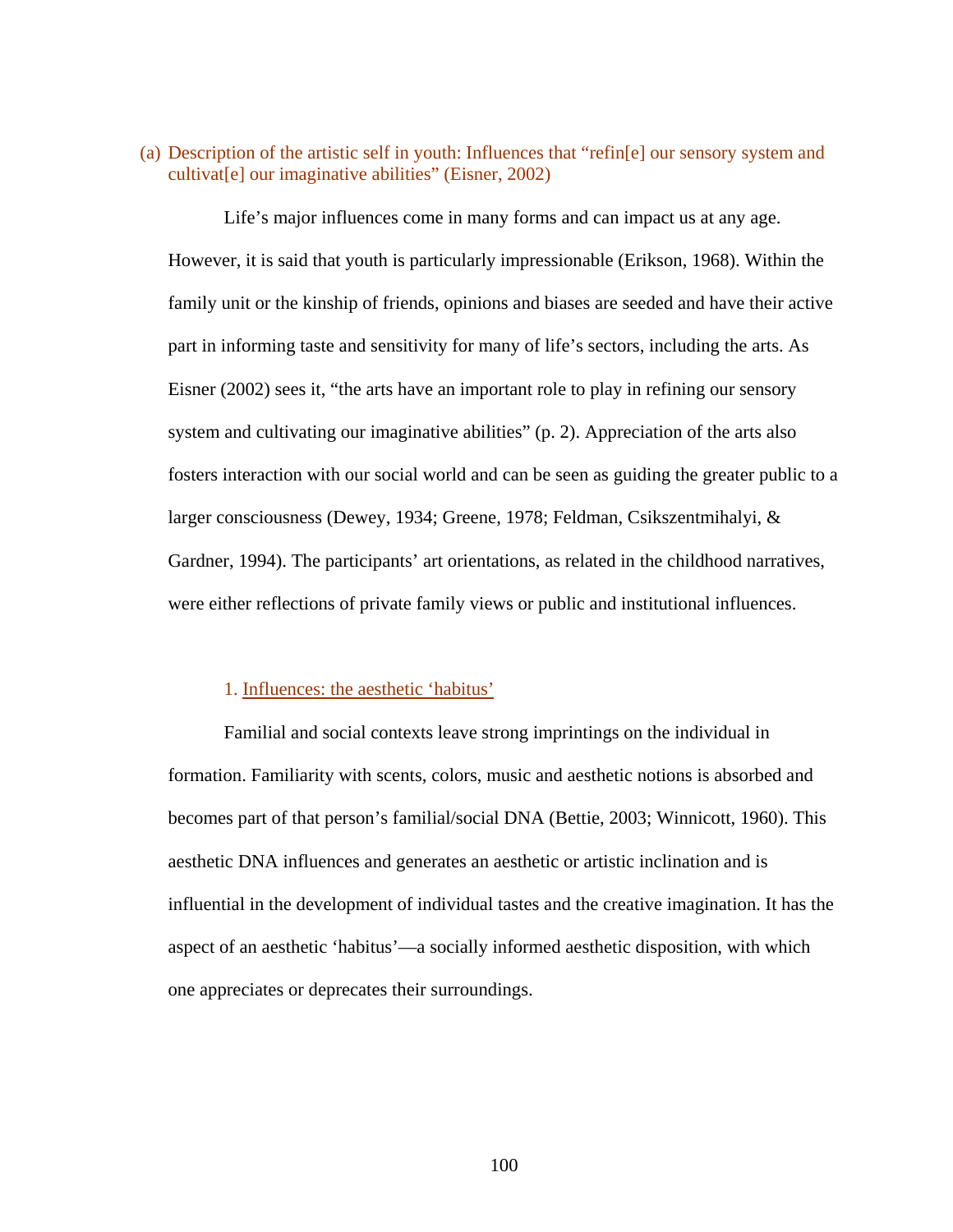Eisner (2002) remarked that sensorial perception is a primary life tool, that humans begin "[e]xperiencing the environment" as newborns and the process "continues" throughout life; it's the very stuff of life" (p. 1). This was the case with participant Ancona, who was raised in an Eastern urban environment and remembered art as being almost a family tradition.

Everyone in the family was or is an artist. My mother painted and loved dragons, anything oriental. My father was an engineer and he painted the family's coat of arms. My brother—he's about 3 and a half years older–yeah, he could really draw.

Participant Livorno remembered the strong influence of her father:

Dad had an appreciation of art, you wouldn't really notice it but he had it. He was an interesting man but he got stuck in the mold of bread winner for the family, authoritarian head of the family….[but] he had a few creative ways of doing this.

Another participant, Forli, shared the following:

I think I had a child's view of art—things had to be pretty—beauty and good taste were important. I had absorbed good taste from my family environment—it wasn't sophisticated but pretty and pleasing.

Participant Imola remembered the artistic imprinting of the family home with its "unusual colors and Frank Lloyd Wright style windows overlooking the back patio. Modern art had always had a place on interior walls". Imola continued as she related an overlapping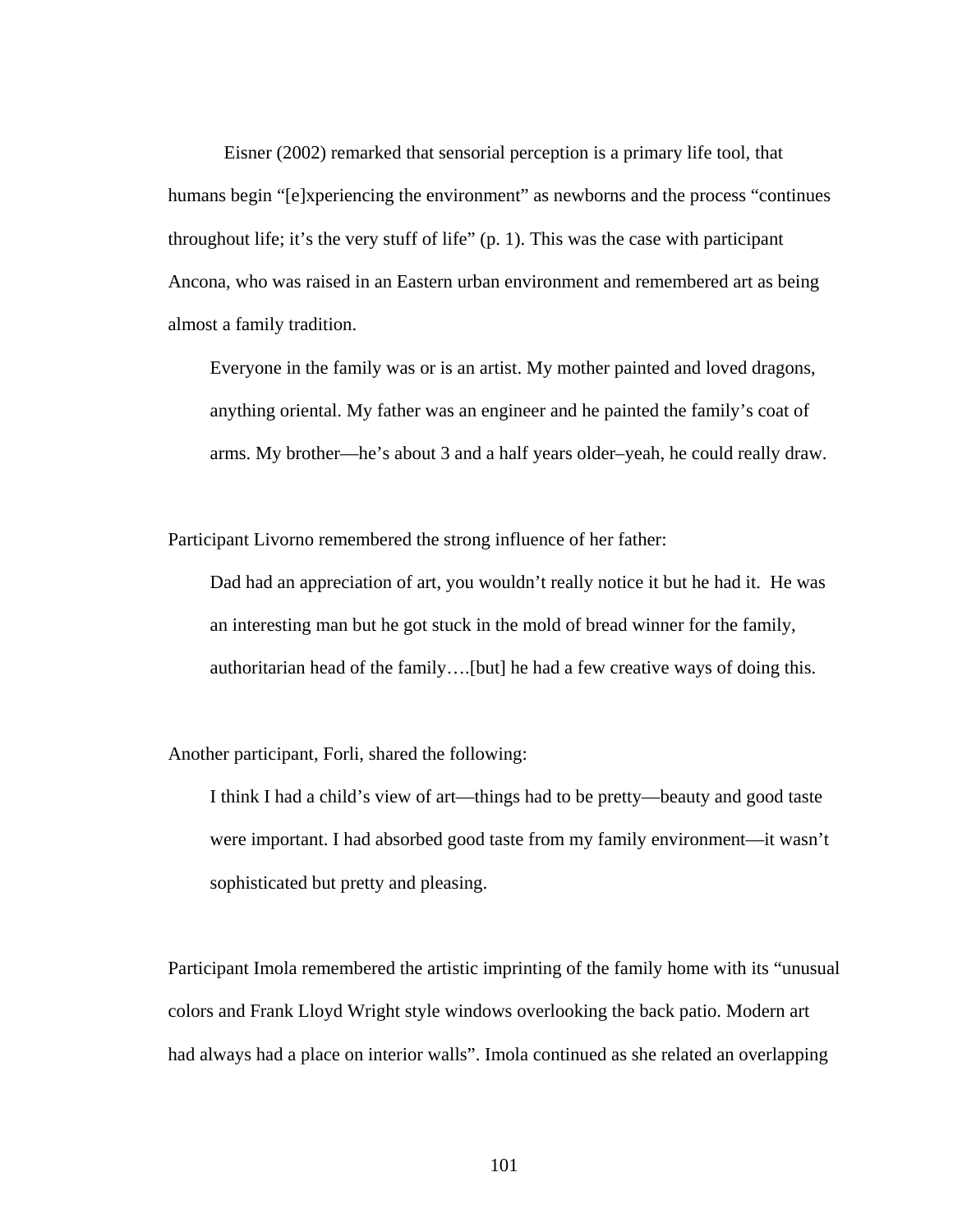of the arts, music, graphic arts, and literature—hints of the photographer/film-maker she was to become.

I suppose the 'hero' was always present in my imagination. I remember listening to Oscar Wilde's The Happy Prince. We had a brilliant recording of it and we would listen again and again….and weep as we read along and looked at the illustrations. There was something magical in the combination of the spoken word, the bird singing, the music, and the beauty of the drawings. I think I always thought about the great poets and artists as our heroes.

# 2. Influences: Art-making as a child

Verona, who returned to school later in life and, eventually, to the field of drawing and sculpture, recalled her father teaching her his craft of constructing houses as she grew up:

My father wanted me to be an architect and always encouraged me [when I'd draw].

Instead, participant Firenze, who actually became an architect, recounted how he enhanced his solitary existence by constructing his own private town:

I did *architectural drawings* of buildings when I was 13-14 and I even did some panels on 4 by 8 ft plywood—it was a model of a town—I made the buildings from cardboard and fashioned them on the wood panels—it was my solitary life and in those slack hours I would work on the model—I did the model for 4 or 5 years—I still have a few of the cardboard buildings. I was systematic as I learned about life– after I build the homes, I built a bank, a library, a fire station, one of each that were needed by a town. I made them from sheets of cardboard left over from the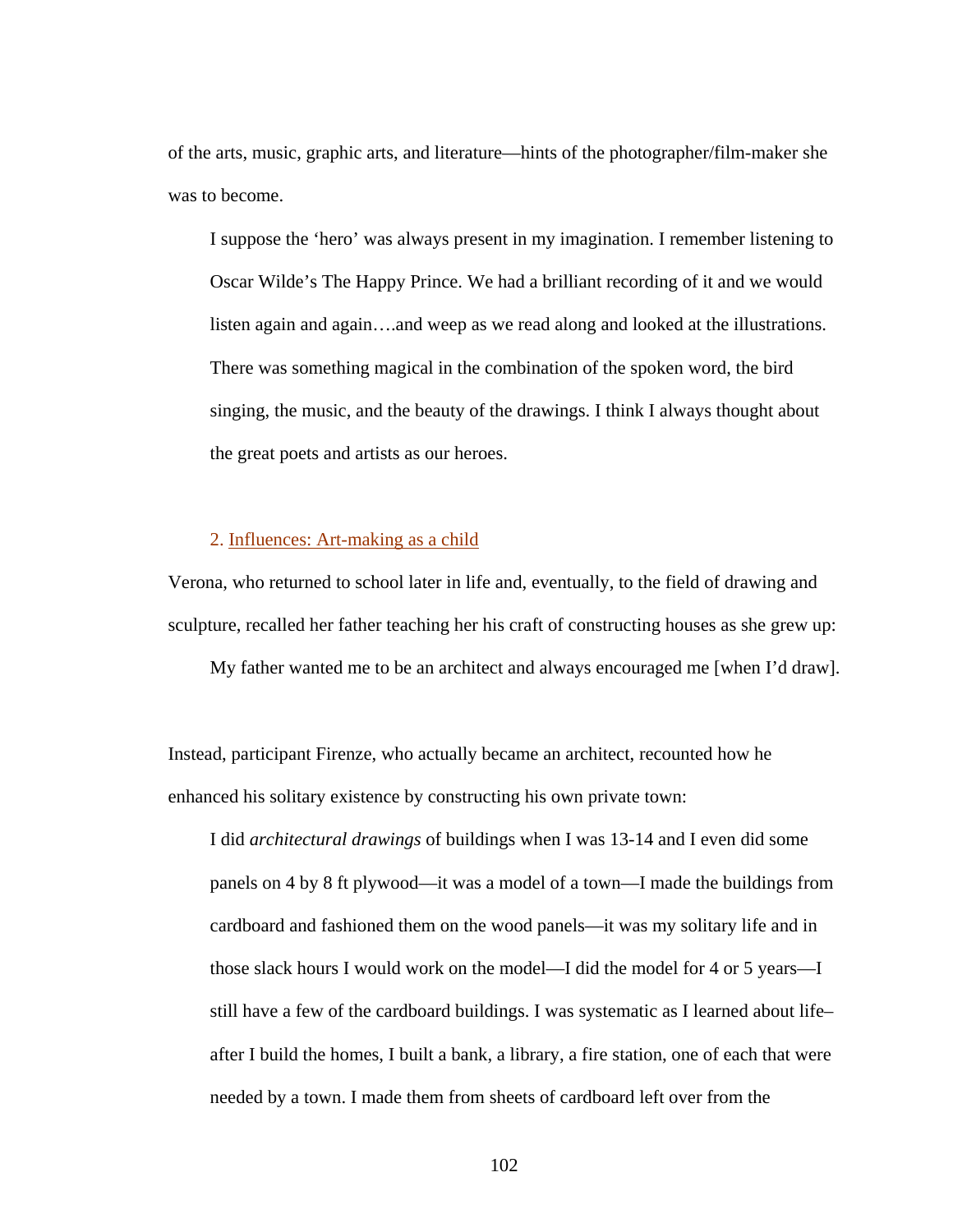cleaners… [laughing at the recollection] It was sort of a continuing at-home art project – I was fairly isolated through my Jr. and High School years, I never fit…. had a hard time.

Participant Forlí recalled the art of sewing among the female members of her family. In her recollection of watching the creative act, in which she associated art to that which is 'magical' and 'transformative', her words seemed to echo Dissanayake's concept of the magic of attention, the magic of making something special: "a universal inherited propensity in human nature to make some objects and activities special" (1988, p. 107). Forlí seemed to have lived a moment akin to this and made it a part of that which influenced her creative nature.

I remember being in awe of my aunt who would make paper dolls for us out of cardboard. She would transform a flat piece of cardboard into a little girl doll with a sweet rosy face. I think she made us cloth dolls as well … again it was magic. I enjoyed the transformation.

Another participant, Como also recalled the art of fabricating, making, sewing—all of which was to become a strong component of her artistry:

I loved to sew, to knit, and to embroider. My grandmother and mother showed us how to embroider—these were the solitary crafts.

Much like Como, participant, Livorno, remembered having learned the thread crafts in the family setting: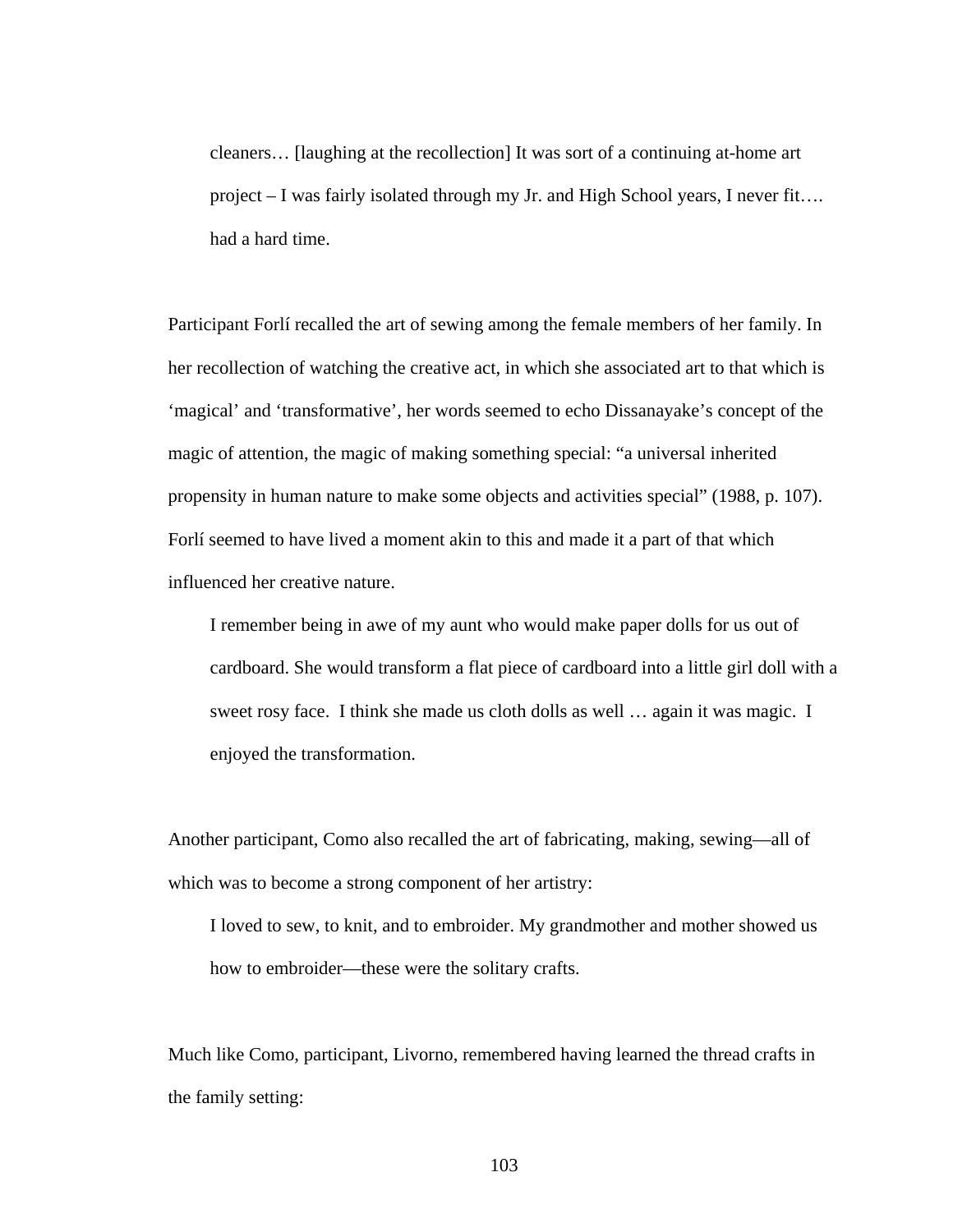When we were small we *all* did needlepoint, crocheting, knitting and embroidery work. We were five kids—I have three brothers and one sister.

### 3. Influences: Artistic lifestyles

Relatives and friends populating the larger family circle, along with other youth in formation, brought with them characteristics, which charmed, enthused, or even disturbed. Their flair was noted and adds to the pool of aesthetic inclinations present in the participants' reservoir of memories. One participant recalled the artistic lifestyle of relatives.

The wealthier side of the family lived in upstate New York—he was a cigarsmoking architect and she was a loom weaver. They were 'art collectors'… wall sculptures and large abstract paintings. Their house was built in a grove of pine trees and was …beautiful. As a child I remembered being aware of their arty European style, it was great, they were great (laughing) he was very short and she was tall with dark hair….the fabrics and their ceramics were beautiful. I remember they had a Bauhaus chair. I really envied my cousins (laughing).

Although participant Forlí recalled liking art-making, she had not really attributed any strength or power to the act, or to the arts as a profession.

I didn't really give the arts much thought until I met Vania in high school….she became my closest friend and her father was an artist, *an acclaimed artist*…very different from the insurance salesmen fathers that the rest of us had…..her father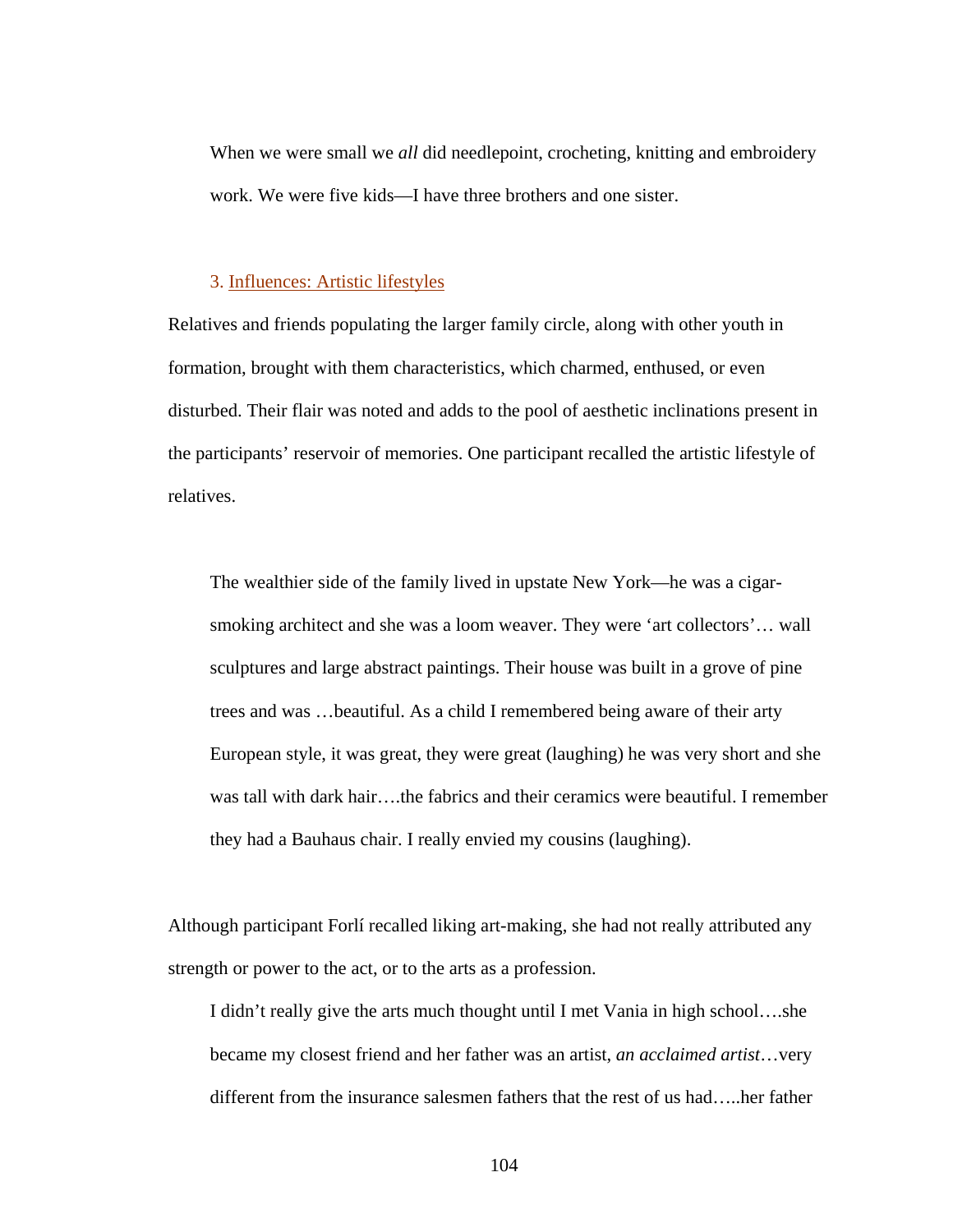lived in a huge studio and I remember once he cooked us this superb Greek meal for lunch and even gave us a sip of wine.

# 4. Influences: Schools and teachers as 'vicars of culture'

 After exposure to the arts, there is that next passage, the creative implementation of the perception, that evolutionary necessity which calls into action man's 'aesthetic imagination' and the need to 'make special', which is, according to Dissanayake, a "human proclivity" (p. 227) for the "transposition of [life's] ordinary elements" into an expression of specialness" (1988, p. 102). Schools have long been important in providing both exposure to and exploration of the many art forms.

 Eisner (2002) correlates what the child perceives with individual interpretation, and states that "perception is, in the end, a cognitive event. What we see is not simply a function of what we take from the world, but what we make of it" (p. xii). Schools and teachers, who are, according to Bruner, like 'vicars' of culture (Ossofsky, 2001), must provide a multiplicity of portals to abilities with which the student can perceive and interpret the world. One such ability is certainly that of seeing, of visually breathing in the informative information of life. The role of the school with respect to fostering interest in the arts has long interested educators and policy makers alike.

Participant Como recollected how her city's school system uniquely favored the arts: It was an *artistic city*, very supportive of the arts. There was a lot of money, oil money, and the city wanted that generation of baby boomers to be exposed to the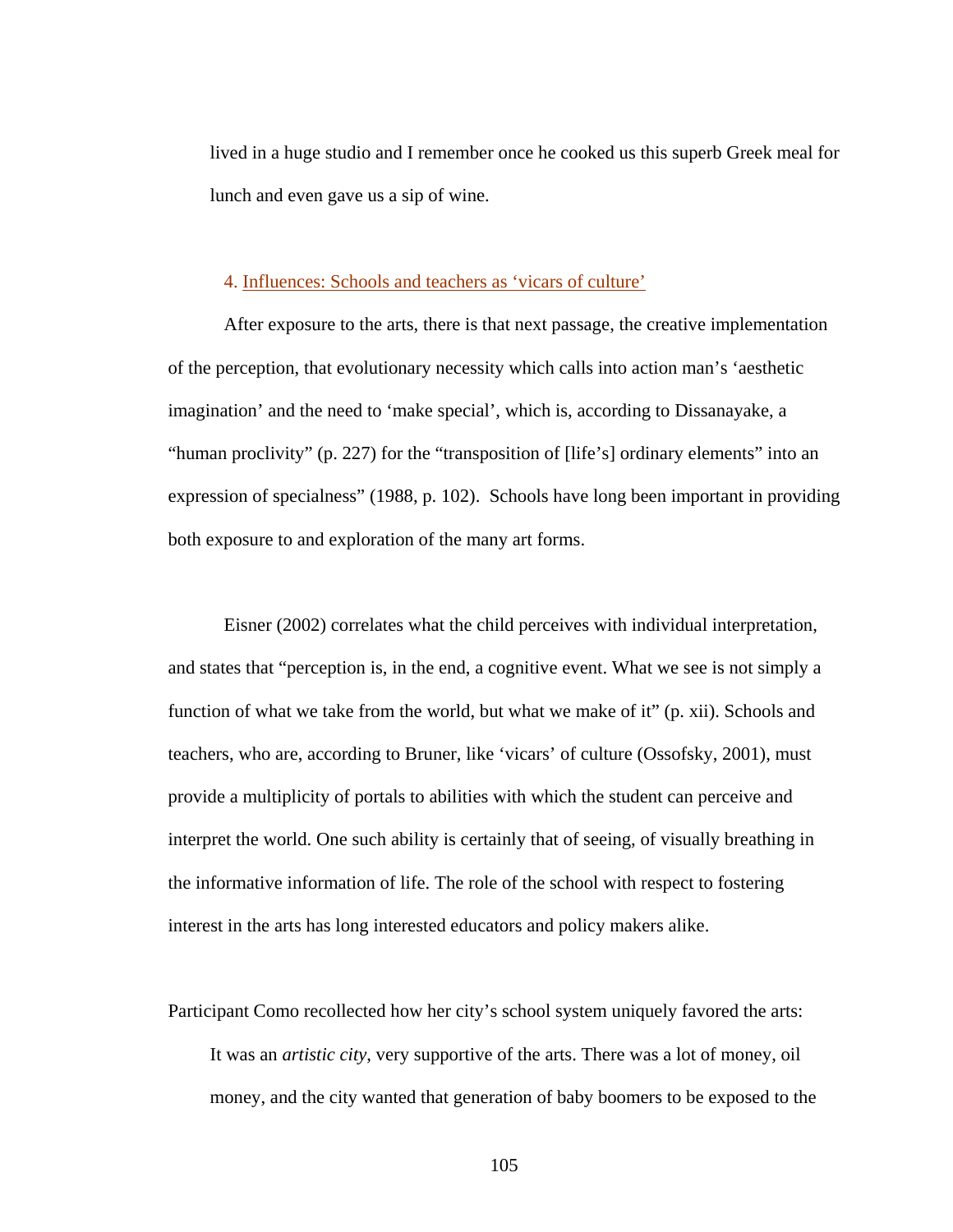arts. It was a great experience and we were instilled with a love for the arts, civically and culturally. It was part of a school program and I would go home and it was I, as a child, who asked to be taken to the museums, to the concerts, etc. My family would accommodate me [and the school program]. I saw some of the best conductors and the most beautiful museums…we'd go on field trips and then chamber orchestras would come to the school and give previews for concerts that we would then attend—it was wonderful!

Whereas, participant Genova recalled:

I went to a strict and highly demanding elementary and middle parochial school more demanding than the public schools at that time. There weren't formal classes in art but they did have music classes because they had a large choir.

Again, in favor of school's intervention with respect to a student's artistic inclination, participant Empoli related the role school instruction played in how *he* as a young teen began to consider art important:

My biggest brush with art was in High School in *Mrs. Johnson*'s class. She taught art and I liked art ok but I skipped school a lot. She caught a group of us fibbing one day about where we were and so she chained (figuratively) us to the workbench as atonement for our wandering ways. *It was at that wood sculpture workbench that I discovered how much I liked it [art]*.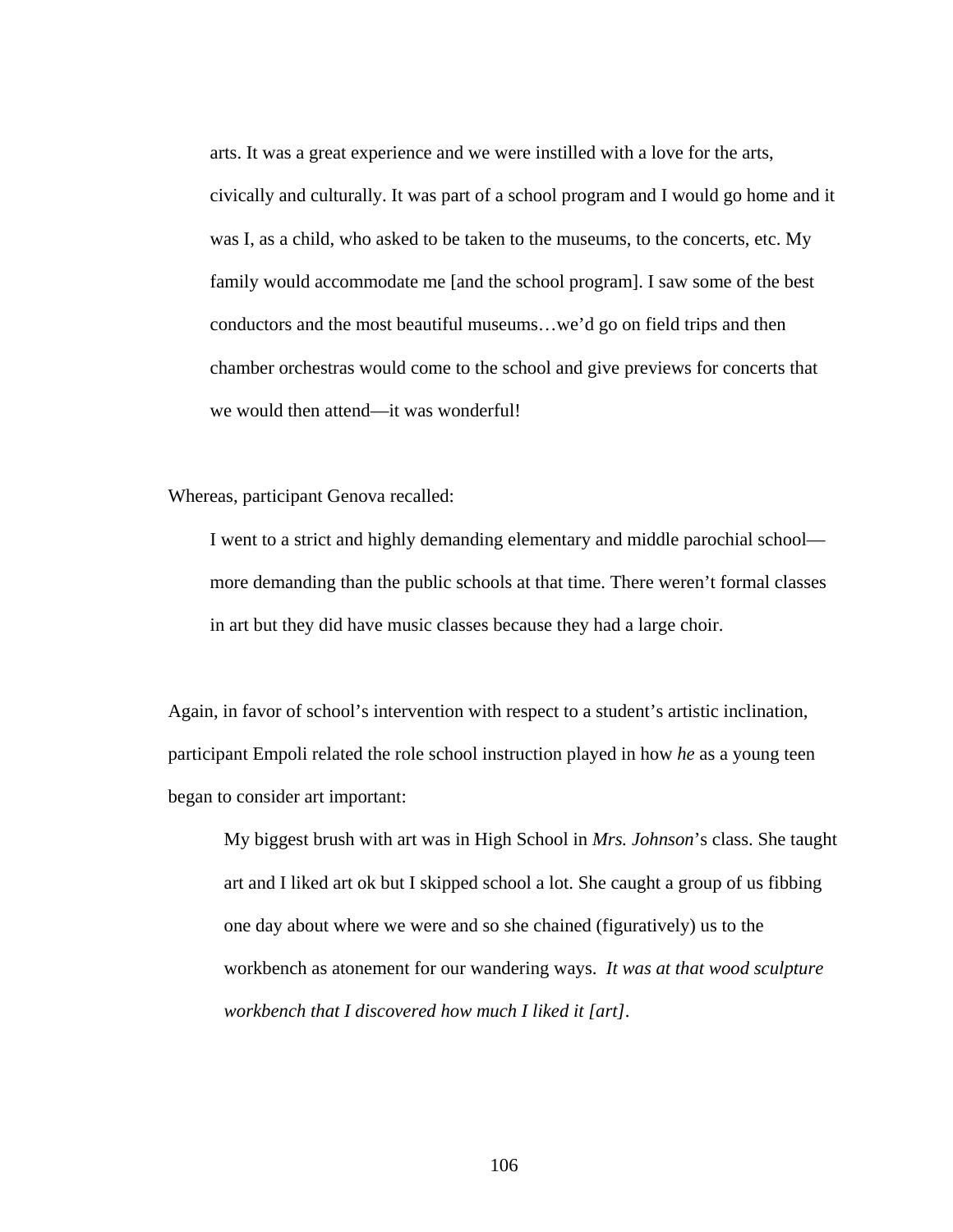#### 5. Influences: Exposure and exploration of arts possibilities

Humans develop aesthetic notions and taste by exploring the creative self; exposure to art, as well as, looking at art and making art are means of exploring the "contours of our emotional selves" (Eisner, 2002, p. 11). One participant recalled her first encounter with Van Gogh in catechism class: "…putting together the 'nativity scene' at church…the little figurines, the hay and the cows, and the starry night backdrop—the [church] teacher had us use Van Gogh's starry night in the scene and talked to us about art and…possibilities".

Both recollections by Ancona and Firenze further confirmed this:

It [the *Opera house*] was beautiful and the ceiling was painted as well as the scenes in the halls. I knew art was important. My *parents* would point these things out to me.

When I was in 4<sup>th</sup> grade my Father took me to see a *Van Gogh exhibit* in St Louis, it was a big deal, waited in line for an hour for the tickets. Usually it was my mother who was responsible for the *museum visits* – also for the taste in the home—with very little she kept up a stylish home with propriety.

Yet another participant, Imola, recalled how oftentimes what seems a window of opportunity could actually become a closure.

 A friend of the family was a landscape painter so that I was given landscape painting lessons with oil paints on canvas. I had never done oil painting before.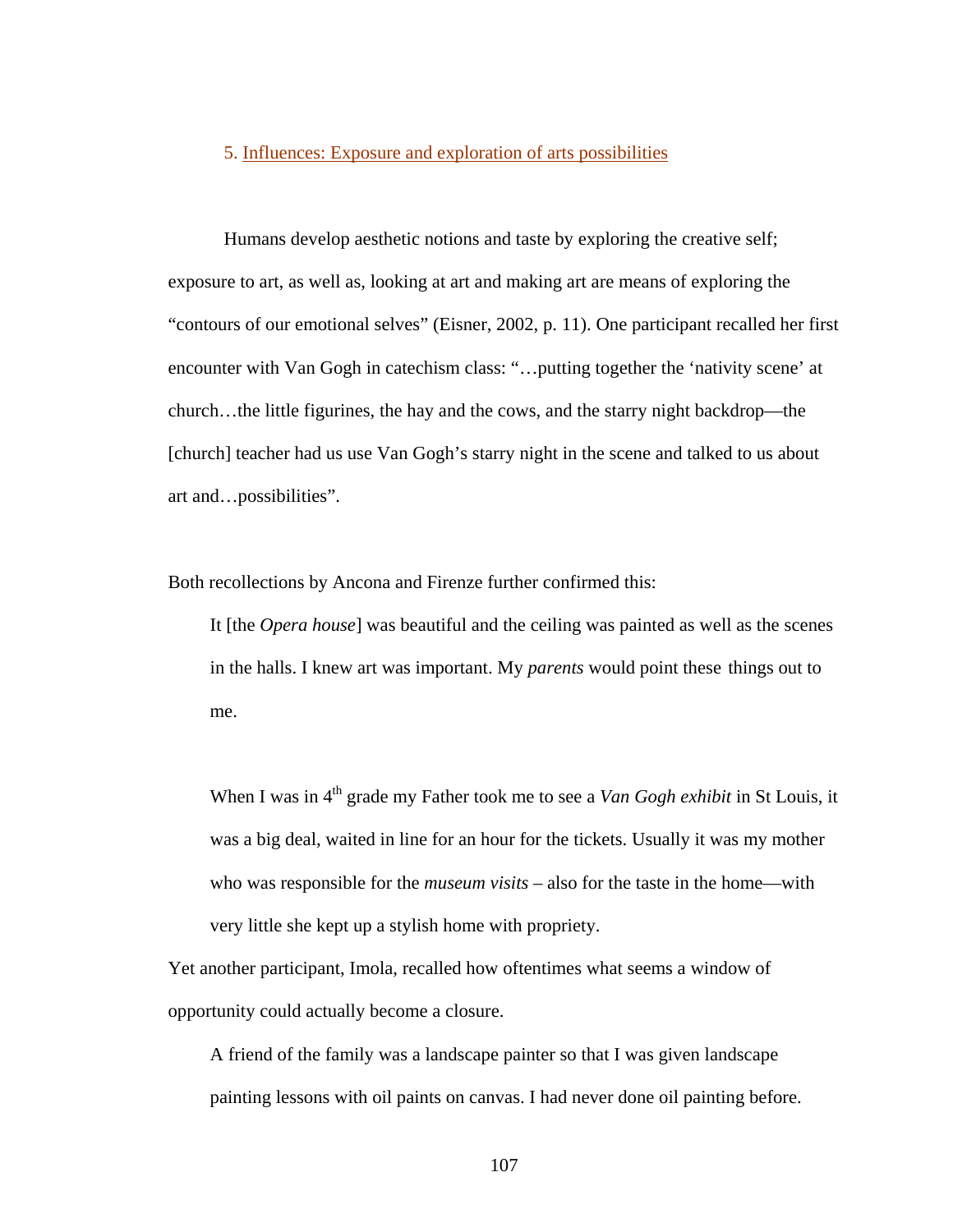There were several kids and we hiked off into the mountains like Cezanne—it should've been fun, but I guess I didn't enjoy it much because….I've always thought landscape painting tedious.

Still other participants remembered being influenced, not only by schools, museums and theatres, but also by books, photography, newspapers, and magazine images. As Ancona, an illustrator recalled:

When I was young I remember staying up all night with Jane Eyre. I was in  $6<sup>th</sup>$ grade. To read is to imagine and to illustrate in your head (An).

When I was in  $2<sup>nd</sup>$  grade I would copy *cartoon figures* and then color the drawings and… they were pretty good for a kid (Em).

My aunt and uncle's *Polaroid* camera was pulled out at all the family events. It was like watching magic—a magical chemical process (Im).

In  $2<sup>nd</sup>$  grade I was always drawing houses and room plans – sort of interior design drawings that came from my mother's *home and garden magazines*—shelter magazines. Later when I got a bit older I became a secret artist (Fi).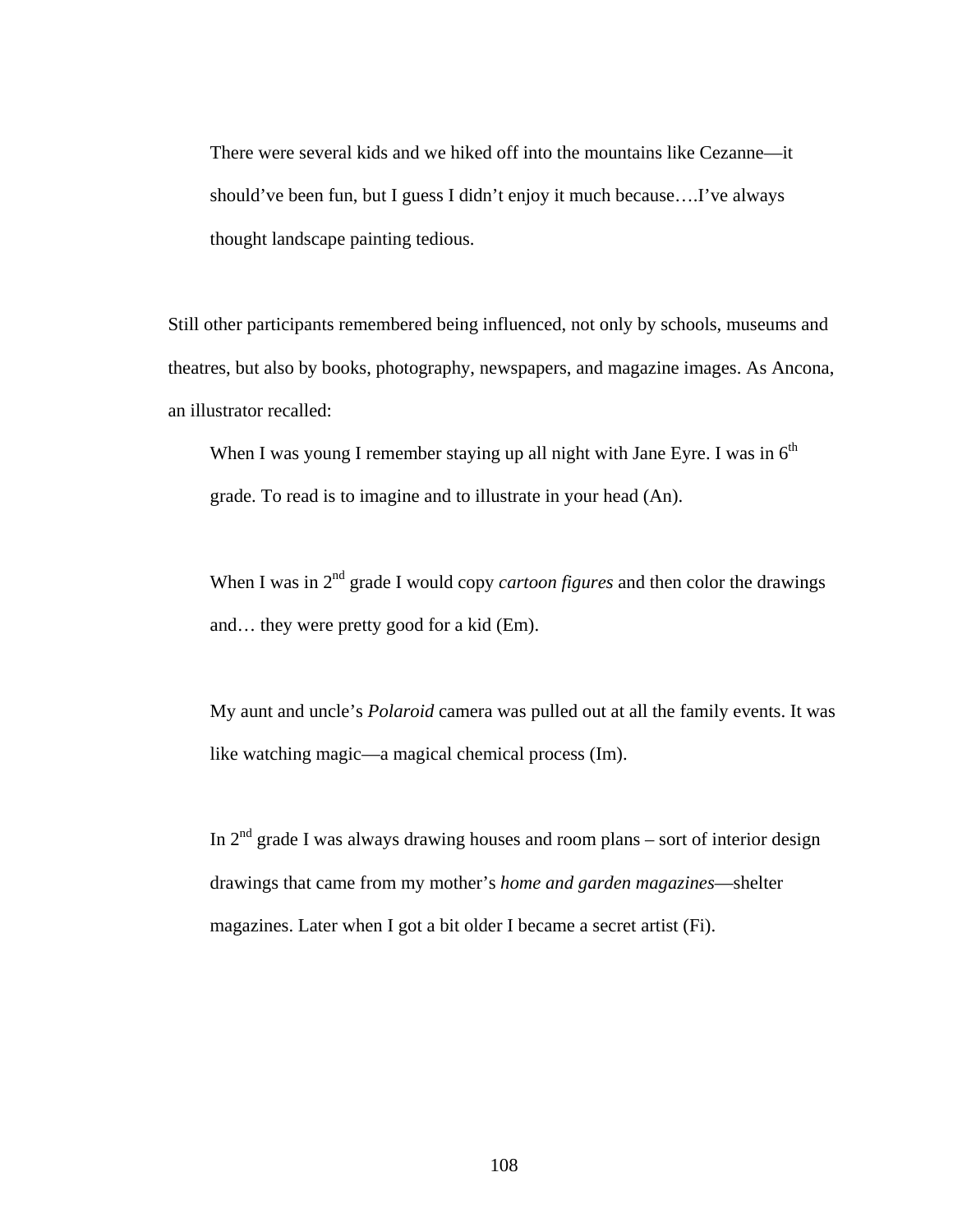# Summary of sub theme: Influences active in the crafting of the private and public artistic self in youth

 With respect to the inner or private self, including our artistic inclinations, the basis for our taste is generally established in the family and/or cultural settings of youth; as children, a familiarity with scents, colors, music and aesthetic notions is absorbed and becomes part of that social DNA (Bettie, 2003). This later spills over into our outer or public self where the traditional parameters are defined in terms of the social milieu in which one resides. Therefore, often our sense of taste, our 'core' aesthetic sense and creative imagination is linked to our 'habitus'…that unconsciously enacted, socially learned disposition toward one's surroundings (Bruner on Bourdieu, 1997). And here, the theories of Dissanayake (1988) and Bruner (1983, 1997, 2003) seem to meet, as the inner self meets the outer self, the private self joins the public self in youth: with Bruner's inner core responding to the primal urge of Dissanayake's "homo aestheticus' to make something special, seen as that "specific artistic behavior when the child shapes or embellishes some material of his everyday life with the intention of making it special so that it will be responded to by others for its aesthetic quality" (Dissanayake, 1992, p 148). This artistic urge carrying aesthetic information from the home and community, translates into creativity and leaves an imprint on the individual. This seemed the case with participant Verona as she recalled having assigned special meaning to her desire to please her mother through crafting a personalized art gift. The caring and tenderness of the act was seen in her adapting her idea to the family tradition of building as a way of making.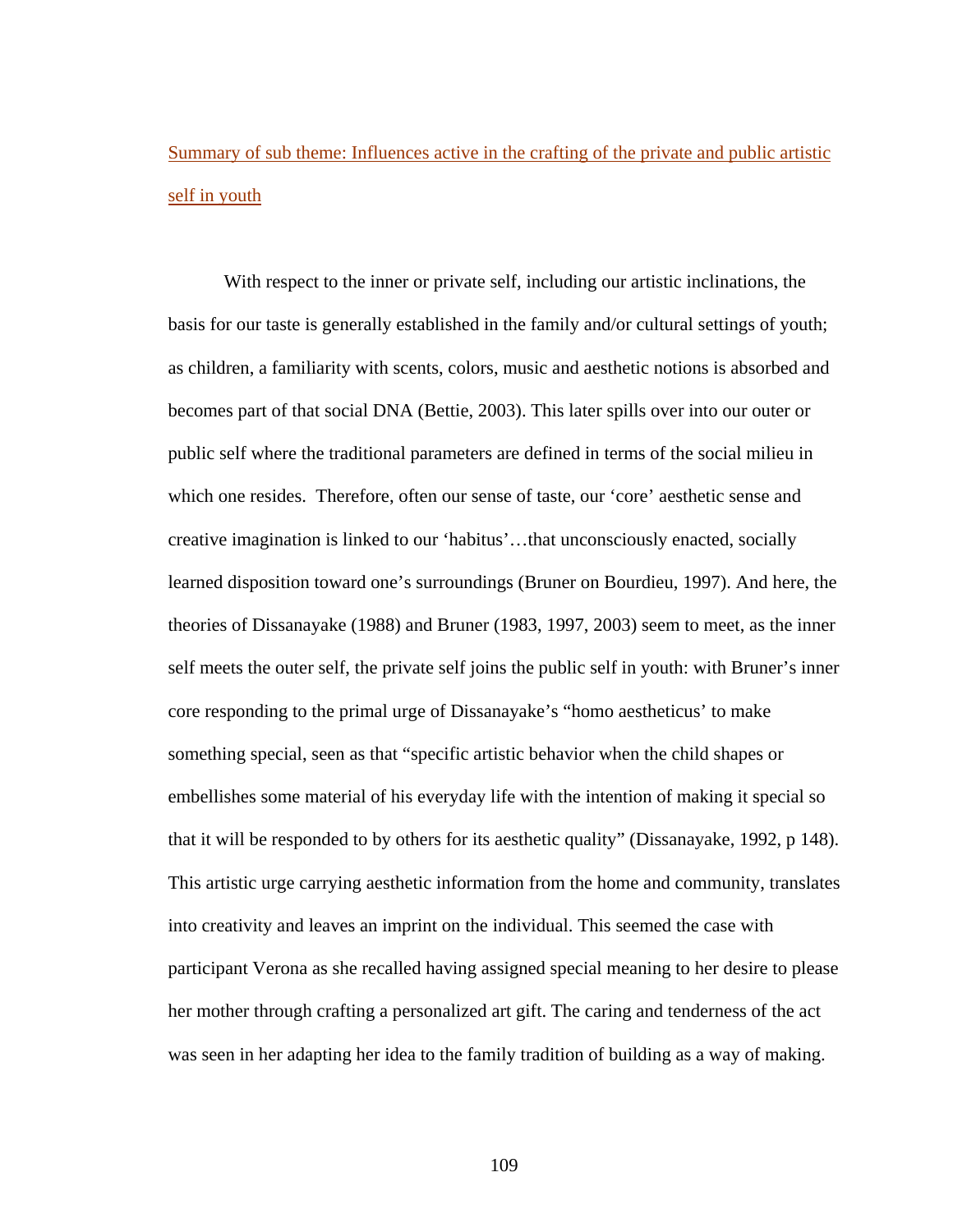My mother used to sew and had boxes of buttons and scraps of material, etc. I remember for Valentine's Day I made her a corsage. I *built* a heart out of cardboard and embroidered words all over it, and then I padded it with tinfoil and stuff. I glued everything into a sort of sculptural gift card…I was about 10 or 11. I was the only one of the girls to take a liking to art … to being creative.

# (b) Description of the artistic self in youth: Praise and recognition as a means of confirming and celebrating artistic identity indicators in youth

 Paramount to having included the defining tool of art in one's life seemed to have been a certain degree of exposure to the arts along with encouragement during early experiments with drawing, painting, and/or varied art-making tasks. The settings were those of youth: pre-school, elementary school, middle school, high school and/or family environment.

#### 1. Acquisition of identity awareness in youth

Identity is gained and eventually defined through awareness of the self. In youth, just being considered in the family and having that sense of belonging is important and lends stature to the budding self (Erikson, 1968; Maslow, 1943, 1971, Winnicott, 1960). In childhood, indicators of identity accompany our growth and are confirmed or dismissed as one's character traits evolve. When a child's identity is linked to a competence or an ability, this can become an indicator of the self that distinguishes us from others (Bruner & Kalmar, 1998; Natsoulas, 1998), and a primary identity factor within the internal landscape of the person, remaining memorable throughout life (Erikson, 1968; Polacco-Williams, 2007; Winnicott, 1960).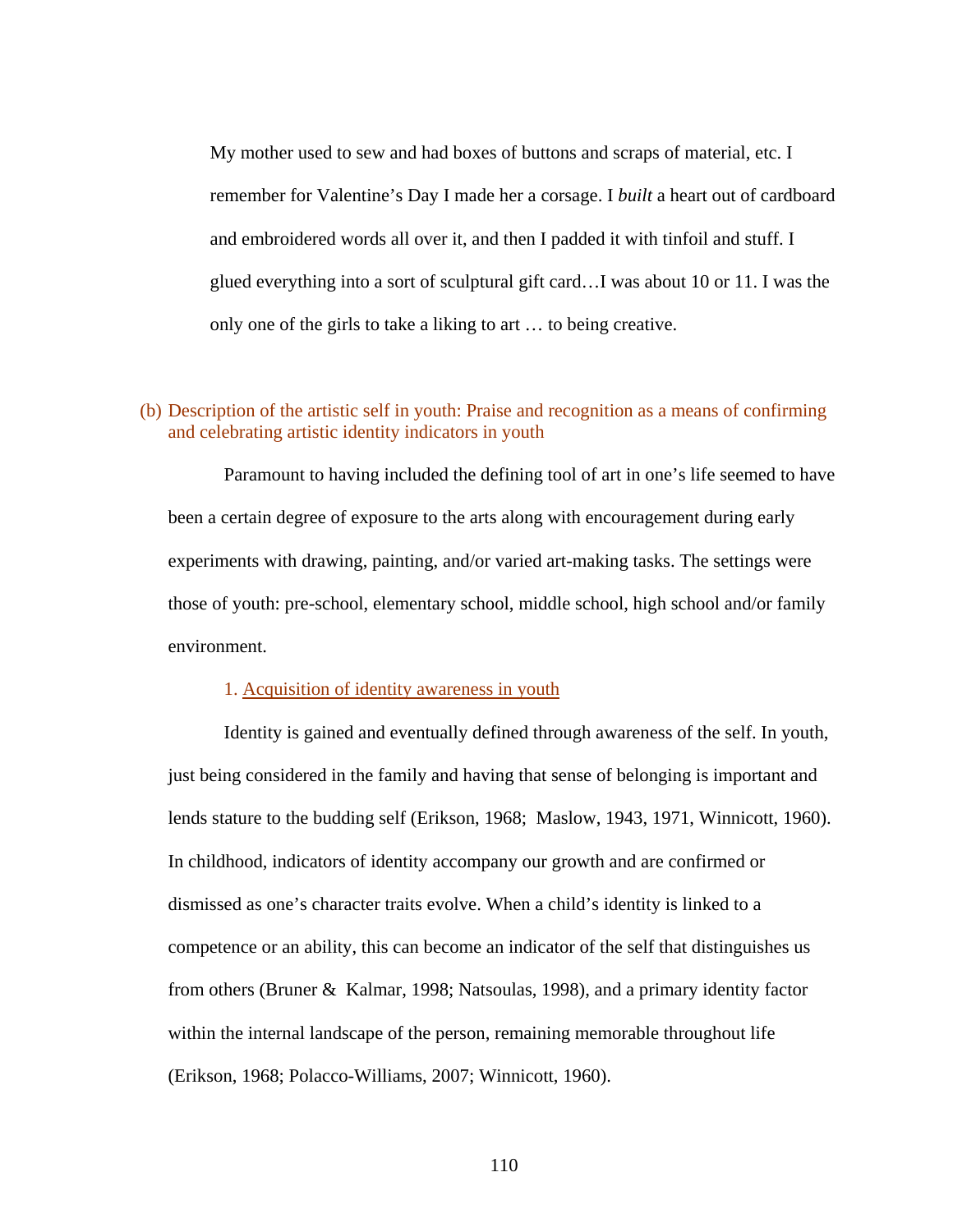The following excerpts, which emerged from the individual dialogues, suggested the thematic domains for a categorical interpretation of the narrative slices. The emergent themes were many, praise and recognition in the family, praise and recognition in school and community, competition with siblings and then in school contexts, and isolation in youth. These many themes were reduced to praise and recognition, which easily encompassed the first four sub-themes dealing with private and public recognition along with competition for praise and recognition; they all had to do with the construction of an artistic self in childhood. The individual passages are accompanied by points of reference and contextual information lending uniqueness and situation to each artist's lived experience. Engaging here are the surprisingly detailed recollections of some of the early artistic moments.

#### 2. Self-perception as an artistically gifted youth

Some of the participants recounted how their individualism was embraced and intertwined with the idea of a child with a particular ability, a child or adolescent with artistic talent. Participant Ancona noted:

Well, there was a bit of a hub-bub when it was discovered that I had skipped an artistic developmental phase. I never did the expected stick figures but went from *scribbling* straight to *form*. Somehow *I knew I had succeeded in something*.

Firenze talked with ease about his penchant for arts and recognition of his youthful talent.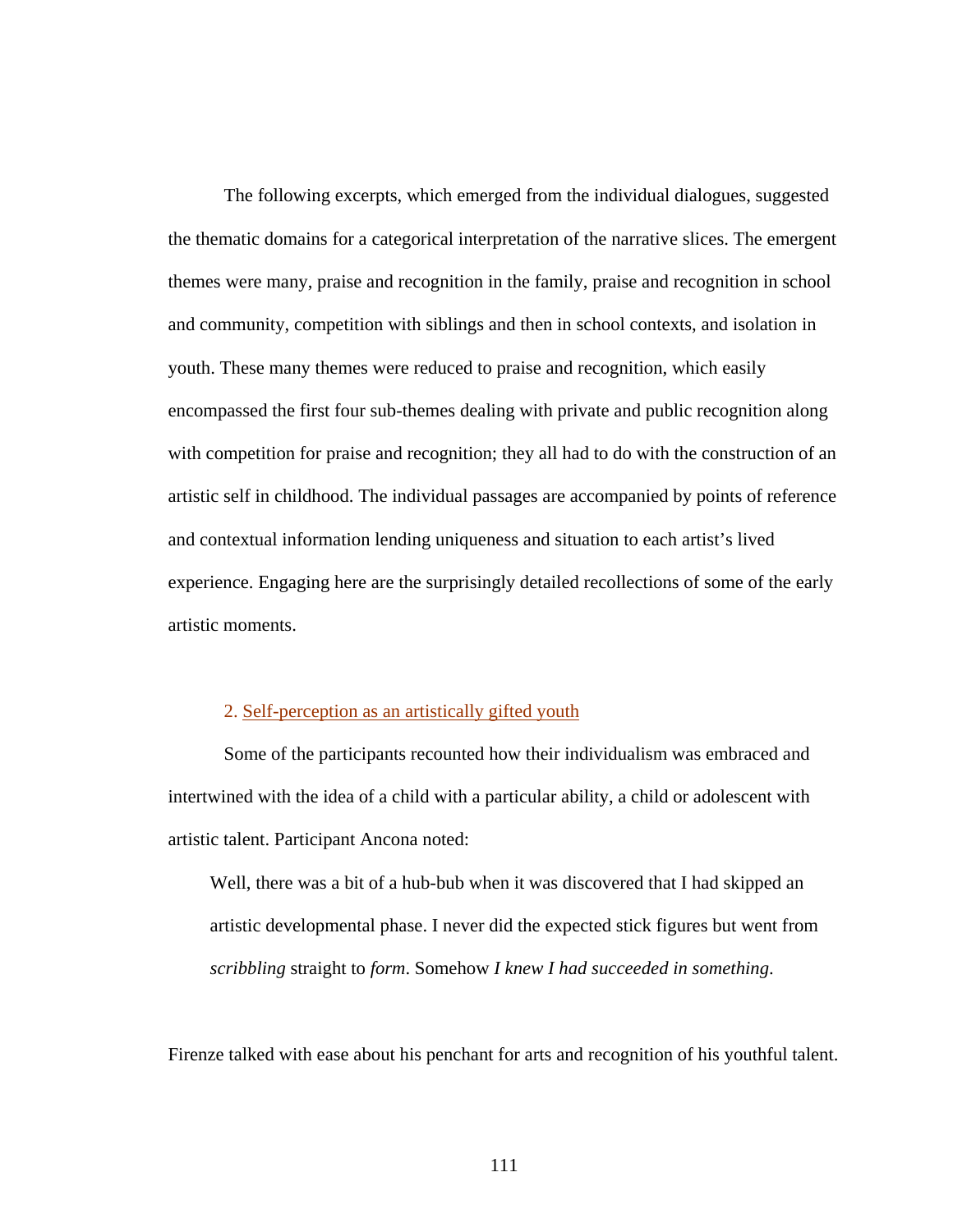Yeah, I think people liked and appreciated my drawings and colorings—*all through elementary and junior high there were 2 or 3 kids out of 30 who excelled in art and I was one of those*.

Participant Genova had always been interested in art, but silently so.

I received praise in elementary school. You know…. lively doodles, little designs but I went to a strict parochial school where art was not considered a real subject of study. In fact, art wasn't treated seriously in my family or at my school but *in my head I wanted to be the best artist and be recognized as such*. I am not sure why I felt as I did [but] *I didn't want to be the best speller*.

Participant Livorno brought up recollections of who she was as a child:

I remember coloring as a kid. I was just an intense little kid. *I loved colors* and I would color within the marked lines. Yeah, I filled in those blank outlined areas, and I remember I would really fill them in [her voice here has an amused tone] with rich, saturated, heavy colors. *I can still remember the seriousness of my marking*.

Continuing, Livorno, seemed to have gleaned where her strengths and talents were and as a child she remembered recognizing her abilities:

I wanted to be a ballerina but I saw the others had a natural grace and had fluid movements. I knew I did not have *that* talent (Li).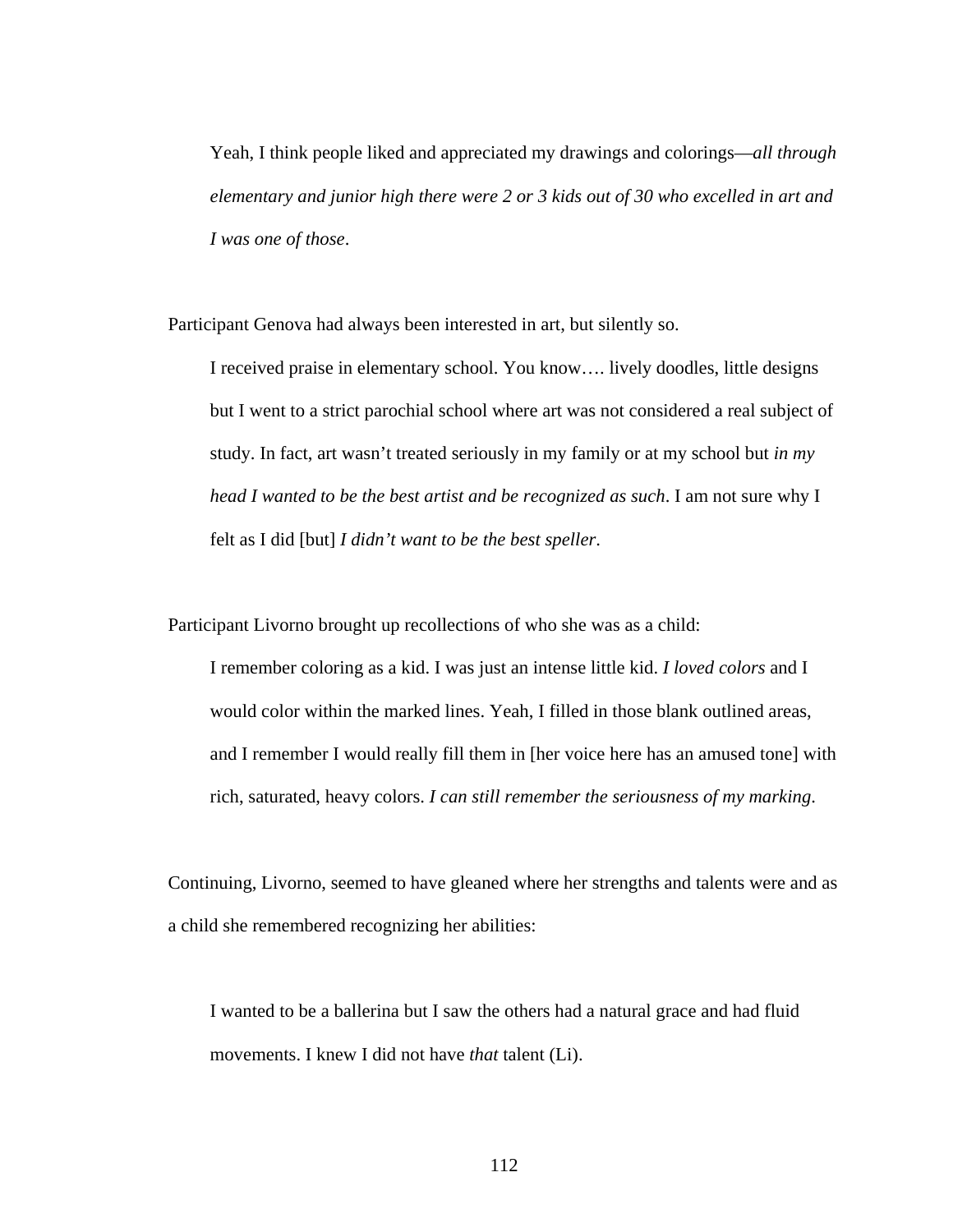Imola recalled her love for horses and how she felt capable after a family friend helped her express this instinctive choice through art:

I sawed a horse head out of wood and for me it was beautiful…I had a collection of horse statues but this was *something made by me*…I felt proud and I remember feeling capable and actually, through life, I have never doubted my abilities—other things, yes, but never my abilities.

Forlí remarked that she was a good student. School was easy for her and so was art. I always did well in art and I was encouraged. *I knew I could draw well*.

Similar words came from participant Aquila who remembered:

I was one of the kids who could paint and draw pretty things.

# 3. Collaboration with the elements: Enjoyment and happy fearless exploration

 Many participants recalled the sheer pleasure of art-making: the materials, the physical involvement, the community. Developmental psychologist Donald Winnicott (1960) prescribes to the belief that only the true self can be creative and that it is the true or authentic self that is capable of enjoyment and happy fearless exploration. This seemed the case with participant Empoli, who seemed to have an early penchant for exploratory fun as recollected in several instances, which gave imagery and life to this type of basic love and collaboration between the youthful self and art's expressive opportunities: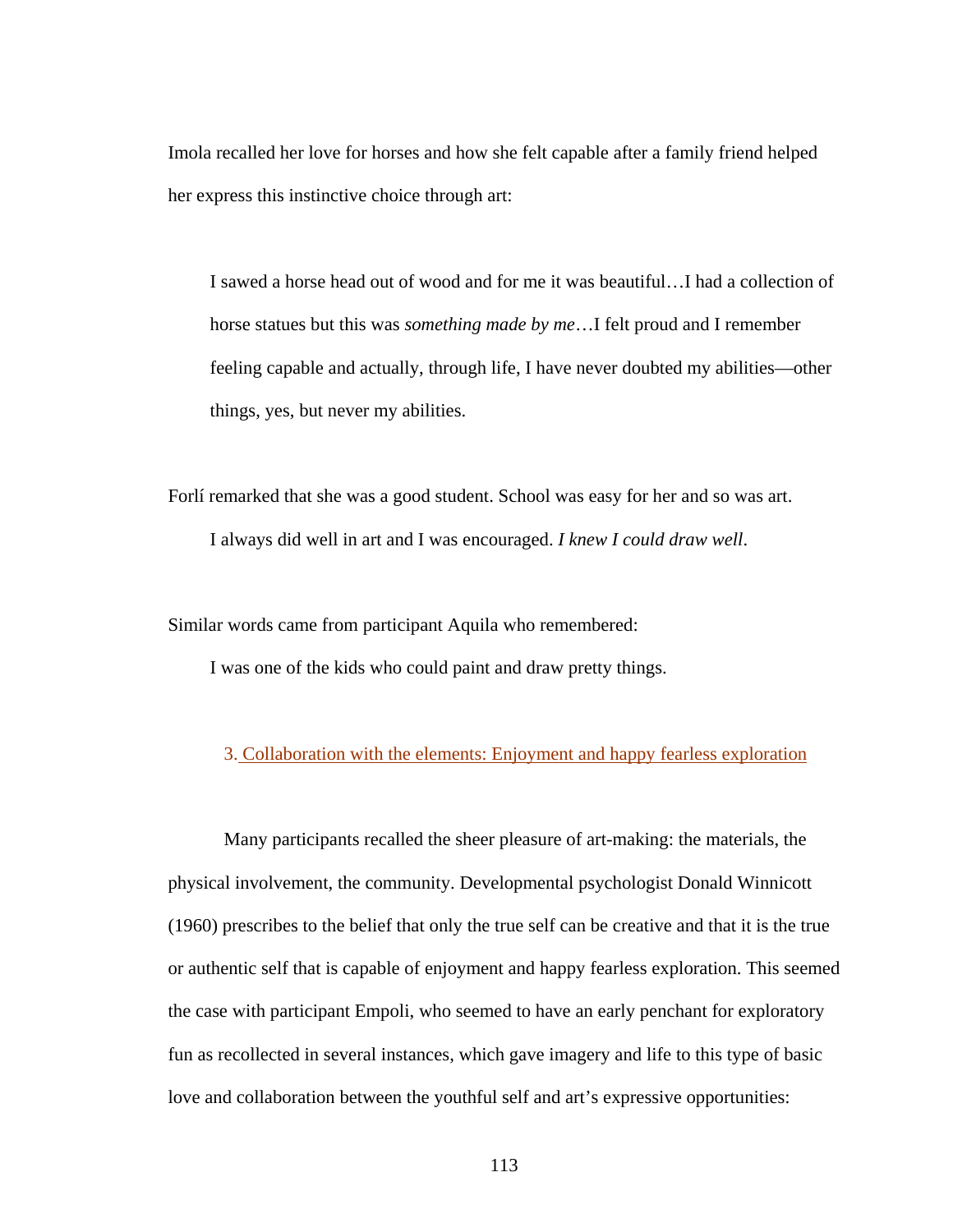Yeah, I remember when I was 7 or 8. I was always drawing with my brother. We would sit on the front porch and do warlike games. He'd draw a battleship and then I would draw a submarine to attack and so on.

Continuing, Empoli fondly described doing the holiday art projects at school. In school I always liked making Santa Claus out of red construction paper and cotton for his beard. Then, there were the Valentine day boxes in second grade. We would cover shoeboxes with shiny colorful strips of material.

The joy was not making art so much as 'just making things'. But I remember doing something called ground art. It was such a tactile experience, moving the dirt and digging holes, and slicing into the dirt with a square shovel making perfect perpendicular right angles.

I grew up in the north, so in the winter my brother and I and the neighborhood kids would make snow dogs and snow dragons, igloos….then, we would fill an old insect sprayer with paints and color them…..[smiling at their ingenuity].

 Like Empoli, participant Imola remembered a certain freedom in a "large playroom for all four" of them. She recalled: "We always had paper and crayons around. We were pretty free about messing up the place and if I was hungry.... I would draw my favorite food and eat it."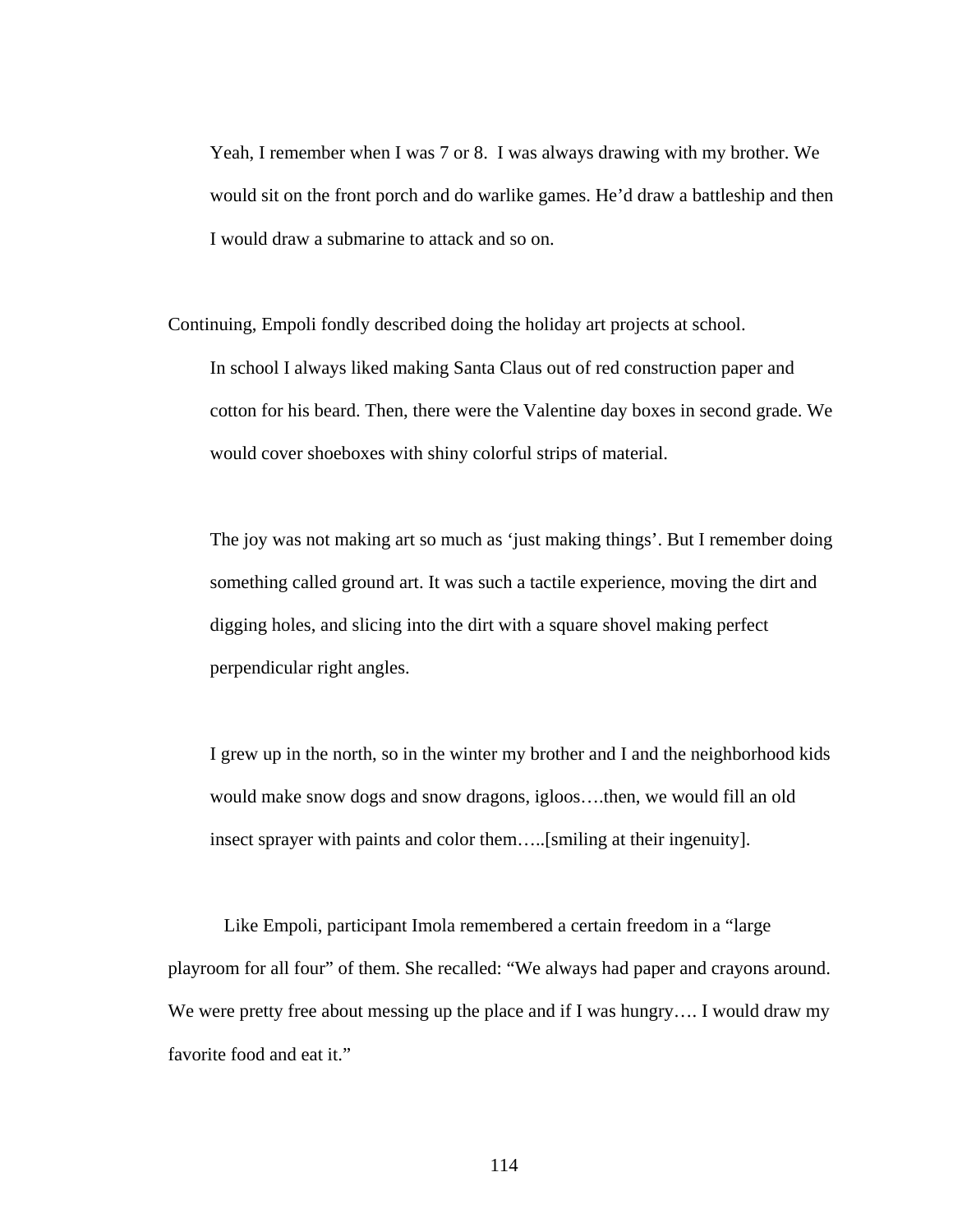Later, a sense of shyness was countered in play with film director qualities.

As a teen—well—I was pretty shy but—I had a super-8 film camera without sound, and I did a bit of playing around with film and 'directed' a few silly commercials with my cousins.

Another participant, Como, definitely enjoyed art both at school and at home. In both settings creativity was appreciated and her talent and thoughts were sensitively kindled:

Art classes in school – I loved it but I thought I was incompetent! At home, my mother helped us. Well, my mother was an unschooled draftsman, she could draw, she had a natural talent and I'd imitate her.

We took a bit of art in school but mostly we were raised knowing how to sew. I sewed all my doll clothes at 6-7 years of age and I knew how to knit. I was the kid in our family who was interested in crafts. I would have made a perfect homemaker but I am too mean (laughing). But I always loved to use materials, plant fibers anything. I painted on canvas too but I loved to sew, to knit, and to embroider. My grandmother and mother showed us how to embroider—these were the solitary crafts. You could just sit and think. I was a pre-Title 9 child [referring to a program started a year or two later encouraging girls in sports]—so we just jumped rope and played jacks but no real school athletics.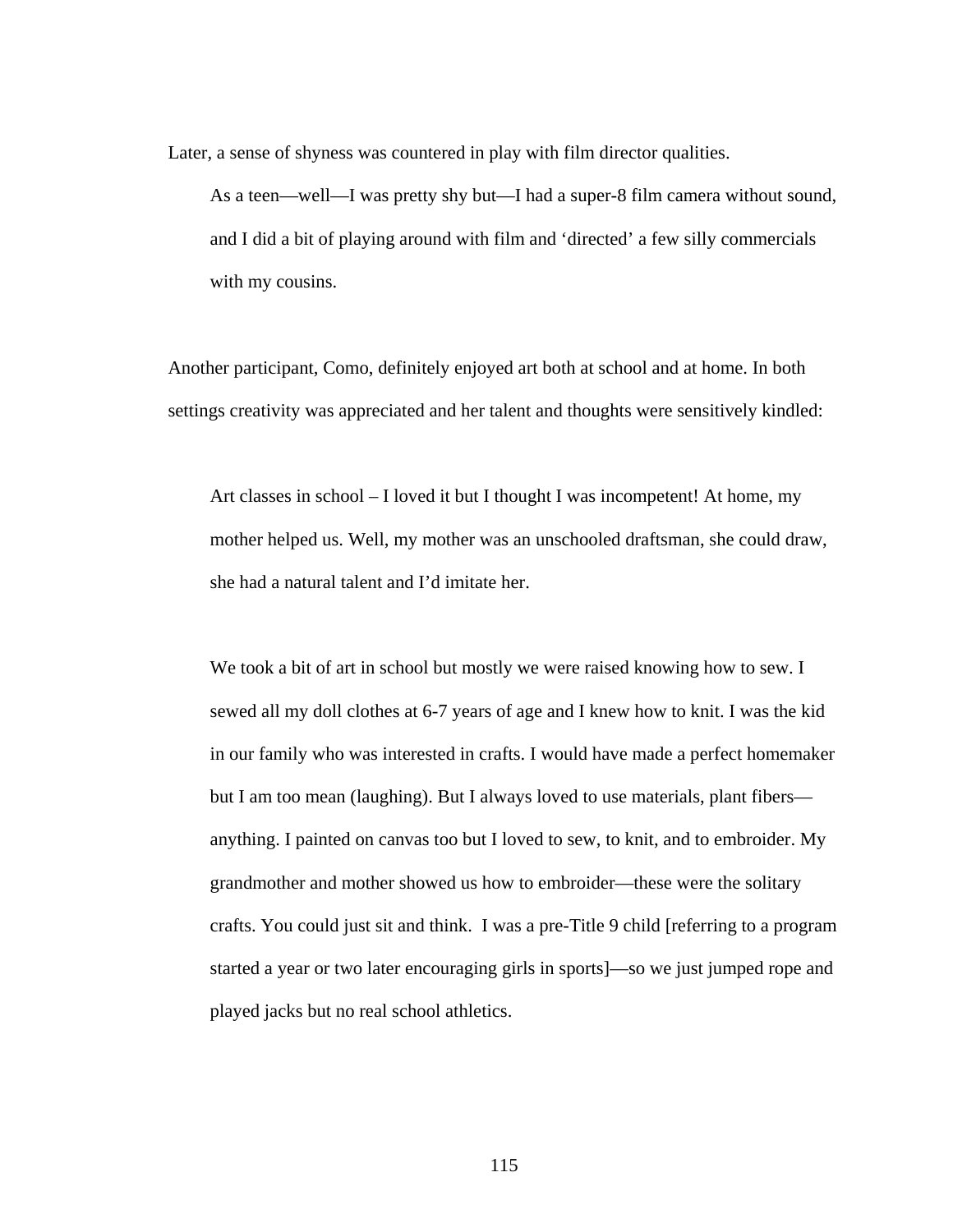The manner of involvement is somewhat distinguished by the setting. As, participant Verona had noted, her parents were 'builders', the father a construction contractor, who during the participant's childhood, was "ever so slowly" building their home. She was no stranger to "2 x 4s, concrete slabs, and levels", rather, these intriguing carpentry tools later became a part of her aesthetic armory. She remarked on how architectural concepts with its myriad of planes and linear divides have found a strong presence in her prints, her sculptures and drawings.

Dad signaled me out—I was the second of five girls. Dad was always building and designing and building … in fact my youth was centered around his construction and building the house. Actually, *I* am a builder… I re-modeled my home by myself….I'm also an electrician and I can do a bit of plumbing. Anyway, when I was little I became Dad's right hand worker and I had to work hard! I learned that to work hard was to gain Dad's attention. He wanted me to be an architect but I have always feared math….[!] But any surface, any old piece of cardboard I'd find, I'd paint on it!

# 4. Competitiveness, public recognition, and prize winning in the arts

 Many participants brought up the notion of youthful competitiveness in art making, often amongst siblings or familial/friend contexts ("my brother could really draw", "I was the artist", "drawing with my brother…he'd draw a battleship and then I'd draw a submarine"). Later, competitiveness, public recognition, and prize winning raised its head within the childhood classroom settings as well.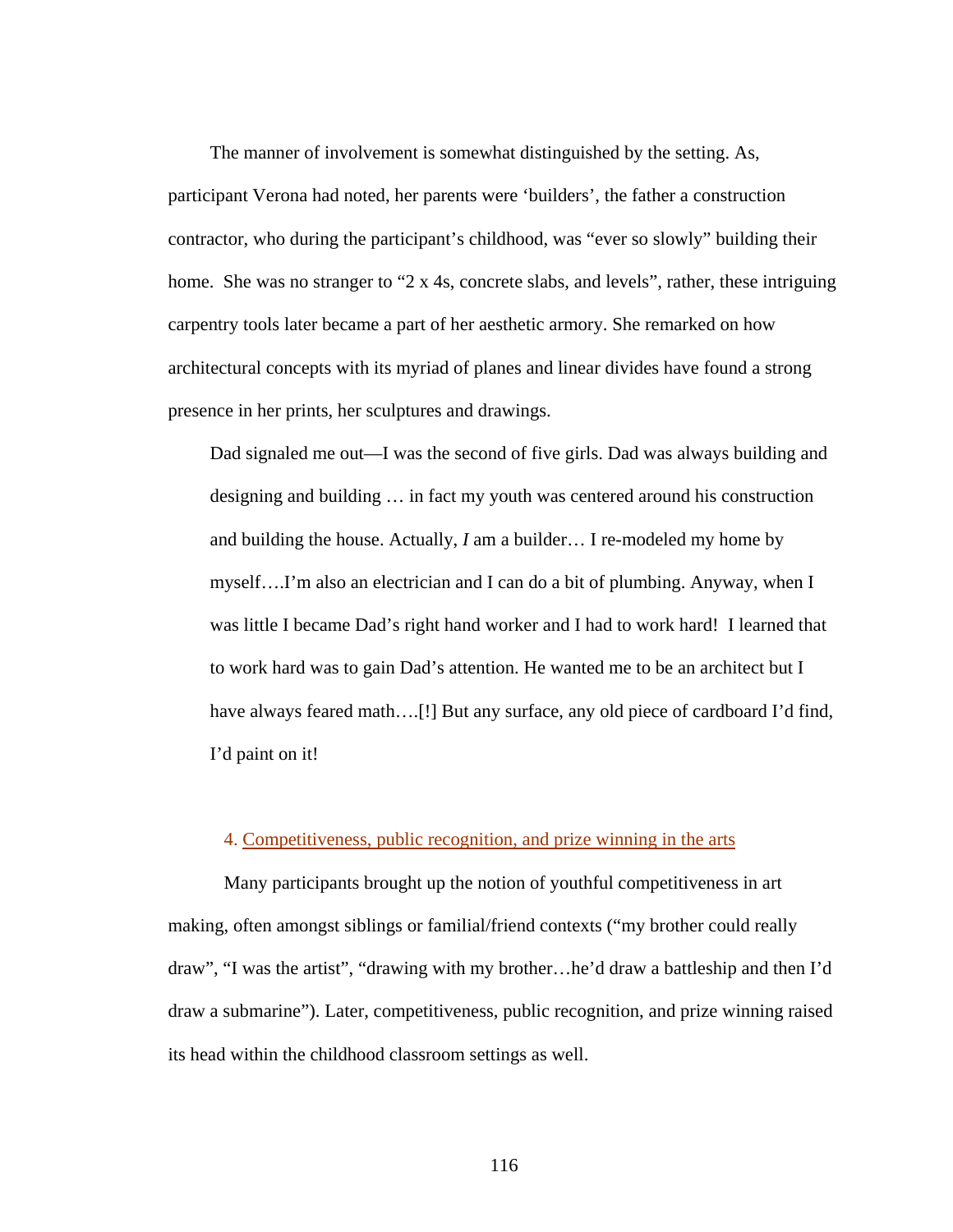Participant Firenze stated:

I wasn't the only artist in the family. My older sister was very artistic well into the university years and then abandoned it. Actually I always thought my brother, a doctor, was really a frustrated architect. There was always this *competitiveness* among us. We were four children and there was a sibling type of solidarity against our parents but not when we were making things. There was something always unsettling about art. My family was more competitive that I had thought.

Participant Ancona recalled how the family viewed them:

 My brother was the mathematician, the left brain, while I was the artist, the right brain...typical sexist paths.

Participant Livorno also shared how she had been serious and contemplative as a child, and especially conscious of color, which was a hallmark of her work in the MFA program:

As a child I guess I had already developed a *strong sense of aesthetic judgment*. I remember coloring with a girl cousin once, she did everything delicate and ethereal. *I noticed the difference* of what I was doing with what she was doing. She was delicately filling in spaces with soft colors and I was intensely covering every inch and getting bright solid color. I still remember the colors and the scene—magenta and teal blue.

Another participant stated that in school and at home:

Between us kids there was competition for who could draw better.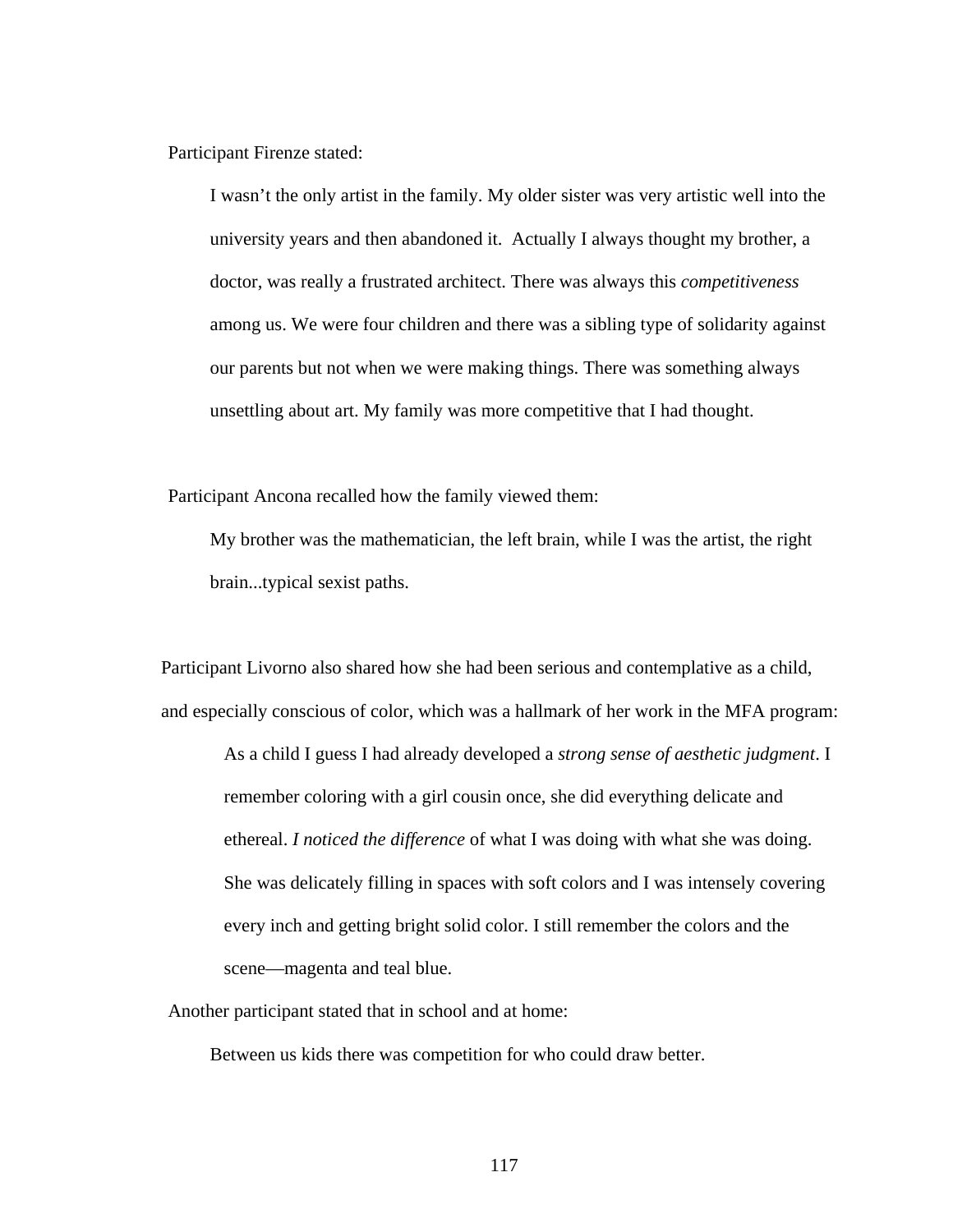Participant Como remembered a system of equity in her upbringing although she alone became the artist in the family:

She [mother] employed an equal opportunity rule for we three sisters – what one got, we all got. I remember she would take us out at the beginning of the summers and buy each one of us a big sketchbook and colors.

# 5. The inner artistic self and public recognition

 Confirmation of the youthful inner self as it becomes a public entity, shapes and colors not only how we present ourselves to our environment but how we perceive ourselves. It is a gradual process of constructing identity, which begins in infancy and continues through life—a complex collaborative construction, in part crafted by the individual, in part imposed by others (Bruner, 1983, 1998; Jarviluoma, Moisala, and Vilkko, 2003). Some participants recalled important moments of recognition of their artistic talents.

I won first prize for a portrait that I did and I liked the way the hair turned out. I thought it looked so real (Li).

I was a bit like Huck Finn—"yeah, a good kid with a wayward father" [laughing at the thought]. I even painted a fence—it was a contest—I won \$100 for it—it was the First National Bank…. they were renovating the building and had a community contest to paint the temporary wooden entrance….it took me 4 hours to paint it. I did sort of a Thomas Hart Benton-ish scene with curves and puffy clouds – pictorial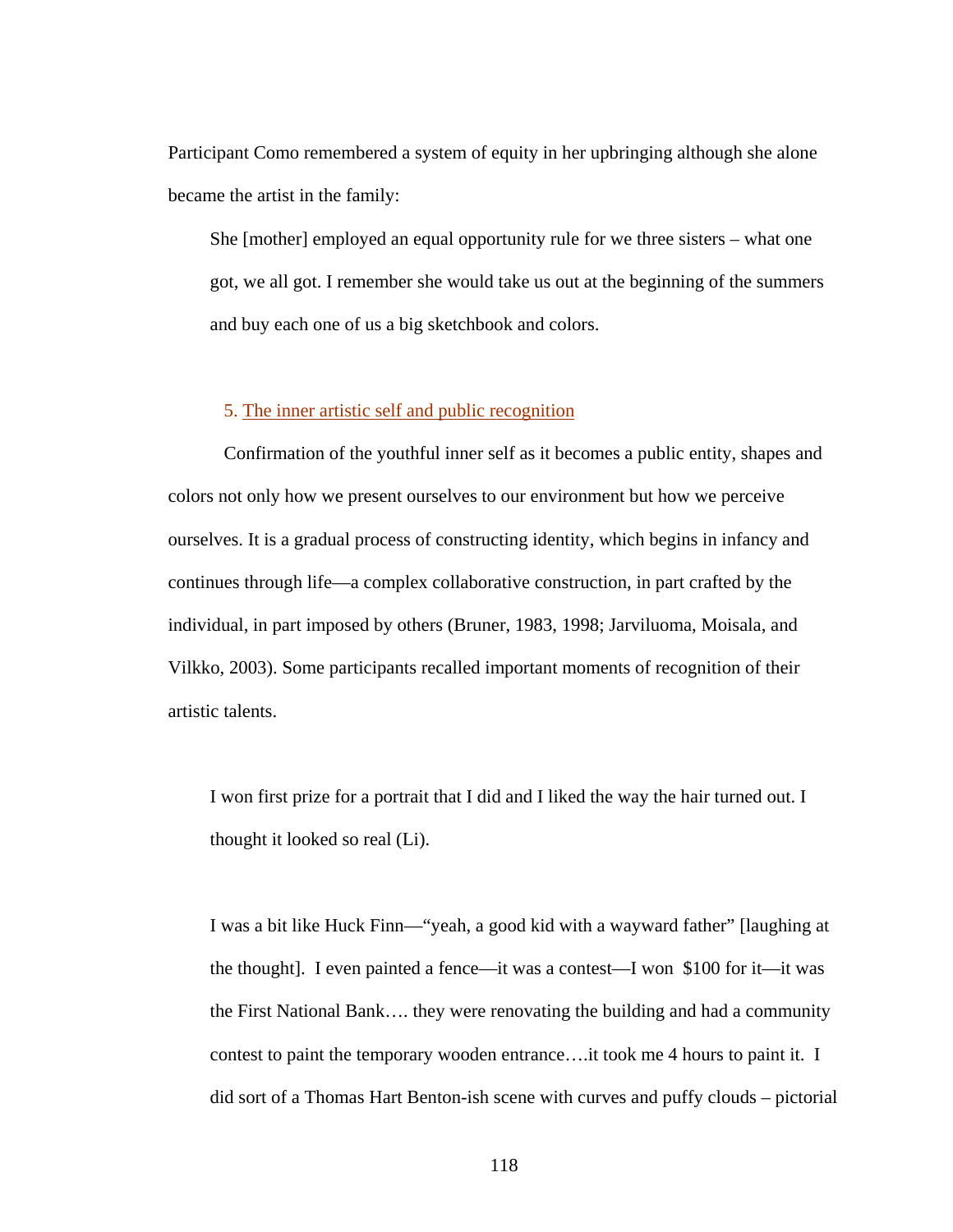panel—sinuous curves and magic realism—first I did one area with a 1-point perspective and then used a 2 point perspective for the second area…I was pretty free with perspective. They [the family] have kept the piece all these years—in the basement—its still there (Fi).

The other kids copied my [art] ideas (Aq).

People thought me pretty good at art, and also as a student, I was not the very best—[gasp]—even that young, I already had well-established labels of success! I was a very good student, but I specifically remember a school art contest. I didn't get first prize and I felt bad about it even though I got a prize for my entry. It was third grade. Then at a Halloween party, again I was really disappointed at not having my drawing selected. *I was competitive in my head* (Ge).

Having drawn horses, "only horses", had set Imola apart, but talking of this, she related how a moment of innocent comparison was difficult to accept.

When I was about 8 or 9 we went to visit another family with a girl about my age they wanted me to meet her because she was such 'a talented artist'—and she was! She drew horses too…but they were amazing, full of movement while mine were static. I didn't really understand what had happened but I remember feeling uncomfortable.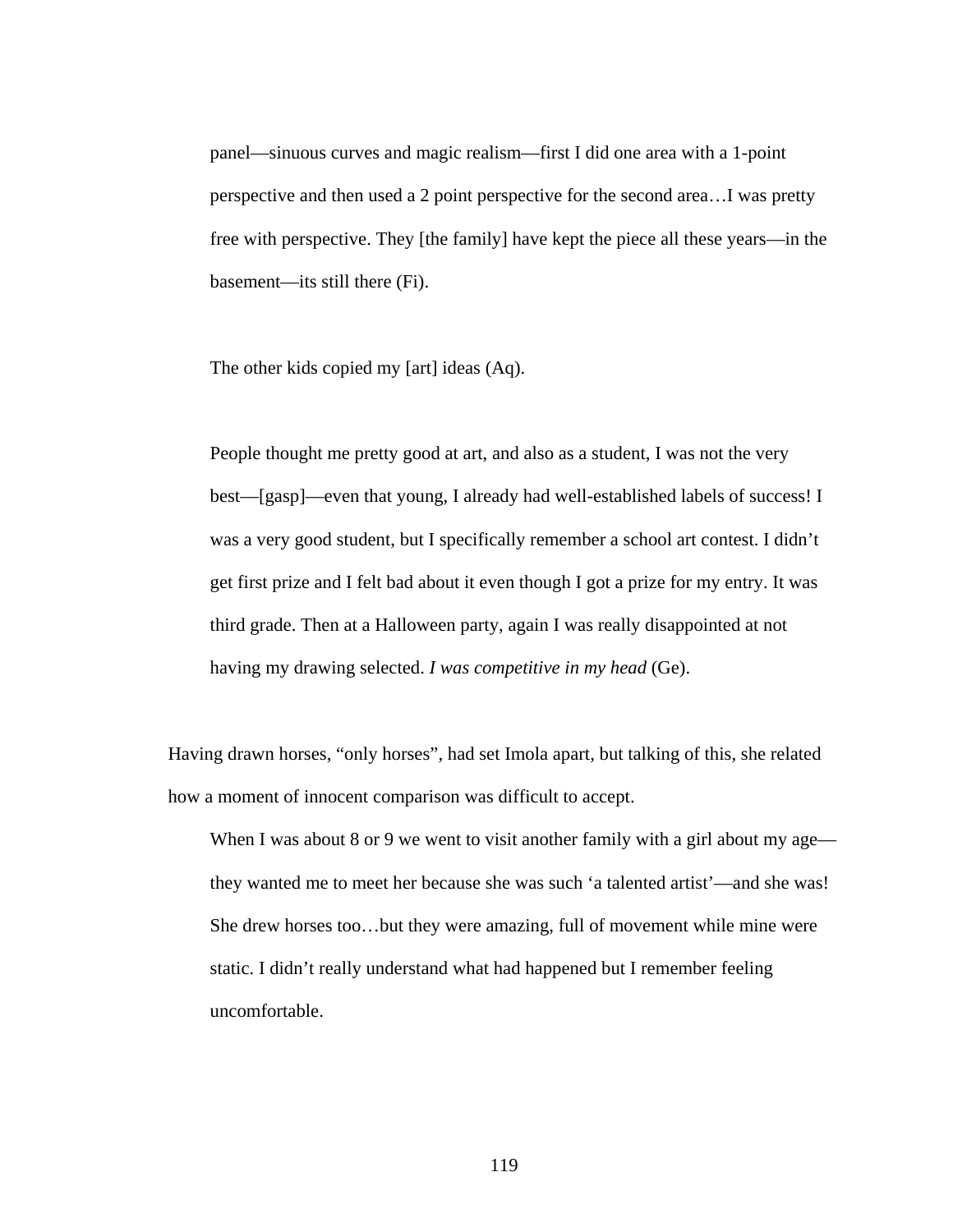#### 6. Self-awareness and self-assertion (crystallization) of the self as an artist

A few of the comments seemed to usher in an idea of how the youthful artist identity asserted itself in the external world.

At the house, there was a room that had a nice little framed painting of horses and an English foxhunt. It was a nice little scene in a nice little niche of the house but I took it over – I took down the foxhunt painting and put up one of mine then slowly I took over the wall. There were, and still are, about twenty of my paintings on the wall. *I was staking out my identity* and I claimed the wall by replacing the hunt (Fi).

I don't know if I told you that funny time when I was in second grade and a little girl asked me what I wanted to be and I said an artist and she scorned me and said I couldn't make a living as an artist – [laughing] at the age of 7, I was being dissuaded from my becoming an artist by another 7 year old!!! (Fi)

I remember in grade school –  $5<sup>th</sup>$  grade – I was drawing a rocket ship and the teacher came along and turned it into a tree. She changed my idea into something mundane. *I was furious*. I knew instinctively [laughter with a knowing look] that what she did was incorrect....I knew that my drawing was my drawing.... it was only for me to alter. I remember she lived in a baby blue house with baby pink trim (An).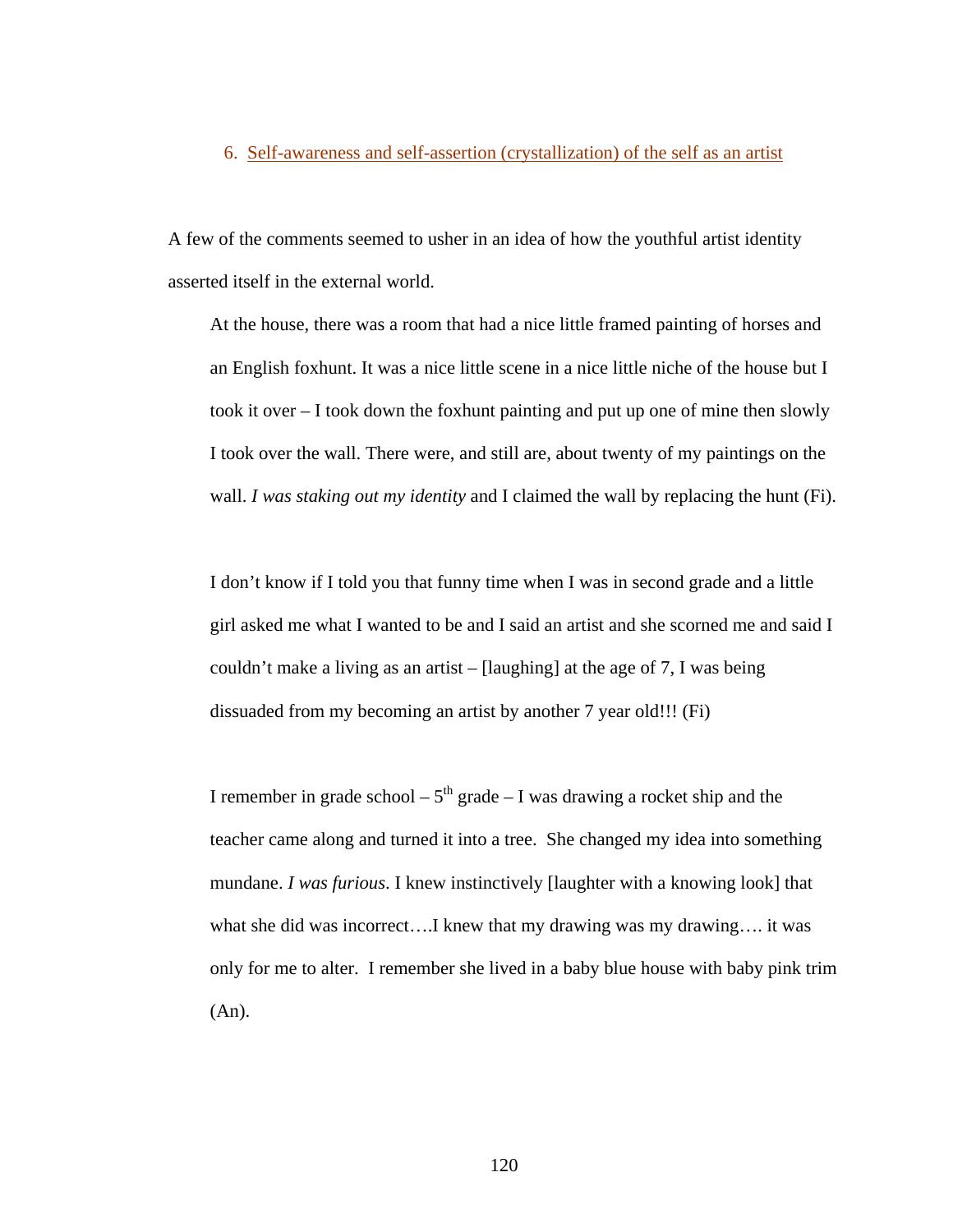#### Summary of sub theme: Praise and recognition

In concluding this segment on Praise and Recognition of the artistic self in childhood and adolescence, the narratives seem to indicate that childhood identity is gained and eventually defined through awareness of the self, a self which is an interface between the inner and outer self, the private and public self, a self "construed as a functional interaction between behavior and environment" (Rachlin, 1997, p. 85) with clues to self-knowing positioned as positive or negative responses from other people and events which mirror our behavior.

As can be inferred from the following comment by one participant, early praise is remembered and treasured for the span of life. Positive response to early attempts in artmaking, and continuing encouragement in the field, allow students to dare to venture along paths of self-discovery (Bruner, 1997, 2003; Winnicott, 1960). There is a marked poignancy to the statement of participant Genova which gave voice to this concept:

I remember in 7th grade a *lay teacher* was brought in for public speaking. She came in and the first thing she said was how much she liked a particular drawing on the wall and she asked who did it—it was mine. She was very complimentary about it. Later that same day she praised me on my public speaking ability. Two huge compliments in one day, *I have never forgotten what a wonderful day that was. I still remember the flavor of it*.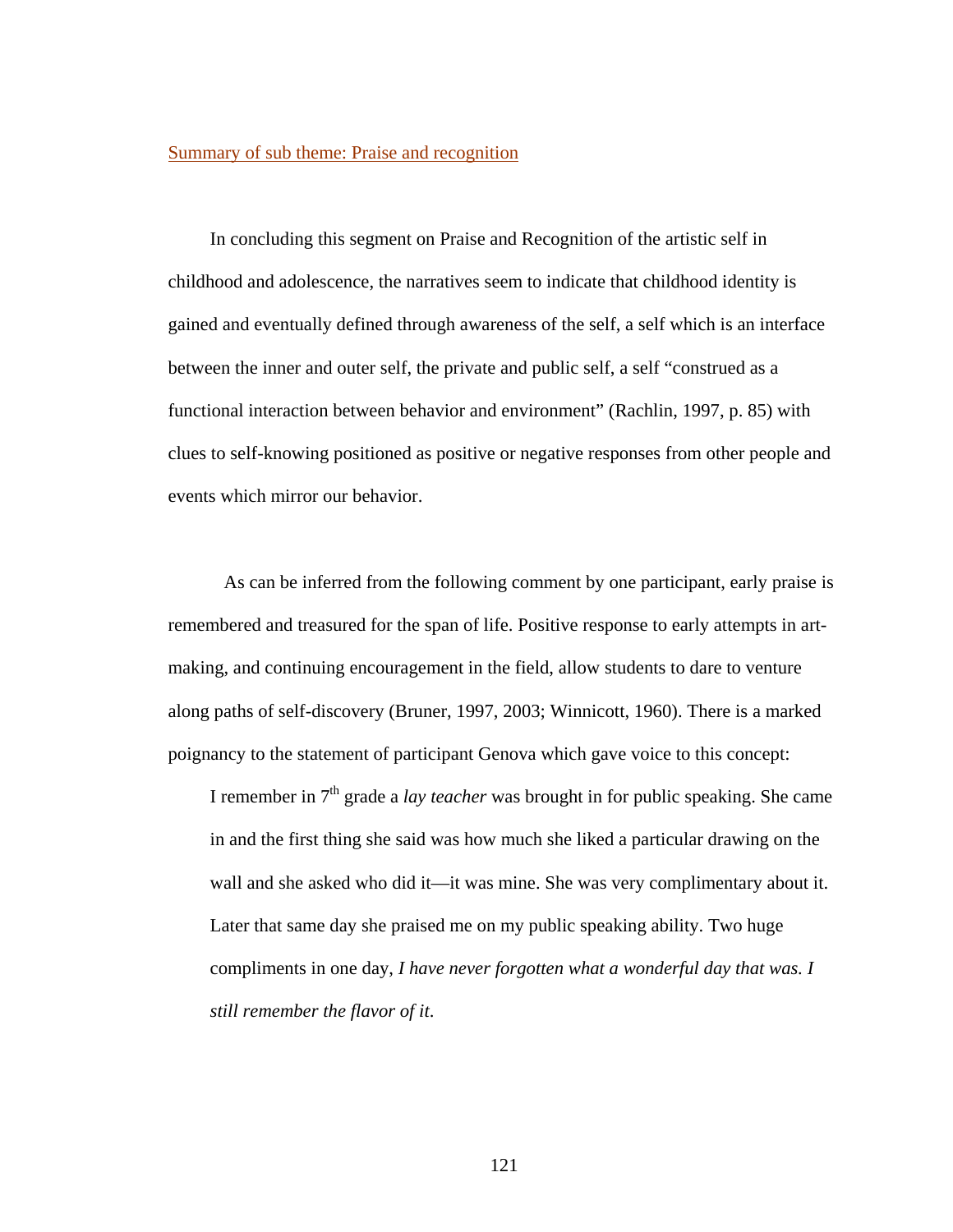#### Summary of Part I

Exposure and stimulus and a nurturing environment are precursors to a child's healthy interest and participation in learning, and later, expressing him/herself (Erikson, 1968; Winnicott, 1960). Long term effects of positive reinforcement of child behavior and performance result in continued comfort and satisfaction, and even, daring (Ryder, 1987), in that domain. In the present study, accounts of exposure to the fine arts along with accounts of positive responses to youthful attempts at art-making, as narrated by the participants confirmed that these influences and responses of praise and recognition functioned as identity indicators (Bruner, 1997) and became embedded in the participants' memories. These embedded indicators became part of the authentic core and carried forward 'ambient-acquired-knowledge' of the self, the artistic self, as the child passed from one developmental phase to the next (Adamo, 2007; Erikson, 1968; Polacco-Williams, 2003; Winnicott, 1960).

The participants of the study all carried this reinforced artistic self into adulthood and, it is this, the core artistic self that they later tapped into as they re-matriculated in the studio arts.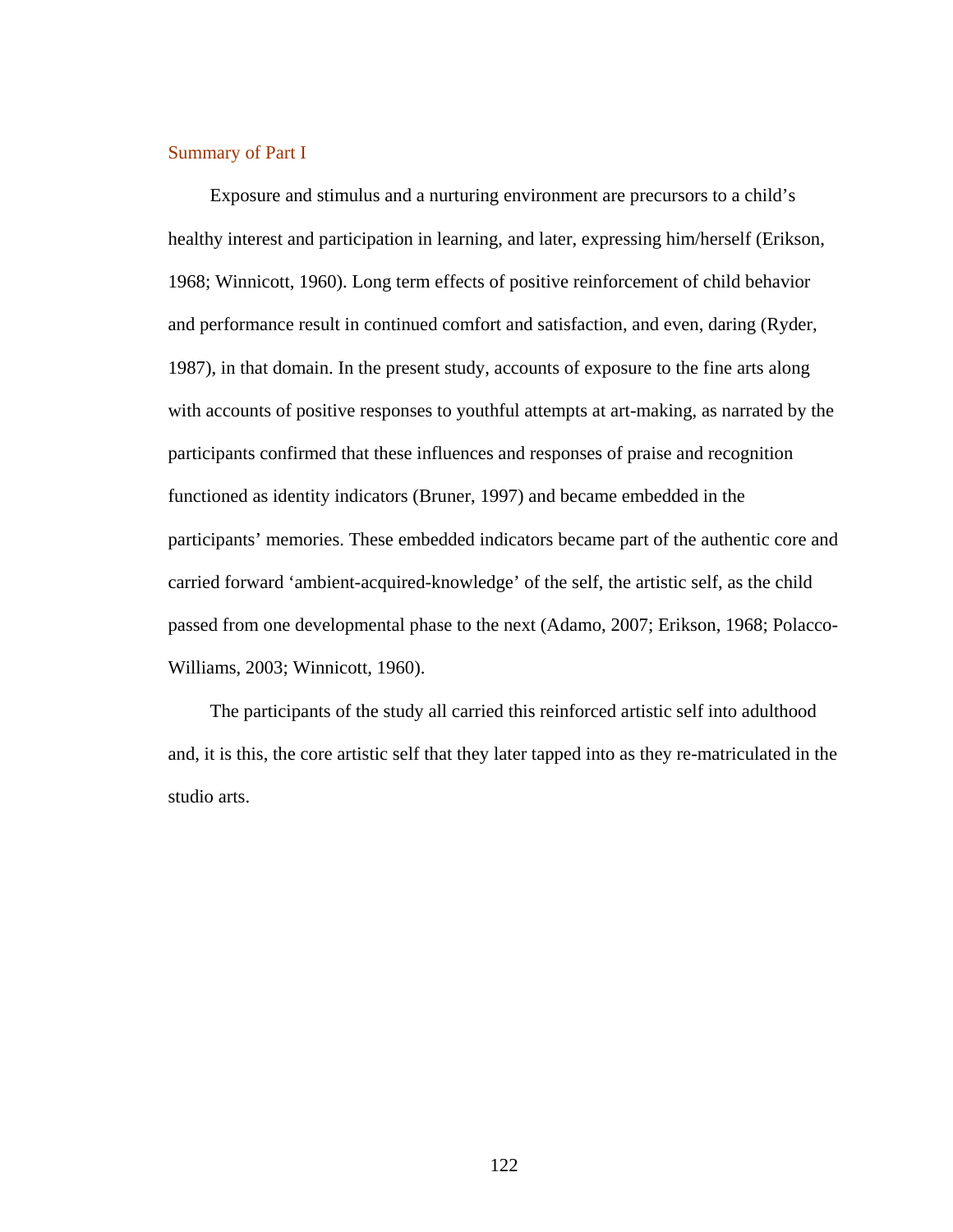#### Part II: Description of the artistic self in adulthood

(a) Description of the artistic self in adulthood: Artistic identity (b) Description of the artistic self in adulthood: Artistic inspiration (c) Description of the artistic self in adulthood: Return to the studio arts **Summary** 

During the first interview, the participants provided a backdrop for their interest in the arts accompanied by anecdotes of artistic influences and creative stimulus through school, family or social environment. Along with this were descriptions of how art and art-making had established a place in their lives. The first phase of life—childhood through to adulthood—has already been accounted for, and what follows is each participant's description of his/her mid-life adult self as related to the arts. From these recollections, a portrait of the artistically sensitive adult emerged.

To recap their stories, following the phase of youth, only two respondents went on to study the fine arts at school (an illustrator and an architect), with four others becoming professionally qualified in the arts sectors much later (one switched from high school English teacher to graphic arts, one from medical technician to graphic arts publications, another from nurse to photographer, and the fourth became an art teacher). Therefore, in mid-life, of the ten respondents, five were what could be defined as working professionals in the various art fields (one illustrator, one architect, two graphic artists, and one art teacher). But the artistic mandate was not their own and although their work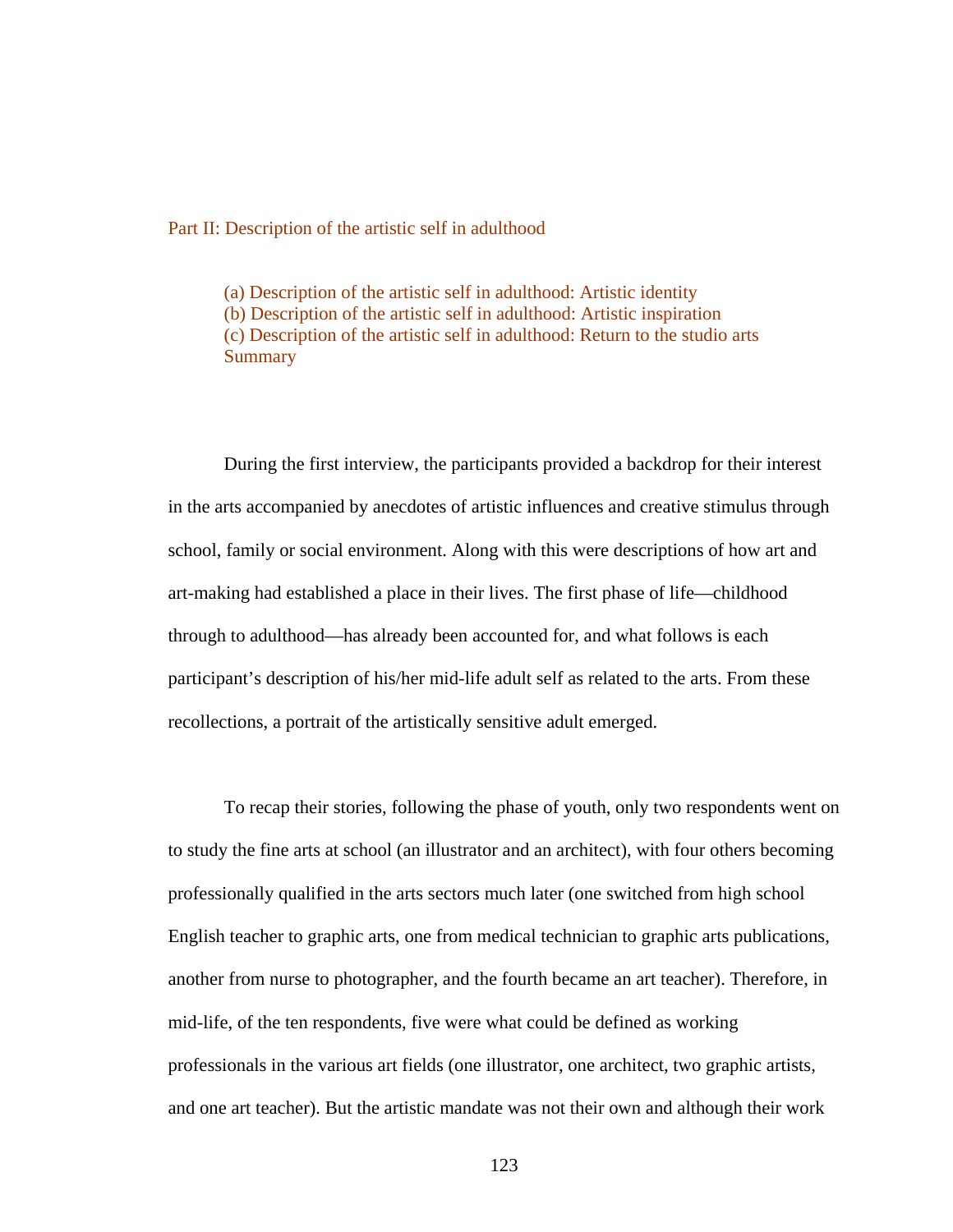was arts related, their art talents were being used in the service of others. In mid-life, all returned to the studio arts setting and took studio arts courses in which they addressed personal artistic expression. The other participants were employed in non-arts related positions, one teacher, one medical worker, one documentary writer, and one clerk. All returned to the studio arts in search of their artistic self. Added to the portraits of the artistically sensitive adults was, now, the autobiographic sketches or storied biographies (Bruner, 1997) of what seemed to be adults in flux, who were on a quest for some sort of change, and some sort of self-actualization in an arts related area.

 The organization of Part II of the interview excerpts conformed to the themes uncovered through data analysis and were reduced and addressed as *Description of the artistic self in adulthood* with sub themes of (a) Artistic identity; (b) Artistic inspiration; and (c) Return to the studio arts setting, followed by a summary.

### (a) Description of the artistic self in adulthood: Artistic identity

 "The problem of identity—personal, cultural, social, sexual, and racial—is one of the most vexing critical issues of our time" (Jarviluoma, Moisala, and Vilkko, 2003). And while one is not born with an identity, the process of constructing identity begins early and seems to be a complex collaborative construction, in part by the individual, in part imposed by others (Bourdieu, 1984; Bruner, 1983, 1998; Jarviluoma, Moisala, and Vilkko, 2003). In fact, with regards art indicators, it seemed that while the respondents shared common ground in youth, in adulthood, the narratives were fairly singular as each adult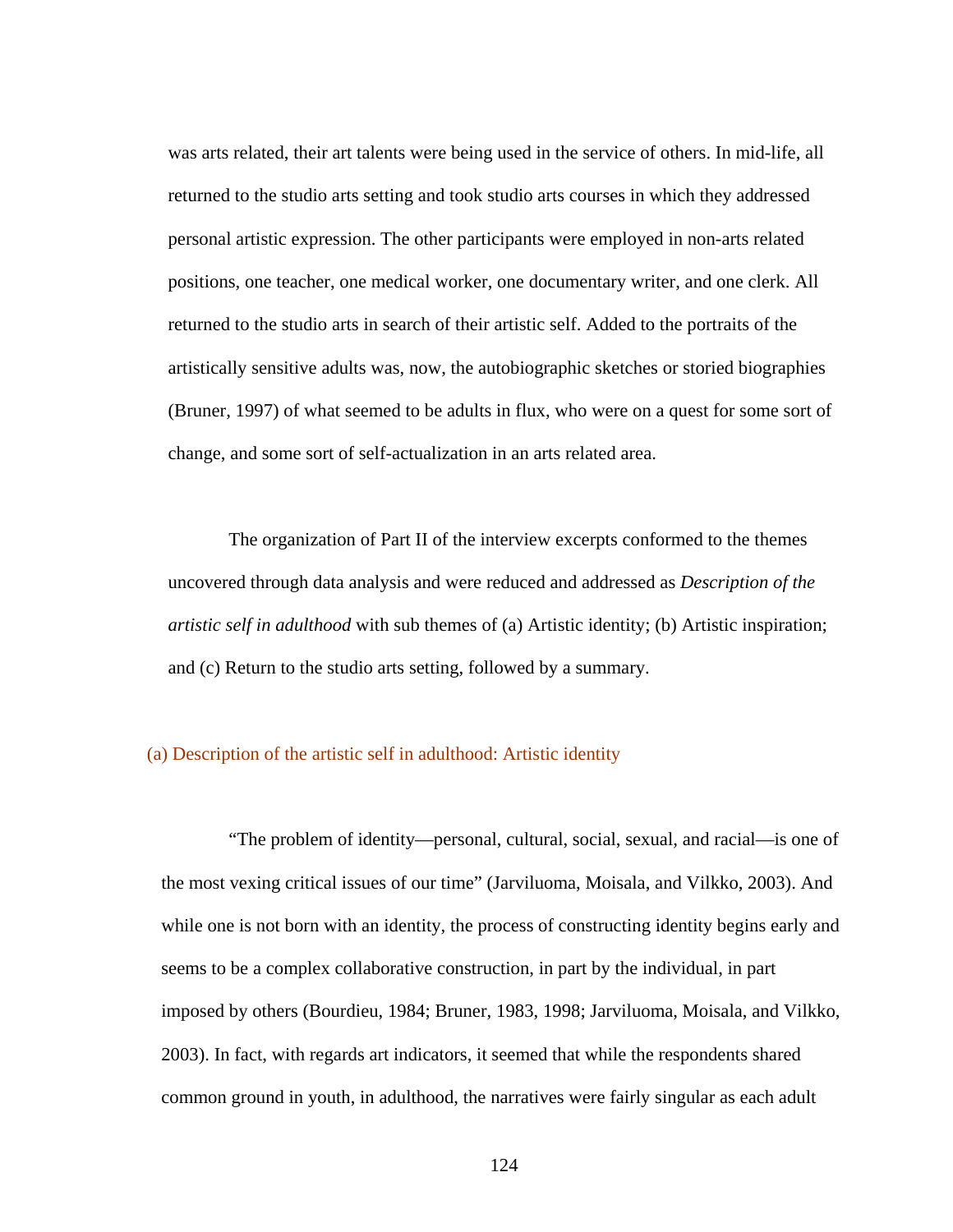participant discussed a personal perspective on art and art-making as opinions aligned with their varying individual life views. Notwithstanding the individualistic view of art, some thematic commonalities were found.

 Surfacing from the narratives of these participating re-matriculates was the common act of crafting of their artistic selves in adulthood, a crafting of the self, which had begun in youth—a budding artistic self in youth which had received praise and recognition, had come alive with some sort of inner compensation, and had gained a sense of competence by producing a work of art. One of the two participants who went on to study the arts at college shared the following:

I applied to undergraduate school and graduate school at [UC] Berkeley. It wasn't the greatest graduate program for architecture but I really liked California and I felt good on the campus. It was a bit frightening, at first, coming from the Midwest but then I liked it—I graduated with a Master in Architecture from Berkeley when I was 28.

Others, instead, spoke in terms of acquiescing to adult responsibilities. Participant Aquila, who grew up in a rural area, related how easily she was swayed from any personal artistic ambition:

I began college and I did a year or so but the message from the family was obvious. Learning, especially for women was not really a consideration or desired. There was a lot of work at home.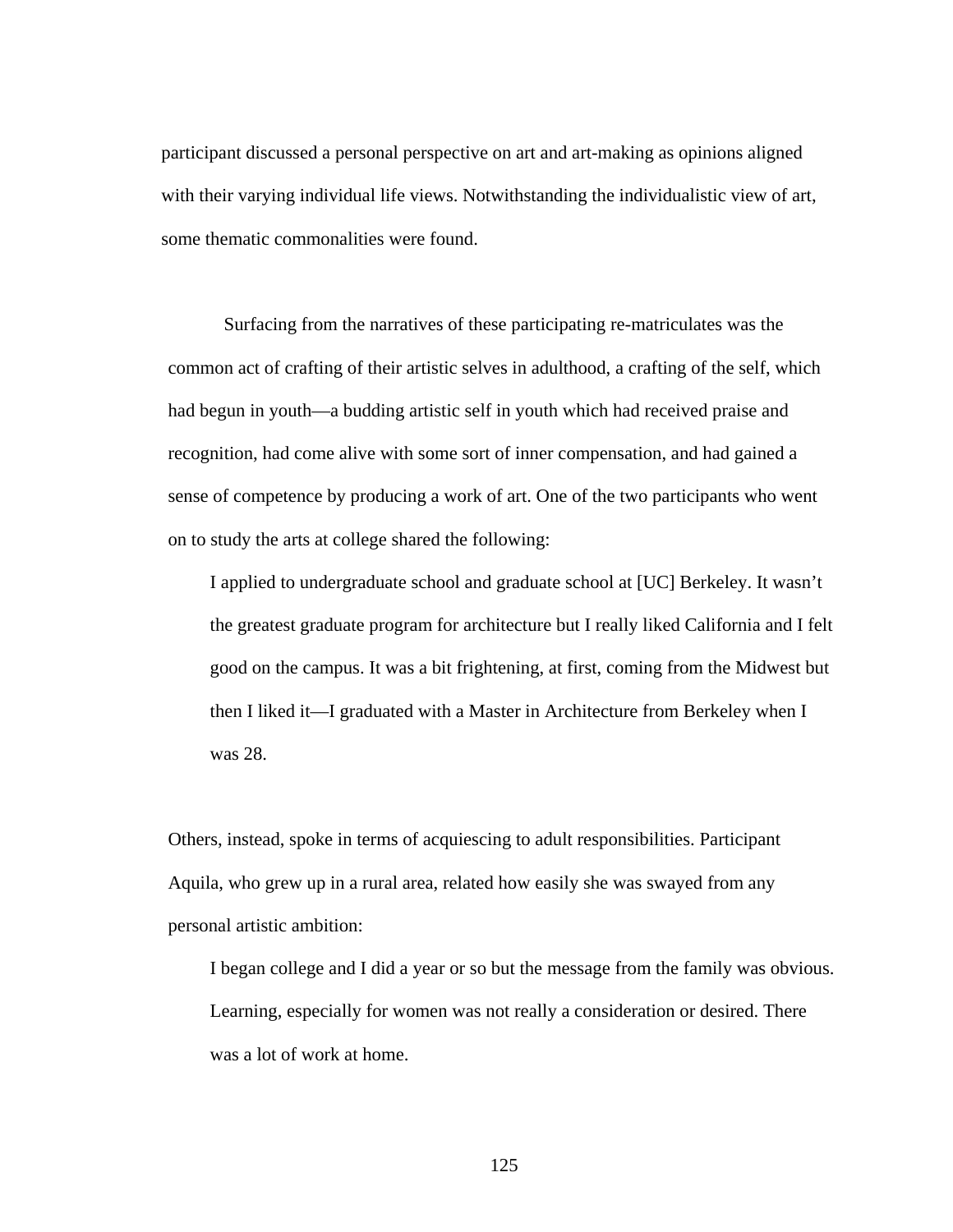One participant spoke on how the artist self bowed to the idea of a real profession.

In college I was an undeclared major and then an art major for about a year - then I put art on the shelf and followed my studies in History –  $18<sup>th</sup>$ -19<sup>th</sup> century history.

Another participant grew up in the 60's and 70's and her story sounded very much like that of feminist scholar bell hooks as described in her book *Art on my mind: Visual politics* (1990). She recalled being dissuaded by family and even by her own thoughts, from the possibility of 'daring to be an artist'.

*I kind of wanted to study the arts but*—my parents wouldn't have approved—it wasn't suitable, especially for a girl—you could never make a living as an artist only very few people had *that type of luxury* to go into the arts.

The photographic arts had been relegated to a type of hobby for Imola:

I took chemistry, biology, the medical sciences—and I loved it—but I knew I was clever at photography –I got serious once and dedicated time to some nature studies when we vacationed.

#### Summary of sub theme: Artistic identity

 This flow from the artistic youth to the artistic adult was not smooth for all. Even for the two participants who continued with art directly into college/university ("I attended the same college that my mother and grandmother went to"), the path was riddled with obstacles ("I didn't have that fast, confident attitude"; "a bit frightening at first"). For the others, the journey to further schooling in the arts would take more time.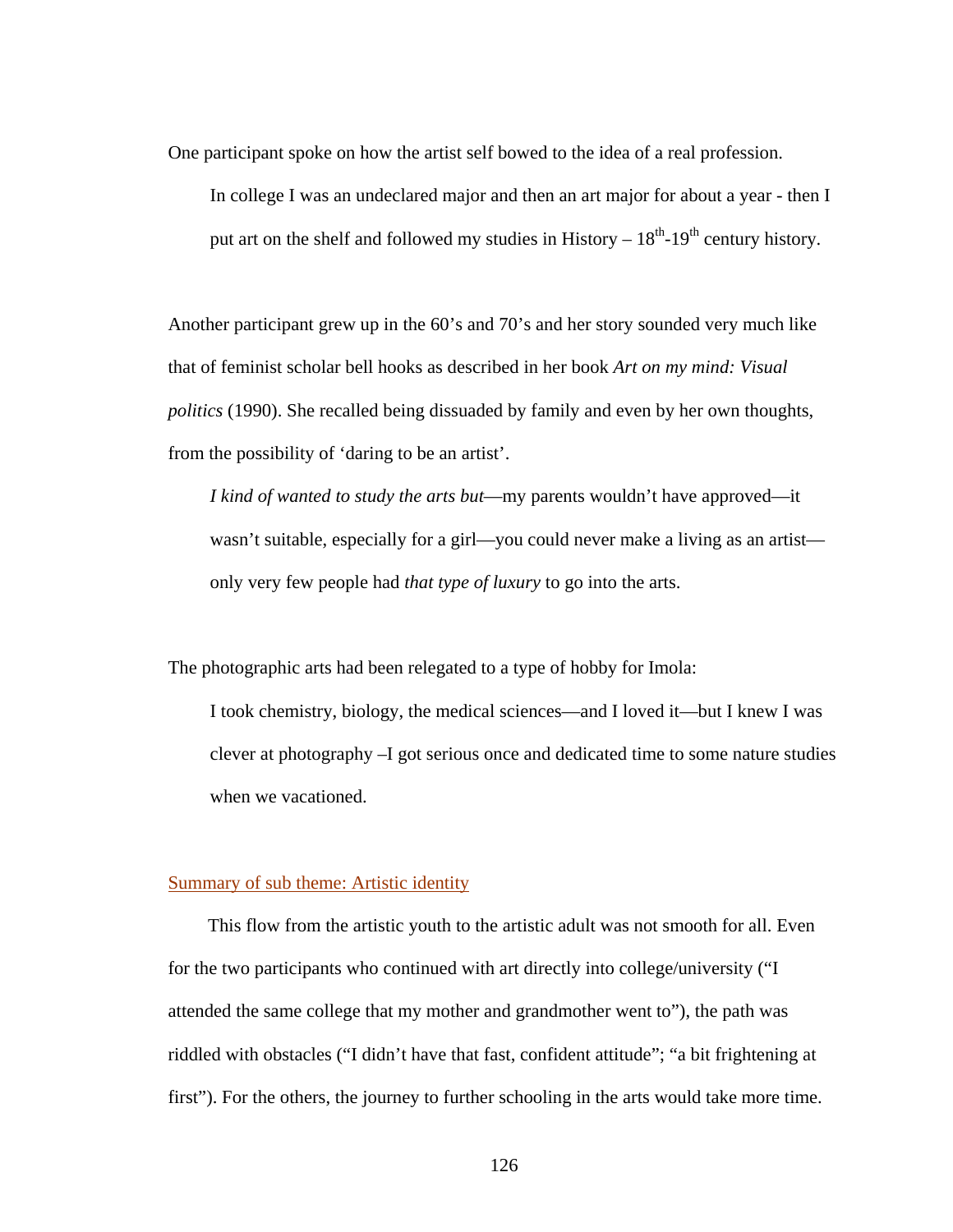As stated, in the early adult histories of all but two, art-making and the creative urge were placed to one side, and succumbed to life's more pressing concerns (marriage, children, school, employment) after leaving high school.

 Indeed, several participants (Aquila, Genova, Imola) talked about having followed the 'safe path', the 'traditional path' ("women were not supposed to think about careers", "my dad said—oh yeah, all by yourself in the city—", "get your degree in nursing") as opposed to the creative but risky path of art-making. Therefore, many reasons, including familial influence, monetary needs, and/or fears of not succeeding ("I didn't get in [to film school]", "I had to make a living") were initially influential in deferring a fine arts career. In all but two cases, the respondents did not pursue the fine arts beyond their first phase of scholastic training until much later. With regard to the connection between identity and art-making in mid-life, participant Genova shared the following.

When I was young and doing my undergraduate degree and taking art courses, I guess art was almost a social thing, I was part of a group and in a sense, even though I never felt that I fit in, I owed my identity, whatever identity I had, to that arty group …to being an art student. We would all work and chat and the work and the socializing would be one. I worked alone also, but not with my head. Now, I don't like to be distracted. I work better alone or in silence. Discussion with others is necessary but the work is better alone. I guess I have become that artist.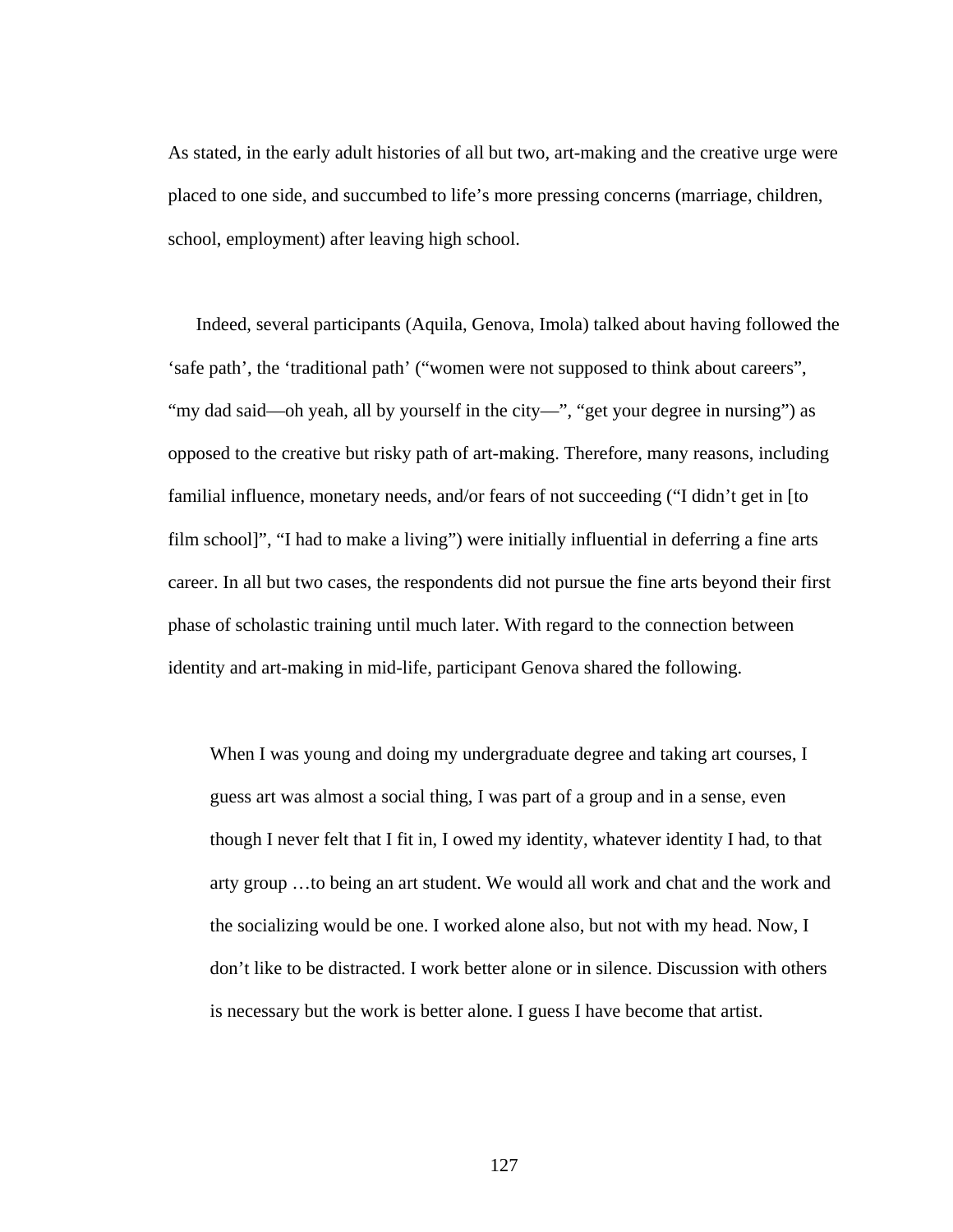(b) Description of the artistic self in adulthood: Artistic inspiration and the muses within

 According to Weintraub (2003), inspiration has to do with "the originating breath" of interest, an interest that can come as "happenstance" from the external world or from muses within. Inspiration is often lived as "the gradual infusion of a subtle vitality that is experienced as a metaphysical stirring" (p. 123). It is an important part of the artistic process and it appeared that this thread of art, this special and compelling response to the arts, was a strong commonality among the participant group. All were subject to intense inspiration—that artistic inspiration that confirms the fine arts and, conversely, that response to art that "confirms the existence of this elusive state of being –of inspiration" (Weintraub, 2003, p. 124).

The participants' storied accounts confirm the notion that art is powerful in many ways (Congdon, 2005) and that it can impact the beholder as well as the maker. As Clark (1969) observed art is an exciting visual experience and has the power to "extend human experience in a way words alone cannot do" (p. 3). All participants recalled periodically returning to the fine arts in some manner, almost "like an addiction" (Fo). All described how they attended museums and openings whenever possible with many of the participants citing particular events in which they had experienced a powerful response to art during these encounters.

The inner self of these participants with its childhood core, its artistic self, was drawn to the arts and stirred. This same inner self was reminded of the strength of engagement (Eisner, 2002) with the primal creative drive of mark-making and art-making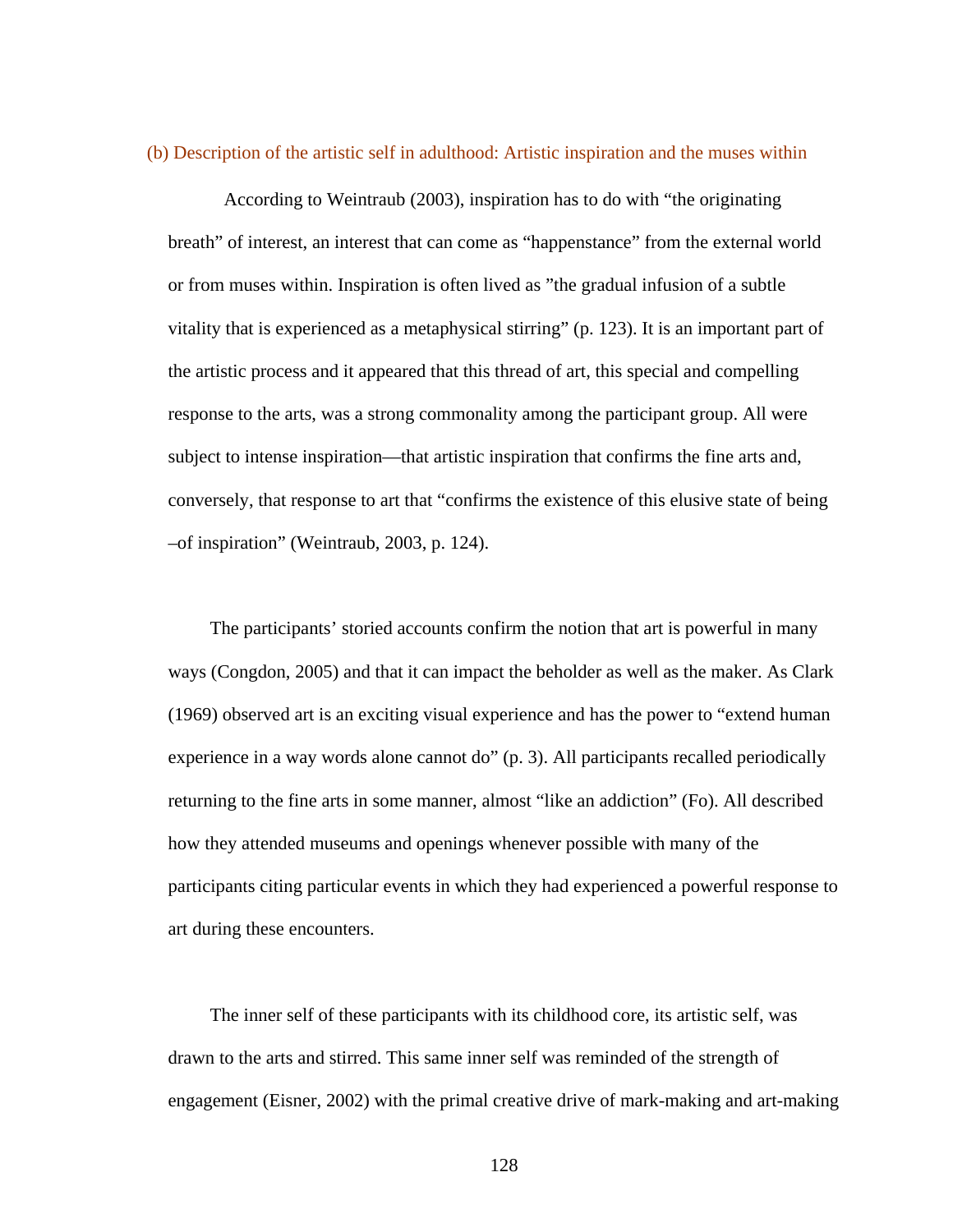(Dissanayake, 1988, 1992) through the process of 'seeing' as intended by Langer (as cited in Gardner, 1984). This was experienced as a type of fortification and inspiration and finally, guidance of the artistic self towards the creative act. The intellectual process of seeing, reflecting on, and responding to inspiration was for these adults, part of what it meant to be an artist—to think and to feel in an artistic way (Leong, 2004). Their ability to hesitate with and to attend to this inspiration was part of the art-making process, part of the artistic endeavor.

As a young working woman, participant Forlí recalled the following.

My first visit to the Philadelphia Museum was incredible, I loved the  $19<sup>th</sup>$  century portraitures, the realism of the family scenes and Sargent….

Another participant stated that she made a point to be informed:

I've always followed art—like going to exhibitions and things—I'd even take in the lectures—well, just to keep thinking—I just didn't have time [for art-making].

Three other participants would fit important exhibitions into their travel plans. It was a commitment to be "culturally informed" and to be "well-read visually".

I feel good in museums, I can really lose myself—and the artist part of me is stimulated. I always come home fired up.

It's great to go to the big exhibitions—last summer we went up to the new addition to the Kansas City Museum—we loved it and returned.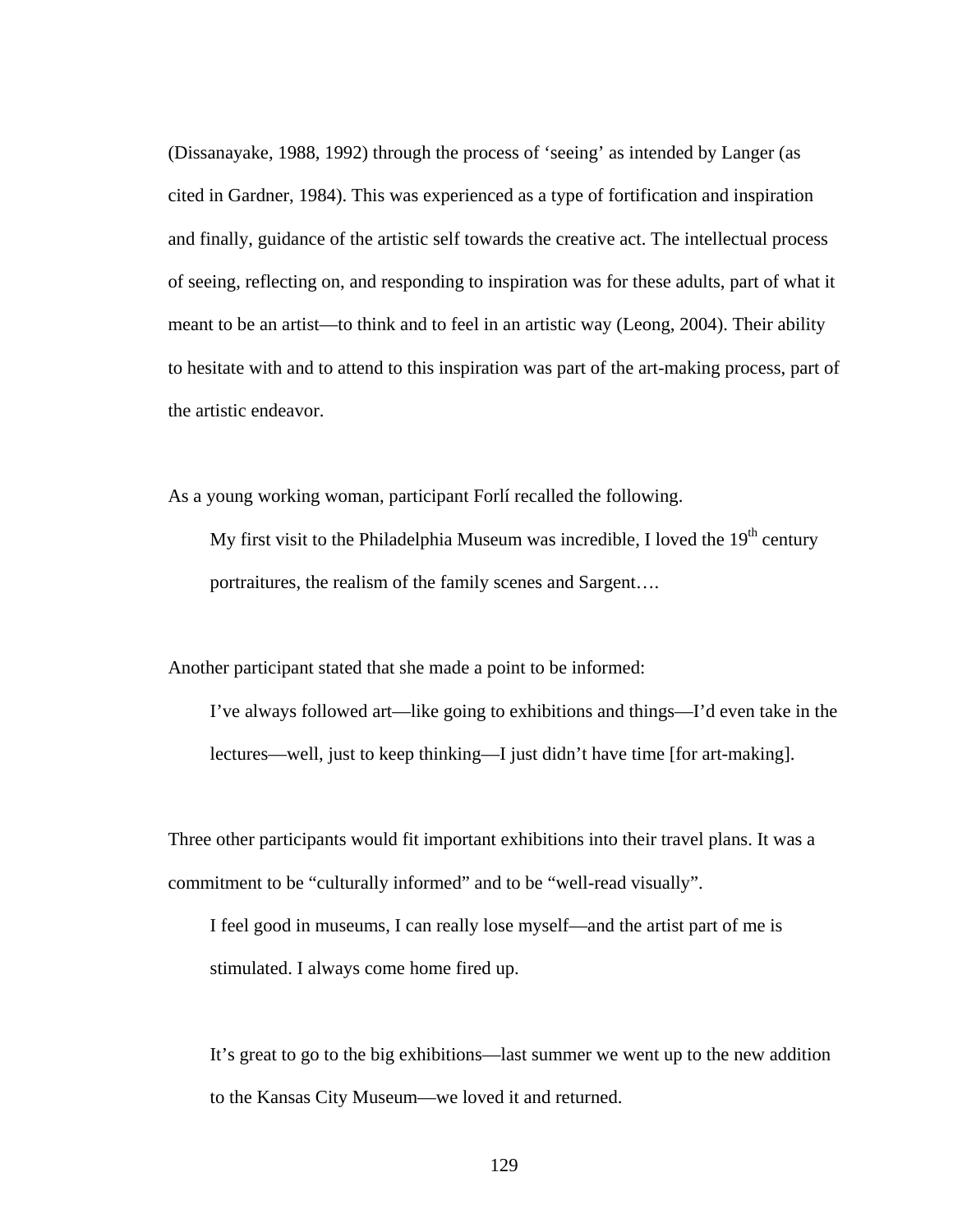Seeing for these respondents was not a passive process it was a process where one observed and formulated thoughts (Gardner, 1984, Greene, 1988). The seeing and thinking about art was also a means of being an artist and of exercising artistic choices. It seemed that for the participants, the strong sense of admiration for art as a form of human expression was there, but the commitment to art-making was secondary to family, work, life.

 In relating their museum exhibition trips, some participants attested to their compelling, maybe even spiritual responses to art, which seemed to denote an underlying sensitivity, an artistic sensitivity leading to an intense visual engagement with art. Indeed, several participants stated how they were overwhelmed:

I couldn't take my eyes away. I remained in front of the painting for what seemed forever. Connecting with art, helped calm the inner me.

It brought tears to my eyes. I knew my feelings were of kinship.

 Forlí's narrative revealed an aesthetically mindful person. Her talking about "visiting the museum" anytime she was "sour with life" showed a clearly aesthetic and healing interplay with an old master's sketch.

I was living in Philadelphia and I'd go to the museum again and again…I'd find solace and a sense of well being by just being with this lovely sketch. There was a strong connection.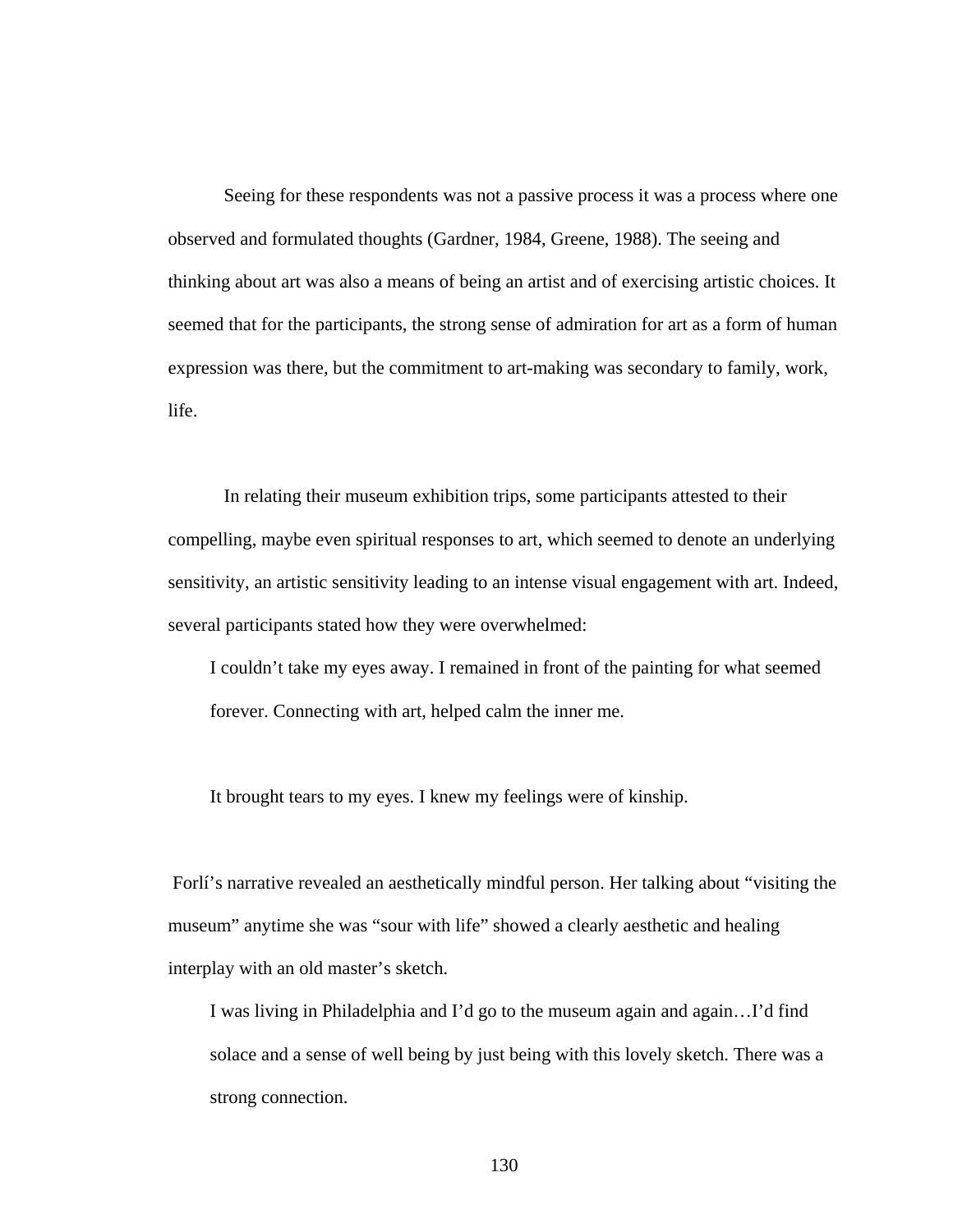Participant Ancona recalled always thinking of art as an obvious form of communication with others:

I always thought of art as another language. I have always loved the idea of drawing a word, of illustrating a word or a thought. When I read, I see pictures…don't you? But with the fine arts, like many pieces in museums, this form of persuasive communication is on another level, an inner level.

Continuing, Ancona shared the following as she reflected on a 'spiritual aesthetic experience:

I remember weeping in front of a small Goya drawing at the Prado [Museum]. His under-sketch was just so beautiful… there was this serenity of expression built up with chiaroscuro…it was more beautiful than anything… [a bit of silence, almost *reverence*]…. I have ever seen.

With regard to the continual stimulus of inspiration, Participant Livorno, candidate for the MFA degree, shared an in-school experience that tied back to her earlier self. She explained her own experiential delving into an inner inspiration:

I didn't have an interest in representing reality. I was and still am drawn to the space underneath the surface, beneath the psyche at the level of the soul—I'm not sure if you believe in spiritually—not the typical spirituality linked with the church, but a type of space where you make connections without even knowing it—I have always felt spiritual about the arts—because I think of art as an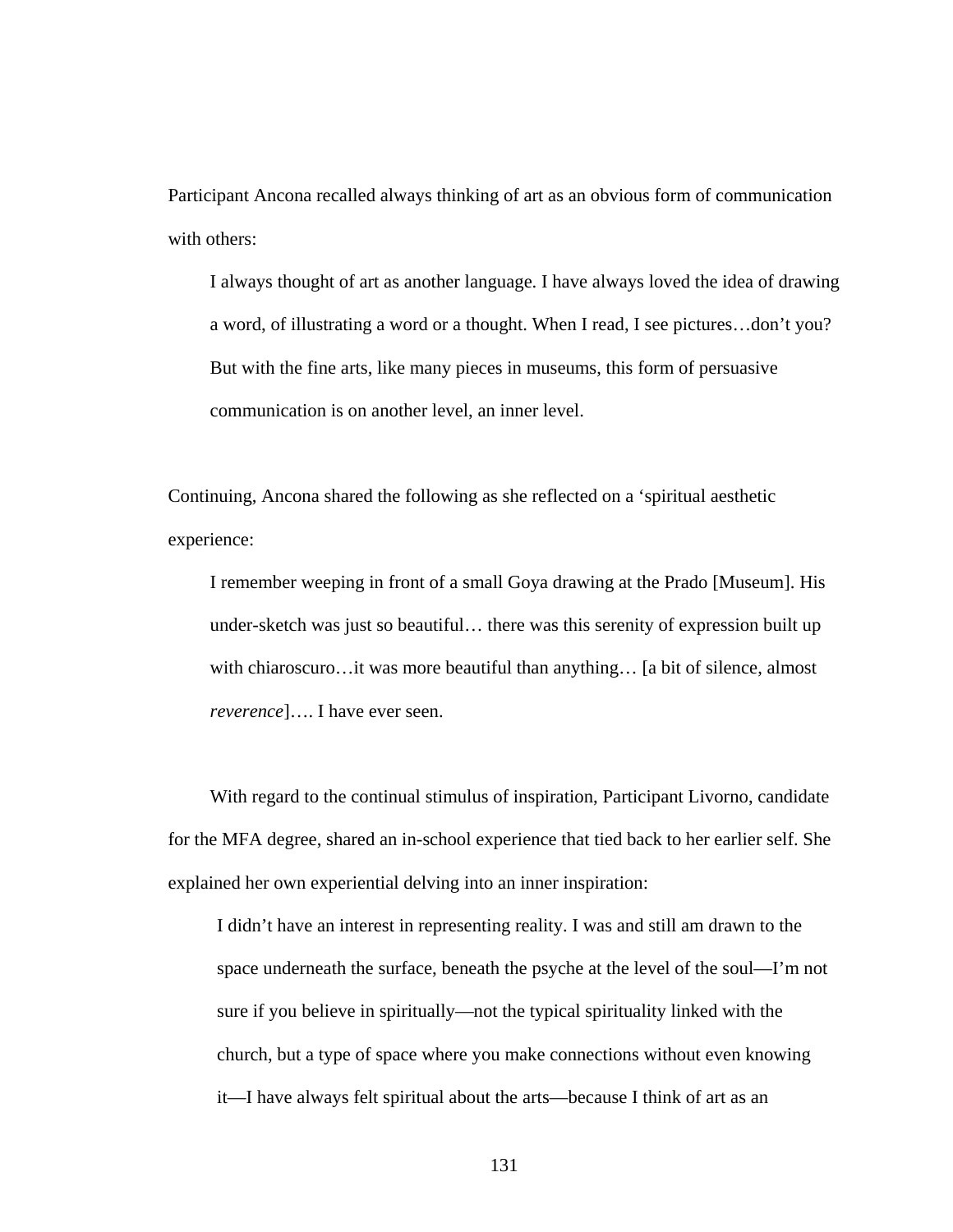illusion—like a way of entering that spiritual world. I was reading about a woman, a medium from the last century—we were introduced to her writings in a [fine arts] graduate seminar. She wrote about her spiritual encounters, she had had them at an early age and devoted her life to working with guides—spiritual guides. For one year she made a pact with herself to work and to be influenced in her material art experiences—by her guides. In other words she painted form guided spiritual experiences…so interesting—but you can't talk about this in academia.

When asked: "Were you in turn, inspired by her—her writings?", Livorno replied: "Yes, and I experimented for almost a month—I found my own inner guides and would stay up all hours…then I had to prepare for a review. I now understand the automatic writing of the surrealists…."

#### Summary of sub theme: Artistic inspiration

 Inspiration is keynote to the artist. With artists and intellectuals, insights and inspiration are frequent and must be paid attention to (Gardner, 1982). Both inspiration and the art of seeing (Langer as cited in Gardner, 1984) are necessary to the studio artist—these make up the critical thinking processes that mentally activate the individual talent prior to mark-making (Ferguson et al, 1990 Gardner, 1982; Tharp, 2004). Inspiration and insightful seeing are the intellectual tools of the artist. Painter Livorno recounted gaining understanding of this process within the graduate studio. She described how she had always "used an intuitive sense of color" especially in large abstractions, but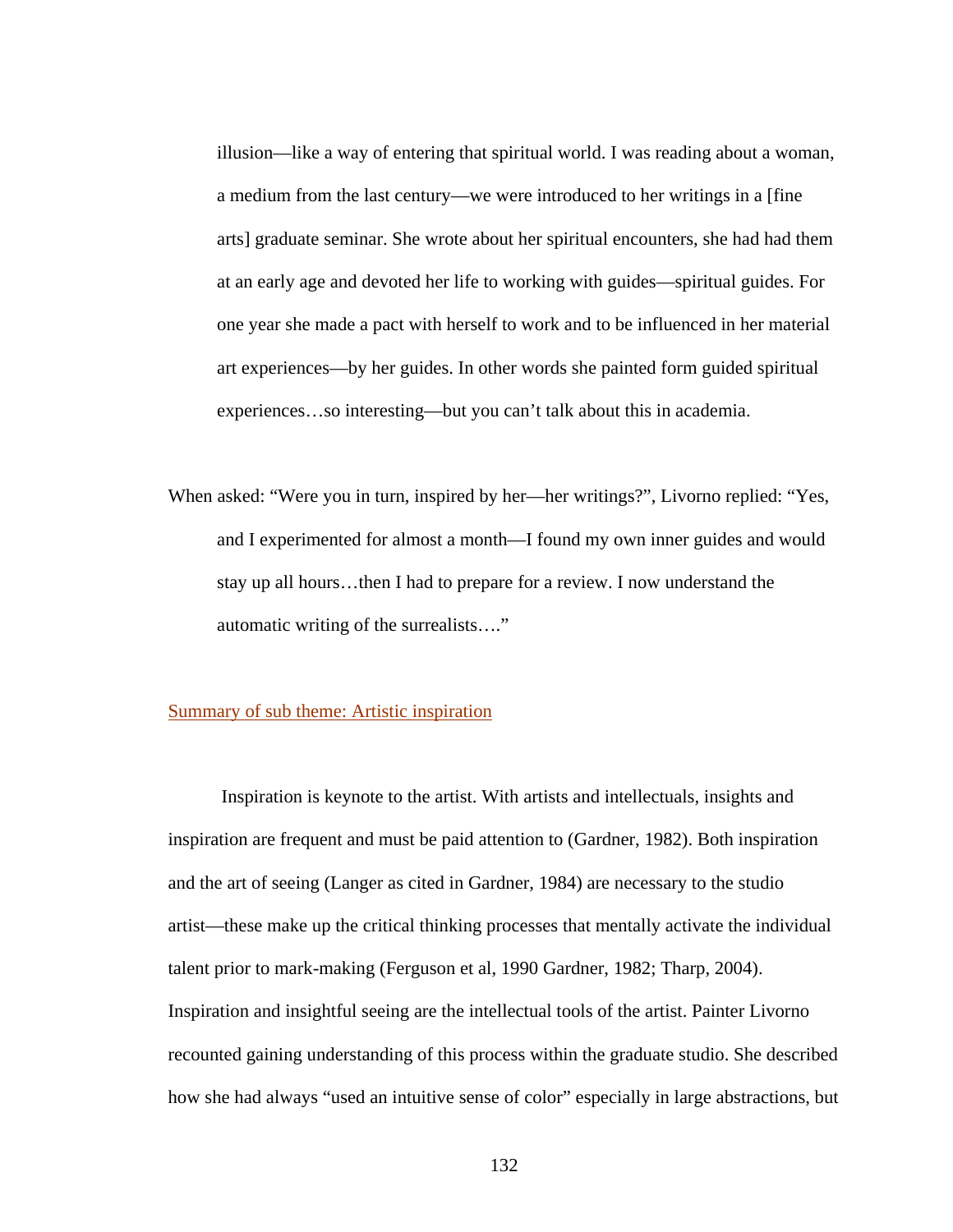the program made her question this intuitive self and inform it intellectually. She shared the following:

My intuitive tools were strong—I intuitively created before, but it was different when you were made to think about it…why the lines, why the colors….they asked....getting to the conceptual core. I hadn't used much critical thinking in my painting because I thought it hindered my intuitive mode of art making. I used thinking in my selective visceral mode, but I avoided what the *teachers* meant by critical thinking [now I use it].

# (c) Description of the artistic self in adulthood: Return to the studio arts

 Graduate school in any field offers plentiful returns. *It extends the time for personal evolution* and within this evolution the student tends to have a flexibility of thought as he/she augments knowledge and abilities and also, confronts new ideas and opinions as part of an area based community of learning. The decision to go to school, and certainly to return to school, is a decision to commit oneself to this period of change and exploration. Serious output and productivity may come later.

 The reasons for a return are numerous but it is important to note that the return to the university/college setting has to do with belief in the system of higher education ("For me, education is the key to freedom"). All the participants had been educated within the college/university settings and held undergraduate degrees; basically they all recalled their years of higher education as favorable—as a valid and worthwhile time in their lives ("I loved learning", "It was an important phase for me"; "I felt good on campus").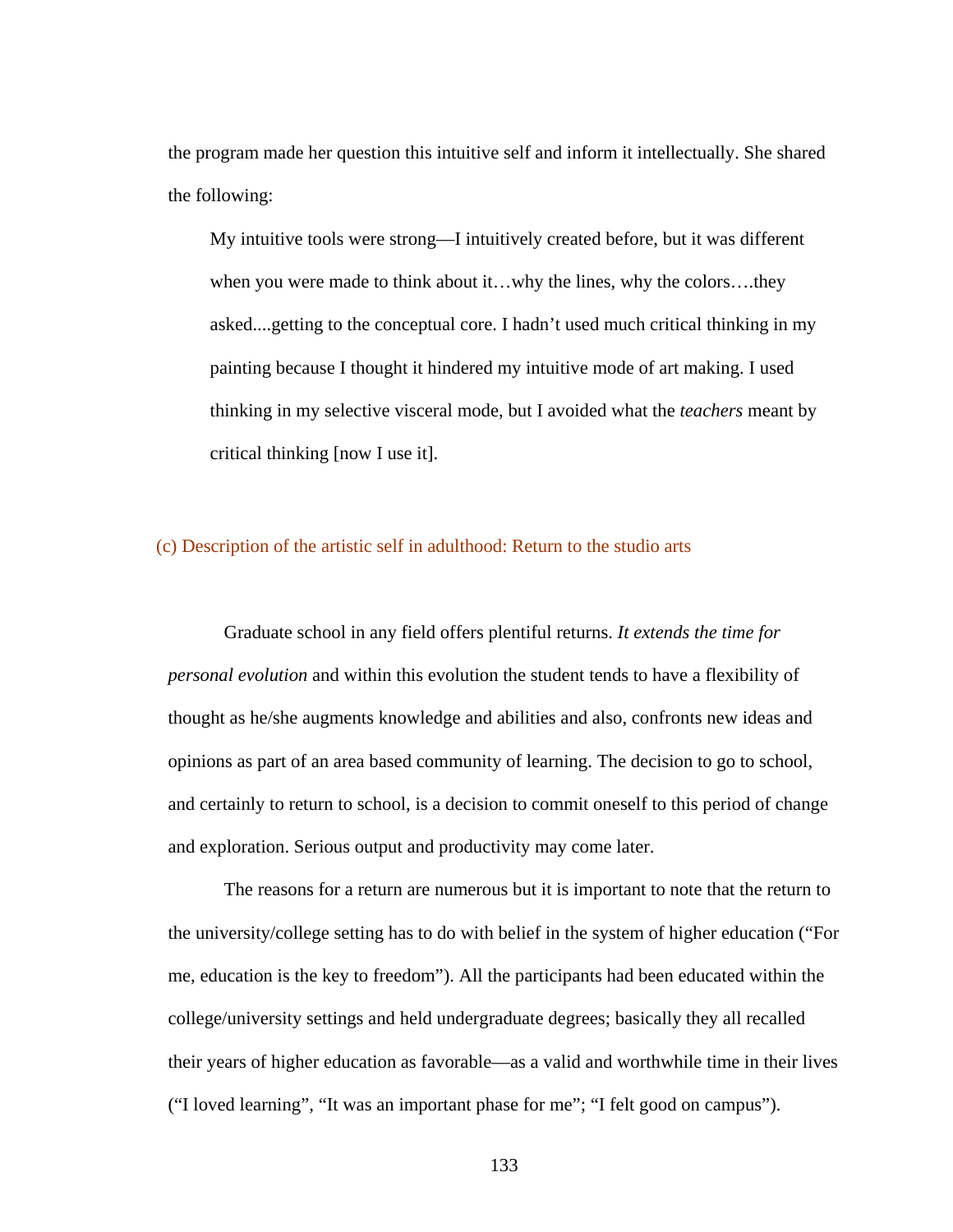Positive school experiences lead to positive consideration of the school system, and it has been noted that people who have had a successful college experience remain interested in returning for further educational opportunities (Belanger & Valdivielso, 1997). Therefore, as verbalized by the participating group, the educational setting of the college/university appeared to be a terrain of impact on lifelong learning trends ("I felt I could do anything"; "I wasn't sure what I was looking for but …"). Certainly, the participant group fit this profile of people who had had success in learning in a university or college setting, and were still interested in learning as a tool for re-definition of the self. In short, they knew where to situate their learning and they were familiar with the setting.

 Implied here is also the belief that the university is a place of serious learning. Noteworthy is the fact that these mid-life adults did not enroll in a local art club or a nonaccredited extension program. They were interested in seeking art instruction from professionals and they had returned to the university structure as a center of high learning, of advanced degree learning, where they were taught by accomplished teachers, who were considered validated as they had been appointed through competitive selection processes within a competitive institution ("It's a good school", "I took a master class through the University of New Mexico"). The scholastic pact was an exchange. Rematriculation brought assurance of quality of instruction, assurance of a quality setting, and assurance, as much as possible, of artistically informed classmates. Re-matriculation also brought with it economic and/or social capital (Bourdieau, 1986; Boyer, 1974) in that society recognizes as units of worth and merit, the studies and degrees of an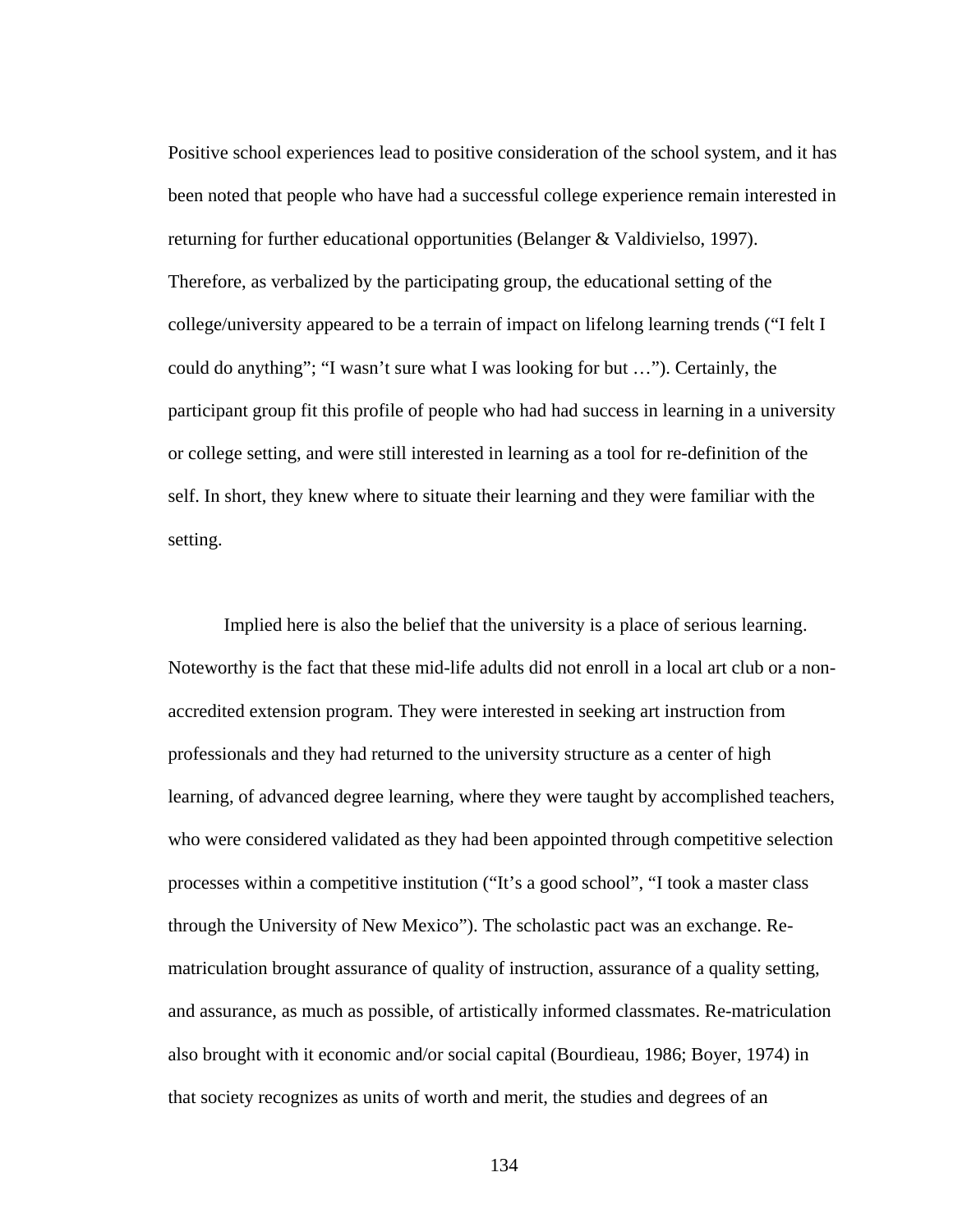institution of higher learning such as a University. Participant Aquila shared the following considerations:

Returning to school and then, teaching, and then returning to school—all were different chapters of my life. I was 32 in phase one when I started searching for a degree, [spurred by] income and earning potential. [The return to school for a standard degree] was using a bit of that self-esteem that I had acquired from working outside the house. I was seeing what I could do—going from a menial job to exploring my possibilities back in school. I was successful. Then—after I had been teaching for quite a few years, I returned for the MFA degree, another phase.

 Thus the mid-life students of today, part of "the most educated generation" (Knable, 2000), are "significantly more inclined to seek this venue [higher education] of self improvement and self empowerment as mature adults" (Belanger & Valdivielso, 1997, p 32). These mid-life students came to re-matriculation as a vehicle for reshaping their self-confidence (Ossofsky, 2005) and perhaps even restructuring their professional lives (Gardner, 2002). These adults had been influenced by education and this was not only reflected in their lifestyles but, also, in *their daring to re-define themselves* by returning to the university setting. The accredited system of a university or college along with the unquestionable level of expertise of the faculty rendered the choice of setting obvious for the participants of the study ("I knew the professor and trusted [his knowledge]"; "I didn't want to consider art as a hobby—I may not have time to be the type of artist I want [to be], but I respect the arts").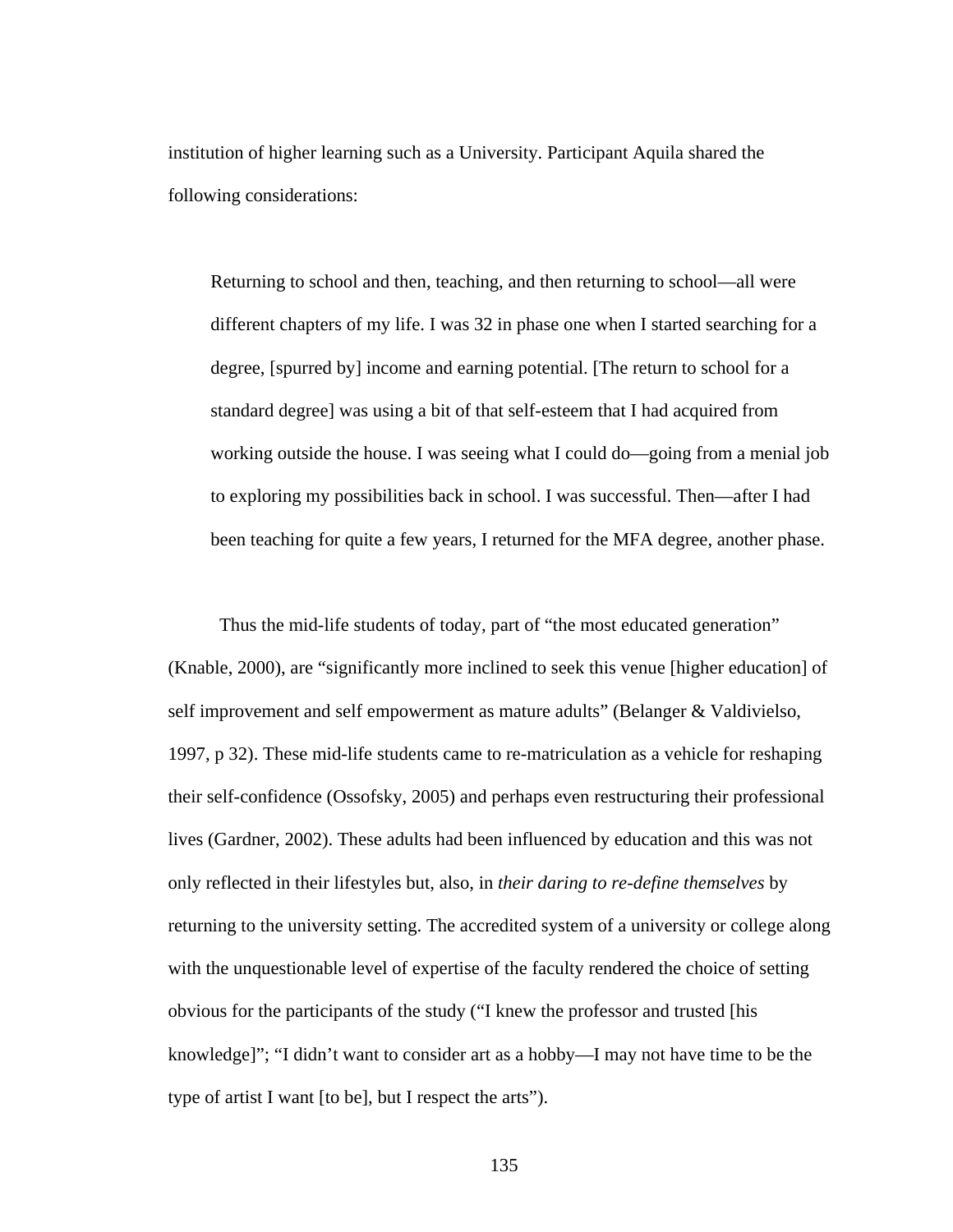Therefore, the decisive enactment of the mid-life return to graduate school and the determined crafting of an artistic self can be seen as an attempt to improve oneself or even to redefine oneself. It represents thoughtful attention to oneself, and is here considered in terms of self-actualization (Huitt, 2004) and self-efficacy (Bandura, 2001). Within graduate studio arts courses, competence in art-making along with knowledge of content is sought so as to best articulate one's individual voice through the artistic medium but also through the written and spoken word.

Clarifying the link between art-making and self-actualization, one participant shared how, even in mid-life, he was engaged in crystallizing his stance in life.

Being creative has given me an identity as an artist and in the last 3 or 4 years I've gained solidity of who I am as an artist and … being mature let's me define myself rather than having to be measured by an outside ruler…. someone else's instrument.

# Summary of sub-theme: Return to the studio arts

 The return of non-traditional students to campus offers "an effective new revenue stream for the universities" (Newman, Couturier, & Scurry, 2004, p.16) and serves both parties in a benevolent trade between institutions of higher learning and non-traditional older and/or working students. The phenomenon has been widely documented and is known as the 'graying of the campus' (Belanger & Valdivielso, 1997; Boyer, 1974; Cohen, 1998; Edelson and Malone, 1998; Newman, Courturier, & Scurry, 2004;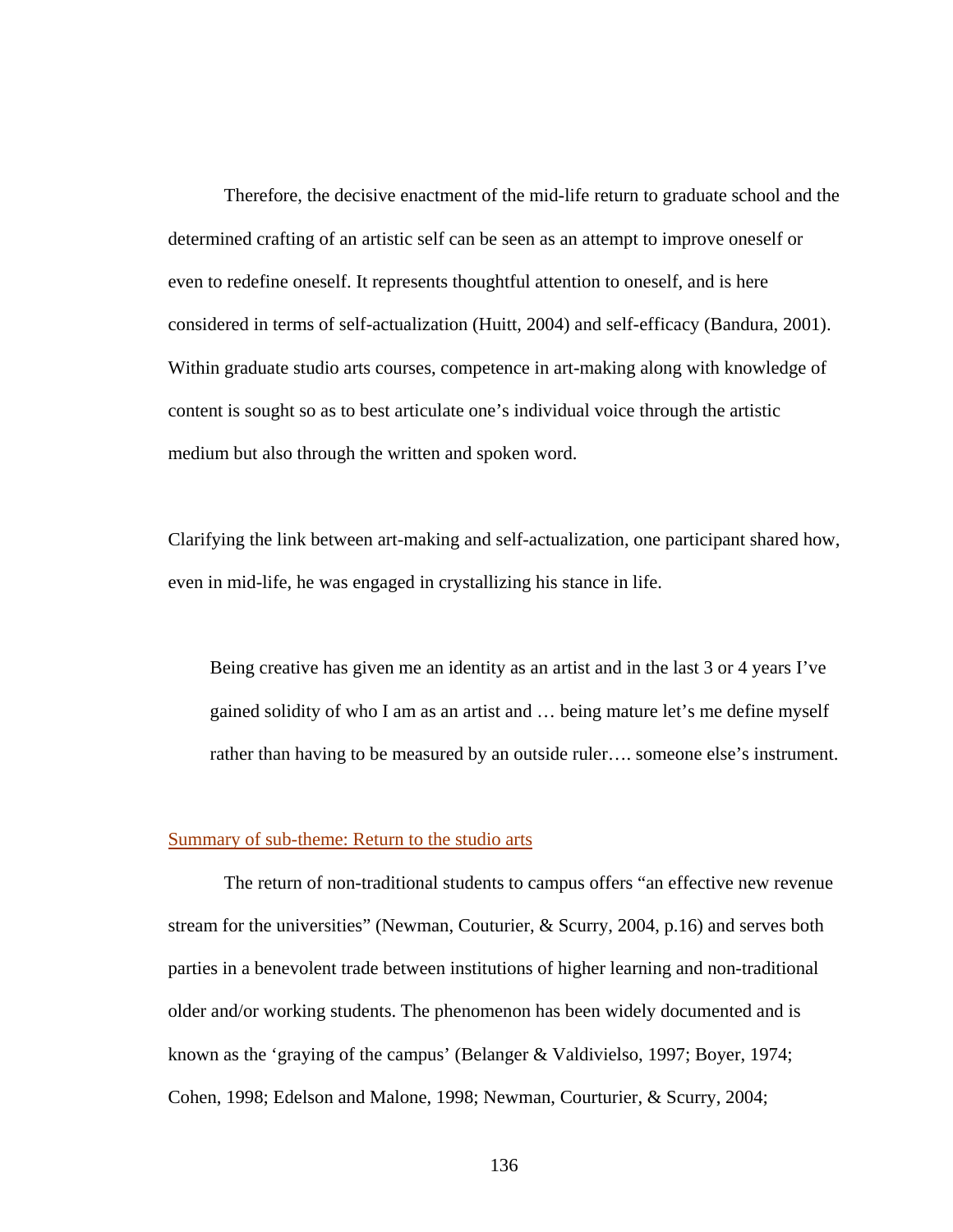Rosenbaum, 2004; Verduin, Miller, & Greer, 1986; Weinstock, 1978). Within the adult range of re-matriculates came the continued presence of mid-life adult students who seemed to be living out what Eisner (2002) described: "[e]ducation, in turn, is the process of learning to create ourselves" (p. 3). As one participant stated: "After all this time, I'm *still* becoming who I really am".

 The return of non-traditional students to campus in search of a serious approach to art-making took this phenomenon into the arts studio and the search for the artistic self ("I had a moment of clarity and decided it was time for a change", "I felt I had to recapture my inner self and renew my acquaintance [with art]"). Thus it came about that, without ceremony, these mid-life adult students took their place in the art classroom alongside 20-year-old students, with no particular vantage point other than perhaps knowing a bit more history (Weinstock, 1978).

# Summary of Part II

 The findings revealed that for most of the participants in adulthood, the arts had become one life thread among many, and not necessarily, the most important one. Only two respondents continued with schooling in the arts directly out of high school, an illustrator and an architect. As one participant remarked, in adulthood that "comfortable embrace of protection and encouragement", as represented by the praise and recognition that all the participants had enjoyed in youth, did not resist the onslaught of life and responsibilities of adulthood. It, meaning art-making or the creative side, "would have to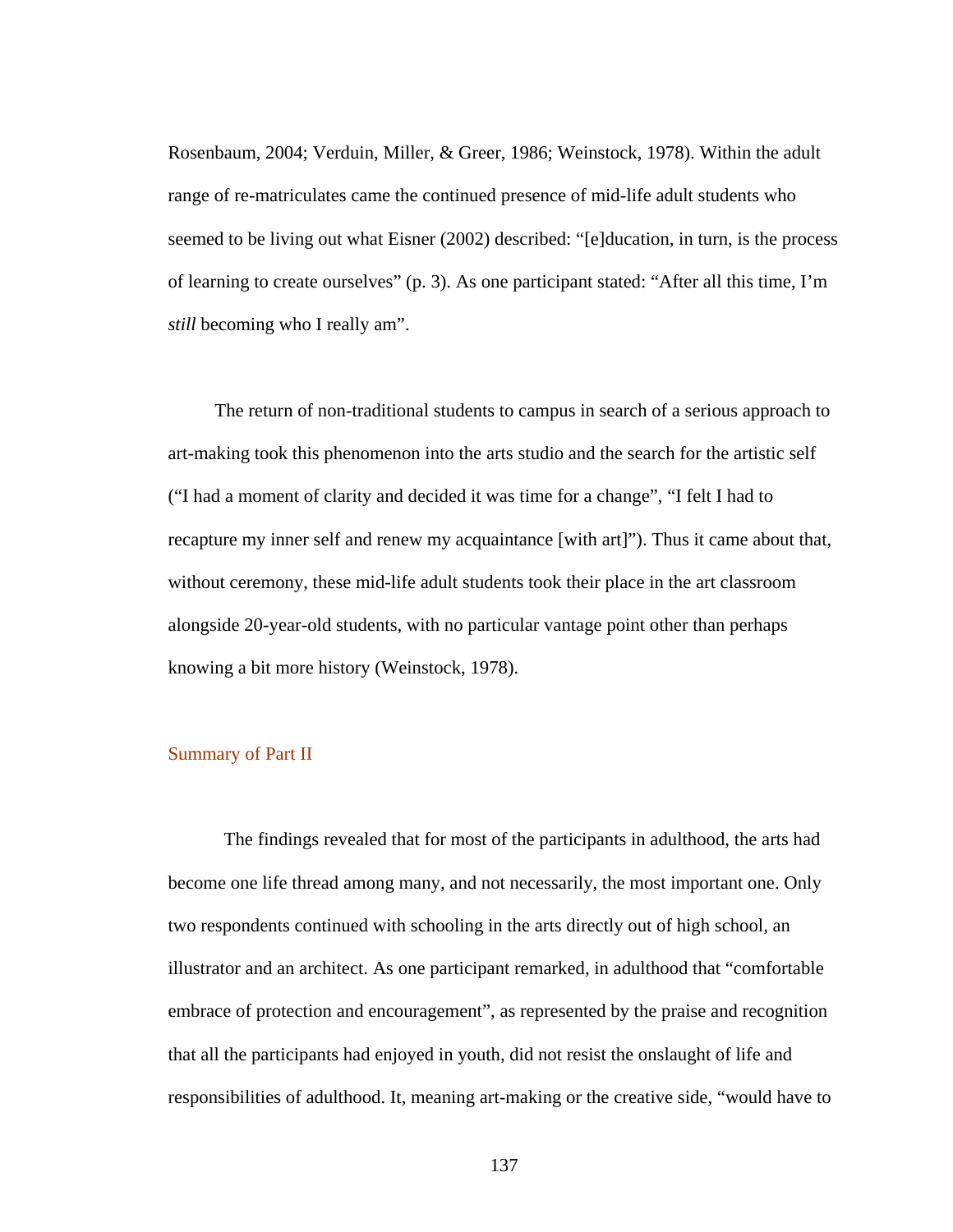wait" as voiced by one participant. In fact four participants did not continue with art school or enter college even though having successfully completed college track programs. Three women stated that they married soon after high school. All eventually returned to school, but much later, after raising children. Another said he got involved in political protest movements and expressed himself through a chosen west coast '70s lifestyle. He returned to finish his BA much later as a mature adult with offspring and financial responsibilities. Four others "got serious about how to make a living" and completed their university studies in the standard 4-5 year period, but not in the fine arts.

The storied accounts also indicated that within the adult, the power of the arts was still felt, and that the artistic self which had been seeded in youth continued to influence the adult. The fine arts and studio practice were seen as a means of "being true to myself" (Im).

 The return to graduate studio arts coursework and to art-making was seen as a quest for area competence, for guidance by qualified teachers, and for art dialogue in the community of others. Each of the study's mid-life adults had assumed the role of the student, and over the course of the three-part interview series, sought to inform both themselves and the research by "reminiscing, identifying, repeating, and evaluating" and bringing reflection to life's changes" (Jarvilouma, Moisala, & Vilkko, 2003). They recounted their 'in school' experiences as they mentally reviewed their storehouse of memories.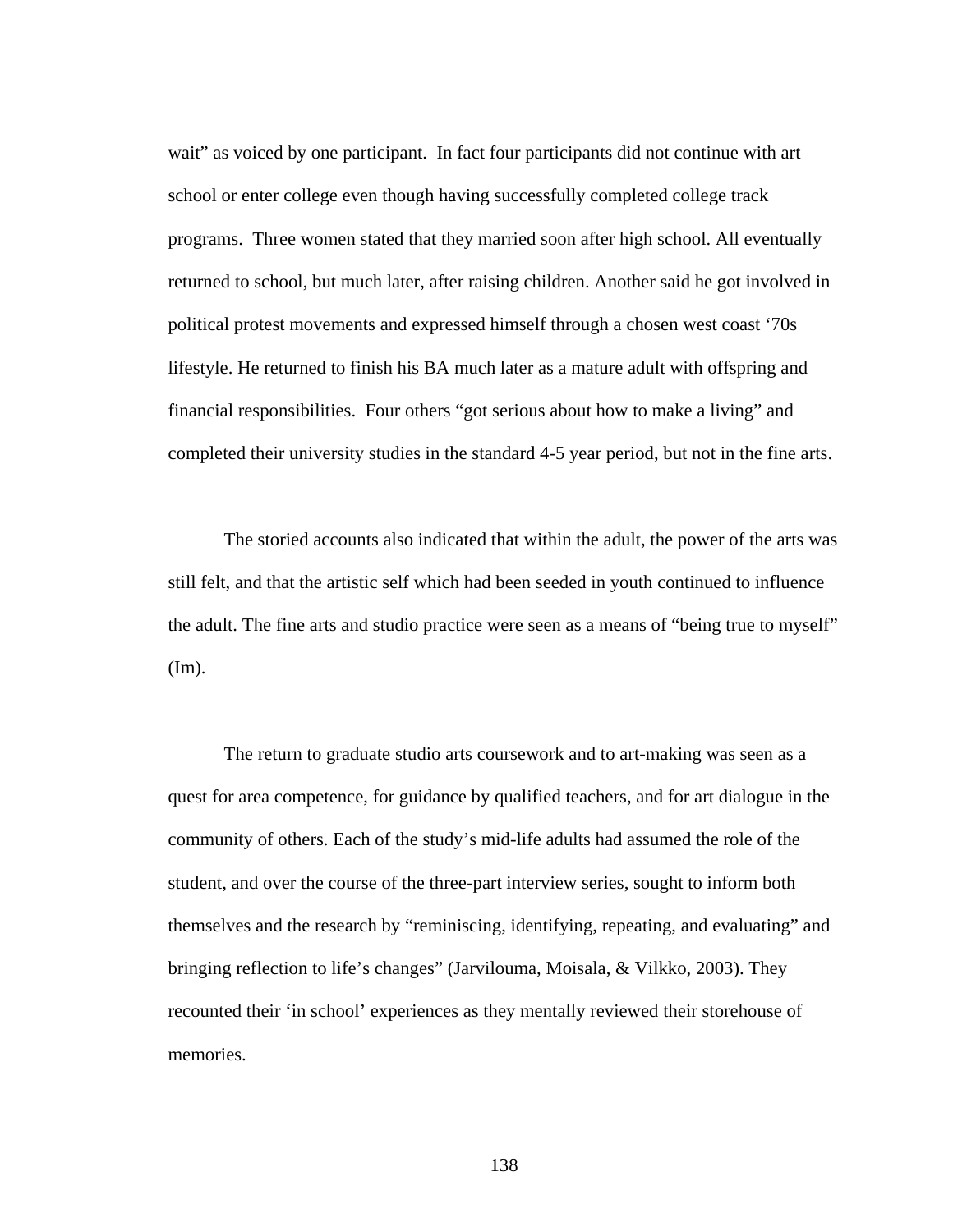Coming into maturity and even, returning to education is a type of forward moving quest, which involves the self gaining consciousness as a life actor through reflection and 'full attention to life" (Greene, 1978, p. 163). Questing is also a search for understanding the self, assessing the life course and enabling personal navigation (Sternberg & Spear-Swerling, 1998). Under this aspect, the evolution of the self became a sequence of life phases and thus an ongoing process of self-discovery.

As one participant explained:

 Returning to school was an opportunity to use my visual talent and to apply my—now mature ideas on life and humanity. I wanted to make photographs about life and love of the environment.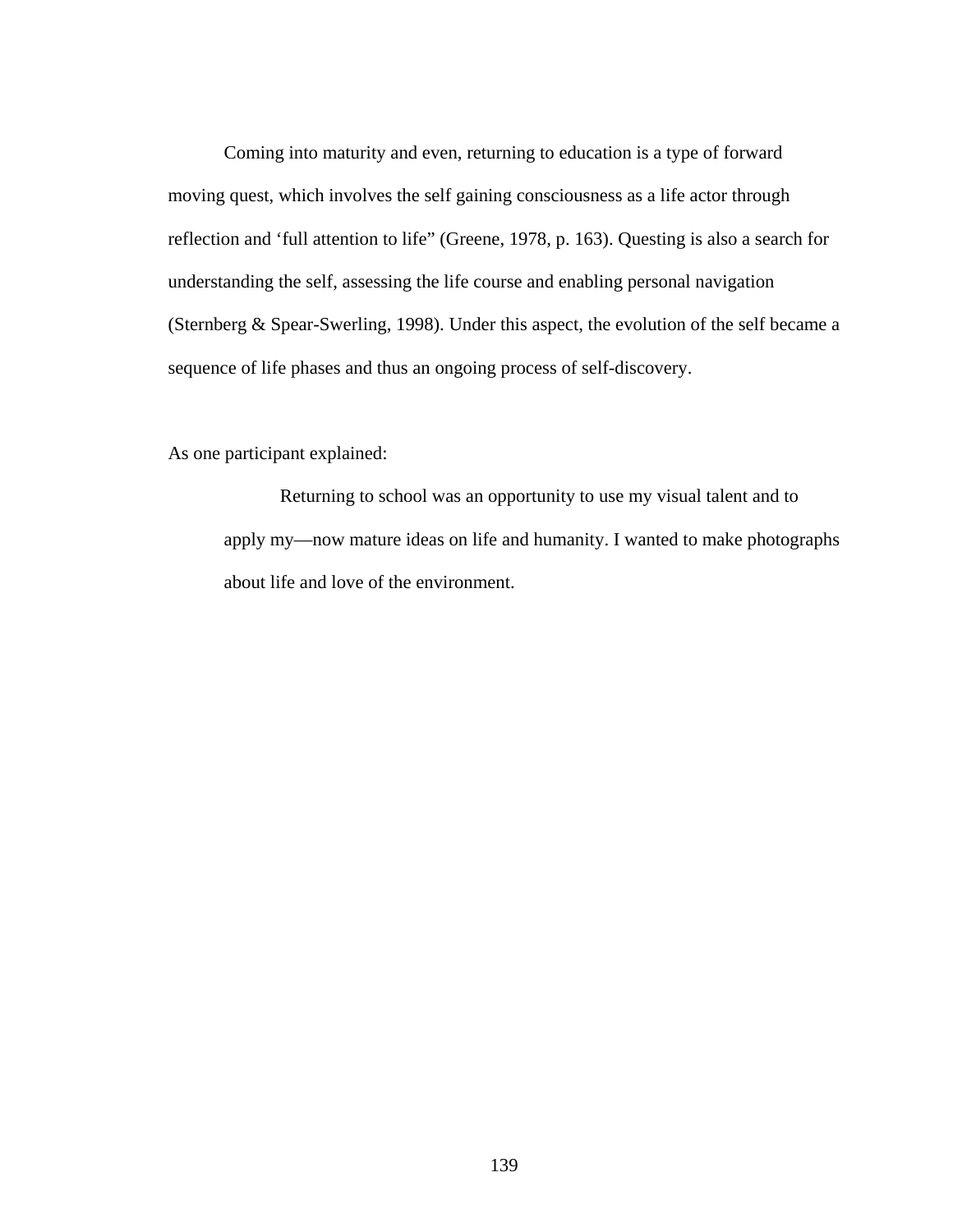### Part III: Reflections on mid-life re-matriculation in the studio arts

(a) Age-sensitivity and mid-life re-matriculation (b) Risk-taking (c) Maturity as it impacts creativity (d) Creativity as it impacts maturity **Summary** 

The gathered data, the participant's spoken and unspoken words, and the complex whole of the emergent narrative were all quite pregnant with life experiences. Articulating the connections and making meaning of the descriptive segments of lived experience was at "the center of our attention" (Seidman, 1991, p 12) confirming that "the very process of putting experience into language is [in itself] a meaning making process" (Vygotsky, 1987).

 The third interview (Seidman, 1991) was structured so as to solicit commentary on the individual reflections about the phenomenon in question: mid-life re-matriculation in the studio arts and the implied connection between creativity and maturity. The third interview offered a mix of descriptive accounts of mid-life identity issues (Edelson, 2000; Gibbs, 2005; King and Hicks, 2004) and the tapping into the aesthetic core (Bruner, 1997; Dissanayake, 1988; Winnicott, 1960) with regard for self-actualization as intended by Maslow (1943, Huitt, 2004) and Bandura (2001).

The return to graduate studio arts coursework and to art-making was seen as a quest for area competence ("I wanted studio practice"; "I was deficient in lab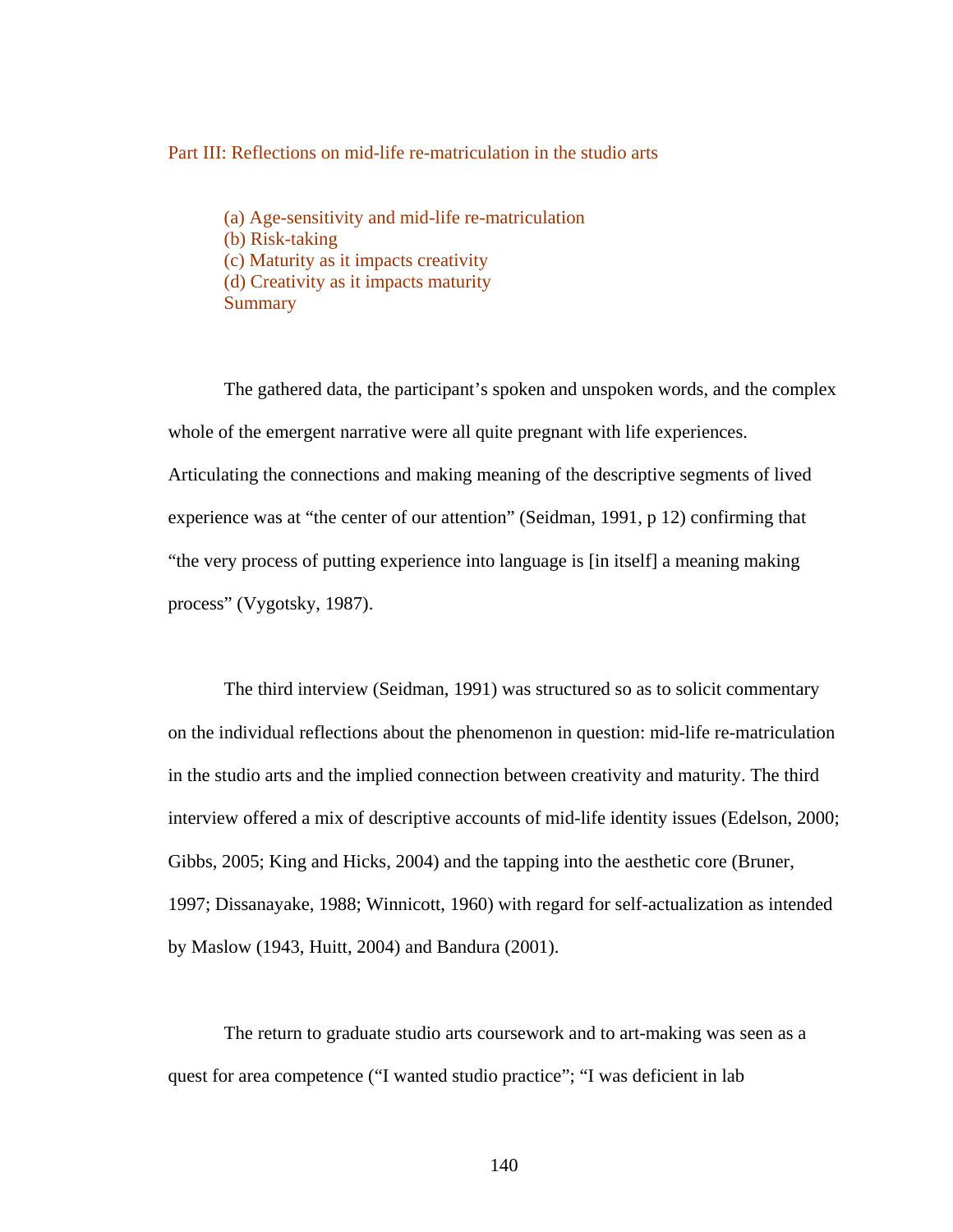techniques"), guidance of teachers ("I knew the professor"), and for art dialogue in the community of others ("knowledgeable conversations"). The participants sought to make meaning by reflecting on and contextualizing their 'in school' experiences as they mentally reviewed their storehouse of experiences.

 Re-matriculation in mid-life for the participants was a type of forward moving quest, which involved the self gaining consciousness as a life actor through reflection and 'full attention to life" (Greene, 1978, p. 163). Here, this questing also seemed to be a search for understanding the self, for re-connection with the fine arts and for enabling personal navigation (Sternberg & Spear-Swerling, 1998). Under this aspect, the evolution of the self became, for these re-matriculating adults, a sequence of life phases and thus an ongoing process of restlessness, seeking change, risk-taking, and self-discovery. Part III of the study's findings gathered the participants' words on (a) age-sensitivity and mid-life re-matriculation; (b) risk-taking ; (c) maturity as it impacts creativity; and (d) creativity as it impacts maturity. Hints of the mindfulness behind these actions were captured.

# (a) Age-sensitivity and mid-life re-matriculation

John Dewey asserted that "education is not preparation for life, but is life" (cited by Weinstock, 1978, p. 27) and, as author Weinstock further observed, this living of life as a lifelong educational process, was already taking shape as a reality in the late '70s with "the influx into postsecondary education of men and women beyond traditional college age" (p. 28). Serious commitment to learning is a challenge and certainly, serious long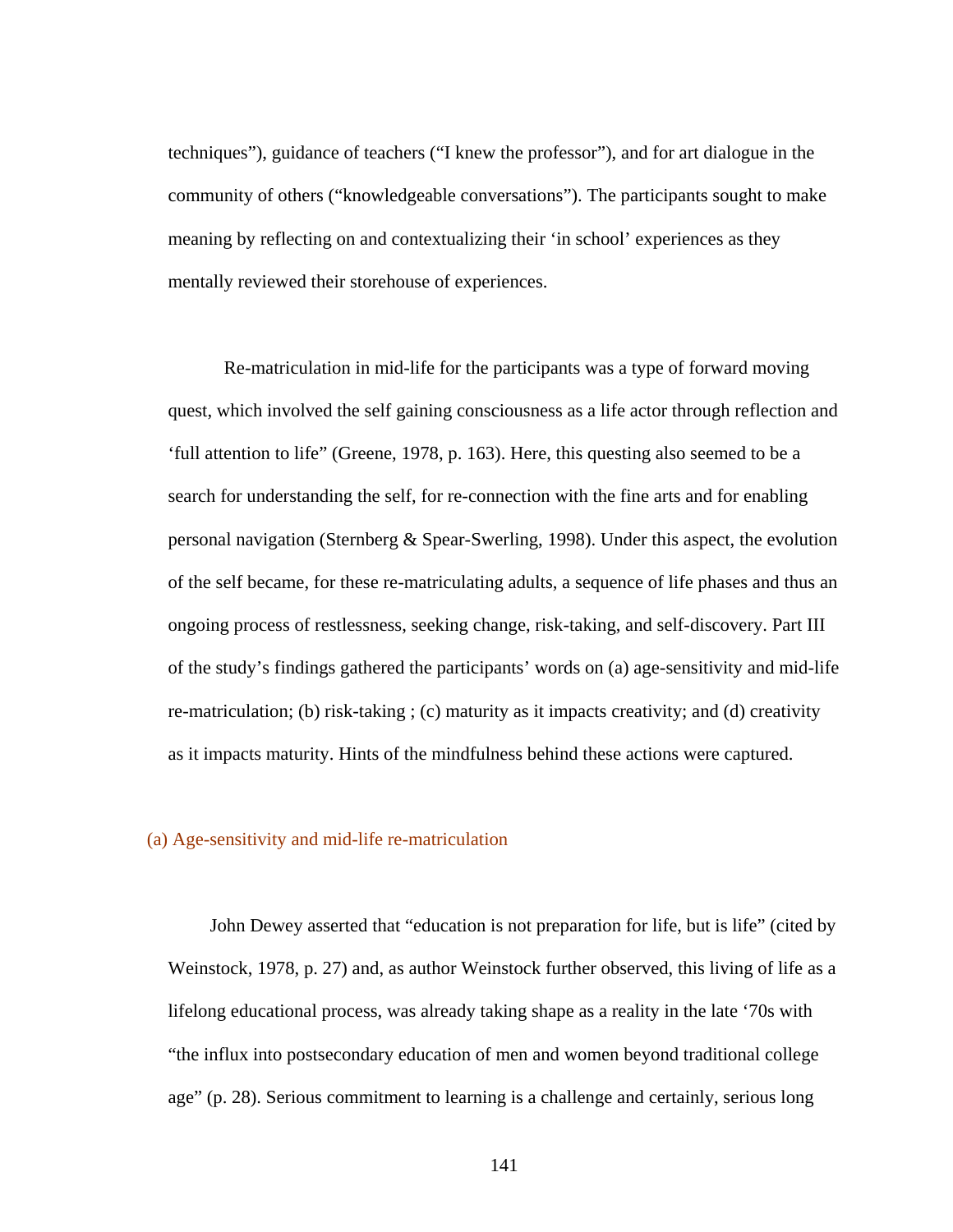term art making is an intellectually engaging process. It represents an in depth education in the arts and can also function as a means of re-establishing that connection between the inner and outer self and eventually lead to further self awareness and self empowerment (Dissanayake, 1988; Edelson, 2000; Eisner, 2002). In this study, the mid-life respondents had taken on the challenge of serious (formally re-matriculated) education in the studio arts, however, within the context of the first two interviews, and especially in Interview II, where the participants described their studio experiences, discourse on age was scarce. Of the ten participants, only four referenced age in relation to re-matriculation. Participant Empoli shared the following, unsolicited, commentary on age:

Outside school, I always enjoyed being the only artist in the group—not like here where I am one of many—it was a source of identity for me—I was one of a kind, like representing that kind of person—here I am one of many and so there is competition. I like competition but I am age sensitive—you know, like if a mathematician doesn't come up with a major theorem before the age of thirty, he's out. But then [age] identity is why I feel good at work, one reason why I love my work—we are five white 50-ish males and we have a common history—with shared experiences and the same references.

One participant remembered feeling awkward at first among the younger graduate and undergraduate students but after the initial encounter, "it was ok, I was treated like everyone else". However, another participating artist stated that it took awhile to get over the age difference: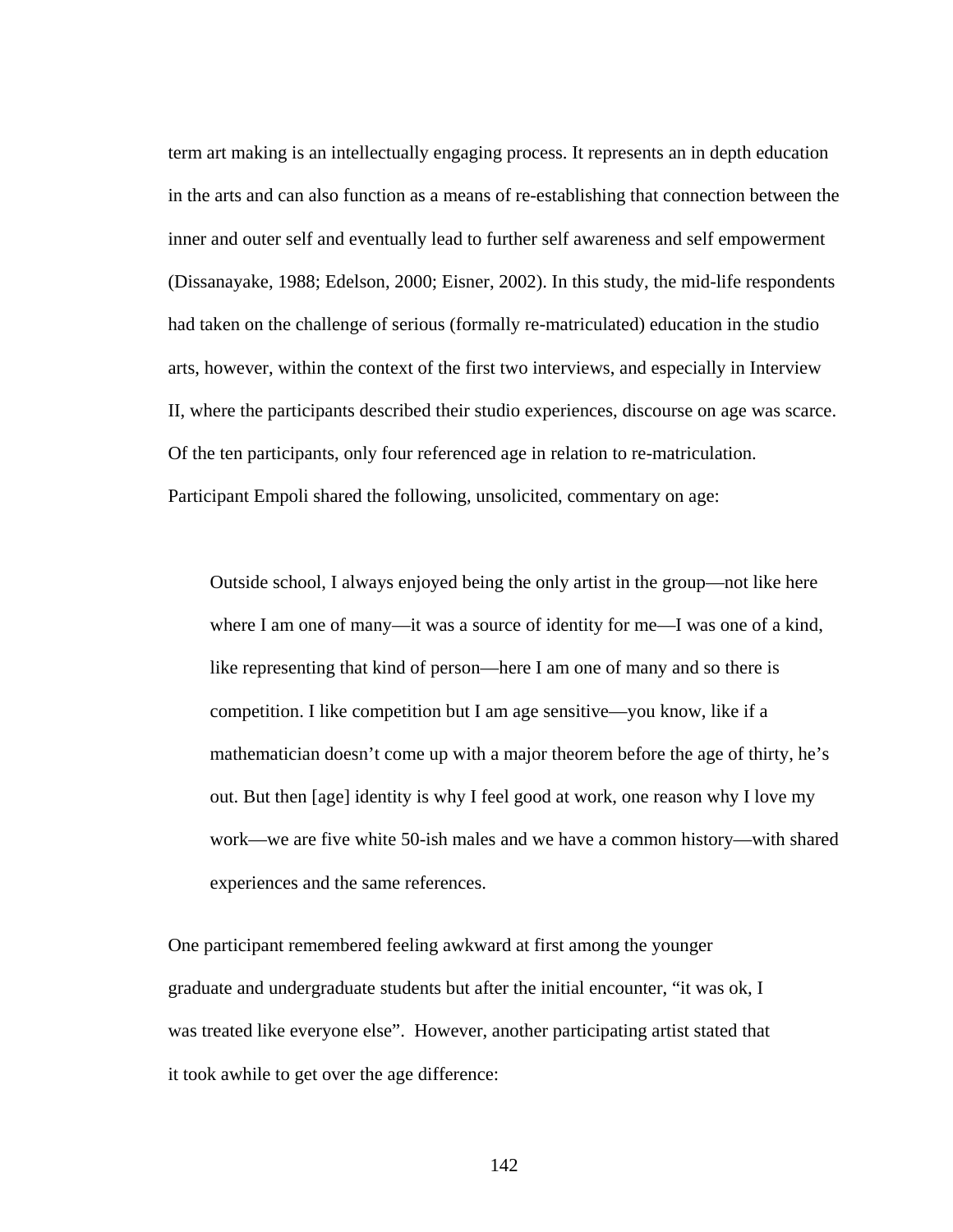I was paranoid about age and it made me feel classified as the 'other'… someone negative who didn't quite belong, someone who was missing the ticket—then it got better—in the graduate classes I don't feel that".

Other participants voiced their concern with feeling age-sensitive. Two thought they were perceived as "other" or "different", and a third voiced the notion that they, mid-life rematriculates, were "invading a young person's place". However, coupled with this perception as the 'other' or as 'inva[der]' seemed to be a stronger, dominant sense of entitlement, an entitlement to learning and education, to opportunity, to life. Participant Empoli shared the following:

 Well—Gloria Steinem said you become more radical as you age and less cowed by cultural norms. You're more opinionated and less shackled by convention. I think this is true—you can try things that are 'unsafe'—like going back to school. I really believe that art is not age limited. Obviously younger people have better, quicker coordination and I guess they can learn something new….although I have not seen evidence of this in the university courses. In the figurative works, some of these students are so off. There was this student doing a mythological figure—the face was ok but the hands were askew with the thumbs on wrong—an agony to see it. I wasn't sure if I should point it out but I did.

#### (b) Risk-taking

 The participants while reviewing their complex human activity (Stokrocki, 1997) sought to generate meaning by reflecting on their return to the studio arts and the meaning of their efforts. Considerations of risk inherent issues were forthcoming.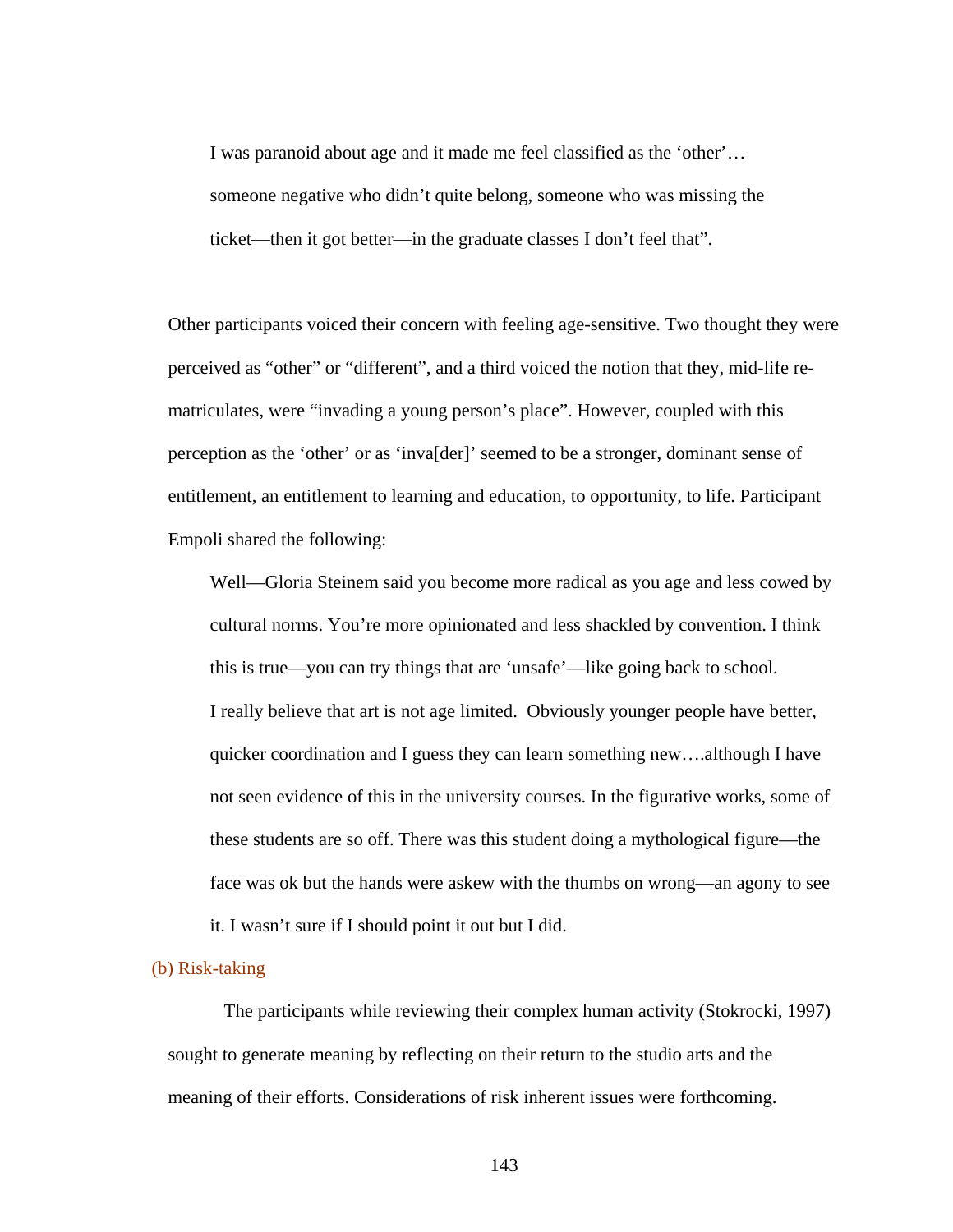The very act of re-matriculating for these mid-life individuals was an enactment of 'personal navigation' indicative of a decision to move forward, to change. And one important component of self-navigation as explained by Sternberg and Spear-Swirling (1998) is risk-taking, which was expressed by all as they recounted how they felt pangs of uneasiness: the risk of going to school in mid-life, the innate risk of the public critiques, the risk of daring to investigate one's potential, the daring to be an artist. In particular all expressed concern for how their artwork and their art ideas were received during the critiques; some found the critiques encouraging ("he liked it") and some disappointing ("I didn't get the response I needed", "really uncomfortable", "the comments had little to do with me [and my work]").

 Necessary to the equation, however, was consideration of the chosen domain. Artmaking by its very nature is a form of expression and is performance oriented in that it is made to be shared with an audience, with risk-taking implicit in the form. Art-making and the showing of one's art involve risk; however, on the other hand, without the element of risk, there is little venturing forth. Being capable of risk-taking was noted by Maslow (Maslow, 1943; Huitt, 2004) as a factors in self-actualization. In fact, anytime one goes toward change or edges their ideas beyond the boundaries of the self and enters unmapped territory, risk becomes a factor. It, therefore, followed that risk-taking itself was obliged terrain for the participants. In this study, noteworthy, was the fact that to activate a personal exploration of what life means using the intellectual and sensorial format of art was indeed to take a risk—and the varied risks had been accepted and dealt with by all the participants.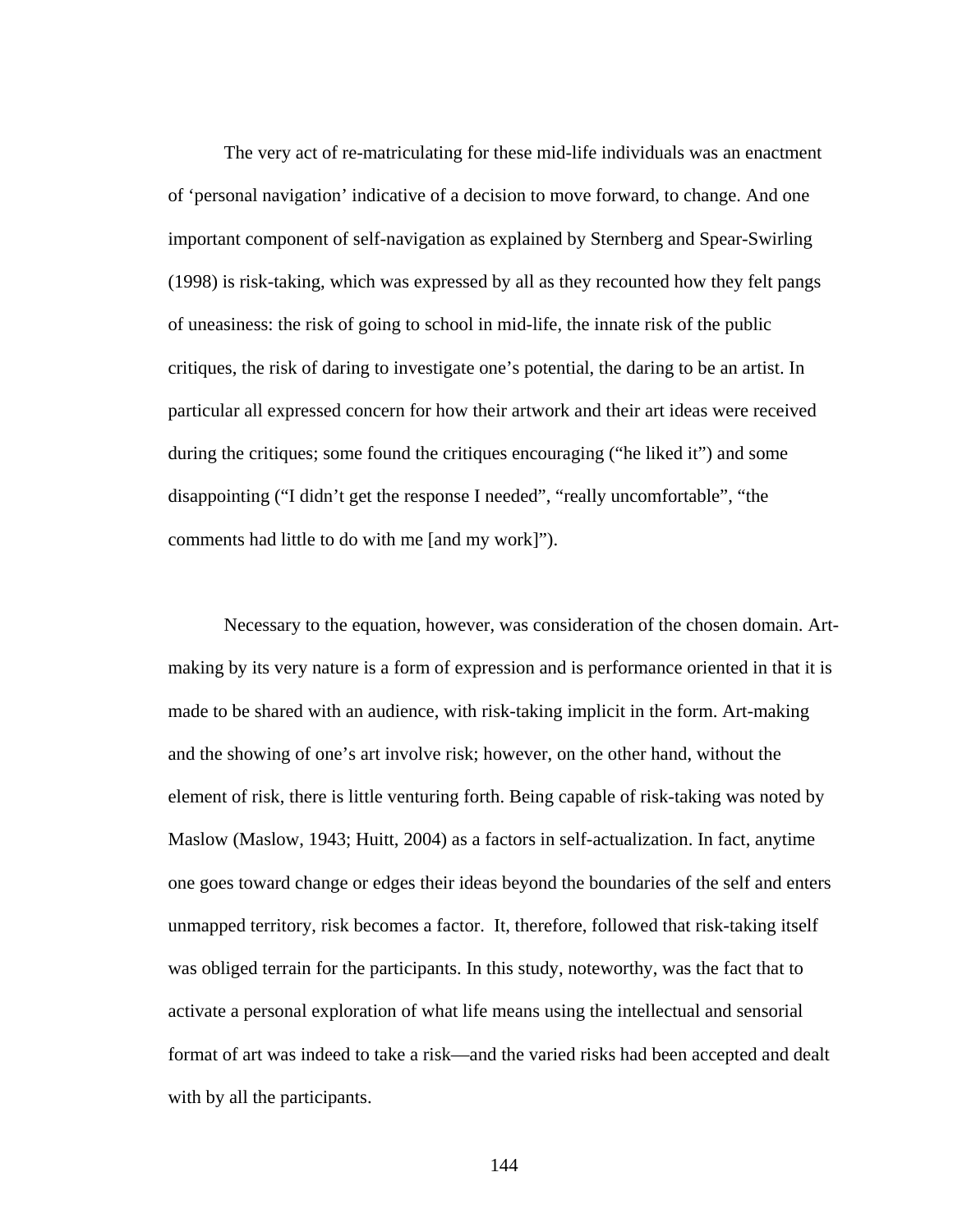Risk was viewed as part of the quest and here the participants had to confront several 'demons'—age, art critiques, fear of failure. The risk of being in an inappropriate age frame for return to school was part of being a 'non-traditional' re-matriculating adult. As stated, universities and colleges are still geared for the 'traditional' age bracket, but in the past decades campuses have seen an influx of older students, especially graduate students, who return to school for further qualification and/or knowledge. As participant Genova remarked, the comfort of numbers helped: "I met another mature student in the class and we went on to take many classes together".

 The risk of being subject to criticism in the art classroom critiques is real at any age. The anxiety of having your instructors and the faculty exam commissions review the content, execution, and explanatory statements of your work can sometimes prove unbearable ("after the first critique, she never came back"; "tears"; "I didn't pass the review"; "something snapped"). As one participant remarked, his living through the critiques was experienced as high risk—a risk of failure, which "engorges your cerebral cortex" and triggers a "flight or fight" response. For these art students there was no way of avoiding the classroom critiques and so, the critiques had to eventually become, as one participant suggested, a means of "learning".

 Risk comes with exhibiting one's work or one's ideas in all fields, but it is especially blatant in the arts. Somehow failure can be particularly cutting, however, the opposite, acceptance or approval or even laudable phrases, also abounded and the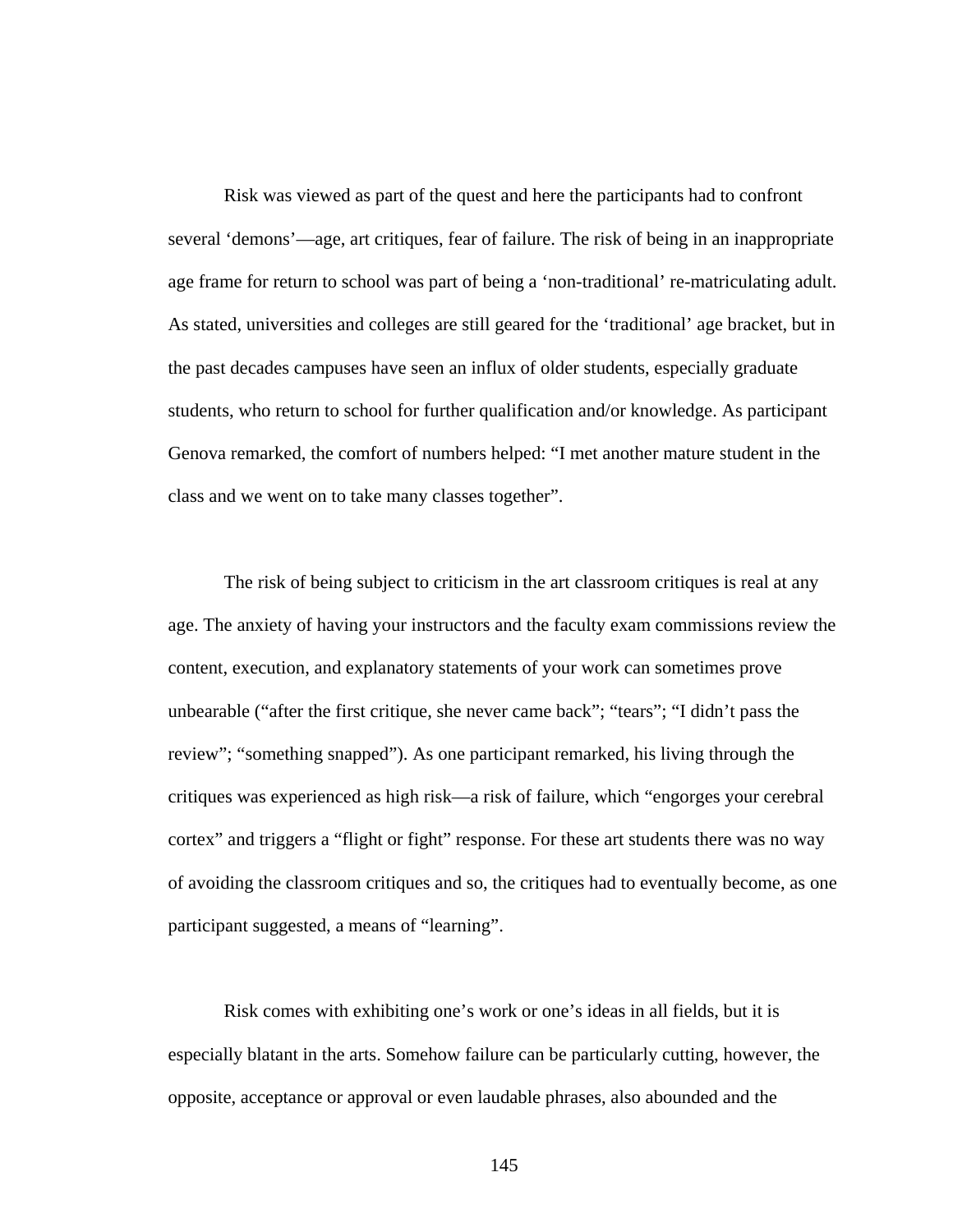unexpected praise from the faculty was lived as "a personal success", a "wonderful balm" or a "much needed celebration" of one's artistic merit. Participant Ancona lived this moment when she was "invited by [Professor] to show my work" in a selective university setting—"I was honored that he chose my piece."

 But the tensions of having your work critiqued by professors and graduate student colleagues can be difficult. For some of the participants graduate school proved interesting ("I love it"; "it wasn't easy but I finally learned to draw"; "he [the teacher] liked my [prototypes for] sculpture") but for others, returning to school was also taxing. Participant Verona shared the following vision of how she was living the experience as a first year MFA student in sculpture:

I'd recently grown into self-esteem, into a feeling of competence. I had built up quite a bit of self-esteem in the undergraduate program, but coming to grad school sort of knocked me off the pedestal so to speak—with regards to my art abilities. Now I am seriously questioning my own ability...it's making me go to a higher level of thinking, productive thinking; my listening skills have improved, and it is helping me—I guess—it's about flexibility—and I am showing flexibility in conforming to the present atmosphere.

Participant Verona continued as she recounted how:

The critiques were really hard what with everybody asking—Why is this composition like it is? What is it saying? This reasoning … it is the hardest thing I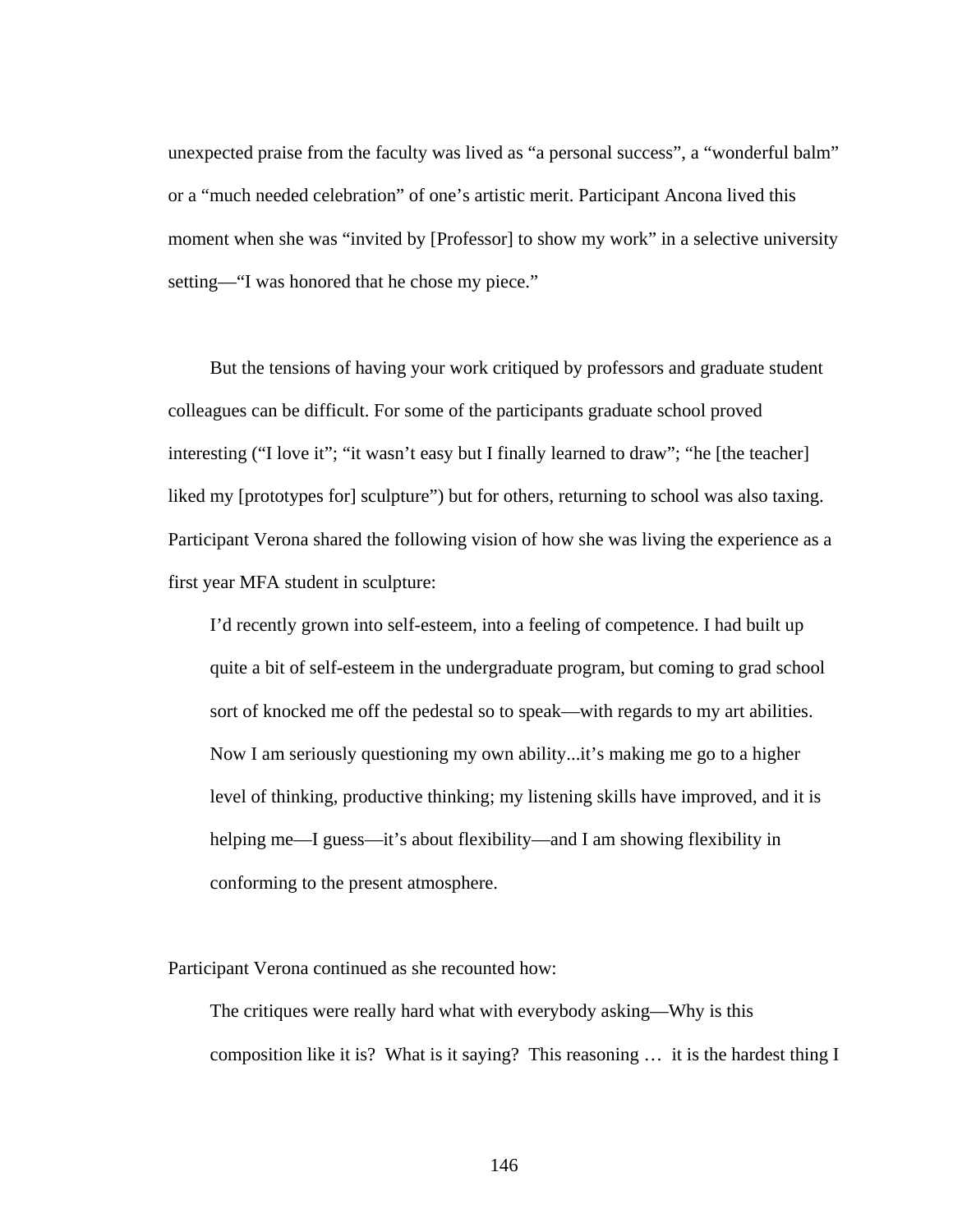have had to do: to analyze my own thought process and what I am doing... and then *say* what I am doing.

Participant Genova also felt the critiques were difficult but instructive: "you have to have resistance [because they're] learning opportunities—especially listening to the comments about other artists' work".

Another participant suggested that one "has to withstand the criticism—and it's difficult to do", while a second participant recommended: "you have to be thick skinned".

With regards to facing one's own demons such as fear of failure, fear of not performing well, one participant, a graphic artist, saw the process in the following manner:

I love my class this semester, such freedom. You know we were doing a nude drawing from a life model—and, I just drew and drew and was scratching through the paper trying to get it right. I got the proportions off and the gesture….we were doing watercolor with ink—but I wasn't afraid to fail–and that is a new feeling for me. In my job I can't fail, I can be mediocre, I can be many things, but I can't fail. So you calculate everything. In the drawing class, like a friend told me, you just go outside that comfort zone and it felt good. And I was learning!

#### (c) Maturity as it impacts creativity

 As stated, it is the researcher who raises the research question up for scrutiny, however it is implied that the issue is circulating within the participant group though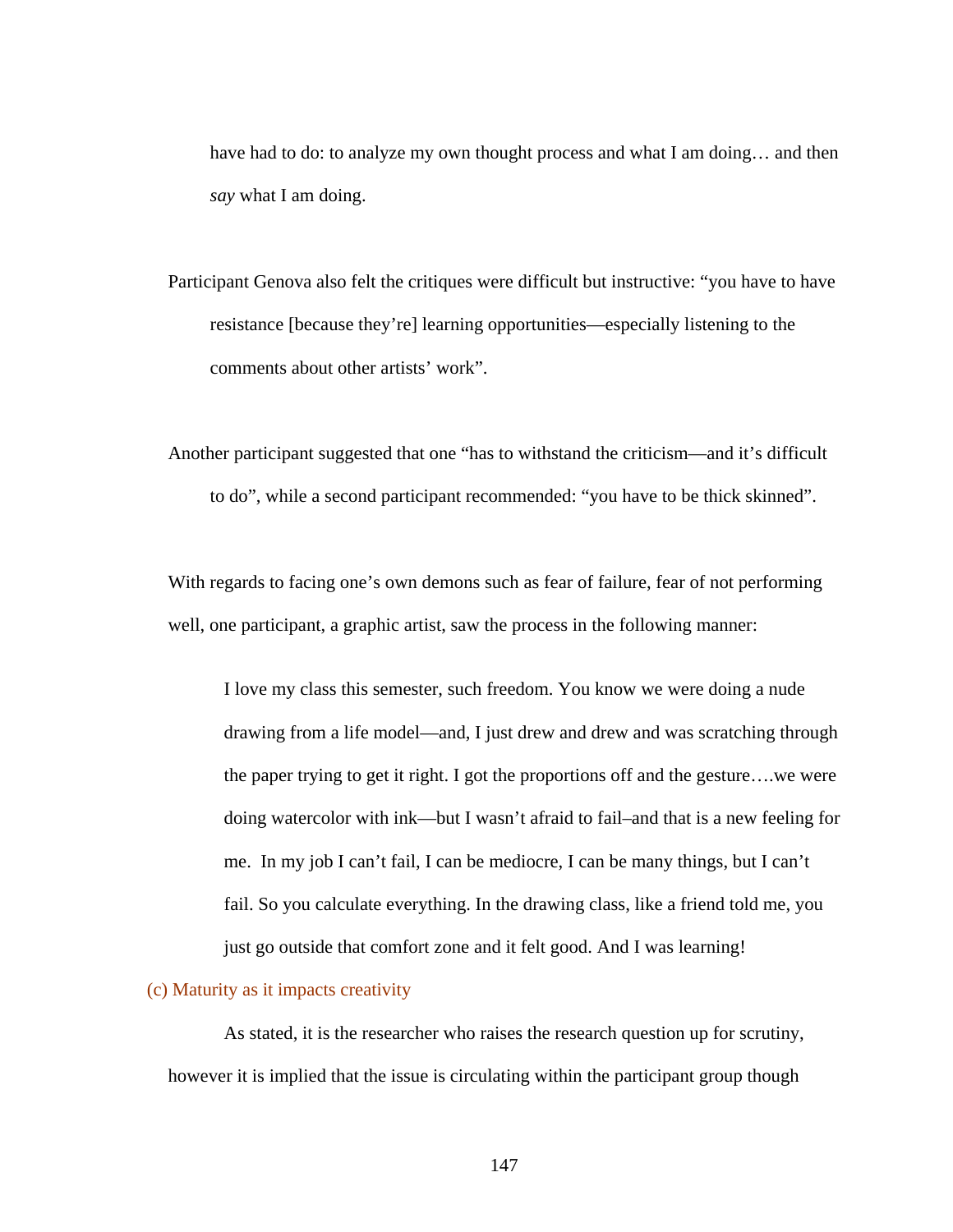perhaps remaining unspoken. The issue that the researcher had considered somewhat untouched here was that of the non-traditional age frame of the participant group. Therefore, the researcher made direct inquiry as to the relationship between maturity and creativity, asking each participant how maturity impacted creativity and, how creativity impacted maturity. All participants responded without hesitation, which suggested that the issue of age and maturity was present in their thoughts.

As one participant stated "Becoming mature has to do with coming into your own, becoming who you are". Maturity did mean just that for the participating adults. Maturity had brought with it the 'luxury' of being concerned with the 'flow' of one's own life and not living life as merely "a chaotic response to external events" (Csikszentmihaly, 1991). This taking charge of one's existence, and of being attentive to the self as a way of being 'responsible' to the large view of life, seemed to come with maturity (Gardner, 2001). Knowing yourself appeared to be what these people were seeking so as to communicate that which they deemed important. Contemporary expressionist painter and performance artist, David Hammonds (Ferguson et al., 1990) expressed this concept in his statement: "If you know who you are, then it's easy to make art". This struggle to know oneself and be able to declare it, was echoed in participant Verona's words: "This reasoning…it is the hardest thing I have had to do—to analyze my own thought process and what I am doing...and then *say* what I am doing".

Participant Genova saw how changes in the family structure can make you seek out self awareness: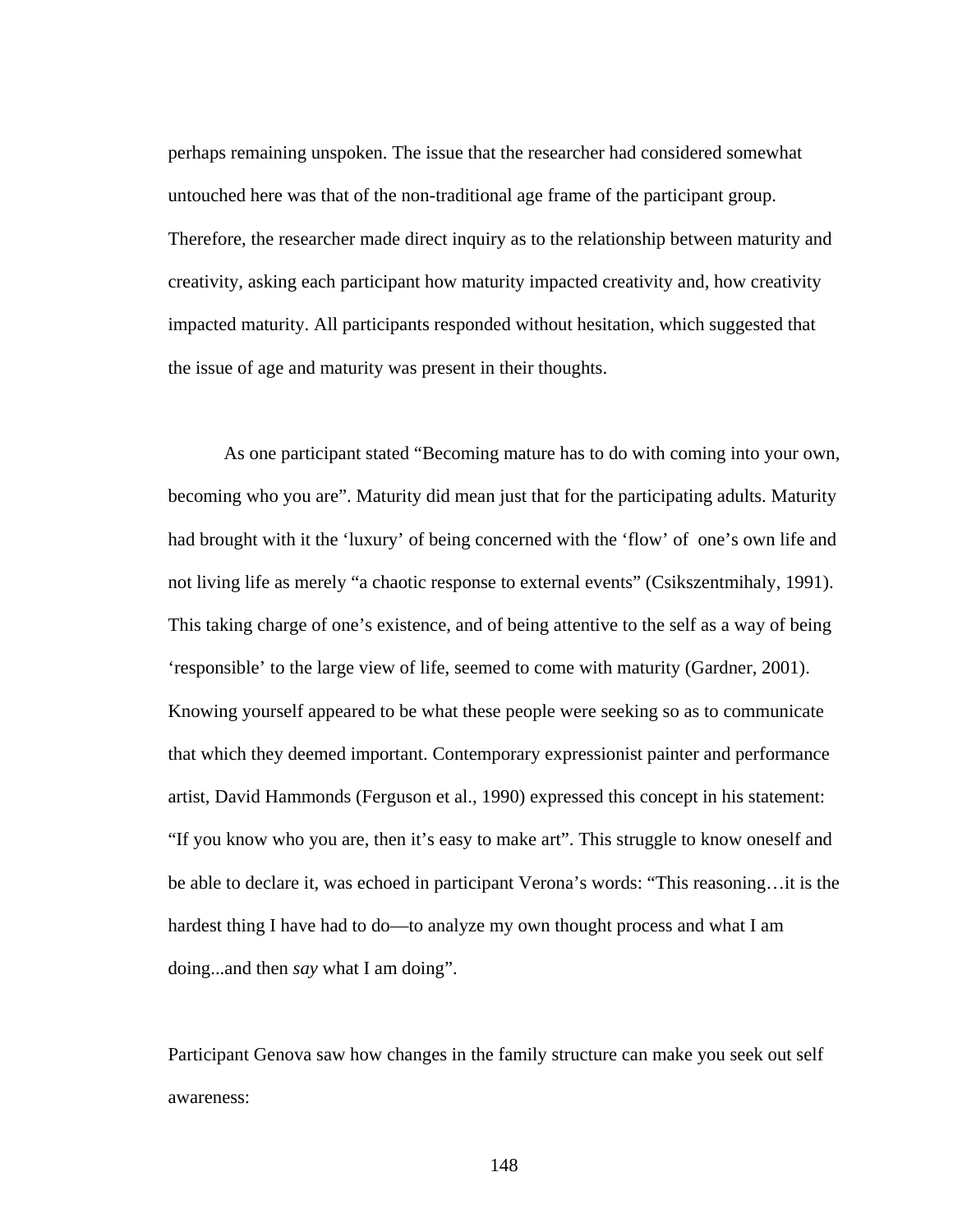When I first decided to go back and take an art class, I was terrified. I had lost both parents a few years ago and it jarred me into thinking about my own mortality, my own life—that adult type of delving in depth… digging and studying…it affects your art and content choice.

One of the MFA candidate-participants spoke about how being older helped her to survive criticism which is a component of any graduate arts program.

You need a survival strategy to be an artist today…. I think you have to be thickskinned and almost "mean" to get ahead. If I think about the people who teach, like at the Chicago Institute … well, they can be like a hornets nest and you have to withstand the criticism. It's really hard. It's hard here too. When I was young, I was soft and I learned you could never be successful [that way]. With age I became careful.

Verona who claimed to be "perennially immature…but grad school is making me grow up" shared her thoughts:

Maturity and creativity….they are different elements. I suppose it is the life experiences that influence your work. If you are 21, it is hard to create because you haven't seen much—you don't have much [visual storehouse]—you have not visually seen things. I think young artists don't know how to creatively see. I see planes, lines, breaking it down…I see beyond the obvious, I can think about the abstraction of the object. Seeing comes from the mind…it is mental and has to do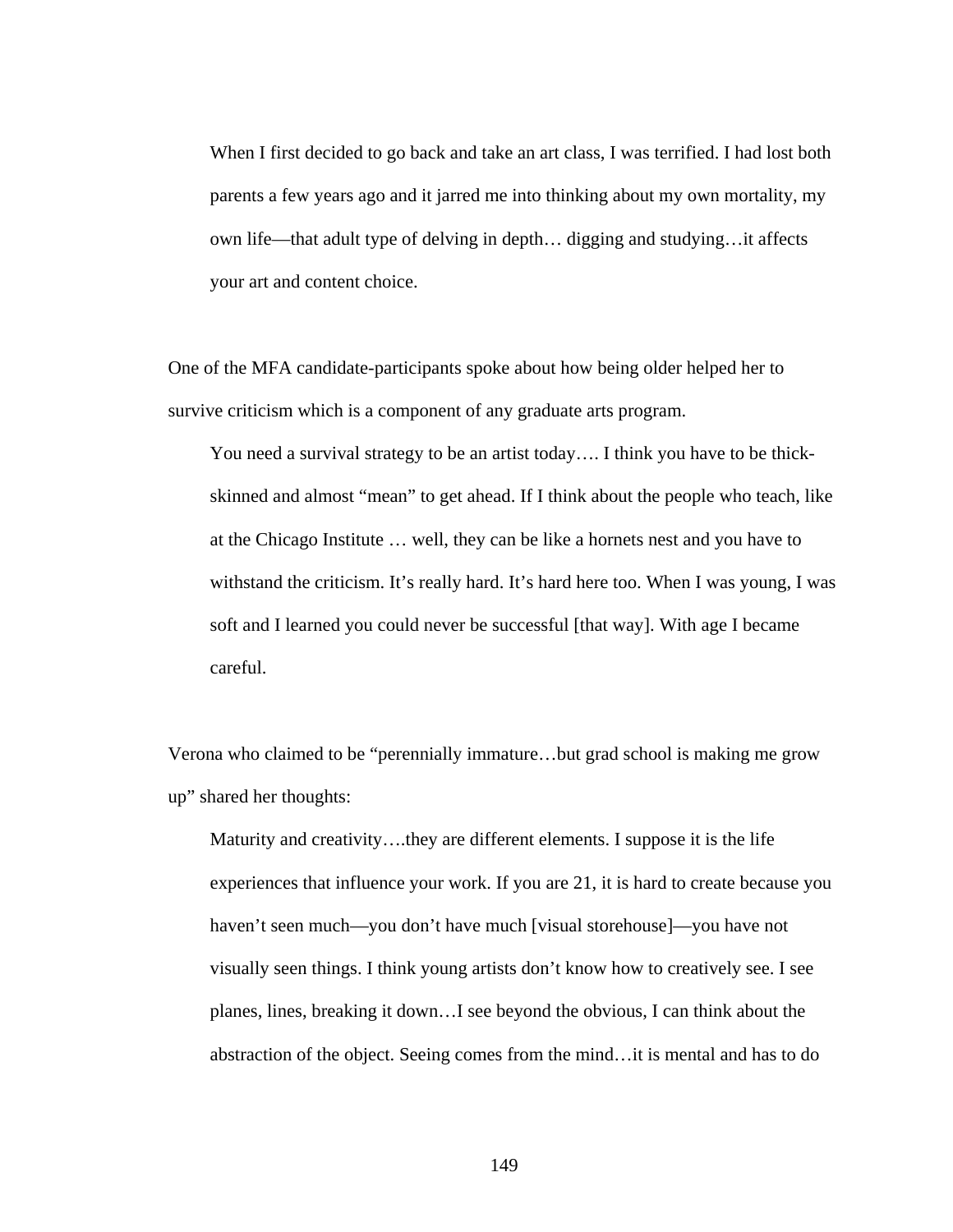with thinking.... it is not restrictive....I think that time with yourself leads to maturity.

Another participant, Forlí, seemed to agree as did other participants who extended their thoughts on how maturity might enhance creativity.

Being *mature* means that you have had the time to develop and time to recognize what you need in life. Self-esteem in a young person is so important, but now, [as an adult] I don't *need* to be recognized—it's a more private dialogue.

Participant Genova described how her relationship with her own work changed with competence and maturity:

I am not so enamored [of my art work] as when I was young—I can see the flaws now.

Participant Como championed maturity in the artist while also realizing that great potential—the spark of youthful spontaneity.

As a mature person you have more time to process your ideas mentally and artistically and *you have time* to try stuff out. There is insight into deeper layers of content that a young art student may not have. On the other hand, I do believe in that spontaneity that some young people have, they just whip some shit out and just do it spontaneously….I instead labor over [a work, an idea]—I really process the thought and the work. It can be a help or a hindrance - depending on what you are trying to do.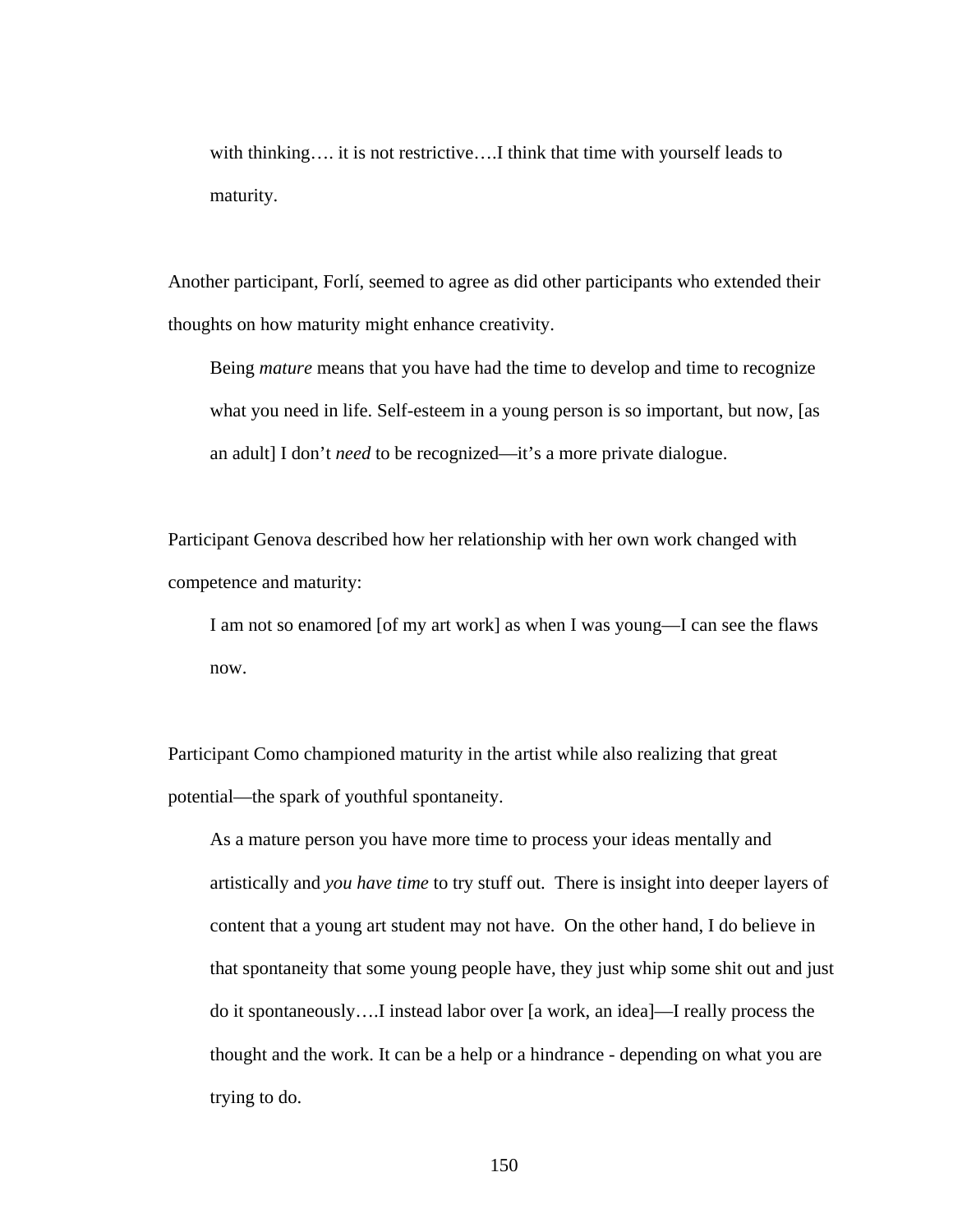### Summary of maturity as it impacts creativity

The words of the participating graduate students were united in stating that maturity brought depth of content and a continuum of meaning to one's art-making ("I couldn't have done it ten years ago"). The respondents suggested a satisfying seriousness of purpose: "I carry my art problems everywhere, to work and to bed—I lose sleep until I can solve the problems …trying to find the best way to approach the canvas—it's exhausting [laughs] but I love it"; " I've added knowledge to my sensitivity". Participant Forlí seemed to summarize the process when she suggested a sort of timeline for how art appears to us during life's age frames.

There's a big difference between art as a child and art as an adult. In my teens art was about beauty, later, in my 20s to mid-30s, art was about irony… gesturing, and now, it's a comment on life.

# (c) Creativity as it impacts maturity

 Creativity for the participants represented a means of communication, a means of self-expression that coincided with their humanistic/artistic vision of the world. "Both [theorists] Read and Lowenfeld believed that the arts emancipated the spirit and provided an outlet for the creative impulse" (Eisner, 2002, p 32). "Following the desire to create, acting on this desire and using creativity" (Eldeson, 1999, p. 3) is a means of taking ownership of our lives and leads to self-refection by the nature of its endeavor in that the "arts are a means of exploring our own interior landscape" (Eisner, 2002, p. 11).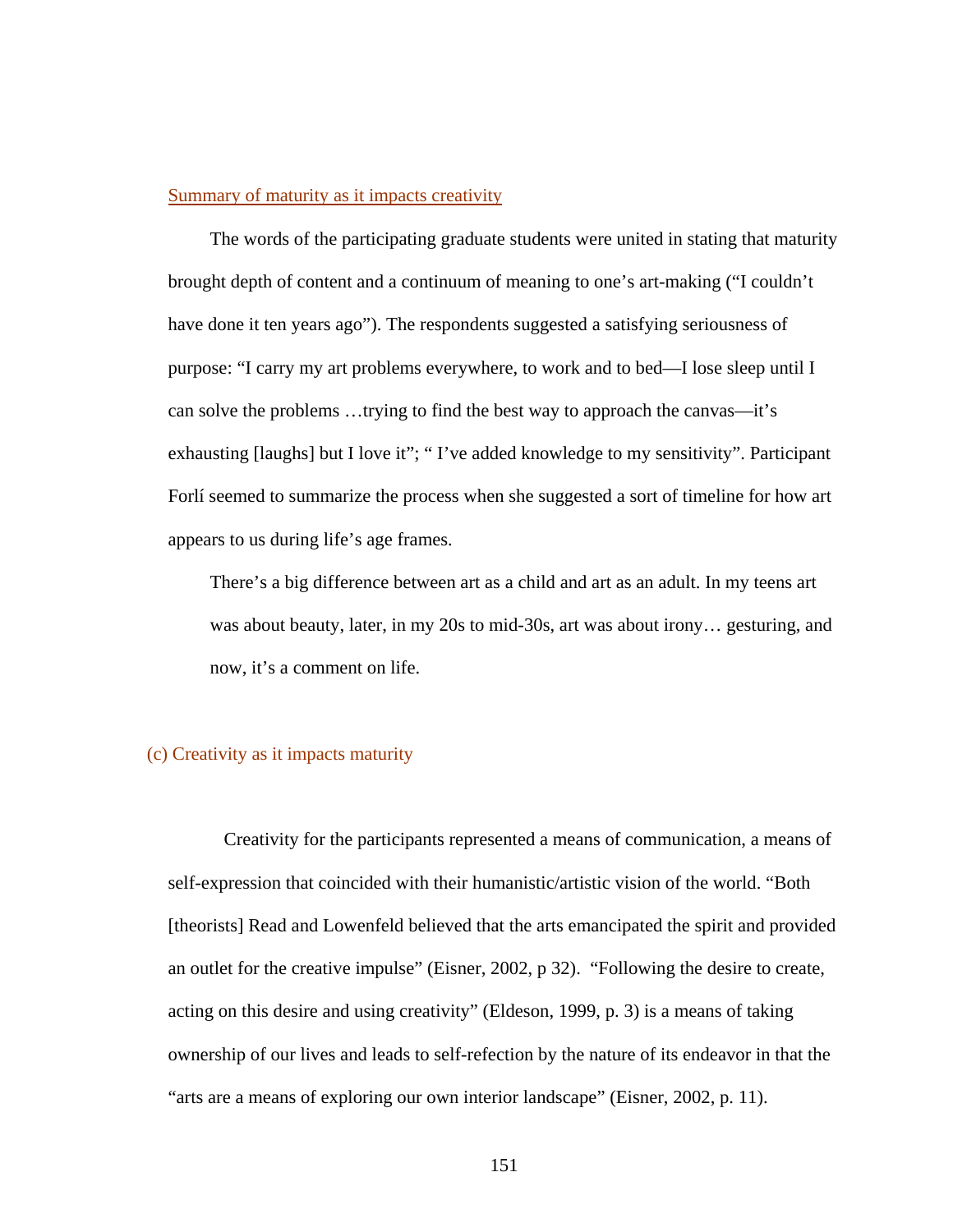Creativity and creative problem solving also foster interaction with our social world (Dewey, 1934; Greene, 1978; Feldman, Csikszentmihalyi & Gardner, 1994; Gardner, 2001) and can be seen as guiding (Greene, 1978) the artist self to a larger consciousness. Participant Empoli had this to say about being creatively engaged:

 Being creative keeps you more engaged with life. For me it has been sequential…sort of a continual exploration and adventure. But you have to be flexible because what you imagine and what you do, you know—where it takes you, are two different things. Like my maps and targets are sequential—they are punctuated with color and the popular icons that I grew up in—those eternally recognizable simplistic symbols.

 For the participating artists, the mid-life perspective on how creativity impacted maturity was varied but all favorable. Maturity as it influenced creativity brought "comment[s] on life" while creativity as it influenced maturity, brought "selection of life's moments" and the "choice of being receptive".

Another participant shared the following:

Creativity keeps one 'in' life…it breaks down the paradigm – creativity means being receptive where nothing is boring. It is a non-judgmental receptivity. You take in all the ideas and visuals and see what fits, keep these that you choose and toss the remainder out.

And still another respondent, Como, elaborated by saying: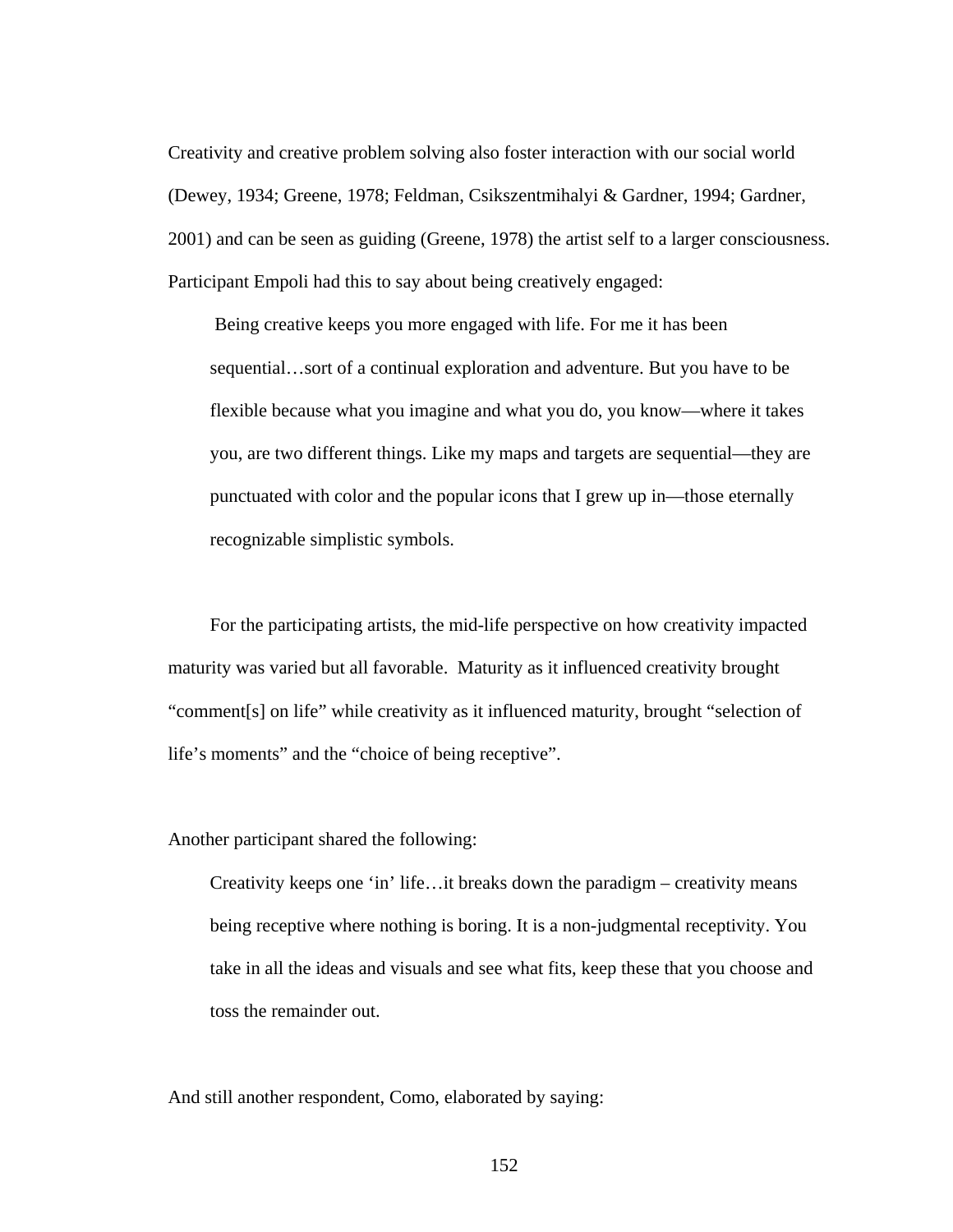Creativity helps you manage shit that otherwise could overwhelm you. There are two types of creative people out there—creative people who are rigid and then creative people who let creativity help field what comes their way – people who are flexible. It is a life philosophy. Like that NPR program with a contemporary poet… …life became a series of survival skills—creative survival skills.

Another participant, Genova, noted the following connections.

I believe you might actually be more creative in your mature years. As you age, you gain that historical perspective on art and also …a historical perspective on yourself.

When you are young, you *think* you are creative. And it is true, but [only] on the surface… For awhile [as an adult] I didn't feel as creative as when I was young because I just had a few ideas, but then I found that *my ideas were better, more developed* and not just flashes in the pan. Now, [in maturity], I don't take the easy way out, I don't give up on a work or idea, I follow through with problem solving. Also [as an adult], you tend to create a body of work—saying what you think is important. [Thoughtful as she considers how maturity enhances creativity]…when I was young, it was a matter of whatever structure or thought came to mind, like….say, I'm interested in good and evil…. so I would go for the 'garden of evil'…but [my art work] is related to just one thought, there was no continual theme to my work, I was operating on intuition. Now [as a mature artist] I still get divergent art directions, like my species and plants….however, even though I try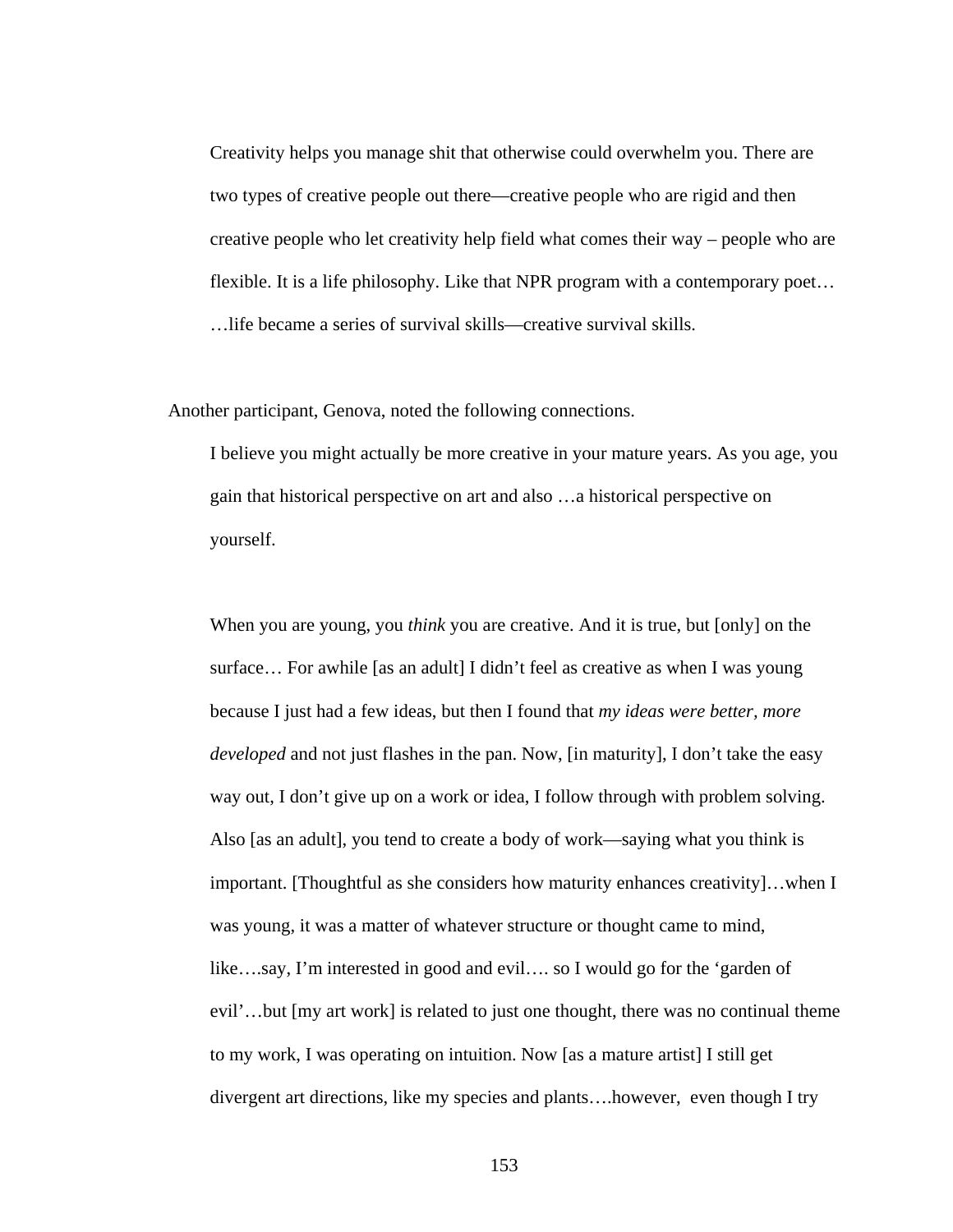many different mediums and styles, I have an intellectual base…a focus for my informed statement….I stay focused until I have exhausted my subject.

# Sub-title: Satisfaction and enjoyment through scholarly enrichment

 Another important motivational category of adult learners involves satisfaction and enjoyment through scholarly enrichment—where adults are still sensitive to that sense of accomplishment and to the notion of 'seeking knowledge for its own sake' (Edelson & Malone, 1999). Csikszentmihalyi (1990) also writes on the elements of enjoyment in relation to creative "flow" – a process in which "concern of the self disappears, yet paradoxically, the sense of self emerges stronger after the flow experience." Participant Aquila described how being active and in her case, being creative, added a pleasurable aspect to life—she seemed to intimate that for her, the act of participating in life became a social enrichment of sorts.

I can't imagine being bored—life is invigorating—like the French say, *joie de vie,*  the joy of living—without that you cannot be an artist—it is one characteristic of being an artist, you feel that joy of life. And it is circular—it comes back to you.

Other participants related the following:

There are more options of what to do in life if you are creative. I have lots of future goals – lots of projects filed away waiting for my attention. You're never bored if you are an artist… I'm easily amused.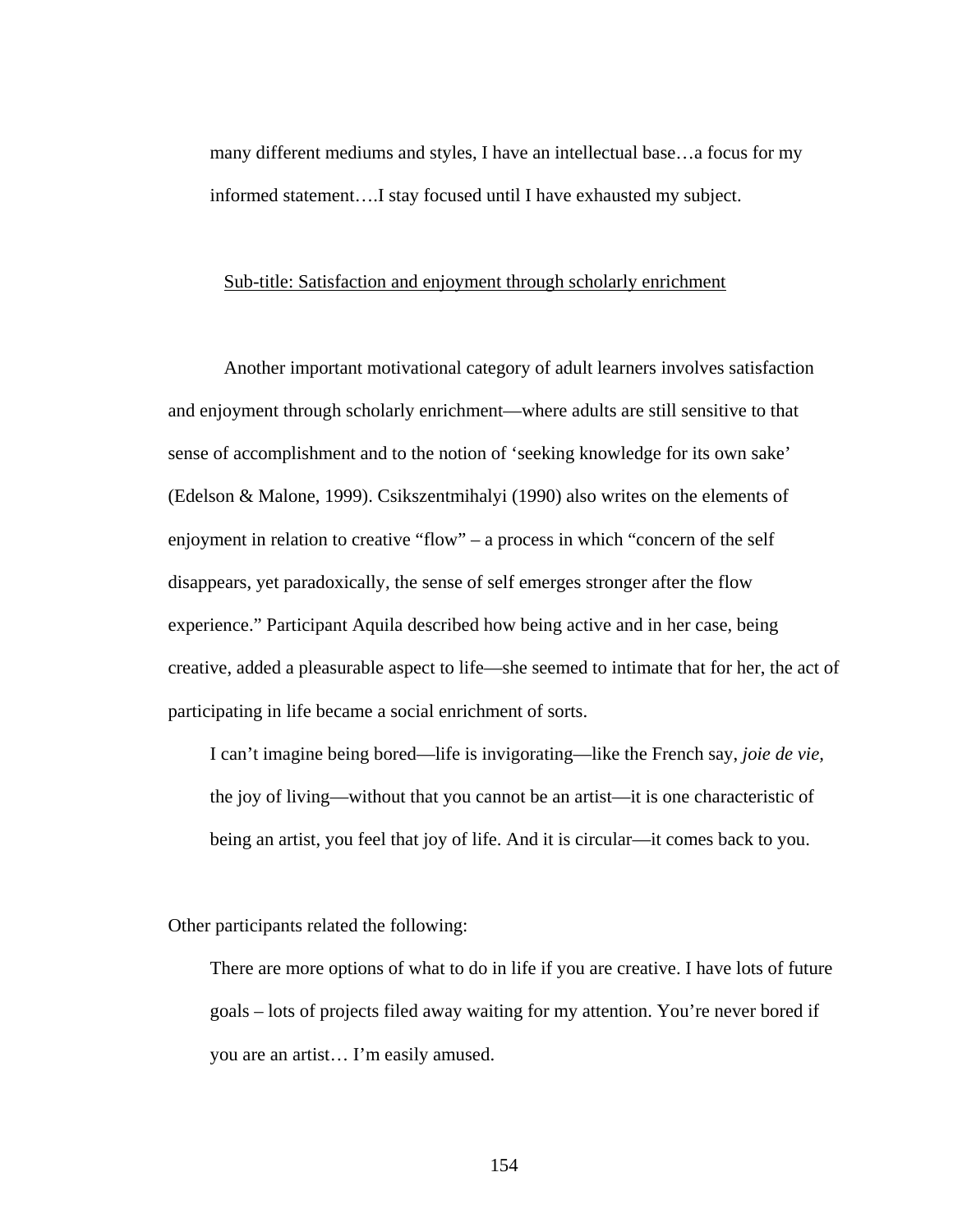You just feel alive and like you're doing something for yourself. I've been taking classes after work and I fit it all in….making a living, having a family, it's totally enveloping—art enriches all of it.

#### Sub-title: Art-making and therapeutic resonance

 Several participants linked the arts and adult creativity to healing and this concept ties in with Congdon's theories on the "downright powerful nature of art" (2005, p. 37). As she sees it, the art-making process has a therapeutic resonance and has long been linked with maintenance of mental health. One participant remembered that at a certain point in his life, he saw art-making and learning as a kind of rudder:

I was on automatic pilot after my marriage failed, easy to get lost. Then I had a moment of clarity and decided it was time for a change. I returned to campus and took painting.

Participant Genova seemed to be in agreement, with her statement:

[Art/painting] is good for the soul, the body, the mind….it's like health food and exercise! Pursuing answers, researching areas of thought, learning things….learning how to represent ideas….it is all very stimulating.

Participant Firenze who had found emotional stability in returning to drawing, remarked on the healing component of arts related activities: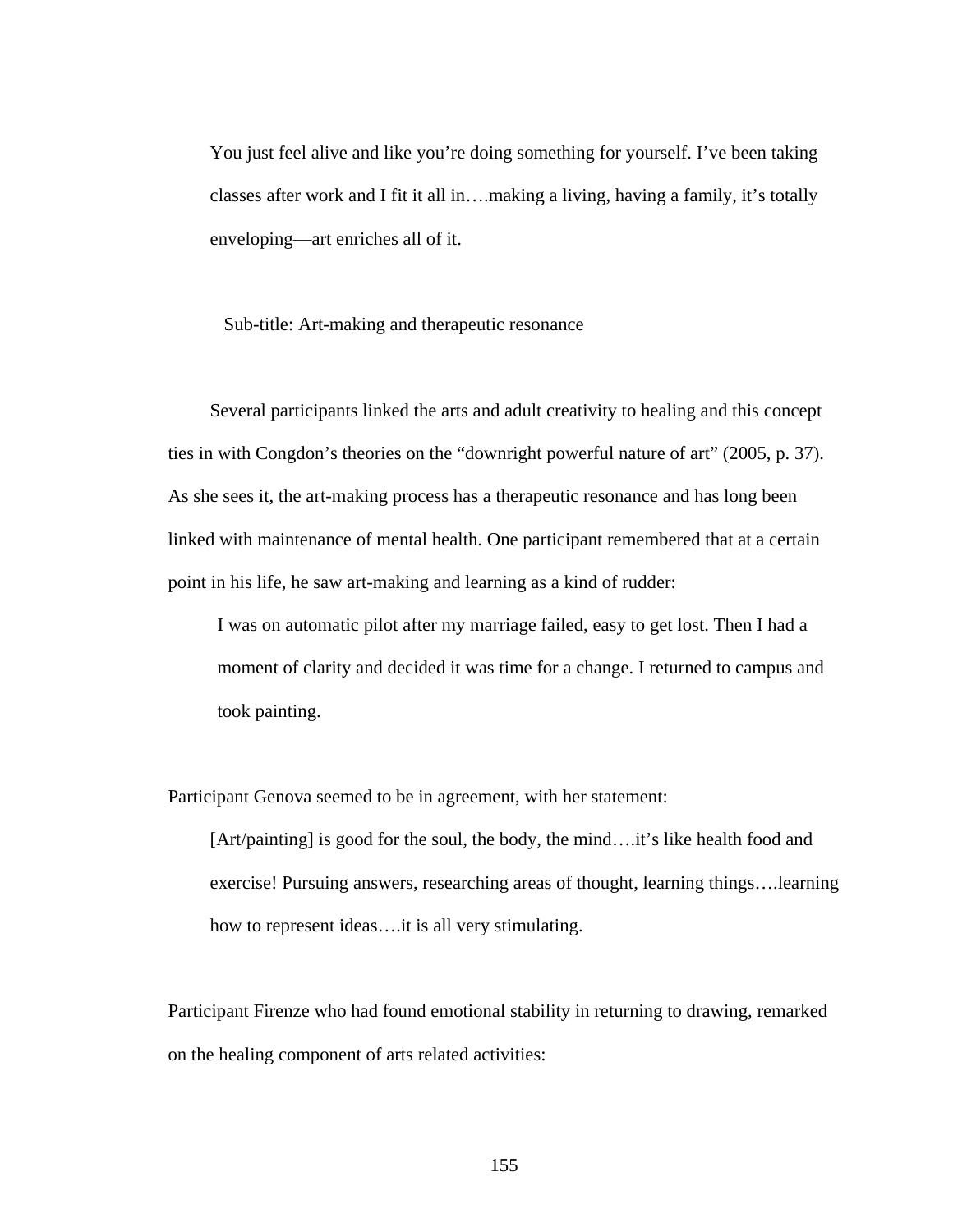Even reading is a form of healing for me. I take copious notes when I read, I like to define those connections that come to me – like how the old fellow in Mann's Magic Mountain, Meiner Peeperkorn, is so much like Captain Ahab. I have moved away from *heavily marking books* but I still put checks and indicators for landmark passages. It is a sort of personal source of sustenance, of continuity…and this recent re-reading literary works from my youth, I felt compelled to read those things from my university self, that time of being a graduate student in Berkeley which was such a positive time for me…. to recapture my inner self. My rapport with the visual arts is the same—I felt I had to renew my acquaintance with the arts.

### Sub-title: Maturity and the freedom of expression

Participant Empoli remarked on the connection between maturity and creativity, introducing the element of freedom of expression.

I'm really not sure there is a connection in the middle age range, from college to mid-life, but at either end of the spectrum there is. As a kid, you approach art free from cares and then again, later in life you are again free of pressures…despite my trying to please my MFA professors, you are basically pleasing yourself. I am now free of the deadline syndrome and it's better—it's more like a novel now rather than an anxious paper – the glazes sometimes need weeks to dry properly—I'm still working on the pagan piece.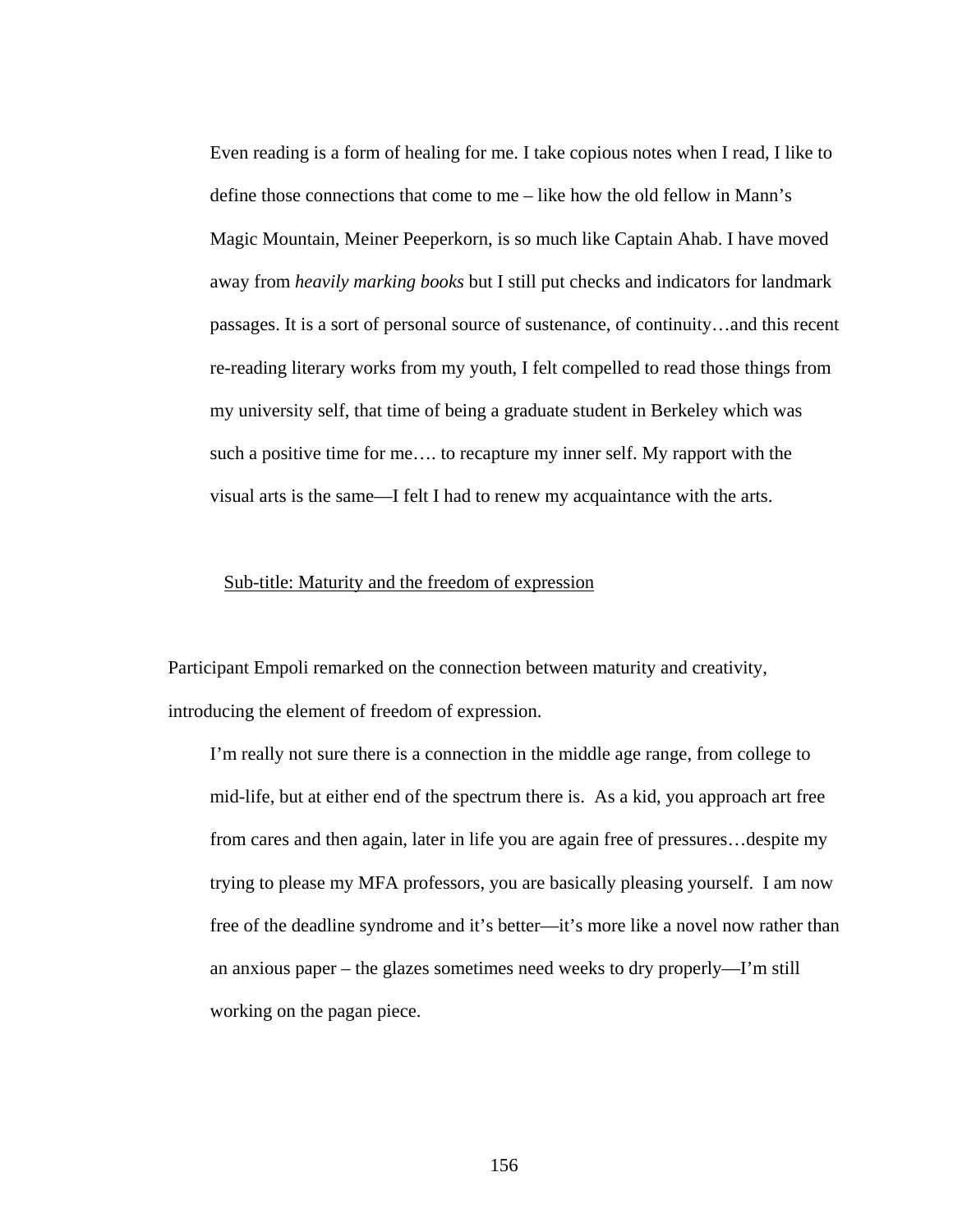Another participant shared a fairly recent involvement at a senior center which seemed to support the notion of freedom that participant Empoli had considered.

A few summers ago, I volunteered at a senior community [art] program in the city…I was surprised at the strong connection I had with elders….I found my father, my uncle, time and time again in these elders. And I could see how surprised they were with the clay and being free with the material. They were *beyond being embarrassed* and so they just enjoyed themselves. That's the age thing, giving up the pretenses…..one lady who was very silent, started talking more at the end of a project…I was convinced the act of art-making has loosened her fears.

# Summary: Creativity as it impacts maturity

 Creativity was held in high regard by the participating artist group. Art had many meanings, all connected to and evolved within the individual's context of life experience. All participants described that for them creativity was possible and though, the analogies differed from person to person, art for all of them represented an advantageous way to live one's life. Participant Imola likened creativity to making choices.

Creativity is being able to choose and select life's many moments—choosing the thoughts and images that you want to live with, is how one creates their life. When you are young you just find yourself in the midst of other people's choices… later you make your own.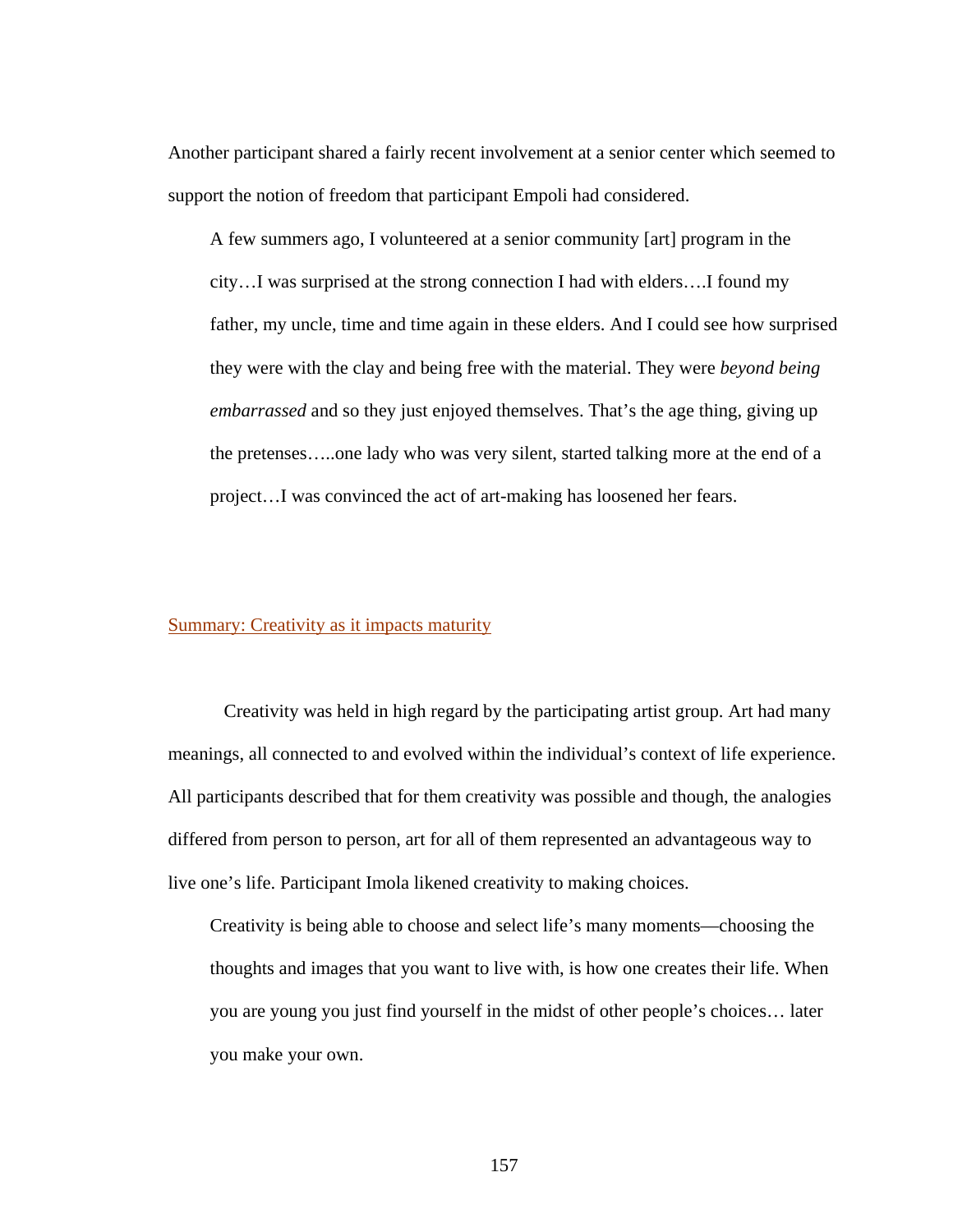### Summary of Part III

 Awareness and understanding seem to be cornerstones of any human quest for knowledge. Suzanne Langer (1979) stated that the sensitive eyes are the portals to the arts, they are the windows towards the visible world, and they are our tools, which, just as our minds, serve to comprehend our world. These tools, these senses, can be enhanced and cultivated to help us see with thoughtful perception and therefore, to clarify our many quandaries. Particular here, as indications emerged from the dialogues, was this continued search for solutions, the on-going commitment to creative endeavor, and the activation of the agentic self (Bandura, 2001) leading to robust, purposeful maturity wherein one seeks out that which is important to the inner core.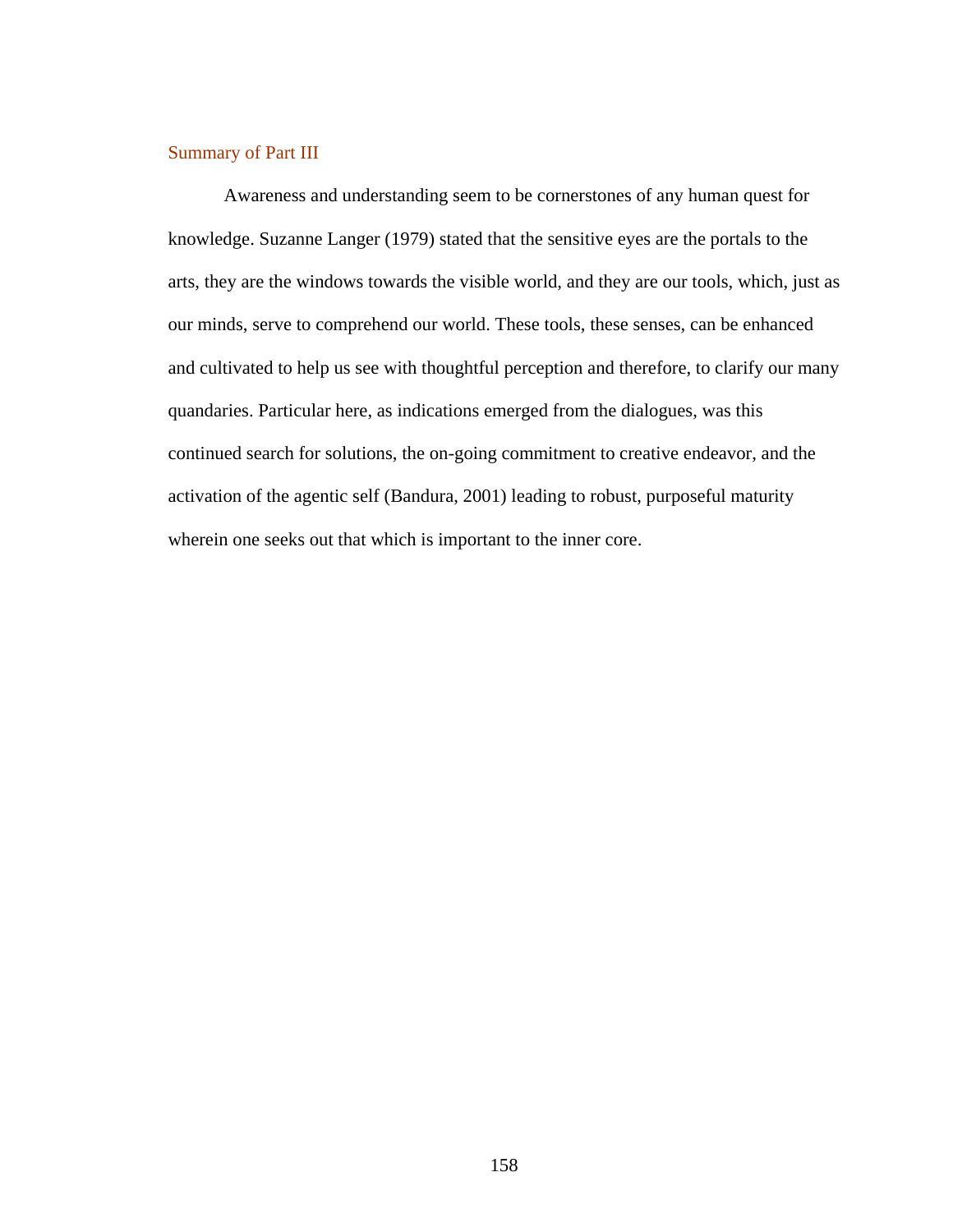# Summary of Findings

The findings indicated that certain commonalities amongst the participant group emerged from the study. These shared elements of social existence are summarized as follows:

# Time-resistance thread of arts and art-making

• There was an important and time-resistant thread of arts and art-making that had been developed in youth as a core trait. This arts sensitivity and arts confidence became established firstly through arts related influences attributed to the family, school, or the community ambient, and secondly, through praise and recognition of the youthful artistic self attributed to family, school and community circles. This 'human proclivity' for the arts and art-making is common in all men and women (Dissanayake, 1988, 1992), but needs to be kindled to pass onto further stages. Among the respondents, this sense of the self as an artist was kindled; it was influenced, praised, and given public recognition with the result being that an aesthetic core comprised of a certain arts sensitivity and arts identity became a part of each participant. The artistic self in youth had been confirmed.

#### Responses to artistic stimuli and the development of the potential artist within

• This aesthetic core, the artistic self, then passed on to life's next phase, adulthood, and remained embedded in the adult self whether or not the person continued with an arts career. The artistic self now in adulthood, even if not actively pursuing the arts, exercised influence through sensitive responses to artistic stimuli. In the respondent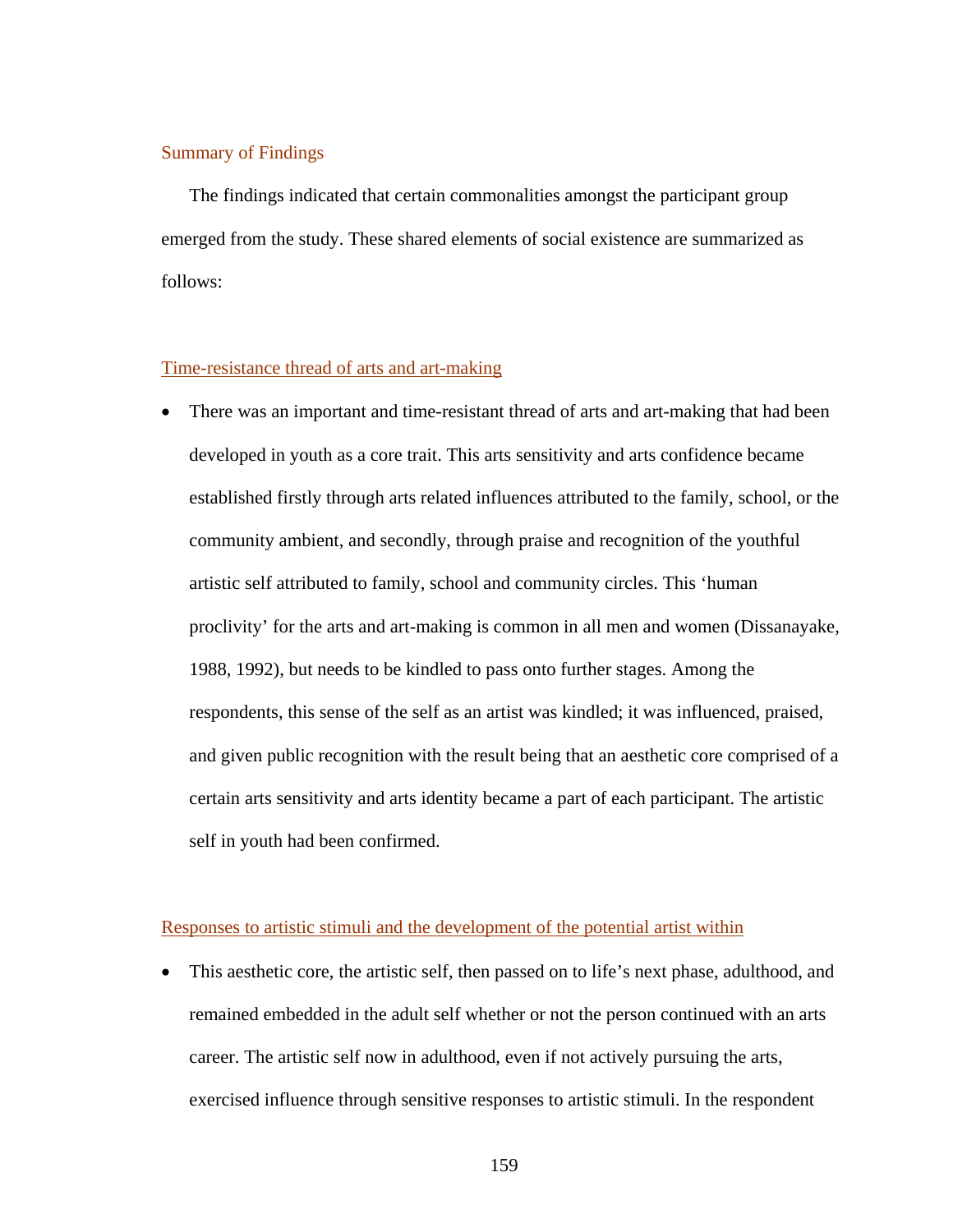group this core influence was seen in some as a response to identity in that two pursued degrees in Art and Architecture. Others reserved art expression for later on, but all retained an "inner, more innocent, artistic self". Among all the respondents, the influence took the form of a strong sensitivity to the fine arts and a continued following of the arts through exhibitions and lectures. Although only two had taken degrees in the fine arts, many were now employed in arts related positions. Later, all returned to the fine arts studio with interest in pursuing self expression, in "reacquainting myself with the arts", in "seeing what I could do", or in "following what I wanted to do long ago". All respondents had re-matriculated in the fine arts graduate studio as mid-life adults. The adults that worked in arts related jobs, sought to bring their talent and professional arts experience to their own artistic endeavors. The others did the same. All respondents had re-matriculated in studio arts with the intent of developing the potential artist within. Self actualization was at work, armed with self-efficacy and self motivation. Personal navigation as intended by Sternberg and Spear-Swirling had shored them in the graduate arts studio and all participants described their experiences as "important".

#### Decisive move toward the artistic self through re-matriculation

• The multiple meanings that the respondents voiced had to do with how maturity had impacted creativity for each one of them, and, the corresponding process of how creativity had impacted maturity. The findings here were fairly consistent among the participants. Maturity was seen to bring depth of thought and content to their art work and also, the art process. The act of self-fulfillment, considered an adult phenomenon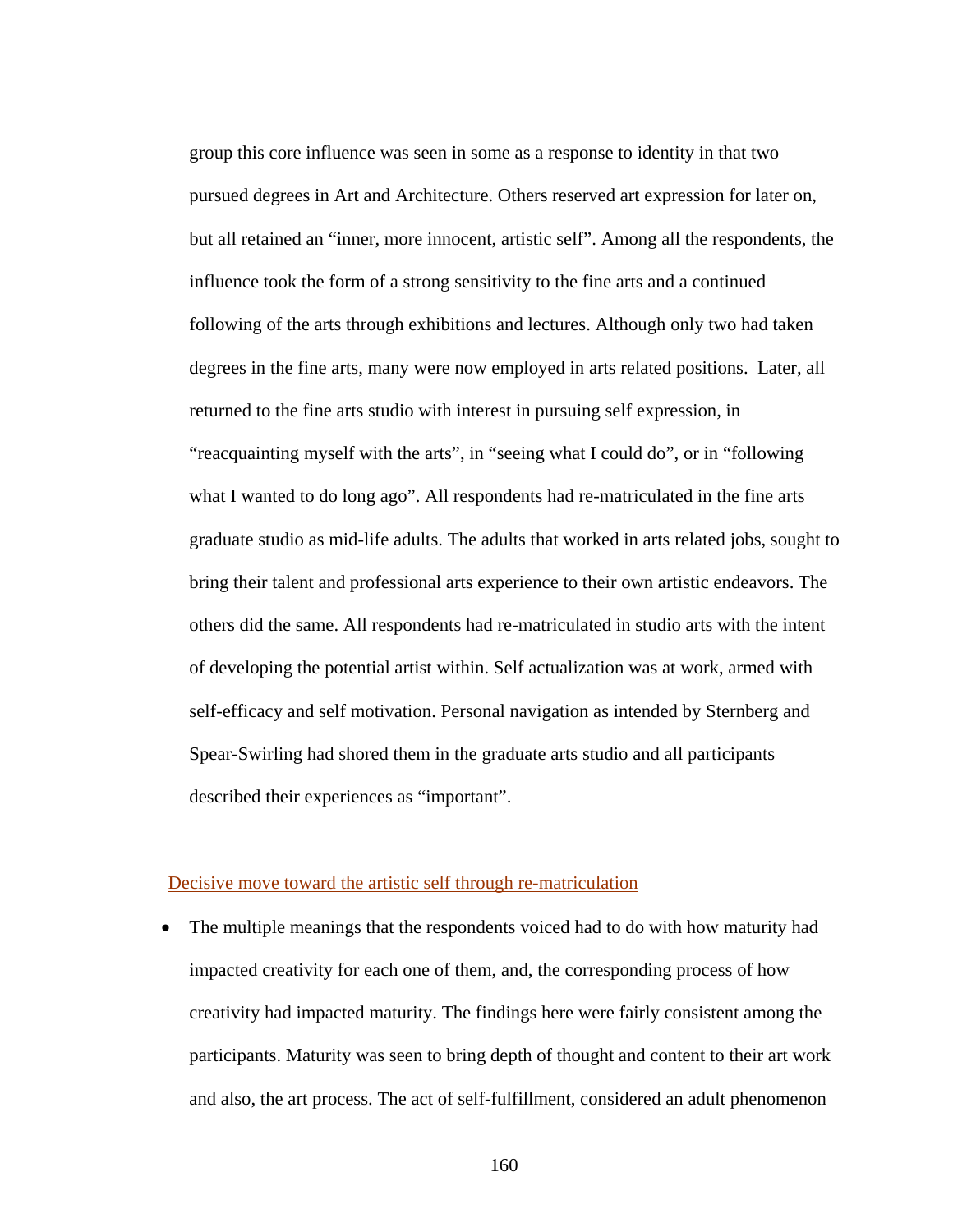(Maslow, 1943), and here seen as a decisive move toward the artistic self through rematriculation, was also sensed as an element bringing depth of thought and content to their lives. Maxine Greene placed great value on the project of self-creation in life and throughout her writings she attributed much to the act of intelligent deliberation and attention to "defin[ing] oneself through the projects with which they become involved" (Salvio, 1998, p 101). Greene also reminds us that fundamental to social theory is the human need to congregate and "to create our identities within a plurality" (1988, p 51) Each participant sought some sort of confirmation of that life long companion of art sensitivity, that artistic self, that aesthetic core, and they furthered this confirmation through the common act of mid-life re-matriculation in the studio arts, thus uniting themselves to a plurality of artistic effort within the artistic community. Each personalized not only their journey, but their art within the context of their varying existences. In fact, each participant had come to this study with an identity mass or persona that was in search of re-definition as an artist and perhaps, as a person. The following shows how the sequential journey was lived by one participating mid-life artist/student.

Participant Verona briefly recounted her path to college as a mid-life adult and her eventual re-matriculation in the graduate MFA program.

I wanted to continue on to college but my fear kept me from applying and taking the tests after high school. I guess I didn't understand how I could do it. For years I wanted to go to school but I was afraid of getting stuck with the math. Finally my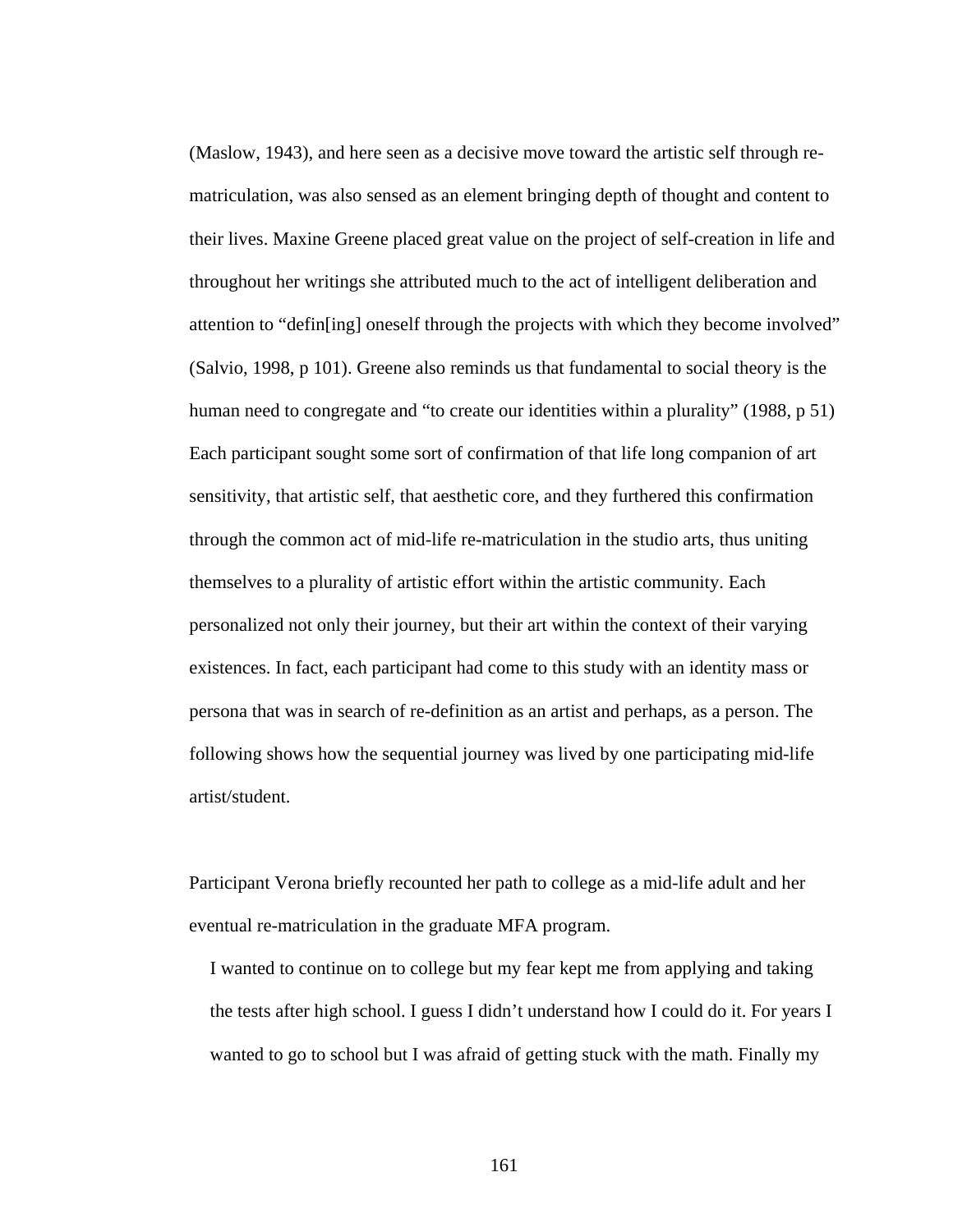college-aged daughter [then in school] talked me into it and helped me [obtain my undergraduate degree].

Verona related that surviving her grave illness and other events in recent years made her more determined than ever to pursue education. "Education is the key, it is important" and "art is important to me":

I dragged myself up from the depths…from cancer, from working in the prison system [teaching prisoners] - all institutional erasures - hospital, marriage, prison.

 When asked if she could consider it a type of journey, a quest…she responded: Definitely—it was definitely a quest, it *is* a quest, a quest to succeed, to survive…. after all the negative things—*now it was and is all about me—*I could do what I wanted to do.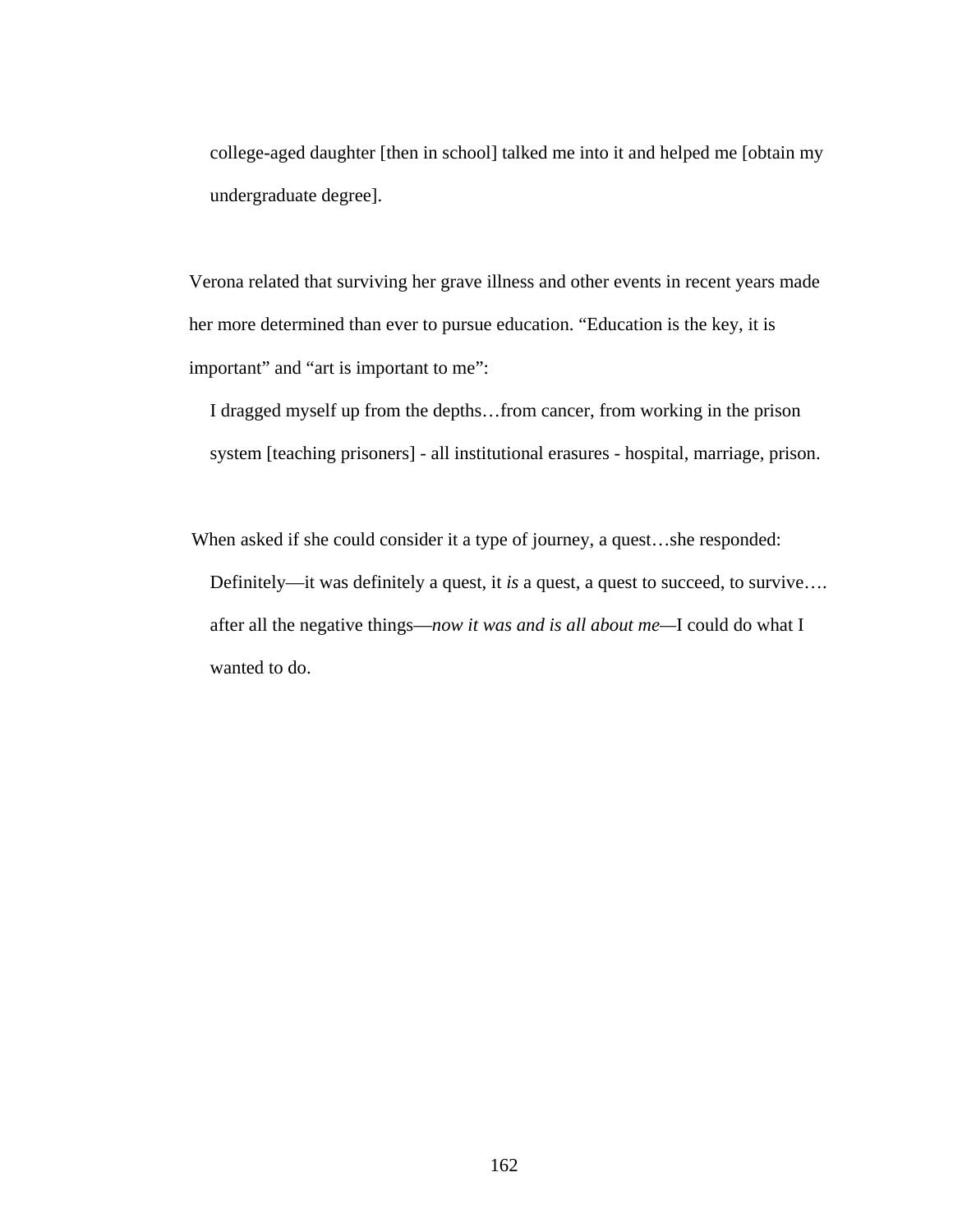### DISCUSSION

#### Stewardship of the artistic self through the fine arts studio

- (a) Restatement of research question
- (b) Discussion of findings Finding n. 1: The deep imprinting of the artistic self in youth Finding n. 2: Reception of this "something special" Finding n. 3: The enduring strength of the embedded artistic self Finding n. 4: Inspiration  $\&$  art-thinking as part of the artistic process Finding n. 5: The interplay of maturity and creativity Finding n. 6: Re-matriculation as a bridge Finding n. 7: Choice of setting Concluding remarks to the Discussion of findings
- (c) Summary of basic response to research question
- (d) Implications for future research
- (e) Reflections on the study

# (a) Restatement of the research question

 The purpose of this study was to investigate and describe the nature of the lived experiences of older non-traditional graduate students in the studio arts. The study looked at the phenomenon of mid-life re-matriculation (Weinstock, 1978; Cohen, 1998) as it occurred within the framework of the graduate fine arts studio and sought to understand what the return to school and the return to art-making held for these individuals. Through the collection and analysis of the participant's storied narratives, each student assumed co-authorship in the description of his or her life journey as it was touched by the act of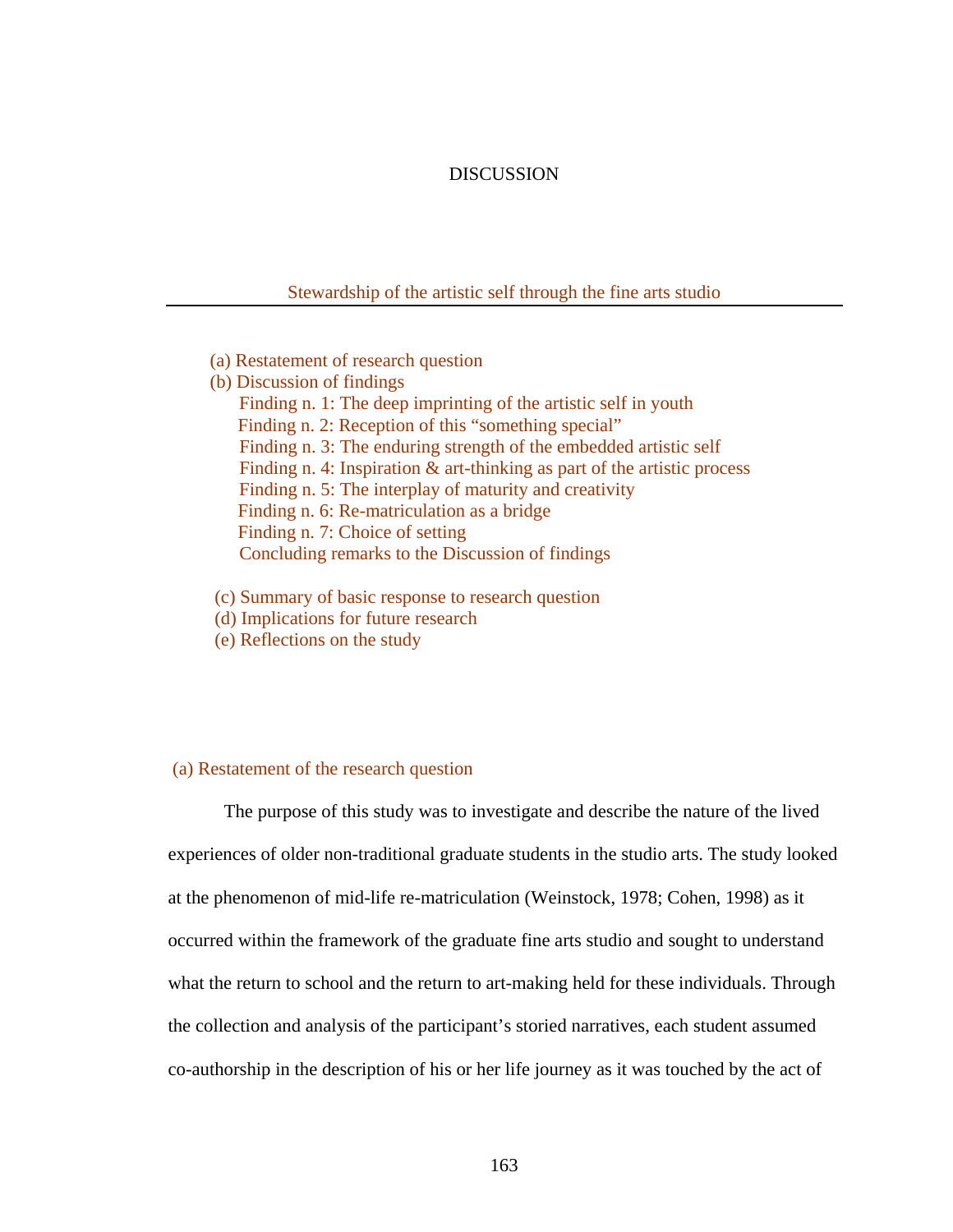art-making thereby insuring that each participant actively contributed and thus participated in the discovery and construction of social meaning.

Guiding the study was the overarching research question: Re-matriculation in the studio arts: What are the perceptions of mid-life non-traditional graduate students in the fine arts?

The study utilized the thematic three-part interview series as suggested by Seidman (1991) with open ended questions which afforded thick descriptive life accounts of the participants' narrated journey from childhood through adulthood as related to the area of the arts and art-making. The constant comparison method of analysis was used to establish categories and emergent themes. Initially the final chapter of the study offers a (a) *Restatement of the research question* and a (b) *Discussion of the findings*; three sections, a (c) *Summary of basic response to research question*, (d) *Implications for further research* and (e) *Reflections on the study* follow.

# (b) Discussion of Findings

# Finding n. 1: The deep imprinting of the artistic self in youth

 One major finding of the study was the deep imprinting of the artistic self in youth, a finding that has important ramifications in educational settings of childhood and adolescence with marked significance for art education, both in theory and the application of teaching philosophies. And although the concept of positive development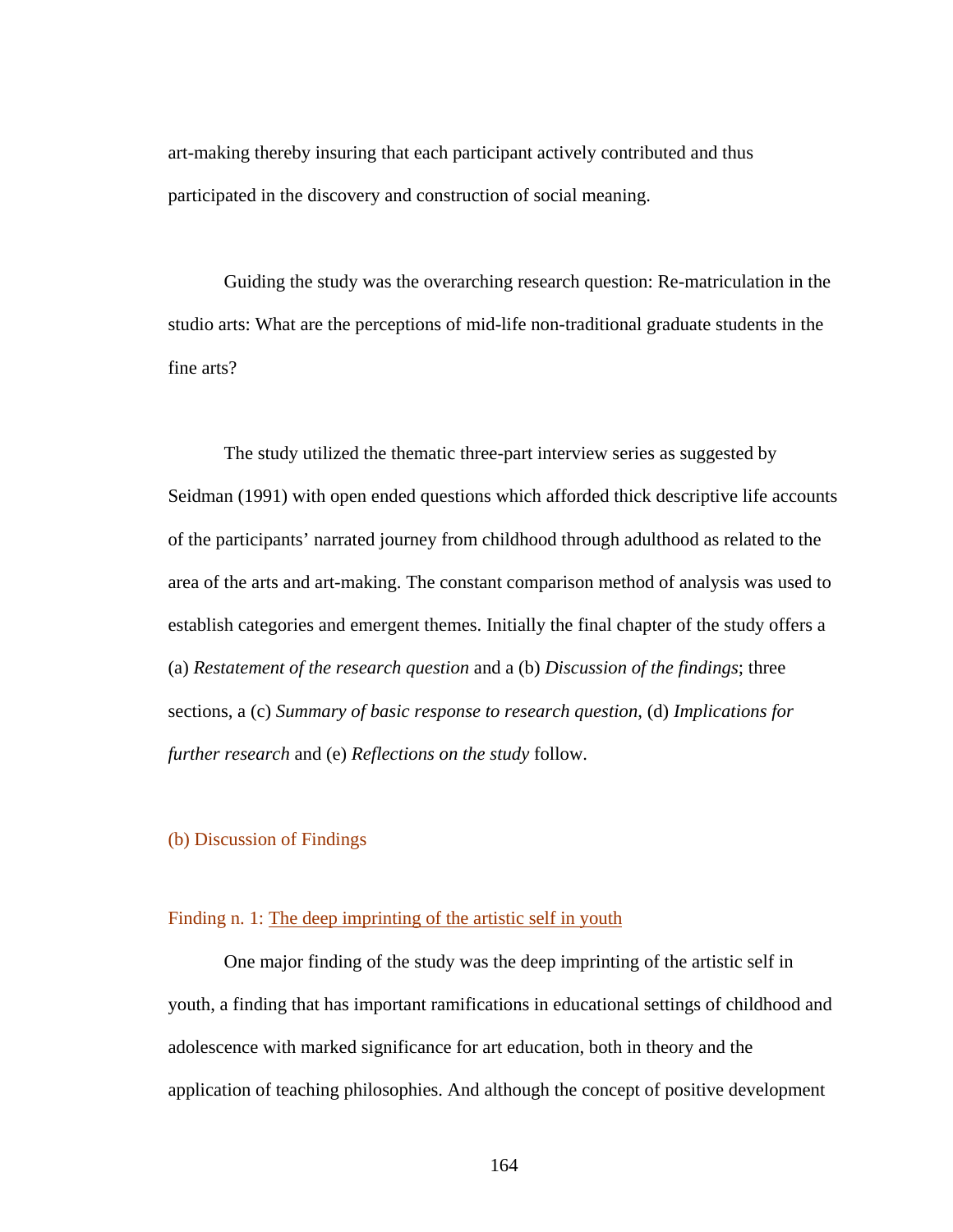favoring acquisition of knowledge across the domains is well known, the chronological scope of the influence such as indicated by this study may add further credibility to the Literature.

With respect to the self, the basis for an inner artistic self and the development of a personal aesthetic taste is generally established in the family and/or cultural settings of youth; as children, a familiarity with scents, colors, music and aesthetic notions is absorbed along with social inclinations as part of that social birthright or DNA (Bettie, 2003; Winnicott, 1960). These aesthetic familial inclinations are later mitigated by contact with the extended social community in which one resides. We might say that our sense of taste, that is, our 'core' aesthetic sense and creative imagination is linked to our habitus...that unconsciously enacted, socially learned disposition toward one's surroundings (Bruner on Bourdieu, 1997). And here the theories of Bruner (1983, 1997, 2003) seem to meet those of Dissanayake (1988, 1992) as the inner self marries the outer self, the private artistic self evolves into the public artistic self. That primal urge of Dissanayake's 'homo aestheticus' to make something special becomes public, using that "specific artistic behavior when the child shapes or embellishes some material of his everyday life with the intention of making it special so that it will be responded to by others for its aesthetic quality" (Dissanayake, 1992, p. 148). The interior primal urge to embellish translates into offering something special to the outside ambient. In terms of psychological development, it is a step of great importance not only for the artistic self, but primarily for the blossoming ego: it represents an act of benign interaction with one's social ambient and generous offering of the self to the greater family or community. The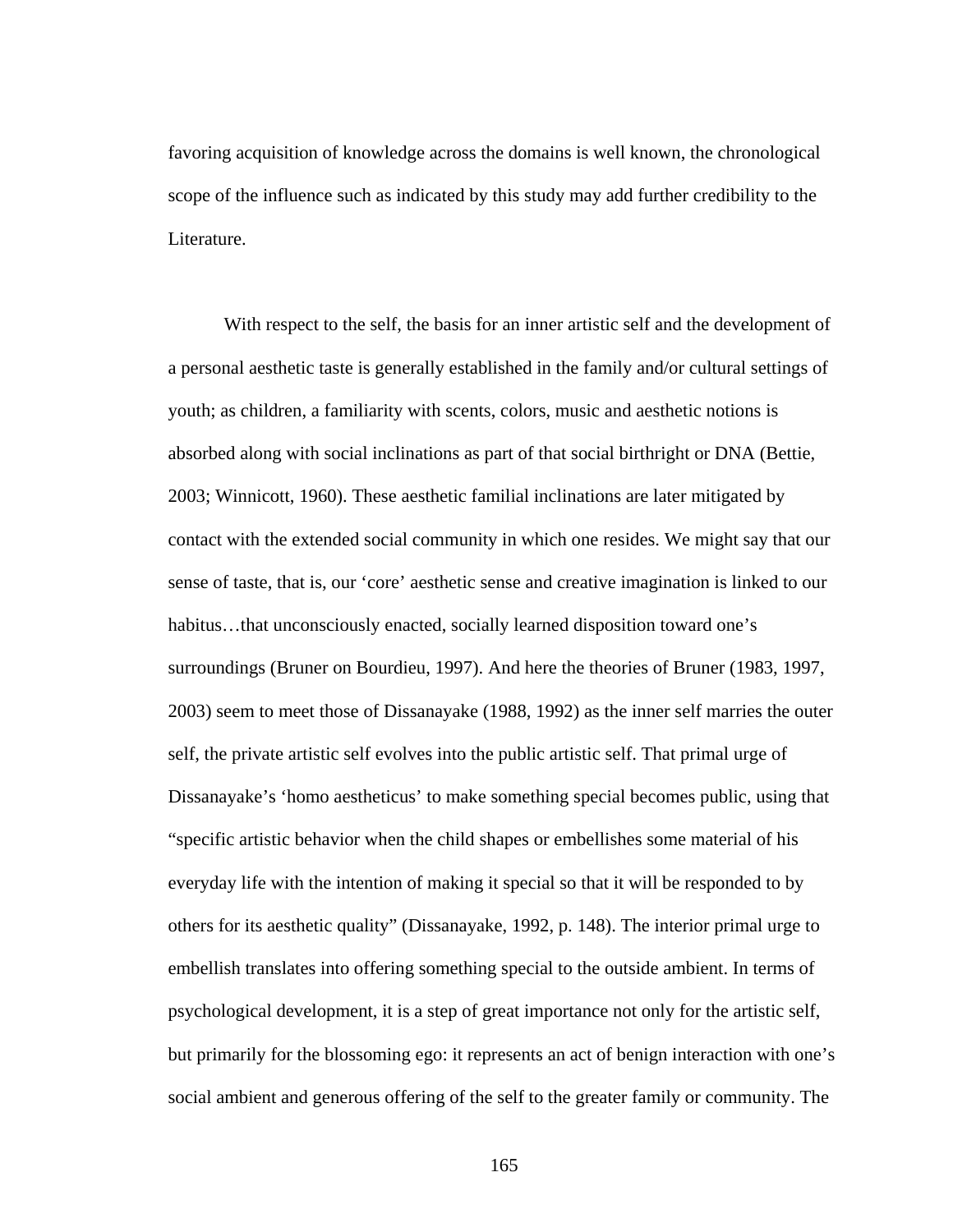urge to artistically manifest our thoughts or emotions is that basic form of communication united with a sort of celebration of the act. The ability of the child's environment to provide space and material for exploration and enjoyment of the artful communication is pertinent to any further attempts. We as art educators understand this phenomenon and tend to stand committed to such provisions within educational institutions.

 This 'human proclivity' for the arts and art-making is common in all men and women (Dissanayake, 1988, 1992), but needs to be kindled to pass onto further stages. Among the respondents, this sense of the self as an artist, as a communicator through the artistic mediums, was kindled with the result being that a certain arts sensitivity and arts identity became an integral part of each participant. The artistic self in youth had been confirmed.

# Finding n. 2: Reception of that 'special something'

 The study's findings also indicated that essential to long-term exploration, engagement and enjoyment of the arts was the favorable reception of artistic ideas and artistic attempts in youth where praise, encouragement, and public recognition are effective. With respect to Dissanayake's 'homo aestheticus' and the concept of a primal urge to 'make special', it follows that the reception of this 'special something', whether a song, a word, or a visual creation, is determinant to further offerings from the artistic self. If the first attempts at self-expression are received with courtesy and enthusiasm, others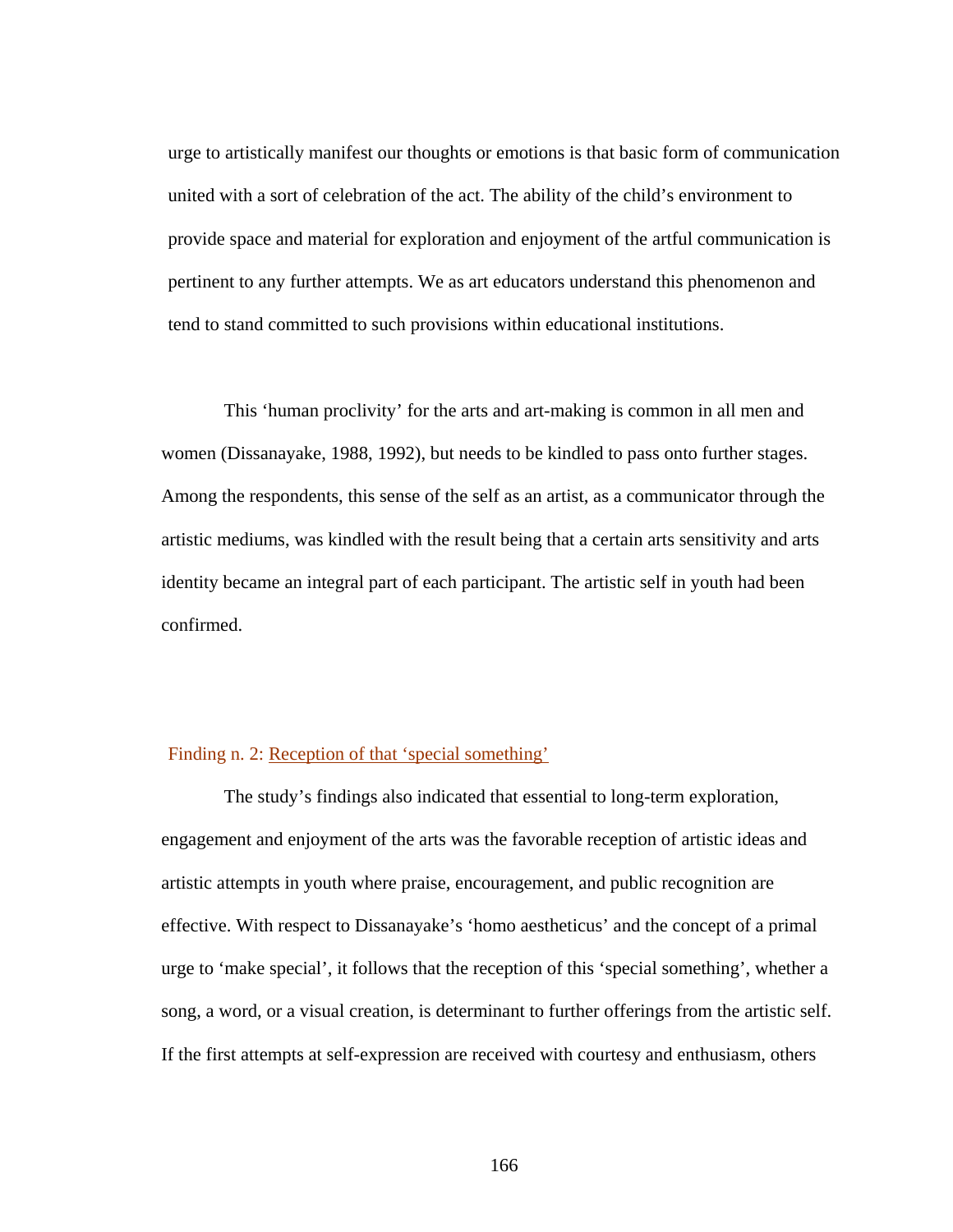will follow. If, on the other hand, the reception is not positive, the desire and attempts for self-expression can be stymied.

 In the participant population, a specific arts-related childhood identity had been gained and eventually was defined through awareness of the private and public self, a self "construed as a functional interaction between behavior and environment" (Rachlin, 1997, p. 85) with clues to self-knowing positioned as positive or negative responses from other people and events which mirrored their behavior. For the participant group, the response to their youthful attempts at artistic expression was positive, thus the artistic core continued to grow; it had been stimulated ("lessons in oil painting"; "lots of space to make things"), praised ("I knew I had done something special"; "I was the one that could draw pretty pictures"), and publicly recognized ("she praised my drawing"; "first prize"; "I won \$100!"). This was what occurred, with varying intensity, with each youthful artistic self of the participant group: the artistic self had been encouraged, developed, and validated and, most importantly, it had claimed residence ("art chose me") as an identity indicator within the child/adolescent, representing an inner true self, an authentic core which had been celebrated in some way.

 This identity indicator of art had become embedded in their individual humanness, referenced by Winnicott (1990) as the true self, referenced by Bruner (1997) as the inner self and by Dissanayake (1988. 1992) as the primal aesthetic core. In short, the thread of a youthful artistic self was indisputably present across the entire participant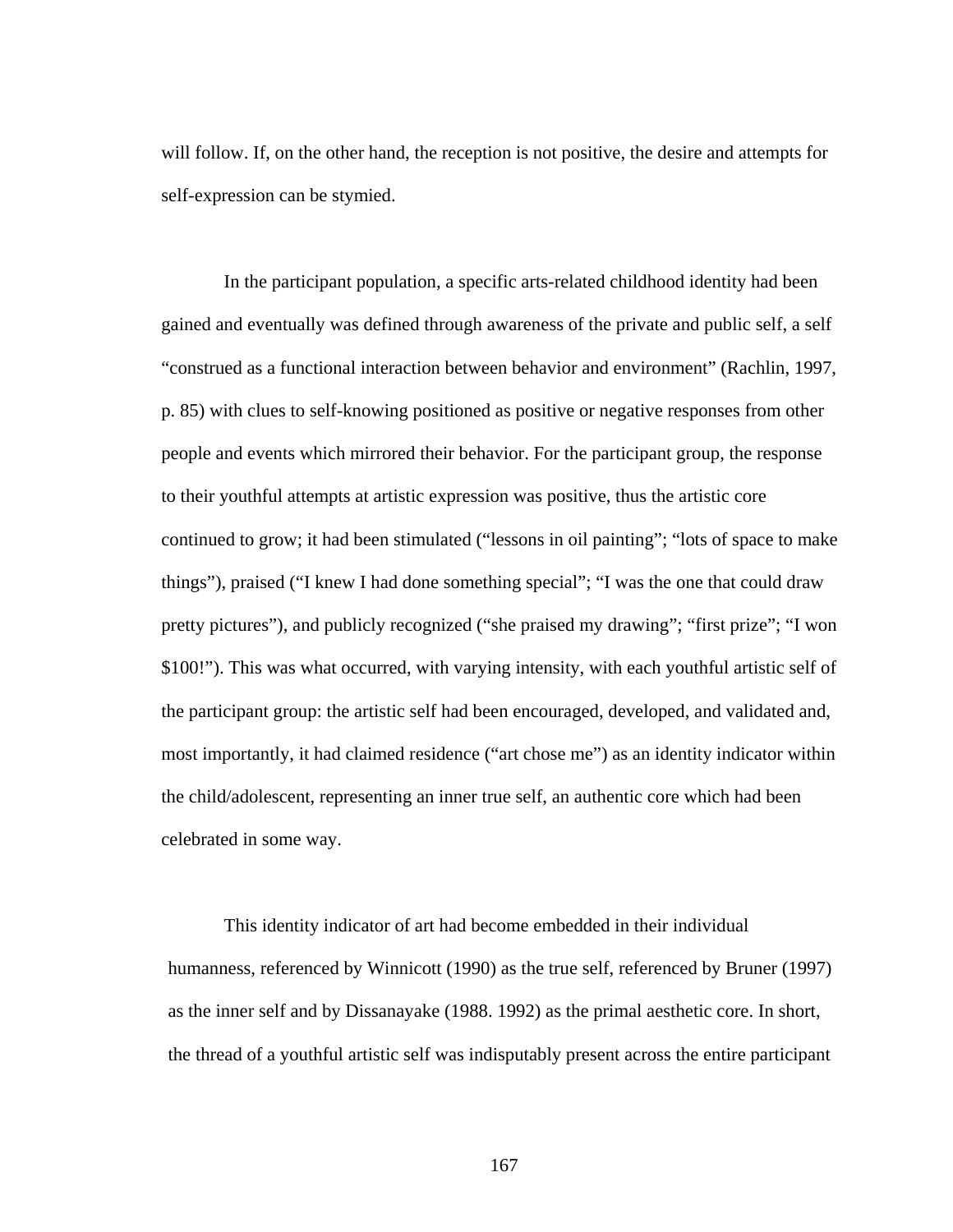group and later in life this had become a core quality not only to believe in but also to build upon.

### Finding n. 3: The enduring strength of the embedded artistic self

 Another major finding was the enduring strength of the embedded artistic self as it was carried into adulthood. Art-thinking and art-making operated as a life long thread enriched by intense responses to artistic stimuli and paved the way for the potential artist within. This supports the idea of an established artistic self in youth, which then accompanies the self into adulthood. The finding was that the youthful artistic self had become integral to the individual's true (Winnicott, 1960), authentic (Dissanayake, 1988), inner (Bruner, 1997) core self and was later sought out in adulthood, as the midlife adult took ownership of that part of his/her life and searched for artistic expression. The union of the adult self with the aesthetic core was lived as an opportunity for major self-awareness ("my life was clearly written on the canvas"; "the same skills you need to create a piece of art are the same you would…ideally live by"; "I was after art as an expression of those defining moments which we often do not recognize").

 As described in the storied narratives, the embedded artistic self exercised influence through sensitive responses to artistic stimuli ("I've always followed art—like going to exhibitions"; "I am well-read visually"; "I love music and literature but the visual arts talk to me"). In the respondent group this core had become a lifelong companion and was seen as an "inner, more innocent, artistic self" which took the form of a heightened sensitivity to the fine arts and a continued following of the arts through exhibitions,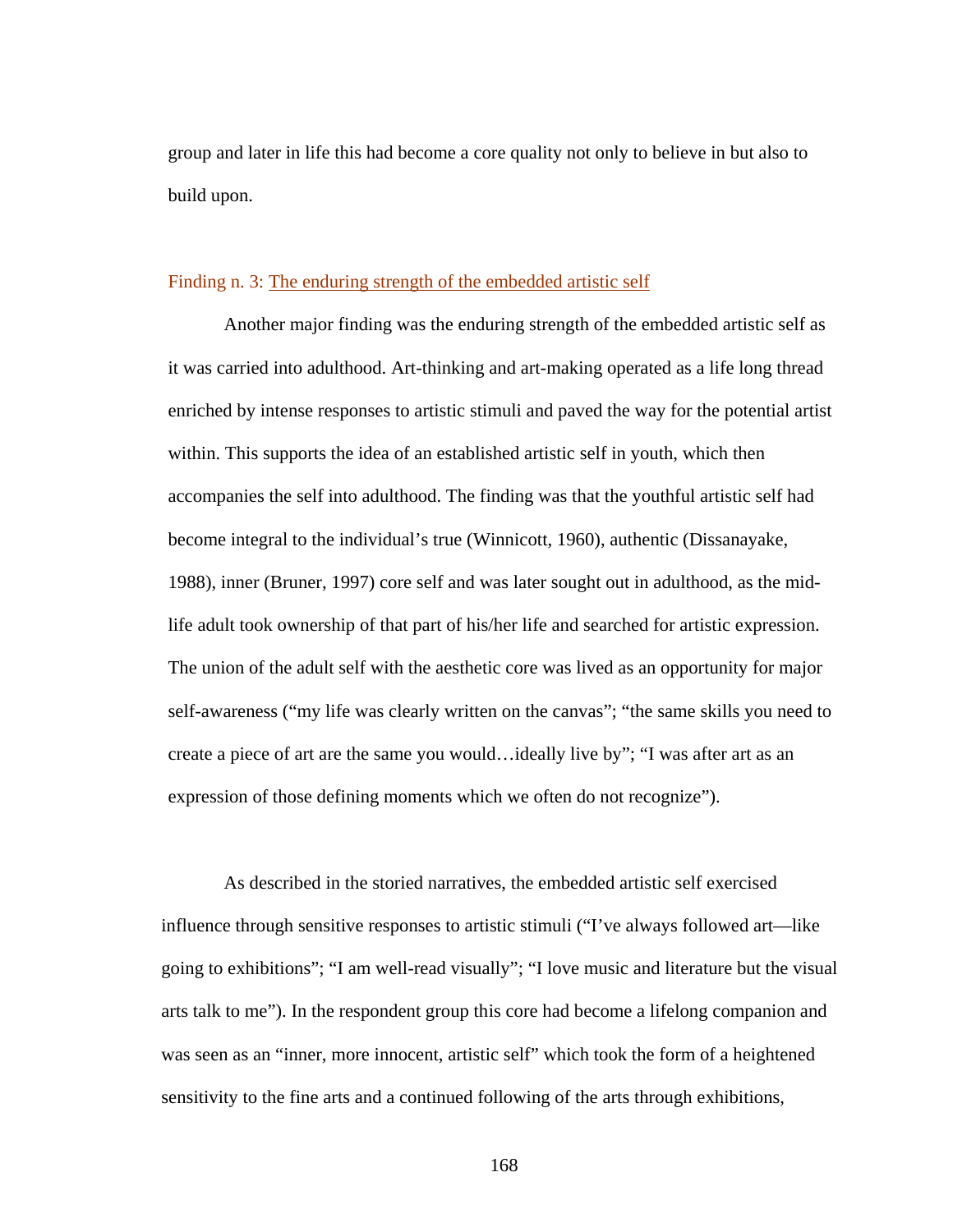lectures, and readings. And although in early adult life, only two had taken degrees in the fine arts (MA in Architecture, BA in Illustration), six were now employed in arts-related positions and, later, all re-matriculated as mid-life graduate students and returned to the fine arts studio with interest in pursuing self expression ("reacquainting myself with the arts"; "I felt I had more to say"; "seeing what I could do"; "following what I wanted to do long ago"). The adults that worked in arts-related areas brought professional expertise to their own personally mandated artistic endeavors. Self-actualization was at work, armed with self-efficacy and self-motivation. Personal navigation as intended by Sternberg and Spear-Swirling had shored them in the graduate arts studio and all participants described their experiences as "important".

### Finding n. 4: Inspiration & art-thinking as part of the artistic process

 According to Weintraub (2003), inspiration has to do with "the originating breath" of interest, an interest that can come as "happenstance" from the external world or from muses within. Inspiration is often lived as "the gradual infusion of a subtle vitality that is experienced as a metaphysical stirring" (p. 123). It is an essential part of the artistic process and this thread of art, this special and compelling response to the arts, was a strong commonality among the participant group. All were subject to intense inspiration—that artistic inspiration that confirms the fine arts and "confirms the existence of this elusive state of being" (Weintraub, 2003, p. 124).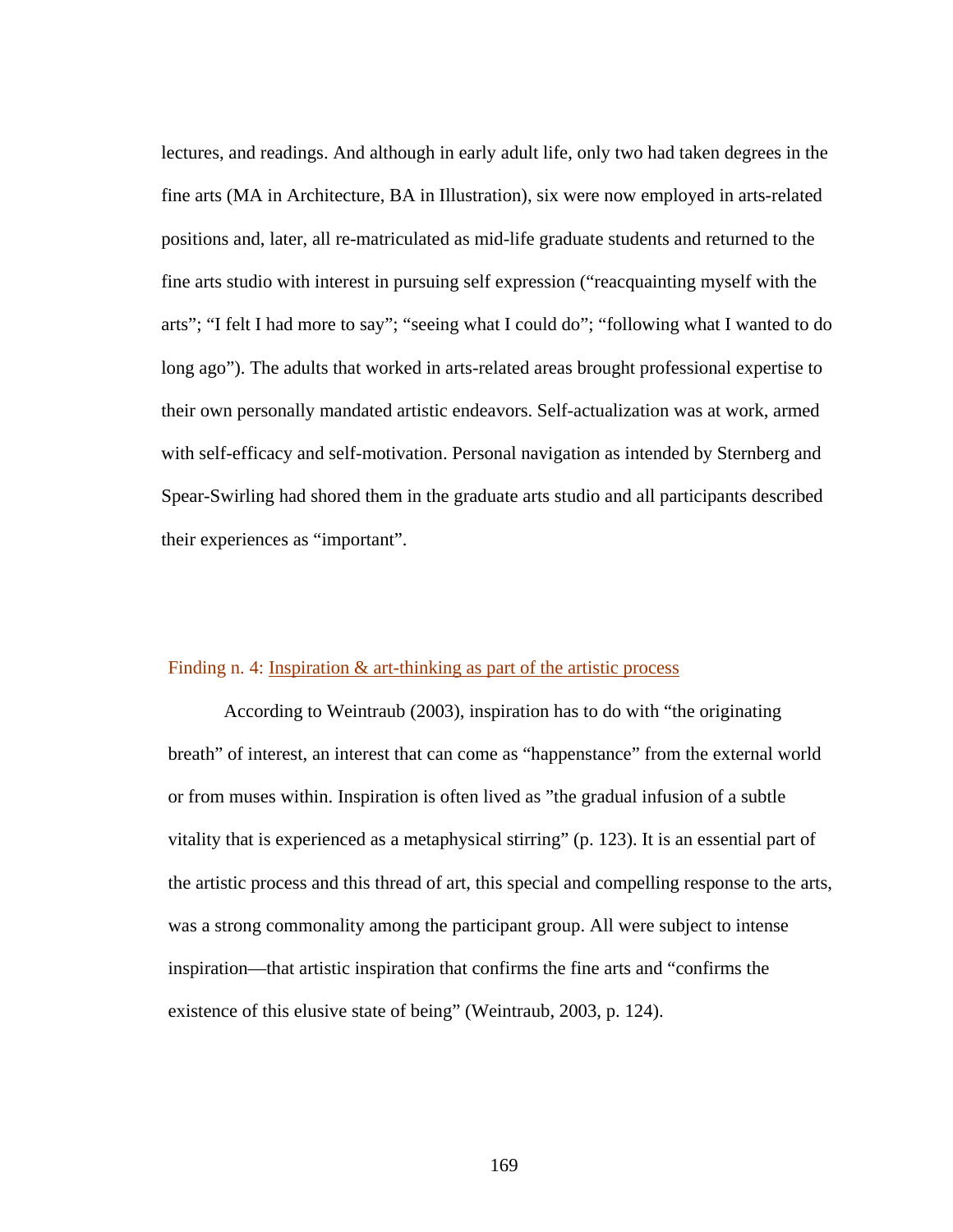The study's respondents sought out the arts through acts of arts appreciation and when inspired, responded with that "originating breath" (Weintraub, 2003, p. 123) of interest that is the hallmark of any artistic endeavor. The participants shared how the creative muses within were occasionally stirred and how each sensitively partook of this important part of the artistic process ("it's like an addiction", "I remember weeping in front of a small Goya drawing"; "I couldn't take my eyes away"; "I remained in front of that painting for what seemed forever"; "It brought tears to my eyes"; "I'd find a sense of solace and well-being by just being with this lovely sketch"). All spoke of how the thread of art-thinking and art-making had continued to be a necessary component of their adult lives and all described how they were subject to intense inspiration. These rich excursions into the fine arts were seen as fortification and intellectual participation and eventually, guidance of the artistic self towards art-making or the physical manifestation of the creative act.

 The intellectual process of seeing, reflecting on and responding to inspiration was for these adults, part of what it meant to be an artist—what it meant to exercise the artistic impulse. In fact, seeing for these respondents was not a passive process, but rather, an active process where the participants had engaged an artistically sensitive perspective in order to observe and formulate their ideas (Langer as cited in Gardner, 1994, Greene, 1988, Weintraub, 2003). The participants' accounts of their strong inspirational responses to art were viewed here as the initial stages of re-matriculation. Both the inspiration and the mindful seeing had been necessary to these re-matriculating artists as they, perhaps unknowingly, prepared for re-entry to the studio.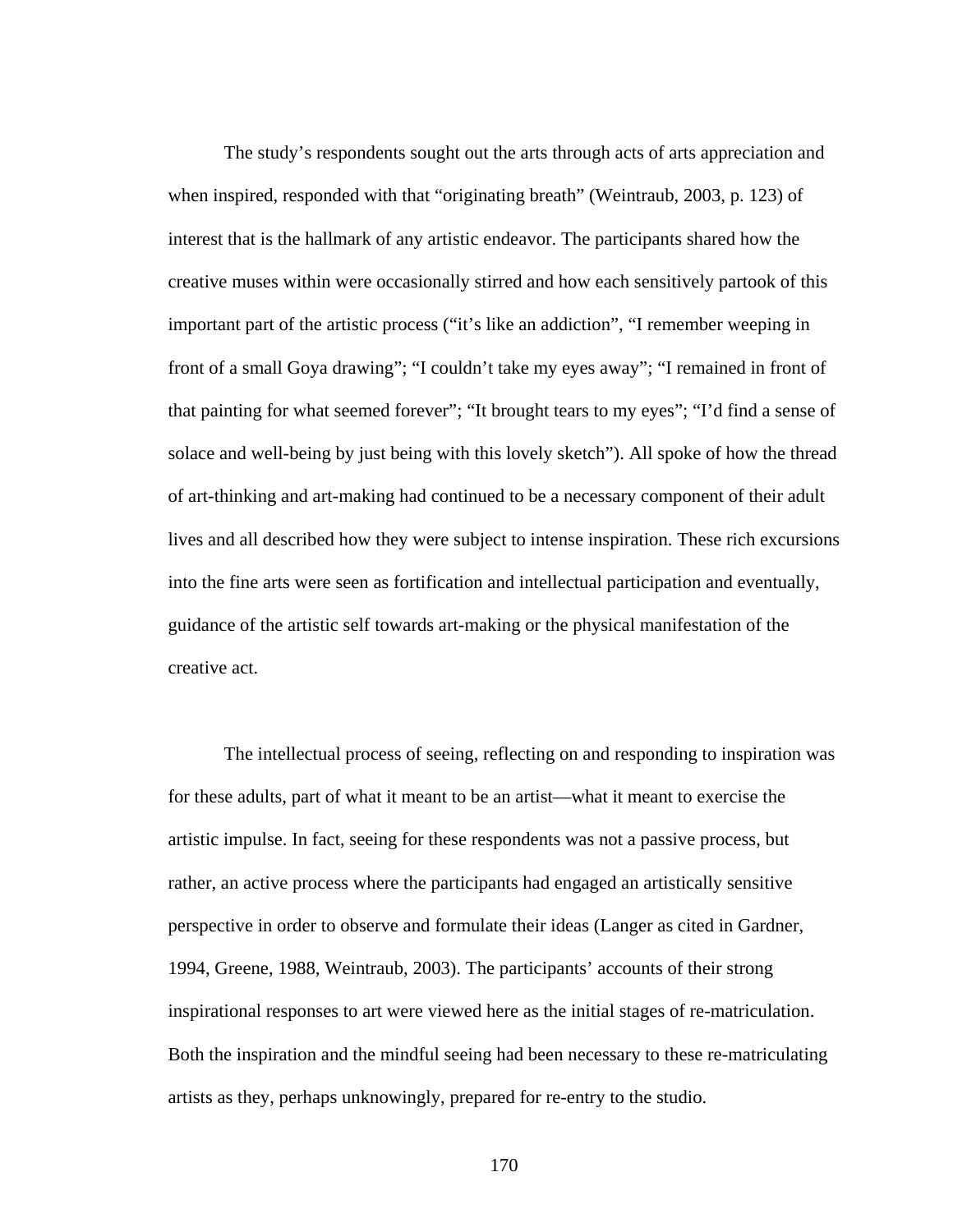The potency and validity of inspiration and 'art-thinking' as part of the art-making process had not been considered or anticipated, in fact, the concept evolved from the narratives. At first the study viewed the art endeavor only in a literal, productive sense, that of art-making, but after taking into account the depth of response to artistic stimuli as described by the participants, and the strength of the inner calling, or that which I am referring to as art-thinking, became apparent. The importance of the intellectual process of art-thinking to the creative manifestation or art-making is supported in the Literature (Barrett, 2000; Feldman, Csikszentmihalyi, & Gardner, 1994; Langer as cited in Gardner, 1994;Weintraub, 2003).

# Finding n. 5: The interplay of maturity and creativity

 All participants stated that maturity enhanced creativity by adding depth of content and a continuum of meaning to their art-making ("becoming who you are"; "insight into deeper layers of content"; "I couldn't have done it ten years ago"). Maturity had brought with it the 'luxury' of being concerned with the 'flow' of one's own life and not living life as merely "a chaotic response to external events" (Csikszentmihaly, 1991). The respondents also suggested a satisfying seriousness of purpose ("I lose sleep until I can solve the problems"; "maturity of language"; "I've added knowledge to my sensitivity"). For some, the path to artistic expression in adulthood was revealed at an early age, but for others, this taking charge of one's existence, and seeking enrichment of the artistic self came with maturity. Knowing yourself appeared to be what these people were striving for, so as to communicate that which they deemed important. As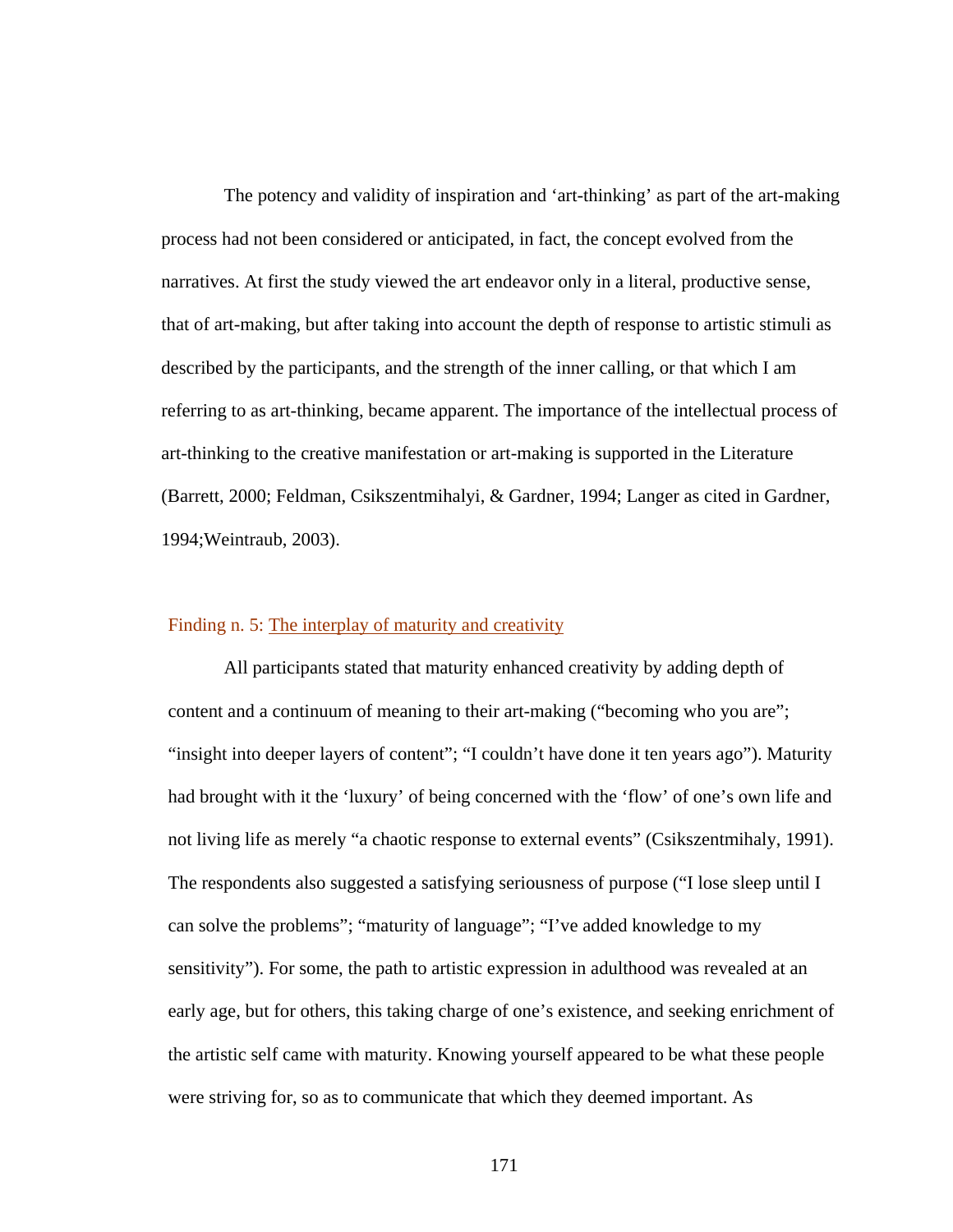contemporary expressionist painter and installation artist, David Hammonds (Ferguson et al., 1990, p. 334) expressed it: "Art is an old man's game. If you know who you are, then it's easy to make art". This struggle to know oneself and be able to declare it, was voiced by participant Verona: "This reasoning…it is the hardest thing I've ever had to do—to analyze my own thought process...and then *say* what I am doing" while yet another participant's words echoed Hammonds' beliefs as she stated: "Yeah…I believe you might actually be more creative in your mature years. As you age, you gain that historical perspective on art and also on yourself".

 All participants also stated that creativity enhanced maturity ("art means more and more to me, I have become an artist"). Art, art-making, and creativity were keywords for the study and keywords for the participating artists. All were decisive articulate adults with distinct verbal discourses about creativity and "What art is?" Each had a separate window view of the fine arts ("it is pure enjoyment"; "art is spiritual"; "art is a luxury") and each saw their place in the post-modern art world in quite divergent camps ("I am a social artist; "life's defining moments"; "seeing beyond the obvious"). But even though, the analogies differed from person to person, the entire participating artist group held creativity in the highest regard and all participants declared that creativity was a necessity ("keeps one 'in' life"; "helps you manage shit that otherwise could overwhelm you"; "it is essential to my being"). Art for all of them represented an advantageous way to live one's life. The creative life was seen as providing "more options", "joie de vie", and a heightened sense of being "alive". Some of the study's participants linked adult creativity to a personal or even spiritual healing ("good for the soul, the body, and the mind…like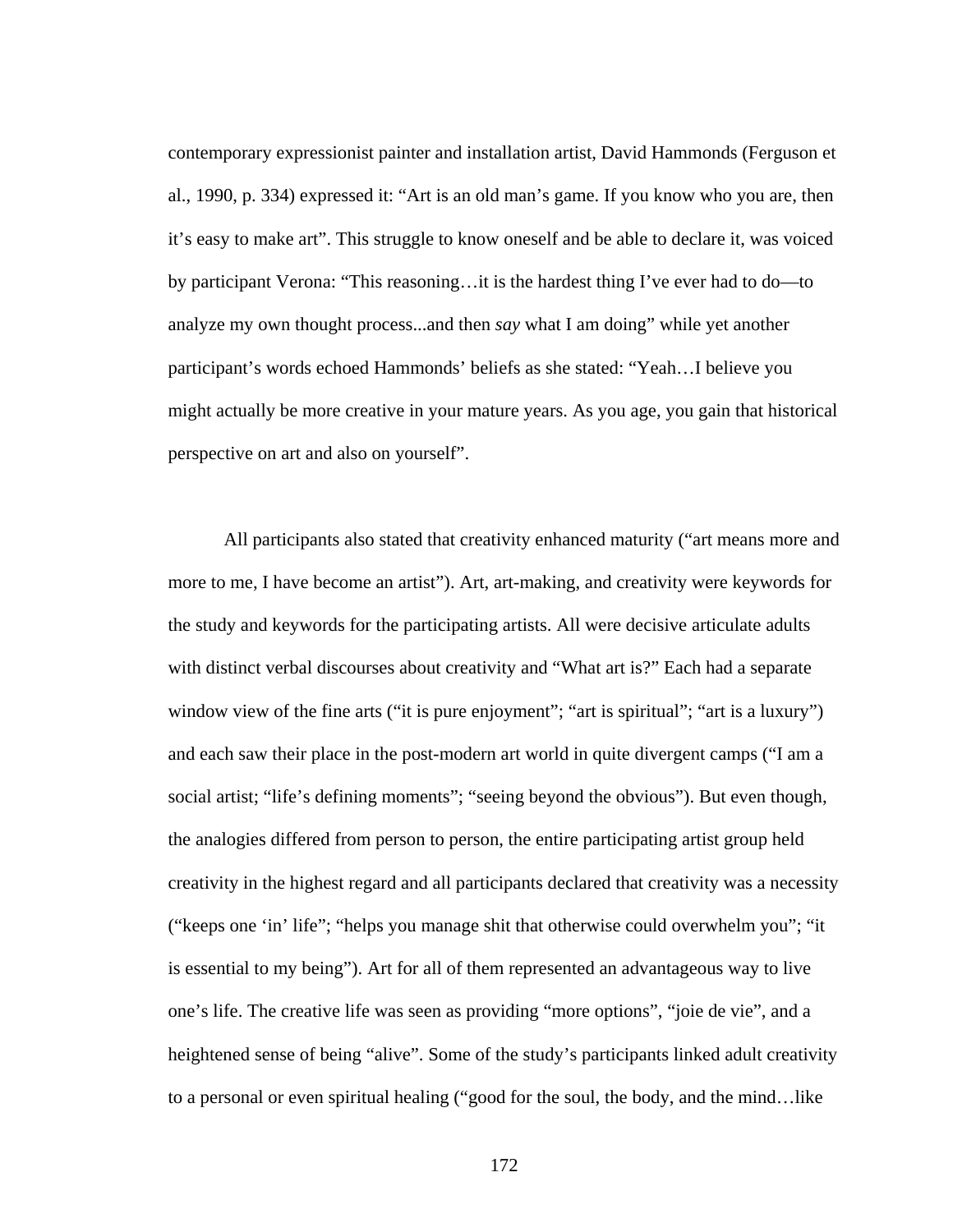health food and exercise"; "psychoanalytical overtones"; "beneficial") a concept which ties in with theories on the "downright powerful nature of art" and the innate therapeutic resonance of the art-making process (Congdon, 2005, p. 37).

Participant Imola seemed to verify a theme of Csikszentmihalyi (1994) as she likened 'creativity in maturity' to experiencing the right to make choices.

Creativity is being able to choose and select life's many moments—choosing the thoughts and images that you want to live with—this is how one creates their life. When you are young, you just find yourself in the midst of other people's choices... later, you live your own.

# Finding n. 6: Re-matriculation as a bridge

 John Dewey asserted that "education is not preparation for life, but is life" (as cited by Weinstock, 1978, p. 27) and, as author Weinstock further observed, this living of life as a lifelong educational process, was already a reality in the late '70s with "the influx into postsecondary education of men and women beyond traditional college age" (p. 28), a phenomenon known as the "graying of the campus" (Weinstock, 1978). The study confirms this phenomenon as an ongoing trend and positions it in the fine arts studio.

Certain sacrifices accompanied the participants' decision to re-matriculate but the undertaking was a deliberate act—that of returning to school and assuming the identity of student. Breese and O'Tolle pointed out in their lengthy study on women's role change,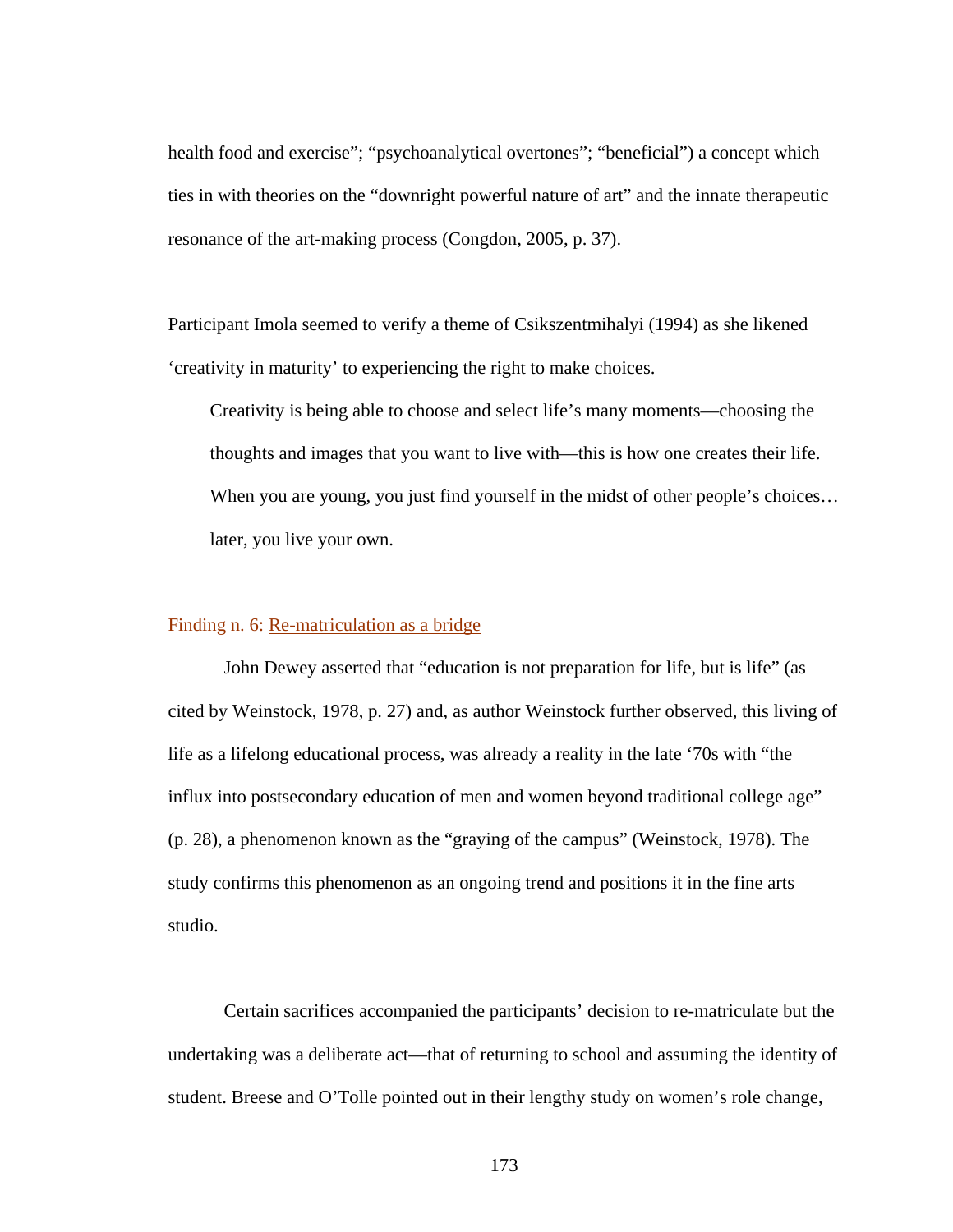that "the role of the student is a bridge to the next phase of these people's personal trajectories […] it is not permanent and therefore it is accepted and tolerated" in view of the individual's long term goal (p. 33). One woman from the study by Breese and O'Toole (1995) noted:

I'm beginning again but in a direction that I have chosen to go in and not one that I have to go in. My monetary responsibilities to my children are nearly over and now it is time for me to think about what I want to do. *There is more to me than what I have been.* (p. 33).

This statement seemed akin to the determined effort made by graduate arts studio participant Aquila who shared the following:

My first degree was for a job and then, later, going after the MFA degree, was my wanting to become a better artist*. I felt I had more to say and I wanted to have the opportunity to work on my ideas and express them.* I recognized that art is a language set—and a language needs maturity of thought. I sort of had two things in mind—personal artistic growth and a sense of purpose.

 But here, re-matriculation as a 'bridge' is viewed differently. The present study has viewed the process of re-matriculation in the studio arts as a determined striving to refine a personal rationale and expressive language in order to explore creative talents. The study did not focus on re-matriculation in the same way that Breese and O'Toole (1995) considered it, that is, as a bridge leading somewhere else, or to another life phase. Instead, this study has described re-matriculation as an achievement in itself, as a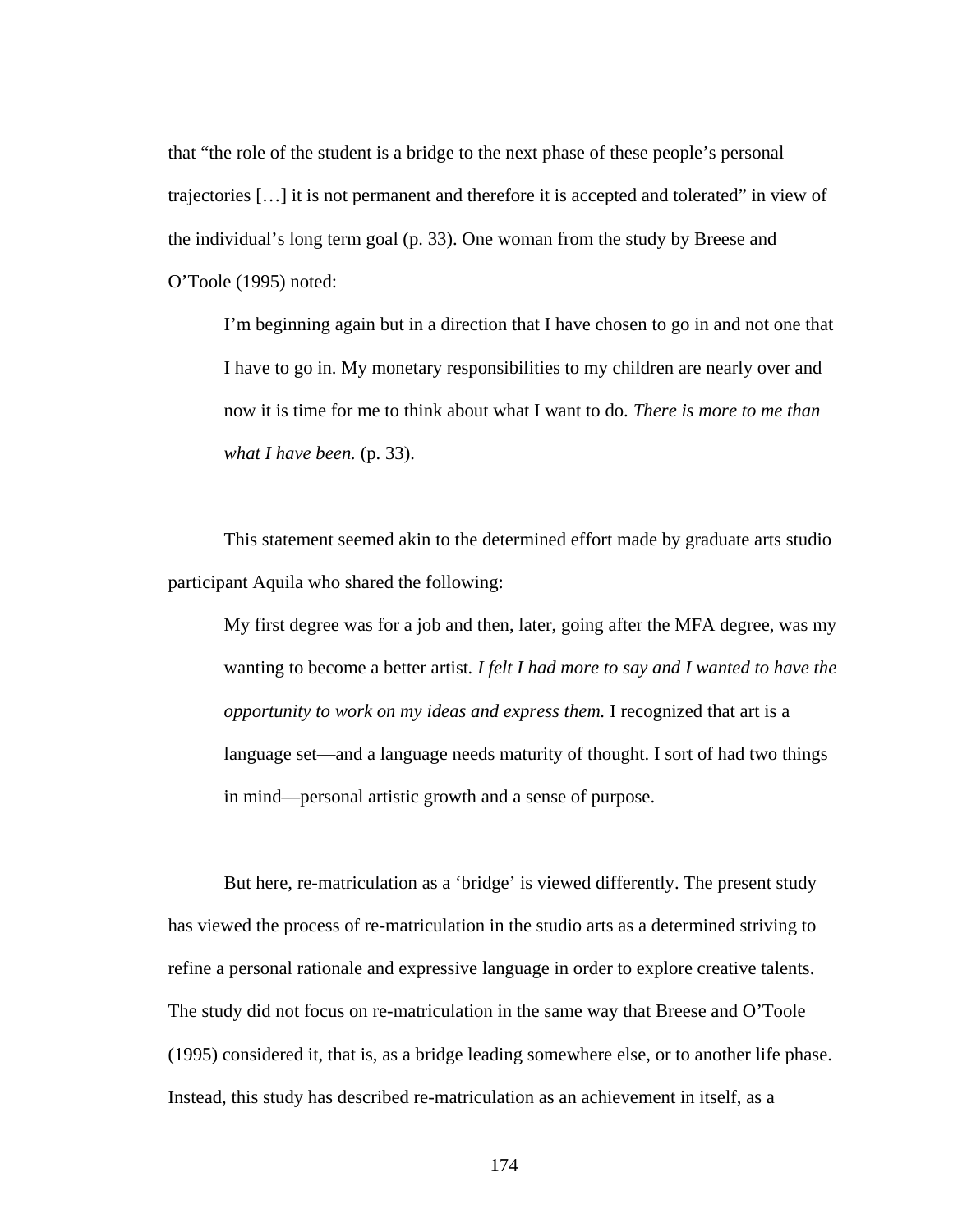connection between the self and the aesthetic core, and therefore, as an outcome of selfactualization and as symbolic of change. Breese and O'Toole see the return to school as a bridge leading to specific accreditation. Instead here, the study's view of returning to school is a return to art-making and knowledge gathering. There is a difference, here the striving is the process but it is also the great accomplishment.

 In looking to the future, it is obvious that each artist will unfold their artistic gifts and also their humanity in his or her singular manner. And in view of their ongoing quest for self-actualization, there is the chance that one or two of them may pilot ahead and become great working artists, but each and every one of them can claim to have made that strong human effort of being true to an inner, authentic, aesthetic core. And, in the larger view, that was their noteworthy social effort, that was the essence of their experience—a silent but energetic and mindful self-actualizing of the educated, mid-life adult within a setting provided by society's institutions of higher education.

#### Finding n. 7: Choice of setting

 The cross over between higher education and the education of adults has been an ongoing feature of the American system since its early beginnings, and most universities and colleges are currently responding with continuing higher education programs, now known as the National University Extension Organization (NUEA) which is keeping alive the idea and support of 'non-accredited' education for the older demographic. Edelson (2000) states that there are about 500 major institutions offering these programs.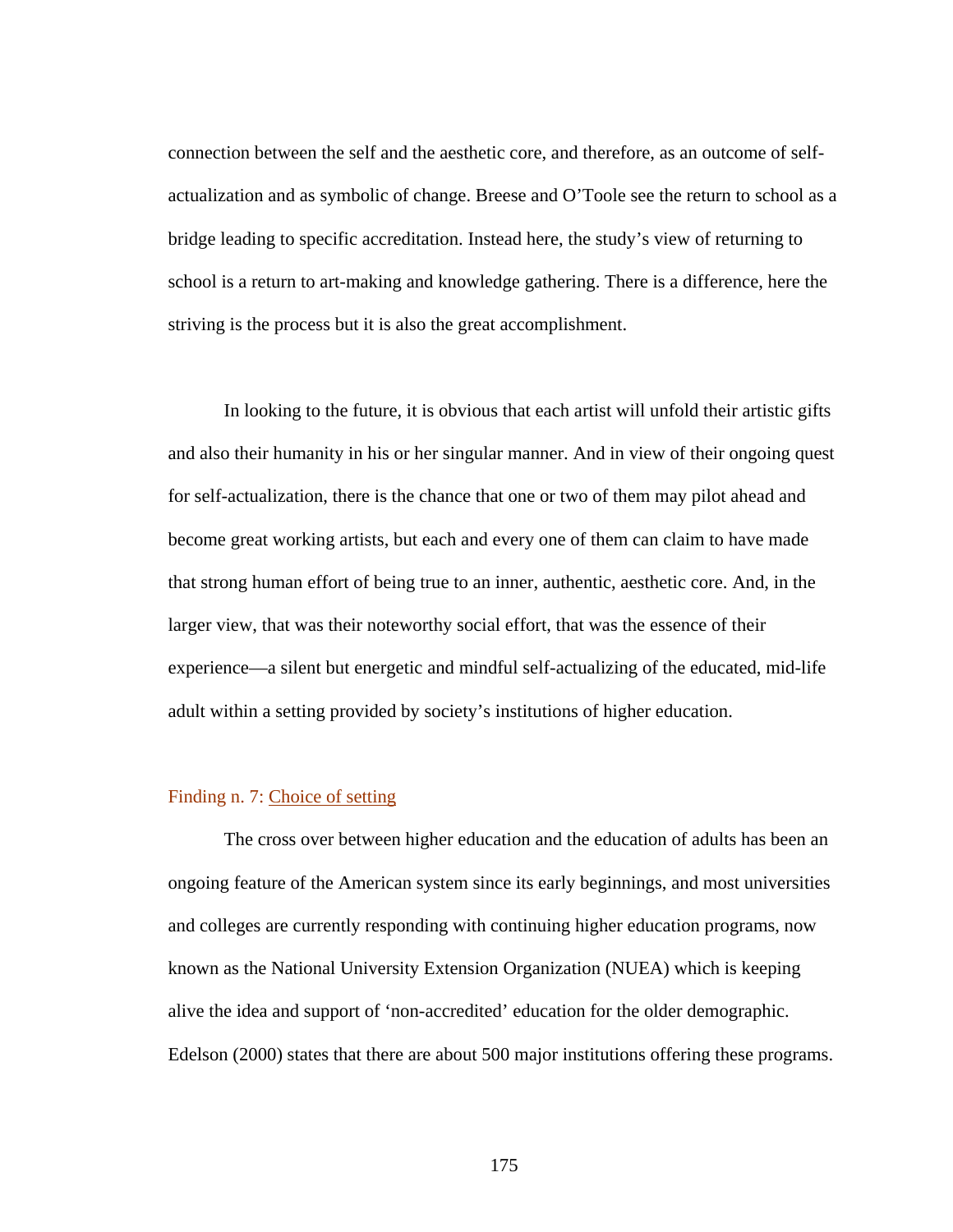And although adults recognize learning as noble and embrace it for sake of knowledge, it should be asked how these non-accredited, non-matriculating university extension offerings are viewed. The present study informs this very area. It indicated that many mature adults, actually by-pass the less expensive and less stressful mature ageoriented learning centers, and opt for the traditional accredited degree process of normal matriculation.

 For the participant group, the choice of returning to the accredited graduate campus was especially interesting when one considers that numerous other opportunities for artistic instruction exist. Re-matriculation in a costly, lengthy, and highly taxing university graduate program is quite different than enrolling in some other type of community arts class. Noteworthy was the fact that the expectations from the setting ("they've got a good program"; "His [prof's] one man show in Dallas") and from oneself were different ("I don't want art to be a hobby") and, likewise the social capital is also different ("accepted into the MFA program!"; "juried show"). The study's participants had chosen the structure of their quest and had sought out serious commitment within a formal university graduate program.

# Concluding remarks to the discussion of the findings

#### With regards to educational theory

 In drawing to a close this section on the reported findings, I wish to state that my thoughts as an art educator align with those of the giants in educational thought and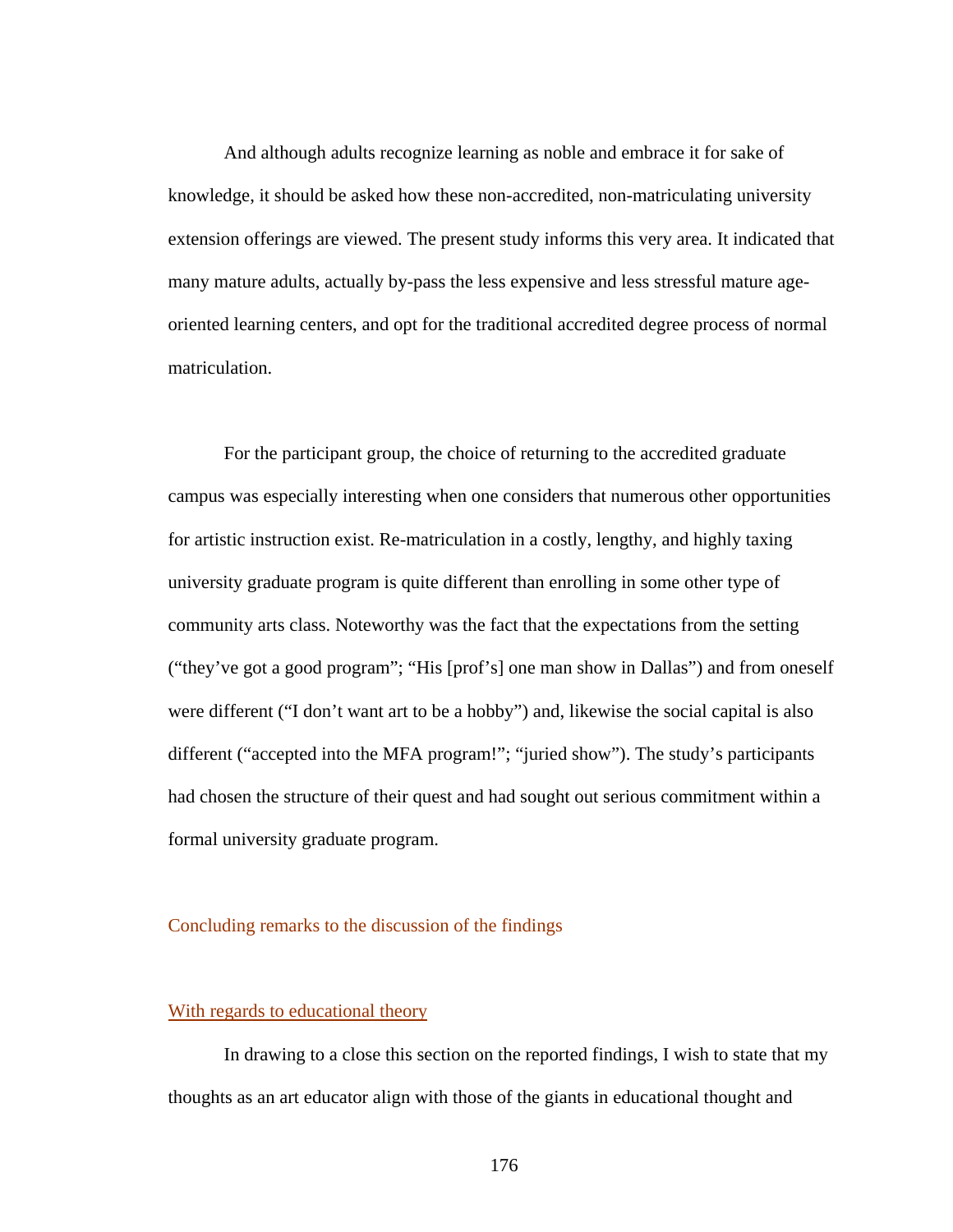research: the civic mindedness of Howard Gardner, the passionate quest for social sanity of Maxine Greene, the psychological astuteness of Jerome Bruner and Howard Rachlin, the humanity of Kristin Congdon, the caring of Nell Noddings, and the artistic eloquence of Howard Feldman and Eliot Eisner. In addition my thoughts on the power of the fine arts to reveal man's greatness but also man's folly have been stimulated by art educator Terry Barrett, contemporary art historian Linda Weintraub, and perhaps mostly by the social stance of working artist Sue Coe.

### With regards to art education

 Connectivity of the artistic process to the self is a means of paying tribute to the true, inner, artistic core (Bruner, Dissanayake, Winnicott), however, paying homage to our inner 'homo aestheticus' or the primal artistic urge does not mean that all men and women will become draftsmen, it simply means that another portal of perception and experience would be at one's command, the portal of the sensitive eye, an eye for beauty, an eye for relationships, and eye for compassion.

#### With regards to naturalistic inquiry

 No qualitative study is ever complete since thoughts and perceptions of the present and the past are fluid and change from moment to moment, and change also from listener to listener. Just as an artist bends his artistic messages so as to be understood by his chosen audience, so the narrator of life tales, of past recollections, modifies and adjusts the flow of narrative to suit he/she who listens. In this case I was the privileged listener.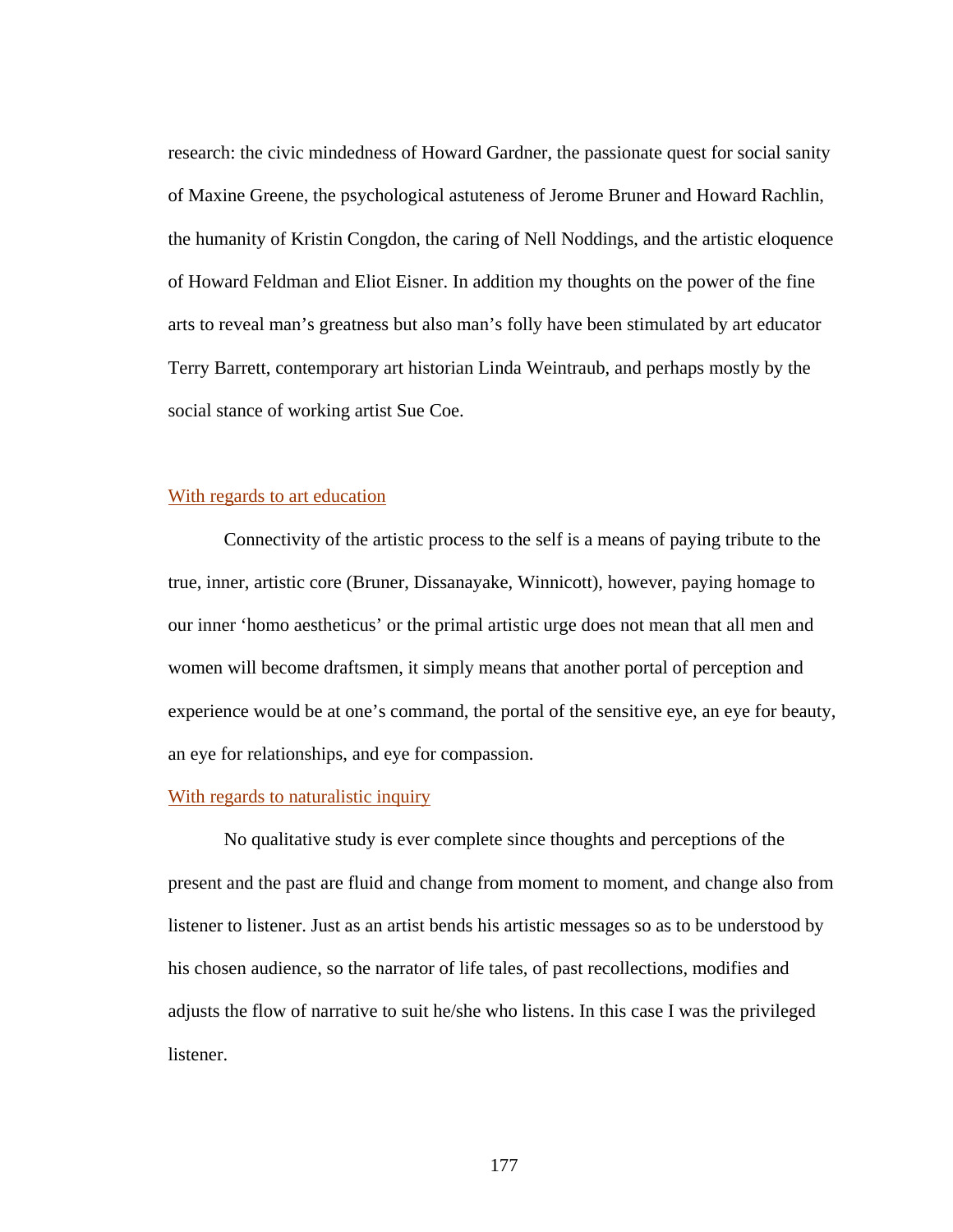(c) Summary of basic response to research questions

Was re-matriculation in the studio arts lived a quest, and if so, what were they searching for?

Re-matriculation is an enactment of 'personal navigation' indicative of a decision to move forward. Certainly, for the study's mid-life adults, re-matriculation was a quest—it was an attempt to activate their inner artistic cores. Moving forward for them had to do with articulating the inner artistic self in maturity. They attested to having developed an artistic self in youth and then sought to further cultivate this artistic sensitivity in mid-life. The storied accounts indicated that within the adult, the power of the arts was still keenly felt and that the artistic self, seeded in youth, continued to influence the adult. Serious commitment, meaning formally enacted re-matriculation in the graduate fine arts studio, was seen as a means of initiating the quest—the quest of knowing one's artistic self and exploring one's potential.

#### Why have they returned to campus?

 The return to the university campus revealed several roots, all honoring the tenets of higher education. For the participating respondents the university campus represented access to learning, to expertise of instruction, and to the possibility of visual and verbal exchange within a community of thinkers. The participants' re-matriculation was in the fine arts studio setting and therefore, the setting offered assurance of an array of detailed instruction and appropriate studio access in the separate mediums—painting, sculpture,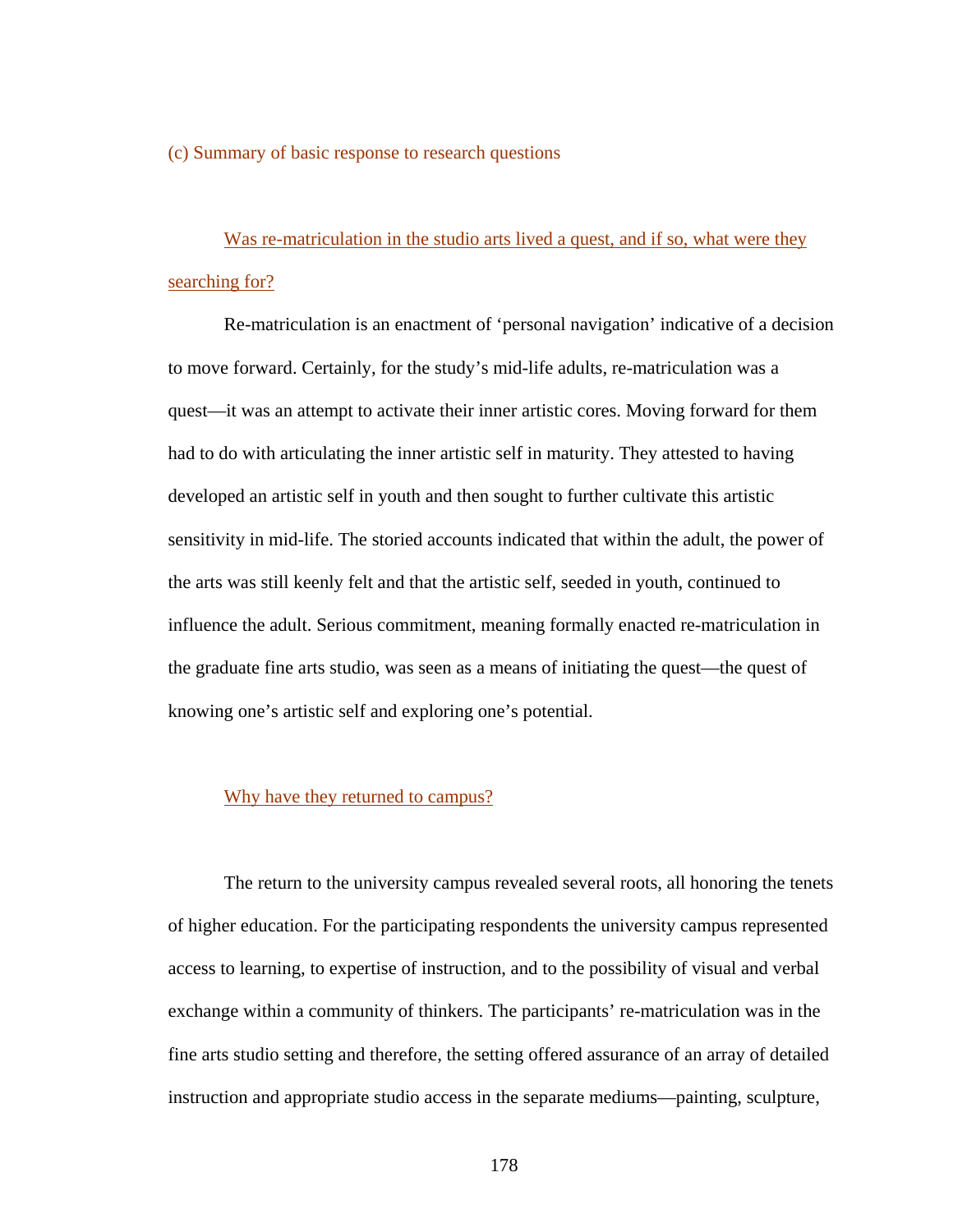printmaking, fiber-arts, ceramics, and the celluloid arts of film and photography. For the study's participants, the instruction and individual studio set-ups were flanked with a larger 'artistic community' made up of the artist faculty members themselves, the guest artists-lecturers, and the participants' own studio colleagues, the other graduate students, all of whom were actively committed to investigating the art world and their own aesthetic gifts.

 Another phenomenon embedded within their choice was a sense of entitlement to education and entitlement for an opportunity to advance their personal quest for artistic fulfillment within the framework of society's institutions of higher learning. These same college/university doors, which had stood open to them in youth, had over the past few decades allowed access to an ever-greater public including the non-traditional student and thus, were still accessible to them, representing a beneficial exchange between resources and the ongoing needs of the greater public.

#### Why have they returned to the fine arts?

 As Eisner (2003) reminds us, the fine arts refine our beings. They also permit connection with and exploration of life as perceived through the lens of the artistic self. The arts also offer a possibility of communication. In the case of the participating midlife graduate students, these individuals knew the power of the arts—of the artistic form, of the intense inspiration art can elicit, and of the possible authenticity of the creative act. They had found this self 'treasure' as a mode to explore, live, and communicate when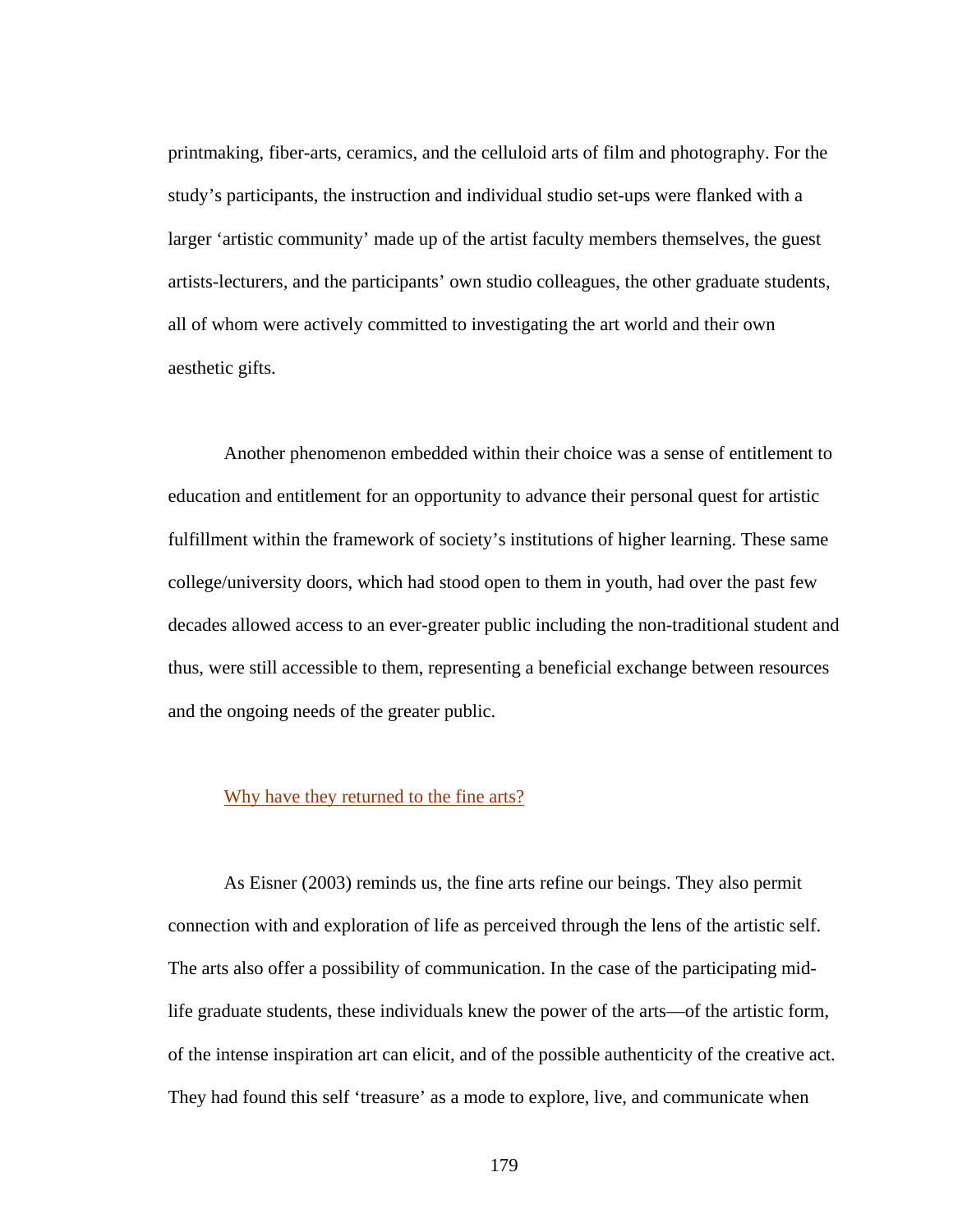they were children and now they recognized this as an important life thread in their adult lives. In mid-life they sought to re-vitalize that inner aesthetic self and had taken steps to doing just that through the committed act of re-matriculation in the graduate fine arts studio and they were exhilarated.

#### (d) Implications for further research

#### Exposure, exploration, engagement, and enjoyment

 In order to promote effective learning experiences within the educational setting, we must be observant not only of what happens in the arts classroom, but also what the long range effects of institutional arts education are. The link between youthful attempts at expression and further interest and development in adolescence and adulthood is obvious and is confirmed by the accounts of the participants. This link also seemed to testify to the connection between the well-received manifestation of the inner self, seen here as leading to a strong sense of self which can bloom into a strong public self. This is true in the arts as it is true in all learning domains.

 In the fine arts, with its postmodern pluralism, there is an innate ease of encouragement and celebration, especially when the overtones of therapeutic nurturing are considered. An emphasis on developing personal artistic expression with a format for public declaration not only renders an individual sensitive to the beauty and complexity of the arts, but also offers a possible avenue of self-efficacy and perhaps, eventually, to self-actualization in adulthood (Maslow, 1943, Huitt, 2004; Bandura, 2001).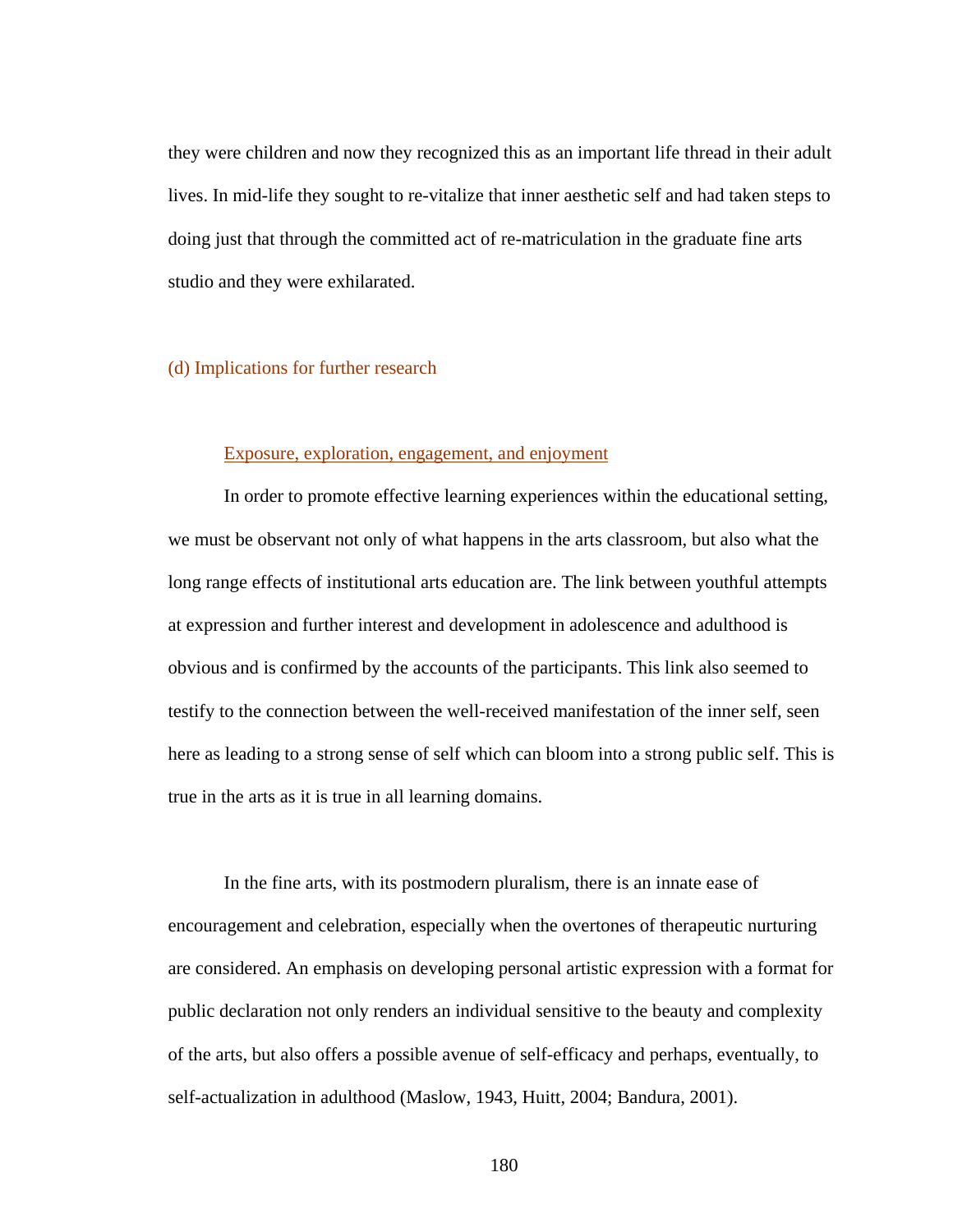As devoted advocates of youth, educators are among the truly generous servants of society and fully comprehend the fostering of self-expression amongst their students. For art educators it would seem impossible to discount Dissanayake's 'homo aestheticus' theory and to deny each child the opportunity to engage their artistic self through those types of open, encouraging, and exploratory art programs that educators (Congdon, 2005; Dissanayake, 1988, 1992; Eisner, 2003; Gardner, 1982; Greene, 1988, 1995; hooks, 1995; Ryder, 1987; Unrath, 2007) have long championed. Implied here is that successes in one field cross over into other domains.

 An area for further investigation would then be the study of how the youthful 'homo aestheticus' is addressed in the classrooms and community settings and how each child's inner artistic self is either furthered or stymied, what factors are involved, and what the institutional responses might be.

# A sense of entitlement as lived by the returning adult

 The word 'entitlement' carries overtones of debate. However, it is a phenomenon of great importance in education. From the study's narratives, it can be felt how these mid-life re-matriculates weighed the pros and cons of their original fears of being the 'other' along with a certain hesitancy about invading the territory traditionally assigned to the instruction of young people. Noteworthy is that their deep-seated sense of entitlement, or 'inalienable civic right' to learn and to advance personal abilities and goals dominated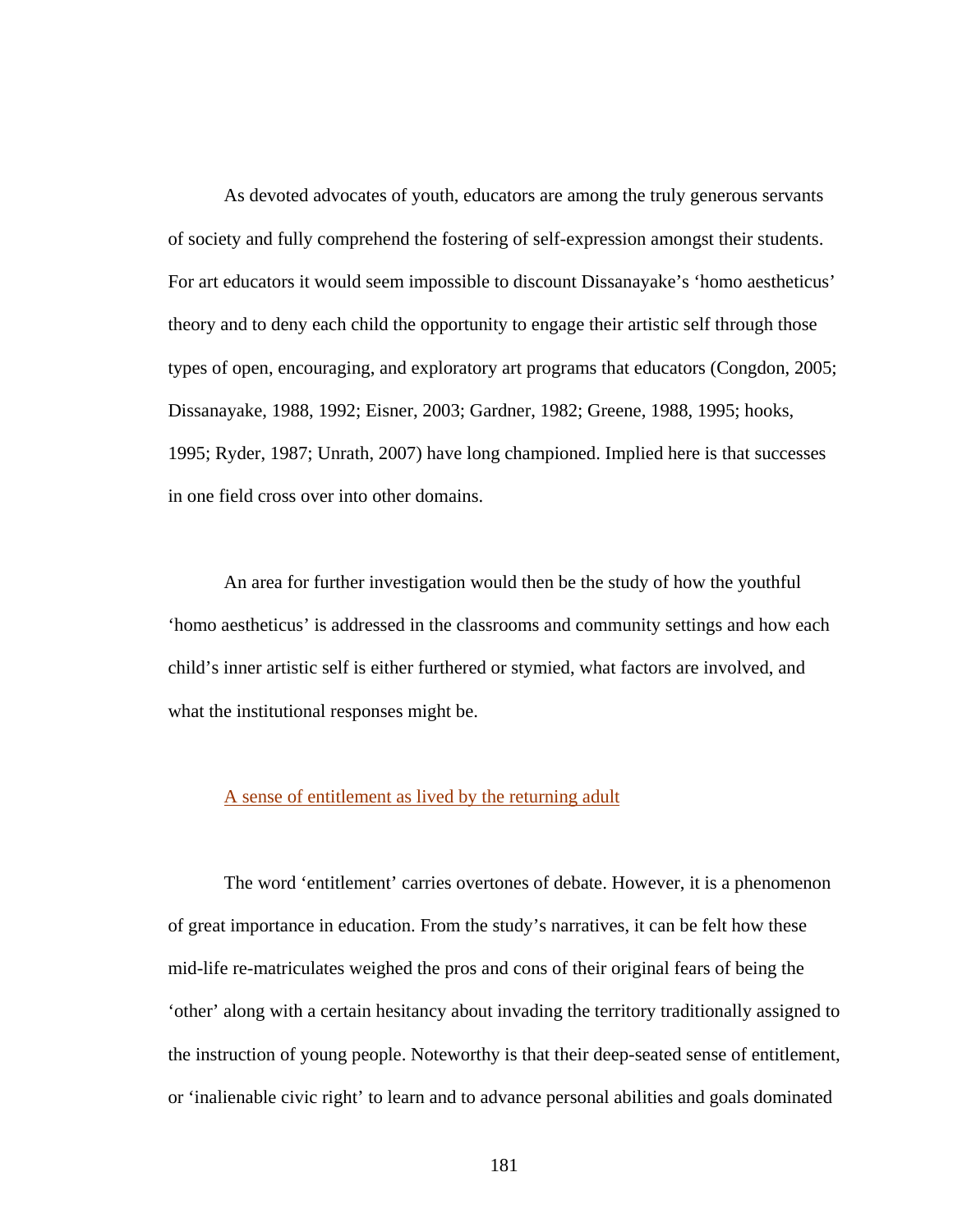any fears of intrusion. This sense of entitlement was not a publicly considered opportunity but rather an unspoken assertion of the self by members of the most educated generation (Knable, 2005) and perhaps indicates a growing audacity to seek out further knowledge. Married to this sense of entitlement could possibly be the diminished value of their degree received decades ago—as one participant stated: "When I received my degree it placed me among the elite, but now most people go to college."

 With the well-documented and obvious 'graying of the campus' upon us (Cohen, 2003; Weinstock, 1978,) the institutional reception to the influx of older non-traditional undergraduate students and to the return of degree alumni is under scrutiny. It is possible that the sense of entitlement eventually be reviewed and with it the institutional response. Discourse on entitlement is rich with social and intellectual underpinnings and certainly, entitlement as it is felt by the adult population returning to campus would translate into an interesting educational text with implications for educational policy.

# Response to praise and recognition: A shared commonality in youth and adults

 The present study noted 'youth' commonalities such as influences, early praise and recognition of artistic talent, competition, and a gradual self-awareness of the self as artist appeared across the participant group. The research sought to link these 'youth' commonalities with the 'adult' commonalities, thus merging 'youth' and 'adult' inclinations. However, the matrix of art-making in the adult years had become complicated. The re-matriculates were all decisive articulate adults with distinct verbal discourses about "What art is?" Each had their own idea of the fine arts : "it is pure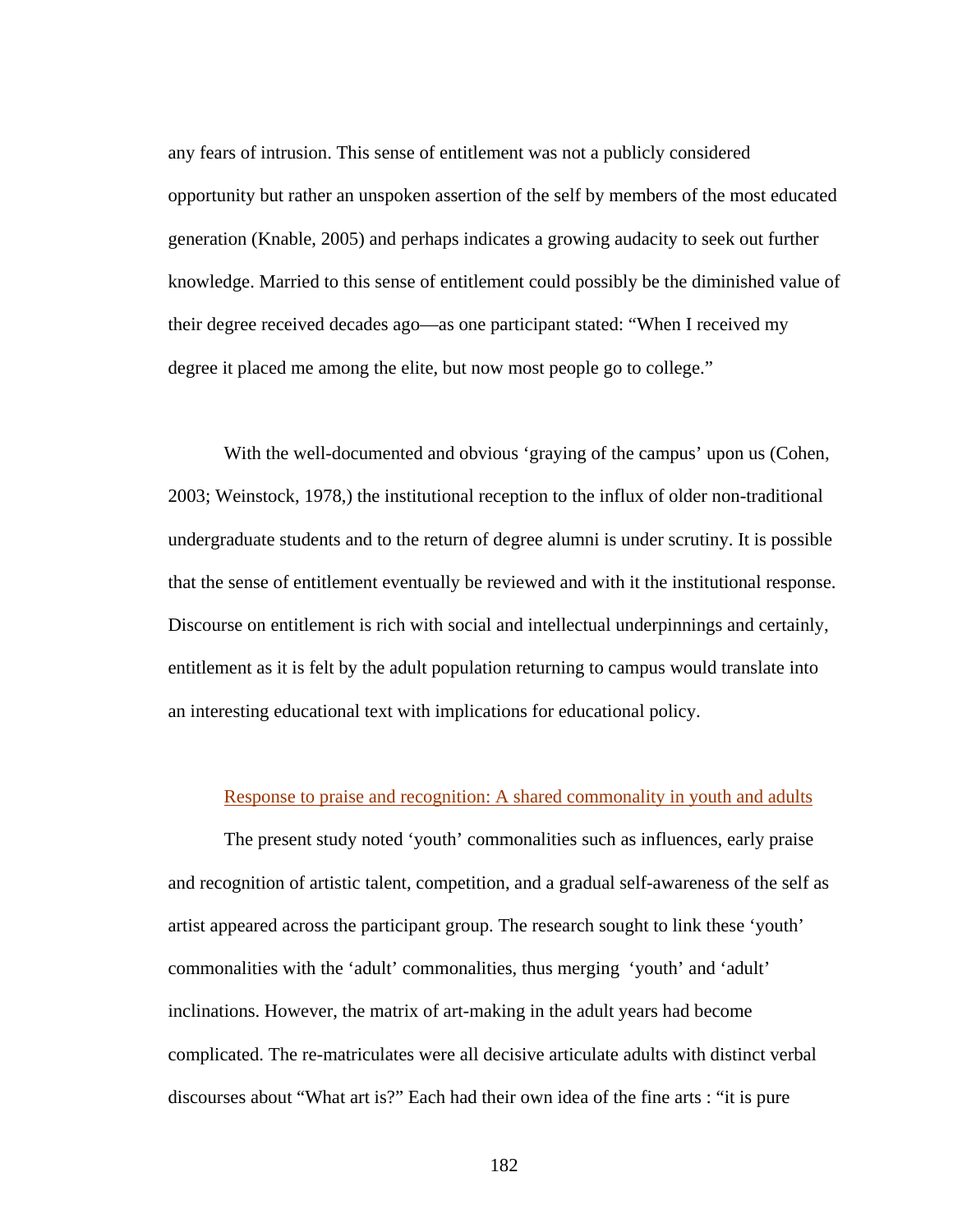enjoyment"; "drawing and painting are the height of artistry"; "art is spiritual"; "…art is what is under the surface". Also, each participant saw their place in the post-modernist art world in quite divergent camps: "underneath I am a social artist…. having a mission"; "I was after art as an expression of those defining moments which we often do not recognize!"; "art is solitude"**.** 

All of the individual expressions were interesting but the verbal statements associated with a definition of art, were as varied as life, and seemed to radiate from the discourse context. However, some links between youth and adult commonalities remained intact. Bascially, the inner psychological states of an adult had direct reference in early youth. For example, the participants still remained to sensitive to praise and competition: ("I was accepted for the Surrealist Show…."; "I won! I am so excited…Best in Show!"), but now their reasons for art-making contained the theme of healing ("kept me sane"; "catharsis"; "definitely healing"; "I'm making 'phobia' boxes"), were seen to have, perhaps, substituted the youthful and simplistic competitive spirit ("I wanted to win"). An interesting study with psychological hues would be forthcoming from narrowing a study to an in depth look at youth and adult responses to arts-related praise and recognition.

# (e) Reflections on the study

The most impressive lesson quite beyond learning the research terminology and research foundations had to do with the personal relationship which one engages in when doing a qualitative study involving close contact with people and their narratives. It is a personal encounter for reasons of research and as such demands definition. This type of interview contact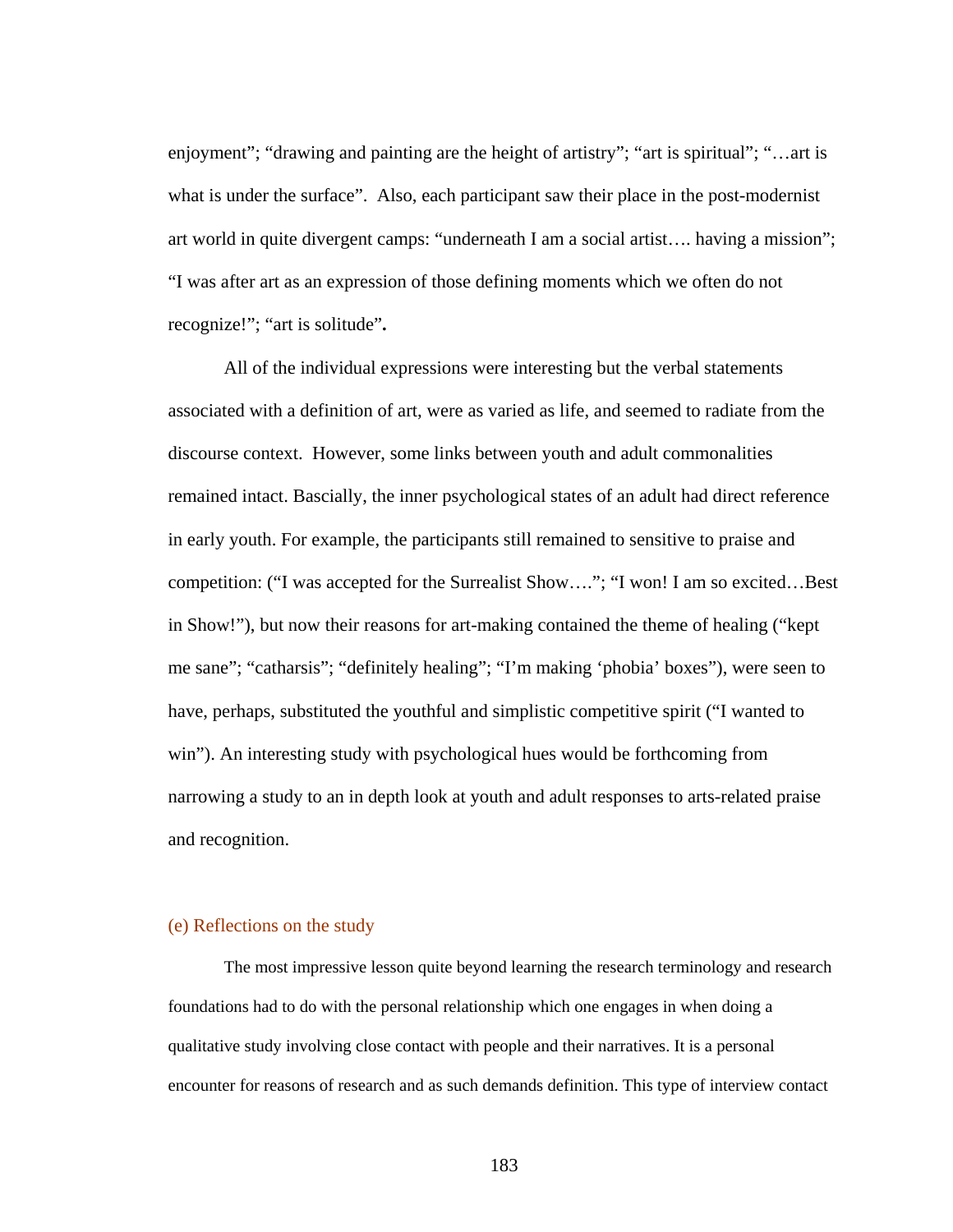has an intimate character to it in that one person is revealing parts of their life and is taking an emotional risk in doing so. I could sense that the space between the interviewee and I, the listener, gradually became a container for memories and life emotions. It was here that I realized that my stance as an interviewer needed clarification within me, and therefore rendering our 'interview' relationship limpid and transparent to the study and interviewee alike. It was reminiscent of Maxine Greene's call for 'respectful attending to' which leads to a respectful way of living amongst others.

 I have come away from the study with the insight that many of the conclusions are tentative, tentative for a variety of reasons including the fact that all is poised for change: these people's lives go on, as do their narratives. However, the in-depth interviewing process, this illuminating of the experience and the attention to the details of a person's narration of that experience is a powerfully human tool, an experience in itself.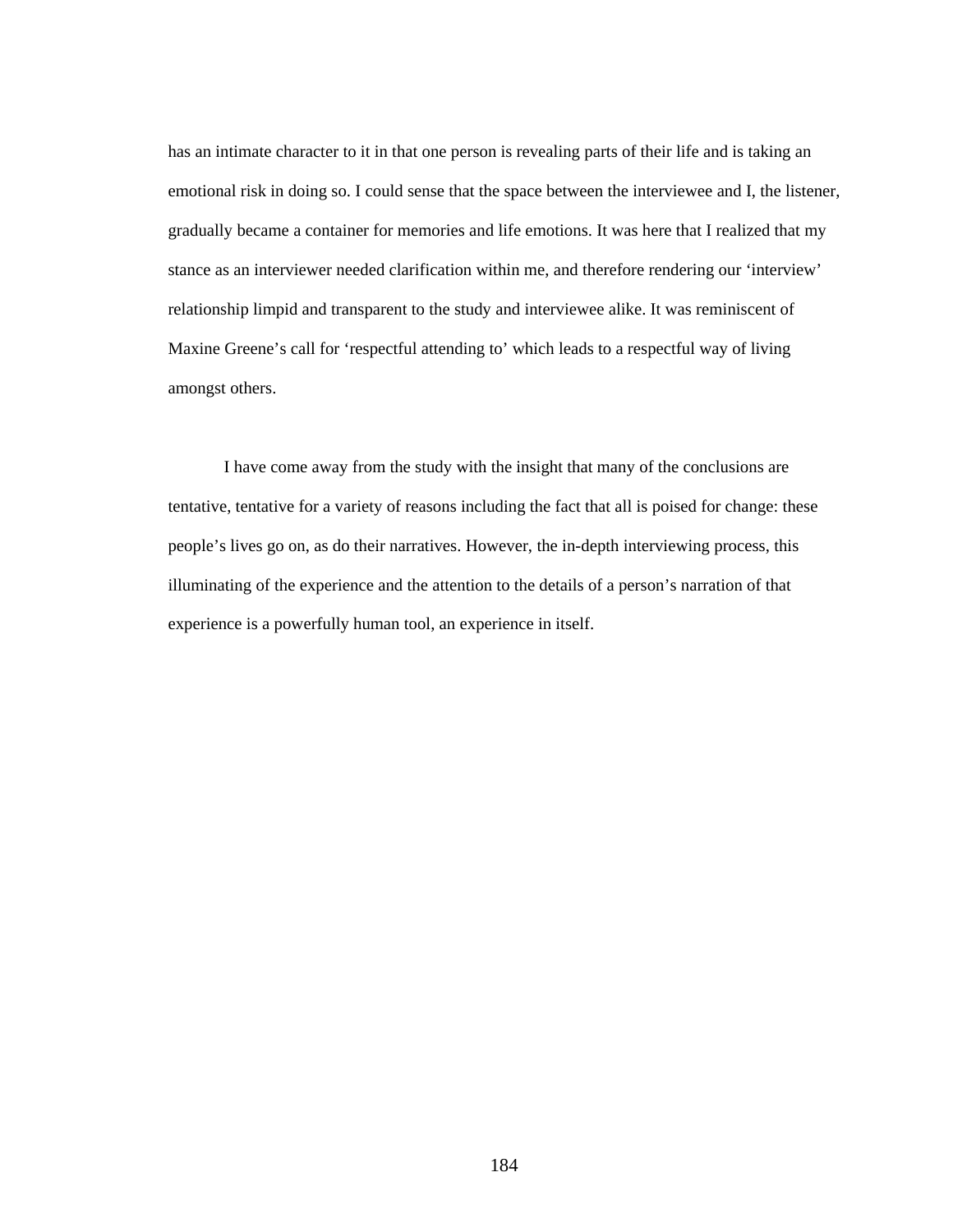#### REFERENCES

- Adamo, S. (2007). Interview with Gianna Polacco Williams. Infant Observation. Vol. 10 (1), April 2007, pp. 5-9.
- Appleman, J. (2000). Critical Encounters in high school English : Teaching literary theory to adolescents. New York: Teachers College Press.
- Ballantine, J. & Spade, J. (Eds.) (2004). Schools and Society: A Sociological Approach to Education. Wadsworth.
- Bandura, A. (1986). *Social Foundations of Thought and Action: A Social Cognitive Theory*. Englewood Cliffs, NJ: Prentice-Hall.
- Bandura, A. (2001). Social cognitive theory: An agentic perspective. *Annual. Review of Psychology* 52: pp.1-26.
- Barrett, T. (2000). Criticizing Art: Understanding the contemporary. New York: McGraw Hill.
- Barton, P. (2005). Knowing Her Need. *Fiber Arts*. Vol. 26 (3).
- P. Belanger & S. Valdivielso (Eds.) (1997). *The Emergence of Learning Societies: Who participates in adult learning?* Unesco Institute for Education. New York: Pergamon.
- Bettie, J. (2003). *Women without class: Girls, race, and identity*. Berkeley: University of California Press.
- Beutell, N. & O'Hare, M. (1987). Coping with role conflict among returning students: Professional versus nonprofessional women. *College Student Personnel.* Vol. 28 (2).
- Bogdan, R. and Taylor, S. (1975*). Introduction to Qualitative Research Methods: A Phenomenological Approach to the Social Sciences*. New York: John Wiley & Sons.
- Bourdieu, Pierre. 1977. *Outline of a Theory of Practice*. Cambridge University Press.
- Bourdieu, P. (1984). Distinction: A social critique of the judgment of taste. Cambridge, MA: Harvard University Press.
- Boyer, E. (1974). A new clientele for higher education. In D. Vermilye (Ed.), *Lifelong learners*. San Francisco: Jossey-Bass.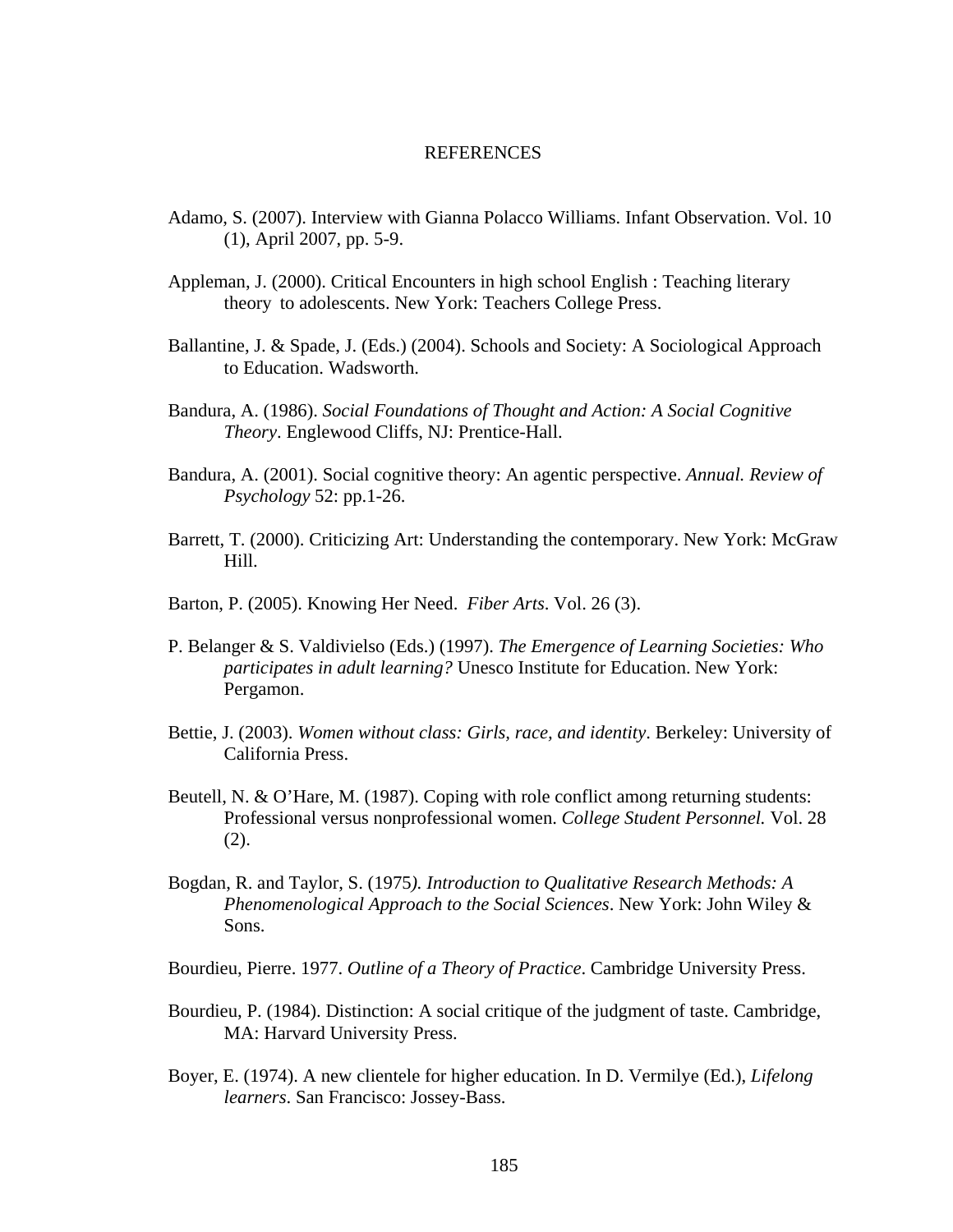- Brantlinger, E. (2003). *Dividing classes: How the middle class negotiates and rationalizes school advantage*. New York: RoutledgeFalmer.
- Breese, J. & O'Toole, R. (1995). Self-definition among women students. Journal of Research and Development in Education. Vol. 29(1).
- Brown, N. (1990). Lifelong learning trends. A profile of continuing higher education. Washington, D.C.: National University Continuing Education Association.
- Bruner, J.D,. Goodnow, J., & Austin, G. (1972). Categories and cognition. In J. P. Spradly (Ed.). *Culture and Cognition*. New York: Chandler, (p 168).
- Bruner, J. (1983). *In search of mind: Essays in autobiography*. New York: Harper & Row.
- Bruner, J. (1997). A narrative model of self-construction. In J. Snodgrass & R. Thompson, (Eds.). *The self across psychology: Self-recognition, self-awareness, and the self concept.* New York: The New York Academy of Sciences, (pp. 145- 162).
- Bruner, J. & Kalmar, D. (2003). Narrative and meta-narrative in the construction of the self. In Ferrari, M. & Sternberg, R. (Eds.), *Self-awareness: Its nature and development*. New York: Guilford Press, (pp. 308-331).
- Bui, P. & Yau, J. (2006). Interview with Sandler on the occasion of Irving Sandler's new publication, From Avant-Garde to Pluralism: An On-The-Spot History. *The Brooklyn Rail.*July, 2006,1-17.
- Cavigioli, R. (2005). *Women of a certain age: contemporary Italian fictions of female aging*. Madison, NJ: Farleigh Dickinson University Press.
- Canetti, Elias (1979). *The Conscience of Words: Dialogue with a cruel partner*. New York: Farrar Straus Giroux.
- Clark, K. (1969). Civilization: A personal view. New York: Harper & Row.
- Clark, K. (1970). The Other Half: A self portrait. New York: Harper & Row.
- Cohen, A. (1998). *The shaping of American higher education: Emergence and growth of the contemporary system*. San Francisco: Jossey-Bass Publishers.
- Collins, G. (1987). Masculine bias in art and democracy. In (Eds.) D. Blandy  $\& K$ . Congdon, *Art in a democracy.* New York: Columbia University Teachers College Press, (p. 32).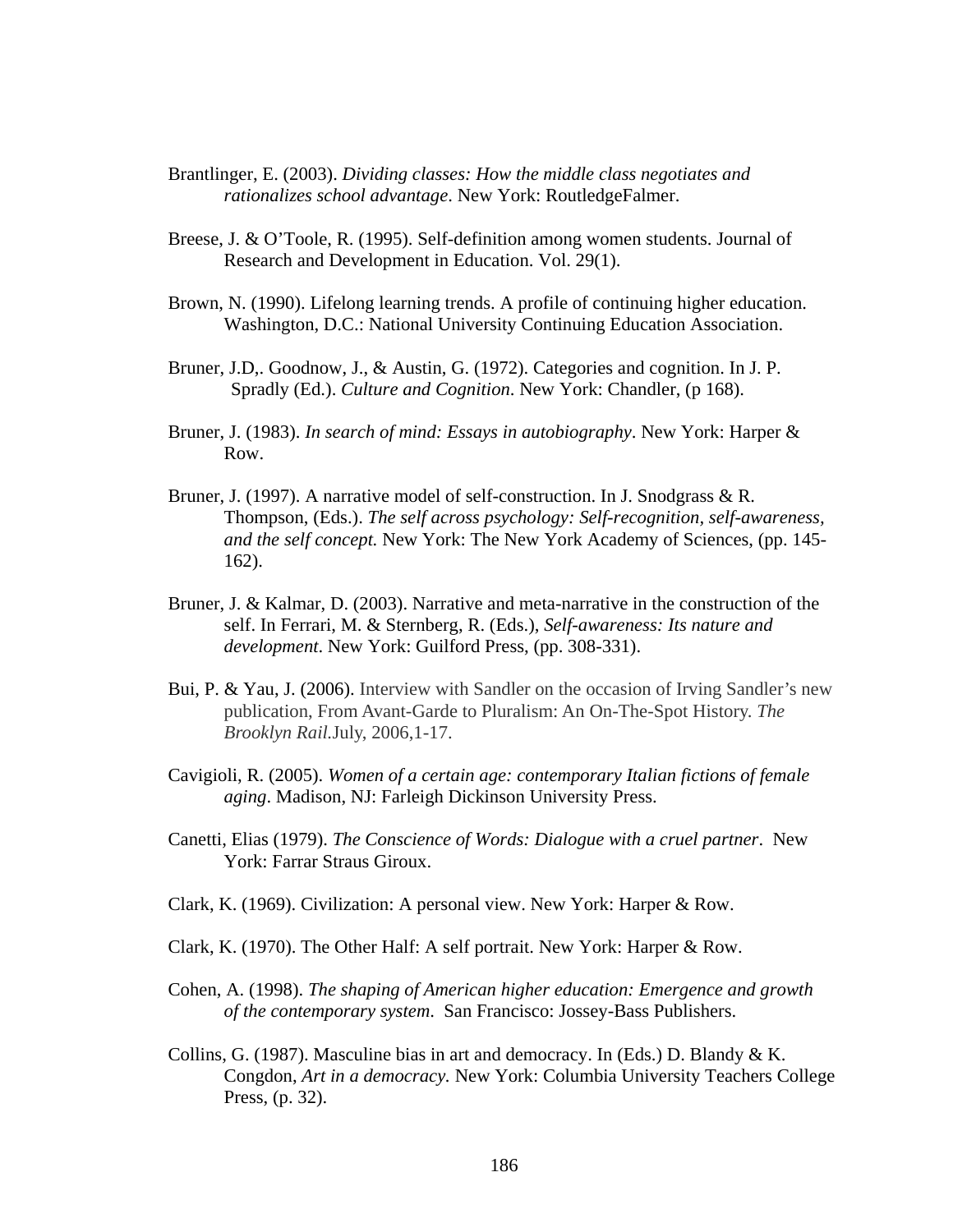- Collins, P. (1990). *Black feminist thought: Knowledge, consciousness, and the politics of empowerment*. Boston: Unwin Hyman, pp. 221-238.
- Congdon, K. (2000). The art of Bernadine Stetzel: Gender expressions in one woman's life. *The Journal of Gender Issues in Art and Education*, (1), (pp. 5-16).
- Congdon, K. (2005). Invited Lecture. What I have learned from 'other' art educators. *Studies in Art Education*. Vol. 46(2), (p.138-149).
- Creswell, J. (1998). *Qualitative inquiry and research design: Choosing among five traditions.* Thousand Oaks, CA: Sage Publications.
- Csikszentmihalyi, M. (1999). Public lecture: March 1999. University of Technology, Sydney.
- Davies, J. (1998). The dialectic of freedom. In W. Pinar (Ed.), *The passionate mind of Maxine Greene: 'I am….not yet'*. Bristol, PA: Falmer Press, (pp. 39-45).
- Dewey, J. (1934). *Art as Experience.* London: Penguin Books.
- Dewey, J. (1938). *Experience and education.* New York: Bantam Books.
- Dissanayake, E. (1988). *What is Art for?* Seattle: University of Washington Press.
- Dissanayake, E. (1992). *Homo Aestheticus: Where Art Comes from and why*. University of Washington Press.
- Edelson P, & Malone, P. (Eds) (1999). *Enhancing Creativity in Adult and Continuing Education: Innovative Approaches, Methods, and Ideas*. San Francisco: Jossey- Bass Publishers, pp. 3-13.
- Edelson, P. (2000). Adult education in the USA: Issues and trends. Monograph online, SUNY at Stony Brook, (pp. 1-42), New York: Stony Brook. URL: <http://www.die>/frankfurt.de/esprid/dokumente/doc-2000/edelson00\_01.doc.
- Eisner, E. (2004). Implications of artistic intelligences for education. Studies in Art Education, Vol. 30(6). (pp. 31-42). Vol 30 n. 6 July 04 (441-455)
- Eisner, E. (2002). *The Arts and The Creation Of Mind*. New Haven, Connecticut: Yale University Press.

Elias, J. & Merriam, S. (1995). *Philosophical foundations of adult education.* Malabar, FL: Krieger Publications.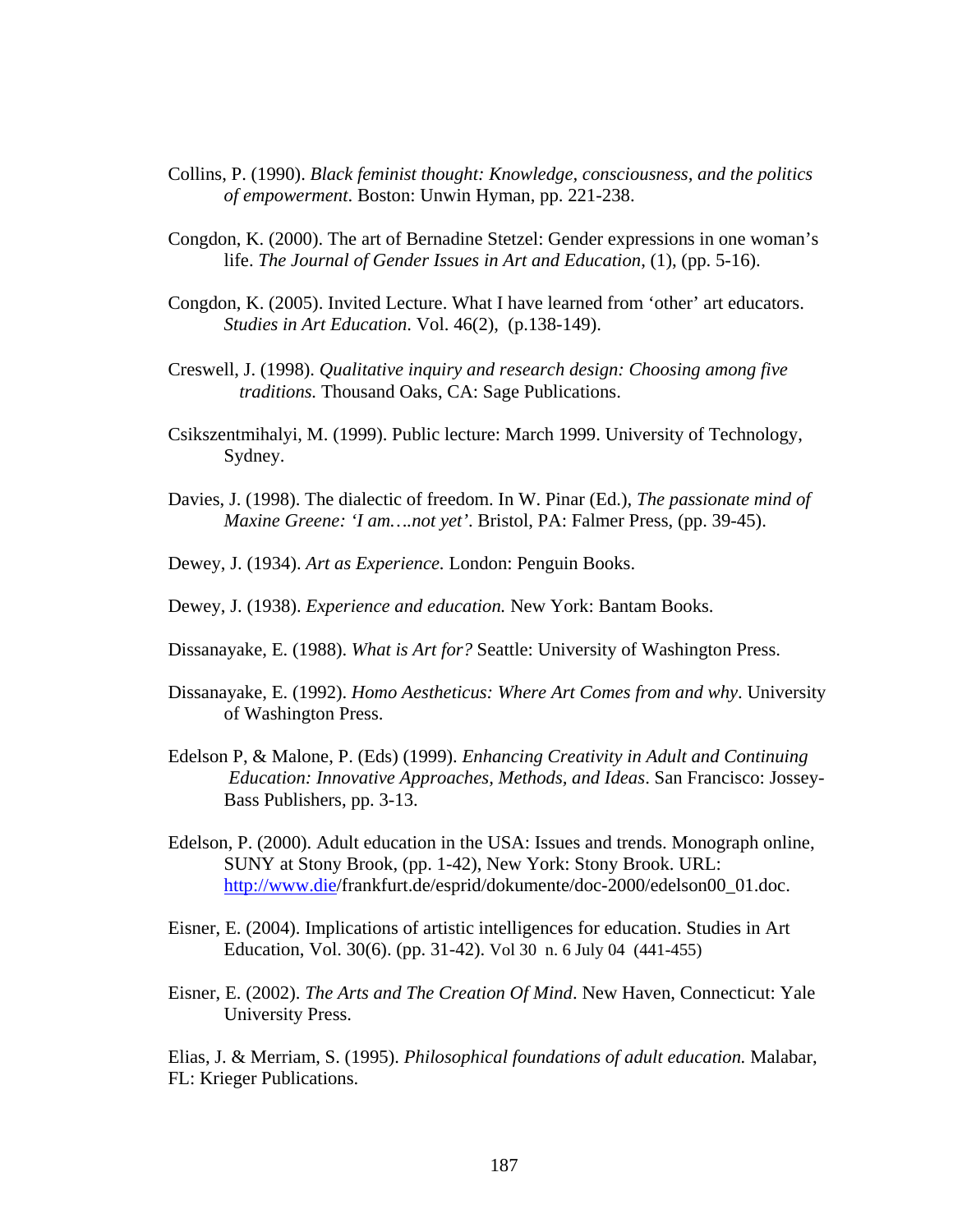- Erikson, E. (1968). *Identity, Youth, and Crisis*. Paperback edition. New York: W.W. Norton.
- Feldman, D., Csikszentmihalyi, M., & Gardner, H. (1994). *Changing the World: A Framework for the Study of Creativity*. Westport, CT: Praeger Publishers.
- Ferguson, R., Olander, W., Tucker, M. & Fiss, K. (1990). *Discourses: Conversations in Postmodern Art and Culture.* New York: The New Museum of Contemporary Art & M.I.T. Press.
- Ferrari, M. (1998). Being and becoming self-aware. In M. Ferrari & R. Sternberg (Eds.), Self-awareness: Its nature and development. New York: Guilford Press.
- Ferris, A. (2001). Forbidden touch: Anne Wilson's cloth. In Jefferies, J. (Ed.)  *Reinventing textiles: Gender and Identity*, Vol. 2. Winchester, England: Telos.
- Fiedler, C. (1949). *Arts, aesthetics, and the umbrella of critical thinking: On judging works of visual ar*t.
- Freire, P. (1972). *Pedagogy of the Oppressed*. Harmondsworth: London: Penguin Books.
- Gardner, H. (1982). *Art, mind, and brain: A cognitive approach to creativity*. New York: Basic Books.
- Gardner, H. (1983). *Frames of Mind: the theory of multiple intelligences*. New York: Basic Books.
- Gardner, H. (1989). To open minds: Chinese clues to the dilemma of contemporary education. New York: Basic Books.
- Gardner, H. (2005). Compromised work. *Daedalus.* Cambridge, MA: The American Academy of Arts and Sciences. Summer issue.
- Gee, C. (2004). Spirit, mind, and body: Arts education the redeemer. In M. Day  $&\,E$ . Eisner (Eds.) Handbook of Research and Policy in Art Education. Mahwah, NJ: Lawrence Erlbaum, (pp. 115-134).
- Gibbs, N. (2005). Midlife Crisis? Bring it on!: How women of this generation are seizing that stressful, pivotal moment in their lives to reinvent themselves. *Time Magazine*, Vol 165, No 20 (p 53-63).
- Gee, C.B. (2004). Spirit, mind & body: Arts education the Redeemer. Eds. Eisner, E & Day, M. *Handbook of Research and Policy in Art Education* (NAEA) Mahwah, New Jersey, Laurence Erlbaum Associates, Publishers.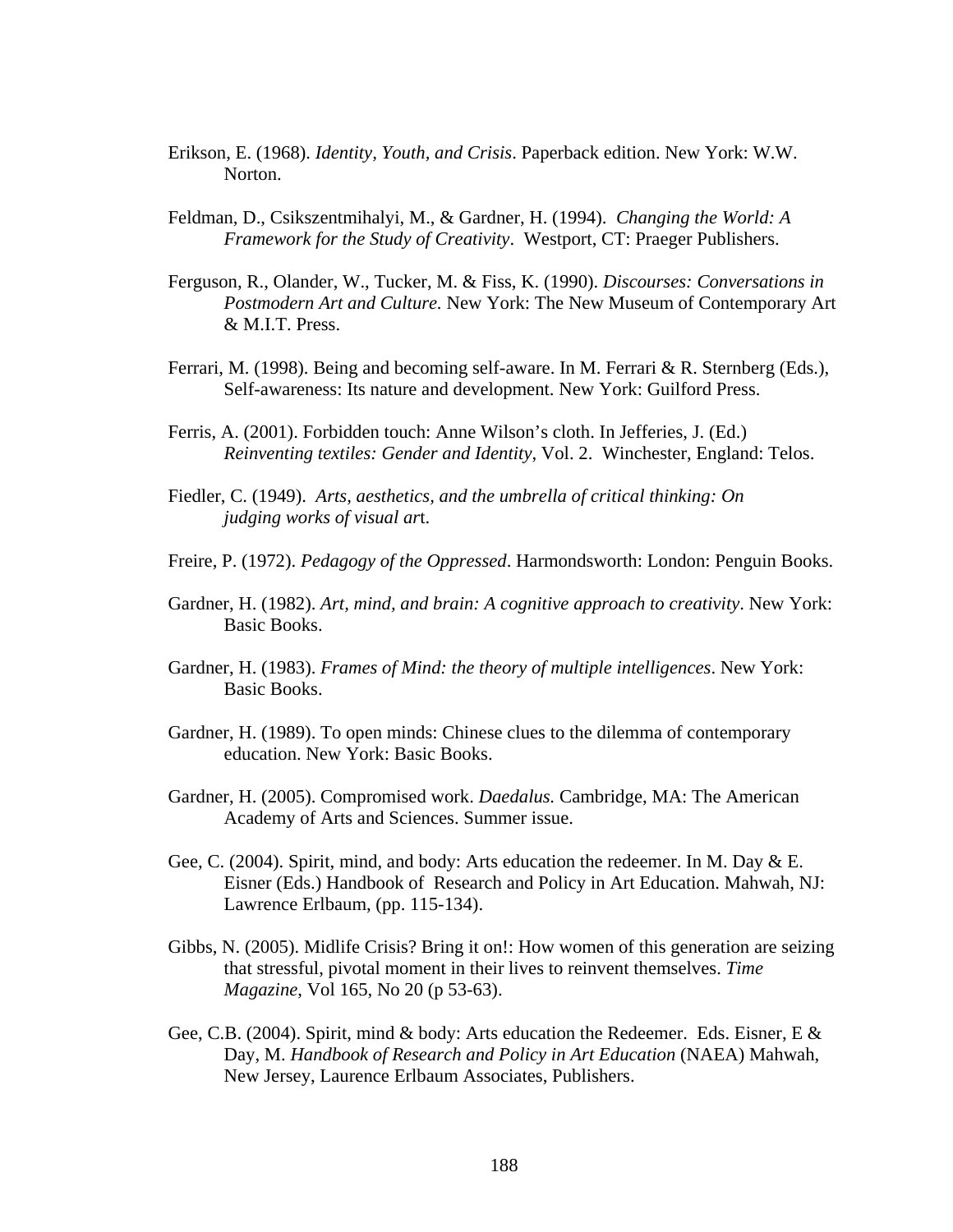Gergen, M. (1990). Finished at 40: Women's development within the patriarchy. Psychology of Women Quareterly, Vol. 14, (pp. 471-493).

Goleman, D. (1995). *Emotional intelligence*. New York: Bantam Books.

Guerrilla Girls, retrieved from [www.GuerrillaGirls.](http://www.GuerrillaGirls)

- Gramsci, A. (1975). *Quaderni dal carcere*. (Prison notebooks). Milan, Italy: Casa Editrice Einaudi.
- Greene, M. (1968). Literature and human understanding. In: *The Journal of Aesthetic Education* Vol. 2 (4), pp. 11-22.
- Greene, M. (1978). *Landscapes of learning*. New York: Columbia University Teachers College Press.
- Greene, M. (1988). *The dialectic of freedom*. New York: Columbia University Teachers College Press.
- Greene, M. (1995). *Releasing the imagination: Essays on education, the arts, and social change*. San Francisco: Jossey-Bass.
- Greene, M. (2001). *Variations on the blue guitar: the Lincoln Center Institute lectures on aesthetic education*. New York: Lincoln Center Institute.
- Guest, G., Bunce, A. & Johnson, L. (2006). How many interviews are enough?: An experiment with data saturation and variability. Field Methods, 18(1), 58-82.
- Harrison, D. (2006). Turmoil and Change. *Fiber Arts*. Vol. 26 (3)..
- Hatch, J. A. (2002). *Doing Qualitative Research in Education Settings*. Albany, NY: State University of New York Press.
- bell hooks (1995). *Art on my mind: visual politics*. New York: The New Press.
- Huitt, W. (2004). Maslow's hierarchy of needs. *Educational psychology Interactive*. Valdosta, GA: Valdosta state University. Retrieved from, <http://chiron.valdosta.edu/whuitt/col/regsys/maslow.html>.
- Illich, I. (1971) Deschooling society. Cited in (Eds. Ballantine and Spade) Schools and society: A sociological approach to education  $2<sup>nd</sup>$  Ed. Toronto, Canada: Wadsworth, pp 491-498.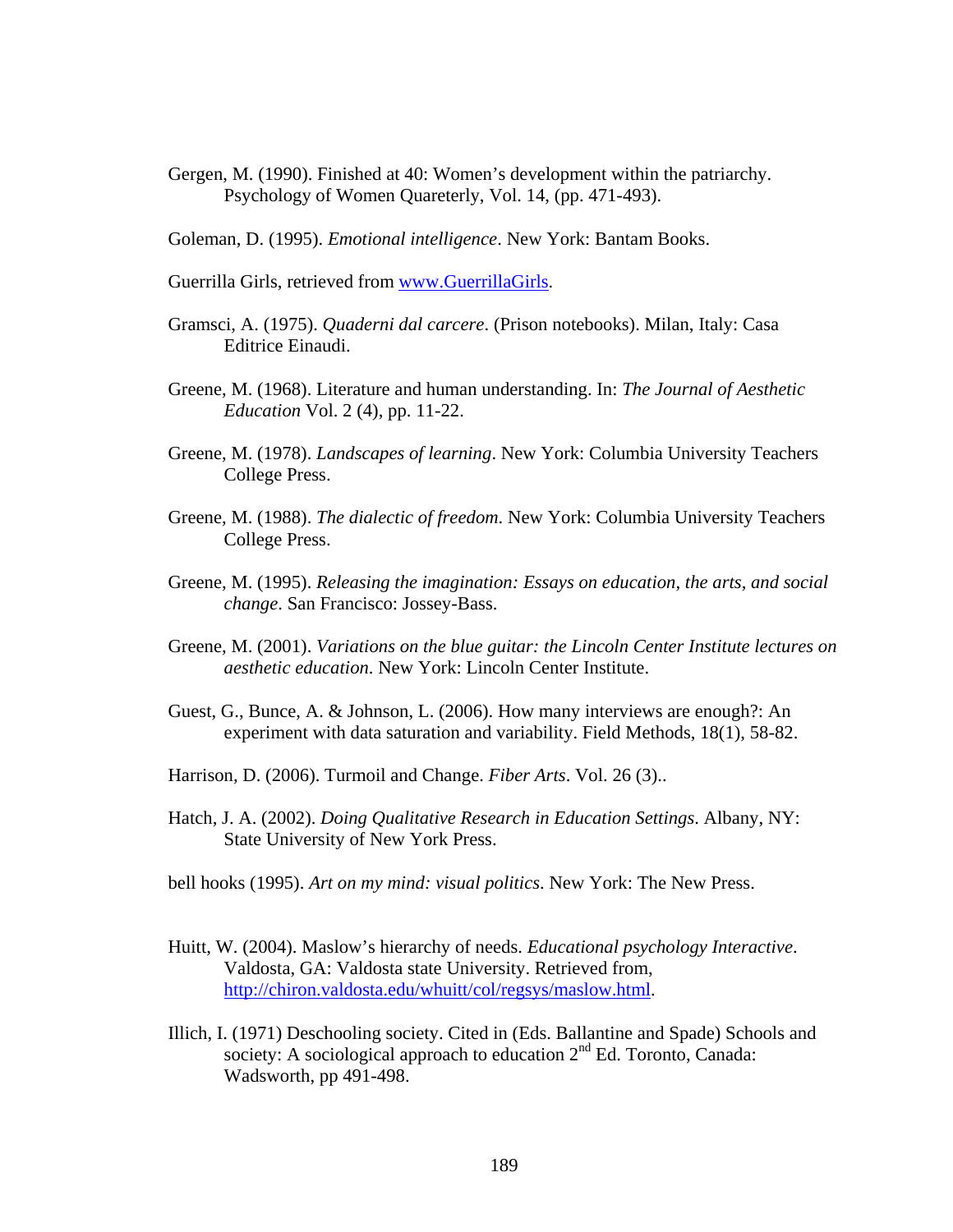- Jarviluoma, Moisala, & Vilkko, 2003). Gender and Qualitative Methods. Thousand Oaks, CA: Sage.
- Jung, C. (1971). *The Portable Jung* (1971) (Ed.) J. Campbell. New York: Viking Penguin Press (Portable Library).
- Kennedy, R. & Vaughn, C. (2004). Exceeding expectations: The value of college and university graduation to older female students. *College and University Journal*. Vol. 79, (4).
- Kerka, S. (1999). Creativity in adulthood. ERIC digest no. 204. (ERIC identifier: ED429186).
- Kerlinger, F. (1973). *Foundations of behavioral research*. New York: Holt, Reinhart & Winston.
- Kim A. & Merriam S. (2004). Motivations for learning among older adults in a retirement institute. In *Educational Gerontology*, Vol 30(6), (pp. 441-455).
- King, L. & Hicks, J. (2007). Lost and found possible selves: Goals, development, and well-being. *New directions for adult and continuing education*. Sum 2007, n. 114 (pp. 27-37).
- Knable, T. (2004). Adult education: Why are baby boomers returning to college? Retreived from, <http://adulted.about.com/cs/studiesstats1/a/boomers.htm>
- Knowles, M. (1998). *The adult learner: a neglected species*. (5th ed.). Houston: Gulf Publishing.
- Kvale, S. (1996). *Interviews: An introduction to qualitative research interviewing.* Thousand Oaks, CA: Sage Publications
- Laurea, A. (2003). *Unequal childhoods: class, race, and family life*. Berkeley, CA: University of California Press.
- Leong, G. (2001). Re-constructing Chinese. In Jefferies, J. (Ed.) *Reinventing textiles: Gender and Identity*, Vol. 2. Winchester, England: Telos.
- Lincoln, Y. & Guba, E. (1985). *Naturalistic Inquiry*. Newbury Park, CA: Sage Publications.
- Lowe, E J (2003). Identity, individuality, and unity. *Philosophy*, Cambridge, England: Vol. 78(3), (pp. 321-337).

Lyon, R. (2005). Shielding the Torso. *Fiber Arts*. Vol. 26 (3).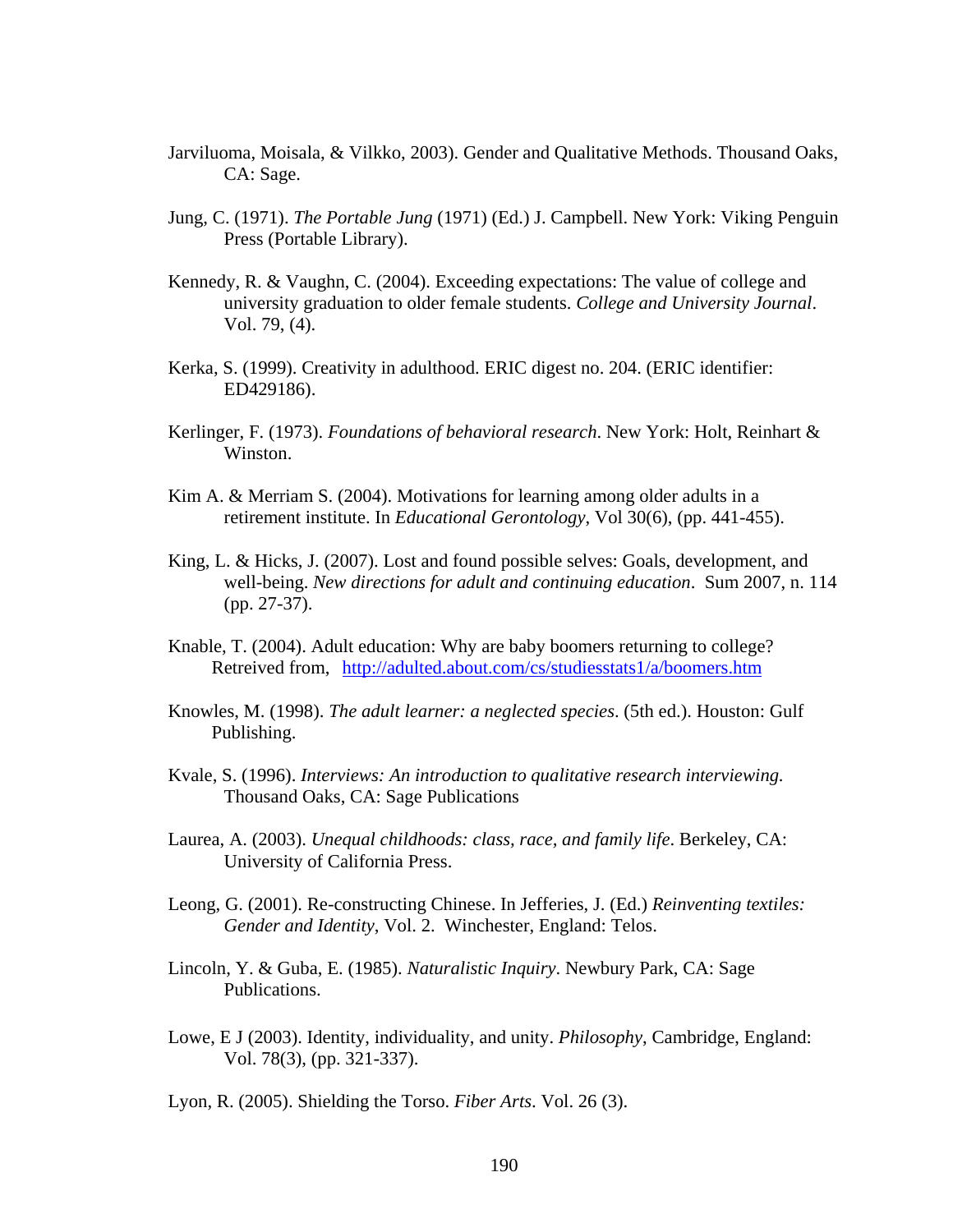Majumdar, D. (1975). Unpublished manuscript.

- Merriam, S. (2001). *Qualitative research and case study applications in education*. San Francisco: Jossey-Bass Publishers.
- Merriam, S. & Simpson, E. (1984). *A Guide to Research for Educators and Trainers of Adults*. Malabar, FL.: Robert E. Krieger Publishing Company.
- Miles, M. & Huberman, A. (1984). *Qualitative Data Analysis. A Sourcebook of New Methods*. Thousand Oaks, CA: Sage.

Morrow, S. & Smith,M. (2000). Handbook of counseling psychology (3rded.). New York: John Wiley & Sons.

- Natsoulas, T. (1998). Consciousness and self-awareness. In Ferrari, M. and Sternberg, R. (Eds.) Self-Awareness: Its Nature and Development. New York: The Guilford Press, pp.12-36.
- Newman, F., Couturier, L., and Scurry, J. (2004). *The future of higher education: Rhetoric, reality, and the risks of the market.* San Francisco: Jossey-Bass.
- Noddings, N. & Shore, P. (1984). *Awakening the inner eye: Intuition in education*. New York: Columbia University Teachers College Press.
- Noddings, N. (1984). *Caring: A feminine approach to ethics & moral education*. Berkeley, CA: University of California Press.
- Noddings, N. (1996). On community. *Educational Theory*, 46, (pp. 245-267).
- Ossofsky, J. (1972). The Golden years : A tarnished myth : The Project FIND. The National Council on the Aging. New York: The Council.
- Pautz, A. (1998). Views across the expanse: Maxine Greene's Landscapes of Learning. In W. Pinar (Ed) (1998). *The passionate mind of Maxine Greene: 'I am….not yet*'. Bristol, PA: Falmer Press, (pp. 30-39).
- Patton, M. (1990). *Qualitative evaluation and research methods*. Newbury Park, CA. Sage Publications.
- Pinar, W. (Ed) (1998). *The passionate mind of Maxine Greene: 'I am….not yet'*. Bristol, PA: Falmer Press.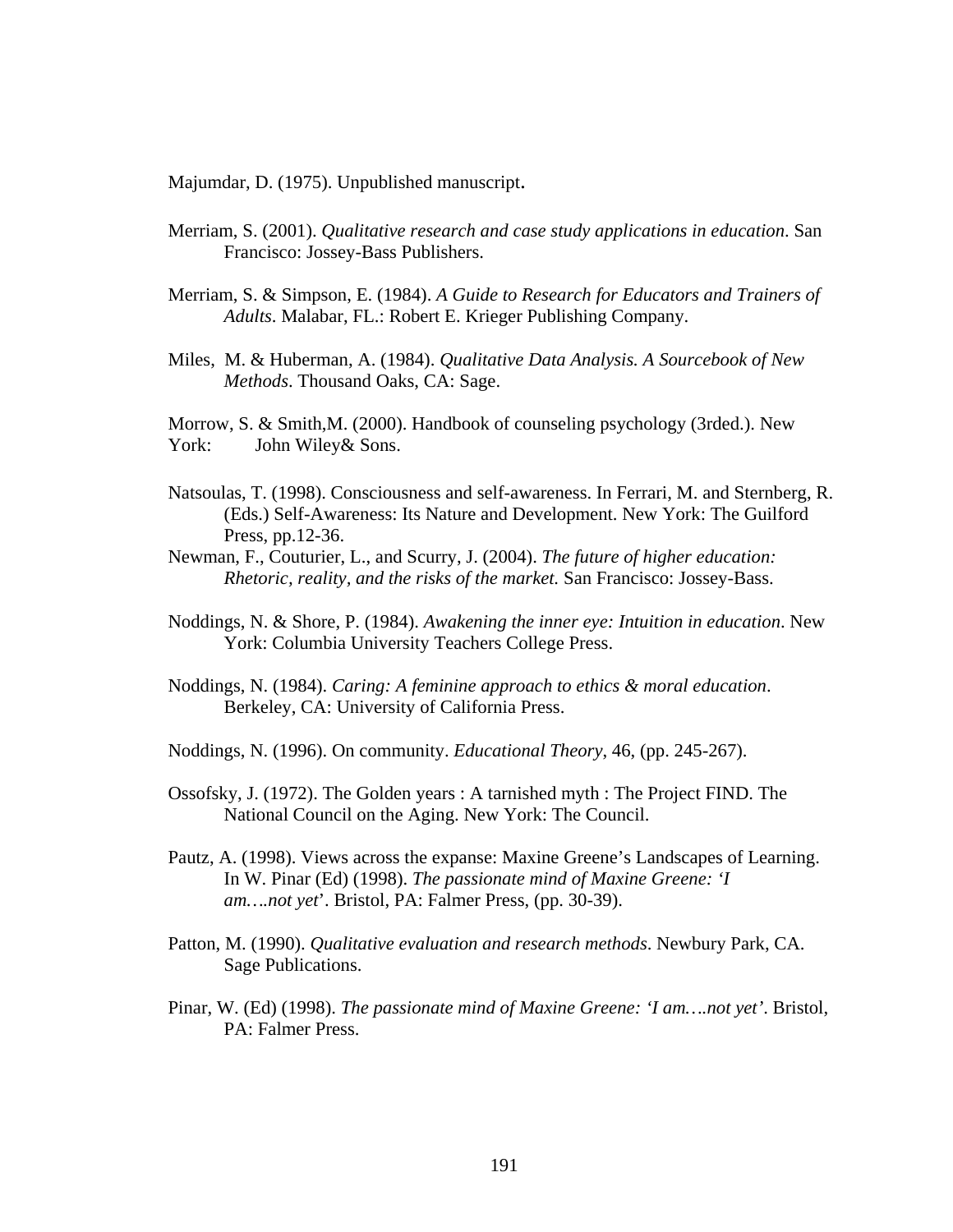- Rachlin, H. (1997). Self and self-control. In Snodgrass, J. and Thompson, R. (Eds.) *The self across psychology: Self-recognition, self-awareness, and the self concept*. New York: The New York Academy of Sciences, (pp. 85-97).
- Rosenbaum, J. (2004). Beyond college for all: Career paths for the forgotten half. In Ballantine, J. & Spade, J. (Eds.) *Schools and society: A sociological approach to education*. Toronto: Wadsworth. pp. 485-490.
- Ryan, W. (1981). As cited in Congdon, K. (1987). Occupational art and occupational influences on aesthetic preferences: a democratic perspective. In (Eds) Blandy, D. and Congdon, K. *Art in a democracy*. New York: Columbia University Teachers College Press, pp 110-123.
- Ryder, W. (1987). The role of art in self-actualization. *Art Education*, 40(2), 22-24.
- Salvio, P. (1998). In Pinar, W. (Ed) (1998). *The passionate mind of Maxine Greene: 'I am….not yet*'. Bristol, PA: Falmer Press, pp 99-123.
- Seidman, I. (1998). *Interviewing as Qualitative research: a guide for researchers in education and social sciences.* (2<sup>nd</sup> ed). New York : Teachers College Press.
- Spradley, J. (1980). Participant observation. New York: Harcourt Brace Jovanovich. Strauss, A. & Corbin, J. (1998). Basics of Qualitative Research. Thousand Oaks, CA: Sage.
- Sternberg, R. & Spear-Swerling, L. (1998). Personal navigation. In Ferrari, M. and Sternberg, R. (Eds.) *Self-Awareness: Its Nature and Development*. New York: The Guilford Press, pp. 219-245.
- Stokrocki, M. (1997). Qualitative forms of research methods. Eds. La Pierre, S. & Zimmerman, E. *Research methods and methodologies for art education*. Reston, VA: NAEA.
- Strauss, A. and Corbin, J. (1998). Basics of qualitative research: Techniques and procedures for developing grounded theory. Thousand Oaks, CA: Sage Publications.
- Sullivan, G. (2004). Studio art as research practice. In E. Eisner & M. Day (Eds.) *Handbook of Research and Policy in Art Education*. Mawah, NJ: Lawrence Erlbaum Publishers, (pp. 795-814).
- Sunderland, J. (1973). Older Americans and the arts. Washington DC: National Council on the Aging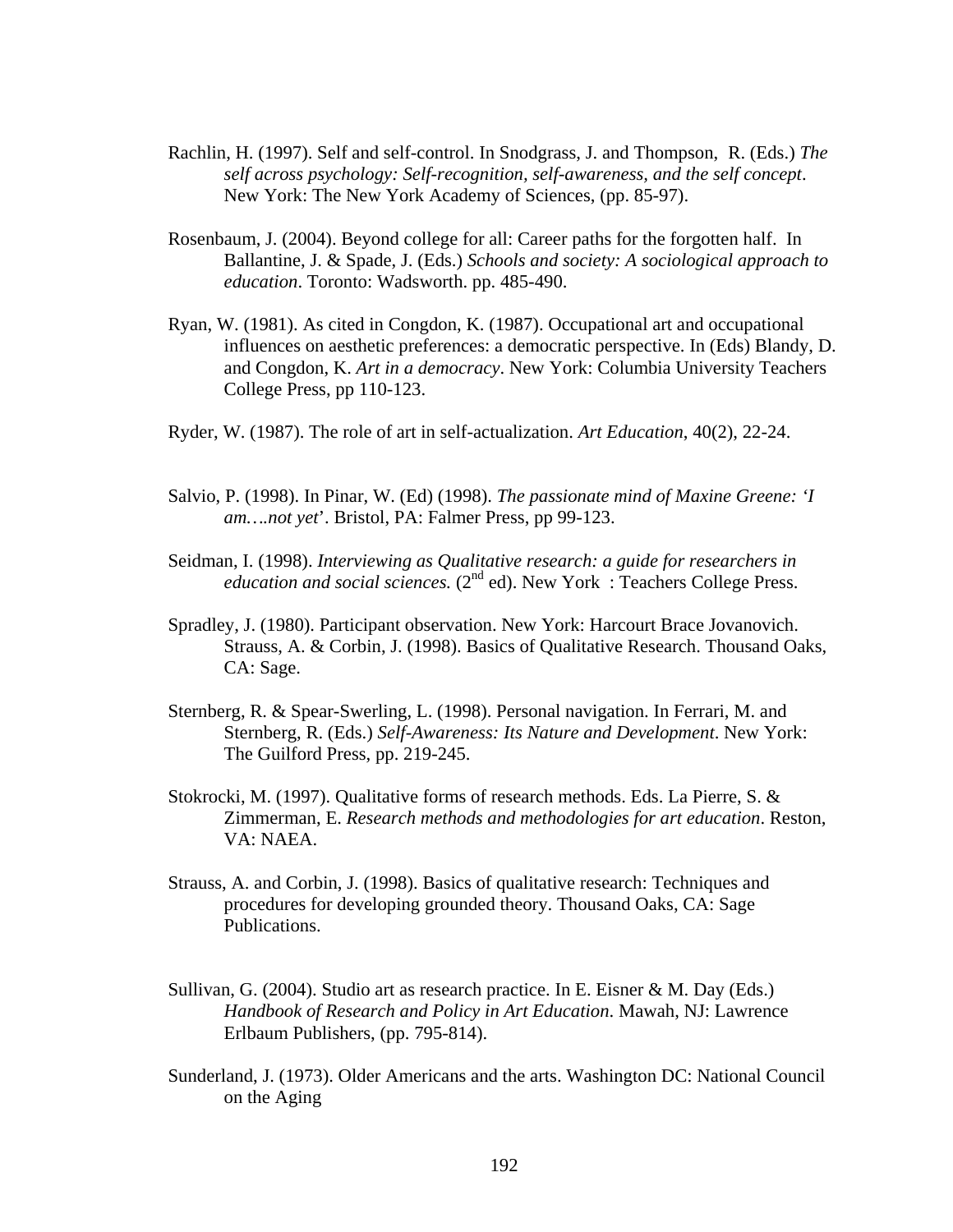- Taylor, Steven J. & Bogdan, Robert (1984) ( $2<sup>nd</sup>$  Edition).Introduction to Qualitative Research Methods. The Search for Meanings. New York: John Wiley & Sons.
- Unrath, K. & Nordlund, C. (2006). Teaching art as reflective craft. *Translations: From Theory to Practice*. Reston, VA: National Art Education Association.
- Verduin, J. Jr., Miller, H., & Greer, C. (1986). *The Lifelong Learning Experience*. Springfield, IL: Charles C. Thomas.
- Volpe, G. and Bouillet, M. (2001). Bodies, clothes, skins: A conversation in Quebec. In Jefferies, J. (Ed.) *Reinventing textiles: Gender and Identity*, Vol. 2. Winchester, England: Telos.
- Vygotsky, L. (1986). *Thought and language* (2nd edition). Cambridge, MA: MIT Press.
- Walcott, H. (2001). *Writing Up Qualitative Research*. Thousand Oaks, CA : Sage.
- Walker, S. (2001). Teaching meaning in art. Worchester, MA: Davis Pub.
- Watson, D. & Taylor, R. (1998). *Lifelong Learning and the University in the United Kingdom*. London: Falmer Press
- Weinstock, R. (1978). *The Graying of the Campus*. New York: Educational Facilities Laboratories.
- Weintraub, L. (2003). *In the Making: Creative options for contemporary art*. New York: Distributed Art Publishers.
- Winnicott, D. W. (1960). *Through pediatrics to psychoanalysis*. New York: Basic Books.
- Yau, J. & Bui, P. (2006). Irving Sandler with Phong Bui and John Yau. The Brooklyn Rail. Political perspectives on arts, politics, and culture. July/August 2006.
- Yin, R. K. & Campbell, D. (2002). Case Study Research: Design and Methods. Thousand Oaks, CA: Sage Publications.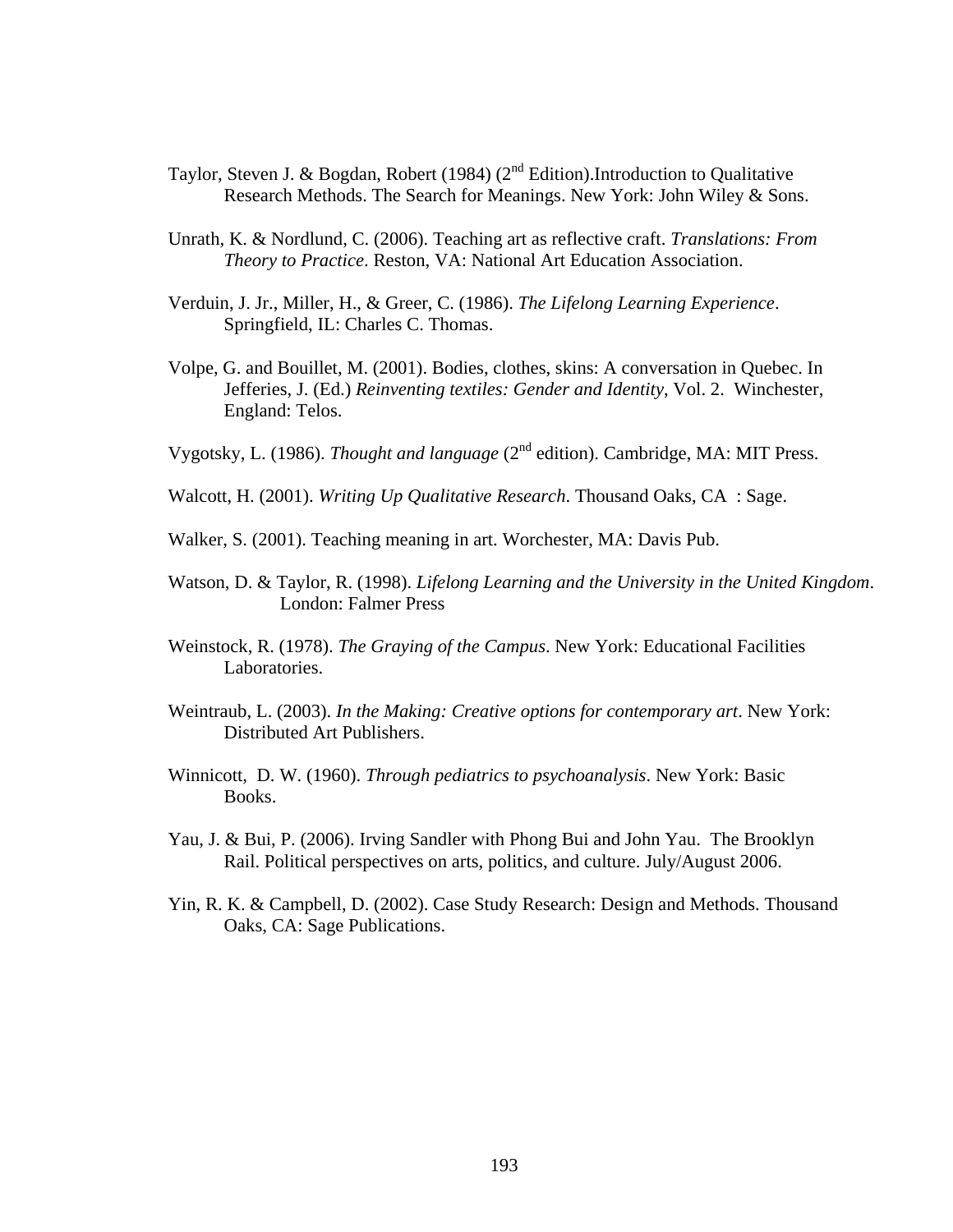# APPENDIX

From: Daria Kerridge, Doctoral program in Art Education, College of Education, Department of Curriculum & Instruction.

To: \_\_\_\_\_\_\_\_\_\_\_\_\_\_\_\_\_\_\_\_\_\_\_\_\_\_\_\_\_\_\_\_\_\_\_\_\_\_\_\_\_

Subject: Written Consent Form

 I am conducting an arts related research study and here within formally request your collaboration. It is my sincere hope that you will agree to participate in the research as I am certain your perspective and your storied knowledge will inform not only the study but also research in the field of non-traditional graduate work in studio arts.

 Honoring a descriptive research tradition, the study will seek an open ended dialogue in an attempt understand the relationship between adult identity issues and a commitment to art making within the context of a graduate studio arts program. Thus, I am requesting that you agree to an interview series consisting of three separate interview sessions of 45-90 minutes each over a period of three to four weeks. An interval of approximately seven days will separate the interview sessions. These one-on-one interviews will take place from December 2007 through February 2008. At that point the interview data will be analyzed and written up for my doctoral paper. The study may later be submitted for publication in a research journal and/or presented at a conference.

 Your participation is entirely voluntary and thus you may reserve the right to refuse to answer any question(s) or to withdraw from the participation in the study at any time without penalty or loss of benefits to which you are otherwise entitled. As a participant, you will have the opportunity to review previous interview material and also have an opportunity to refute any statement or inference related to your commentary.

 The benefit associated with your participation in this study has to do with contributing to the knowledge base about how a serious commitment to art-making, such as is enacted within the MFA program and/or graduate studio arts classes, relates to the adult self in terms of identity. With regards to possible risks, please know that the project does not involve any risks greater than those encountered in everyday life.

 Confidentiality will be maintained. As a participant your name will not figure in the written study nor will any recognizable information. A code name will replace that of each participant and the setting itself will also remain anonymous. The interview sessions will be tape-recorded. Please know that all audio recordings from the interviews, along with any written documents (such as artist statements) you bring to the study will serve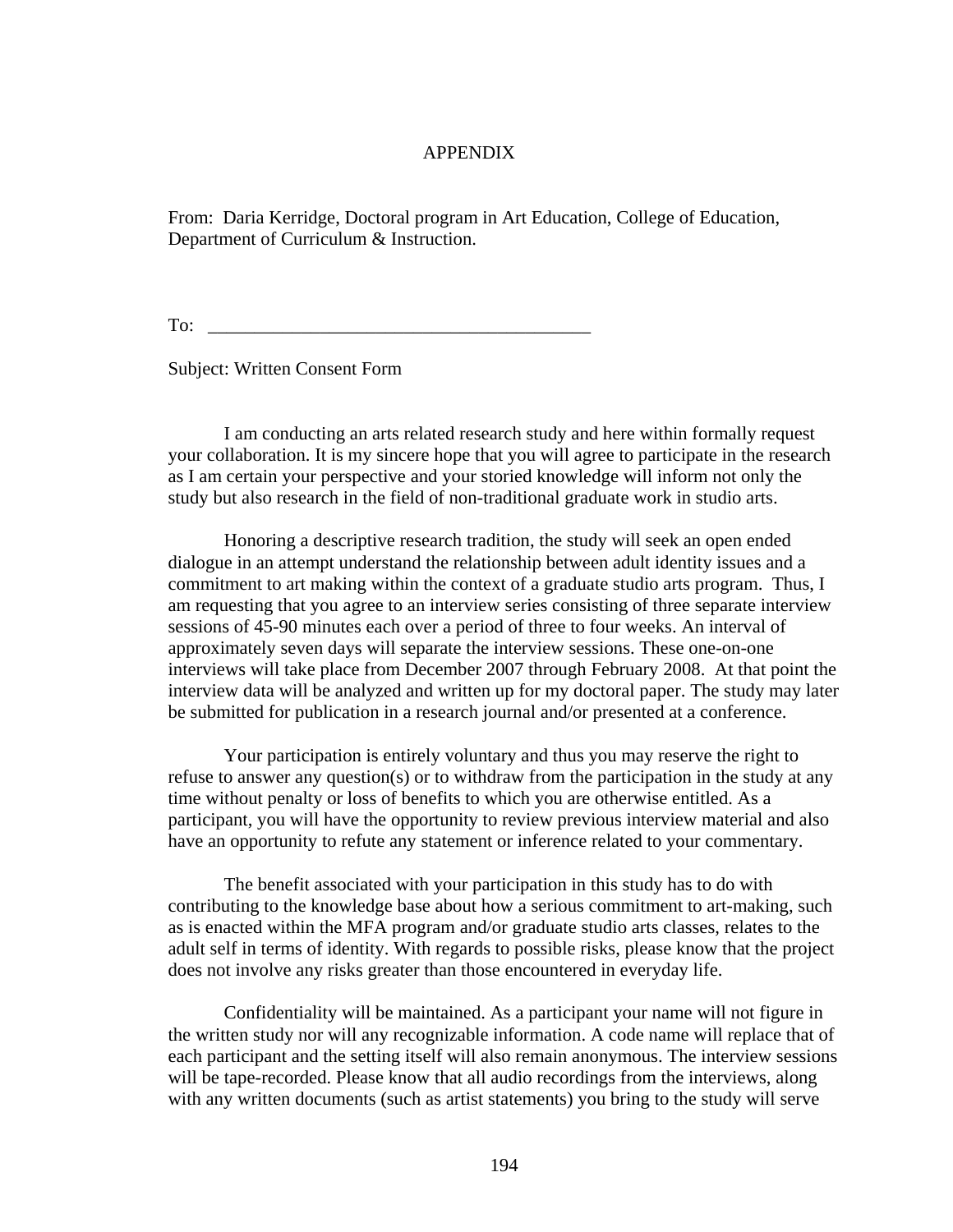no purpose other than data analysis. With regards to any visual images you might wish to share, these also will not be included in the study unless agreed upon. Furthermore, all interview material and copies of all pertinent information related to the study will be held together in secure storage (under lock and key in my writing studio at home) for a period of three years as is traditional in research undertakings.

 I am extremely grateful for any consideration you may give to participation in the study. If you decide to sign this consent form we will proceed to the next step, which is scheduling the three interview appointments.

 If you have any questions regarding the study, please contact me, Daria Kerridge at 703-577-7716 or email [bdk6w7@mizzou.edu.](mailto:bdk6w7@mizzou.edu) My faculty advisor, Dr. Kathy Unrath is also available for any quires regarding the proposed study: 573-884-8935 or email [UnrathK@missouri.edu.](mailto:UnrathK@missouri.edu) Also, if you have questions concerning your rights as a participant in the research, please feel free to contact Ms. Michele Reznicek, Compliance Officer, at the University of Missouri's Campus Institutional Review Board (483 McReynolds Hall) at 573-882-9585.

Date

Name & Signature

\_\_\_\_\_\_\_\_\_\_\_\_\_\_\_\_\_\_\_\_\_\_\_\_\_\_\_\_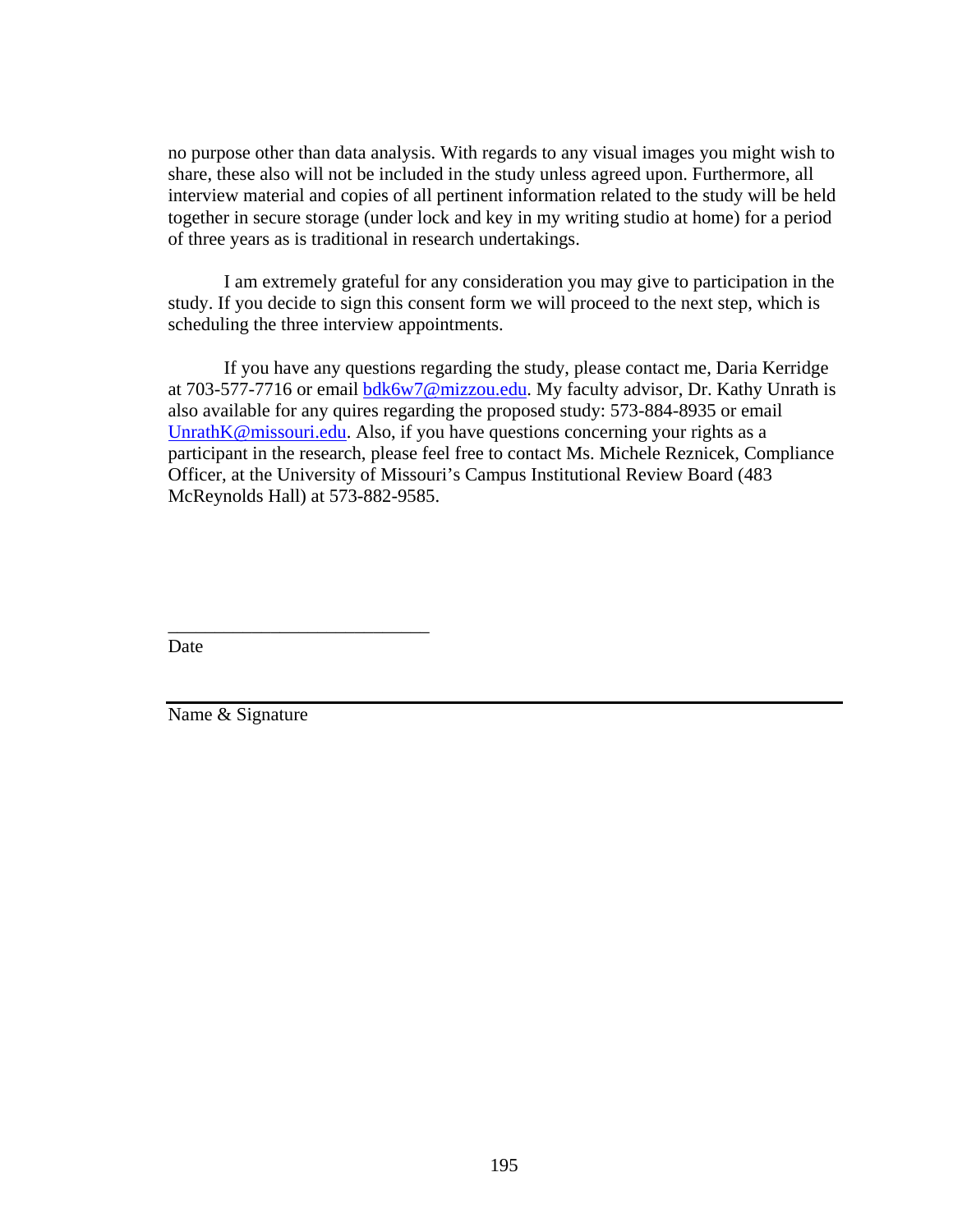| Familiarity with (graduate studio arts) setting,<br>Learn the culture<br>$\bullet$<br>culture, vocabulary, & intensity of journey.<br>Multiple interview series with 7-10 day intervals<br>٠<br>Test for misinformation<br>over one month time span. Frequent member<br>checks. Triangulation of main source (interviews)<br>with observation and artifacts. Peer debriefing. All<br><b>Build trust</b><br>interviews recorded. Inter-linking between cell<br>categories.<br>Intensity and Respect merged with<br>Identify crucial atypical<br>$\bullet$<br>٠<br>phenomenological 'detachment'. Three one to one<br>events<br>in-depth open ended interviews (60-90 min each).<br>Continual analysis/sorting/coding. Constant<br>Researcher bias<br>٠<br>comparison. Frequent member checks.<br>Human instrument frailty<br>٠<br>Peer debriefing. Cross hatching of what is said and<br>$\bullet$<br>what is read into interviews.<br>Member checks and peer debriefing.<br>٠<br>Recognizing probable error areas<br>٠<br>Rich/thick descriptive accounts of life experiences<br>Transferability<br>Provide reader with<br>$\bullet$<br>contextual reference<br>as perceived by the individual within a context.<br>Unobtrusive data collection interwoven with<br>$\bullet$<br>interviews.<br>Journaling/a priori statement/bracketing.<br>٠<br>Thematic but less structured open ended 1st<br>Dependability<br>Methodological shifts<br>٠<br>٠<br>Interview flowing to more focused $2nd \& 3rd$<br>Establish redundancy<br>٠<br>interviews zeroing in on salient elements.<br><b>Pygmalion Effect</b><br>$\bullet$<br>Thorough documentation and sufficient detail<br><b>Hawthorne Effect</b><br>٠<br>$\bullet$<br>Systematic interpretation by coding and continual<br>$\bullet$<br>Inquirer sophistication<br>refining of categories/ Phenomenological<br>reduction.<br>Saturation of descriptions<br>٠<br>Linking to Literature<br>٠<br>Countering Pygmalion effect through non-<br>$\bullet$<br>interactive interviews/ cross checks<br>Countering Hawthorne Effect through non<br>$\bullet$<br>judgmental 3-part interview/cross checks/phenom<br>detachment.<br>Verification & extension through member check<br>Confirmability<br>Exhaustive description of phenomenon<br>Theory grounded in data<br>$\bullet$<br>Logical inferences<br>Document classification schemes<br>$\bullet$<br>$\bullet$<br>Clear reasoning for<br>Phenomenological reduction<br>$\bullet$<br>٠<br>category identification<br><b>Bracketing</b><br>$\bullet$<br>Accommodate negative<br>Emerging themes/patterns<br>$\bullet$<br>evidence<br>Codes of thought and behavior embedded in data<br>$\bullet$ | Criteria    | Concerns | Methods                                                   |
|---------------------------------------------------------------------------------------------------------------------------------------------------------------------------------------------------------------------------------------------------------------------------------------------------------------------------------------------------------------------------------------------------------------------------------------------------------------------------------------------------------------------------------------------------------------------------------------------------------------------------------------------------------------------------------------------------------------------------------------------------------------------------------------------------------------------------------------------------------------------------------------------------------------------------------------------------------------------------------------------------------------------------------------------------------------------------------------------------------------------------------------------------------------------------------------------------------------------------------------------------------------------------------------------------------------------------------------------------------------------------------------------------------------------------------------------------------------------------------------------------------------------------------------------------------------------------------------------------------------------------------------------------------------------------------------------------------------------------------------------------------------------------------------------------------------------------------------------------------------------------------------------------------------------------------------------------------------------------------------------------------------------------------------------------------------------------------------------------------------------------------------------------------------------------------------------------------------------------------------------------------------------------------------------------------------------------------------------------------------------------------------------------------------------------------------------------------------------------------------------------------------------------------------------------------------------------------------------------------------------------------------------------------------------------------------------|-------------|----------|-----------------------------------------------------------|
|                                                                                                                                                                                                                                                                                                                                                                                                                                                                                                                                                                                                                                                                                                                                                                                                                                                                                                                                                                                                                                                                                                                                                                                                                                                                                                                                                                                                                                                                                                                                                                                                                                                                                                                                                                                                                                                                                                                                                                                                                                                                                                                                                                                                                                                                                                                                                                                                                                                                                                                                                                                                                                                                                             | Credibility |          |                                                           |
|                                                                                                                                                                                                                                                                                                                                                                                                                                                                                                                                                                                                                                                                                                                                                                                                                                                                                                                                                                                                                                                                                                                                                                                                                                                                                                                                                                                                                                                                                                                                                                                                                                                                                                                                                                                                                                                                                                                                                                                                                                                                                                                                                                                                                                                                                                                                                                                                                                                                                                                                                                                                                                                                                             |             |          |                                                           |
|                                                                                                                                                                                                                                                                                                                                                                                                                                                                                                                                                                                                                                                                                                                                                                                                                                                                                                                                                                                                                                                                                                                                                                                                                                                                                                                                                                                                                                                                                                                                                                                                                                                                                                                                                                                                                                                                                                                                                                                                                                                                                                                                                                                                                                                                                                                                                                                                                                                                                                                                                                                                                                                                                             |             |          |                                                           |
|                                                                                                                                                                                                                                                                                                                                                                                                                                                                                                                                                                                                                                                                                                                                                                                                                                                                                                                                                                                                                                                                                                                                                                                                                                                                                                                                                                                                                                                                                                                                                                                                                                                                                                                                                                                                                                                                                                                                                                                                                                                                                                                                                                                                                                                                                                                                                                                                                                                                                                                                                                                                                                                                                             |             |          |                                                           |
|                                                                                                                                                                                                                                                                                                                                                                                                                                                                                                                                                                                                                                                                                                                                                                                                                                                                                                                                                                                                                                                                                                                                                                                                                                                                                                                                                                                                                                                                                                                                                                                                                                                                                                                                                                                                                                                                                                                                                                                                                                                                                                                                                                                                                                                                                                                                                                                                                                                                                                                                                                                                                                                                                             |             |          |                                                           |
|                                                                                                                                                                                                                                                                                                                                                                                                                                                                                                                                                                                                                                                                                                                                                                                                                                                                                                                                                                                                                                                                                                                                                                                                                                                                                                                                                                                                                                                                                                                                                                                                                                                                                                                                                                                                                                                                                                                                                                                                                                                                                                                                                                                                                                                                                                                                                                                                                                                                                                                                                                                                                                                                                             |             |          |                                                           |
|                                                                                                                                                                                                                                                                                                                                                                                                                                                                                                                                                                                                                                                                                                                                                                                                                                                                                                                                                                                                                                                                                                                                                                                                                                                                                                                                                                                                                                                                                                                                                                                                                                                                                                                                                                                                                                                                                                                                                                                                                                                                                                                                                                                                                                                                                                                                                                                                                                                                                                                                                                                                                                                                                             |             |          |                                                           |
|                                                                                                                                                                                                                                                                                                                                                                                                                                                                                                                                                                                                                                                                                                                                                                                                                                                                                                                                                                                                                                                                                                                                                                                                                                                                                                                                                                                                                                                                                                                                                                                                                                                                                                                                                                                                                                                                                                                                                                                                                                                                                                                                                                                                                                                                                                                                                                                                                                                                                                                                                                                                                                                                                             |             |          |                                                           |
|                                                                                                                                                                                                                                                                                                                                                                                                                                                                                                                                                                                                                                                                                                                                                                                                                                                                                                                                                                                                                                                                                                                                                                                                                                                                                                                                                                                                                                                                                                                                                                                                                                                                                                                                                                                                                                                                                                                                                                                                                                                                                                                                                                                                                                                                                                                                                                                                                                                                                                                                                                                                                                                                                             |             |          |                                                           |
|                                                                                                                                                                                                                                                                                                                                                                                                                                                                                                                                                                                                                                                                                                                                                                                                                                                                                                                                                                                                                                                                                                                                                                                                                                                                                                                                                                                                                                                                                                                                                                                                                                                                                                                                                                                                                                                                                                                                                                                                                                                                                                                                                                                                                                                                                                                                                                                                                                                                                                                                                                                                                                                                                             |             |          |                                                           |
|                                                                                                                                                                                                                                                                                                                                                                                                                                                                                                                                                                                                                                                                                                                                                                                                                                                                                                                                                                                                                                                                                                                                                                                                                                                                                                                                                                                                                                                                                                                                                                                                                                                                                                                                                                                                                                                                                                                                                                                                                                                                                                                                                                                                                                                                                                                                                                                                                                                                                                                                                                                                                                                                                             |             |          |                                                           |
|                                                                                                                                                                                                                                                                                                                                                                                                                                                                                                                                                                                                                                                                                                                                                                                                                                                                                                                                                                                                                                                                                                                                                                                                                                                                                                                                                                                                                                                                                                                                                                                                                                                                                                                                                                                                                                                                                                                                                                                                                                                                                                                                                                                                                                                                                                                                                                                                                                                                                                                                                                                                                                                                                             |             |          |                                                           |
|                                                                                                                                                                                                                                                                                                                                                                                                                                                                                                                                                                                                                                                                                                                                                                                                                                                                                                                                                                                                                                                                                                                                                                                                                                                                                                                                                                                                                                                                                                                                                                                                                                                                                                                                                                                                                                                                                                                                                                                                                                                                                                                                                                                                                                                                                                                                                                                                                                                                                                                                                                                                                                                                                             |             |          |                                                           |
|                                                                                                                                                                                                                                                                                                                                                                                                                                                                                                                                                                                                                                                                                                                                                                                                                                                                                                                                                                                                                                                                                                                                                                                                                                                                                                                                                                                                                                                                                                                                                                                                                                                                                                                                                                                                                                                                                                                                                                                                                                                                                                                                                                                                                                                                                                                                                                                                                                                                                                                                                                                                                                                                                             |             |          |                                                           |
|                                                                                                                                                                                                                                                                                                                                                                                                                                                                                                                                                                                                                                                                                                                                                                                                                                                                                                                                                                                                                                                                                                                                                                                                                                                                                                                                                                                                                                                                                                                                                                                                                                                                                                                                                                                                                                                                                                                                                                                                                                                                                                                                                                                                                                                                                                                                                                                                                                                                                                                                                                                                                                                                                             |             |          |                                                           |
|                                                                                                                                                                                                                                                                                                                                                                                                                                                                                                                                                                                                                                                                                                                                                                                                                                                                                                                                                                                                                                                                                                                                                                                                                                                                                                                                                                                                                                                                                                                                                                                                                                                                                                                                                                                                                                                                                                                                                                                                                                                                                                                                                                                                                                                                                                                                                                                                                                                                                                                                                                                                                                                                                             |             |          |                                                           |
|                                                                                                                                                                                                                                                                                                                                                                                                                                                                                                                                                                                                                                                                                                                                                                                                                                                                                                                                                                                                                                                                                                                                                                                                                                                                                                                                                                                                                                                                                                                                                                                                                                                                                                                                                                                                                                                                                                                                                                                                                                                                                                                                                                                                                                                                                                                                                                                                                                                                                                                                                                                                                                                                                             |             |          |                                                           |
|                                                                                                                                                                                                                                                                                                                                                                                                                                                                                                                                                                                                                                                                                                                                                                                                                                                                                                                                                                                                                                                                                                                                                                                                                                                                                                                                                                                                                                                                                                                                                                                                                                                                                                                                                                                                                                                                                                                                                                                                                                                                                                                                                                                                                                                                                                                                                                                                                                                                                                                                                                                                                                                                                             |             |          |                                                           |
|                                                                                                                                                                                                                                                                                                                                                                                                                                                                                                                                                                                                                                                                                                                                                                                                                                                                                                                                                                                                                                                                                                                                                                                                                                                                                                                                                                                                                                                                                                                                                                                                                                                                                                                                                                                                                                                                                                                                                                                                                                                                                                                                                                                                                                                                                                                                                                                                                                                                                                                                                                                                                                                                                             |             |          |                                                           |
|                                                                                                                                                                                                                                                                                                                                                                                                                                                                                                                                                                                                                                                                                                                                                                                                                                                                                                                                                                                                                                                                                                                                                                                                                                                                                                                                                                                                                                                                                                                                                                                                                                                                                                                                                                                                                                                                                                                                                                                                                                                                                                                                                                                                                                                                                                                                                                                                                                                                                                                                                                                                                                                                                             |             |          |                                                           |
|                                                                                                                                                                                                                                                                                                                                                                                                                                                                                                                                                                                                                                                                                                                                                                                                                                                                                                                                                                                                                                                                                                                                                                                                                                                                                                                                                                                                                                                                                                                                                                                                                                                                                                                                                                                                                                                                                                                                                                                                                                                                                                                                                                                                                                                                                                                                                                                                                                                                                                                                                                                                                                                                                             |             |          |                                                           |
|                                                                                                                                                                                                                                                                                                                                                                                                                                                                                                                                                                                                                                                                                                                                                                                                                                                                                                                                                                                                                                                                                                                                                                                                                                                                                                                                                                                                                                                                                                                                                                                                                                                                                                                                                                                                                                                                                                                                                                                                                                                                                                                                                                                                                                                                                                                                                                                                                                                                                                                                                                                                                                                                                             |             |          |                                                           |
|                                                                                                                                                                                                                                                                                                                                                                                                                                                                                                                                                                                                                                                                                                                                                                                                                                                                                                                                                                                                                                                                                                                                                                                                                                                                                                                                                                                                                                                                                                                                                                                                                                                                                                                                                                                                                                                                                                                                                                                                                                                                                                                                                                                                                                                                                                                                                                                                                                                                                                                                                                                                                                                                                             |             |          |                                                           |
|                                                                                                                                                                                                                                                                                                                                                                                                                                                                                                                                                                                                                                                                                                                                                                                                                                                                                                                                                                                                                                                                                                                                                                                                                                                                                                                                                                                                                                                                                                                                                                                                                                                                                                                                                                                                                                                                                                                                                                                                                                                                                                                                                                                                                                                                                                                                                                                                                                                                                                                                                                                                                                                                                             |             |          |                                                           |
|                                                                                                                                                                                                                                                                                                                                                                                                                                                                                                                                                                                                                                                                                                                                                                                                                                                                                                                                                                                                                                                                                                                                                                                                                                                                                                                                                                                                                                                                                                                                                                                                                                                                                                                                                                                                                                                                                                                                                                                                                                                                                                                                                                                                                                                                                                                                                                                                                                                                                                                                                                                                                                                                                             |             |          |                                                           |
|                                                                                                                                                                                                                                                                                                                                                                                                                                                                                                                                                                                                                                                                                                                                                                                                                                                                                                                                                                                                                                                                                                                                                                                                                                                                                                                                                                                                                                                                                                                                                                                                                                                                                                                                                                                                                                                                                                                                                                                                                                                                                                                                                                                                                                                                                                                                                                                                                                                                                                                                                                                                                                                                                             |             |          |                                                           |
|                                                                                                                                                                                                                                                                                                                                                                                                                                                                                                                                                                                                                                                                                                                                                                                                                                                                                                                                                                                                                                                                                                                                                                                                                                                                                                                                                                                                                                                                                                                                                                                                                                                                                                                                                                                                                                                                                                                                                                                                                                                                                                                                                                                                                                                                                                                                                                                                                                                                                                                                                                                                                                                                                             |             |          |                                                           |
| concepts, operational definitions" (Taylor &                                                                                                                                                                                                                                                                                                                                                                                                                                                                                                                                                                                                                                                                                                                                                                                                                                                                                                                                                                                                                                                                                                                                                                                                                                                                                                                                                                                                                                                                                                                                                                                                                                                                                                                                                                                                                                                                                                                                                                                                                                                                                                                                                                                                                                                                                                                                                                                                                                                                                                                                                                                                                                                |             |          | "knowledge of social life unfiltered through<br>$\bullet$ |
| Bogdan, 1984)<br>Member check of illogical data/examination of<br>٠                                                                                                                                                                                                                                                                                                                                                                                                                                                                                                                                                                                                                                                                                                                                                                                                                                                                                                                                                                                                                                                                                                                                                                                                                                                                                                                                                                                                                                                                                                                                                                                                                                                                                                                                                                                                                                                                                                                                                                                                                                                                                                                                                                                                                                                                                                                                                                                                                                                                                                                                                                                                                         |             |          |                                                           |

# Table 1: Trustworthiness: Corresponding Criteria, Concerns, and Methods

conflicting data/explanations.